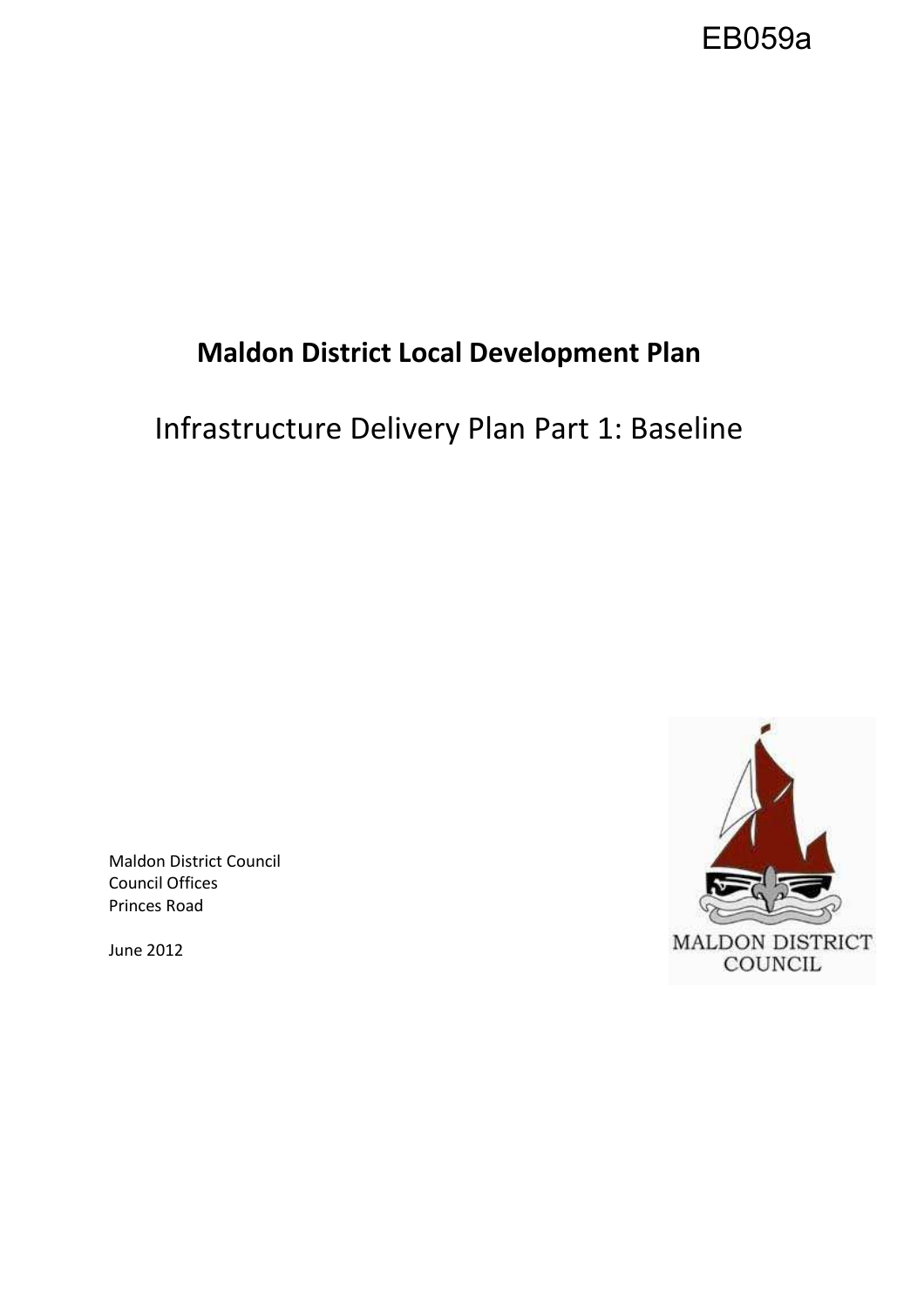# **Contents**

|      |                                                                                                                                                  | Page No. |
|------|--------------------------------------------------------------------------------------------------------------------------------------------------|----------|
| 1.0  | Introduction                                                                                                                                     | 4        |
| 2.0  | <b>Maldon District: Key Evidence Base Documents</b>                                                                                              | 9        |
| 3.0  | <b>Housing and Accommodation</b><br><b>Affordable Housing</b><br>Gypsy and Traveller Accommodation                                               | 15       |
| 4.0  | <b>Education</b><br>Pre-School<br><b>Primary School</b><br>Secondary School<br>Post-16                                                           | 20       |
| 5.0  | <b>Health</b><br><b>GP Provision</b><br><b>Maldon Community Hospital</b>                                                                         | 33       |
| 6.0  | <b>Emergency Services</b><br>Ambulance<br><b>Fire Services</b><br>Police                                                                         | 44       |
| 7.0  | <b>Sports Provision</b>                                                                                                                          | 52       |
| 8.0  | <b>Public Facilities</b><br>Libraries<br><b>Waste Management</b><br><b>Cemeteries and Burial Provision</b><br><b>Culture and Heritage</b>        | 56       |
| 9.0  | <b>Green Infrastructure</b>                                                                                                                      | 66       |
| 10.0 | <b>Transport</b><br>Highways<br><b>Rail Networks</b><br><b>Bus Networks</b><br>Footpaths, Cycle routes and Bridleways<br><b>Inland Waterways</b> | 70       |
| 11.0 | <b>Utilities</b><br><b>Water Supply</b><br>Wastewater Treatment and Sewerage<br><b>Flood Defence</b><br>Telecommunications                       | 84       |
| 12.0 | <b>Energy Supply</b><br>National Grid - Electricity<br>National Grid - Gas                                                                       | 96       |
| 13.0 | <b>Telecommunications</b><br>Telecommunications (Landline)<br>Page 2                                                                             | 100      |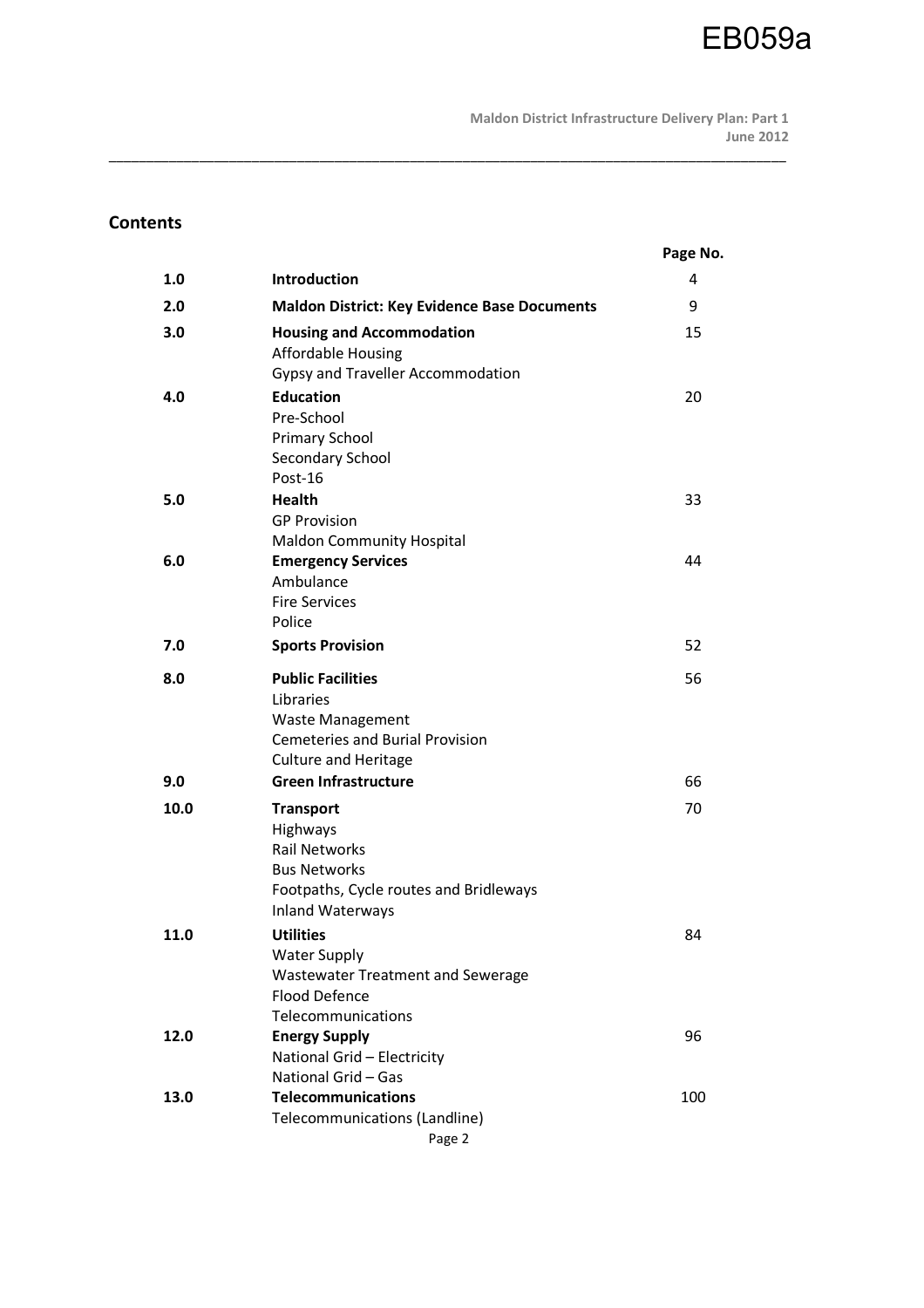**Maldon District Infrastructure Delivery Plan: Part 1 June 2012** 

| 12.0              | Telecommunications (Broadband)<br>Telecommunications (Mobile)<br><b>Strategic Growth Options</b> | 106 |
|-------------------|--------------------------------------------------------------------------------------------------|-----|
| <b>Appendix 1</b> | <b>Infrastructure Delivery Schedule</b>                                                          | 133 |
| <b>Appendix 2</b> | <b>Infrastructure Providers</b>                                                                  | 144 |
| <b>Appendix 3</b> | Sample Stakeholder Questionnaire                                                                 | 145 |
| <b>Appendix 4</b> | Criteria - Strategic Housing Assessment                                                          | 151 |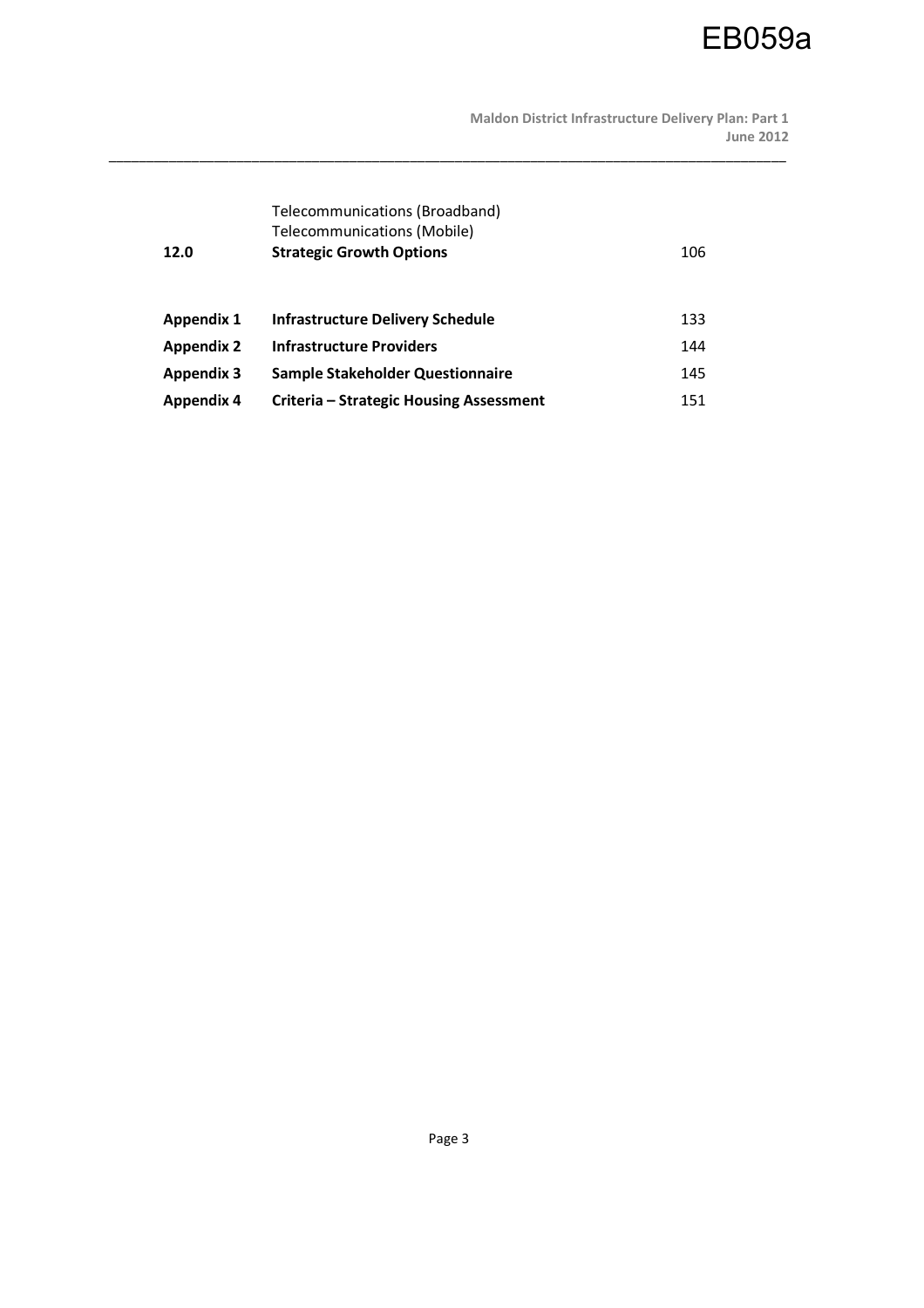# **1. Introduction**

1.1 This Infrastructure Delivery Plan (IDP) forms part of the evidence base of the Maldon District Local Development Plan (LDP), which will set the planning policy framework in which to deliver of the District's vision, setting the strategic planning framework for the next 15-years. The IDP is a working evidence base document that will evolve in parallel to the LDP process. Part 1 of the IDP will assess the baseline infrastructure capacity and needs in the District and identify the lead organisations to deliver and manage infrastructure. Whilst Part 2 will identify the detailed infrastructure costs arising as a result of development put forward in the LDP. The IDP therefore represents the Council's current understanding of the infrastructure issues within the District.

\_\_\_\_\_\_\_\_\_\_\_\_\_\_\_\_\_\_\_\_\_\_\_\_\_\_\_\_\_\_\_\_\_\_\_\_\_\_\_\_\_\_\_\_\_\_\_\_\_\_\_\_\_\_\_\_\_\_\_\_\_\_\_\_\_\_\_\_\_\_\_\_\_\_\_\_\_\_\_\_\_\_\_\_\_\_\_\_\_\_

# (i) What is Infrastructure?

1.2 For the purposes of the Infrastructure Delivery Plan, 'infrastructure' is the physical, social and green capital required to enable sustainable development. An holistic IDP will take account of the three principles of sustainability 'society, economy and environment' and integrate the requirements of each to ensure we can meet "*the needs of the present without compromising the ability of future generations to meet their own needs*". The following is a list of important infrastructure areas that will impact upon Maldon District over the next 15-years. This list is not exhaustive.

| Affordable Housing<br>٠                                                         |
|---------------------------------------------------------------------------------|
| <b>Gypsy and Traveller Sites</b><br>٠                                           |
| Education - pre-School, primary, secondary, further education, adult<br>٠       |
| education                                                                       |
| GP Surgeries and Hospitals<br>٠                                                 |
| Emergency Services - police, fire, ambulance                                    |
| Community Services - community centres and centres for: children,<br>٠          |
| young people, elderly and those with special needs. Cemeteries and              |
| crematoria, courts, hostels, places of worship, libraries, post offices         |
| <b>Culture and Leisure</b><br>٠                                                 |
| Open Space - parks and country parks, children's play areas, sport<br>٠         |
| pitches and grounds, allotments, green public realm                             |
| Biodiversity - local wildlife sites, local nature reserves, private nature<br>٠ |
| reserves, SSSIs                                                                 |
| <b>Geology Sites</b><br>٠                                                       |
| Transport - highway, rail and bus networks, footpaths, cycle routes,<br>٠       |
| bridleways and waterways, car parking                                           |
| Energy - gas and electricity generation and distribution. Renewable<br>٠        |
| energy projects                                                                 |
| Water - water supply, water treatment, drainage, flood defences                 |
| Telecommunications, Broadband and Wireless Connections<br>٠                     |
| Waste Collection and Disposal, Recycling                                        |
|                                                                                 |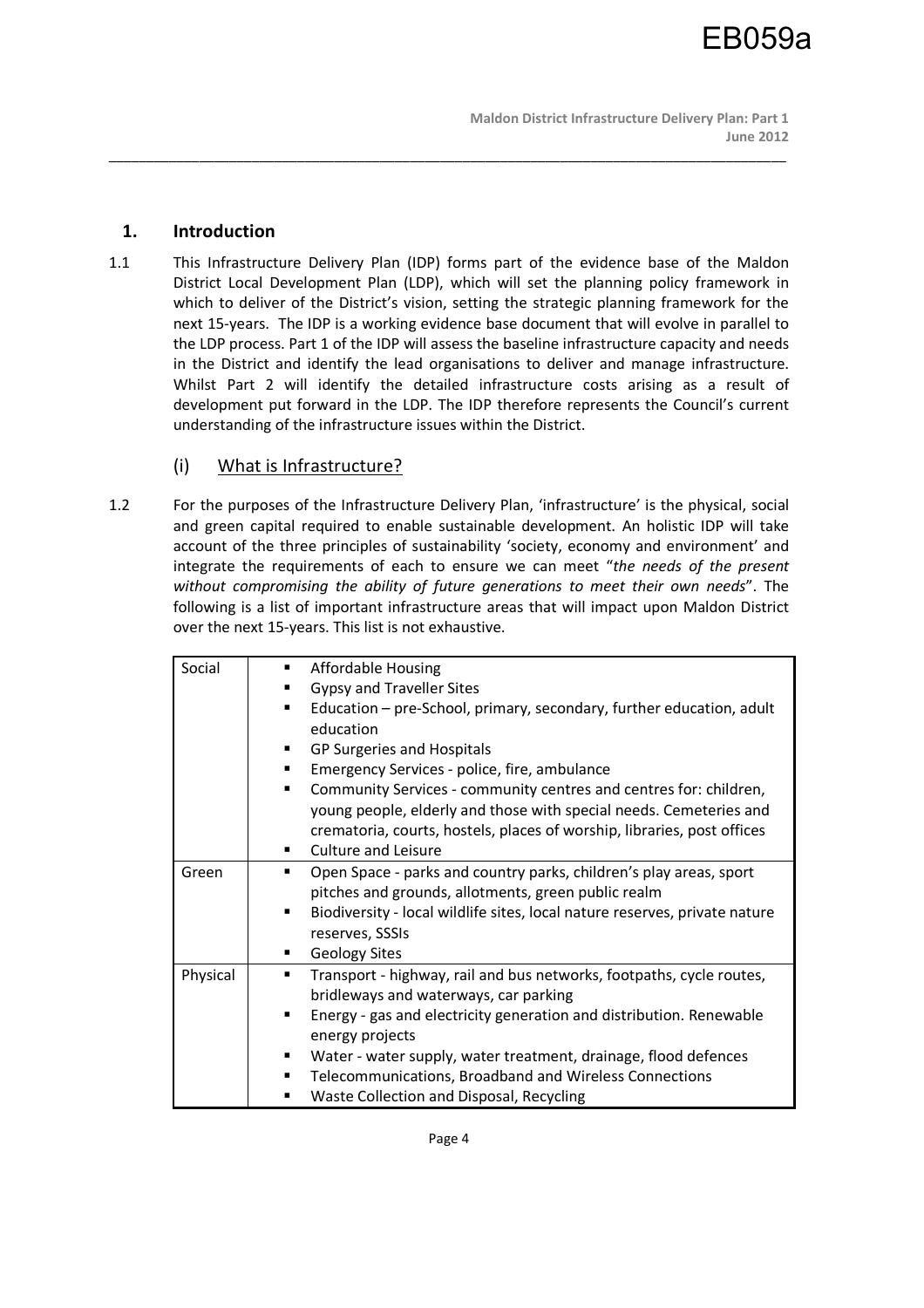# (ii) Purpose of the Infrastructure Delivery Plan (IDP)

1.3 Maldon District Council is required to demonstrate that the policies and proposals contained within the Local Development Plan will be delivered in accordance with the principle of sustainable development. Consequently, it is essential that as part of the Local Development Plan process, the infrastructure requirements necessary to support the anticipated development and growth across the district are identified.

- 1.4 Part 1 of the IDP will assess the baseline infrastructure capacity and needs in the District and identify the lead organisations to deliver and manage infrastructure. Part 2 will identify the infrastructure costs arising as a result of development put forward in the Local Development Plan and where feasible align the implementation of the IDP with the aims and objectives of other local and sub-regional strategies. It will provide evidence for an aggregate funding gap over the plan period and will form a basis in which to carry out viability analysis for a Community Infrastructure Levy (CIL) charging schedule. The IDP is therefore a key part of the Local Development Plan's evidence base. In addition, the IDP forms part of the evidence base to inform the justification of the Council's Community Infrastructure Levy (CIL) Charging Schedule.
- 1.5 For clarity, the IDP will not prioritise what infrastructure elements should be delivered and in particularly what funds should be allocated to the delivery of infrastructure. These decisions will be taken by individual service providers and, in relation to CIL through the governance arrangements established to allocate CIL monies. Furthermore, it should not be expected that all infrastructure identified in the IDP will be delivered, within the timeframes identified, or at all.
	- (iii) National Planning Policy Framework
- 1.6 The National Planning Policy Framework (NPPF) sets out the Government's aims and principles for promoting sustainable development.
- 1.7 The NPPF highlights that one of the overarching roles of the planning system is to proactively drive and support sustainable economic development to deliver homes, business and industrial units, infrastructure and thriving local places. With specific regard to infrastructure it is stated that planning policies should recognise and seek to address potential barriers to investment, including any lack of infrastructure.
- 1.8 The NPPF requires each local planning authority to produce a Local Plan for its area. Local Plans are required to plan positively for the development and infrastructure required in the area to meet the objectives, principles and policies of the NPPF. With regard to infrastructure planning, local planning authorities are required to work with other authorities and providers to:
	- Assess the quality and capacity of infrastructure for transport, water supply, wastewater and its treatment, energy (including heat), telecommunications, utilities,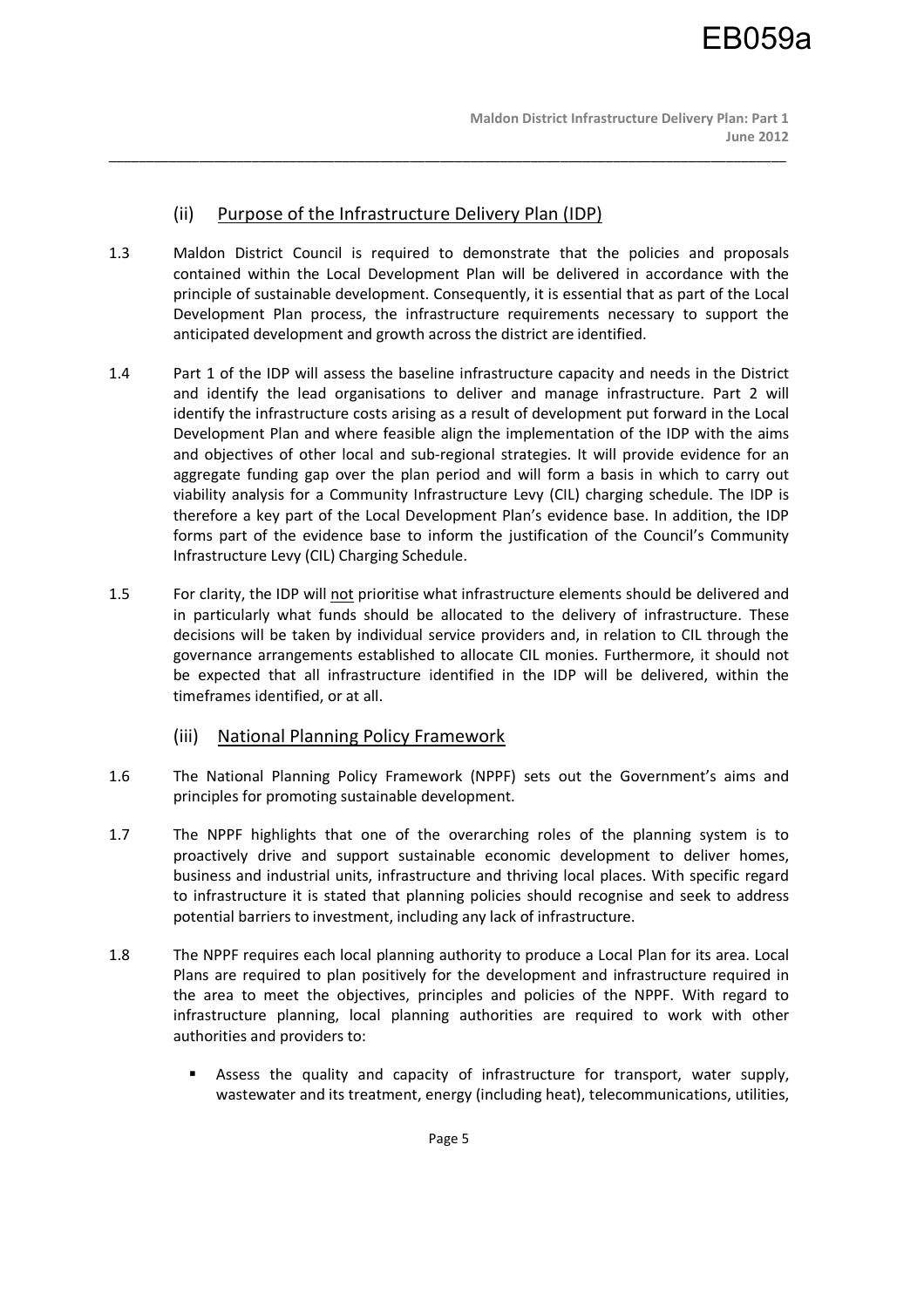waste, health, social care, education, flood risk and coastal change management, and its ability to meet forecast demands; and

- Take account of the need for strategic infrastructure including nationally significant infrastructure within their areas.
- 1.9 Local Plans must be deliverable and as such careful attention to viability and costs is required within plan-making and decision-taking. Therefore, the sites and the scale of development identified in the plan should not be subject to such a scale of obligations and policy burdens that their ability to be developed viably is threatened.

- (iv) Potential Delivery Mechanisms
- 1.10 Where appropriate and in accordance with the relevant regulations, new developments should meet their own infrastructure needs, from on-site provision of utilities to new roads and junctions. Where new development puts pressure on social or green infrastructure, or creates a need e.g. for new community facilities or open space, provision should also be made for these. It is recognised that there are financing constraints on developers. However, innovative solutions which incorporate good management strategies and better use of existing resources are necessary to ensure the required infrastructure is there to support growth and benefit the local communities affected by development. There are a number of potential infrastructure funding sources:
	- S106 Contributions from developers to deliver the required infrastructure to support development.
	- Community Infrastructure Levy The Council will review the potential role of the CIL in funding infrastructure. The introduction of CIL would be to bridge an aggregate funding gap and provide local infrastructure to those communities most affected by development.
	- New Homes Bonus Designed to create a fiscal incentive to encourage local authorities to facilitate housing growth. It works by matching the council tax raised on increases in effective stock.
	- Public sector funding from national, strategic and local grants as well as the normal capital and revenue funding streams for public service and statutory infrastructure providers that may be available.
	- The statutory agencies will also be responsible for meeting their statutory obligations and responding to growth through their own funding sources.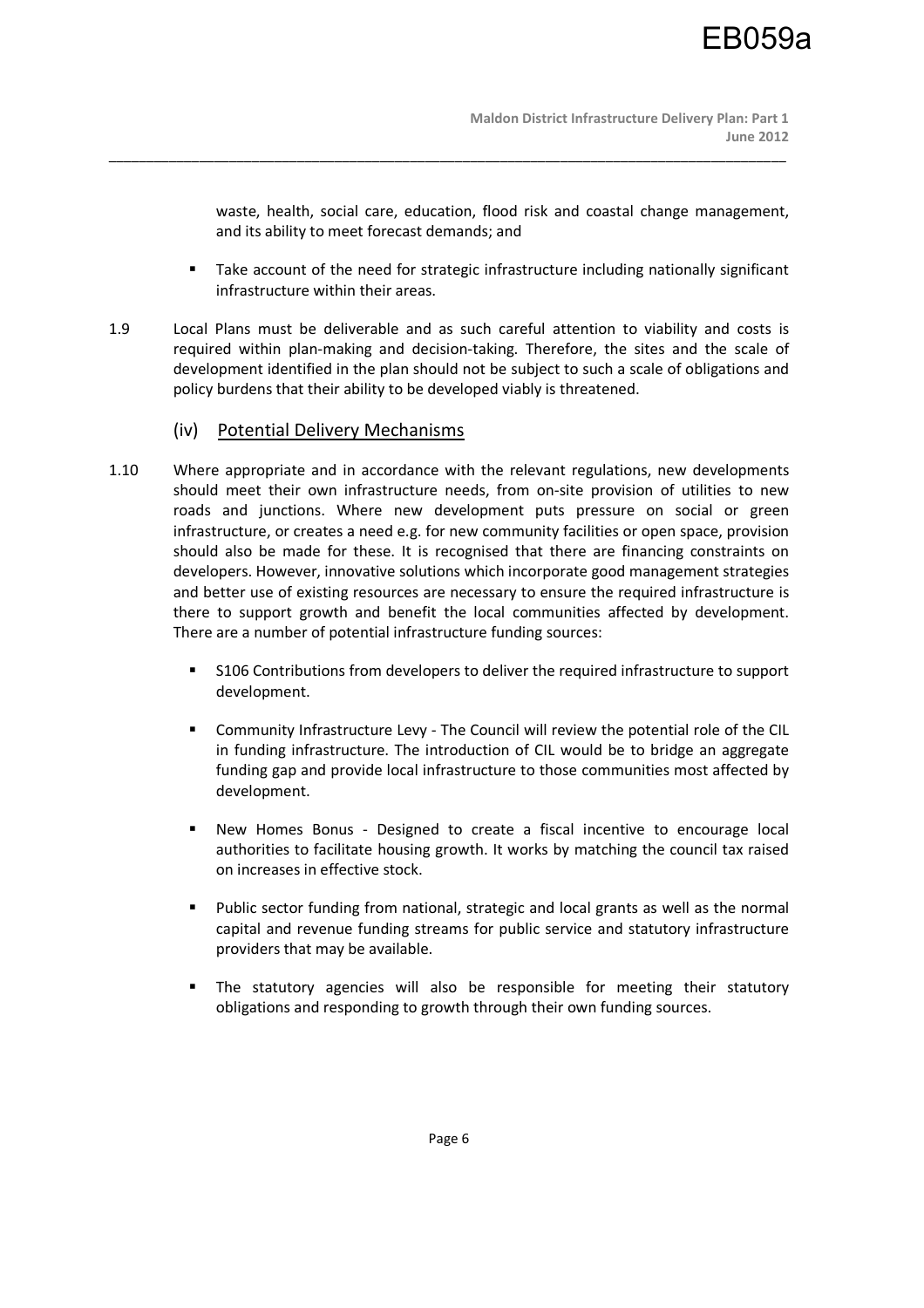# (v) The Community Infrastructure Levy

1.11 The Community Infrastructure Levy (CIL) is a new levy that local authorities can choose to charge on new developments in their area to fund necessary infrastructure. CIL came into force on 6 April 2010 through the CIL Regulations 2010, with additional amendments in April 2011. CIL will largely replace Section 106 developer contributions as the means to fund infrastructure projects made necessary by development. In order to continue to seek contributions to off-site infrastructure requirements, local authorities must have a CIL in place by April 2014. A local planning authority is the charging authority for its area. In accordance with the NPPF, Maldon District Council is proposing to bring a CIL into effect alongside the production of the LDP.

- 1.12 The Planning Act 2008 provides a wide definition of the infrastructure which can be funded by CIL, including transport, flood defences, schools, hospitals, and other health and social care facilities. This definition allows the levy to be used to fund a very broad range of facilities such as play areas, parks and green spaces, cultural and sports facilities, district heating schemes and police stations and other community safety facilities. The regulations rule out the application of the CIL for providing affordable housing.
- 1.13 CIL Guidance states that information on the charging authority area's infrastructure needs should, wherever possible, be drawn directly from the infrastructure planning that underpins their development plan. The IDP can then be used by the charging authority to identify a selection of indicative infrastructure projects or types of infrastructure that are likely to be funded by the levy and a total infrastructure cost. The charging authority should consider known and expected infrastructure costs and the other sources of funding available, or likely to be available, to meet those costs and thus illustrate that their intended CIL target is justifiable and is based on appropriate evidence.
- 1.14 The inclusion of infrastructure schemes within this IDP does not automatically result in schemes being funded through CIL or S106 agreements in the interim period. It is anticipated that some of the schemes included within the IDP may be funded, or part funded, through CIL, but may also receive funding from other sources.
- 1.15 The following best practice guidance on infrastructure planning and the implementation of CIL have also been published by the Planning Advisory Service (PAS) and the Planning Officers Society (POS) to provide additional clarity:
	- A Steps approach to infrastructure planning and delivery (PAS, 2009); and
	- CIL and Infrastructure Planning An Advice Note (POS, 2011).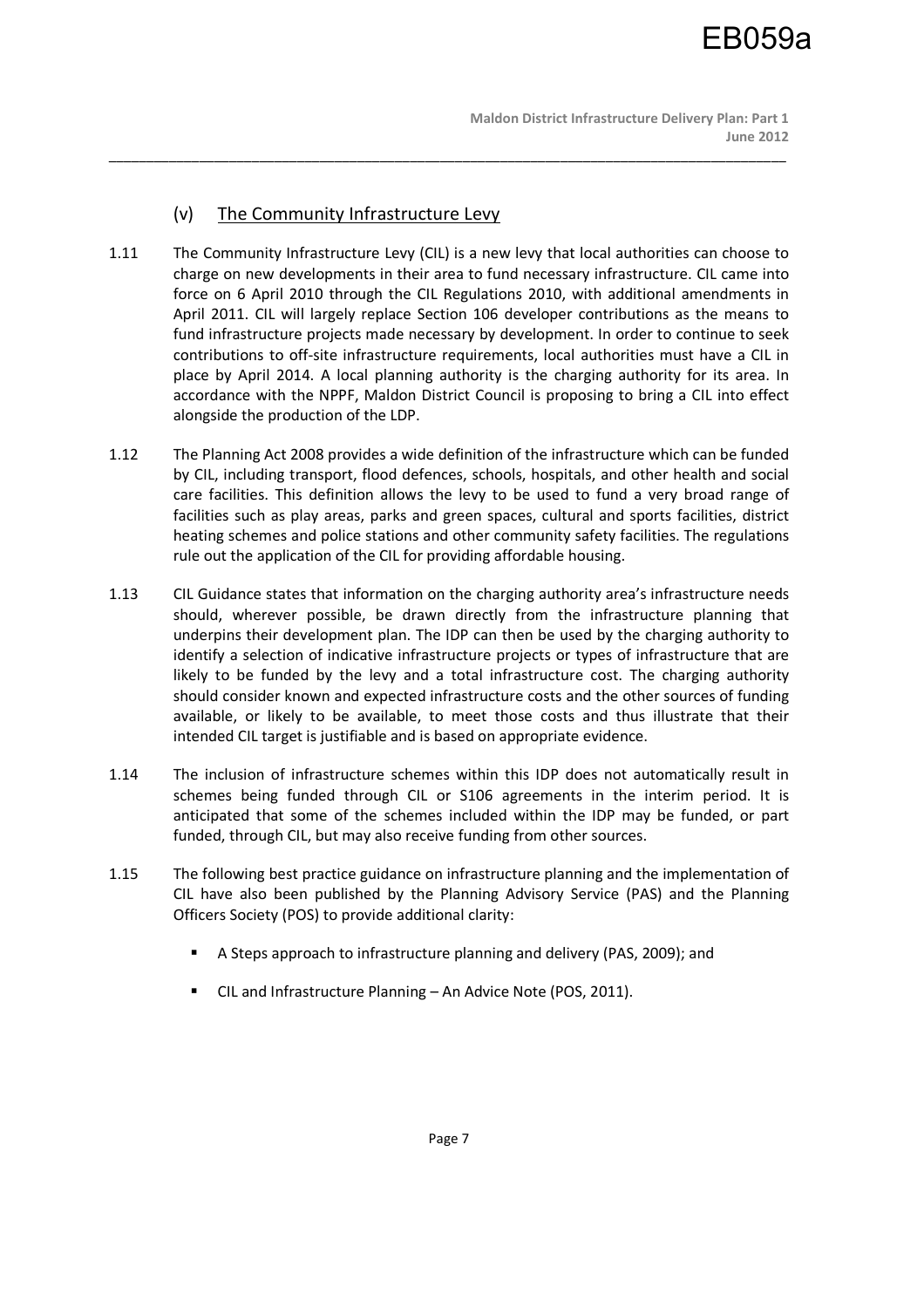# (vi) Methodology

1.16 The IDP has been carried out by the planning policy team at Maldon District Council. The IDP builds upon earlier work to develop an infrastructure schedule for the District. This early work involved extensive consultation with the key stakeholders including the LSP Place Shaping Group. Specific infrastructure planning advice was also provided by the Planning Advisory Service in October 2011 and further guidance was taken from 'A Steps Approach to Infrastructure Planning and Delivery' (PAS, 2009).

- 1.17 In the initial stages of preparation of the IDP, a desktop study was carried out that analysed existing strategies and plans. All the relevant stakeholders were then contacted between December 2011 and April 2012 to identify existing infrastructure capacity and needs, and any programmes of work to address those needs. A number of consultation techniques were undertaken including interviews, targeted questionnaires and in the case of the Parish Councils, an infrastructure presentation followed by a questionnaire.
- 1.18 The next stage was to discuss a number of potential spatial options and the potential impacts that such sites may have upon the infrastructure providers if brought forward as a strategic growth area within the Local Development Plan. The results of this consultation are recorded within Part 1 of the IDP.
- 1.19 The final stage of Part 1 of the IDP has been to develop an infrastructure schedule (Appendix 1) based on the information provided. This details both essential infrastructure required to unlock growth and deliver the Local Development Plan and desirable infrastructure, which will support and benefit existing local communities over the plan period.
- 1.20 There has been differing levels of response from infrastructure providers. Engagement is on-going and further work will need to be carried out to ensure that providers are better able to predict their requirements and work in partnership to address those needs. It is also recognised that different agencies work to different timescales and that budgeting priorities may be commercially sensitive. The IDP is a 'live' document and will consequently be updated throughout the life of the plan period to accurately reflect current and future infrastructure requirements. Reviews of the IDP will be programmed in accordance with reviews of the CIL and annual funding allocation processes. Engagement is on-going with stakeholders and the findings from the Local Development Plan Preferred Options consultation and any outstanding pieces of evidence will inform Part 2 of the IDP.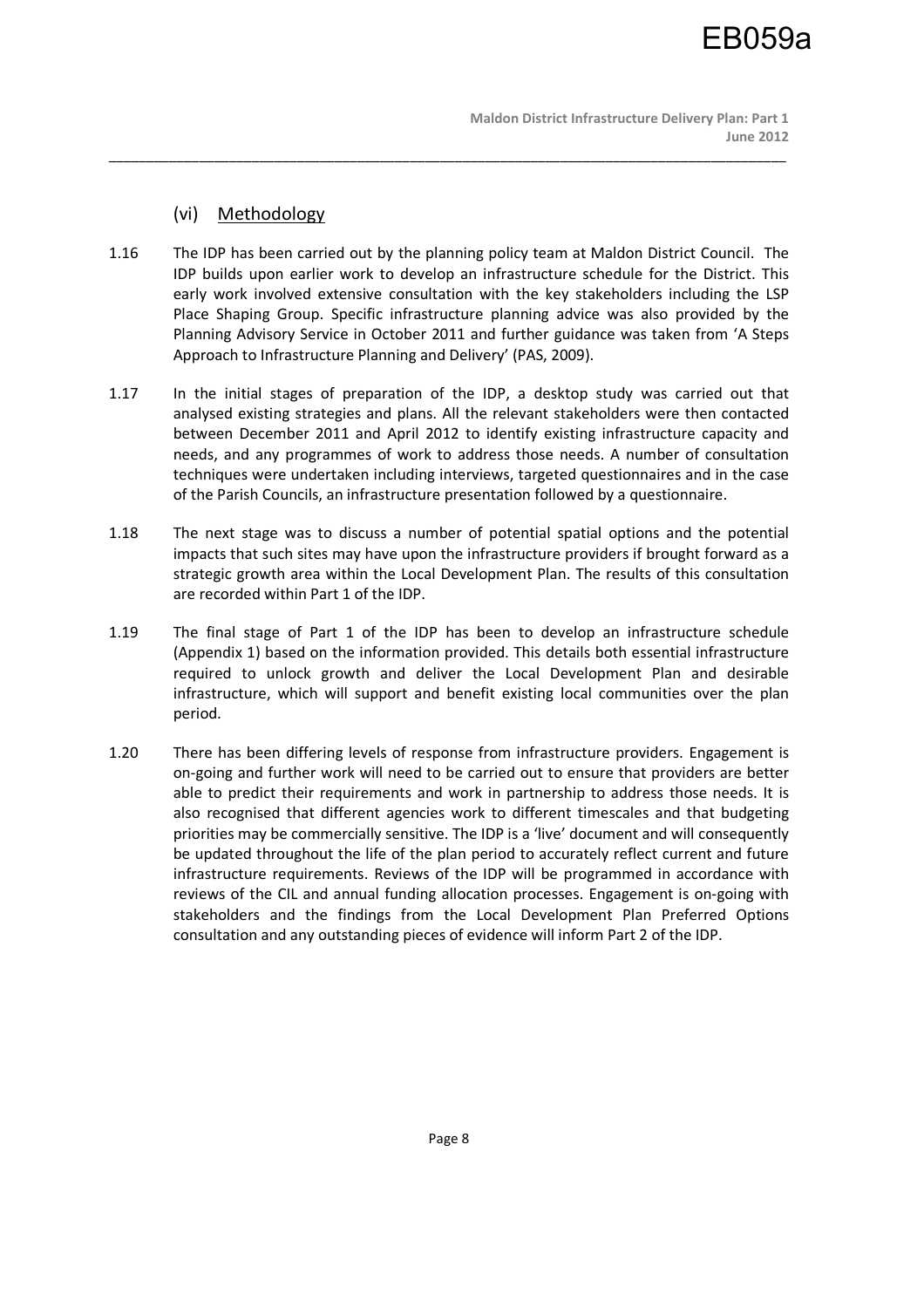# **2. Maldon District: Key Evidence Base Documents**

# **Greater Essex Demographic Forecasts (Edge Analytics, 2012)**

2.1 In response to the proposed revocation of the East of England Plan and it's associated housing targets, the Essex Planning Officers Association commissioned the production of new population and housing forecasts to assist Essex local authorities in producing their own housing targets. The Study provides a set of forecasts based on seven scenarios relating to existing Sub-National Population Projections (SNPP) data, alternative levels of migration, previous RSS targets, local authority annual monitoring reports (AMR) and dwelling trajectories, and economic projections in the East of England Forecasting Model (EEFM).

\_\_\_\_\_\_\_\_\_\_\_\_\_\_\_\_\_\_\_\_\_\_\_\_\_\_\_\_\_\_\_\_\_\_\_\_\_\_\_\_\_\_\_\_\_\_\_\_\_\_\_\_\_\_\_\_\_\_\_\_\_\_\_\_\_\_\_\_\_\_\_\_\_\_\_\_\_\_\_\_\_\_\_\_\_\_\_\_\_\_

2.2 The forecasts for Maldon District identified that the SNPP and EEFM based scenarios forecast the highest level of population growth, and scenarios relating to a continuation of the local authority AMR / dwelling trajectory and net nil migration forecast the lowest level of growth.

## **Heart of Essex Housing Growth Scenarios (Roger Tym and Partners, 2012)**

- 2.3 Roger Tym and Partners were jointly commissioned by the local authorities of Maldon, Brentwood, and Chelmsford to identify and assess appropriate scenarios for housing growth up to 2031. This study was intended to enable the Heart of Essex local authorities to reach an informed view on adopting new housing targets following the proposed revocation of the East of England Plan and its associated housing targets, in accordance with the 'Duty to Co-operate'.
- 2.4 The Study tested four housing scenarios for the District, 146, 200, 263, and 397 dwellings per annum.

# **Heart of Essex Economic Futures Study (Nathaniel Lichfield & Partners, 2012)**

- 2.5 Nathaniel Lichfield and Partners were jointly commission by the local authorities of Maldon, Brentwood, and Chelmsford, to provide an economic assessment of the existing conditions and future prospects of the area, in accordance with the 'Duty to Co-operate'. The Study has produced employment forecasts up to 2031 to identify growth scenarios for each district. Key findings for Maldon District include:
	- At nearly twice the national average, the largest sector of employment is manufacturing.
	- The District has about 4,300 registered businesses, around 400,000 sq.m of employment space, and has generally high levels of economic activity and low levels of unemployment.
	- Using a 'dwelling constrained' growth scenario of 200 dwellings per annum, total employment would be forecasted to decline by 0.1% between 2012 and 2031.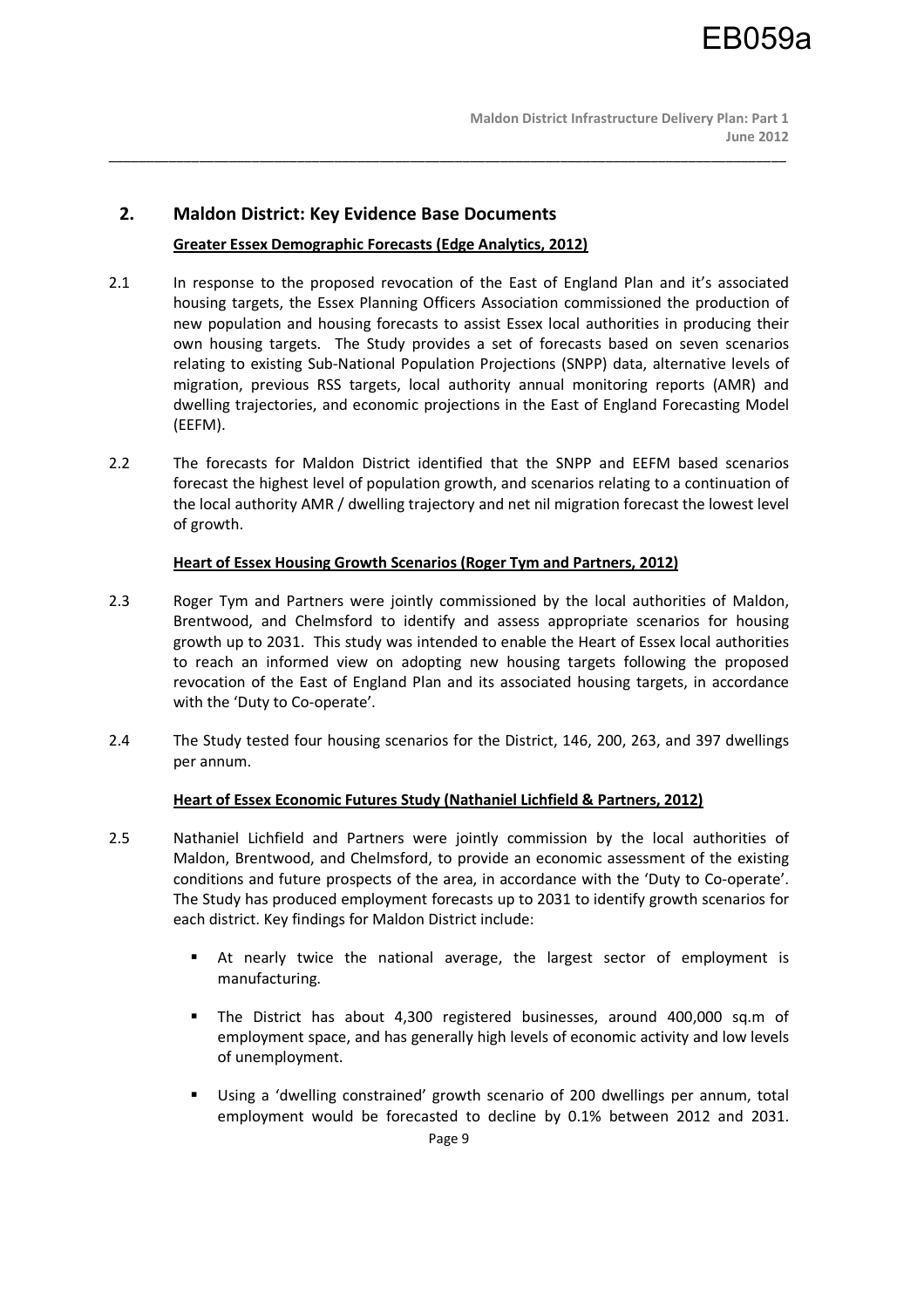However, the Districts GVA contribution will grow annually by 1.7% up to 2031, slightly below the UK average of 2.2%. Using a 'sector derived' scenario, which models the impact of an uplift applied to certain individual sectors by 2031 based on local knowledge provided by the local authority rather than historical trends, employment is projected to grow by 0.5% annually up to 2031. This would create 2,800 jobs by 2031.

 In both scenarios, there is no significant quantitative requirement for additional employment land and potentially some scope to reduce allocations. There is however, a strong need to improve the quality and flexibility of employment floorspace to meet the needs of modern business.

## **Strategic Housing Land Availability Study (URS, 2012)**

2.6 The Maldon District Strategic Housing Land Availability Study provides a review of the potential available and deliverable housing land in the District.

\_\_\_\_\_\_\_\_\_\_\_\_\_\_\_\_\_\_\_\_\_\_\_\_\_\_\_\_\_\_\_\_\_\_\_\_\_\_\_\_\_\_\_\_\_\_\_\_\_\_\_\_\_\_\_\_\_\_\_\_\_\_\_\_\_\_\_\_\_\_\_\_\_\_\_\_\_\_\_\_\_\_\_\_\_\_\_\_\_\_

2.7 The total number of sites assessed as part of the SHLAA was 383. Less than half of these sites were found to be suitable, available and achievable, in terms of the definitions set out in the SHLAA practice guidance. The theoretical total potential housing capacity for years 0-15 of the Local Development Plan is 20,242 dwellings. This includes 286 dwellings currently with planning permission. However, 98% of the overall capacity is located on sites which would only be acceptable if there were to be a policy change in either the Local Development Plan or a Neighbourhood Plan.

## **Rural Facilities Survey (MDC, 2011)**

- 2.8 The Rural Facilities Survey assessed the availability of facilities and the general level of accessibility to services in each settlement of the District. The Survey examined the spatial distribution of services and facilities across the District, in order to identify existing networks and potential gaps.
- 2.9 The Survey identified that more facilities are located in the urban areas of the District. There is a good provision of facilities within the urban areas, however the only urban area with a police station is Maldon. In the rural north of the District, the Survey identified that only six parishes have a permanent shop, generally consisting of parishes with a population of over 1,000. Across the District the larger parishes provide a greater provision of facilities.

# **Green Infrastructure Study (MDC, 2011)**

2.10 The Green Infrastructure Study assessed the quantity, quality and accessibility of existing green infrastructure in the District, and outlined the level of green infrastructure that would be required alongside the level of growth proposed for the area. The Study provided recommendations on the future standards, type and distribution of green infrastructure required in the District.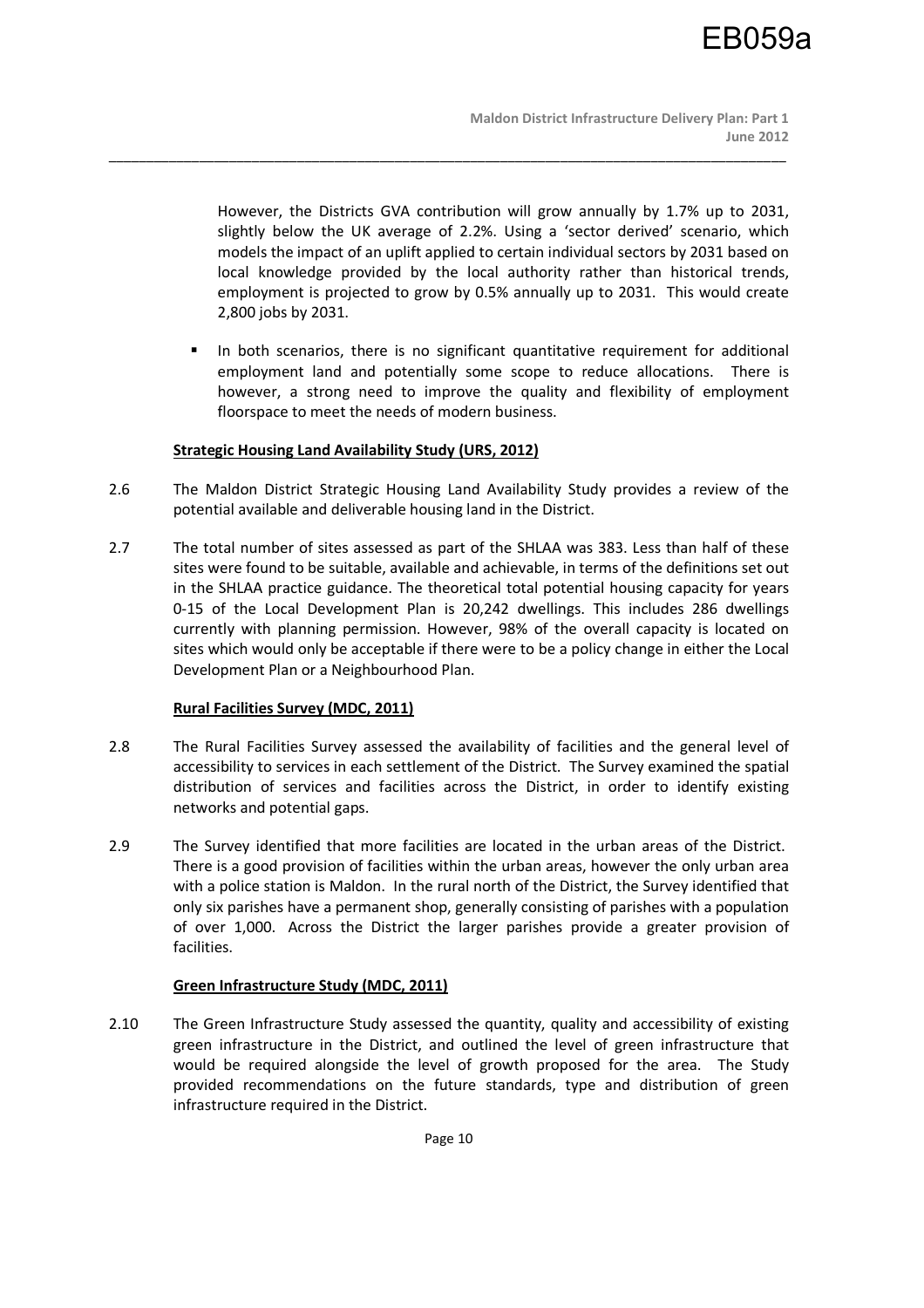2.11 The Study concluded that the supply of green infrastructure in the District is relatively good, however there are areas of the District that require improvements. The population of the District is projected to increase over the next 20 years, therefore an increase in green infrastructure will be required to maintain the current level of provision. It is likely that the provision of green infrastructure will continue to be focused in and around larger settlements, therefore the Study identified that it is important to improve accessibility to green infrastructure from rural areas in the future.

\_\_\_\_\_\_\_\_\_\_\_\_\_\_\_\_\_\_\_\_\_\_\_\_\_\_\_\_\_\_\_\_\_\_\_\_\_\_\_\_\_\_\_\_\_\_\_\_\_\_\_\_\_\_\_\_\_\_\_\_\_\_\_\_\_\_\_\_\_\_\_\_\_\_\_\_\_\_\_\_\_\_\_\_\_\_\_\_\_\_

# **21st Century Digital Essex: A Strategy for World-Class Broadband for Essex (Essex County Council, 2011)**

- 2.12 The Strategy aims to provide superfast and much improved broadband services available across Essex, to allow more people to make more effective use of the internet. The objectives of the Strategy are to ensure that:
	- By 2015, 100% of premises have at least 2 megabits per second (mbps) broadband connections available to them.
	- By 2017, at least 75% of premises have superfast broadband available to them (more than 24mpbs).
	- Mobile phone coverage penetration is deepened and in settlements of more than 10,000 inhabitants, mobile phone connection is sufficient to have a LTE (4G) internet connection.

# **Assessment of Impact of Potential Core Strategy Sites on Existing Junctions (Mouchel, 2010)**

2.13 The Assessment considered proposed levels of growth in the District against existing traffic data sources, and undertook further modelling of junction improvements to identify any appropriate mitigation measures. This work determined the impact of potential growth areas that were considered under the Core Strategy on the surrounding key links and junctions in the District, and where appropriate identified measures that would mitigate any potentially detrimental impact.

# **Rural Gap Analysis Report (MDC & Writtle College, 2010)**

- 2.14 The Report provided a review of the rural economy in the District, and identified the impact of the decline of traditional industries, flooding, and animal disease on the area. The Report outlined how investment in enterprise, innovation, employment land, provision of relevant skills training and support for the development of young people (post 16) should ensure a robust rural community.
- 2.15 The report concluded that the District has a large amount of potential to provide rural diversification projects, locally produced food, tourism and historical and cultural activities. There was considered to be little opportunity for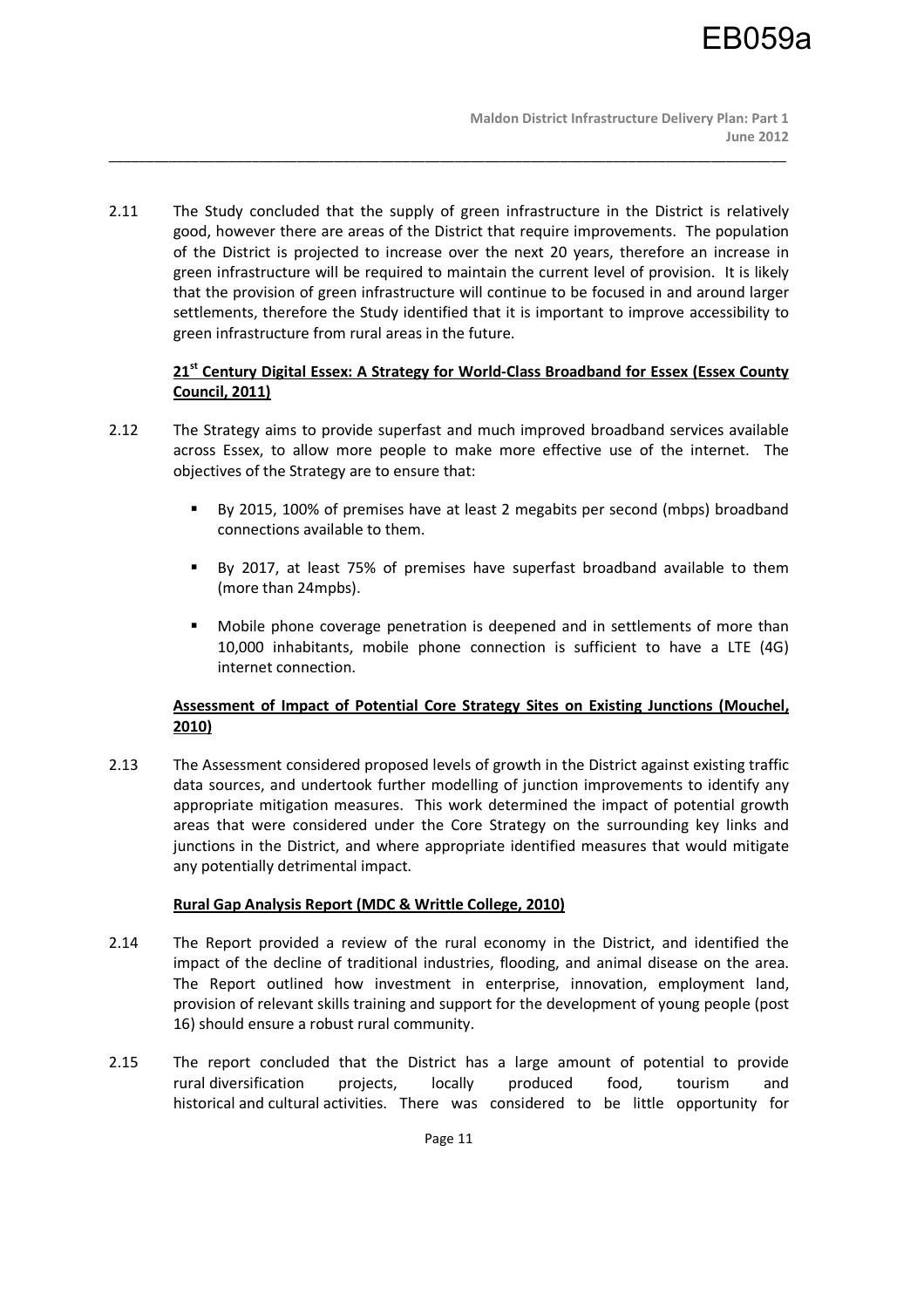diversification into the energy crop market or forestry. Growth in sustainable nature based recreational and historical tourism is considered to offer a large opportunity in relation to existing features of the District.

# **Maldon Scoping Water Cycle Study (Entec, 2010)**

2.16 The Water Cycle Study aimed to ensure a strategic approach to the management of the water environment alongside proposed levels of growth. The Study reviewed existing information on the water environment in the District to determine existing capacity of water infrastructure, and identify potential barriers to development.

\_\_\_\_\_\_\_\_\_\_\_\_\_\_\_\_\_\_\_\_\_\_\_\_\_\_\_\_\_\_\_\_\_\_\_\_\_\_\_\_\_\_\_\_\_\_\_\_\_\_\_\_\_\_\_\_\_\_\_\_\_\_\_\_\_\_\_\_\_\_\_\_\_\_\_\_\_\_\_\_\_\_\_\_\_\_\_\_\_\_

- 2.17 The key findings of the Study include:
	- Due to the high demand for water and the low annual average rainfall limiting supplies in the area, there is little additional water available to abstract for public water supply. The wider area is classified as being under 'serious water stress'.
	- There are 14 wastewater treatment works serving the District, nine of which are considered to be operating 'at capacity'.
	- Capacity issues exist in the foul sewers in Maldon and Southminster catchments, and Anglia Water is not proposing any infrastructure upgrades before 2016.
	- Shellfish Waters are also designated in the Blackwater and Crouch estuaries, which require good quality discharges from some of the District's watercourses.
	- It is recommended that all new developments should implement Sustainable Drainage Systems (SuDS) in preference to traditional drainage systems to reduce flood risk and reduce the pressures on the sewerage systems (where combined sewers exist).

# **Employment Land Review (Roger Tym and Partners, 2009)**

- 2.18 The Employment Land Review provides a strategic assessment of existing employment land in the District, and evaluates forecasted need of up to 2021 to recommend future levels of employment land that should be allocated. The Review concluded that the District:
	- **Does not have a high standard of employment space compared to the wider** regional market with 20% of sites being rated 'poor';
	- Has an excess of currently allocated employment land and should look to rationalise this allocation. Sites identified in the Review as poor or worse should be considered for de-allocation, particularly those sites which may provide a suitable alternative use;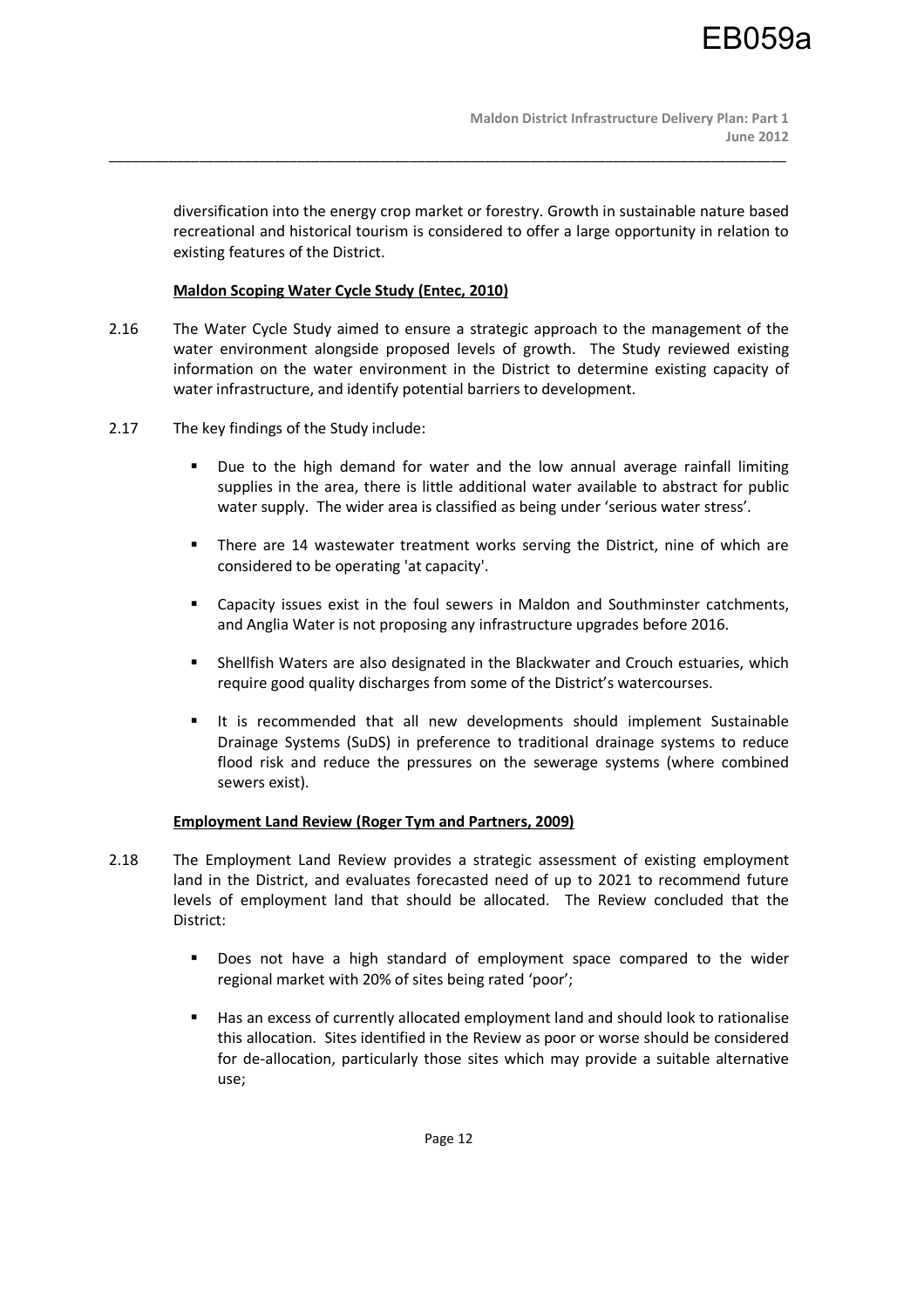Should enhance the range and quality of small business opportunities in the major urban centres;

\_\_\_\_\_\_\_\_\_\_\_\_\_\_\_\_\_\_\_\_\_\_\_\_\_\_\_\_\_\_\_\_\_\_\_\_\_\_\_\_\_\_\_\_\_\_\_\_\_\_\_\_\_\_\_\_\_\_\_\_\_\_\_\_\_\_\_\_\_\_\_\_\_\_\_\_\_\_\_\_\_\_\_\_\_\_\_\_\_\_

- Should use pro-active planning to encourage investment in infrastructure and services and provide new high quality employment locations in the most attractive locations;
- Should have a permissive approach to employment activities being proposed in rural areas through farm conversions, except where the scale or nature of development has a demonstrably adverse impact on the wider environment.

# **North Essex Retail Study, Retail Capacity Update (GVA Grimley, 2009)**

- 2.19 The Retail Capacity Update provides a Maldon District update to the North Essex Authorities Retail Study (2006). The Study forecasts the need for further convenience and comparison retail floorspace up to 2024. The Study identified that:
	- There is an over provision of convenience goods floorspace in the district and subsequently no requirement for additional floorspace.
	- Foodstores in the District are generally underperforming in comparison to national levels. Only the out-of-centre Tesco at Fullbridge is performing in line with company averages.
	- In qualitative terms, it is recommended that the Council supports improvements to foodstore provision and accessibility in the network of town centres.
	- There is forecasted to be insufficient capacity between 2009 and 2014 to support further comparison goods floorspace in the district over and above proposed new schemes coming forward.
	- **There may be scope to enhance the DIY and decorating / bulky goods retail facilities** in the District.
	- Retail warehouses selling 'town centre' type goods, such as clothing and footwear, should be resisted due to unacceptable impact on the town centres.

## **Mid Essex Strategic Flood Risk Assessment (Scott Wilson, 2007)**

- 2.20 The Strategic Flood Risk Assessment (SFRA) provides a detailed review of flood risk issues in existing and proposed developments within the District. The assessment of flooding at a strategic scale aims to inform allocation of land for future development, by outlining the current and future risk of flooding from a combination of sources, including tidal inundation, fluvial overspill, storm water management and groundwater.
- 2.21 The SFRA identified that the main areas considered at risk from flooding are those adjacent to the River Crouch (such as Burnham-on-Crouch and North Fambridge) and areas adjacent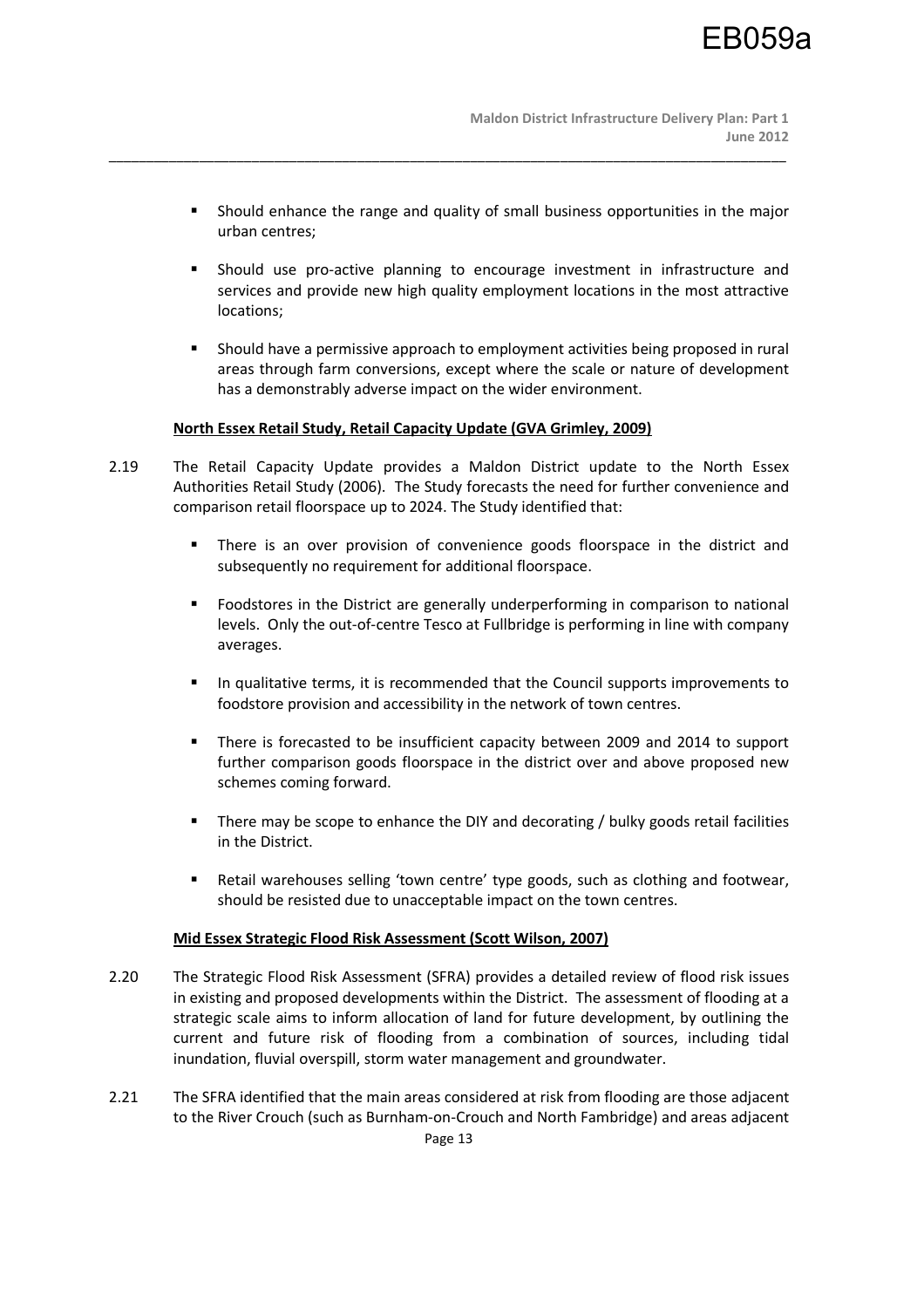**Maldon District Infrastructure Delivery Plan: Part 1 June 2012** 

to the River Blackwater (such as Maldon, in particular the Heybridge Basin and the Causeway). The main fluvial flooding sources in the District are the rivers Blackwater and Chelmer. The estuary of the River Crouch presents a flood risk to southern areas of the District. The North Sea also presents a source of tidal flood risk to the District.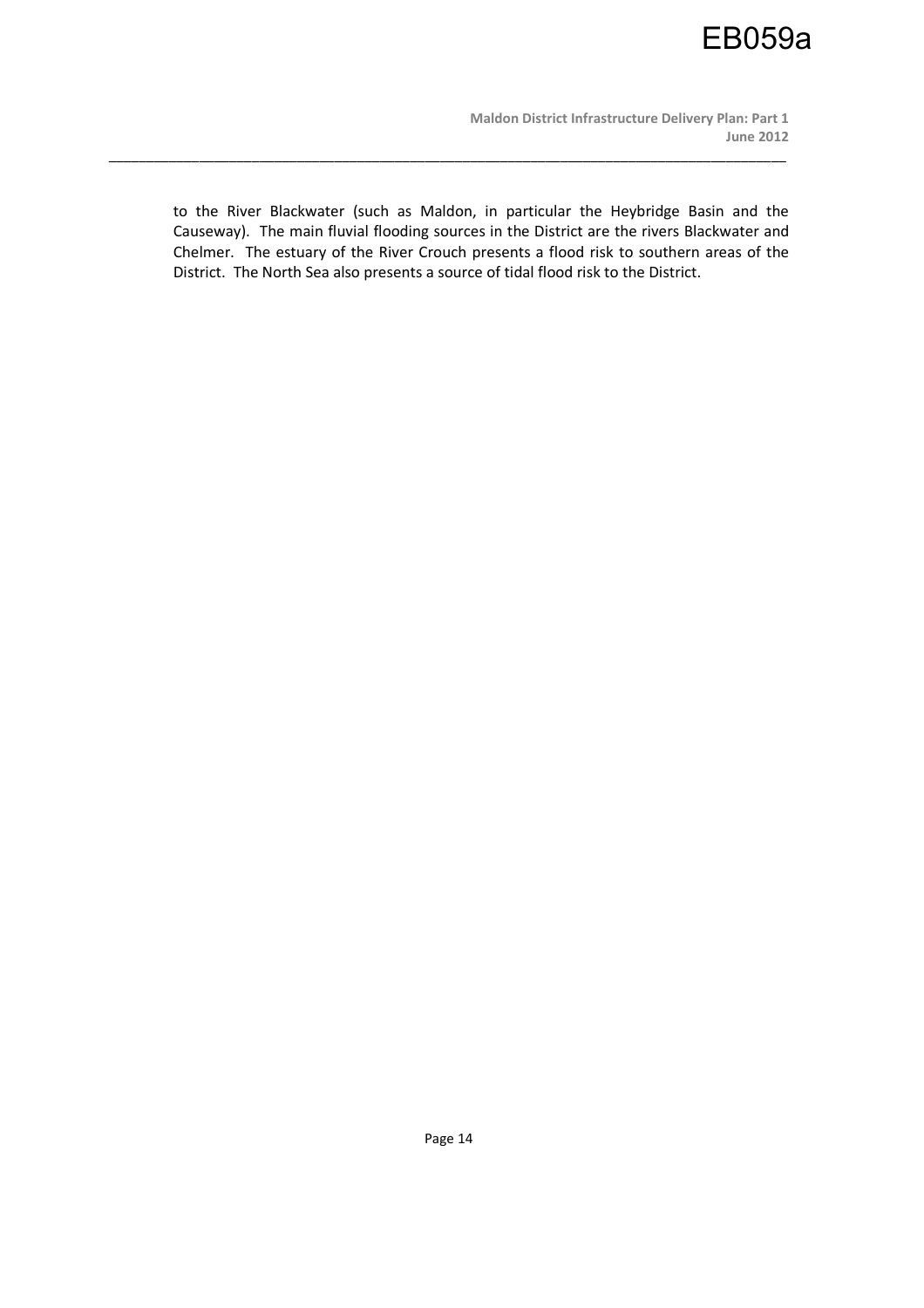# **3. Housing and Accommodation**

3.1 This section considers the baseline infrastructure position in the District in respect to affordable housing and Gypsy and Traveller accommodation.

\_\_\_\_\_\_\_\_\_\_\_\_\_\_\_\_\_\_\_\_\_\_\_\_\_\_\_\_\_\_\_\_\_\_\_\_\_\_\_\_\_\_\_\_\_\_\_\_\_\_\_\_\_\_\_\_\_\_\_\_\_\_\_\_\_\_\_\_\_\_\_\_\_\_\_\_\_\_\_\_\_\_\_\_\_\_\_\_\_\_

# (i) Affordable Housing

# **Lead Agency**

- **Maldon District Council**
- **Housing Associations**

# **Evidence Base**

- Maldon Strategic Housing Market Assessment (DCA, 2009)
- Draft Affordable Housing Guide (MDC, 2012)
- **Viability Study (Three Dragons, 2012)**
- **Dider Persons Housing Strategy (MDC, 2010)**
- The Renewed Maldon District Sustainable Community Strategy (MDC, 2010)
- Greater Essex Demographic Forecasts Phase 2: Scenario Development incorporating Phase 1: Model development (Edge Analytics, 2012)

# **Strategic Issues**

- 3.2 Affordable housing is defined as social and affordable rented, shared ownership and intermediate housing provided to eligible local households on incomes whose needs are not met by the market. The Council has a duty to help people find accommodation who are at risk of becoming homeless.
- 3.3 The number of households in the District is projected to increase by circa 9,000 over the period 2010 to 2033 (CLG, 2010). It is expected that a significant proportion of all households will be single people including those over pensionable age, people with disabilities and separated households.
- 3.4 Affordable housing need is high within Maldon District. The shortage of affordable housing is particularly acute in parts of the rural area. There is a District-wide shortage of homes which are affordable and homes which are suitable for older people and specially designed homes for people with learning and physical disabilities. This leads to a strong local need for smaller unit sizes to meet the needs of demographic change.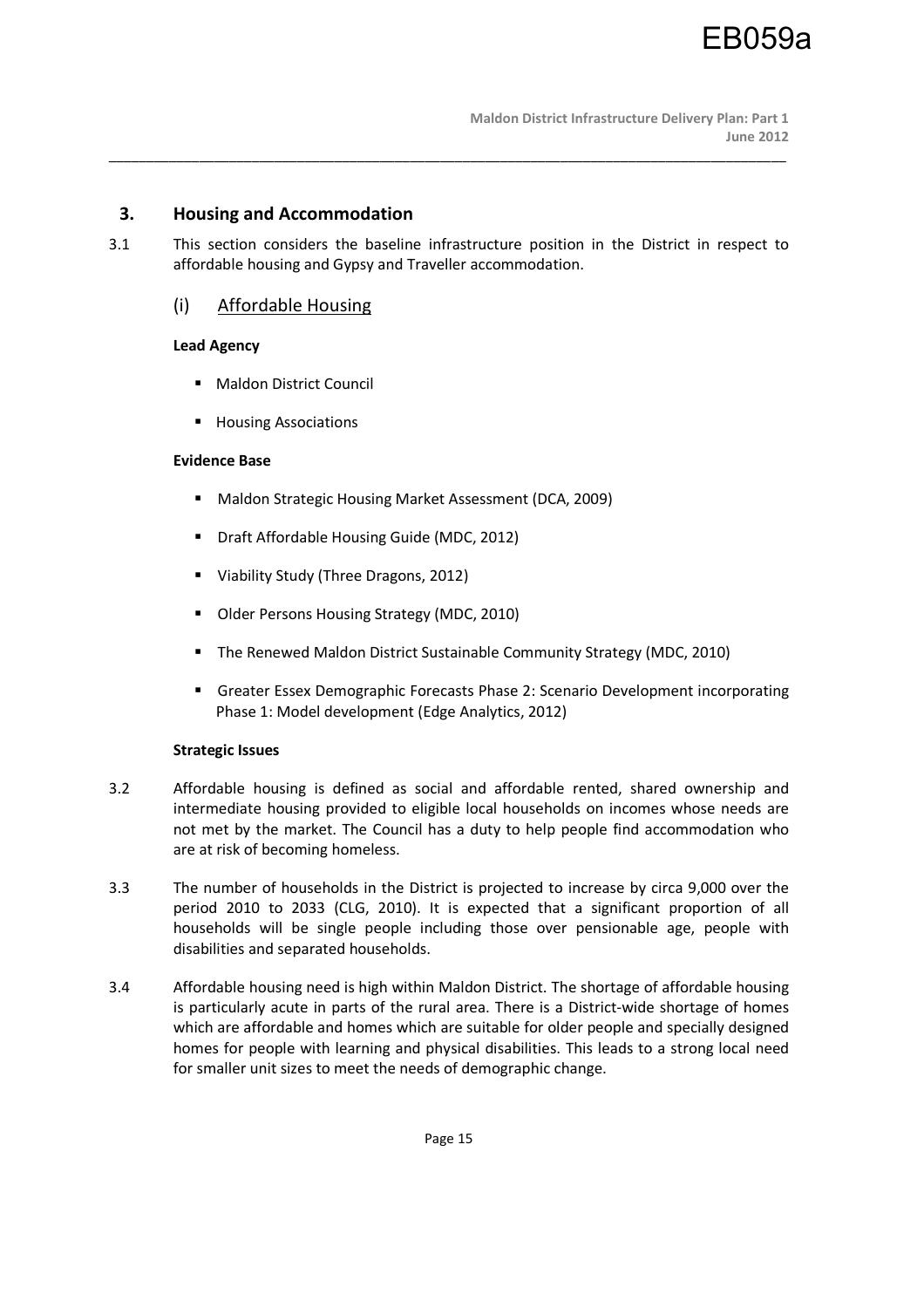## **Existing Provision**

3.5 There are approximately 62,500 people in Maldon District within 24,500 households. This equates to an average household size of 2.55 people. The District's stock of affordable housing is approximately 2,900 (11% of District total housing stock). The Council does not own any affordable homes. This Council's stock was transferred to Moat Housing Association in the 1990s. The main affordable housing providers that operate within the District are: Moat Housing Association, Chelmer Housing Partnership, Hastoe Housing Association, Estuary Housing Association, Colne Housing Society and the Salvation Army Housing Association.

\_\_\_\_\_\_\_\_\_\_\_\_\_\_\_\_\_\_\_\_\_\_\_\_\_\_\_\_\_\_\_\_\_\_\_\_\_\_\_\_\_\_\_\_\_\_\_\_\_\_\_\_\_\_\_\_\_\_\_\_\_\_\_\_\_\_\_\_\_\_\_\_\_\_\_\_\_\_\_\_\_\_\_\_\_\_\_\_\_\_

## **Gaps in Provision**

- 3.6 The Maldon Strategic Housing Market Assessment Update (SHMA) highlights that the total annual affordable housing need is for 399 units on a 5-year basis and 340 units on a 10 year basis. After allowing for the average 139 net re-lets of the existing social stock, there will still be a total annual affordable housing shortfall of 256.
- 3.7 Between 2006 and 2009 the average annual supply of affordable dwellings was just 27 with a tenure split of 85.2% social rented and 14.8% intermediate housing. There is a continued lack of affordable housing either for rent or intermediate housing in Maldon District. Only 95 affordable homes were built in the District between 2007 and 2011.

## **Planned Provision**

- 3.8 The Council should allocate sufficient land within the Local Development Plan to contribute towards and significantly increase the supply of housing, including affordable housing, over the period 2014 to 2029. Following changes to Government policy and legislation, the Council should move towards developing a locally derived housing target. The preferred housing target should be set out in the Local Development Plan Preferred Options consultation document. The Local Development Plan should also enable local parish communities, through Neighbourhood Plans, to increase the housing supply beyond that set out in the preferred approach.
- 3.9 The SHMA recommends that affordable housing policy set out in development policies should be based on what is sustainable, viable and deliverable. It is noted that the scale of affordable need justifies a high target but also highlights that this level has been difficult to achieve nationally, even in the highest priced areas. The SHMA recommends that the overall affordable housing target should be 'up to 40%' of new units. The viability study supports the 40% target (Three Dragons, 2012).

# **Development Impact**

3.10 Affordable housing will be secured through developer contributions on qualifying sites, where viable. This will lead to increased supply of affordable dwellings across the District.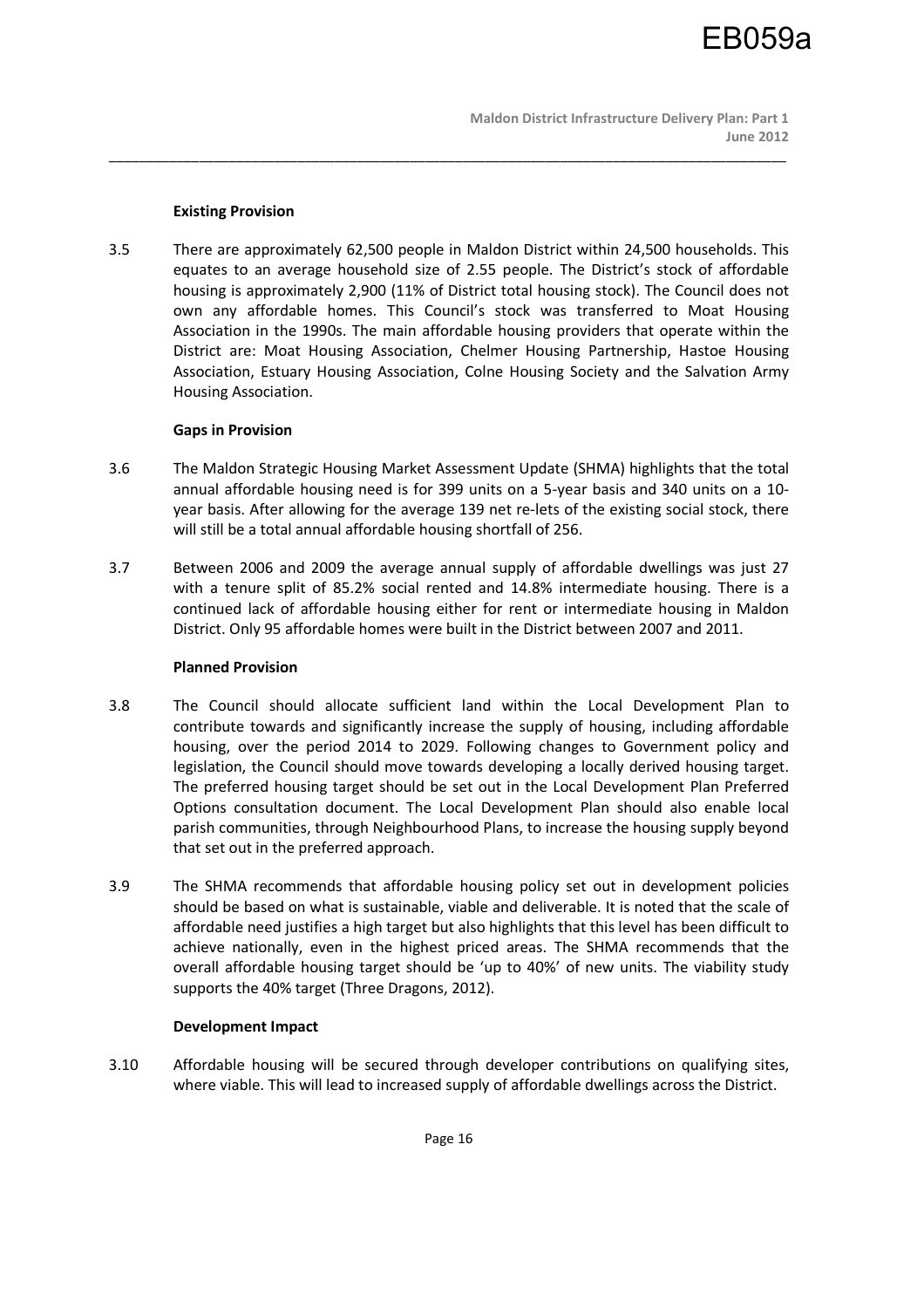3.11 At this stage it is not possible to predict what proportion of affordable housing will be delivered through the Local Development Plan. This will be based on the targets set out in the Local Development Plan and planning application negotiations.

\_\_\_\_\_\_\_\_\_\_\_\_\_\_\_\_\_\_\_\_\_\_\_\_\_\_\_\_\_\_\_\_\_\_\_\_\_\_\_\_\_\_\_\_\_\_\_\_\_\_\_\_\_\_\_\_\_\_\_\_\_\_\_\_\_\_\_\_\_\_\_\_\_\_\_\_\_\_\_\_\_\_\_\_\_\_\_\_\_\_

- 3.12 It is important that the Council plans for high quality market and affordable homes in welldesigned neighbourhoods with good access to schools, healthcare and transport links. This will provide the foundation for creating balanced and sustainable communities and can be achieved by:
	- **IDENTIFY IDENTIFY IDENTIFY** Identifying deliverable housing land supply for fifteen years from the date the Plan will be adopted and ensuring that at least a five-year supply of housing land is available for development.
	- **Prioritising locations for development that will best contribute to building** sustainable, linked, mixed use and balanced communities.
	- Ensuring the provision of an appropriate mix, type and tenure of housing on sites in a range of locations which meet the needs of Maldon District's residents, particularly needs for affordable and supported housing.

# **Funding Mechanisms**

- 3.13 To provide affordable housing across the District, the Local Development Plan will need to seek to utilise on-site affordable housing provision through S106 agreements including, where appropriate, commuted sums to the Council.
- 3.14 There are other potential funding sources available to the Council that will assist in boosting the supply of affordable housing such as the HCA 'National Affordable Homes Programme' funding.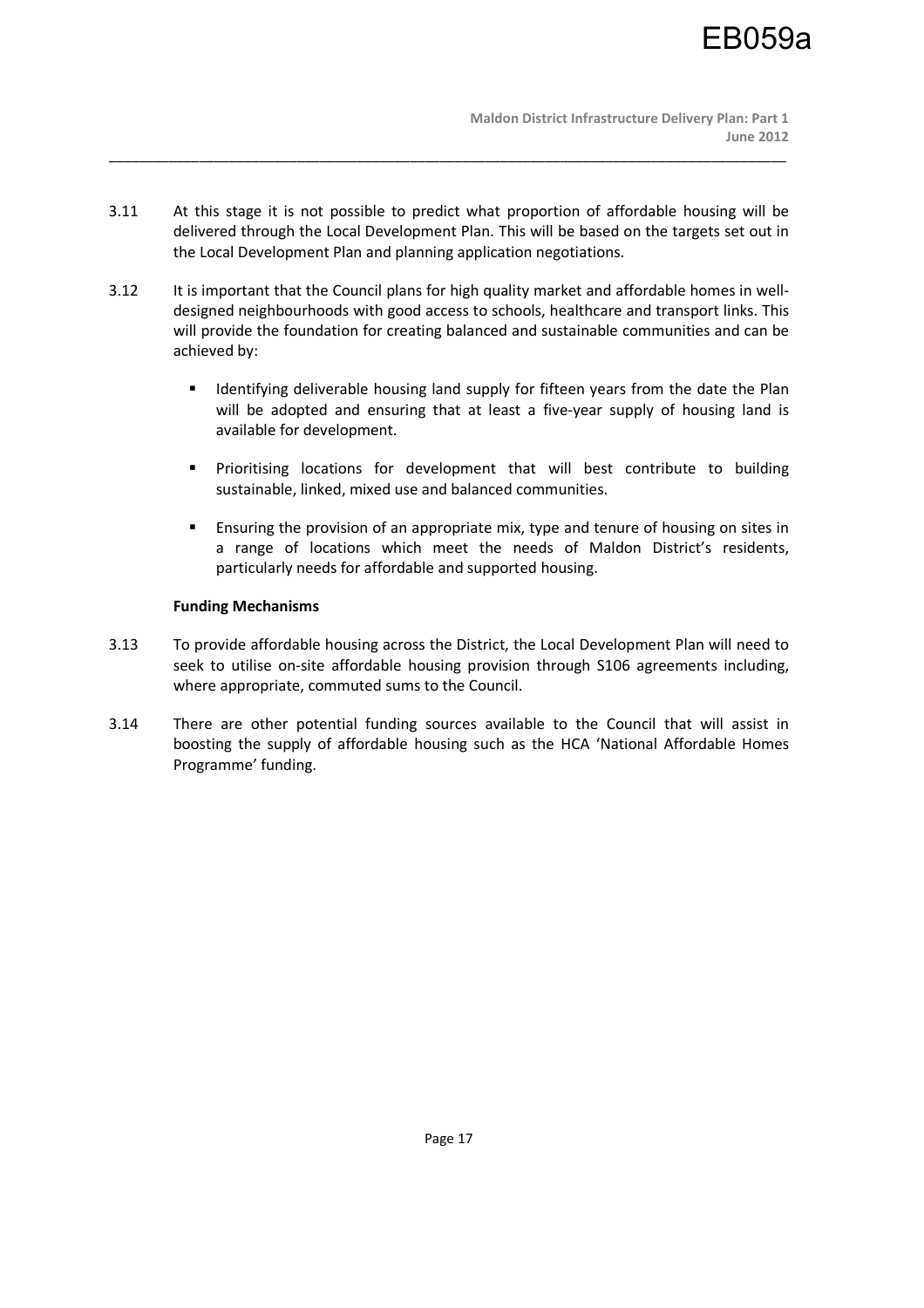# (ii) Gypsy and Traveller Accommodation

## **Lead Agency**

- **Maldon District Council**
- Essex County Council
- **Housing Associations**

## **Evidence Base**

Gypsy and Traveller Accommodation Assessment (Fordham Research, 2009)

\_\_\_\_\_\_\_\_\_\_\_\_\_\_\_\_\_\_\_\_\_\_\_\_\_\_\_\_\_\_\_\_\_\_\_\_\_\_\_\_\_\_\_\_\_\_\_\_\_\_\_\_\_\_\_\_\_\_\_\_\_\_\_\_\_\_\_\_\_\_\_\_\_\_\_\_\_\_\_\_\_\_\_\_\_\_\_\_\_\_

Designing Gypsy and Traveller Sites (DCLG, 2008a)

## **Strategic Issues**

- 3.15 The Council has a duty under the Housing Act 2004 to assess the accommodation needs of Gypsies and Travellers and demonstrate how that need will be met.
- 3.16 The Government has recently published national planning policy in relation to Planning for Traveller Sites. This indicates that local authorities must plan to meet objectively assessed need, and should demonstrate an adequate five year supply of deliverable land to meet this need.

# **Existing Provision**

- 3.17 The Government has recognised that there is an insufficient supply of authorised pitches for Gypsies and Travellers. As a result, The Council has a duty under the Housing Act 2004 to assess the accommodation needs of Gypsies and Travellers and demonstrate how that need will be met. The recent Dale Farm eviction of an unauthorised site in the Greenbelt in nearby Basildon has demonstrated the complexity of the issues associated with planning for the future needs of Gypsies and Travellers.
- 3.18 The Gypsy and Traveller Accommodation Assessment provides the most up to date evidence to assist with planning for future needs in the District. This Assessment indicates that there were 60 authorised pitches in the District. The Council undertakes a bi-annual monitoring exercise to monitor the number of Gypsy and Traveller pitches in the District. The latest count (January 2012) indicated that there are a total of 47 existing and developed pitches within the District.
- Page 18 3.19 Only two publicly owned and maintained sites exist within the District. These are both owned and maintained by Essex County Council and are at full capacity. The remainder of the sites in the District are privately owned. Historically, a number of privately owned gypsy and traveller sites have been converted into private residential accommodation for the settled community. As a result, the Council has recently adopted a local definition for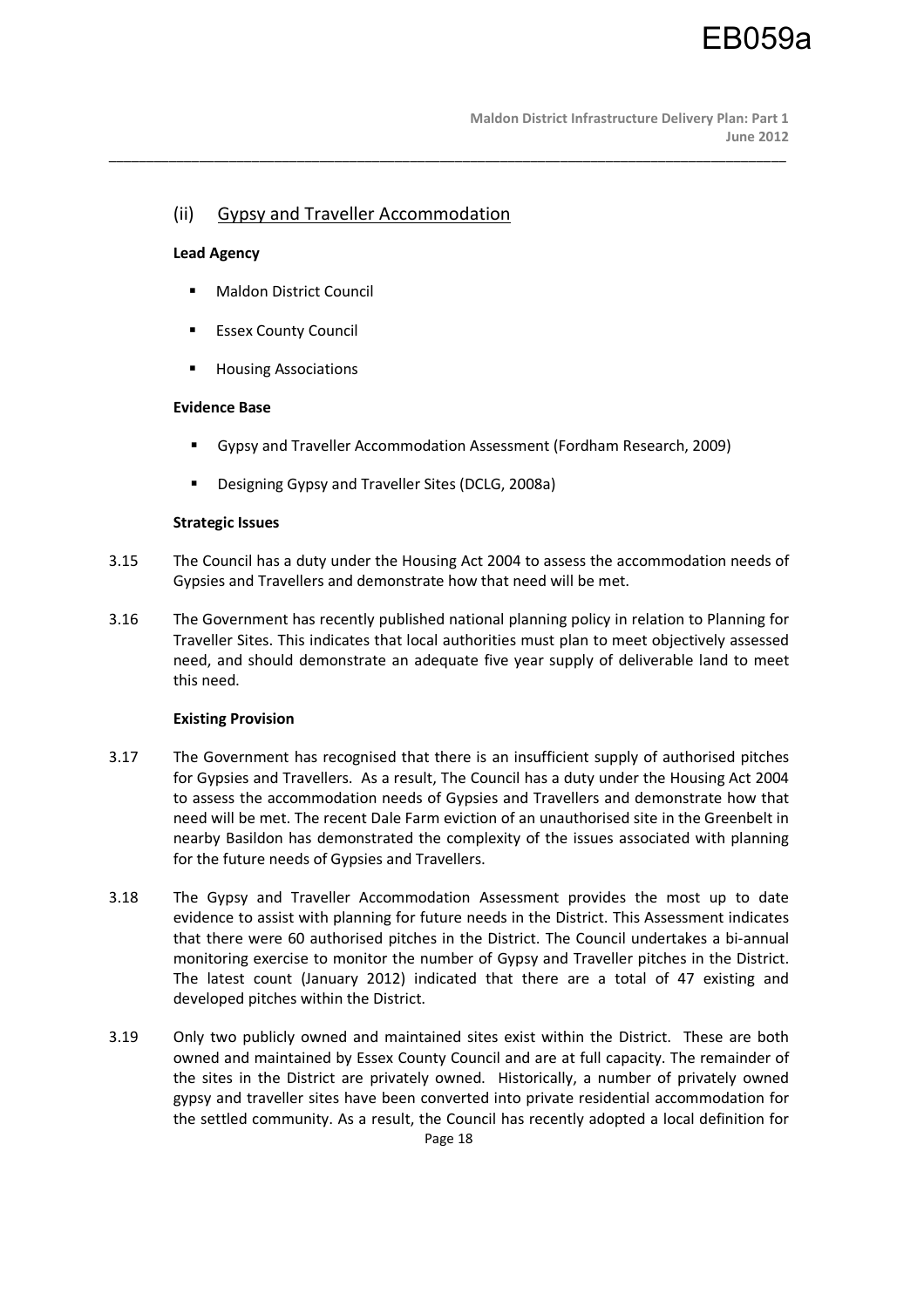Gypsies and Travellers in order to seek to maintain the existing supply of gypsy and traveller sites, reduce confusion and to ensure that a consistent approach is used to planning in the future. The definition is to be adopted within the Local Development Plan.

## **Gaps in Provision**

3.20 The Gypsy and Traveller Accommodation Assessment identifies a need for 17 additional pitches between 2008 and 2021. To put this into context, overall the Assessment identified a need for an additional 405 additional pitches across Essex.

\_\_\_\_\_\_\_\_\_\_\_\_\_\_\_\_\_\_\_\_\_\_\_\_\_\_\_\_\_\_\_\_\_\_\_\_\_\_\_\_\_\_\_\_\_\_\_\_\_\_\_\_\_\_\_\_\_\_\_\_\_\_\_\_\_\_\_\_\_\_\_\_\_\_\_\_\_\_\_\_\_\_\_\_\_\_\_\_\_\_

3.21 The latest monitoring data produced by the Council indicates that 47 pitches exist within the District, which is significantly less than the 60 pitches which the Gypsy and Traveller Accommodation Assessment estimated to exist in the District in 2009. No evidence exists which accurately demonstrates the areas of the District in highest need for additional Gypsy and Traveller pitches.

## **Planned Provision**

- 3.22 Until recently, the Government sought to provide an increased supply of Gypsy and Traveller pitches through the Regional Spatial Strategies, and in the case of the Maldon District, the East of England Plan. This stipulated that the Council was required to provide a minimum of 15 additional pitches between 2006 and 2011. Beyond 2011, provision was to be made for an annual 3% compound increase in residential pitches.
- 3.23 However, the Government is now intending to revoke the East of England Plan, including the targets for Gypsy and Traveller provision. As a result, Maldon District Council will be required to plan for the local needs of the Gypsy and Traveller community through the Local Development Plan, utilising the available evidence base.
- 3.24 The Local Development Plan should seek to establish a locally derived target for Gypsy and Traveller provision over the plan period (2014-2029) which meets objectively assessed need in accordance with national planning policy.

## **Development Impact**

3.25 Provision will be set out in the Local Development Plan which is currently scheduled for adoption in 2014.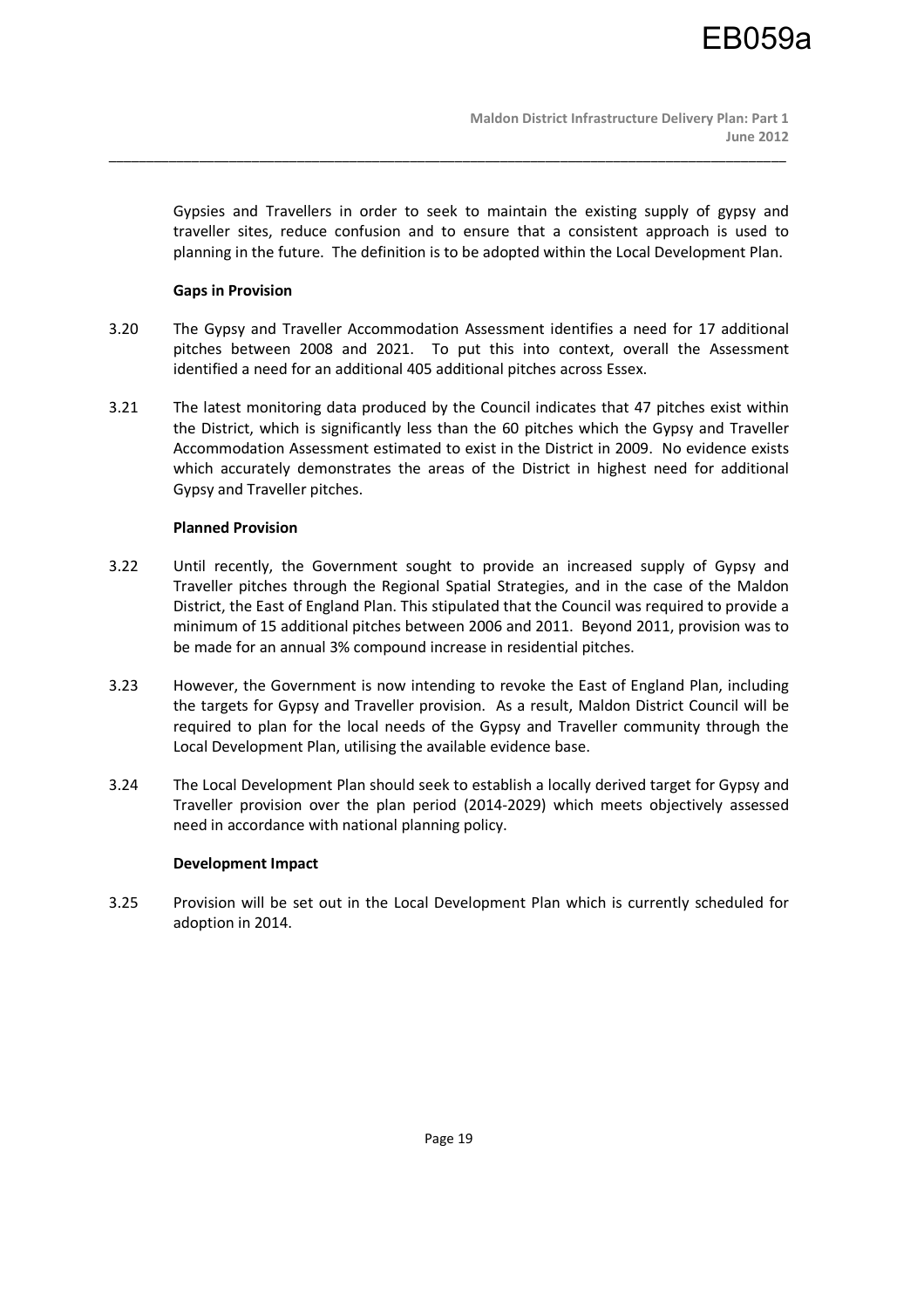# **4. Education**

4.1 This section considers the baseline infrastructure position in the District in respect to education provision including pre-school, primary, secondary and sixth form.

\_\_\_\_\_\_\_\_\_\_\_\_\_\_\_\_\_\_\_\_\_\_\_\_\_\_\_\_\_\_\_\_\_\_\_\_\_\_\_\_\_\_\_\_\_\_\_\_\_\_\_\_\_\_\_\_\_\_\_\_\_\_\_\_\_\_\_\_\_\_\_\_\_\_\_\_\_\_\_\_\_\_\_\_\_\_\_\_\_\_

# (i) Pre-School Provision

# **Lead Agency**

- Multi-Agency County Childcare Sufficiency Strategy Group led by Essex County Council
- Maldon District Council

# **Evidence Base**

- Essex Childcare Sufficiency Assessment (ECC, March 2011)
- Maldon District Childcare Sufficiency Action Plan Maldon Spring Term 2011 (MDC, 2011)
- Developers' Guide to Infrastructure Contributions 2010 Edition (ECC, 2010)

# **Strategic Issues**

- 4.2 Childcare facilities include a range of part time and full time activities, including pre-school; childminders; after school clubs; breakfast clubs; holiday clubs and day nurseries.
- 4.3 The 'Childcare Act 2006' places a range of duties on local authorities regarding the provision of sufficient, sustainable and flexible childcare that is responsive to parents' needs. Every three years the local authority is required to publish a full Childcare Sufficiency Assessment which gives a picture of the supply and demand for childcare and identifies any barriers to families accessing the childcare they need.

# **Existing Provision**

- 4.4 Within Essex, a multi-agency County Childcare Sufficiency Strategy Group meets to consider the information and issues affecting childcare sufficiency, and to make action plans as appropriate. The Essex Childcare Sufficiency Assessment and Maldon District Childcare Sufficiency Action Plan set out the existing early years provision within Maldon District and highlight areas of constraint. The Essex Childcare Sufficiency Assessment has informed the County Childcare Sufficiency Strategy Group based on data from childcare providers on the supply and take-up of childcare places in the district, and also from consultation with local parents. It has been further enhanced by information from those working in the local early years' sector and demographic data.
- 4.5 A summary of the provision of childcare provision of the District is set out below: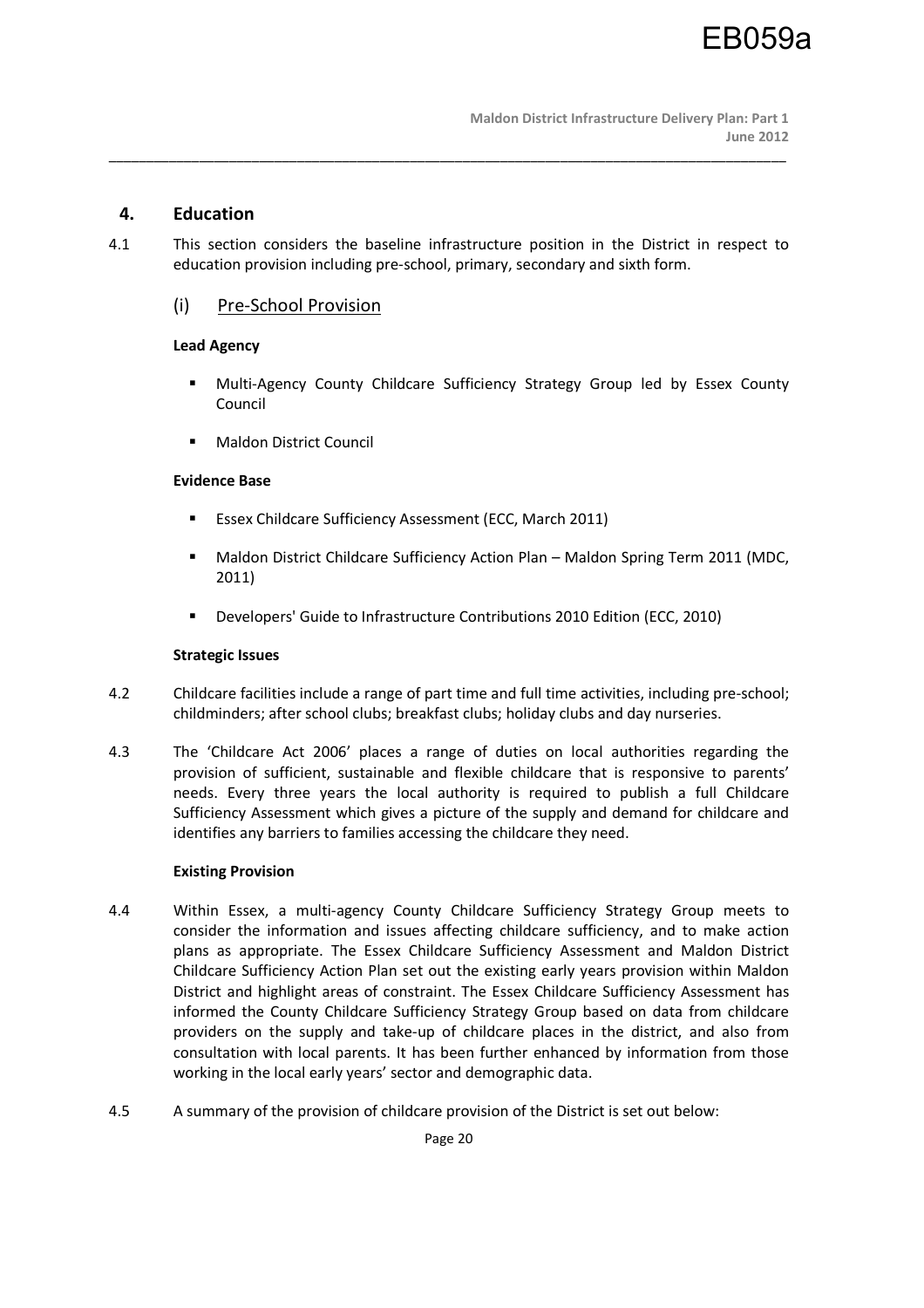|                       | <b>Full Day</b><br>Care<br><b>Nurseries</b> | <b>Maintained</b><br><b>Nursery</b><br><b>Schools or</b><br><b>Classes</b> | Term-<br><b>Time</b><br>Only<br>Pre-<br><b>Schools</b> | Child-<br>minders | <b>Breakfast</b><br><b>Clubs</b> | After<br><b>School</b><br><b>Clubs</b> | Holiday<br><b>Clubs</b> |
|-----------------------|---------------------------------------------|----------------------------------------------------------------------------|--------------------------------------------------------|-------------------|----------------------------------|----------------------------------------|-------------------------|
| Number<br>of settings | 5                                           | 0                                                                          | 31                                                     | 49                | 10                               | 8                                      | 4                       |
| Number<br>of places*  | 238                                         | 0                                                                          | 795                                                    | 155               | 176                              | 190                                    | 110                     |

\_\_\_\_\_\_\_\_\_\_\_\_\_\_\_\_\_\_\_\_\_\_\_\_\_\_\_\_\_\_\_\_\_\_\_\_\_\_\_\_\_\_\_\_\_\_\_\_\_\_\_\_\_\_\_\_\_\_\_\_\_\_\_\_\_\_\_\_\_\_\_\_\_\_\_\_\_\_\_\_\_\_\_\_\_\_\_\_\_\_

**\* refers to Ofsted registered places except for breakfast clubs where Ofsted registration is not required** 

#### **Gaps in Provision**

- 4.6 Local access to early years and childcare provision in Maldon District is generally well served through current provision and recent expansions and developments. However, there are a number of gaps which are summarised below:
	- Purleigh and Tillingham continue to be in need of support to sustain the extended services for families.
	- There is a lack of full day care provision (day nursery) in Great Totham, Wickham Bishops and Woodham Walter and Heybridge East areas.
	- There is an existing day nursery in Maldon East ward, but it had a 100% take up rate and there is presently no full day nursery or sessional facility in Maldon West ward.
	- There is no full day care or sessional settings within Burnham-on-Crouch North ward. However, there is spare capacity in Burnham-on-Crouch South ward, with a 58% take up of places.
- 4.7 Many of the above childcare options (e.g. breakfast clubs, holiday clubs etc) can be undertaken in flexible space within community halls/rooms etc. At present, there is a lack of such flexible space in Maldon District.

## **Planned Provision**

- 4.8 The strategic housing allocations within the Local Development Plan will need to set out and outline the infrastructure needs, which may include childcare provision if appropriate. The infrastructure needs should be addressed within any consequent planning application.
- 4.9 The precise quantum of development that will trigger a bespoke project cannot be defined exactly, as location will play an important part. The size of such provision will also vary. By way of indication, a 60 place Children's Centre is likely to require a minimum of 0.15 hectares of land.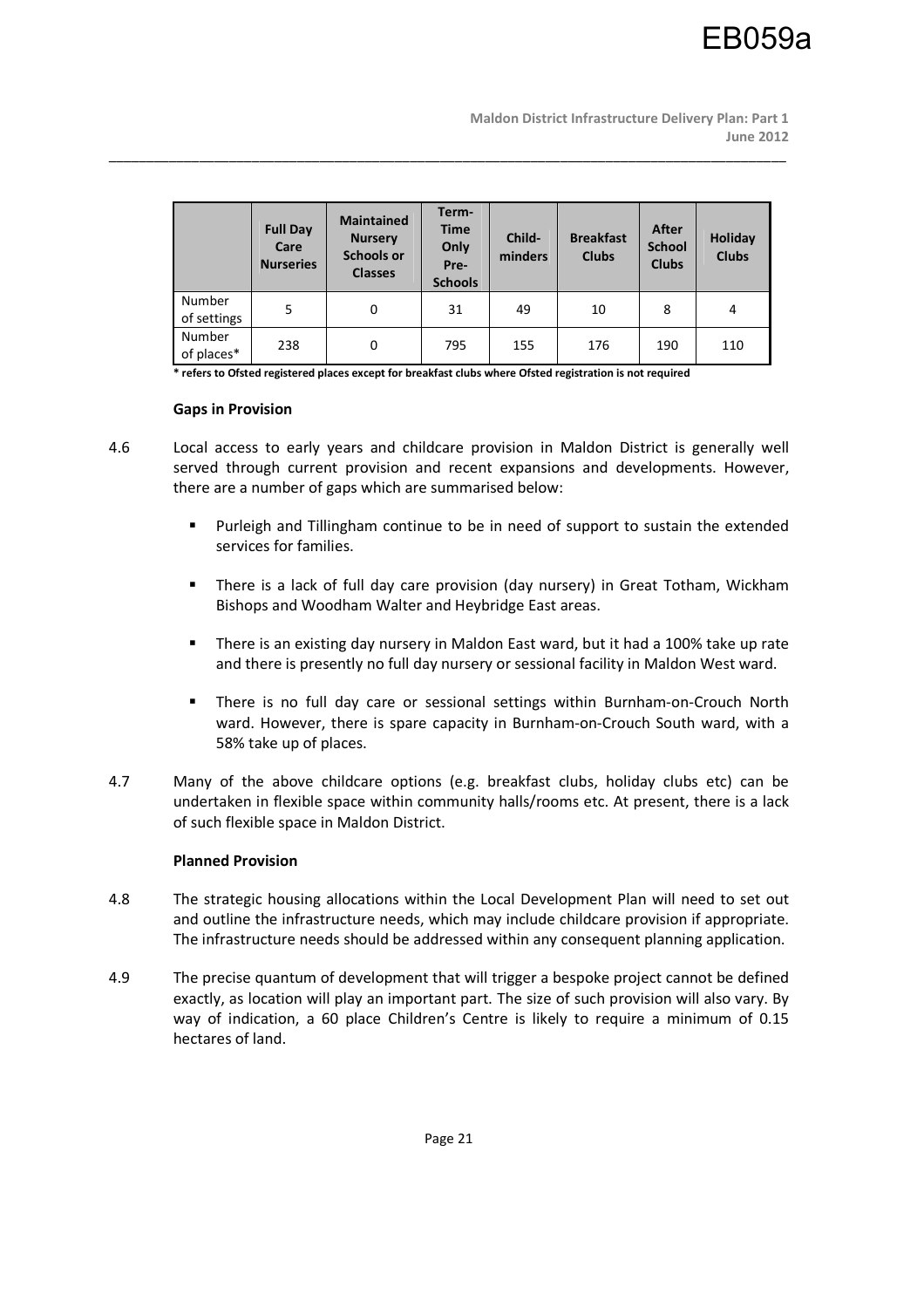## **Development Impact**

4.10 Provision of childcare facilities will meet the needs of the proposed strategic housing allocations and contribute to alleviating pressures from existing under-provision.

\_\_\_\_\_\_\_\_\_\_\_\_\_\_\_\_\_\_\_\_\_\_\_\_\_\_\_\_\_\_\_\_\_\_\_\_\_\_\_\_\_\_\_\_\_\_\_\_\_\_\_\_\_\_\_\_\_\_\_\_\_\_\_\_\_\_\_\_\_\_\_\_\_\_\_\_\_\_\_\_\_\_\_\_\_\_\_\_\_\_

4.11 At this stage it is not possible to predict what level of childcare provision will be delivered through the Local Development Plan. The quantum of childcare provision should be derived through discussions with key infrastructure providers through the production of a development brief and through pre-application discussions.

## **Funding Mechanisms**

- 4.12 The 'Developers' Guide to Infrastructure Contributions 2010 Edition', details the scope and range of the financial contributions towards infrastructure which Essex County Council may seek from developers, through Section 106 agreements, in order to make development acceptable in planning terms. This document includes contributions towards pre-school provision.
- 4.13 The child yield from houses is nine children per one hundred homes (0.09 per dwelling) with half this number expected from flats i.e. 0.045 per dwelling. In the case of smaller developments, contributions will be sought to help extend existing provision, or to pool contributions towards a larger project. All contributions sought are based on, and index linked to, the cost of provision at the start of the financial year. At the start of the financial year 2009/10, each Early Years & Childcare place was estimated to cost £13,698.
- 4.14 Under the Planning Act 2008, pre-school provision is included as a type of infrastructure that could be funded through the CIL.
- 4.15 On large developments, it is likely that new provision will need to be established. Often new provision can be attached to a school or provided as part of a larger community resource.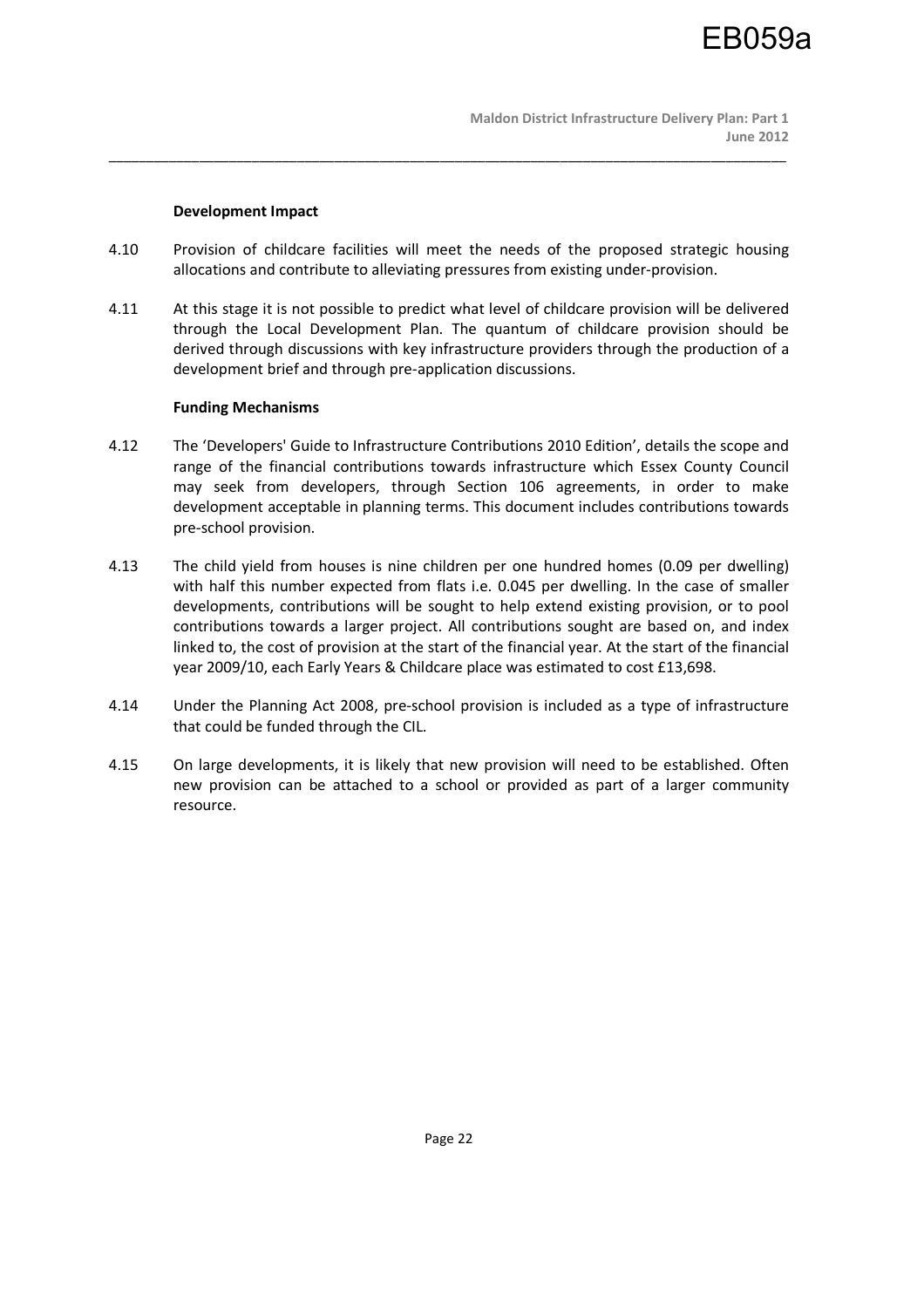# (ii) Primary School Provision

## **Lead Agency**

- **Essex County Council**
- The District's primary schools

## **Evidence Base**

- **Commissioning School Places in Essex 2011 2016 (ECC, 2011)**
- Consultation with Essex County Council

## **Strategic Issues**

4.16 Local authorities are under a statutory duty to secure sufficient education provision within their areas and to promote higher standards of attainment. Primary school provision covers the ages 4 to 11.

\_\_\_\_\_\_\_\_\_\_\_\_\_\_\_\_\_\_\_\_\_\_\_\_\_\_\_\_\_\_\_\_\_\_\_\_\_\_\_\_\_\_\_\_\_\_\_\_\_\_\_\_\_\_\_\_\_\_\_\_\_\_\_\_\_\_\_\_\_\_\_\_\_\_\_\_\_\_\_\_\_\_\_\_\_\_\_\_\_\_

- 4.17 The 'Commissioning School Places in Essex 2011 2016' sets out Essex County Council's vision for education. The purpose of this document is to:
	- Set out the policies and principles to ensure that there is a sufficient and diverse supply of suitable and good school places to meet statutory requirements for early years, primary and secondary age provision;
	- **Provide information on the current organisation of school places, and the existing** capacities and number of pupils attending those schools;
	- **Provide information about the size of existing school sites and identify opportunities** that may exist for further expansion where required to meet housing demands; and
	- **Provide forecasts of future pupil numbers, and how any increases might be** accommodated, or how any surpluses could be addressed.

## **Existing Provision**

4.18 There are 19 primary schools in Maldon District. The 'Commissioning School Places in Essex 2011 – 2016' provides an analysis of primary school places and admissions. This document indicates that in May 2011 there was a District-wide surplus of primary school places with a total 4,180 children on the education 'Roll' compared with the existing primary school capacity of 4,730 spaces. This amounted to a surplus of 550 primary school places or an 11% capacity.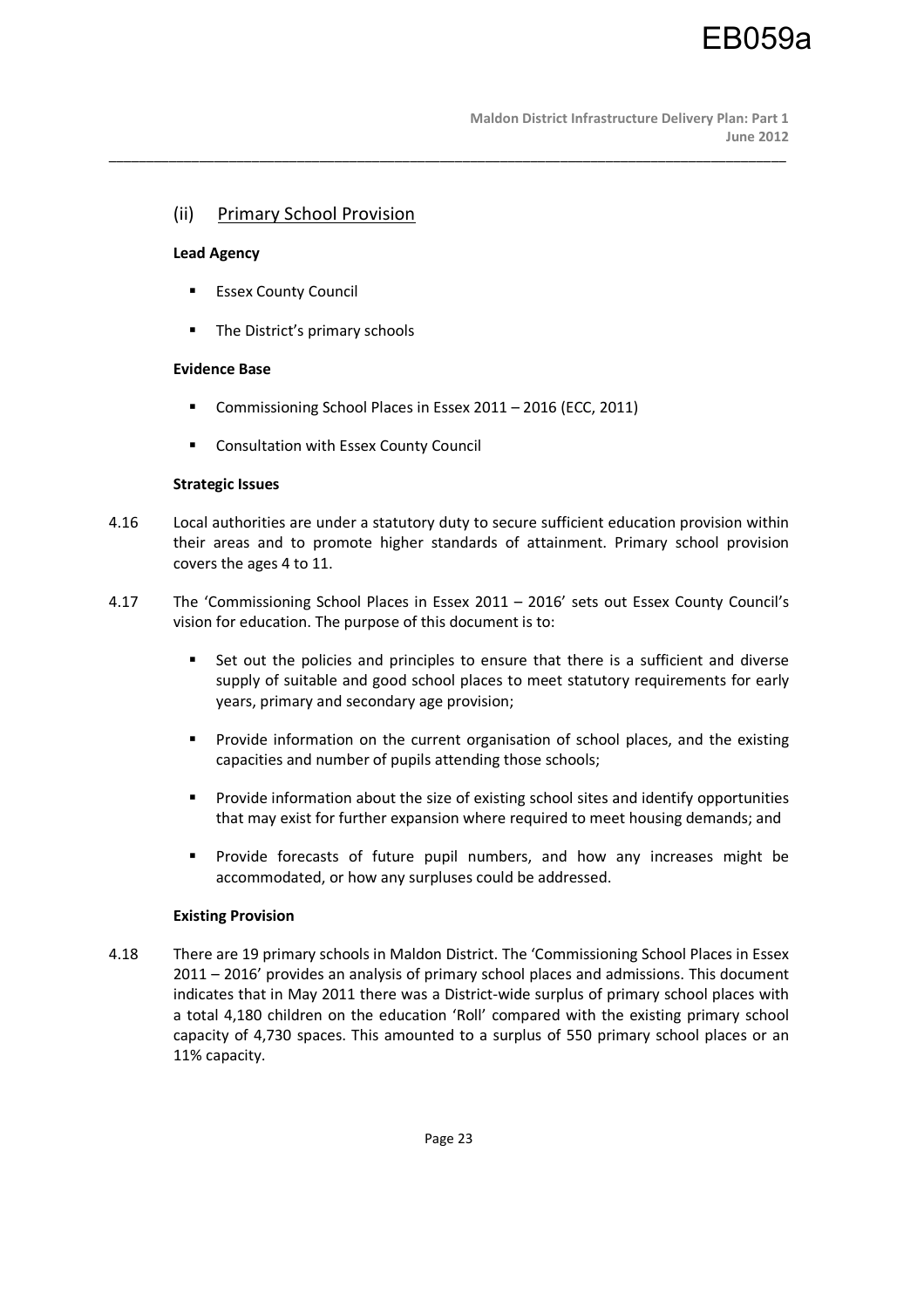4.19 Whilst there was an identified district-wide primary school place capacity, the 'Commissioning School Places in Essex 2011 – 2016' identifies the following schools as having a deficit in terms of capacity i.e. oversubscribed:

\_\_\_\_\_\_\_\_\_\_\_\_\_\_\_\_\_\_\_\_\_\_\_\_\_\_\_\_\_\_\_\_\_\_\_\_\_\_\_\_\_\_\_\_\_\_\_\_\_\_\_\_\_\_\_\_\_\_\_\_\_\_\_\_\_\_\_\_\_\_\_\_\_\_\_\_\_\_\_\_\_\_\_\_\_\_\_\_\_\_

- **St Francis Catholic Primary School, Maldon**
- Cold Norton Primary School
- **Purleigh Community Primary School**
- St Cedd's Church of England (Voluntary Aided) Primary School, Bradwell
- **Great Totham Primary School**
- 4.20 There are an additional 4 schools that are at capacity. These are:
	- All Saints Maldon Church of England Primary School
	- **Tollesbury School**
	- Wentworth Primary School
	- Woodham Walter Church of England Primary School
- 4.21 The following schools however, have spare capacity in excess of 50 places:
	- Tolleshunt D'Arcy St Nicholas Church of England (Voluntary Aided) Primary School
	- **Heybridge Primary School**
	- Burnham-on-Crouch Primary School
	- **Southminster Church of England (Voluntary Controlled) Primary School**
	- Latchingdon Church of England (Voluntary Controlled) Primary School
- 4.22 Table 2 of the 'Commissioning School Places in Essex 2011 2016' indicates that the numbers of primary school pupils declined in Maldon District from 4,462 in 2007 to 4,180 in 2011. Additional evidence from Essex County Council has indicated that reception numbers are forecast to remain stable in Maldon District over the next 5 years, with surplus predicted to reduce slightly. GP registrations currently indicate lower numbers of pre-school children in some rural areas.

## **Gaps in Provision**

4.23 Essex County Council have made a number of pupil forecasts for future pupil number forecasts that make use of information about historic births, current GP registrations,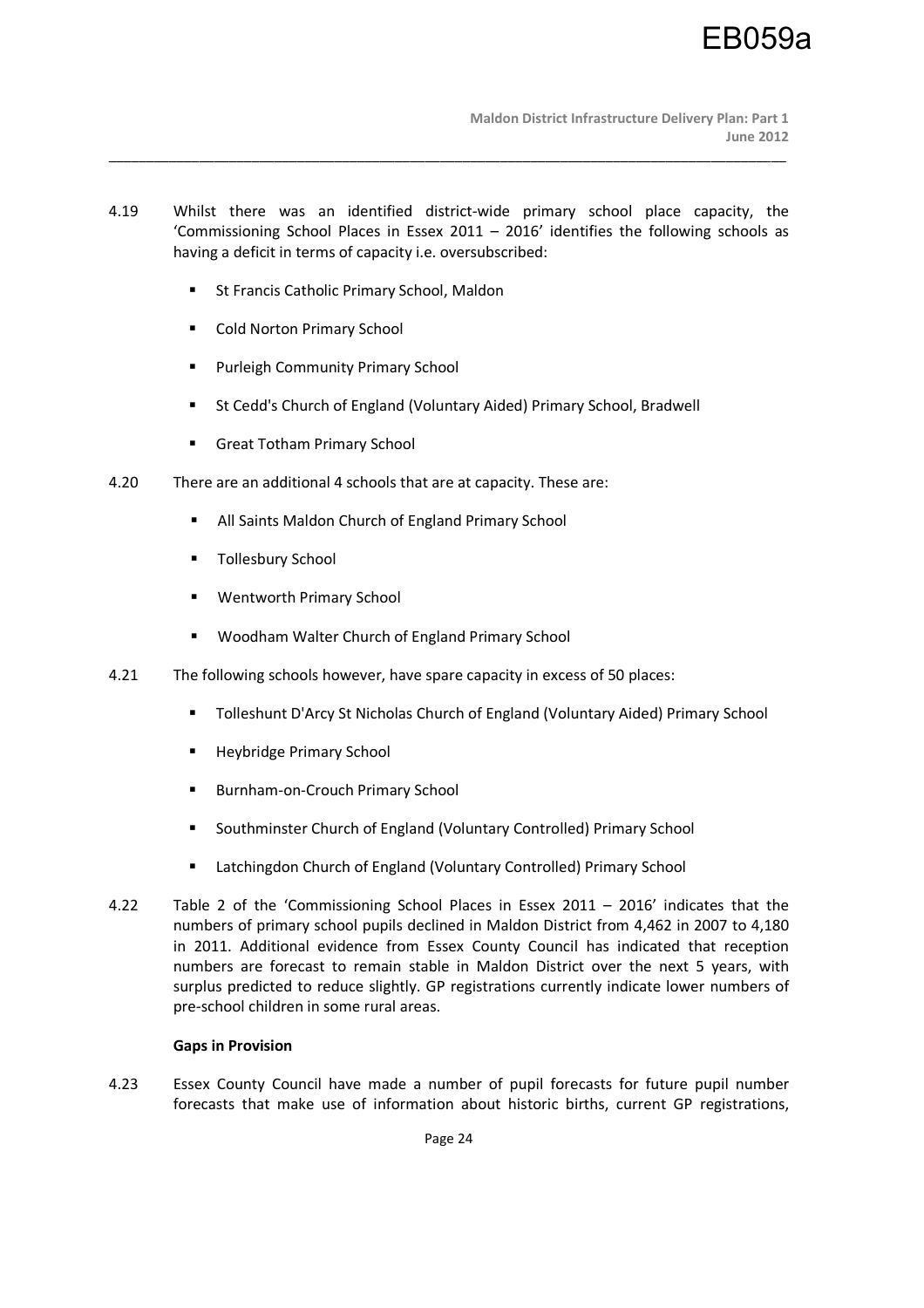historic admissions, current numbers on roll and new housing trajectories (based on the soon to be revoked East of England Plan).

4.24 Table 17 of the 'Commissioning School Places in Essex 2011 – 2016' indicates that the number of pupils in the District's primary schools would reduce by 1.9% between 2011 and 2016 if no further houses are constructed. If the housing numbers set out in the East of England Plan are met, then the number of pupils would increase to 4,203. This would leave a surplus of 259 spaces.

\_\_\_\_\_\_\_\_\_\_\_\_\_\_\_\_\_\_\_\_\_\_\_\_\_\_\_\_\_\_\_\_\_\_\_\_\_\_\_\_\_\_\_\_\_\_\_\_\_\_\_\_\_\_\_\_\_\_\_\_\_\_\_\_\_\_\_\_\_\_\_\_\_\_\_\_\_\_\_\_\_\_\_\_\_\_\_\_\_\_

- 4.25 The following primary schools are identified as either being in deficit in terms of capacity or being at capacity, if the East of England Plan housing numbers are delivered:
	- All Saints Maldon Church of England (Voluntary Controlled) Primary School
	- St Francis Catholic Primary School, Maldon
	- Wentworth Primary School
	- Cold Norton Primary School
	- **St Cedd's Church of England (Voluntary Aided) Primary School, Bradwell**
	- St Nicholas Church of England (Voluntary Controlled) Primary School, Tillingham
	- Great Totham Primary School
	- Woodham Walter Church of England (Voluntary Controlled) Primary School

# **Planned Provision**

4.26 There is no existing planned provision for increased primary school capacity. Future school provision in the District will need to be planned through the Local Development Plan.

# **Development Impact**

- 4.27 The combined effect of strategic housing allocations in a particular area and the accumulative impact of smaller housing developments are likely to require additional school place capacity.
- 4.28 The capacity of Heybridge Primary is 367 pupils. Any development of between 800 and 1,750 dwellings in Heybridge will significantly impact upon this capacity. A number of options will be available to mitigate the impact including the provision of a new primary school and/or the expansion of Heybridge Primary.
- 4.29 Development of up to 1,250 dwellings in Maldon has the potential to impact upon the catchments of Wentworth Primary and Maldon Primary School. There is room to expand Wentworth Primary. An alternative option could be to relocate and expand Maldon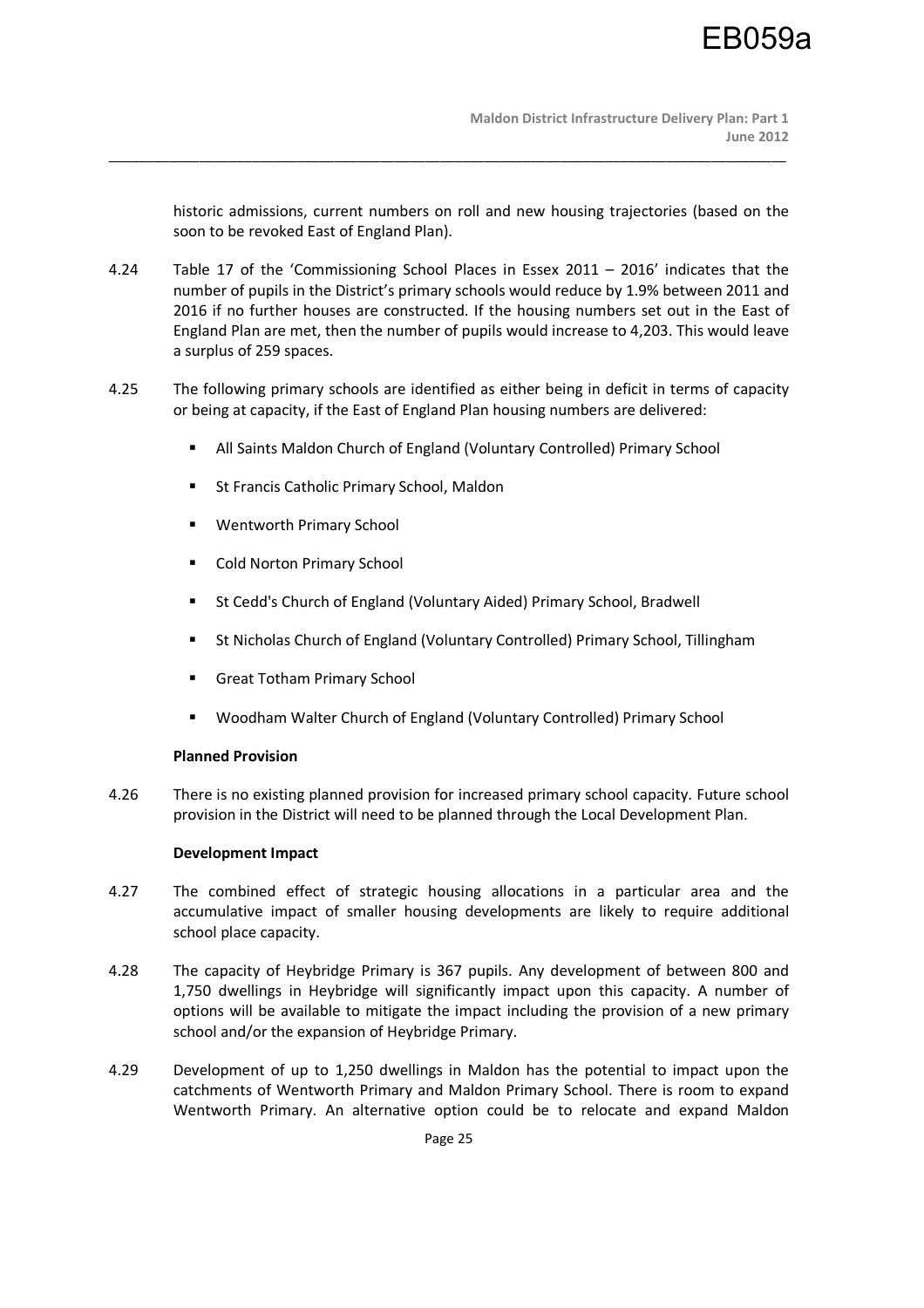Primary, which presently is located on land at the Plume Lower School. Such an option could contribute to releasing land to assist addressing the existing and future capacity issues at The Plume. At present there is no potential site identified for any relocated/expanded Maldon Primary School.

4.30 The pupil yield that would result from a development scheme of up to 300 dwellings in Burnham-on-Crouch could be accommodated through the expansion of Burnham-on-Crouch Primary. The school currently uses relocatable classrooms to accommodate approximately 90 pupils. There is on-site capacity to extend the existing buildings.

\_\_\_\_\_\_\_\_\_\_\_\_\_\_\_\_\_\_\_\_\_\_\_\_\_\_\_\_\_\_\_\_\_\_\_\_\_\_\_\_\_\_\_\_\_\_\_\_\_\_\_\_\_\_\_\_\_\_\_\_\_\_\_\_\_\_\_\_\_\_\_\_\_\_\_\_\_\_\_\_\_\_\_\_\_\_\_\_\_\_

- 4.31 There is sufficient capacity at Southminster Primary School to accommodate an additional pupil growth.
- 4.32 There is no additional capacity at Great Totham Primary. This would restrict development within it's catchment including at locations such as Wickham Bishops, Little Braxted and Langford.
- 4.33 Purleigh Community Primary has some additional capacity. Development growth in the South West of the District will require an expansion of capacity at Purleigh Community Primary. There is however capacity at other schools within the area.
- 4.34 At this stage it is not possible to predict what level of primary school provision will be delivered through the Local Development Plan. This would need to be planned as part of any strategic allocation. Infrastructure needs arising as a consequence of development will be expected to be met by the developer.

# **Funding Mechanisms**

- 4.35 Developer contributions are relied upon to fund new schools and provide the land for the development. Developer contributions will remain a major source of funding but will be competing with funding for other social and community provision.
- 4.36 The 'Developers' Guide to Infrastructure Contributions 2010 Edition', details the scope and range of the financial contributions towards education infrastructure which Essex County Council may seek from developers, through Section 106 agreements, in order to make development acceptable in planning terms. This document sets a threshold of developments of ten or more residential dwellings which will trigger the need for discussions with Essex County Council in respect to education contributions. Applications for smaller developments will normally be exempt unless location necessitates a holistic look at their cumulative impact.
- 4.37 In the case of larger developments, specific projects may need to be identified and contributions secured that fully fund them. The precise number of dwellings that will trigger either a bespoke project or a new school cannot be defined exactly, as location will play an important part. By way of guidance, a development of 700 houses could be expected to produce sufficient pupils to fill a one form entry primary school. A one form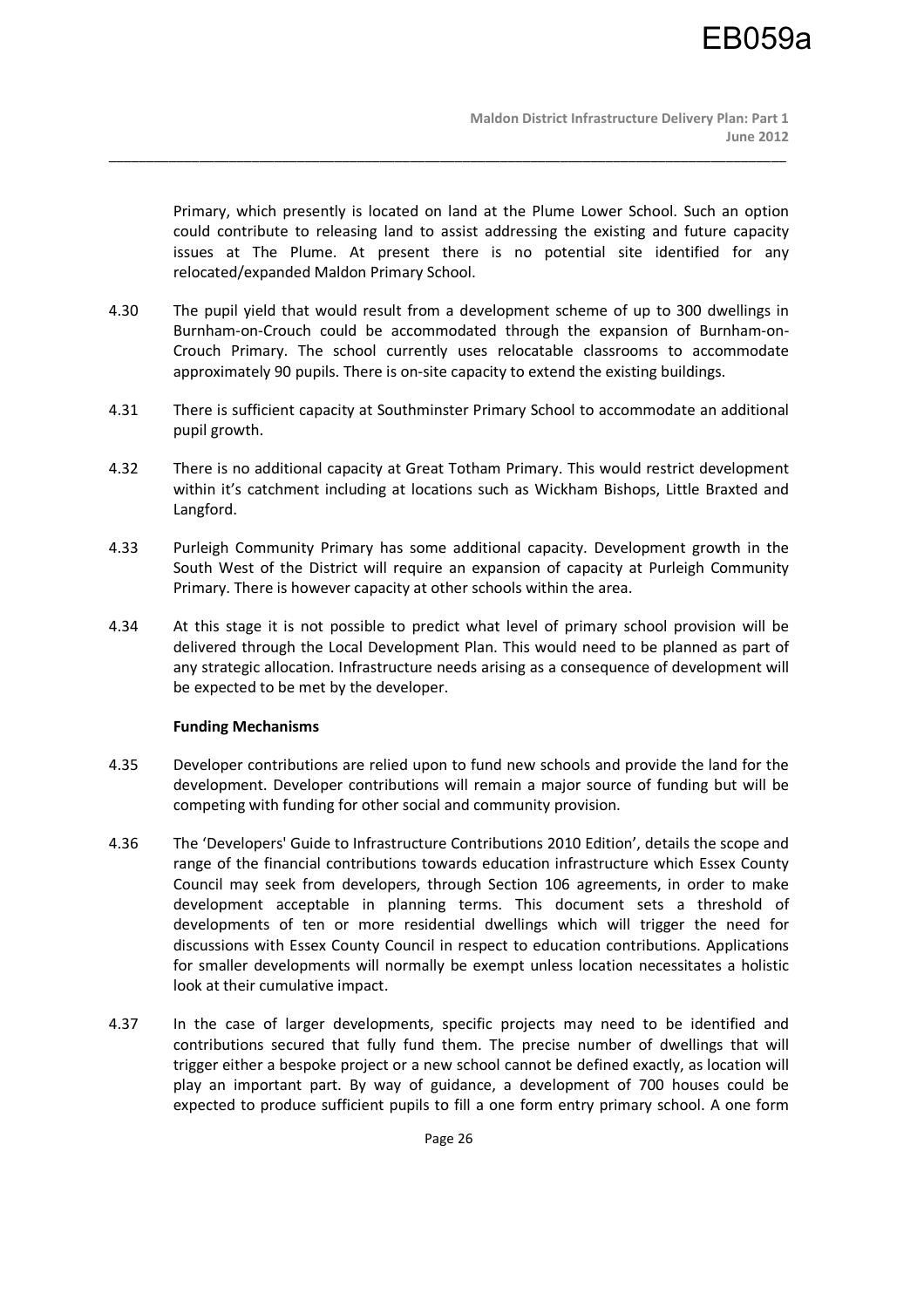entry primary school requires 1.1 hectares of land whereas a two form entry primary schools requires 1.9 hectares of land.

4.38 Under the Planning Act 2008, primary school provision is included as a type of infrastructure that could be funded through the CIL.

\_\_\_\_\_\_\_\_\_\_\_\_\_\_\_\_\_\_\_\_\_\_\_\_\_\_\_\_\_\_\_\_\_\_\_\_\_\_\_\_\_\_\_\_\_\_\_\_\_\_\_\_\_\_\_\_\_\_\_\_\_\_\_\_\_\_\_\_\_\_\_\_\_\_\_\_\_\_\_\_\_\_\_\_\_\_\_\_\_\_

4.39 There are various complex educational funding sources available to the service provider (in this case Essex County Council). These funding streams are often referred to as 'Devolved Programmes'. Prior to the introduction of Building Schools for the Future Fund (which ceased in 2010), most of the Department's capital budget was handed directly to schools and Local Authorities to spend on their priorities. There are a variety of different streams, each with its own allocation formula, that devolve money to Local Authorities, including 'basic need' funding for new school places where the population has grown.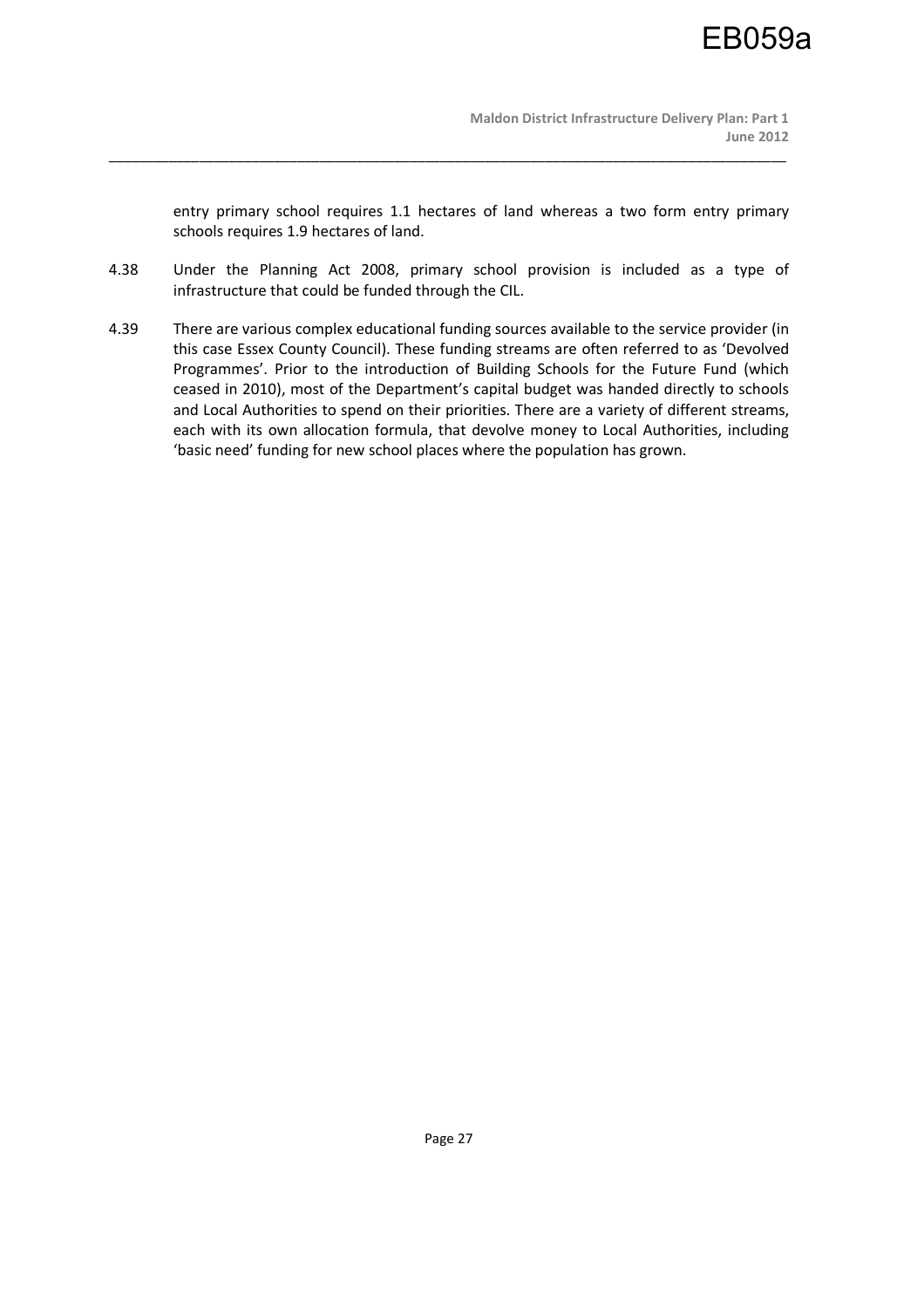## (iii) Secondary School Provision

## **Lead Agency**

- **Essex County Council**
- **The District's secondary schools**

## **Evidence Base**

Commissioning School Places in Essex 2011 – 2016 (ECC, 2011)

## **Strategic Issues**

4.40 Local authorities are under a statutory duty to secure sufficient education provision within their areas and to promote higher standards of attainment. The 'Commissioning School Places in Essex 2011 – 2016' sets out Essex County Council's vision for education. The purpose of this document is to:

\_\_\_\_\_\_\_\_\_\_\_\_\_\_\_\_\_\_\_\_\_\_\_\_\_\_\_\_\_\_\_\_\_\_\_\_\_\_\_\_\_\_\_\_\_\_\_\_\_\_\_\_\_\_\_\_\_\_\_\_\_\_\_\_\_\_\_\_\_\_\_\_\_\_\_\_\_\_\_\_\_\_\_\_\_\_\_\_\_\_

- Set out the policies and principles to ensure that there is a sufficient and diverse supply of suitable and good school places to meet statutory requirements for early years, primary and secondary age provision;
- Provide information on the current organisation of school places, and the existing capacities and number of pupils attending those schools;
- **Provide information about the size of existing school sites and identify opportunities** that may exist for further expansion where required to meet housing demands; and
- Provide forecasts of future pupil numbers, and how any increases might be accommodated, or how any surpluses could be addressed.

# **Existing Provision**

- 4.41 There are two secondary schools in Maldon District. An analysis of secondary school places and admissions is set out in 'Commissioning School Places in Essex 2011 – 2016'. This study indicates that there was a District-wide surplus of secondary school places in May 2011, with a total 2,634 children on the 'Roll' compared with the existing capacity of 2,934 secondary school spaces. This amounts to a surplus of 300 secondary school places, however, Plume School has a surplus of just 14 spaces whereas St Peter's High, Burnham (Ormiston Rivers Academy from 2011/12) has a surplus of 286 spaces.
- 4.42 Table 2 of the 'Commissioning School Places in Essex 2011 2016' indicates that the numbers of secondary school pupils has remained constant in Maldon District between 2007 and 2011 at between 2,634 and 2,682 pupils per annum.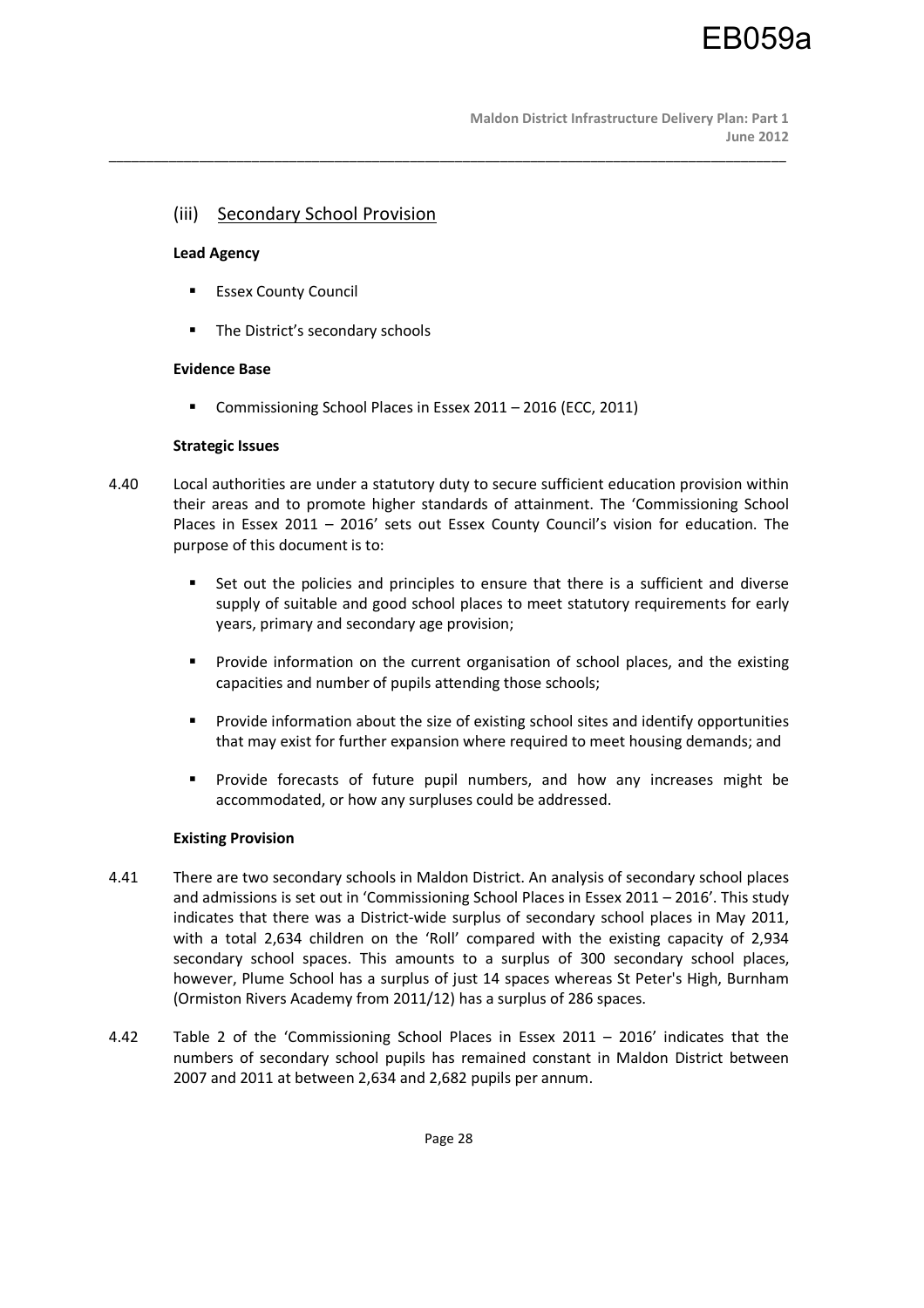## **Gaps in Provision**

4.43 Essex County Council have made a number of pupil forecasts for future secondary pupil forecasts based on historic births, current GP registrations, historic admissions, current numbers on the Roll and new housing trajectories (based on the soon to be revoked East of England Plan).

\_\_\_\_\_\_\_\_\_\_\_\_\_\_\_\_\_\_\_\_\_\_\_\_\_\_\_\_\_\_\_\_\_\_\_\_\_\_\_\_\_\_\_\_\_\_\_\_\_\_\_\_\_\_\_\_\_\_\_\_\_\_\_\_\_\_\_\_\_\_\_\_\_\_\_\_\_\_\_\_\_\_\_\_\_\_\_\_\_\_

4.44 Table 17 of the 'Commissioning School Places in Essex 2011 – 2016' indicates that the number of pupils in the Districts secondary schools (including sixth form) would reduce by 7.5% between 2011 and 2016 if no further houses were to be constructed. If the housing numbers set out in the East of England Plan are met, then the number of pupils would reduce by 5.2%. However these forecasts do not consider site specific issues such as the capacity constraints and limited expansion opportunities at Plume School.

## **Planned Provision**

4.45 There is no existing planned provision for increased secondary school capacity. Future school provision in the District will need to be planned through the Local Development Plan.

## **Development Impact**

- 4.46 Any future development within the Maldon and Heybridge catchment areas is likely to require additional school place capacity mitigation measures, particularly at The Plume School, Maldon.
- 4.47 Whilst, The Ormiston Rivers Academy has sufficient capacity to absorb significant development, The Plume School is currently at capacity. Any future development in Maldon, Heybridge and surrounding area will place additional pressure on the accommodation of pupils. Any expansion of the school would be problematic given its split site nature. The school also shares the site with Maldon Primary School, which further restricts development options.
- 4.48 At this stage it is not possible to predict what level of secondary school provision will be delivered through the Local Development Plan. This would need to be planned as part of any strategic allocation. Any strategic decisions involving The Plume School will need to be addressed within the development brief.

## **Funding Mechanisms**

4.49 The 'Developers' Guide to Infrastructure Contributions 2010 Edition', details the scope and range of the financial contributions towards infrastructure which Essex County Council may seek from developers, through Section 106 agreements, in order to make development acceptable in planning terms. This document includes contributions towards education.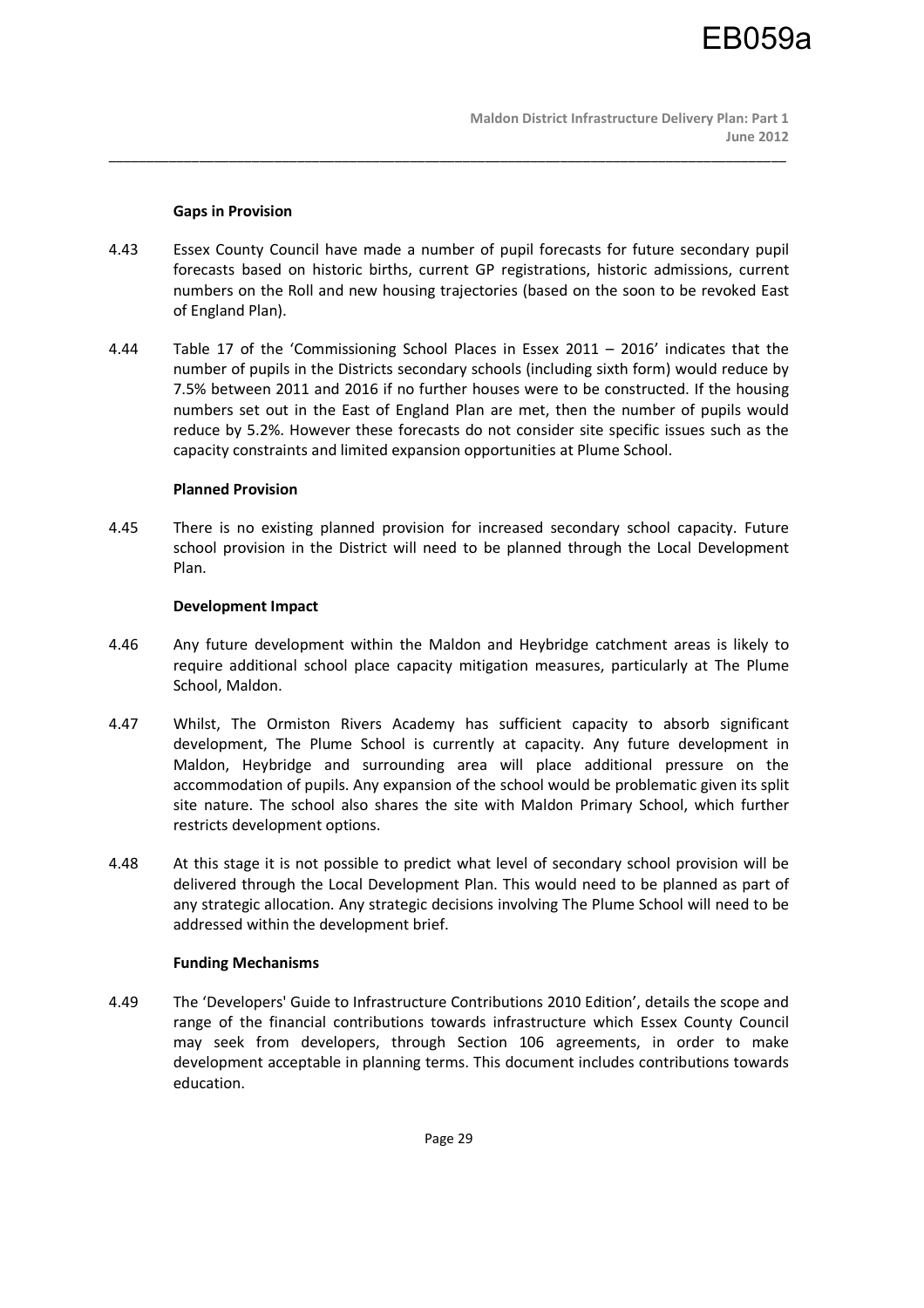4.50 This document sets a threshold of developments of ten or more residential dwellings which will trigger the need for discussions with Essex County Council in respect to education contributions. Applications for smaller developments will normally be exempt unless location necessitates a holistic look at their cumulative impact. Developer contributions are only required where there is a current or forecast lack of permanent places at the local school or in the immediate area to the proposed development. In the case of larger developments, specific projects may need to be identified and contributions secured that fully fund them. The precise number of dwellings that will trigger either a bespoke project or a new school cannot be defined exactly, as location will play an important part. Based on the latest available figures (2009), the cost of funding each secondary school place is calculated at £17,217.

- 4.51 Under the Planning Act 2008, secondary school provision is included as a type of infrastructure that could be funded through the CIL.
- 4.52 There are various complex educational funding sources available to the service provider (in this case Essex County Council). These funding streams are often referred to as 'Devolved Programmes'. Prior to the introduction of Building Schools for the Future Fund (which ceased in 2010), most of the Department's capital budget was handed directly to schools and Local Authorities to spend on their priorities. There are a variety of different streams, each with its own allocation formula, that devolve money to Local Authorities, including 'basic need' funding for new school places where the population has grown.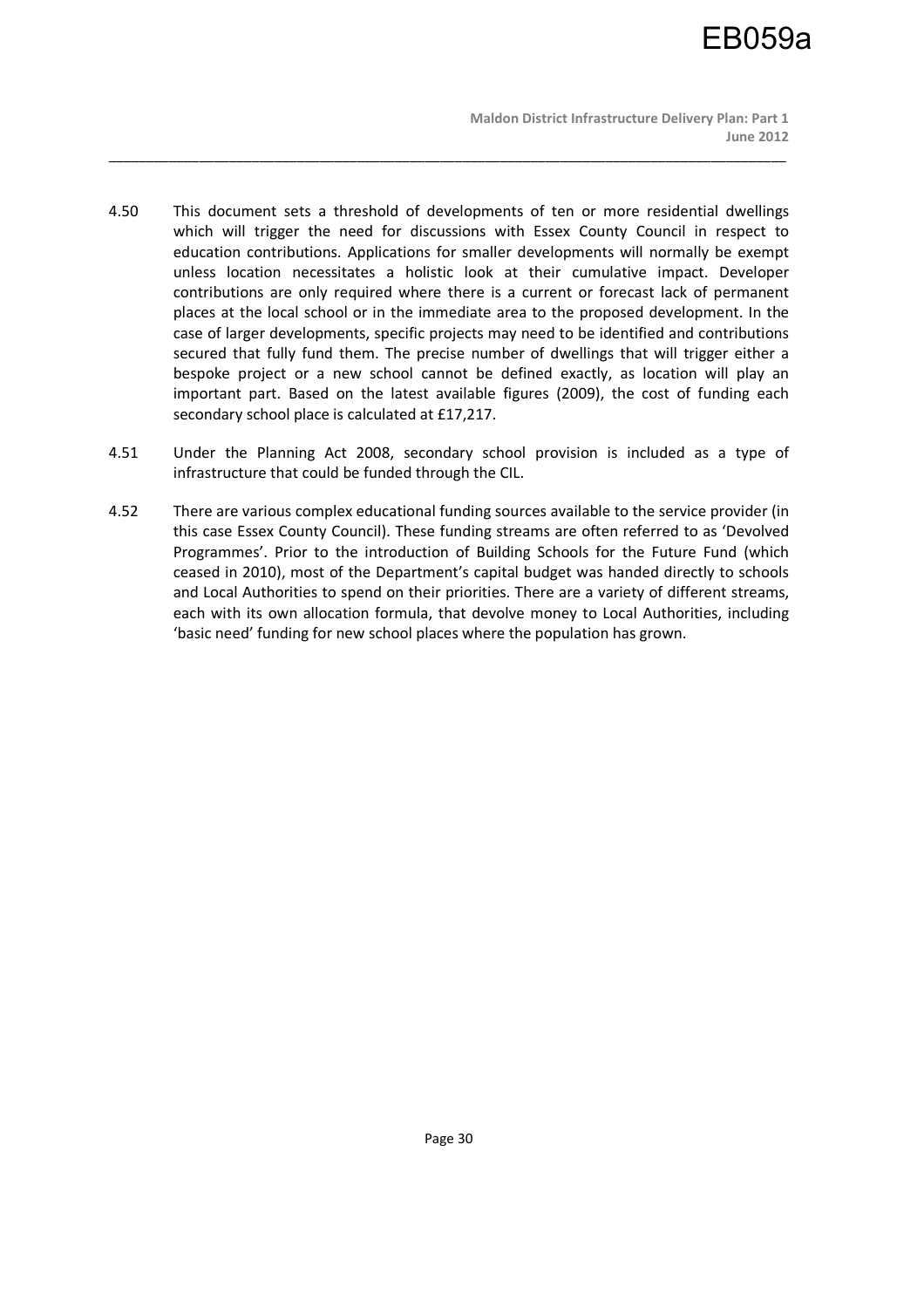# (iv) Sixth-Form Provision

## **Lead Agency**

**Essex County Council** 

## **Evidence Base**

Developers' Guide to Infrastructure Contributions 2010 Edition (ECC, 2010)

\_\_\_\_\_\_\_\_\_\_\_\_\_\_\_\_\_\_\_\_\_\_\_\_\_\_\_\_\_\_\_\_\_\_\_\_\_\_\_\_\_\_\_\_\_\_\_\_\_\_\_\_\_\_\_\_\_\_\_\_\_\_\_\_\_\_\_\_\_\_\_\_\_\_\_\_\_\_\_\_\_\_\_\_\_\_\_\_\_\_

## **Strategic Issues**

- 4.53 Local authorities are under a statutory duty to secure sufficient education provision within their areas and to promote higher standards of attainment. The 'Commissioning School Places in Essex 2011 – 2016' document sets out Essex County Council's vision for education. The purpose of this document is to:
	- Set out the policies and principles to ensure that there is a sufficient and diverse supply of suitable and good school places to meet statutory requirements for early years, primary and secondary age provision;
	- Provide information on the current organisation of school places, and the existing capacities and number of pupils attending those schools;
	- **Provide information about the size of existing school sites and identify opportunities** that may exist for further expansion where required to meet housing demands; and
	- Provide forecasts of future pupil numbers, and how any increases might be accommodated, or how any surpluses could be addressed.

# **Existing Provision**

4.54 The two secondary schools in Maldon District both have Sixth-Forms and in May 2011, these schools collectively supported 460 pupils.

# **Gaps in Provision**

4.55 Table 17 of the 'Commissioning School Places in Essex 2011 – 2016' indicates that if no further houses are constructed between 2011 and 2016 then the number of sixth-form pupils would increase by 6. An assessment was not made on the forecasted pupils based on East of England Plan housing completions however it is likely that any additional development will increase the need for additional spaces.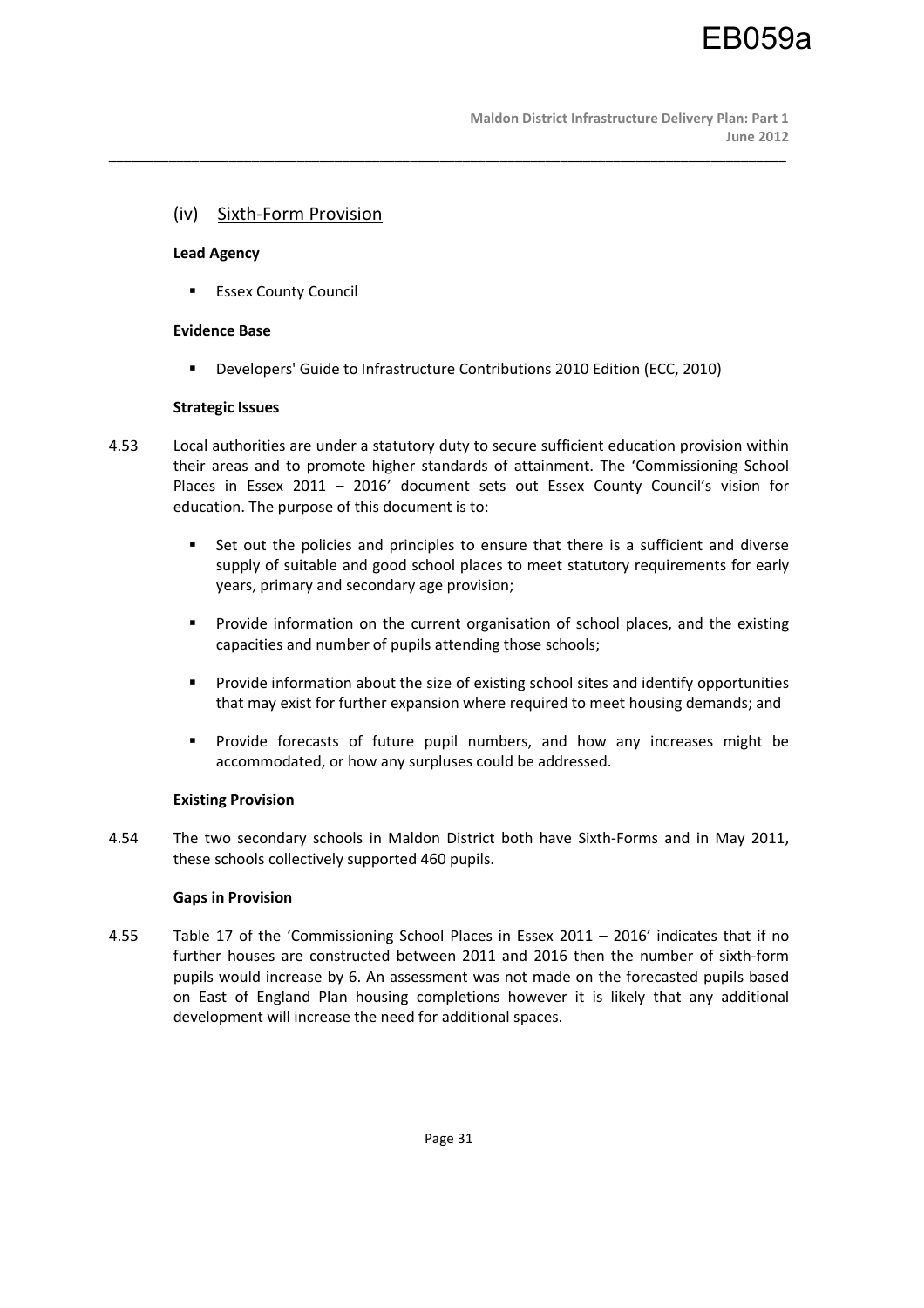## **Planned Provision**

4.56 The strategic housing allocations within the Local Development Plan will need to set out and outline the infrastructure needs, which may include sixth-form provision if appropriate.

\_\_\_\_\_\_\_\_\_\_\_\_\_\_\_\_\_\_\_\_\_\_\_\_\_\_\_\_\_\_\_\_\_\_\_\_\_\_\_\_\_\_\_\_\_\_\_\_\_\_\_\_\_\_\_\_\_\_\_\_\_\_\_\_\_\_\_\_\_\_\_\_\_\_\_\_\_\_\_\_\_\_\_\_\_\_\_\_\_\_

## **Development Impact**

- 4.57 Sixth-Form provision will need to be considered as part of any strategic development. Whilst, The Ormiston Rivers Academy has sufficient capacity to absorb significant development, The Plume School is currently at capacity. Any future development in Maldon, Heybridge and surrounding area will place additional pressure on the accommodation of pupils a The Plume School. Any expansion of the school would be problematic given its split site nature. The school also shares the site with Maldon Primary School, which further restricts development options.
- 4.58 At this stage it is not possible to predict what level of Sixth-Form provision will be delivered through the Local Development Plan. In general for every one hundred houses constructed there is a demand generated for an additional four sixth form places. However, the quantum of Sixth-Form provision should be considered alongside secondary school provision.

## **Funding Mechanisms**

- 4.59 The 'Developers' Guide to Infrastructure Contributions 2010 Edition' states that the majority of Essex secondary schools have a sixth form and in some cases expanding the number of secondary places will naturally lead to an increase in the number of sixth form places demanded. S106 contributions may therefore be sought.
- 4.60 Under the Planning Act 2008, education provision is included as a type of infrastructure that could be funded through the CIL.
	- (v) Parish Council: Infrastructure Consultation (Education)
- 4.61 As a part of the infrastructure planning policy and extensive consultation process was undertaken with the Parish Councils to understand the issues affecting their areas. The following table provides a summary of the responses in respect to education.

| <b>Parishes</b> | <b>Perceived Deficiency &amp; Action</b>                                            |
|-----------------|-------------------------------------------------------------------------------------|
| Althorne        | Inadequate public transport acts as a barrier to accessing education<br>provision   |
| Heybridge       | Need for a new primary school within 5 years                                        |
| North Fambridge | All children are driven by bus to local schools outside of the village              |
| Tillingham      | Tillingham Primary School needs children from other villages to<br>maintain numbers |

**\*No other Parish Councils responded**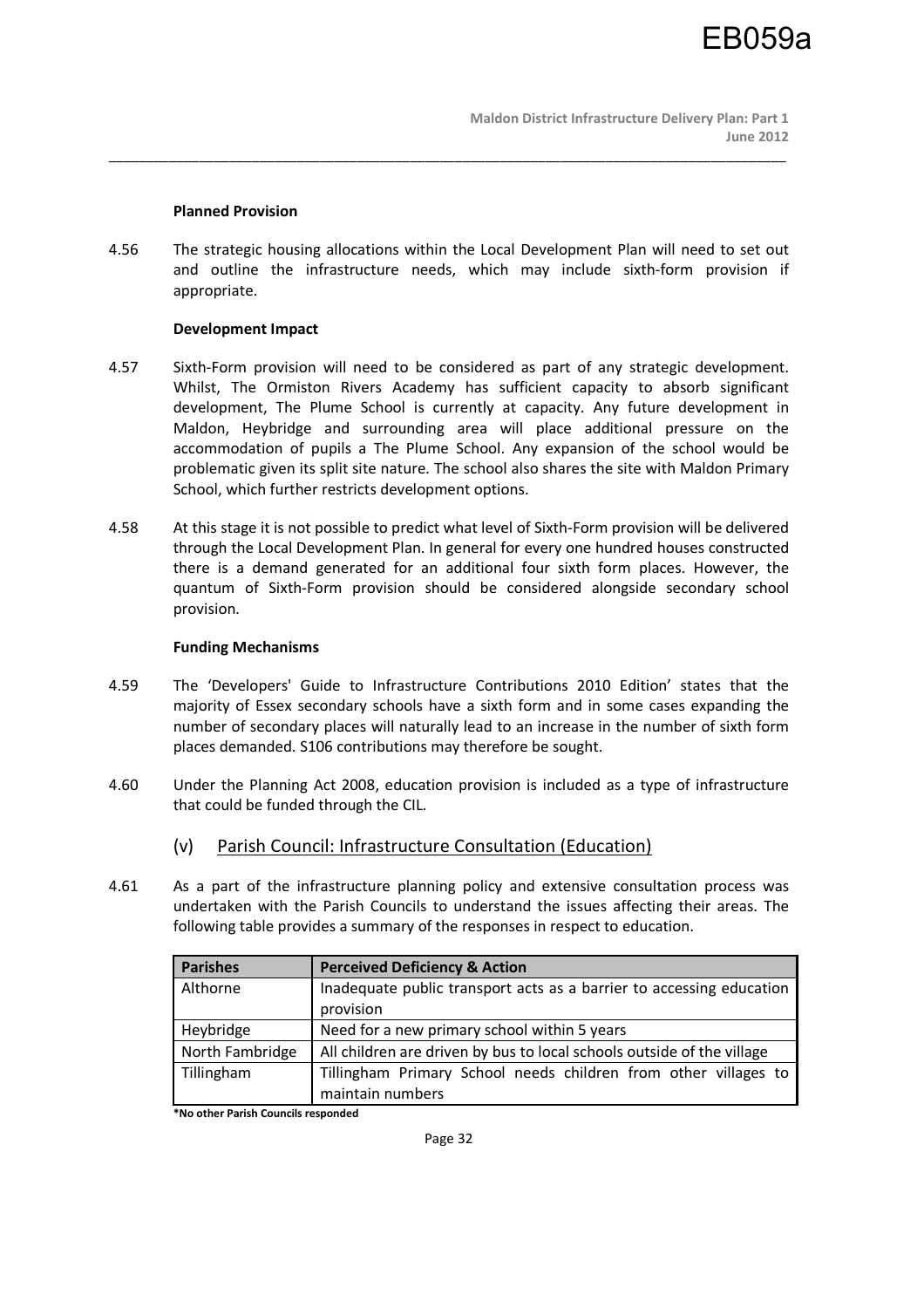# **5. Section 5.0: Health**

5.1 This section considers the baseline infrastructure position in the District in respect to health provision.

\_\_\_\_\_\_\_\_\_\_\_\_\_\_\_\_\_\_\_\_\_\_\_\_\_\_\_\_\_\_\_\_\_\_\_\_\_\_\_\_\_\_\_\_\_\_\_\_\_\_\_\_\_\_\_\_\_\_\_\_\_\_\_\_\_\_\_\_\_\_\_\_\_\_\_\_\_\_\_\_\_\_\_\_\_\_\_\_\_\_

# (i) GP Medical Provision

# **Lead Agency**

- **NHS Mid-Essex**
- **NHS East of England**
- **Mid Essex Hospital Services NHS Trust**
- **Future Commissioning Groups**

# **Evidence Base**

- White Paper "Equity and Excellence: Liberating the NHS" (DH, 2010)
- **NHS Future Forum Report (NHS, June 2011)**
- Delivering Healthy Communities Five-Year Strategic Plan (2009-2014) Second Edition reviewed January 2010 (NHS Mid-Essex, 2010)

# **Strategic Issues**

- 5.2 The responsibility of health care provision in Maldon District lies with NHS Mid-Essex, a primary care trust (PCT) that also covers the district of Braintree and the borough of Chelmsford. The PCT are accountable to NHS East of England, the strategic health authority that is accountable to the Department of Health. NHS Trusts, such as Mid Essex Hospital Services NHS Trust, are separate organisations that provide health services. The PCT commission services from such providers and from GPs, dentists, pharmacists and opticians, who are independent businesses under contract to them.
- 5.3 The main functions of the NHS Mid-Essex include:
	- To improve the health and well-being of the local population
	- To make sure that everyone has access to safe, high quality health services when needed
	- To meet the national targets, put NHS policy into local practice and bring the best of modern healthcare to the residents of Mid-Essex
	- To make year on year improvements in health services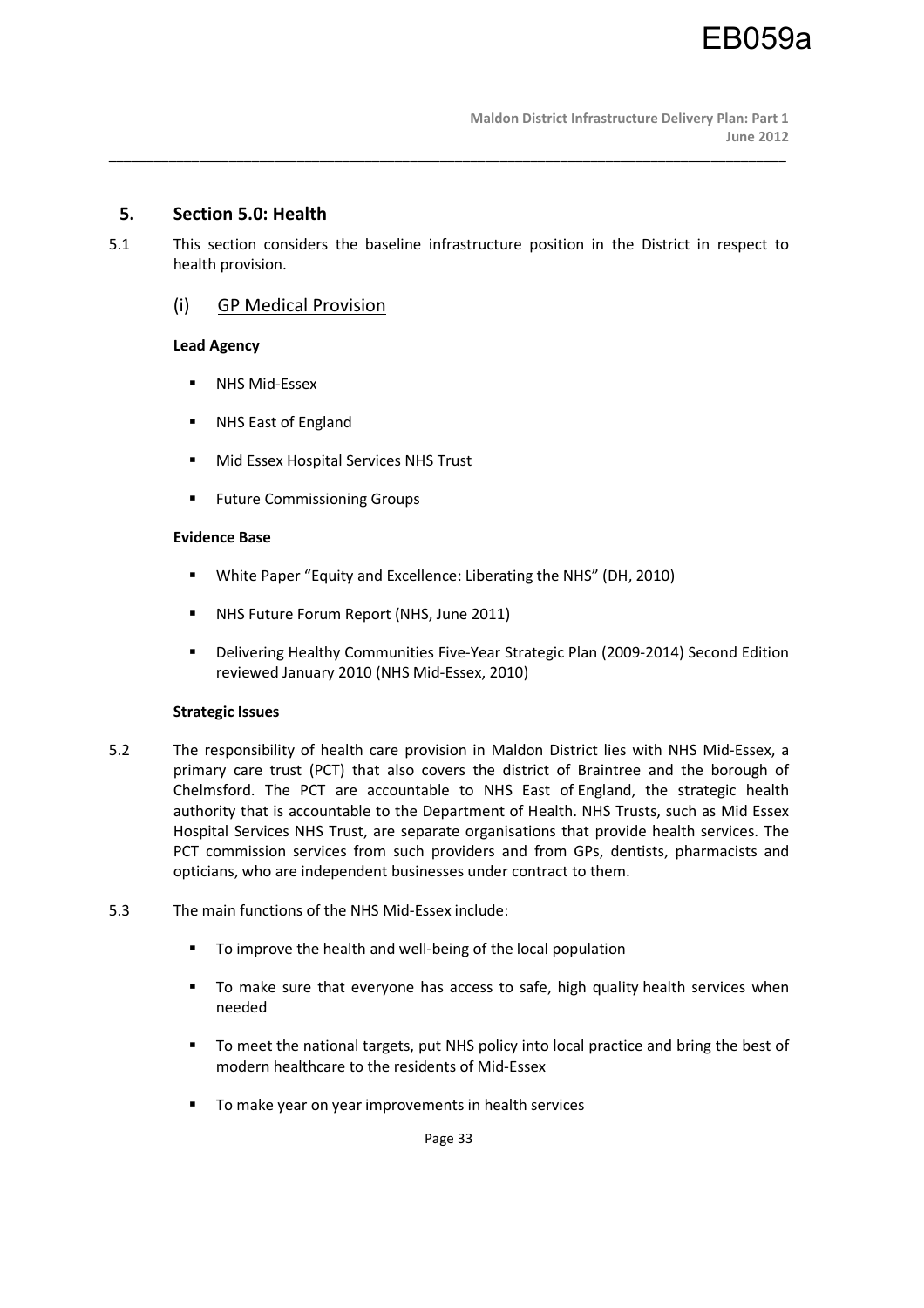Governmental Changes to the National Health Service

5.4 The governmental health reforms, detailed in the White Paper (July 2010) "Equity and Excellence: Liberating the NHS" and in its response to the NHS Future Forum Report (June 2011), set out new ways of working. Under the reforms the Primary Care Trusts will be abolished and replaced with Clinical Commissioning Groups with representation from GPs, hospital doctors and nurses. The power within the NHS is in effect transferring to front-line clinicians and patients. This change is anticipated to take place between 2013 and 2016. National commissioning will be handled by a new independent NHS Commissioning Board.

\_\_\_\_\_\_\_\_\_\_\_\_\_\_\_\_\_\_\_\_\_\_\_\_\_\_\_\_\_\_\_\_\_\_\_\_\_\_\_\_\_\_\_\_\_\_\_\_\_\_\_\_\_\_\_\_\_\_\_\_\_\_\_\_\_\_\_\_\_\_\_\_\_\_\_\_\_\_\_\_\_\_\_\_\_\_\_\_\_\_

- 5.5 Local authorities will take on new functions. They will hold the local health improvement budgets and work closely with health providers, voluntary organisations and local businesses to improve the health of their residents. As part of the new Health and Social Care Bill, health and wellbeing boards will be established in local authorities.
- 5.6 Local authorities and Commissioning Groups will both be responsible for preparing future Joint Strategic Needs Assessments (JSNA's) through the new health and wellbeing boards. The board will also need to produce a high-level 'joint health and wellbeing strategy' which will cover NHS healthcare provision, social care, public health and possibly even wider determinants such as housing and education.

Delivering Healthy Communities Five-Year Strategic Plan (2009-2014) Second Edition reviewed January 2010

- 5.7 The Five-Year Strategic Plan sets out how the PCT will deliver local health services in Mid-Essex. The priorities are stated as being:
	- To ensure that the large rural areas within Mid-Essex, including parts of Maldon, have better access to and a wide choice of services; and
	- **IMPROVED HEALT IMPLE 12 IMPROVED HEALTHLE IS ADDED IMPROVED HEALTHLET IS EXAMPLE 15** IMPROVER 19 IMPROVER 19 IMPROVER 15 IMPROVER 15 IMPROVER 15 IMPROVER 15 IMPROVER 15 IMPROVER 15 IMPROVER 15 IMPROVER 15 IMPROVER 15 IM support for people to make healthy lifestyle choices.
- 5.8 The Five-Year Strategic Plan seeks to deliver more services for people at home or in local surgeries, clinics and health centres. The Five-Year Strategic Plan indicates that investment plans in facilities in Maldon will be subject to review through the Strategic Service Development Plan with specific consideration of the following:
	- **Maldon Community Hospital**
	- Primary Care developments in Maldon
	- Heybridge Primary Care Centre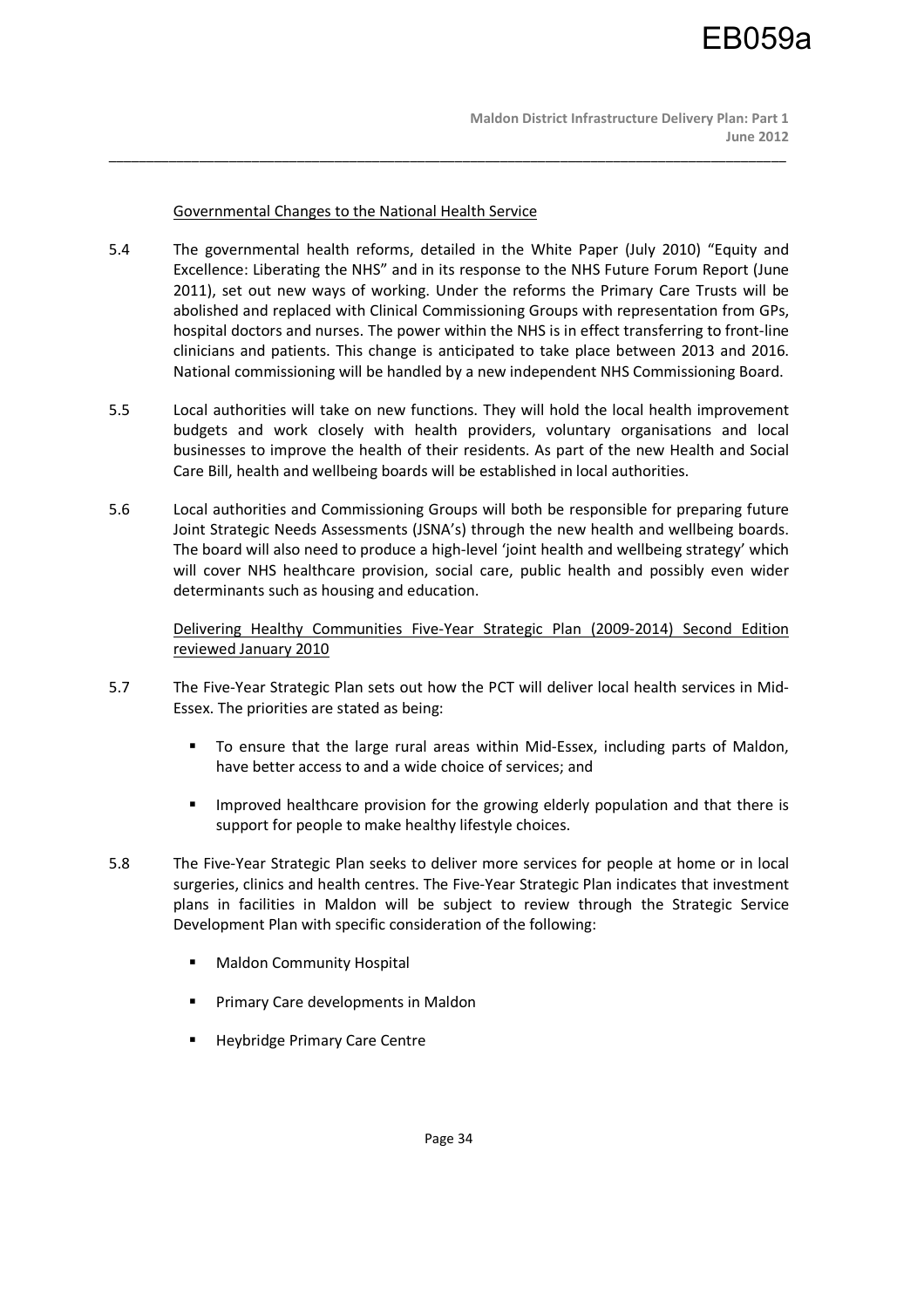5.9 A commitment is made to improving access to NHS dental services. It is highlighted that an additional £1.1m million has been invested into the Mid-Essex area to improve access to dental services and that a new surgery in Maldon will open in the future.

\_\_\_\_\_\_\_\_\_\_\_\_\_\_\_\_\_\_\_\_\_\_\_\_\_\_\_\_\_\_\_\_\_\_\_\_\_\_\_\_\_\_\_\_\_\_\_\_\_\_\_\_\_\_\_\_\_\_\_\_\_\_\_\_\_\_\_\_\_\_\_\_\_\_\_\_\_\_\_\_\_\_\_\_\_\_\_\_\_\_

5.10 The Five-Year Strategic Plan highlights that funding is constrained for both capital and revenue and as such investment in the estate will be restricted to projects that have a clear strong link to delivery of the strategic plan combined with a compelling financial case. This will also require strong and effective partnership arrangements to deliver the projects.

## **Existing Provision**

- 5.11 There are five medical centres within Maldon District. These are:
	- **E** Longfield Medical Centre, Princes Road, Maldon
	- Blackwater Medical, Princes Road, Maldon
	- **Burnham Surgery, Foundry Lane, Burnham-on-Crouch**
	- William Fisher Medical Centre, High Street, Southminister
	- Tillingham Medical Centre, 61 South Street, Tillingham
- 5.12 There are a number of branch surgeries that are affiliated to the medical centres referred to above that operate on a part time basis on set days and times. The branch surgeries are located in some of the key villages and Heybridge.
- 5.13 In addition there are six medical centres located outside of the District that have people from the District included within their registers. These are:
	- Kelvedon and Feering Health Clinic, 46 High Street, Kelvedon
	- **Brimpton Surgery, 59 High Street, Kelvedon**
	- Collingwood Surgery, 40 Collingwood Road, Witham
	- **Witham Health Centre, Mayland Drive, Witham**
	- **-** Danbury Medical Centre, Eves Corner, Danbury
	- Wyncroft Surgery, 39 Maldon Road, Danbury

## **Gaps in Provision**

5.14 Each of the medical centres within the District is operating beyond the capacity standards that the PCT seeks to operate within. The PCT standard is that for efficient operation, no more than 1,750 people should be listed per 'whole time equivalent' GP. Each of these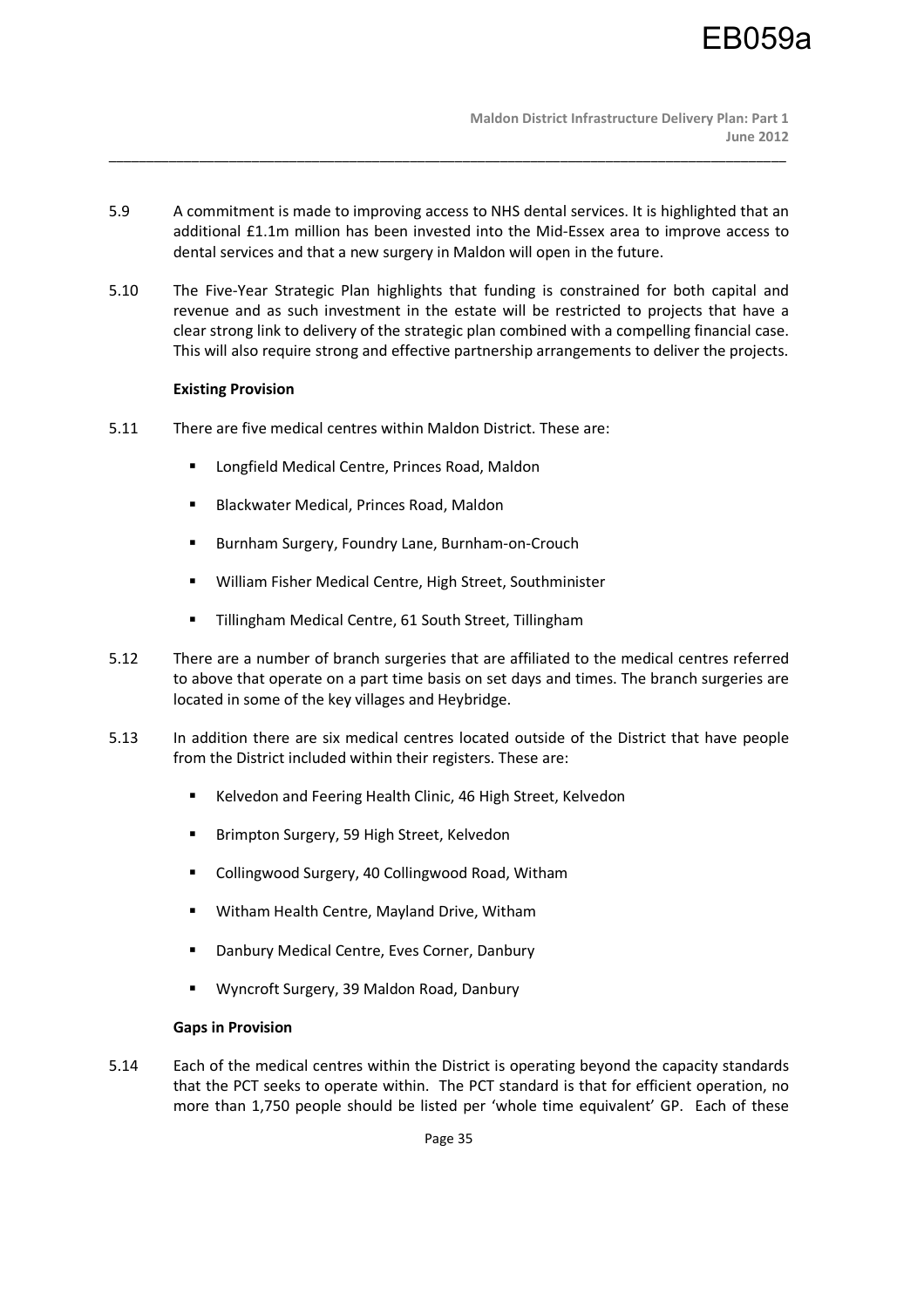medical centres is operating at approximately 2,000 people listed per 'whole time equivalent' GP with the exception of the Tillingham Medical Centre which is operating at approximately 2,700 people listed per 'whole time equivalent' GP.

5.15 In terms of floorspace, the PCT apply a standard of 120 $m^2$  that is required per 'whole time equivalent' GP. The only medical centre that operates within this standard is the Tillingham Medical Centre. The remaining four surgeries all require alterations and extensions to meet the standards. The Blackwater Medical Centre is the most constrained in terms of floorspace and requires the greatest amount of investment to bring it up to standard.

- 5.16 With regard to the centres located outside of the District and with the exception of the two Danbury medical centres and Collingwood Surgery in Witham, all the other surgeries are operating beyond the capacity standards that the PCT seeks to operate within.
- 5.17 The following table sets out the capacity of each of the medical centres.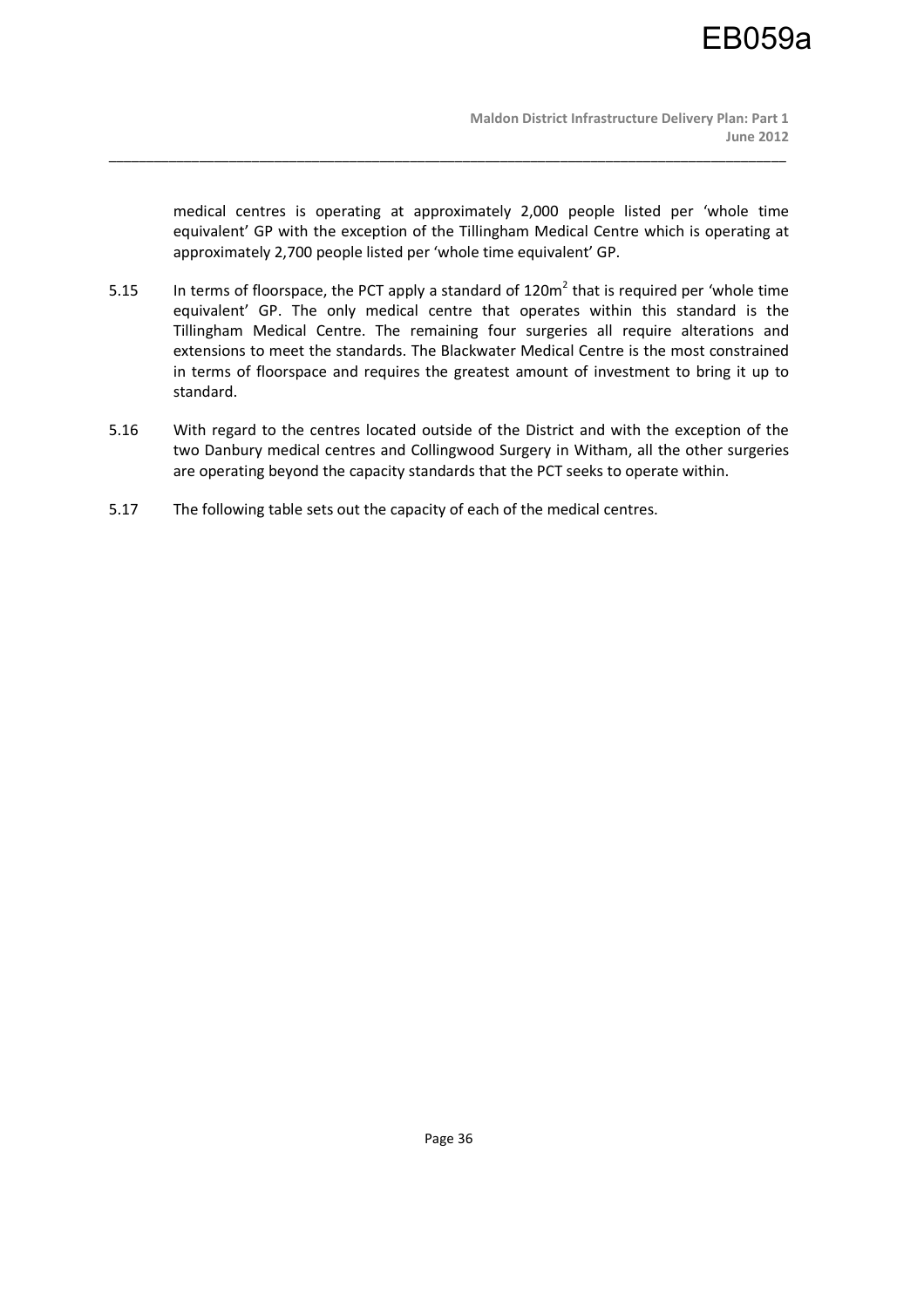

 **Maldon District Infrastructure Delivery Plan: Part 1 June 2012** 

| <b>Surgery</b><br><b>Name</b>                                            | List size | <b>GP WTE</b> | <b>Av List</b><br>size per<br>GP (GP<br><b>Standard</b><br>1,750) | <b>Medical</b><br><b>Centre</b><br>Capacity | $m2$ per<br><b>WTE GP</b><br>to meet<br>standard | Total $m2$<br>to meet<br>standard | <b>Estimated</b><br>Cost to<br>meet<br><b>Floorspace</b><br>shortfall |
|--------------------------------------------------------------------------|-----------|---------------|-------------------------------------------------------------------|---------------------------------------------|--------------------------------------------------|-----------------------------------|-----------------------------------------------------------------------|
| Longfield<br>Medical<br>Centre,<br>Princes Road,<br>Maldon               | 14,325    | 7.25          | 1,976                                                             | $-1637.5$                                   | 120                                              | 283                               | £566k                                                                 |
| Blackwater<br>Medical<br>Centre,<br>Princes Road,<br>Maldon              | 14,376    | 6.7           | 2,146                                                             | $-2651$                                     | 120                                              | 444                               | £888k                                                                 |
| Burnham<br>Surgery,<br>Foundry<br>Lane,<br>Burnham-on-<br>Crouch         | 9,634     | 4.75          | 2,028                                                             | $-1321.5$                                   | 120                                              | 147                               | £294k                                                                 |
| William<br>Fisher<br>Medical<br>Centre, High<br>Street,<br>Southminister | 5,970     | 3             | 1,990                                                             | $-720$                                      | 120                                              | 114                               | £228k                                                                 |
| Tillingham<br>Medical<br>Centre, 61<br>South Street,<br>Tillingham       | 2,782     | $\mathbf{1}$  | 2,782                                                             | $-1032$                                     | 120                                              | n/a                               | n/a                                                                   |
|                                                                          | 47,087    | 22.7          | 2,074                                                             | $-7,362$                                    | 120                                              | 988                               | £1.976 m                                                              |

\_\_\_\_\_\_\_\_\_\_\_\_\_\_\_\_\_\_\_\_\_\_\_\_\_\_\_\_\_\_\_\_\_\_\_\_\_\_\_\_\_\_\_\_\_\_\_\_\_\_\_\_\_\_\_\_\_\_\_\_\_\_\_\_\_\_\_\_\_\_\_\_\_\_\_\_\_\_\_\_\_\_\_\_\_\_\_\_\_\_

**Source: Infrastructure Consultation (2012) WTE = whole time equivalent** 

# **Planned Provision**

5.18 The PCT has no planned investment programmes to expand existing medical centres within the District. The Council will plan for strategic growth areas that will comprise sustainable new neighbourhoods. Where appropriate, the Council should ensure that these areas include healthcare facilities and contribute sustainable communities.

# **Development Impact**

5.19 PCTs need to ensure there is sufficient capacity for patients to register with a local GP. Where there is a small growth in population this may mean extending an existing practice rather than creation of a new practice and/or building a new practice premise. An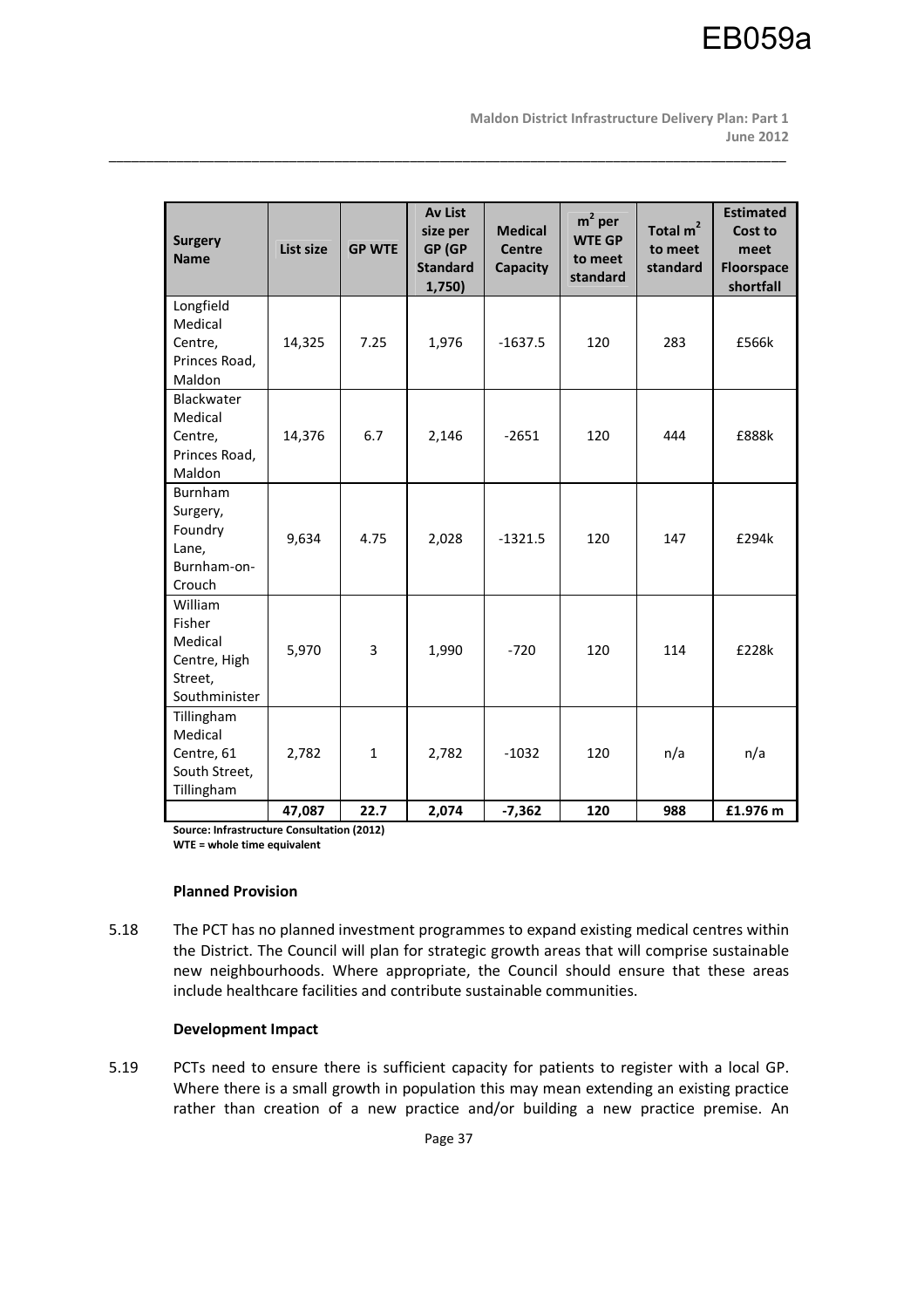alternative solution adopted by the PCT is open branch surgeries. The configuration of this new provision will depend upon a number of factors which will be specific to each growth area, some of which are set out below:

\_\_\_\_\_\_\_\_\_\_\_\_\_\_\_\_\_\_\_\_\_\_\_\_\_\_\_\_\_\_\_\_\_\_\_\_\_\_\_\_\_\_\_\_\_\_\_\_\_\_\_\_\_\_\_\_\_\_\_\_\_\_\_\_\_\_\_\_\_\_\_\_\_\_\_\_\_\_\_\_\_\_\_\_\_\_\_\_\_\_

- Location and capacity of existing practices whether there is capacity for them to absorb some/all of the growth;
- Distance to services for patients whether the geographic locations of existing practices are suitable for the new patients;
- Workforce availability recruitment and retention of GPs and supporting staff can fluctuate;
- Relationship to wider strategies and the movement of services; and
- Cost, including the viability of establishing a small practice and the balance of funding other priorities at the time of the decision.
- 5.20 There is a clear GP under-provision across the Maldon District to meet the needs of existing residents. The PCT has identified the need for an additional circa 1,000 $m^2$  of health care floorspace at a cost of £1.976m to meet the existing shortfall in provision.
- 5.21 It is important that the Council plans for well designed and good quality neighbourhoods and as such it is necessary that appropriate healthcare facilities are planned for that contribute to the creation of balanced and sustainable communities. At this stage it is not possible to predict what level of healthcare will be delivered through the Local Development Plan. The quantum of provision should be derived through discussions with key infrastructure providers.

# **Funding Mechanisms**

- 5.22 Funding for health services is provided to PCTs on a capitalisation basis, i.e. an amount per patient. They have a degree of flexibility in this respect, including the use of their own capital, realisation of surplus assets and through other funding mechanisms. Capitalisation funding should follow population growth and provide PCTs with the necessary funds to pay for the new facilities needed. This funding source does not however align with the need to deliver facilities in advance of the full realisation of the population increase creating a subsequent time lag before Health Service revenue funding catches up with the population growth.
- 5.23 Funding for GP premises comes from PCT budget allocations. PCTs do not receive a specific budget for new premises developments. Funding for the expansion of the current provision would be at the expense of other competing priorities and ultimately may not be possible. Other sources of funding for new facilities have to be explored.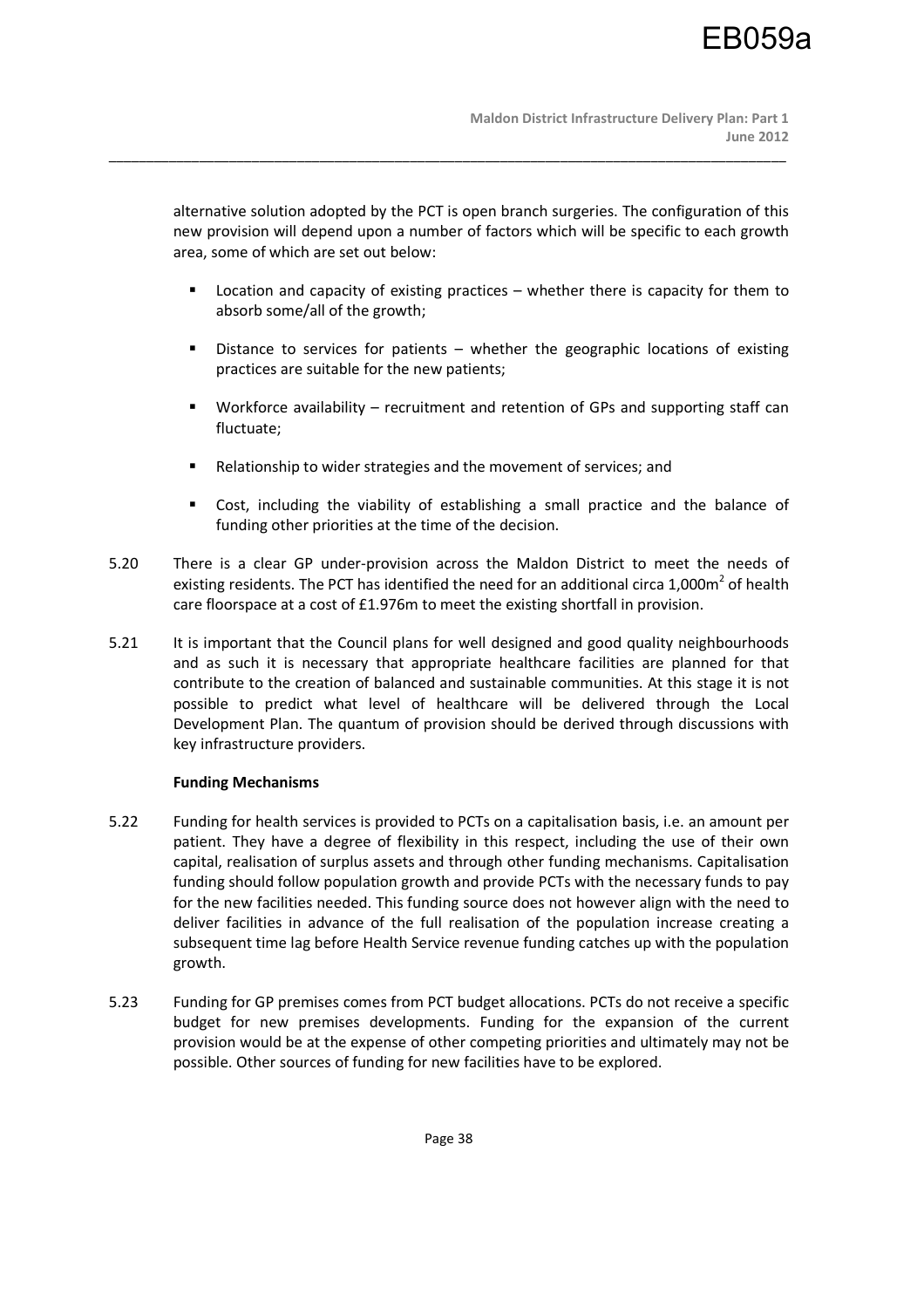5.24 In some instances a form of private finance arrangement exists, where independent contractor GPs enter into agreements with third party developer companies that specialise in building Primary Care developments to lease back to the GPs. However, the GPs will expect this rent to be funded by the PCT and will seek reimbursement assurances prior to the development proceeding.

\_\_\_\_\_\_\_\_\_\_\_\_\_\_\_\_\_\_\_\_\_\_\_\_\_\_\_\_\_\_\_\_\_\_\_\_\_\_\_\_\_\_\_\_\_\_\_\_\_\_\_\_\_\_\_\_\_\_\_\_\_\_\_\_\_\_\_\_\_\_\_\_\_\_\_\_\_\_\_\_\_\_\_\_\_\_\_\_\_\_

- 5.25 The PCT does not currently have a developer contribution policy for primary care premises. As a result it is the PCT's policy is to seek S106 contributions towards healthcare for housing developments.
- 5.26 Under the Planning Act 2008, medical and health provision is included as a type of infrastructure that could be funded through the CIL.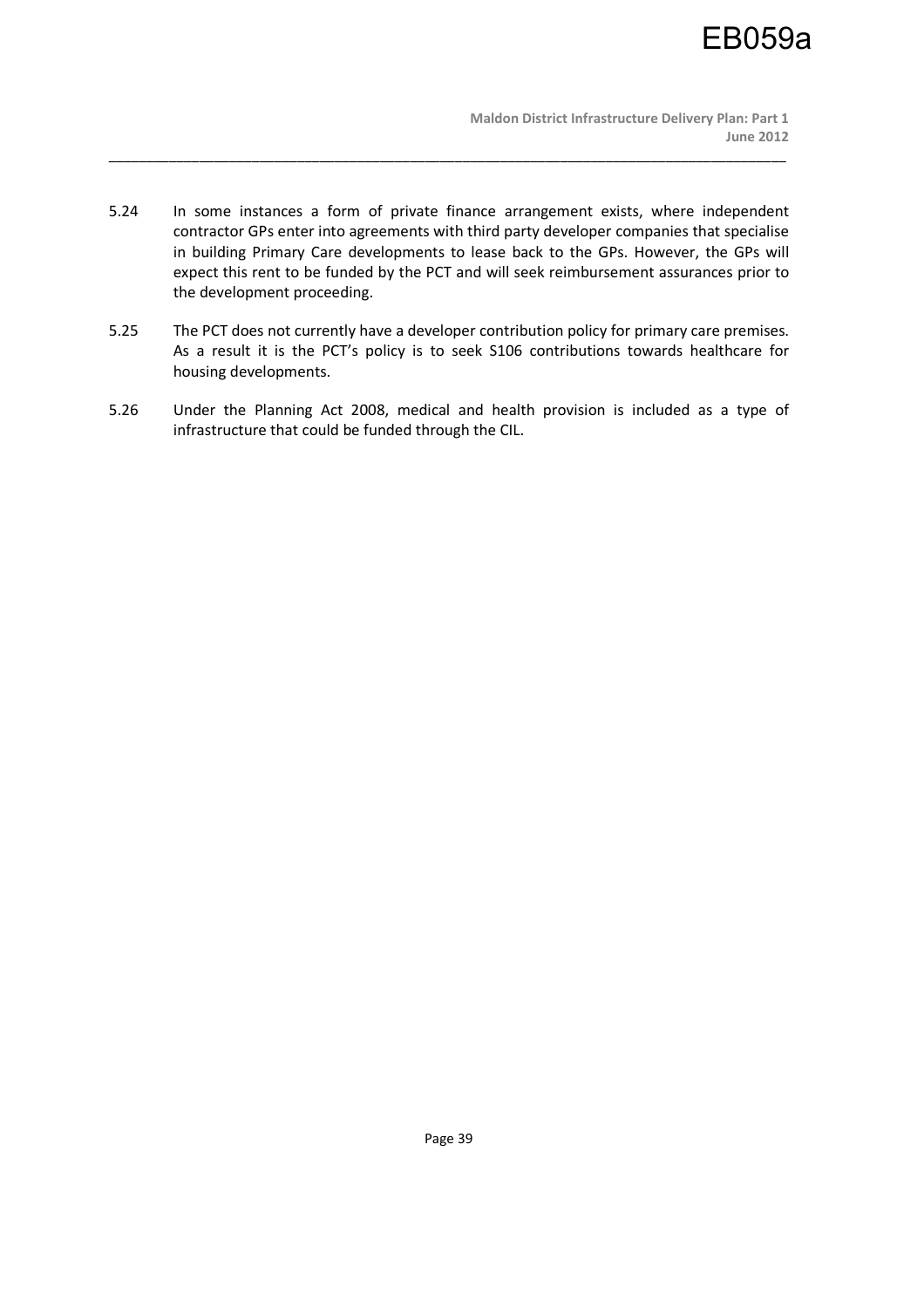# (ii) Maldon Community Hospital

# **Lead Agency**

- **NHS Mid-Essex**
- **East of England strategic Health Authority**
- **NHS ProCorp**
- Mid-Essex Clinical Commissioning Group

# **Evidence Base**

- St Peter's Hospital Development Brief (Savills (NHS), 2012)
- Maldon Community Hospital Outline Business Case (NHS, 2012)

# **Strategic Issues**

5.27 St Peter's Hospital currently provides a local hospital function for Maldon District and surrounding key settlements such as South Woodham Ferrers and Danbury. However, the PCT considers there to be significant problems with the physical condition with a number of the buildings at the St Peter's site. The PCT has began a programme in which to deliver a new community hospital by 2016.

\_\_\_\_\_\_\_\_\_\_\_\_\_\_\_\_\_\_\_\_\_\_\_\_\_\_\_\_\_\_\_\_\_\_\_\_\_\_\_\_\_\_\_\_\_\_\_\_\_\_\_\_\_\_\_\_\_\_\_\_\_\_\_\_\_\_\_\_\_\_\_\_\_\_\_\_\_\_\_\_\_\_\_\_\_\_\_\_\_\_

- 5.28 The PCT approved a Strategic Outline Case for the development of a new community hospital in Maldon at its Board meeting held in May 2009 with subsequent revisions approved in January 2010. The Strategic Outline Case was approved by the Strategic Health Authority in June 2010. The Strategic Outline Case contained the following key elements:
	- A case for a range of community services to be provided as a hub between secondary and primary care
	- A shortlist of options for delivery of the hospital
	- A financial case setting out a requirement for additional recurring revenue of a minimum £1.6m per annum (exc do minimum option) to be met through service redesign
	- **The next stage is developing the Outline Business Case, which will re-state the case** for change as set out in the Strategic Outline Case and set out the programme for delivery. The PCT is now finalising the Outline Business Case which will be presented for approval by the NHS North Essex Cluster Board at its meeting in May 2012 and approval from the Strategic Health Authority will be sought in parallel.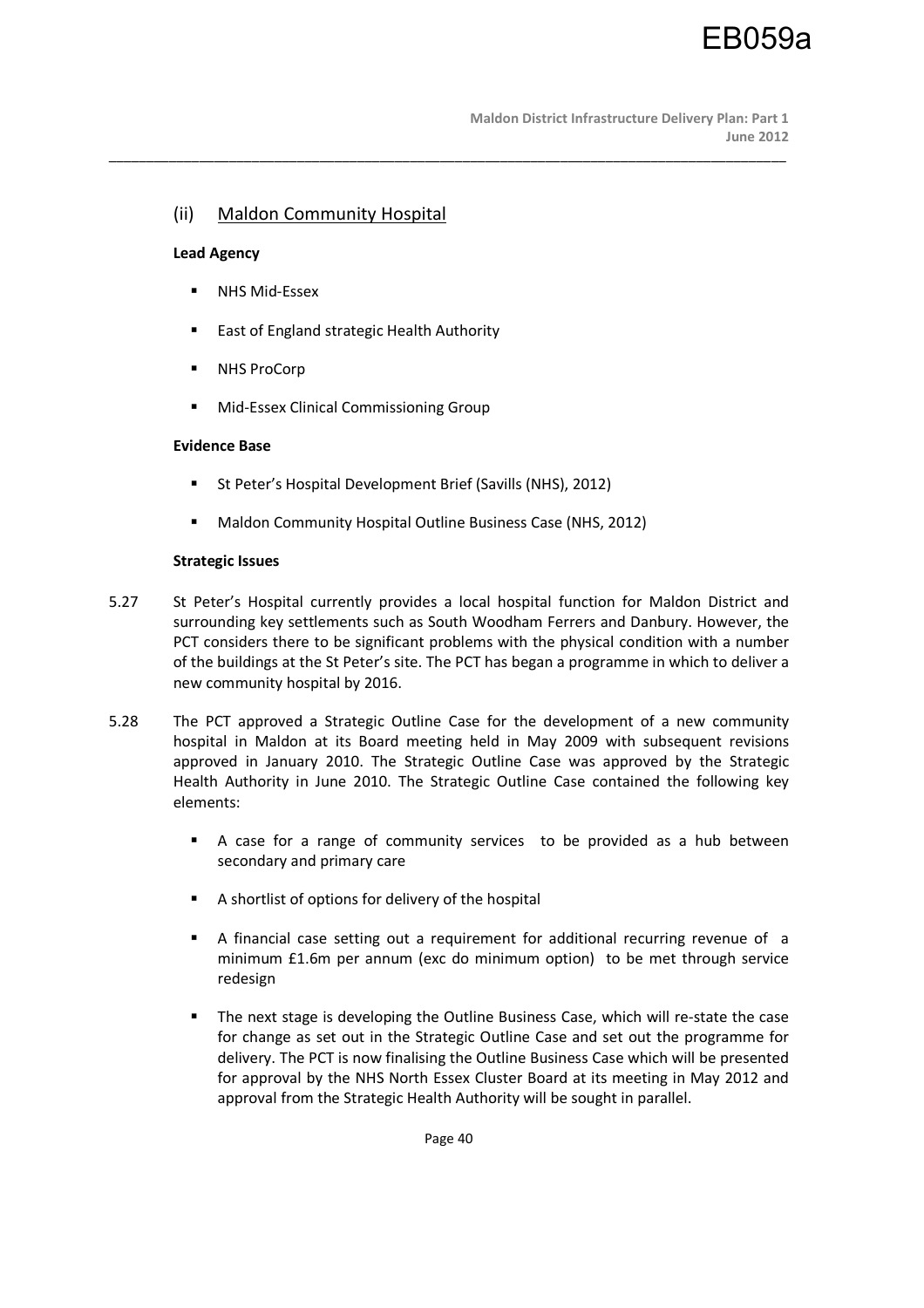## **Existing Provision**

5.29 St Peter's Hospital currently provides the following health service provision:

\_\_\_\_\_\_\_\_\_\_\_\_\_\_\_\_\_\_\_\_\_\_\_\_\_\_\_\_\_\_\_\_\_\_\_\_\_\_\_\_\_\_\_\_\_\_\_\_\_\_\_\_\_\_\_\_\_\_\_\_\_\_\_\_\_\_\_\_\_\_\_\_\_\_\_\_\_\_\_\_\_\_\_\_\_\_\_\_\_\_

- 26 x Inpatient beds and rehabilitation services;
- 7x Outpatients rooms for use from Monday to Friday.
- Therapy treatment including, Physiotherapy and Occupational Therapy for Outpatients, orthopaedic rehabilitation therapy service, Speech and language therapy, Podiatry and Dietetics;
- Diagnostics services e.g. x-ray, ultrasound and a walk-in phlebotomy service;
- Assessment and Rehabilitation Unit (ARU);
- GP services a GP 'out of hours' service operates a satellite service from the ARU facility in the evenings and weekends;
- Maternity the unit is a 24 hour midwife led service and has 2 labour rooms and 6 post-natal beds;
- **Mental Health services.**

# **Gaps in Provision**

- 5.30 The NHS considers there to be significant problems with the physical condition with a number of the buildings on the site. The current arrangement and poor quality nature of these buildings prevent the site from providing modern, flexible and accessible healthcare services.
- 5.31 In addition, the health needs of the population of Maldon District are changing, as the population ages and the prevalence of long-term conditions such as diabetes and heart disease increases. A different type of health facility is required to meet these challenges, as the current facilities are not able to provide accommodation that is sufficiently flexible and large enough to accommodate the health service needs of the District.

# **Planned Provision**

- 5.32 In 2012, The St Peter's Hospital Development Brief was prepared and published by Savills on behalf of NHS Mid Essex PCT. This document was endorsed by Maldon District Council on 10 May 2012 and it will constitute a material consideration in a future planning application.
- 5.33 The development brief sets out the following key principles, which will need to be taken into consideration when developing a scheme for a new community hospital: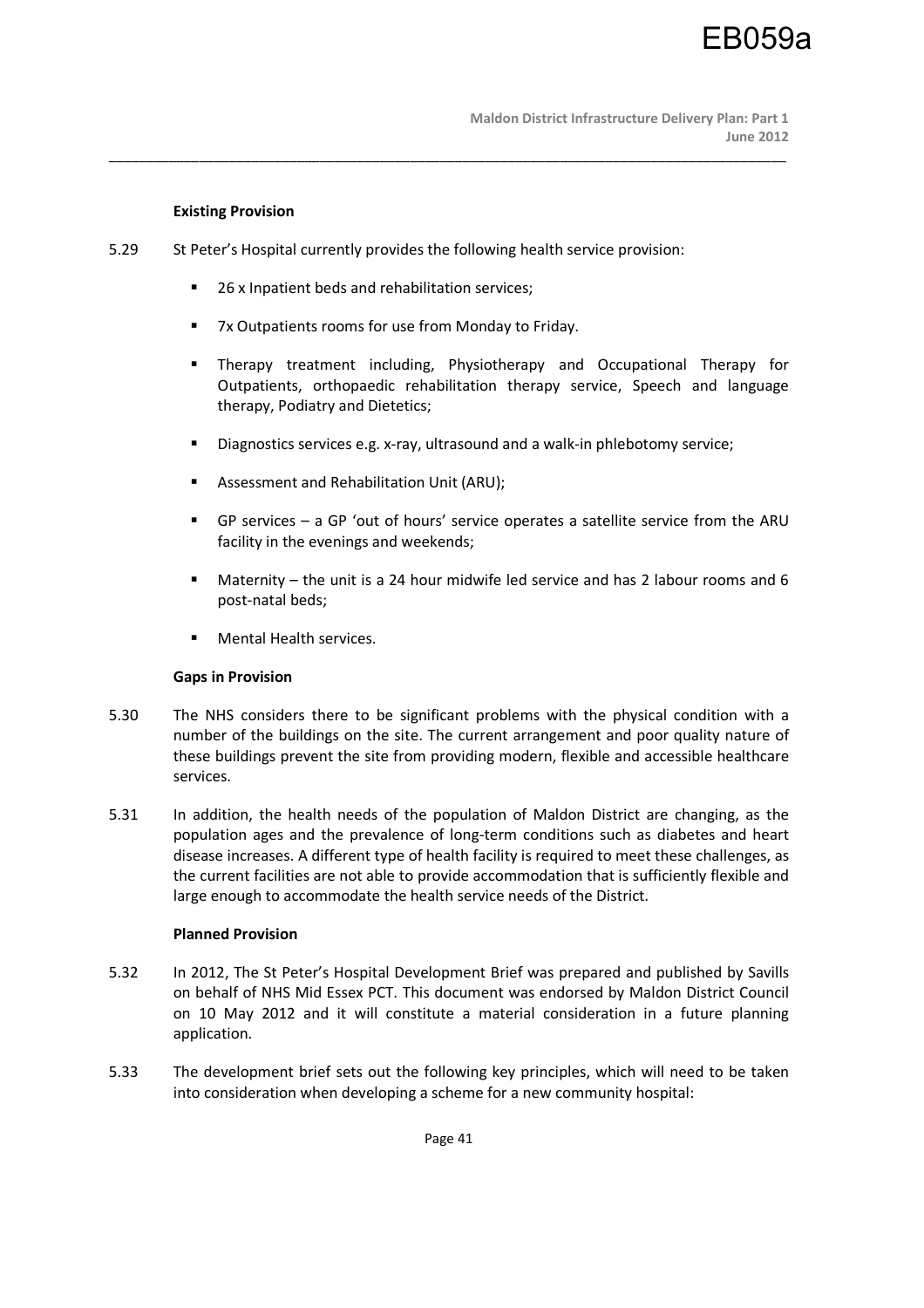To provide additional capacity in areas where current health trends would indicate that demand will exceed capacity;

\_\_\_\_\_\_\_\_\_\_\_\_\_\_\_\_\_\_\_\_\_\_\_\_\_\_\_\_\_\_\_\_\_\_\_\_\_\_\_\_\_\_\_\_\_\_\_\_\_\_\_\_\_\_\_\_\_\_\_\_\_\_\_\_\_\_\_\_\_\_\_\_\_\_\_\_\_\_\_\_\_\_\_\_\_\_\_\_\_\_

- A new community hospital will need to include flexible and modern accommodation that incorporates the following services;
- To provide a purpose built modern healthcare facility that is fit for purpose, enabling the latest models of care to be delivered, whilst providing flexibility to meet the changing healthcare needs in the short, medium and long term of the local population;
- Outpatients: an expanded and more flexible outpatient suite, with access to adjacent outpatient therapy accommodation (including gym facilities);
- Long-Term Conditions Centre (LTCC): a new facility, offering services to patients with long-term conditions such as Diabetes, to help them manage their condition themselves, to avoid 'crises' and prevent them being admitted to hospital;
- Rapid Assessment Unit (RAU): this new unit will be focused on assessing patients to avoid the need for an acute admission, allowing them to be cared for in the community rather than in hospital;
- Modern diagnostic services: including digital imaging, and the facility to provide mobile MRI scanning;
- Minor procedures suite: a state-of-the-art facility, allowing local GPs to deliver minor surgical procedures (e.g. vasectomies, minor skin procedures) in a clinically safe facility; and
- **Inpatients and Maternity services: the existing inpatient and maternity services will** continue to be delivered, although the reconfiguration of other services will allow the PCT the opportunity to consider how best to configure these services to meet local needs.
- 5.34 The key milestones for the next stage are as follows:
	- Commence procurement autumn 2012
	- Detailed planning consent spring 2013
	- Select preferred partner early 2014
	- Financial close spring 2014
	- Start on site spring 2014
	- Completion early 2016

Page 42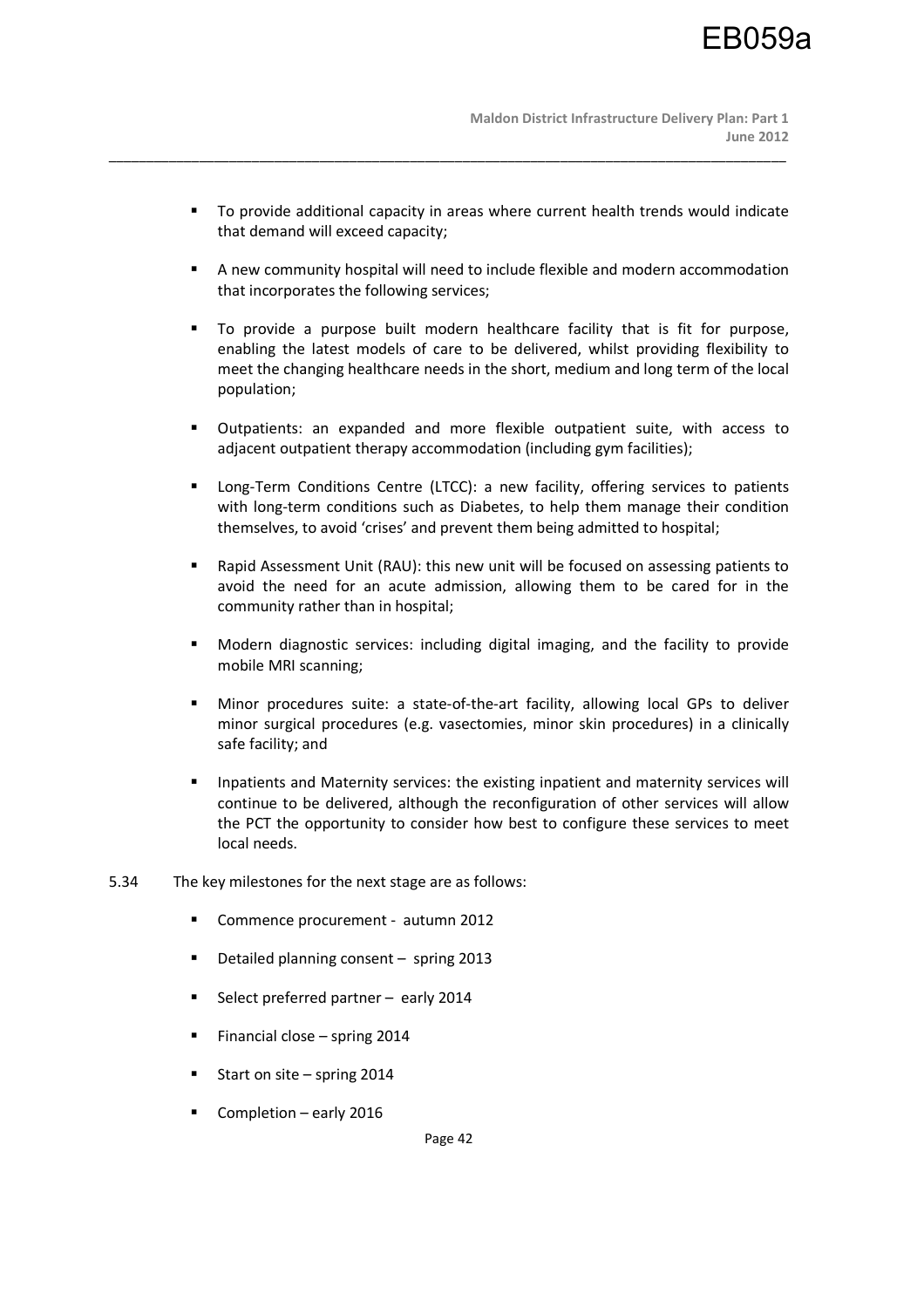## **Development Impact**

5.35 The delivery of the new community hospital is currently planned for 2016.

## **Funding Mechanisms**

5.36 There are traditionally 3 options for a development of this nature to follow. These are:

\_\_\_\_\_\_\_\_\_\_\_\_\_\_\_\_\_\_\_\_\_\_\_\_\_\_\_\_\_\_\_\_\_\_\_\_\_\_\_\_\_\_\_\_\_\_\_\_\_\_\_\_\_\_\_\_\_\_\_\_\_\_\_\_\_\_\_\_\_\_\_\_\_\_\_\_\_\_\_\_\_\_\_\_\_\_\_\_\_\_

- **•** Public Sector Capital
- **Private Finance Initiative**
- **Third Party Developer**
- 5.37 The scarcity of public sector capital means that it is unlikely that it will be made available for this project. The private finance initiative is ordinarily only applicable to projects of a much higher value. The final option involves a partnership approach with a developer who would then construct the facility and lease it back to the CCG/PropCo. The developer will be responsible for the external maintenance of the facility only and as such is "developer light" in contrast to a Private Finance Initiative.
	- (iii) Dentists
- 5.38 With regards to dental Premises, the PCTs issue a contract to dentists but there are no ongoing capital or revenue issues. Dentists are contracted to provide an agreed level of units of dental activity. For this they receive an income. All running costs are charged against this income.
	- (iv) Parish Council: Infrastructure Consultation (Health)
- 5.39 As a part of the infrastructure planning policy and extensive consultation process was undertaken with the Parish Councils to understand the issues affecting their areas. The following table provides a summary of the responses in respect to health.

| <b>Parishes</b> | <b>Perceived Deficiency &amp; Action</b>                                             |
|-----------------|--------------------------------------------------------------------------------------|
| Heybridge       | Need for a Primary Health Care Facility. The existing branch facilities can not cope |
|                 | and Heybridge residents need to travel to Maldon.                                    |

**\*No other Parish Councils responded**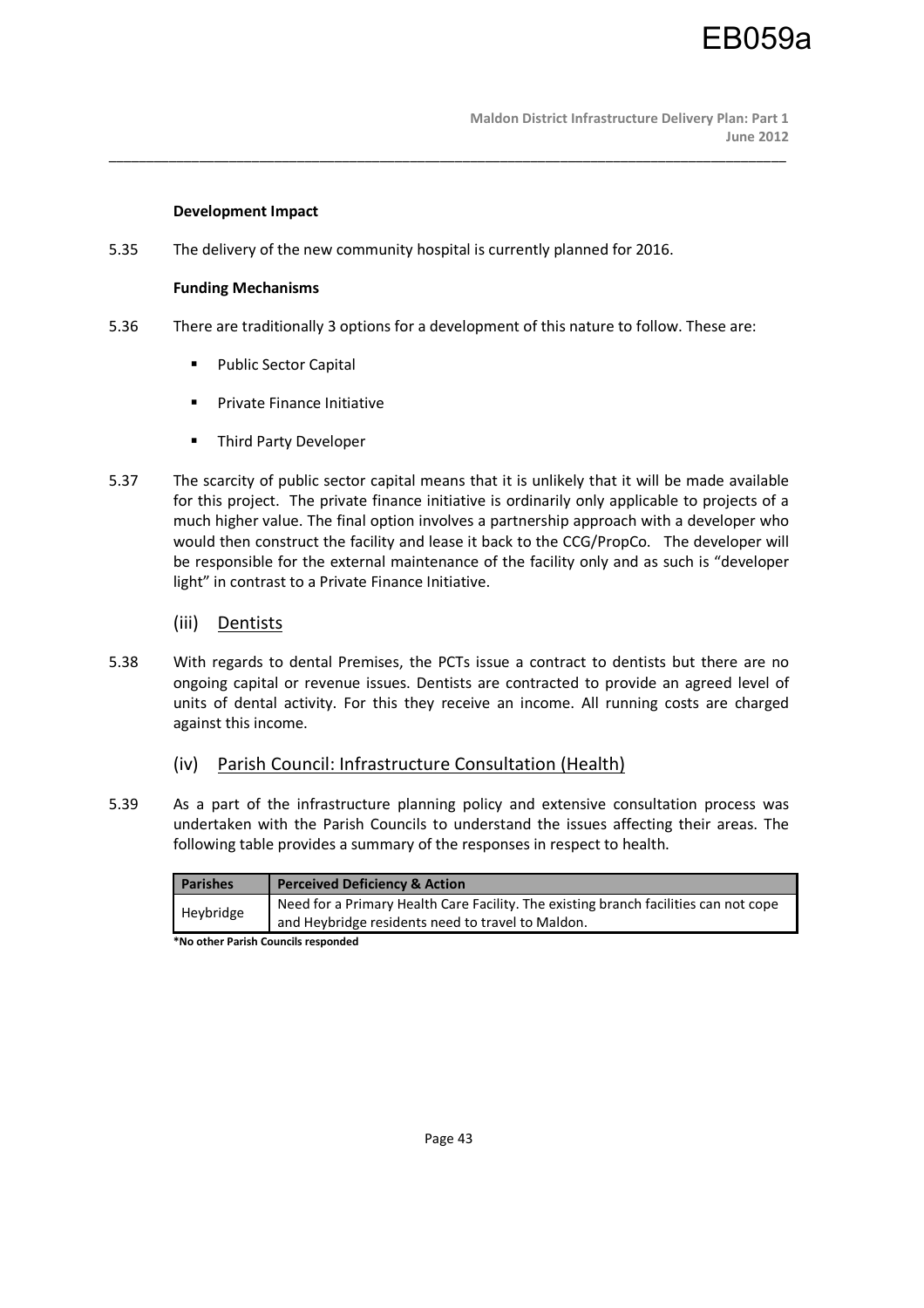# **6. Emergency Services**

6.1 This section considers the baseline infrastructure position in the District in respect to emergency service provision.

\_\_\_\_\_\_\_\_\_\_\_\_\_\_\_\_\_\_\_\_\_\_\_\_\_\_\_\_\_\_\_\_\_\_\_\_\_\_\_\_\_\_\_\_\_\_\_\_\_\_\_\_\_\_\_\_\_\_\_\_\_\_\_\_\_\_\_\_\_\_\_\_\_\_\_\_\_\_\_\_\_\_\_\_\_\_\_\_\_\_

# (i) Ambulance

# **Lead Agency**

■ East of England Ambulance Service NHS Trust (EEAST)

# **Evidence Base**

- Strategic Direction 2007-12 Making the Connections (EEAST, 2007)
- Estates Strategy 2011-2016 (EEAST, 2011)
- East of England Ambulance Service NHS Trust Annual Plan 2012/2013

# **Strategic Issues**

- 6.2 The Ambulance Service for Maldon District is provided by the East of England Ambulance Service NHS Trust (EEAST). The EEAST was formed on 1 July 2006 by the amalgamation of the former Bedfordshire and Hertfordshire Ambulance and Paramedic Service NHS Trust, the East Anglian Ambulance NHS Trust and the Essex Ambulance NHS Trust.
- 6.3 The East of England Ambulance Service NHS Trust is required to reach 75% of all life threatening emergencies within 8 minutes. This target is now measured from the time the Trust receives the call to arrival on scene. The Trust's main objectives are to:
	- Meet these mandatory standards in service delivery:
	- Deliver current priorities such as Call Connect and the new digital radio and despatch systems;
	- Begin work on projects to deliver the vision, particularly the technical preparation for building a knowledge management system and reshaping HEOCs to move to the emergency and urgent care assessment centre concept; and
	- Prepare the organisation to apply for Foundation Trust status.
- 6.4 EEAST has service level agreements with the PCTs, specifically in respect to 'Accident and Emergency'.
- 6.5 The future issues and direction for EEAST is set out in its "Strategic Direction" (2007-12) document. EEAST anticipates that the five-year period covered by this Strategic Direction document will see "a major shift in the pattern of demand for services". The shift will be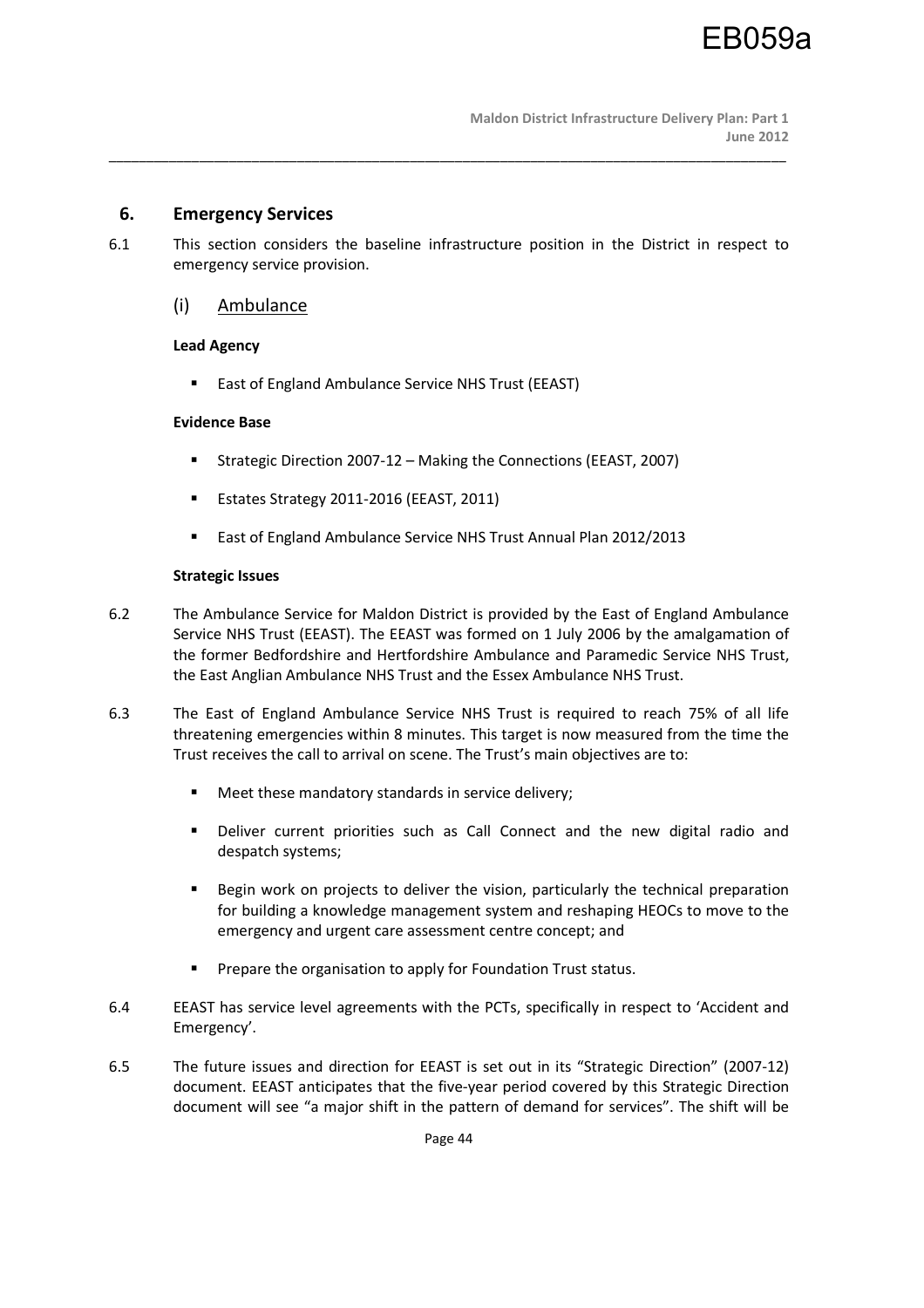**Maldon District Infrastructure Delivery Plan: Part 1 June 2012** 

driven by "radical changes in the way that different types of emergency and urgent calls are classified, how they are commissioned, the need to place the patient at the centre of determining how services are delivered, and a focus on clinical evidence of patient outcomes, as opposed to target response times, as the key measure of performance". These challenges will result in major changes to the delivery of the ambulance service, which could result in a more flexible "hub and spoke" approach, with operational staff not being assigned to a single centre and only going there as required. This could reduce the number of command centres and therefore result in a reduction of EEAST's property portfolio.

\_\_\_\_\_\_\_\_\_\_\_\_\_\_\_\_\_\_\_\_\_\_\_\_\_\_\_\_\_\_\_\_\_\_\_\_\_\_\_\_\_\_\_\_\_\_\_\_\_\_\_\_\_\_\_\_\_\_\_\_\_\_\_\_\_\_\_\_\_\_\_\_\_\_\_\_\_\_\_\_\_\_\_\_\_\_\_\_\_\_

- 6.6 The Estates Strategy 2011-2016 sets out the direction of estate modernisation and updates the former strategy approved by the Board in March 2009. This strategy takes account of the new national performance standards, the Integrated Service Model and the NHS Operating Framework for the NHS in England (2011/12). The strategy has been developed through consultation with the Trust Board and is linked to the Trust's strategic objectives. The strategy seeks to:
	- **•** Developing Hub/depots to enable Make Ready facilities;
	- Reduce the estate's footprint by 15%;
	- **Invest in triage through a strategic investment reserve to enable reconfiguration or** expansion of existing triage facilities.

# **Existing Provision**

6.7 Stations are located in Maldon and Burnham-on-Crouch, although the South Woodham Ferrers and Chelmsford stations provide extra cover.

# **Gaps in Provision**

6.8 None known at present

## **Planned Provision**

- 6.9 EEAST has indicated in their Annual Report that there will be no substantive planned property disposals in 2012. The Annual Report indicates that £1.2m has been earmarked in 2012/13 for investment in backlog maintenance, with this rising to £1.9m in 2013/14. It is indicated that £10.6m has earmarked for investment in new/replacement assets in 2012/13 with this falling to £6m in 2013/14.
- 6.10 EEAST are seeking to reduce the estate footprint by at least 15%. EEAST are reorganising their estate between 2009 and 2014 to create a Hub and Spoke model. In total 19 Hub/Depots have been identified across the region with the closest hubs to Maldon District being Chelmsford and Colchester. The Colchester Hub is due for completion in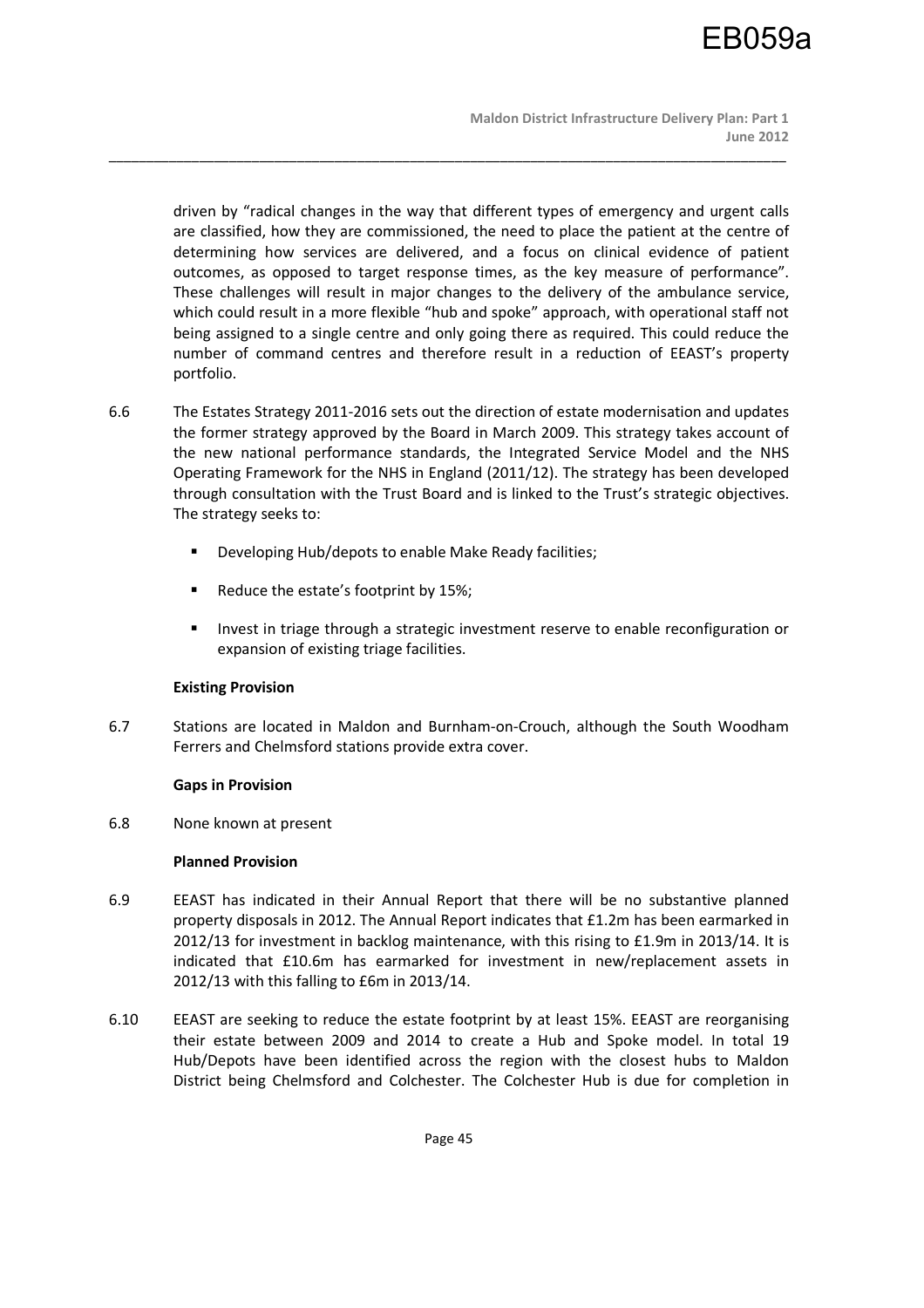2012. In addition to the 19 Hub/Depot locations noted above, there are 65 ambulance stations and 48 response posts distributed throughout the operational area.

## **Development Impact**

6.11 Ambulance premises are an issue to be overcome in considering future needs. An increasing population and a changing population structure may create demand for increase ambulance service infrastructure e.g. fully equipped ambulance, a rapid response vehicle and/or a new ambulance station.

\_\_\_\_\_\_\_\_\_\_\_\_\_\_\_\_\_\_\_\_\_\_\_\_\_\_\_\_\_\_\_\_\_\_\_\_\_\_\_\_\_\_\_\_\_\_\_\_\_\_\_\_\_\_\_\_\_\_\_\_\_\_\_\_\_\_\_\_\_\_\_\_\_\_\_\_\_\_\_\_\_\_\_\_\_\_\_\_\_\_

6.12 At this stage it is not possible to predict what level of ambulance provision that may be required as a result of strategic developments. However any significant growth in Maldon District may require the introduction of other dynamic deployment facilities in line with the EEASTs strategic priorities.

# **Funding Mechanisms**

- 6.13 The Patient Transport Services are commissioned by Primary Care Trusts and Acute Trusts on a contractual basis and the Primary Care Services are commissioned by Primary Care Trusts across the region. The Trust's main source of income for the emergency services is through NHS Service Level Agreements made with the fourteen Primary Care Trusts in the region and this is reviewed on an annual basis.
- 6.14 The Department of Health provides the Trusts with a capital allocation each year together with additional funding for CBRN (Chemical, Biological Radiological, Nuclear) response training. Additional income is also generated by public events and commercial training. The Trust also receives donations to its charitable fund.
- 6.15 EEAST may seek to secure contributions from development to help fund any shortfall in new facilities where significant additional demand is created that cannot be adequately met by current facilities.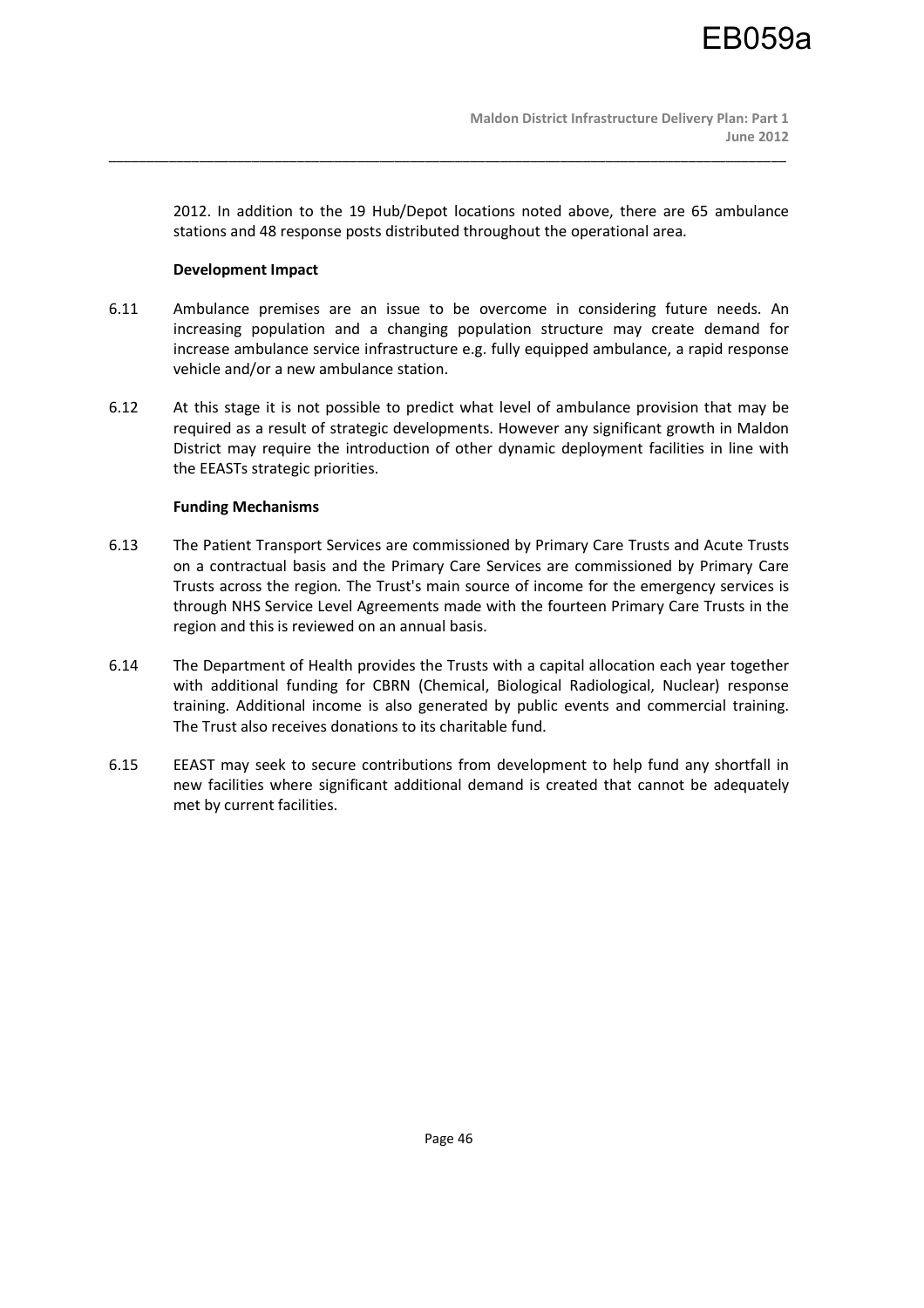# (ii) Fire and Rescue Services

#### **Lead Agency**

**ESSEX County Fire and Rescue Service** 

#### **Evidence Base**

- The Essex County Fire and Rescue Service Property Asset Management Plan Progress Report 2010/2011 (ECFRS, 2010)
- **The Essex County Fire and Rescue Service Property Asset Management Plan Revised** Action Plan 2011/2012 (ECFRS, 2011)
- Integrated Risk Management Plan 2011 2014 (ECFRS, 2011)

#### **Strategic Issues**

6.16 The Essex County Fire and Rescue Service (ECFRS) manage the fire risk across Essex. They are responsible for identifying and lowering fire risk within local communities.

\_\_\_\_\_\_\_\_\_\_\_\_\_\_\_\_\_\_\_\_\_\_\_\_\_\_\_\_\_\_\_\_\_\_\_\_\_\_\_\_\_\_\_\_\_\_\_\_\_\_\_\_\_\_\_\_\_\_\_\_\_\_\_\_\_\_\_\_\_\_\_\_\_\_\_\_\_\_\_\_\_\_\_\_\_\_\_\_\_\_

6.17 It is the function of the Essex Fire and Rescue service to articulate the strategic direction for the service through the Integrated Risk Management Plan (IRMP) 2011 – 2014 and to set officers a clear mandate for delivery and to determine the most suitable way to achieve the aims of the service. This plan provides a broad county-wide approach. No specific Maldon District measures have been introduced.

#### **Existing Provision**

6.18 Within Maldon District there are four fire stations located at Maldon, Tillingham, Tollesbury and Burnham-on-Crouch. The South Woodham Ferrers fire station is located outside the District, but provides some cover for residents to the west.

#### **Gaps in Provision**

6.19 The Progress Report 2010/2011 & Revised Action Plan 2011/2012 provide an annual review of the Property Asset Management Plan, which sets out how ECFRS performed against the Property Asset Management Action plan in the preceding 12 months. It also presents a revised Property Asset Management Plan for the period 2011/2012. A number of asset investment priorities that have been set out for the year 2011/12 include the need to upgrade Tollesbury Station and increased facilities at Maldon Station.

#### **Planned Provision**

6.20 A number of asset investment priorities that have been set out Property Asset Management Action Plan for the year 2011/12 that include the following Maldon District fire stations: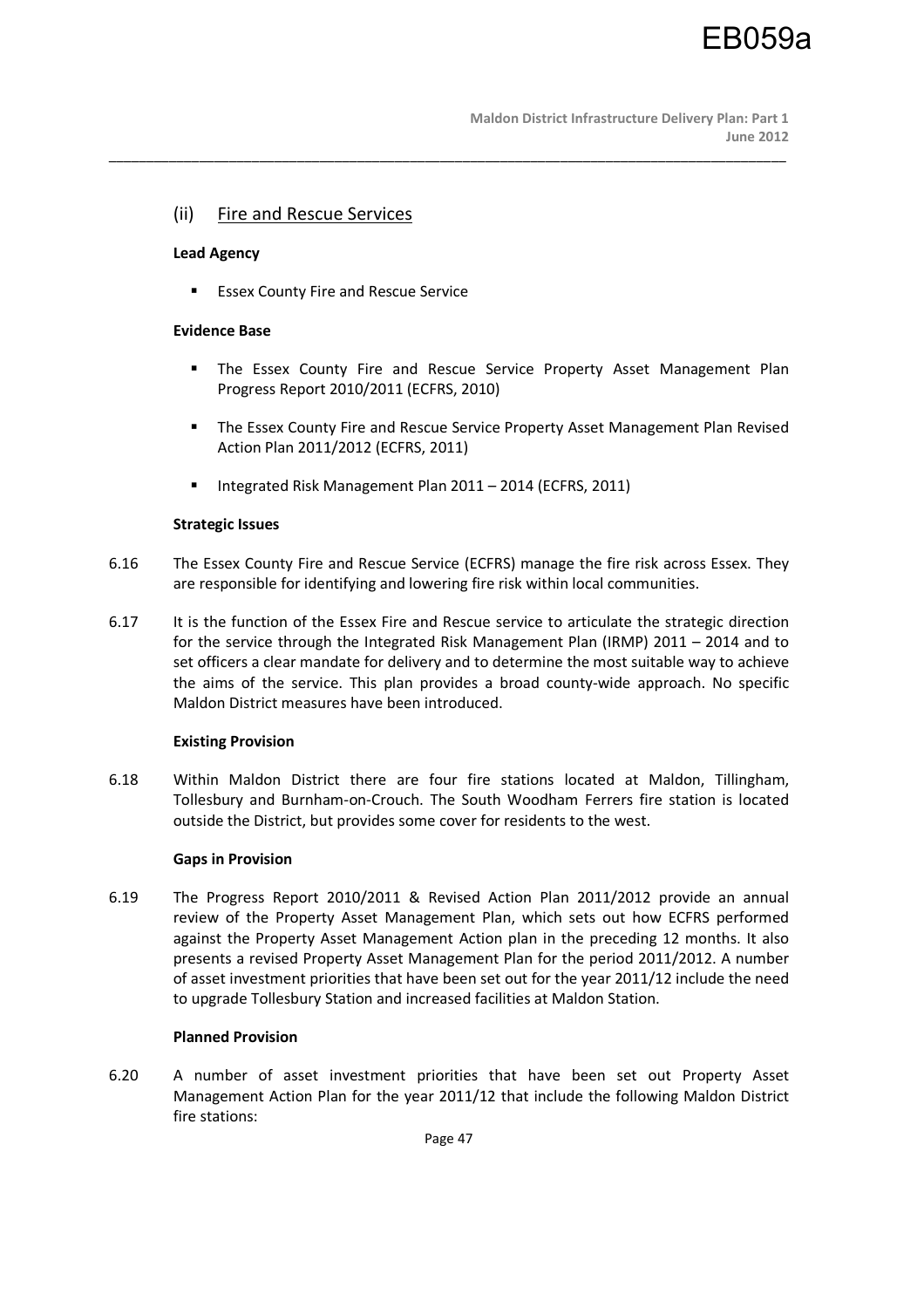- Tollesbury Station Refurbishment this project is expected to cost £97k and due to be complete in 2012; and
- Refurbishment of the Breathing Apparatus Rooms at Maldon. A pool of £112k has been allocated for this and a number of similar projects across Essex. This project is due to be completed in 2012.

# **Development Impact**

6.21 It is likely that the increase in the number of households in the District will add pressure to the Essex County Fire and Rescue Service.

\_\_\_\_\_\_\_\_\_\_\_\_\_\_\_\_\_\_\_\_\_\_\_\_\_\_\_\_\_\_\_\_\_\_\_\_\_\_\_\_\_\_\_\_\_\_\_\_\_\_\_\_\_\_\_\_\_\_\_\_\_\_\_\_\_\_\_\_\_\_\_\_\_\_\_\_\_\_\_\_\_\_\_\_\_\_\_\_\_\_

6.22 The service requirements of the Essex County Fire and Rescue Service as result of increased housing growth, will need to be taken into consideration in the planning of the strategic housing allocations in the Local Development and any development briefs.

# **Funding Mechanisms**

- 6.23 The fire service is funded through Central Government and with local authority (Council Tax) funding. Future requirements from new development are more likely to be accommodated using existing resources and adjusting the service. There are no set standards on the number of homes needed to justify an additional fire service.
- 6.24 Additional Funding for new facilities could be secured through developer contributions if there is a justified requirement resulting from the development.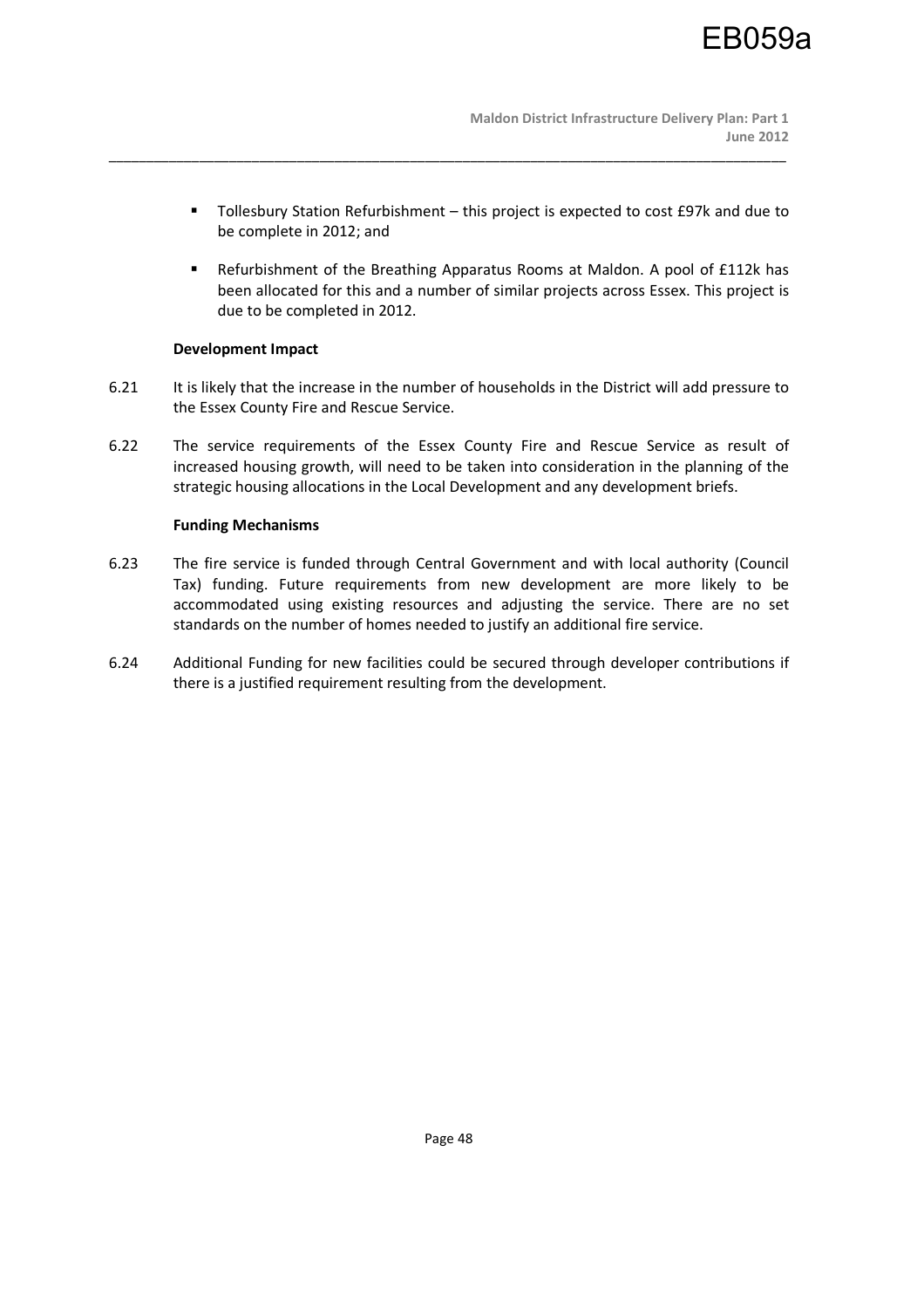# (iii) Essex Police

#### **Lead Agency**

- **Essex Police Constabulary**
- **The Essex Police Authority**

# **Evidence Base**

The Essex Police Authority Business Plan Business Plan 2010 – 2013 (EPS, 2010)

#### **Strategic Issues**

6.25 Essex Police Constabulary manages the policing of the Maldon District. The District forms part of the Chelmsford and Maldon Operational Command Unit with each district managed as a discrete policing area.

\_\_\_\_\_\_\_\_\_\_\_\_\_\_\_\_\_\_\_\_\_\_\_\_\_\_\_\_\_\_\_\_\_\_\_\_\_\_\_\_\_\_\_\_\_\_\_\_\_\_\_\_\_\_\_\_\_\_\_\_\_\_\_\_\_\_\_\_\_\_\_\_\_\_\_\_\_\_\_\_\_\_\_\_\_\_\_\_\_\_

- 6.26 The Essex Police Authority is an independent organisation whose purpose is to support and oversee the work of Essex Police. The Police Authority currently comprises of nine councillors, one magistrate and eight independent members of the public. Their job is to provide a link between the public and the police service, ensuring that anyone who may visit, live or work in Essex receives an efficient and effective police service. The Essex Police Authority Business Plan 2010 – 2013 outlines their strategic objectives over a three year period. These can be summarised as follows:
	- **Influencing the strategic direction of Essex Police and securing the maintenance of** an efficient and effective police service;
	- **IMPROVING THE EFFECTIVE ASSES** of engagement with and accountability to the local community;
	- **EXECONTER THE CONTINUITY** Continuing to develop the authority's partnership work;
	- Enhancing our effectiveness in scrutinising and ensuring that Essex Police delivers its performance objectives, priorities and quality outcomes;
	- Reviewing and developing our effectiveness as an organisation, ensuring that we fulfil our statutory responsibilities;
	- **Ensuring value for money; and**
	- Contributing to the national agenda.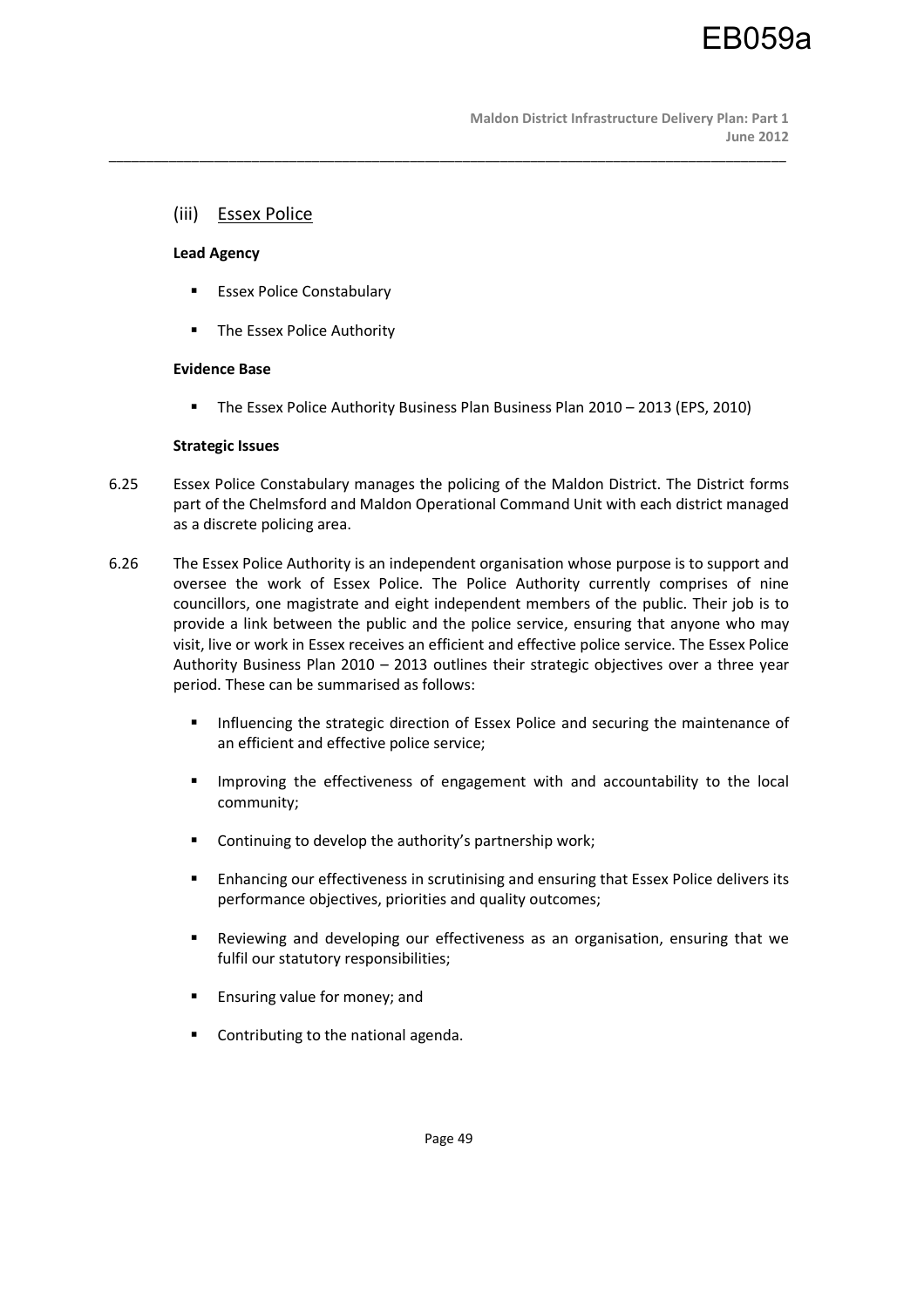#### **Existing Provision**

6.27 Essex Police has two police stations with one located in Maldon and the other in Burnhamon-Crouch.

\_\_\_\_\_\_\_\_\_\_\_\_\_\_\_\_\_\_\_\_\_\_\_\_\_\_\_\_\_\_\_\_\_\_\_\_\_\_\_\_\_\_\_\_\_\_\_\_\_\_\_\_\_\_\_\_\_\_\_\_\_\_\_\_\_\_\_\_\_\_\_\_\_\_\_\_\_\_\_\_\_\_\_\_\_\_\_\_\_\_

# **Gaps in Provision**

6.28 None known at present

# **Planned Provision**

- **6.29** The Essex Police Authority Business Plan contains a budget for financial years 2010/2011 to 2012/2013. For 2010/2011, the overall revenue budget for the Police Authority was £268m, with a capital programme of £14m.
- 6.30 The Essex Reform Programme will bring about structural change to Essex Police. This programme is due to commence on the  $1<sup>st</sup>$  March 2012. This will change the way geographical areas are policed in terms of the chain of command and internal reporting structure. Currently, Neighbourhood Policing is delivered through five geographical divisions. Three local policing areas (LPAs) will be created: LPA North, LPA South and LPA West. Maldon District will fall within LPA North. Each LPA will be under the command of a Superintendent who will be responsible for Neighbourhood Policing, community safety and partnership working. Each local policing area will be divided into a number of District Policing Areas (DPAs), which will see some of the current policing districts joined together.

# **Development Impact**

- 6.31 It is likely that the increase in the number of households in the District will add pressure on the Police Service. If an area is going to be subject to significant population increase which will result in a greater demand on services Essex Police would consider what changes may need to be made to resource levels and or infrastructure such as police stations.
- 6.32 The service requirements of the Essex Police will need to be taken into consideration as a result of any strategic growth.

#### **Funding Mechanisms**

- 6.33 Essex Police is revenue funded by a mixture of Central Government and local government funding, with the former only intended to cover national projects. It is assumed that the Police will effectively fund its capital requirements out of its revenue budget either by saving, borrowing or renting.
- 6.34 There are no set standards on the number of homes needed to justify a new PCSO or Police Officer post in the District. However it is critical that new or enhanced police facilities are provided early on, as there is a need for the Police to be able to build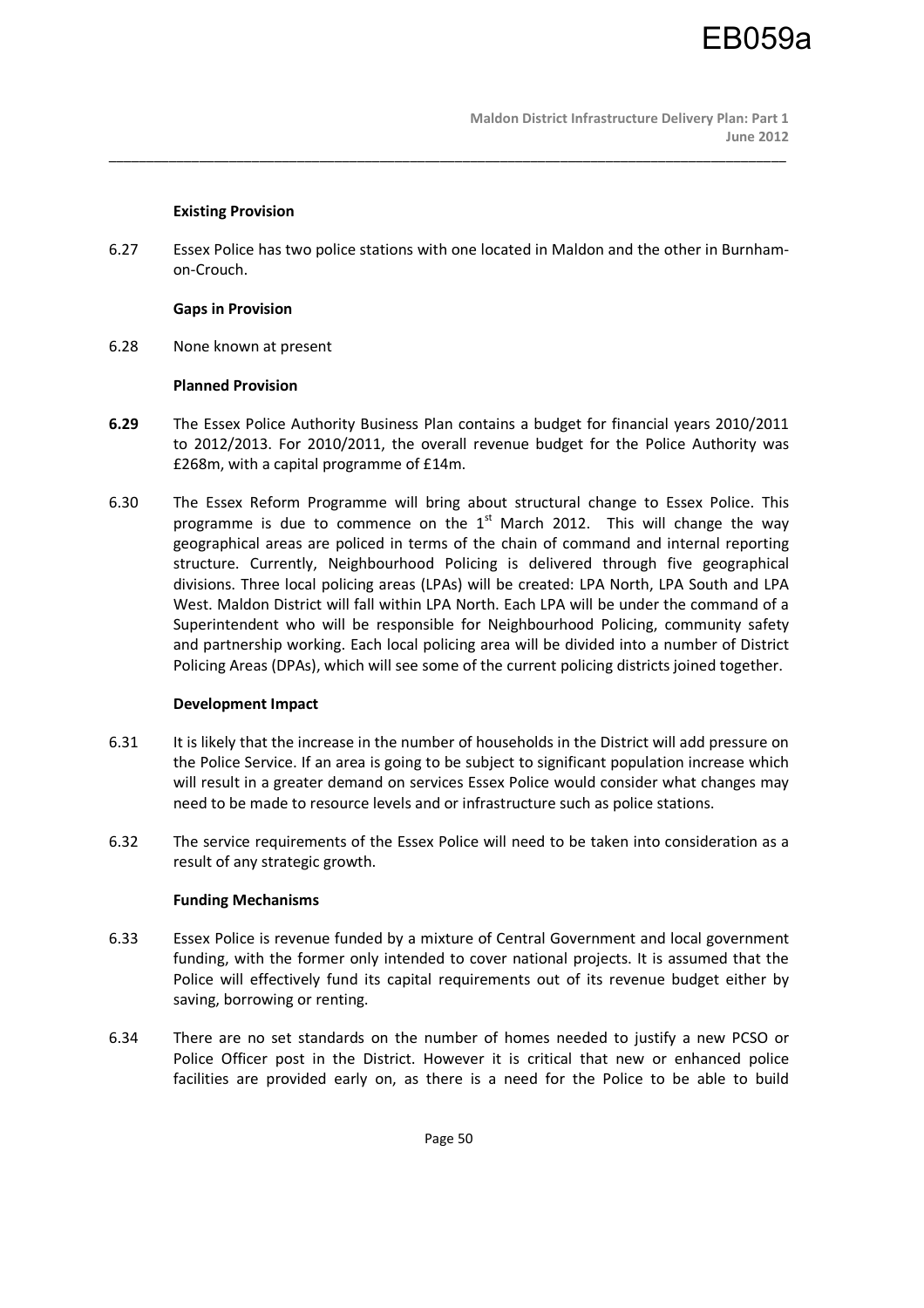relationships with expanded or new communities from the outset, and to react to the police service, demand for which will typically commence as soon as growth starts.

6.35 Essex Police has actively engaged in the planning system to facilitate community safety. It is generally envisaged that the capital requirement for essential policing infrastructure to meet the demands of planned growth and maintain an acceptable level of service will need to be met from developer contributions. The East of England Police Authorities and the British Transport Police produced a supplementary planning document titled 'Policing Contributions from Development Schemes' (2006). This document (or successor document) will be used to inform any appropriate development contribution.

\_\_\_\_\_\_\_\_\_\_\_\_\_\_\_\_\_\_\_\_\_\_\_\_\_\_\_\_\_\_\_\_\_\_\_\_\_\_\_\_\_\_\_\_\_\_\_\_\_\_\_\_\_\_\_\_\_\_\_\_\_\_\_\_\_\_\_\_\_\_\_\_\_\_\_\_\_\_\_\_\_\_\_\_\_\_\_\_\_\_

- (iv) Parish Council: Infrastructure Consultation (Emergency Service)
- 6.36 As a part of the infrastructure planning policy and extensive consultation process was undertaken with the Parish Councils to understand the issues affecting their areas. The following table provides a summary of the responses in respect to the emergency services.

| <b>Parishes</b> | <b>Perceived Deficiency &amp; Action</b>                              |  |  |
|-----------------|-----------------------------------------------------------------------|--|--|
| Althorne        | Long delays in the arrival of ambulances.                             |  |  |
| Heybridge       | Adequate substitution required for public flood siren.                |  |  |
| North           | Ambulance services take approx 10 to 15 mins to reach the village.    |  |  |
| Fambridge       |                                                                       |  |  |
| Tillingham      | Air ambulance takes up to 2 hours. Lack of Police, Fire and Ambulance |  |  |
|                 | provision.                                                            |  |  |

**\*No other Parish Councils responded**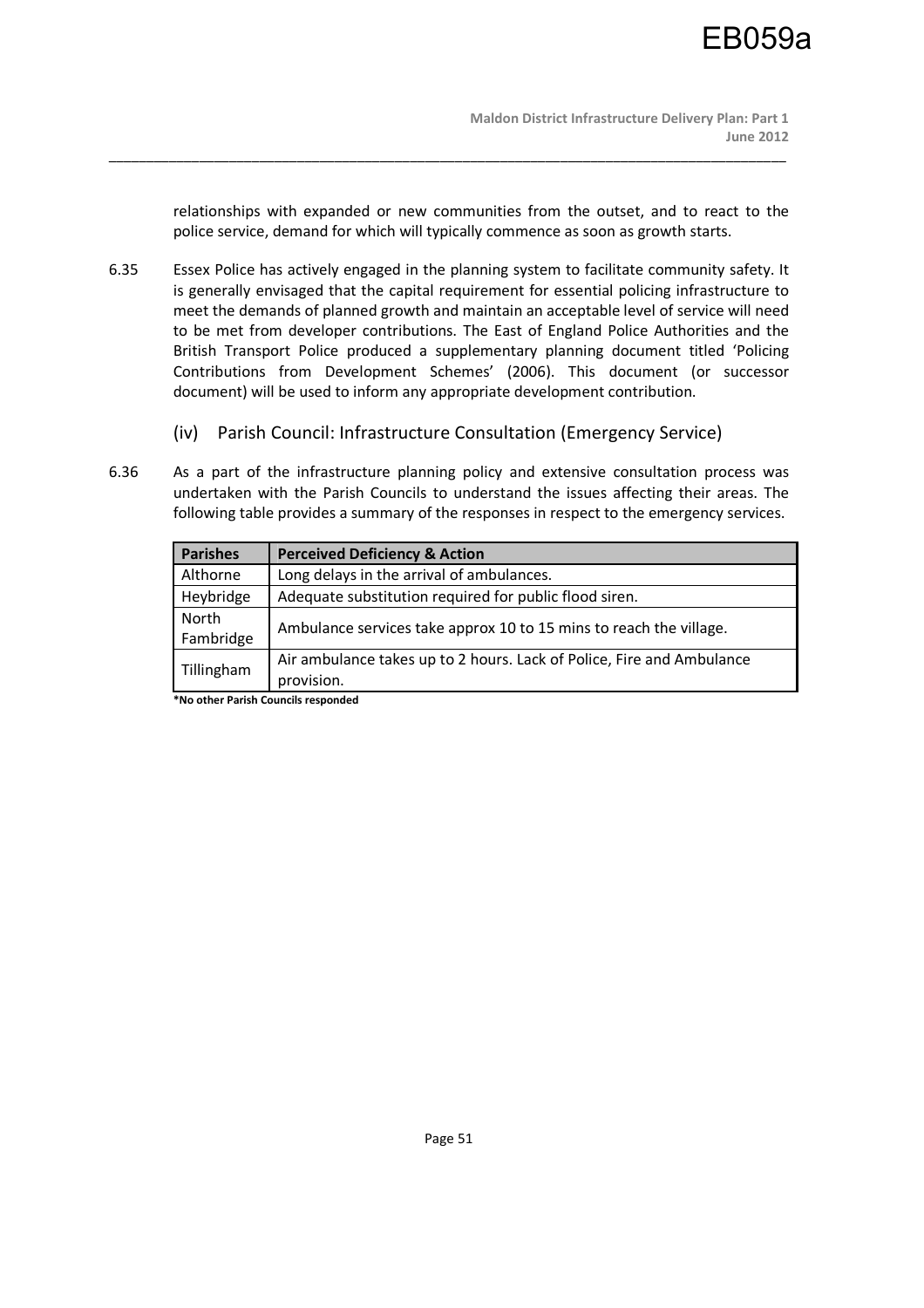# **7. Sports Provision**

7.1 This section considers the baseline infrastructure position in the District in respect to sports provision.

\_\_\_\_\_\_\_\_\_\_\_\_\_\_\_\_\_\_\_\_\_\_\_\_\_\_\_\_\_\_\_\_\_\_\_\_\_\_\_\_\_\_\_\_\_\_\_\_\_\_\_\_\_\_\_\_\_\_\_\_\_\_\_\_\_\_\_\_\_\_\_\_\_\_\_\_\_\_\_\_\_\_\_\_\_\_\_\_\_\_

# (i) Sports Centres and Built Sports Facilities

# **Lead Agency**

- **Maldon District Council**
- **Essex County Council**
- **The Parish Councils**

# **Evidence Base**

■ Maldon District Green Infrastructure Study (MDC, 2011)

# **Strategic Issues**

- 7.2 National policy seeks to promote the provision of sport and recreation facilities as it is considered that access to high quality open spaces and opportunities for sport and recreation can make an important contribution to the health and well-being of communities. Local planning authorities are therefore required to plan positively for the provision and enhancement of well-designed recreational and sporting facilities and green spaces that meet identified local needs.
- 7.3 The Council has produced a Green Infrastructure Plan that provides a robust assessment of the existing and future needs of the District's communities for such facilities.

# **Existing Provision**

7.4 The Landscape Partnership was commissioned in October 2009 by Maldon District Council to contribute to the Green Infrastructure Study (GI). Their work includes an analysis of sports participation, market segmentation as well as a comprehensive audit on the quantity, quality and accessibility of sport facilities in the District. The existing sports provision in the District is summarised in the following table.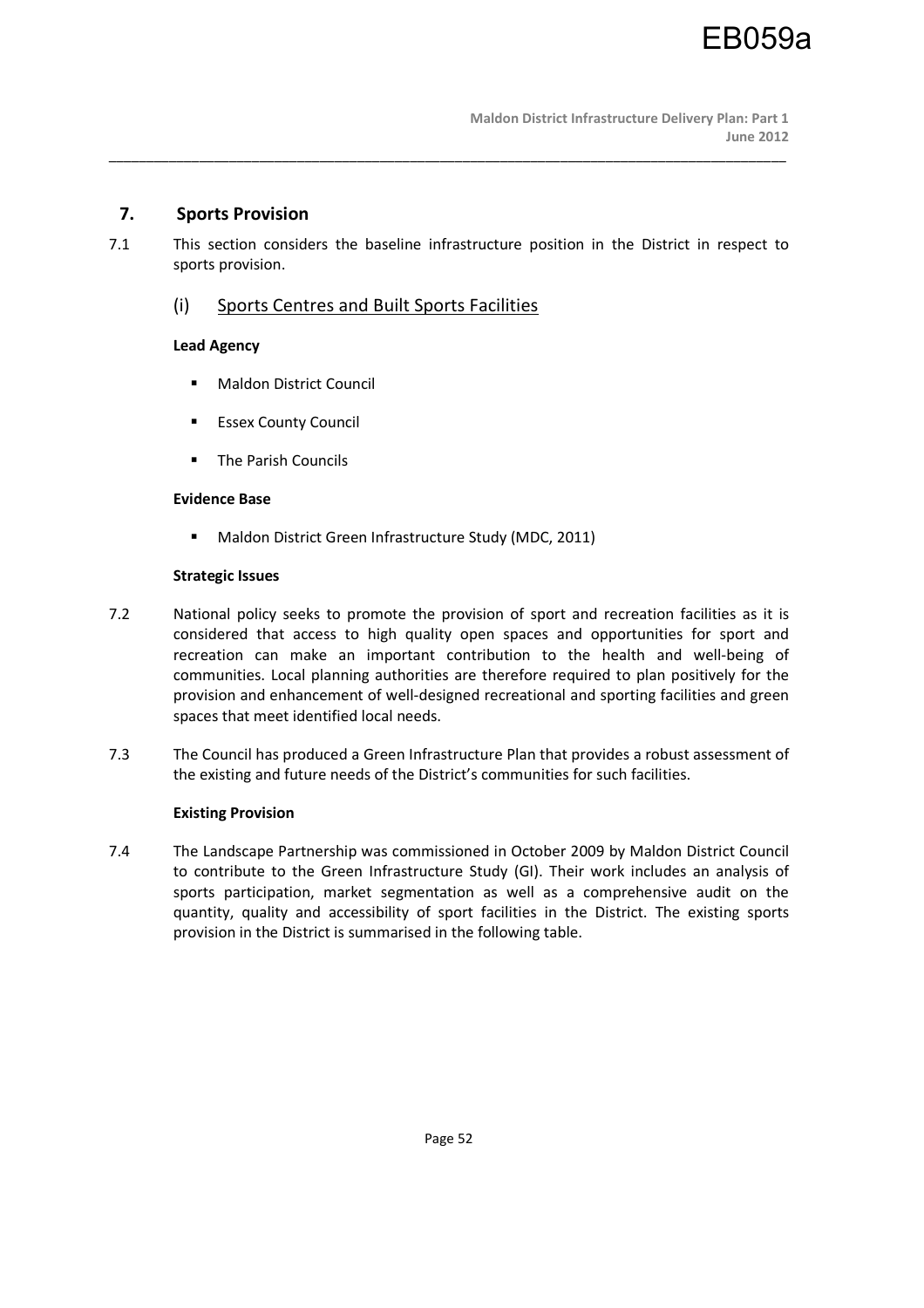**Maldon District Infrastructure Delivery Plan: Part 1 June 2012** 

| <b>Sports Facility</b>       | Provision (total number of facilities in<br>the District |
|------------------------------|----------------------------------------------------------|
| 11-a-side football pitch     | 38                                                       |
| Mini soccer pitch            | 10                                                       |
| Cricket pitch                | 10                                                       |
| Rugby pitch                  | 7                                                        |
| Synthetic turf pitch         | 3                                                        |
| Sports hall                  | 4                                                        |
| Swimming pool                | 1                                                        |
| Squash court                 | 0                                                        |
| Heath and fitness facilities | 2                                                        |
| Golf course                  | 8.5                                                      |
| Outdoor tennis               | 14                                                       |
| Indoor tennis                | 0                                                        |
| Outdoor bowl                 | 4                                                        |
| Indoor bowl                  | 7                                                        |

\_\_\_\_\_\_\_\_\_\_\_\_\_\_\_\_\_\_\_\_\_\_\_\_\_\_\_\_\_\_\_\_\_\_\_\_\_\_\_\_\_\_\_\_\_\_\_\_\_\_\_\_\_\_\_\_\_\_\_\_\_\_\_\_\_\_\_\_\_\_\_\_\_\_\_\_\_\_\_\_\_\_\_\_\_\_\_\_\_\_

**Source: MDC 2011** 

#### **Gaps in Provision**

- 7.5 Indoor Sports Provision As a result of projected population growth there will be a need for an additional sports hall by 2026. It is suggested that this be provided in the Tollesbury area where there is no existing access to such a facility. It is also recommended that the quality of indoor sports hall provision at Plume School and Dengie Hundred be improved to bring them to modern standards.
- 7.6 Swimming Pools The evidence within the GI highlighted a need for a new swimming pool to address the current deficiency, with Burnham-on-Crouch cited as being the preferred location. It was recognised that it should be subject to a feasibility study.
- 7.7 Outdoor Bowls Greens The provision of outdoor bowls is at good quality however, future forecasts show a need for one additional outdoor bowling green by 2026. The GI suggests that any new provision should aim to serve the Tollesbury area where a deficit in accessibility has been identified.
- 7.8 Outdoor Tennis Courts There is no unmet demand for outdoor tennis courts but taking into account projected population growth, the GI recommends that two additional outdoor tennis courts should be provided by 2026.
- 7.9 Squash Courts The GI found no evidence of unmet demand and therefore no further provision is required immediately. The GI does however state that a further eight courts will be needed by 2026 to meet the projected population growth.
- 7.10 Grass Pitches There are a large number of providers of playing fields across the District, such as the town and parish councils, the District Council and a network of voluntary clubs.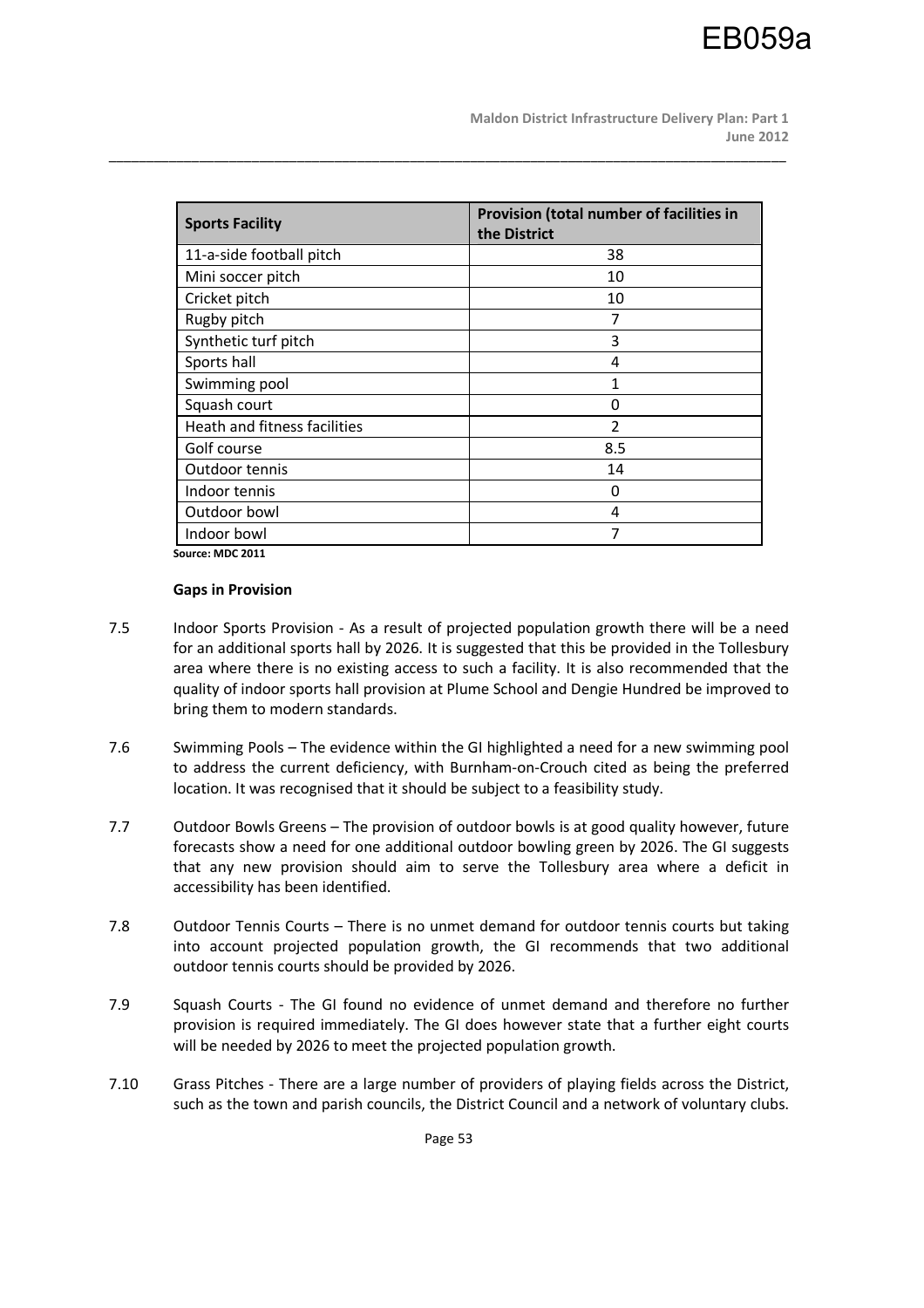**Maldon District Infrastructure Delivery Plan: Part 1 June 2012** 

The GI recommends that all current provision is retained, to cater for projected increases in participation in the future. For rugby, an additional one pitch is needed for the period 2010-2016 and a further pitch in the period 2016-2026. For cricket, an additional pitch is needed in each of the two future periods. In terms of quality, it is recommended that options should be investigated in improving playing surfaces, car parking and disabled access at Maldon Cricket and Rugby Clubs which share a site. The GI identified an under provision of junior football pitches. It is forecasted that within the urban areas of Burnham, Heybridge, Maldon and Southminster, six additional 11-a-side pitches will be required by 2016 and a further two pitches by 2026. For rural areas, one pitch is needed in each of the two future periods. The Study recommends that where possible, four junior football pitches should be provided at a site in the Maldon area with good quality changing facilities. The GI recommends that the network of disused / underused playing fields should be retained as general amenity greenspace so that they can be easily converted back to playing pitches as future demand arises.

\_\_\_\_\_\_\_\_\_\_\_\_\_\_\_\_\_\_\_\_\_\_\_\_\_\_\_\_\_\_\_\_\_\_\_\_\_\_\_\_\_\_\_\_\_\_\_\_\_\_\_\_\_\_\_\_\_\_\_\_\_\_\_\_\_\_\_\_\_\_\_\_\_\_\_\_\_\_\_\_\_\_\_\_\_\_\_\_\_\_

7.11 The quality of existing changing facilities and disabled access is generally poor across the District and action should be taken to improve the quality of these facilities, particularly for female players, young people and disabled persons.

| <b>Sports Facility</b>       | <b>Summary of recommended local</b><br>standards by 2026 |  |  |
|------------------------------|----------------------------------------------------------|--|--|
|                              | 8 extra pitches in the urban area                        |  |  |
| 11-a-side football pitch     | (Maldon, Burnham and Southminster)                       |  |  |
|                              | 2 extra pitches in the rural area                        |  |  |
| Mini soccer pitch            | 3 extra pitches needed                                   |  |  |
| Cricket pitch                | 2 extra pitches needed                                   |  |  |
| Rugby pitch                  | 2 extra pitches needed                                   |  |  |
| Synthetic turf pitch         | No extra provision required                              |  |  |
| Sports hall                  | 1 extra hall needed                                      |  |  |
| Swimming pool                | 1 extra pool needed subject to feasibility               |  |  |
| Squash court                 | 8 extra courts needed                                    |  |  |
| Heath and fitness facilities | No extra provision required                              |  |  |
| Golf course                  | 2 extra courses needed                                   |  |  |
| Outdoor tennis               | 3 extra courts needed                                    |  |  |
| Indoor tennis                | 4 extra courts needed                                    |  |  |
| Outdoor bowl                 | 1 extra green needed                                     |  |  |
| Indoor bowl                  | 1 extra rink needed                                      |  |  |

7.12 The gaps in provision are summarised in the following table.

**Source: MDC 2011** 

#### **Planned Provision**

7.13 None known at present.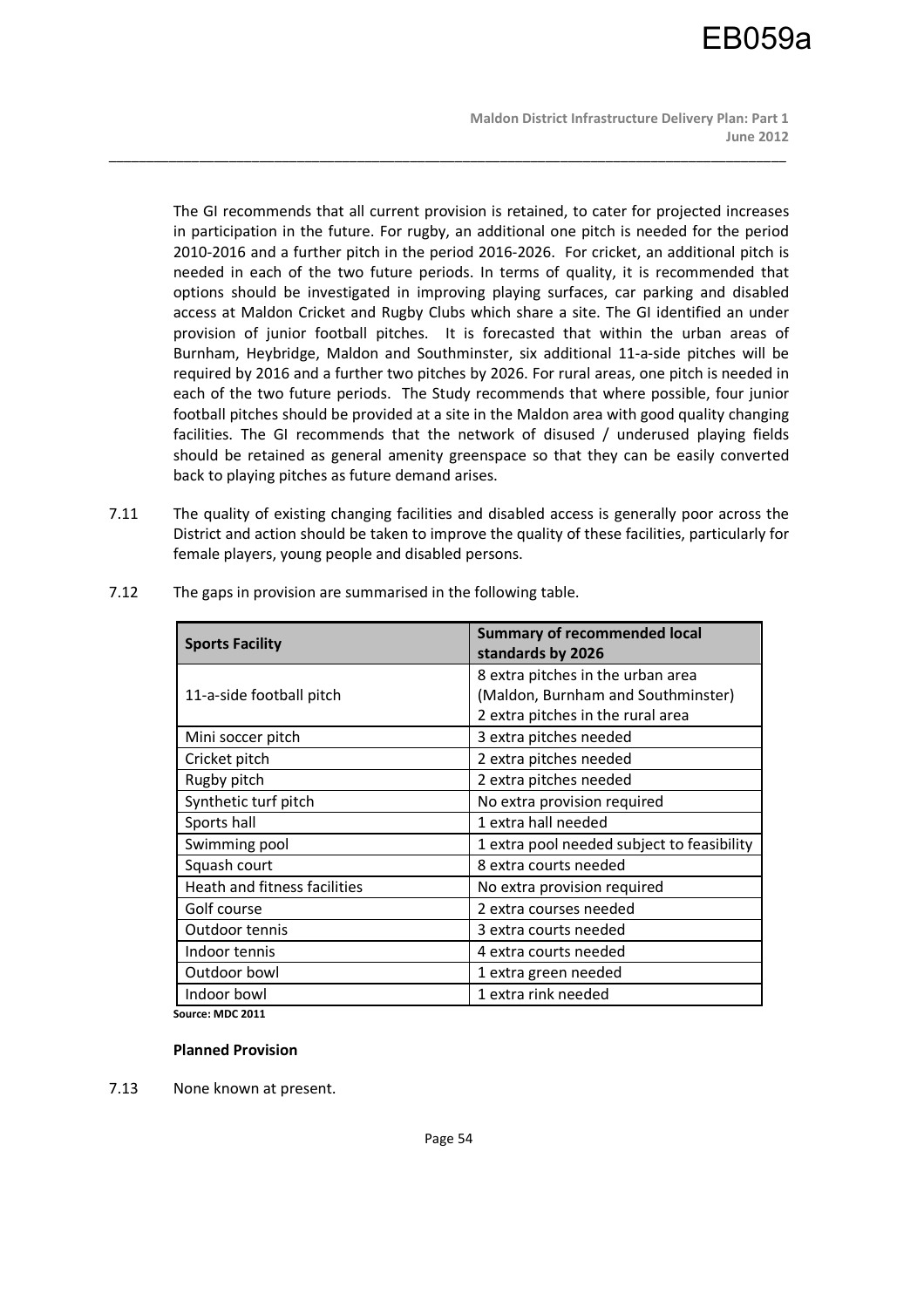#### **Development Impact**

7.14 Any future strategic growth will result in the need for additional leisure and cultural facilities. This should be strategically planned and take into account the green infrastructure needs and requirements that arise from the developments and the existing needs within the District.

\_\_\_\_\_\_\_\_\_\_\_\_\_\_\_\_\_\_\_\_\_\_\_\_\_\_\_\_\_\_\_\_\_\_\_\_\_\_\_\_\_\_\_\_\_\_\_\_\_\_\_\_\_\_\_\_\_\_\_\_\_\_\_\_\_\_\_\_\_\_\_\_\_\_\_\_\_\_\_\_\_\_\_\_\_\_\_\_\_\_

# **Funding Mechanisms**

- 7.15 Green Infrastructure is expected to be delivered via Section 106 contributions / CIL arrangements. These are anticipated to be shared between the local authority and its development partners.
- 7.16 It is very difficult to apply a fixed cost to green infrastructure schemes as a broad brush approach, due to the significant variance in individual scheme costs. Individual scheme costs need to be developed through design and feasibility studies.
- 7.17 The cost of ongoing maintenance can be a significant issue. There are two responses to consider. The objective would be to avoid creating small areas of labour intensive space. There is also a need to consider options for the future maintenance of such space e.g. consider setting up community trusts on larger sites to undertake maintenance. There is considerable scope for formalising the approach taken towards securing developer contributions towards open space provision and maintenance and its ongoing control and maintenance by the parishes.
	- (ii) Parish Council: Infrastructure Consultation (Sports Provision)
- 7.18 As a part of the infrastructure planning policy and extensive consultation process was undertaken with the Parish Councils to understand the issues affecting their areas. The following table provides a summary of the responses in respect to the sports provision.

| <b>Perceived Deficiency &amp; Action</b>                       |  |  |
|----------------------------------------------------------------|--|--|
| Need for increased open space and replacement of Draper's Farm |  |  |
| site.                                                          |  |  |
| Need for further facilities                                    |  |  |
|                                                                |  |  |
|                                                                |  |  |
| Lack of open space / recreation                                |  |  |
| Need for 4.6 hectares of open / recreation space               |  |  |
|                                                                |  |  |

**\*No other Parish Councils responded**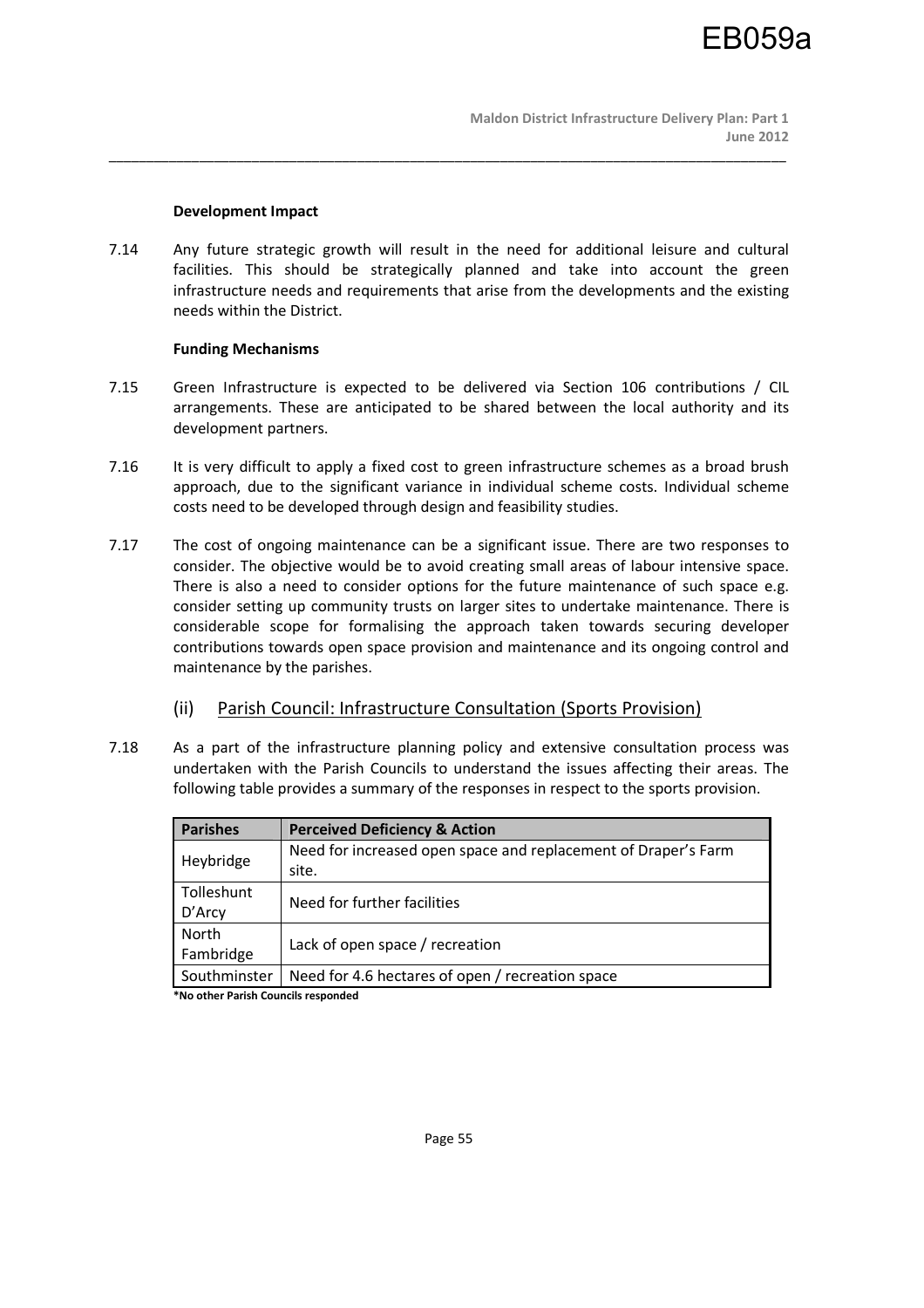# **8. Public Facilities**

8.1 This section considers the baseline infrastructure position in the District in respect to public service provision.

\_\_\_\_\_\_\_\_\_\_\_\_\_\_\_\_\_\_\_\_\_\_\_\_\_\_\_\_\_\_\_\_\_\_\_\_\_\_\_\_\_\_\_\_\_\_\_\_\_\_\_\_\_\_\_\_\_\_\_\_\_\_\_\_\_\_\_\_\_\_\_\_\_\_\_\_\_\_\_\_\_\_\_\_\_\_\_\_\_\_

# (i) Libraries

# **Lead Agency**

**Essex County Council** 

# **Evidence Base**

Essex County Council Sources

# **Strategic Issues**

8.2 The Library Service is statutory service (1964 Public Libraries and Museums Act) provided by Essex County Council who is required to provide a comprehensive and efficient service for all residents and persons working in Essex. This statutory function is articulated by Government through the Public Library Service Standards and its inspection regime.

# **Existing Provision**

- 8.3 The network of libraries and mobile libraries across the county enables people to access a wealth of knowledge, information and services. The library service covers the whole of the district in the form of stand alone libraries, and mobile libraries to reach the more remote and rural parts of the district. Essex County Council applies a standard that 30 $m^2$  of net library floorspace should be available per 1,000 population. There are four permanent libraries within Maldon District. These are:
	- Maldon Library at Carmelite House, White Horse Lane, Maldon
	- Wickham Bishops at Library, School Road, Wickham Bishops
	- **Southminster Library at Queenborough Road, Southminster**
	- Burnham Library at 103 Station Road, Burnham-on-Crouch
- 8.4 In addition, the Adult Community Learning Centre at The Friary, Carmelite Way, Maldon provides a library function in association with the services provided at this facility.
- 8.5 A mobile library service is provided throughout the District to both the urban areas and rural area. The mobile libraries carry a wide range of books and other items and books can be reserved on request. All mobile libraries are wheelchair-accessible. The frequency of the mobile libraries varies but are generally fortnightly. The following villages in Maldon District have a regular mobile libray service: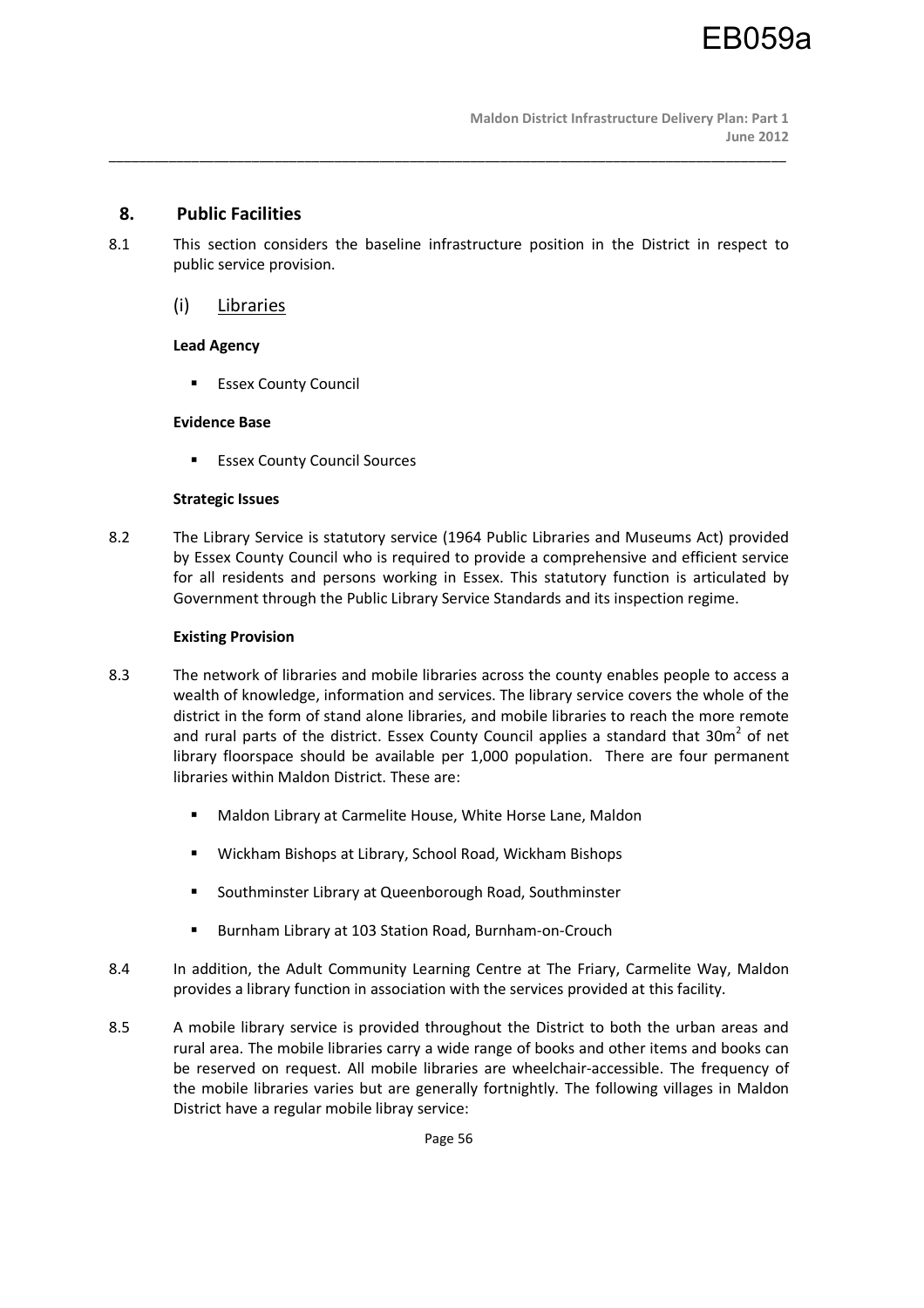Althorne; Cold Norton; Goldhanger; Heybridge; Heybridge Basin; Latchingdon; Mayland; Maylandsea; North Fambridge; Purleigh; St Lawrence Bay; Steeple; Stow Maries; Ulting; Bradwell-on-Sea; Dengie; Maldon; Purleigh; Tillingham; Woodham Mortimer; Woodham Walter; Great Braxted; Great Leighs; Great Totham; Tolleshunt Major.

# **Gaps in Provision**

8.6 Essex County Council has indicated that there is no existing deficiency based on the current population of the District, however a review of service delivery would be necessary should there be any increase in housing provision. Essex County Council has identified Heybridge as a settlement that is already close to reaching the point at which a new standalone library facility will be required, that is, where a community has a population of 7,000 people or more.

\_\_\_\_\_\_\_\_\_\_\_\_\_\_\_\_\_\_\_\_\_\_\_\_\_\_\_\_\_\_\_\_\_\_\_\_\_\_\_\_\_\_\_\_\_\_\_\_\_\_\_\_\_\_\_\_\_\_\_\_\_\_\_\_\_\_\_\_\_\_\_\_\_\_\_\_\_\_\_\_\_\_\_\_\_\_\_\_\_\_

# **Planned Provision**

8.7 None known at present.

# **Development Impact**

8.8 The strategic housing growth allocations that will be set out in the Local Development Plan together with the impact of cumulative developments will result in the need for additional library services. For example, any significant development at Heybridge could trigger the need for this facility. The actual impact should be assessed on a site-by-site basis. The opportunity to take advantage of multi-use design and community buildings will also be closely examined and followed whenever practicable.

#### **Funding Mechanisms**

- 8.9 Essex County Council seeks developer contributions from new development to provide new or to enhance existing library services that are affected by any new development. Any contributions are applied flexibly to make provision locally (within or near to new developments) or in accordance with the library service strategy. The contributions are based on the 'Developers' Guide to Infrastructure Contributions 2010 Edition' and 'Public Libraries, Archives and New Development: a Standard Charge approach"' (2008), however the exact nature of new facilities will be subject to service strategy, consultation with local people, user patterns and the prevailing local circumstances. At present Essex County Council seeks a developer contribution of approximately £281 per dwelling. The Essex standard for a new stand-alone library is that it should serve a community of at least 7,000 people.
- 8.10 Under the Planning Act 2008, library provision is included as a type of infrastructure that could be funded through the CIL.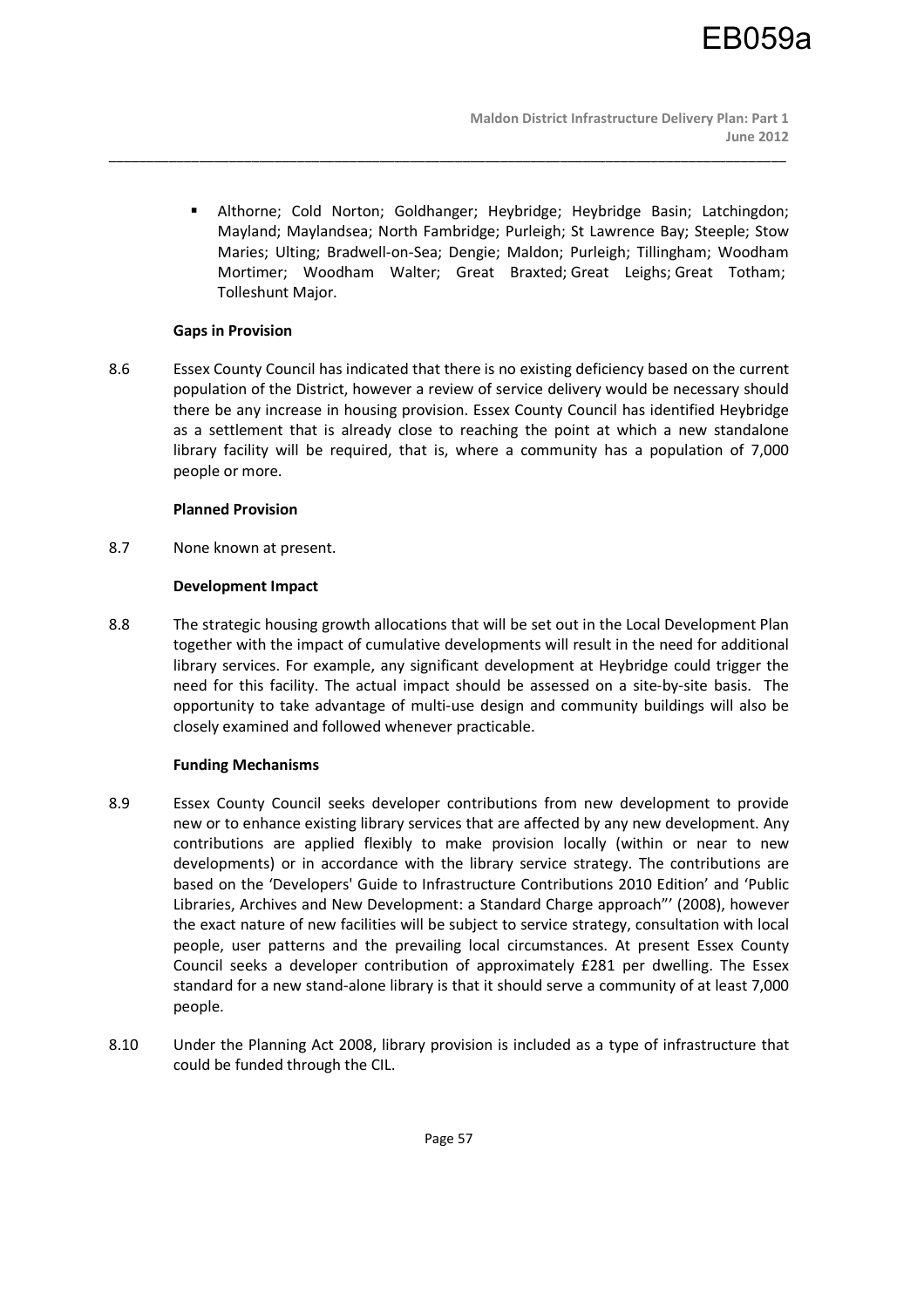**Maldon District Infrastructure Delivery Plan: Part 1 June 2012** 

# (ii) Waste Management and Disposal

# **Lead Agency**

Essex County Council

# **Evidence Base**

**Essex County Council Sources** 

# **Strategic Issues**

8.11 Essex County Council is the statutory waste disposal authority and Maldon District Council has a statutory duty to collect waste and recycling. The provision of facilities to deal with waste disposal (including Household Waste and Recycling Centres) is the responsibility of the Waste Disposal Authority and planned for within the Minerals and Waste LDF being prepared by Essex County Council.

\_\_\_\_\_\_\_\_\_\_\_\_\_\_\_\_\_\_\_\_\_\_\_\_\_\_\_\_\_\_\_\_\_\_\_\_\_\_\_\_\_\_\_\_\_\_\_\_\_\_\_\_\_\_\_\_\_\_\_\_\_\_\_\_\_\_\_\_\_\_\_\_\_\_\_\_\_\_\_\_\_\_\_\_\_\_\_\_\_\_

- 8.12 The Essex Waste Partnership includes Essex County Council, the 12 Essex district and borough councils and the unitary authority of Southend-on-Sea Borough Council. The Essex Waste Partnership was set up to ensure cost-efficient and sustainable waste management is delivered across the county.
- 8.13 The Essex Waste Partnership produced the Joint Municipal Waste Management Strategy for Essex. This document sets out how waste will be managed in the future. Essex favours a waste management that is led by waste minimisation, has high levels of recycling and Mechanical Biological Treatment (MBT). The Strategy also sets out the waste recycling and composting targets of household waste. The aim is to achieve 60% recycling of household waste across the county by 2020. This will be achieved through:
	- Further improvement in the performance of recycling and composting kerbside collection schemes;
	- Further improvement in the performance of the Recycling Centres for Household Waste; and
	- The recovery of recyclable materials through new treatment plants.

#### **Existing Provision**

- 8.14 Maldon District Council is responsible for the refuse collection service. Collections of waste and recycling materials are transferred to the County Council for processing and disposal.
- Page 58 8.15 Maldon District Council has recently completed a new procurement process for a new joint contract for waste and recycling management. The collection of waste within Maldon District is now undertaken by 'Enterprise' who is contracted by the Council to undertake this service for an eight-year period. Enterprise currently operate from a depot in Witham,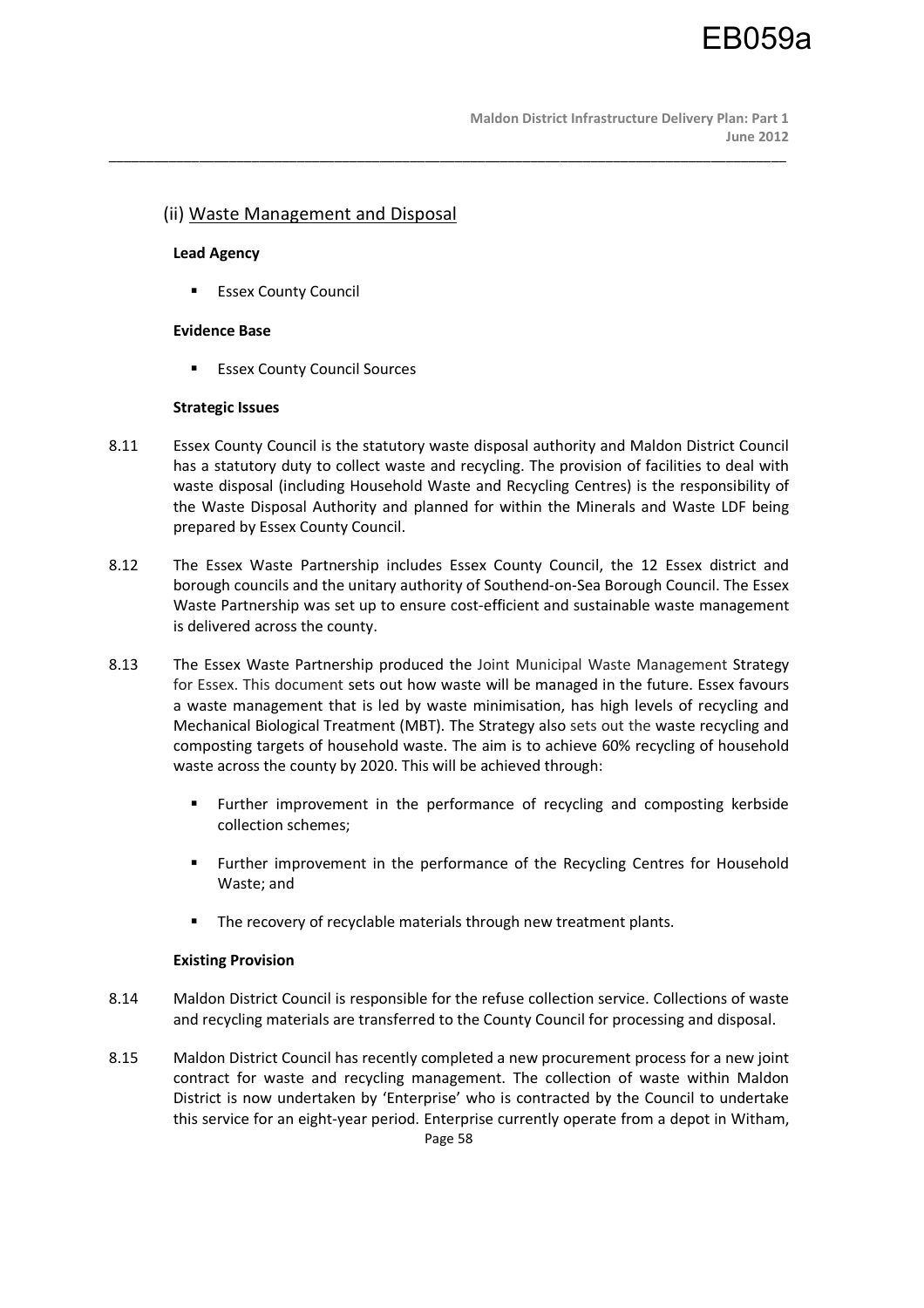however the operation will be moved to the Council owned Promenade Park Depot in April 2012.

8.16 In addition to this Essex County Council provides waste infrastructure outside of the Maldon District Council area to manage household waste collected by MDC.

\_\_\_\_\_\_\_\_\_\_\_\_\_\_\_\_\_\_\_\_\_\_\_\_\_\_\_\_\_\_\_\_\_\_\_\_\_\_\_\_\_\_\_\_\_\_\_\_\_\_\_\_\_\_\_\_\_\_\_\_\_\_\_\_\_\_\_\_\_\_\_\_\_\_\_\_\_\_\_\_\_\_\_\_\_\_\_\_\_\_

- 8.17 The strategy in Essex is to reduce waste in the first instance then re-use waste, followed by recycling and finally energy recovery. This is achieved in Essex through the provision of 21 recycling centres located throughout the county. The standard set by Essex County Council is to ensure that the sites are not only reasonably proximate i.e. within 10km of users, but also the level of service in terms the capacity of the facility to manage users/waste matches demand. The number of sites, operating hours and the services provided at the facilities are subject to ongoing review to ensure provision matches need. Within Maldon District there are two recycling centres at:
	- Maldon Recycling Centre for Household Waste, Park Drive, Maldon, CM9 5UR
	- **Burnham on Crouch Recycling Centre for Household Waste, Springfield Road,** Burnham on Crouch, CM0 8TD

# **Gaps in Provision**

8.18 None identified

# **Planned Provision**

8.19 There are no planned Essex County Council waste infrastructure projects within the District however low level capital expenditure will take place targeting the two built assets in Maldon and Burnham-on-Crouch to ensure they remain able to operate and manage user/waste throughput.

#### **Development Impact**

- 8.20 An increase in the number of households and/or a population increase will place pressure on the existing waste infrastructure provided by Essex County Council.
- 8.21 The collection of waste is managed by a private contract with 'Enterprise'. There is sufficient capacity in the waste collection network over the next 8-years and no further funding is likely to be required. Only in the event that a significant number of new dwellings are constructed would any additional infrastructure be required e.g. the need for a new freighter vehicle.

#### **Funding Mechanisms**

8.22 Maldon District Council is responsible for the refuse collection service and this is funded through council tax charges.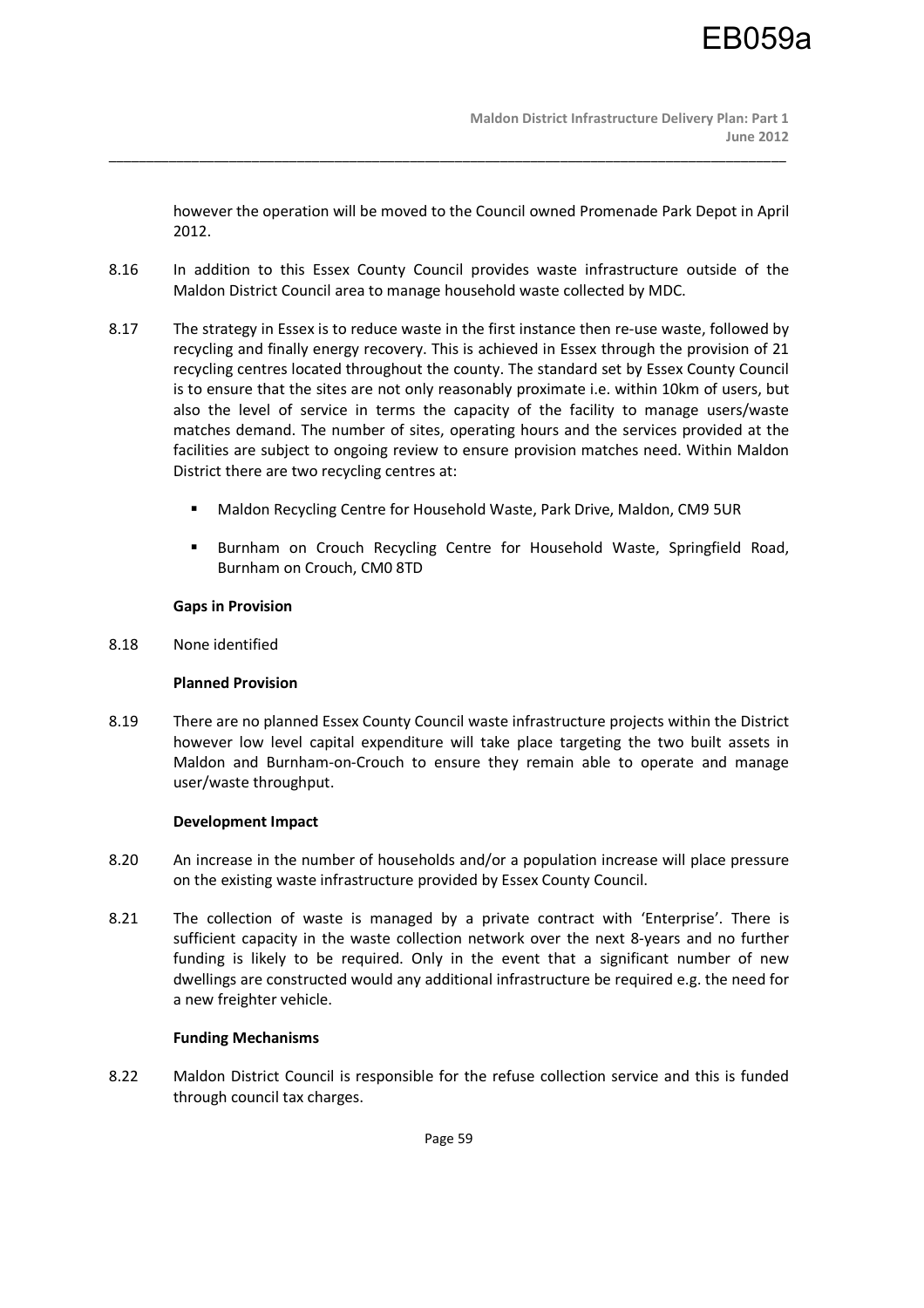

 **Maldon District Infrastructure Delivery Plan: Part 1 June 2012** 

8.23 Essex and Southend-on-Sea have been successful in an application for PFI credits which will support the development of capital infrastructure which is essential for the successful delivery of the waste management strategies of Essex and Southend, resulting in increased recycling and diversion of biodegradable waste currently sent to landfill.

\_\_\_\_\_\_\_\_\_\_\_\_\_\_\_\_\_\_\_\_\_\_\_\_\_\_\_\_\_\_\_\_\_\_\_\_\_\_\_\_\_\_\_\_\_\_\_\_\_\_\_\_\_\_\_\_\_\_\_\_\_\_\_\_\_\_\_\_\_\_\_\_\_\_\_\_\_\_\_\_\_\_\_\_\_\_\_\_\_\_

- 8.24 The 'Developers' Guide to Infrastructure Contributions 2010 Edition' indicates that the cost of a new and modified waste management network is £187m. This waste management network is likely to consist of one mechanical biological treatment (MBT) plant, six satellite transfer stations, one anaerobic digestion facility, one in-vessel composting facility and a network of easily accessible Recycling Centres for Household Waste (RCHW). Essex County Council is encouraging local authorities to request pro-rata contributions to the capital expenditure required. Developers of new households will therefore be asked to contribute to contribution £305 per new dwelling.
- 8.25 Under the Planning Act 2008, waste and recycling provision is included as a type of infrastructure that could be funded through the CIL.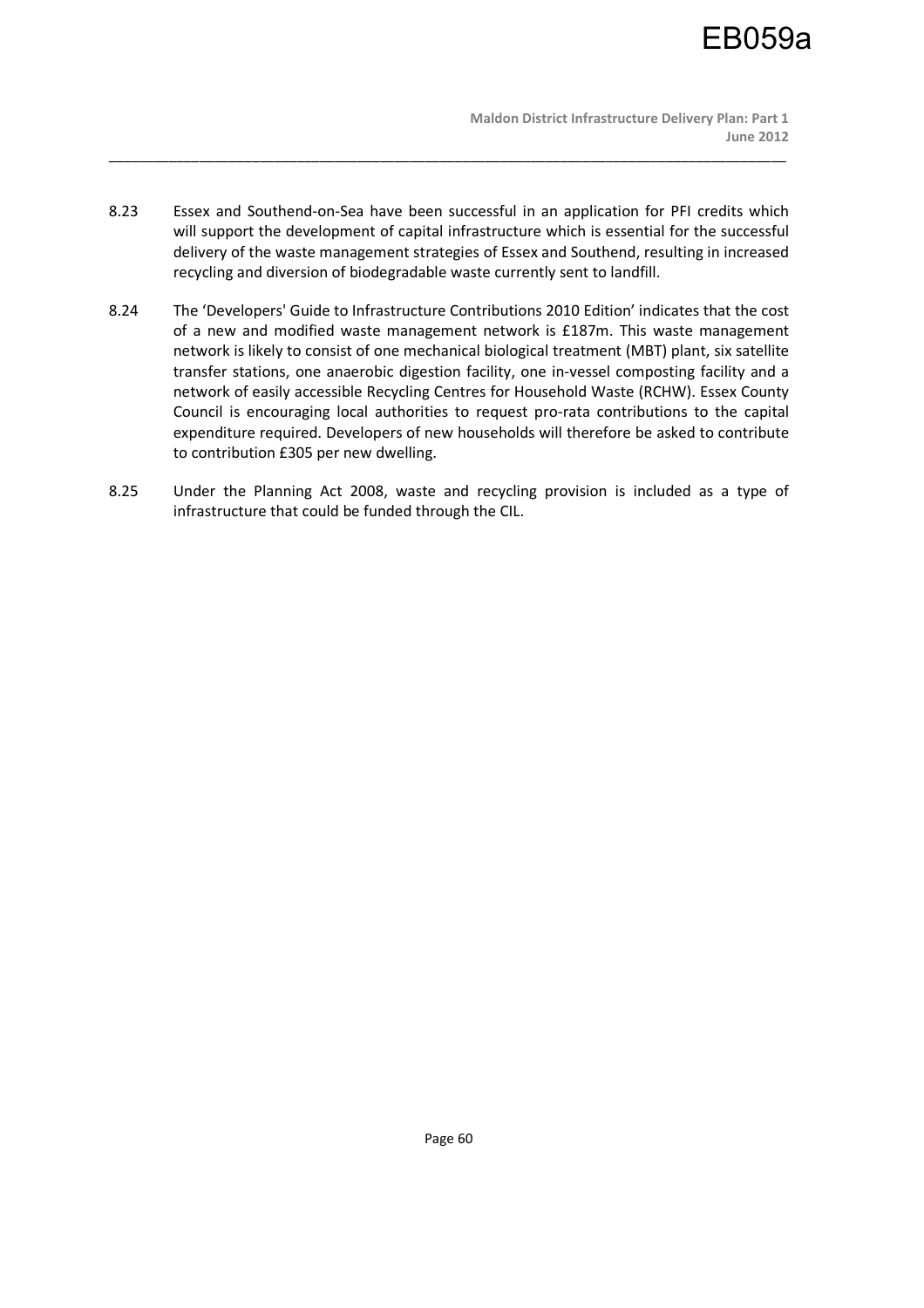# (iii) Cemetery and Burial Provision

# **Lead Agency**

- **Maldon District Council**
- **The Parish Councils**
- **Religious organisations**

# **Evidence Base**

**District and Parish Sources** 

#### **Strategic Issues**

8.26 There is no statutory duty to provide burial space. As a consequence, provision tends to be ad hoc and is largely uncoordinated at the various levels. In addition to municipal cemeteries and churchyards, burial space is also provided by other religious denominations.

\_\_\_\_\_\_\_\_\_\_\_\_\_\_\_\_\_\_\_\_\_\_\_\_\_\_\_\_\_\_\_\_\_\_\_\_\_\_\_\_\_\_\_\_\_\_\_\_\_\_\_\_\_\_\_\_\_\_\_\_\_\_\_\_\_\_\_\_\_\_\_\_\_\_\_\_\_\_\_\_\_\_\_\_\_\_\_\_\_\_

# **Existing Provision**

- 8.27 There are three main cemeteries within Maldon District which are located at:
	- Burnham-on-Crouch Cemetery, Southminster Road, Burnham-on-Crouch;
	- Maldon Cemetery, London Road, Maldon; and
	- **Heybridge Cemetery, Goldhanger Road, Heybridge.**
- 8.28 Maldon Town Council is responsible for the upkeep and maintenance of the three closed churchyards in the town, St. Mary's, St. Peter's and All Saints, and the War Memorial.

#### **Gaps in Provision**

8.29 None identified

# **Planned Provision**

8.30 None identified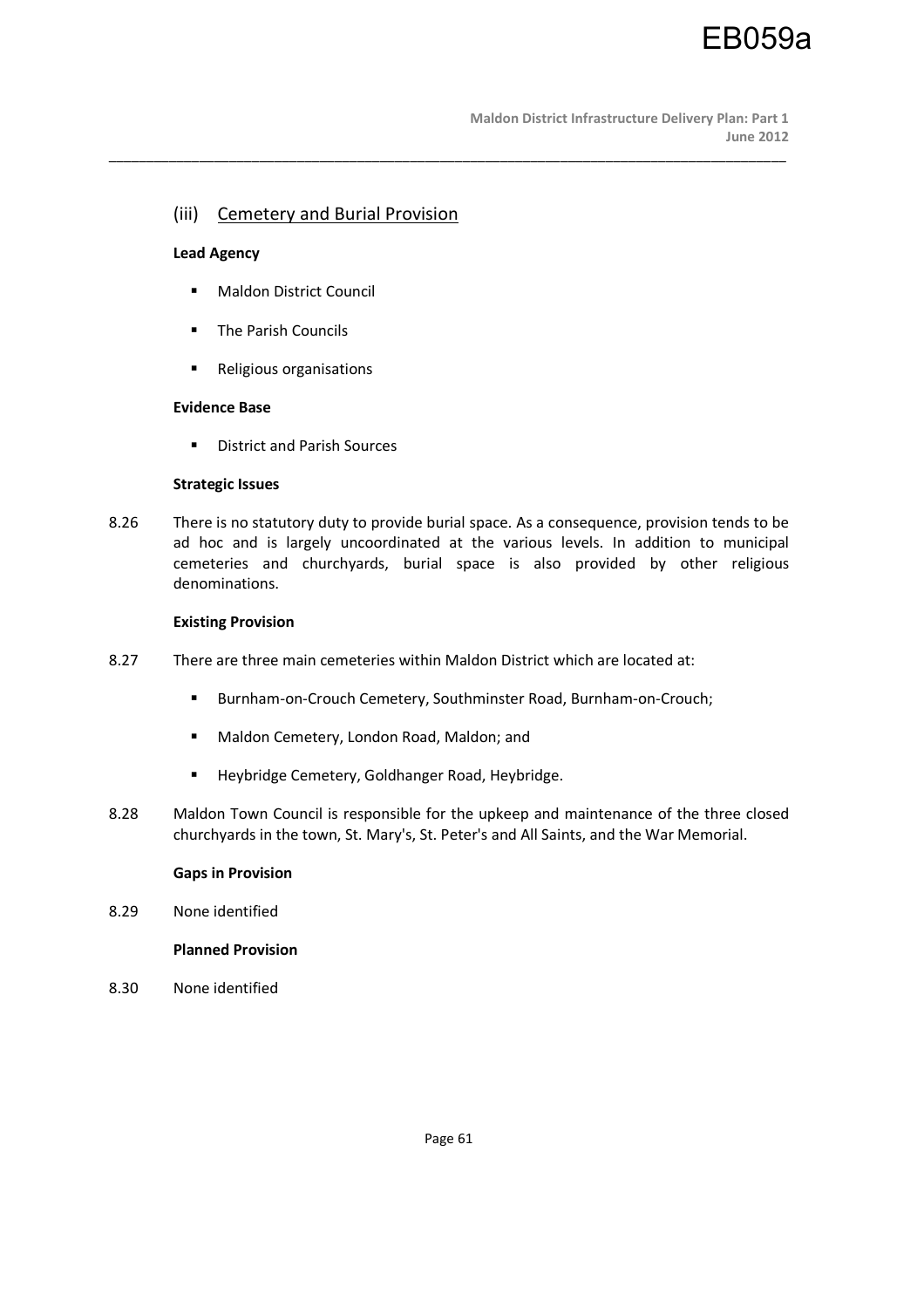

# **Development Impact**

8.31 The increase in the elderly population will impact the need for burial spaces.

# **Funding Mechanisms**

8.32 Under the Planning Act 2008, burial provision is included as a type of infrastructure that could be funded through the CIL.

\_\_\_\_\_\_\_\_\_\_\_\_\_\_\_\_\_\_\_\_\_\_\_\_\_\_\_\_\_\_\_\_\_\_\_\_\_\_\_\_\_\_\_\_\_\_\_\_\_\_\_\_\_\_\_\_\_\_\_\_\_\_\_\_\_\_\_\_\_\_\_\_\_\_\_\_\_\_\_\_\_\_\_\_\_\_\_\_\_\_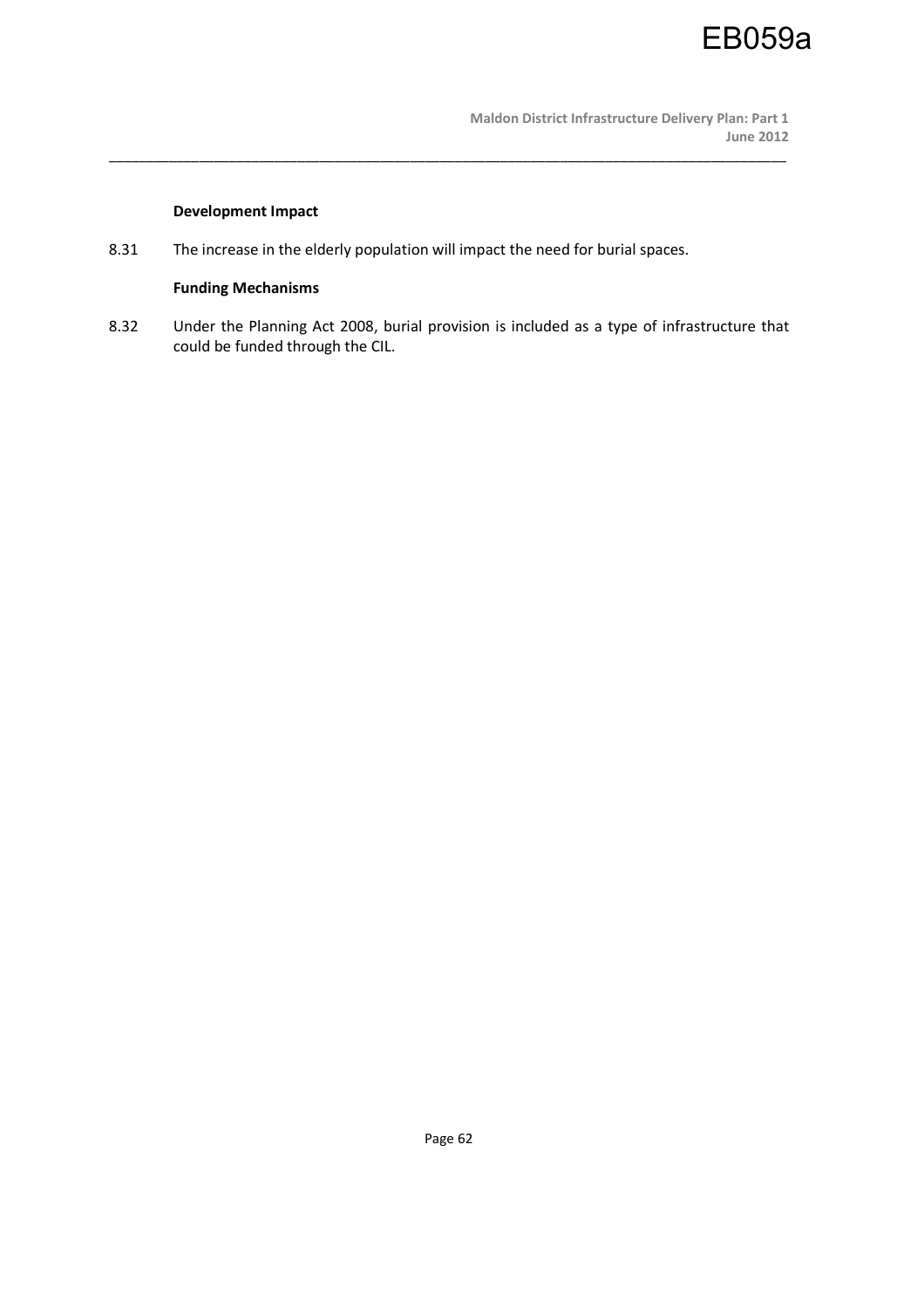# (iv) Culture and Heritage

## **Lead Agency**

- **Maldon District Council**
- **English Heritage**
- **■** Museums

# **Evidence Base**

**District and Parish Sources** 

# **Strategic Issues**

8.33 The Planning (Listed Buildings and Conservation Act) 1990 places several duties on Local Planning Authorities with regard to the preservation of Listed Buildings and the designation, conservation and enhancement of Conservation Areas.

\_\_\_\_\_\_\_\_\_\_\_\_\_\_\_\_\_\_\_\_\_\_\_\_\_\_\_\_\_\_\_\_\_\_\_\_\_\_\_\_\_\_\_\_\_\_\_\_\_\_\_\_\_\_\_\_\_\_\_\_\_\_\_\_\_\_\_\_\_\_\_\_\_\_\_\_\_\_\_\_\_\_\_\_\_\_\_\_\_\_

# **Existing Provision**

- 8.34 There are over 1,000 listed buildings in the Maldon District including the 13th century Beeleigh Abbey, a medieval vicarage in Maldon, a Victorian railway station and a 20th century icon (Corinthian Yacht club) in Burnham-on-Crouch.
- 8.35 There are conservation areas in the following towns, villages and locations:
	- **Bradwell on Sea**
	- **Burnham on Crouch**
	- **The Chelmer and Blackwater Navigation**
	- Goldhanger
	- **Heybridge Basin**
	- **Langford**
	- **Maldon**
	- Purleigh
	- Southminster
	- **Stow Maries, World War One Aerodrome**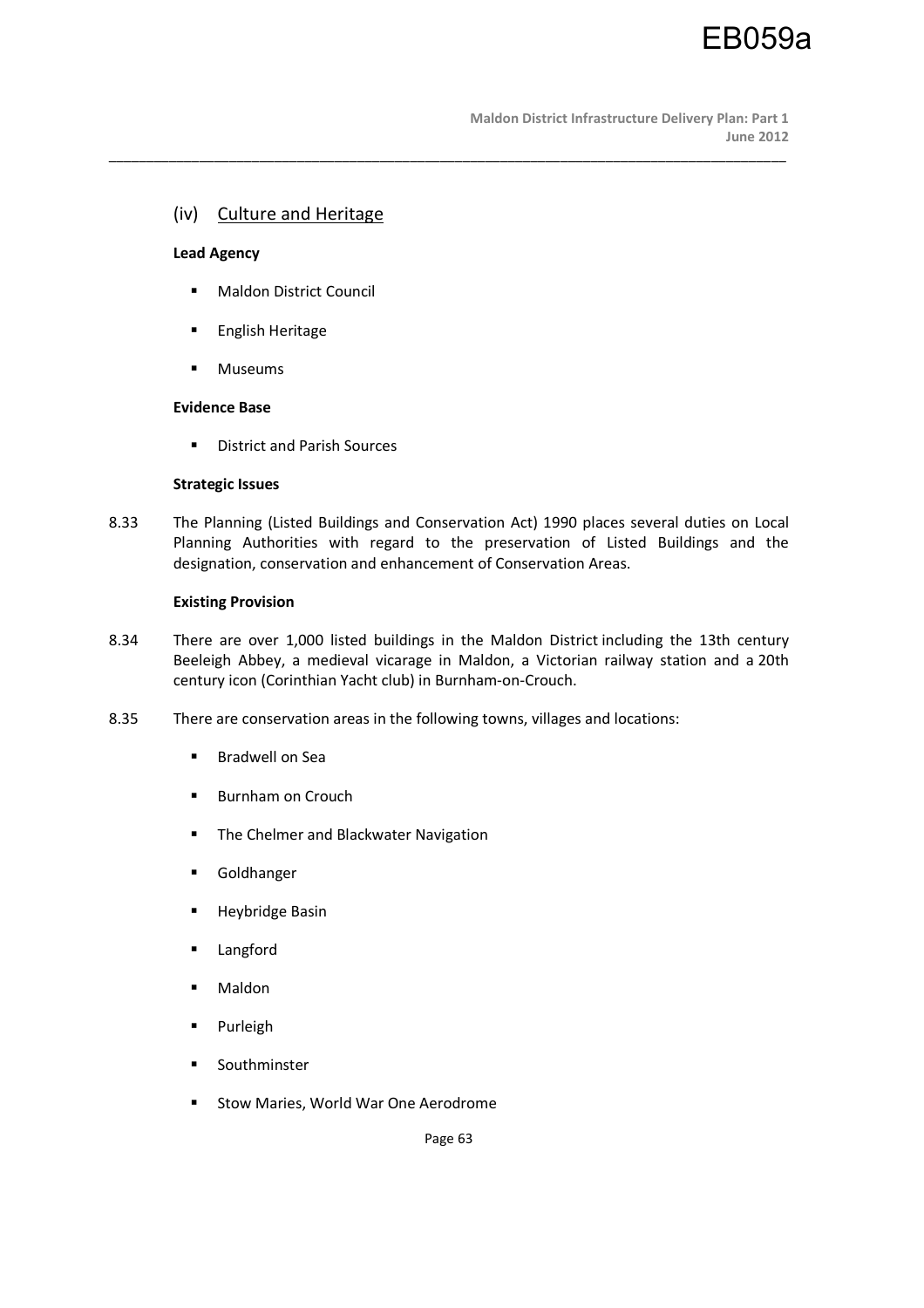- **•** Tillingham
- Tollesbury
- Tolleshunt D'Arcy
- 8.36 There are a number of heritage and cultural facilities. They main ones in the District, although this list is not exhaustive, include:

\_\_\_\_\_\_\_\_\_\_\_\_\_\_\_\_\_\_\_\_\_\_\_\_\_\_\_\_\_\_\_\_\_\_\_\_\_\_\_\_\_\_\_\_\_\_\_\_\_\_\_\_\_\_\_\_\_\_\_\_\_\_\_\_\_\_\_\_\_\_\_\_\_\_\_\_\_\_\_\_\_\_\_\_\_\_\_\_\_\_

- Maldon Museum, Promenade Park, Maldon District Council this museum features the history of Maldon through the years
- Museum of Power Langford exhibits and demonstrates working examples of power sources of all types and chronicles the major roles that they have played in history
- Combined Military Museum, Station Road, Maldon Houses many exhibits portraying the history of warfare and weapons from the middle ages to the present day
- Beeleigh Abbey spacious gardens in an historic rural setting
- Wickham Place Garden a 2 acre walled garden dating from 1706
- **Wickham Place 12 acres of woodland**
- Moot Hall a museum, linking the building to the social history of Maldon across the Centuries
- The Maeldune Heritage Centre local museum, exhibits of Maldon Society through the ages
- Various churches including St Peters Chapel which was built by St Cedd in AD654
- Theatres Mac Theatre provides Arts events and Drama for the community. It partially funded by Essex County Council

## **Gaps in Provision**

8.37 None identified

#### **Planned Provision**

8.38 None identified

#### **Development Impact**

8.39 The increase in the population could increase demand.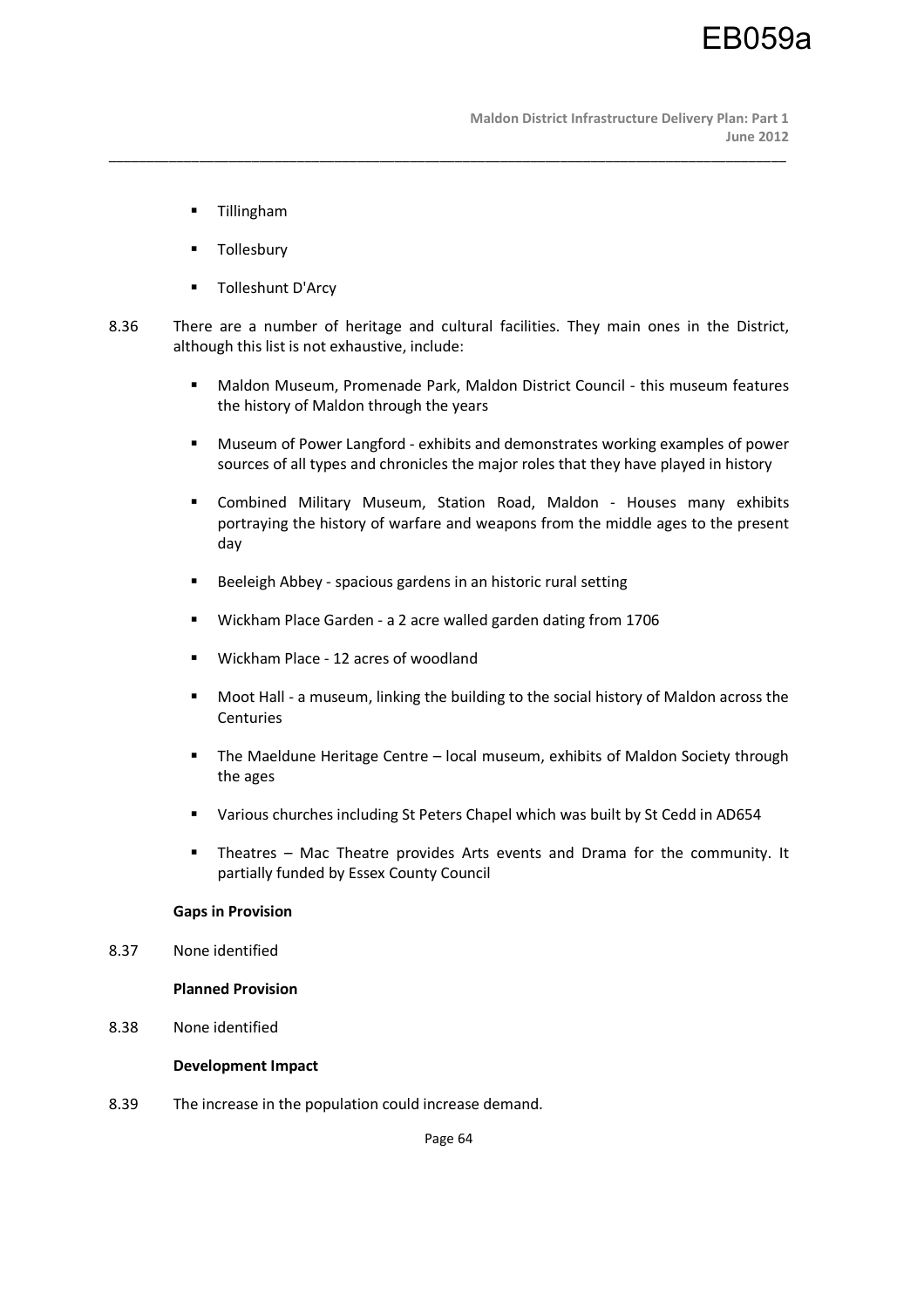# EB059a

#### **Funding Mechanisms**

- 8.40 Developer contributions where applicable.
	- (v) Parish Council: Infrastructure Consultation (Public Facilities)

\_\_\_\_\_\_\_\_\_\_\_\_\_\_\_\_\_\_\_\_\_\_\_\_\_\_\_\_\_\_\_\_\_\_\_\_\_\_\_\_\_\_\_\_\_\_\_\_\_\_\_\_\_\_\_\_\_\_\_\_\_\_\_\_\_\_\_\_\_\_\_\_\_\_\_\_\_\_\_\_\_\_\_\_\_\_\_\_\_\_

8.41 As a part of the infrastructure planning policy and extensive consultation process was undertaken with the Parish Councils to understand the issues affecting their areas. The following table provides a summary of the responses in respect to the public facilities.

| <b>Parishes</b>                     | <b>Perceived Deficiency &amp; Action</b>             |  |
|-------------------------------------|------------------------------------------------------|--|
| n/a                                 | No comments received in respect to public facilities |  |
| *Na athar Darich Councils rosponded |                                                      |  |

**\*No other Parish Councils responded**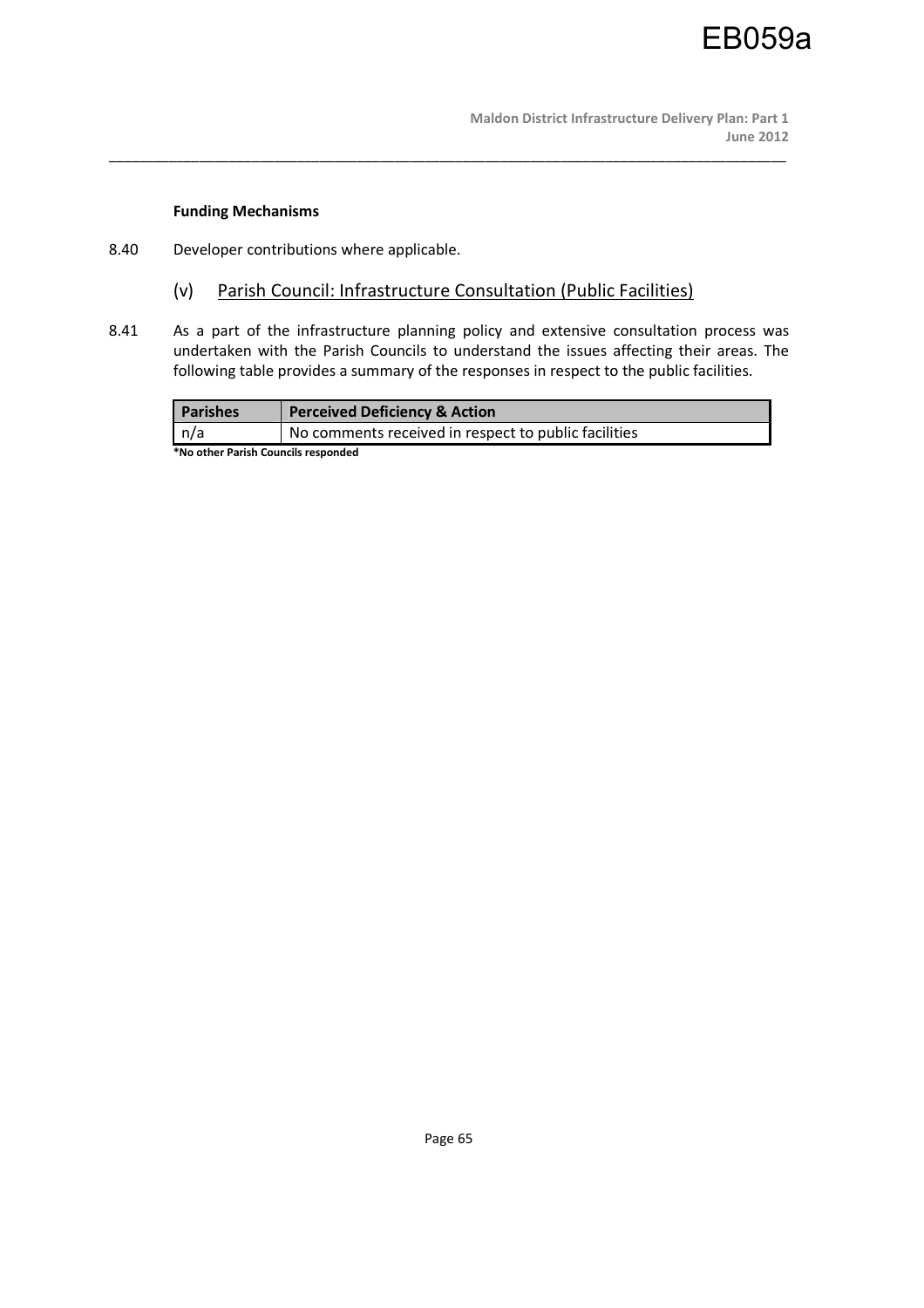# **9. Green Infrastructure**

9.1 This section considers the baseline infrastructure position in the District in respect to green infrastructure.

\_\_\_\_\_\_\_\_\_\_\_\_\_\_\_\_\_\_\_\_\_\_\_\_\_\_\_\_\_\_\_\_\_\_\_\_\_\_\_\_\_\_\_\_\_\_\_\_\_\_\_\_\_\_\_\_\_\_\_\_\_\_\_\_\_\_\_\_\_\_\_\_\_\_\_\_\_\_\_\_\_\_\_\_\_\_\_\_\_\_

# (i) Green Infrastructure

# **Lead Agency**

- **Maldon District Council**
- **Essex County Council**
- **The Parish Councils**

# **Evidence Base**

■ Maldon District Green Infrastructure Study (MDC, 2011)

# **Strategic Issues**

- 9.2 A consideration of green infrastructure is an important component in the adaptation to climate change. Green infrastructure can be defined as a network of multi-functional green space, both new and existing, and rural and urban, which supports the natural and ecological processes and is integral to the health and quality of life of sustainable communities. Green Infrastructure is capable of being incorporated within all scales of development including individual properties, neighbourhoods, towns and cities, up to the sub-regional scale. There are many benefits associated with green and blue (i.e. rivers and coast) infrastructure and the adaptation to the impacts of climate change, including:
	- Reducing the impact of urban run-off by reducing surface flow;
	- Safeguarding areas for biodiversity and creating or retaining links between urban and rural areas;
	- **IMPROVING WATER GUALITY AND ATTERM**
	- Reducing the impacts of the urban heat island effect;
	- **Providing shading for buildings and outdoor spaces; and**
	- Reducing particulates in the air and reducing noise levels.
- 9.3 The Maldon District Green Infrastructure Study (GI) was prepared by Maldon District Council and the Landscape Partnership to inform the emerging future growth and infrastructure requirements in the District.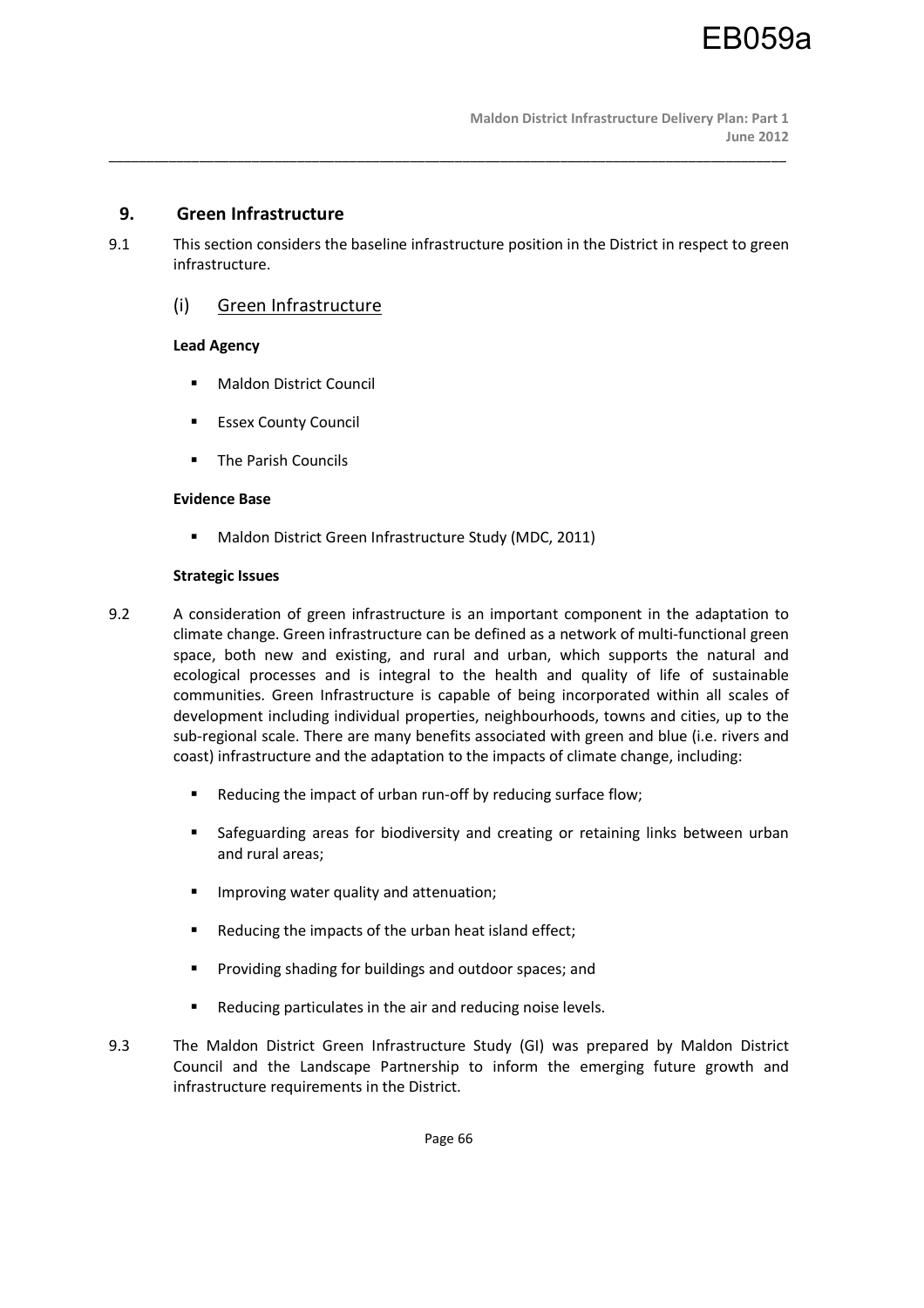9.4 The Study identifies a number of components which make up the District's green infrastructure network, including public parks and amenity space, sports provision (e.g. playing pitches, swimming pools, golf courses) natural and semi natural green spaces (e.g. Sites of Specific Scientific Interests, Local Wildlife Sites) and allotments. It investigates the general need for GI in the District, assesses the quantity, quality and accessibility of current provision, and draws together recommendations for future standards.

\_\_\_\_\_\_\_\_\_\_\_\_\_\_\_\_\_\_\_\_\_\_\_\_\_\_\_\_\_\_\_\_\_\_\_\_\_\_\_\_\_\_\_\_\_\_\_\_\_\_\_\_\_\_\_\_\_\_\_\_\_\_\_\_\_\_\_\_\_\_\_\_\_\_\_\_\_\_\_\_\_\_\_\_\_\_\_\_\_\_

# **Existing Provision**

9.5 The GI sets out the existing provision of green infrastructure within the District. It has been demonstrated that overall there is a relatively good supply of green infrastructure, although some areas of the District are better provided for than others. A summary of the District-wide provision is set out below:

| <b>Type</b>        | <b>Existing Provision</b>                                         |
|--------------------|-------------------------------------------------------------------|
| <b>Public Park</b> | 145.4 ha                                                          |
| and amenity        | Linear space 130 km                                               |
| green spaces       | Cycleways 6.7km                                                   |
|                    | Public Right of way 500km                                         |
| Natural and        | 11517.94 ha                                                       |
| Semi Natural       | (including SSSI, Ramsar, SAC, NNR, Nature Reserve, Fishing Lakes, |
| Greenspaces        | Common Land, Working Quarries, Semi-Natural Sites, Local Wildlife |
|                    | Sites and Green Corridors)                                        |
| Allotments         | 11.09ha                                                           |
|                    | (0.17ha per 1000 population)                                      |

**Source: Green Infrastructure Study 2011** 

9.6 The residents in the District benefit from a network of accessible green spaces including country parks in the adjoining districts of Braintree, Chelmsford and Colchester.

# **Gaps in Provision**

- 9.7 The GI highlighted that a number of areas within the District experience an underprovision of local parks. These include: Asheldham, Dengie, Great Braxted, Great Totham, Hazeleigh, Langford, Little Braxted, Mundon, North Fambridge, Stow Maries, Ulting, Wickham Bishops and Woodham Mortimer.
- 9.8 The GI also highlights a shortage of allotment space within the areas around Mayland and North Fambridge and the villages in the north of the District.
- 9.9 As a result of projected population growth over the next 20 years, the GI indicates there will be a need for additional provision. This need is set out below: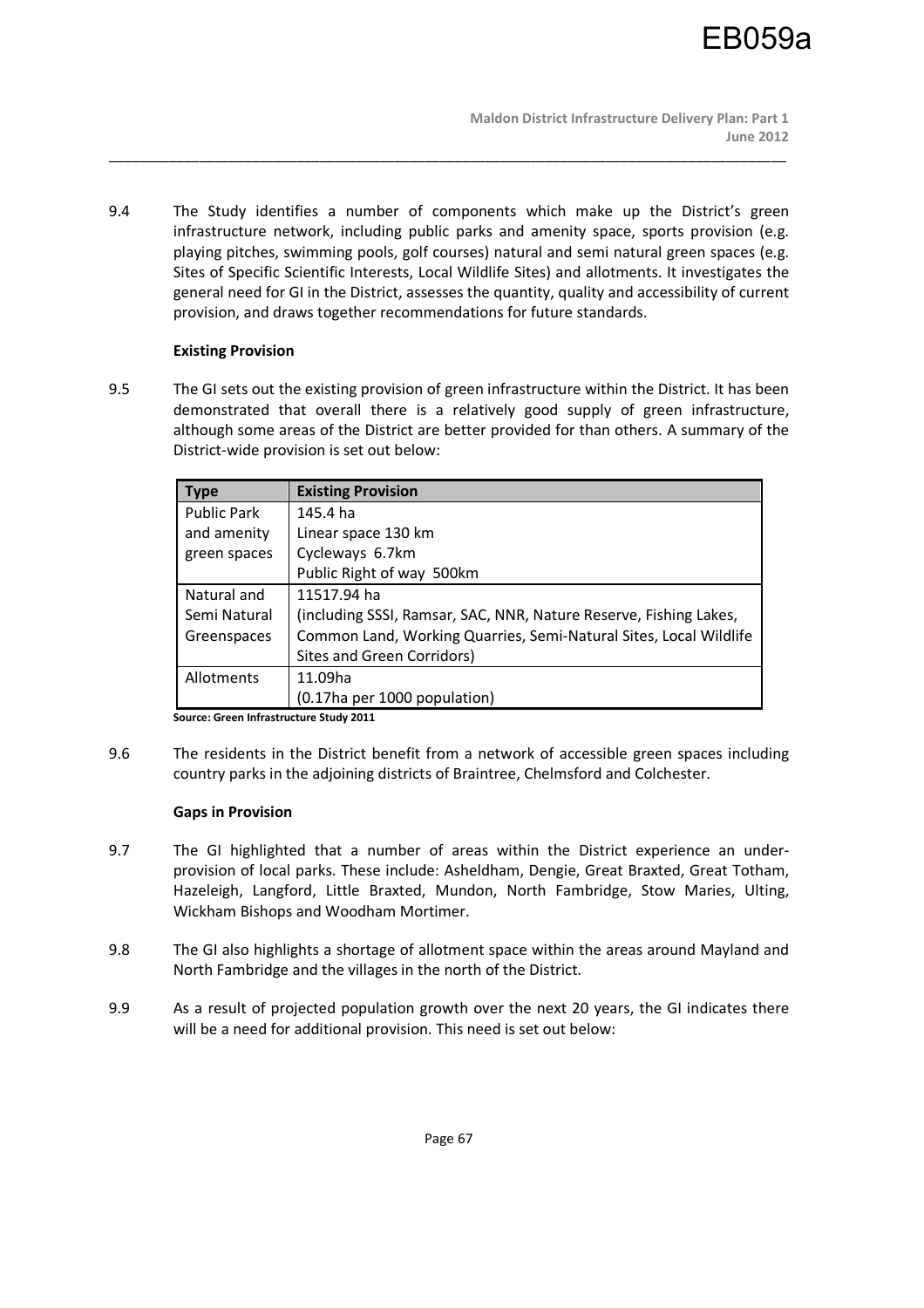**Maldon District Infrastructure Delivery Plan: Part 1 June 2012** 

| <b>Type</b>  | <b>Green Infrastructure Requirements by 2026</b>                       |
|--------------|------------------------------------------------------------------------|
| Public Park  | - A new District Park to be created                                    |
| and amenity  | - Maintain current level of local parks and neighbourhood amenity      |
| green spaces | spaces                                                                 |
|              | - To improve accessibility and connectivity of exiting linear space    |
|              | (sea walls, cycleways and footpaths)                                   |
| Natural and  | - To investigate the potential to create new accessible greenspaces    |
| Semi Natural | in or around Latchingdon and Tillingham                                |
| Greenspaces  | - To improve connectivity between semi-natural greenspaces             |
|              | - To apply a higher level of policy protection to Local Wildlife Sites |
|              | through the emerging development plan policy                           |
| Allotments   | - To seek to achieve the recommended standard of 0.2 ha of             |
|              | allotments per 1000 population at parish level                         |
|              | - Where it is feasible, all household should be within 2km radius of   |
|              | an allotment site                                                      |
|              | - Priority of creating new allotments should be given to Heybridge,    |
|              | Mayland, Great Totham (South) and Wickham Bishops                      |

\_\_\_\_\_\_\_\_\_\_\_\_\_\_\_\_\_\_\_\_\_\_\_\_\_\_\_\_\_\_\_\_\_\_\_\_\_\_\_\_\_\_\_\_\_\_\_\_\_\_\_\_\_\_\_\_\_\_\_\_\_\_\_\_\_\_\_\_\_\_\_\_\_\_\_\_\_\_\_\_\_\_\_\_\_\_\_\_\_\_

**\*The provision identified in this table includes only publicly accessible facilities in this category. The Study noted that there are private facilities in the District and efforts should be made to both improve accessibility to these private facilities as well as developing new facilities.** 

#### **Planned Provision**

9.10 There are currently no a planned increases in the provision of green infrastructure within the District. The Council has a number of maintenance and upgrade improvements scheduled for the period 2012 to 2016.

#### **Development Impact**

9.11 The increase in the number of dwellings and/or population will increase demand for green infrastructure. Proposed development which has either a direct or indirect impact on natural or semi-natural habitats will have to be mitigated through the policies in the Local Development Plan.

#### **Funding Mechanisms**

9.12 Developer contributions where applicable together with various Councils' resources (County, District and Parish).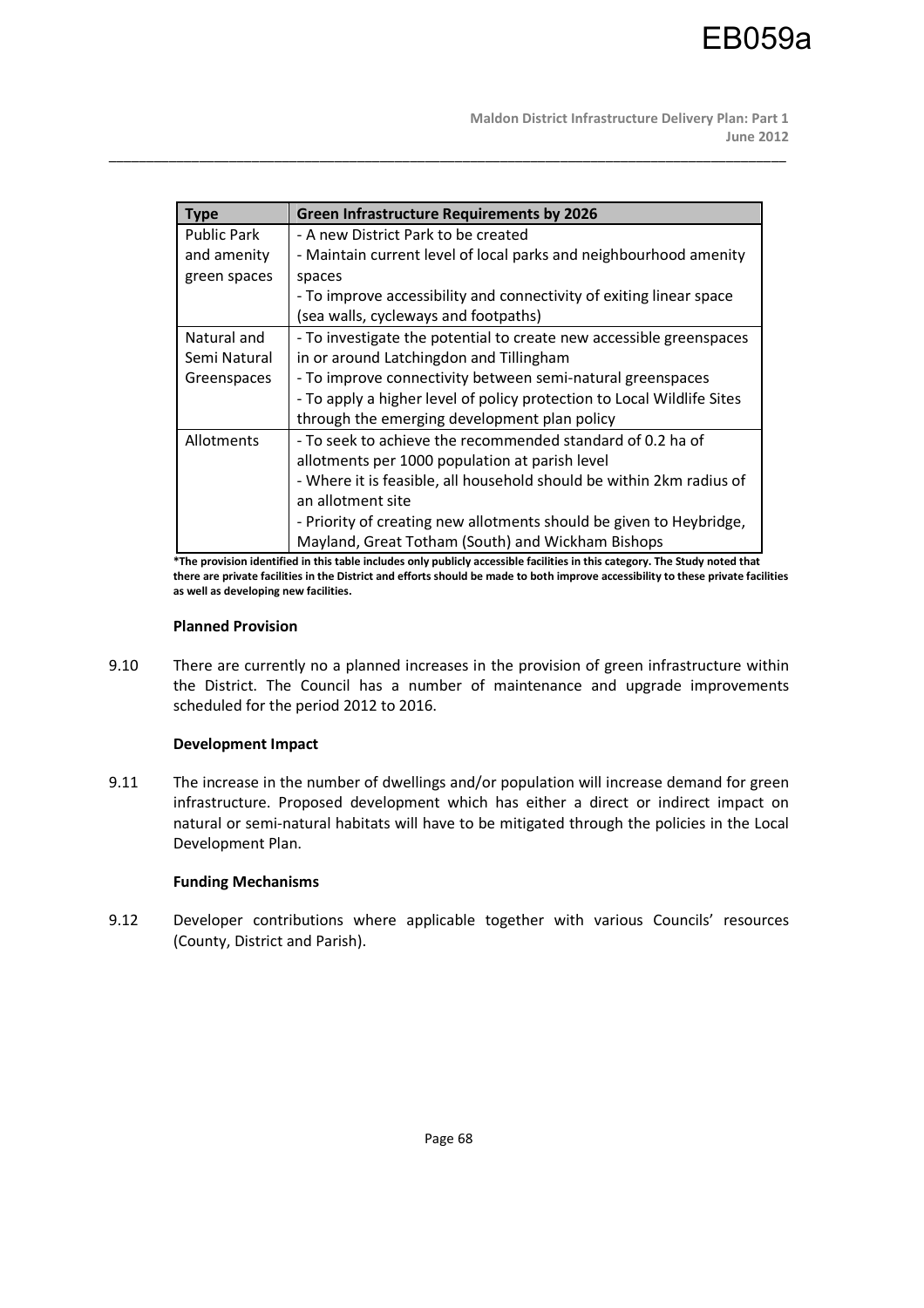# (ii) Parish Council: Infrastructure Consultation

9.13 As a part of the infrastructure planning policy and extensive consultation process was undertaken with the Parish Councils to understand the issues affecting their areas. The following table provides a summary of the responses in respect to the green infrastructure.

\_\_\_\_\_\_\_\_\_\_\_\_\_\_\_\_\_\_\_\_\_\_\_\_\_\_\_\_\_\_\_\_\_\_\_\_\_\_\_\_\_\_\_\_\_\_\_\_\_\_\_\_\_\_\_\_\_\_\_\_\_\_\_\_\_\_\_\_\_\_\_\_\_\_\_\_\_\_\_\_\_\_\_\_\_\_\_\_\_\_

| <b>Parishes</b> | <b>Perceived Deficiency &amp; Action</b>                             |  |
|-----------------|----------------------------------------------------------------------|--|
| Heybridge       | Need for increased open space and replacement of Draper's Farm site. |  |
| Tolleshunt      | Need for further facilities                                          |  |
| D'Arcy          |                                                                      |  |
| North           | Lack of open space / recreation                                      |  |
| Fambridge       |                                                                      |  |
| Southminster    | Need for 4.6 hectares of open / recreation space                     |  |

**\*No other Parish Councils responded**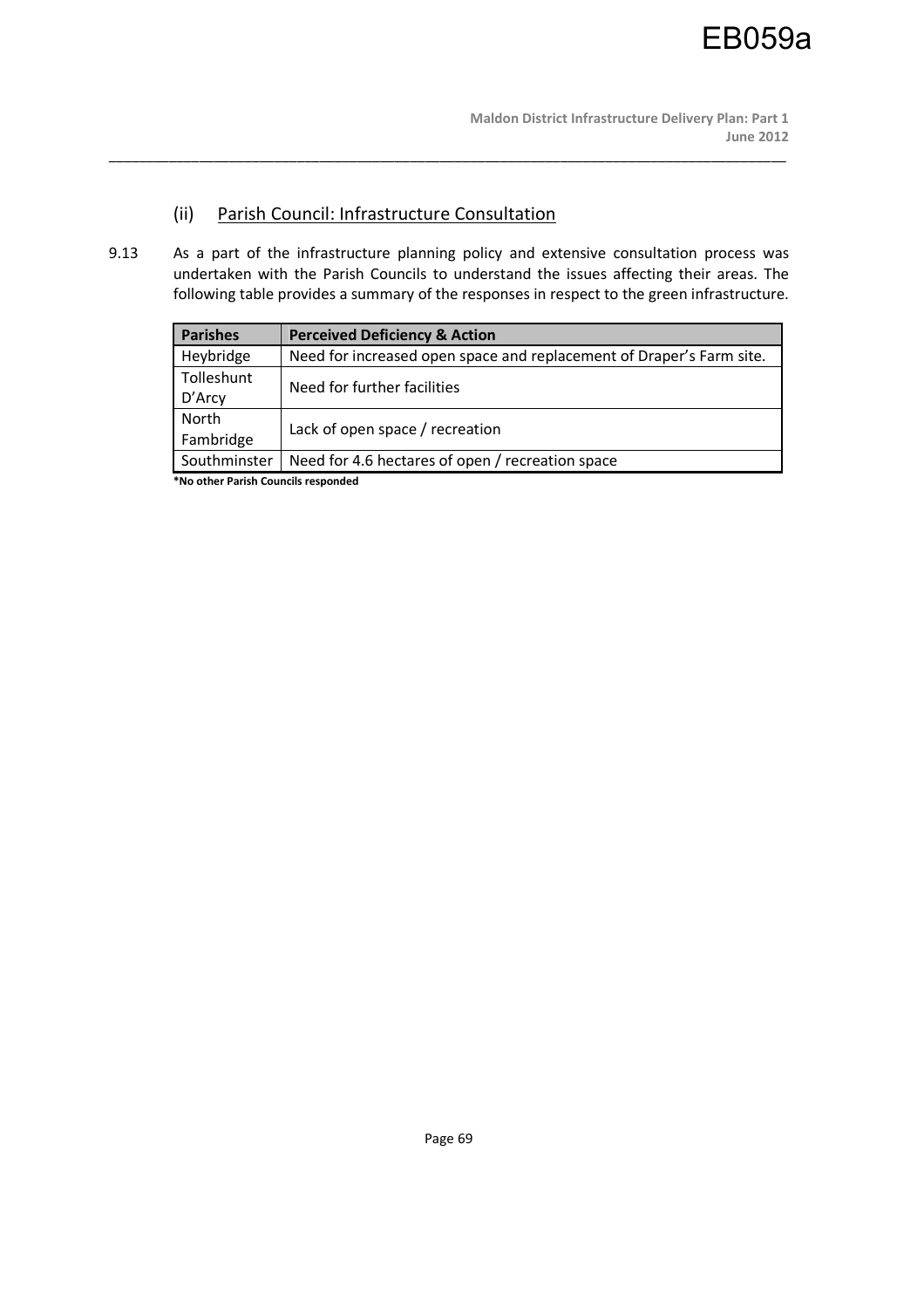# **10. Transport**

10.1 This section considers the baseline infrastructure position in the District in respect to transport infrastructure.

\_\_\_\_\_\_\_\_\_\_\_\_\_\_\_\_\_\_\_\_\_\_\_\_\_\_\_\_\_\_\_\_\_\_\_\_\_\_\_\_\_\_\_\_\_\_\_\_\_\_\_\_\_\_\_\_\_\_\_\_\_\_\_\_\_\_\_\_\_\_\_\_\_\_\_\_\_\_\_\_\_\_\_\_\_\_\_\_\_\_

(i) Highways

# **Lead Agency**

- **Essex County Council**
- **South East LEP**

# **Evidence Base**

- **Local Transport Plan (LTP3) (ECC, 2011)**
- Maldon LDF Core Strategy Assessment of Impact of Potential Core Strategy Sites on Existing Junctions Study (Mouchel, 2010)
- Framework for Prioritising Strategic Transport Infrastructure in the SELEP Area (SKM Colin Buchanan, 2012)

# **Strategic Issues**

- 10.2 The South East LEP is an enabling body that seeks to prioritise projects across the region including potential highway projects. Essex County Council is the Highway Authority for all roads in the District.
- 10.3 Essex County Council (ECC) adopted its third Local Transport Plan (LTP3) in June 2011. This document sets out Essex County Council's long-term vision for transport in Essex including how the future transport network is managed and improved. These plans will operate on a three-year rolling programme to ensure flexible long-term approach. ECC is also involved in the delivery of key transport related projects in relation to the road hierarchy, cycling and walking. The LTP3 will not identify specific schemes with identified funding streams.
- 10.4 LTP3 will in due course be accompanied by a suite of more detailed plans, identifying specific investment priorities for particular areas and types of transport service. These include:
	- **•** Delivery strategies for specific service areas, which set out the key actions for these areas and the approach to be taken; and
	- Area Implementation Plans (AIPs) are being prepared, including Heart of Essex, to set out specific local priorties for achieving the identified Strategy outcomes. The AIPs will identify key issues and the strategy tools to be used to address them at a district level.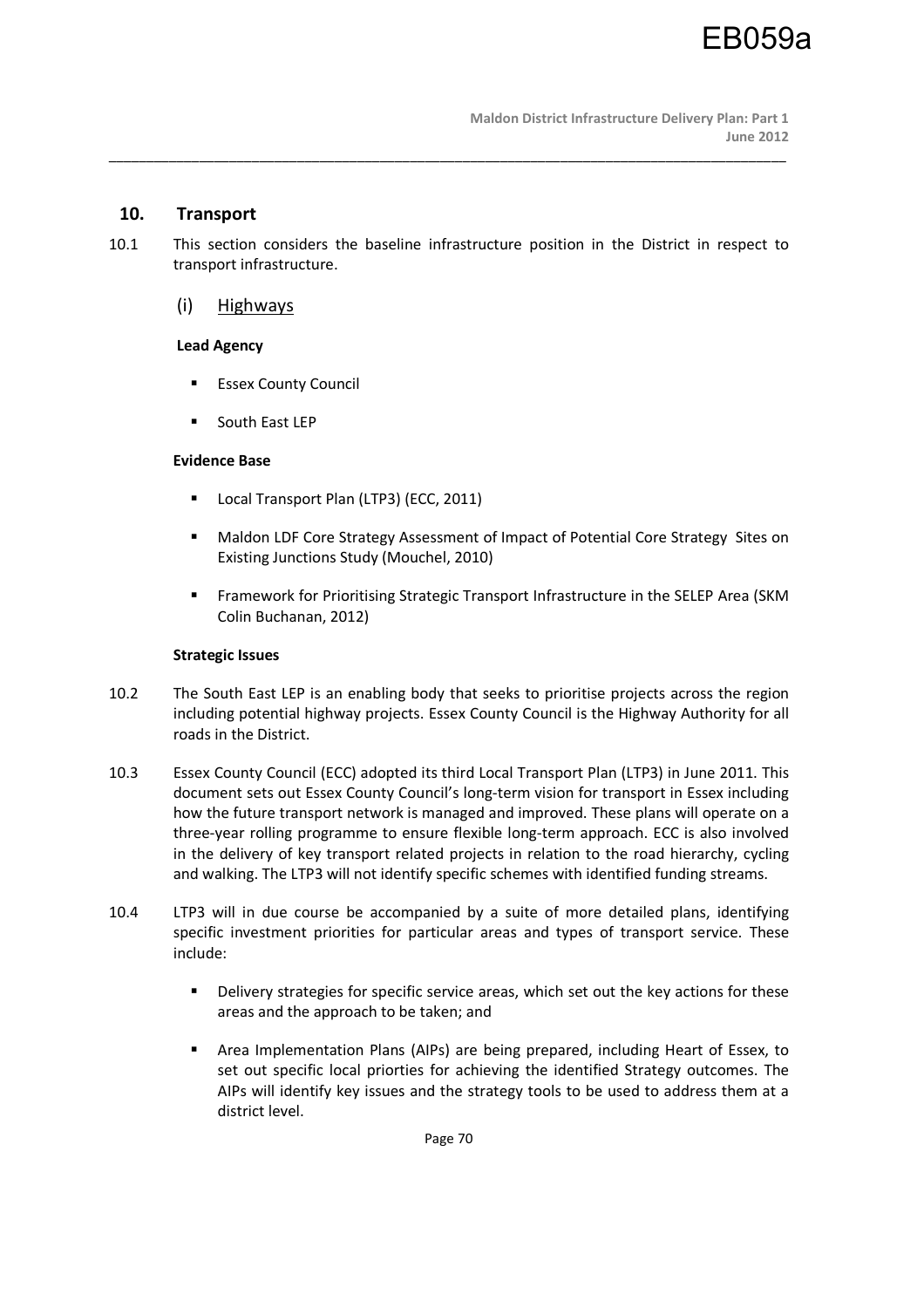## **Existing Provision**

10.5 Given the District's relatively isolated location, transport links to adjoining areas can be problematic. The local road infrastructure within the District is confined to B and C roads, the majority of which are single carriageway. The A414 which links Maldon Town to Chelmsford is considered to be a higher quality road than other routes in the District. The other main routes are the B1019 to Hatfield Peverel, the B2033 to Colchester, the B1026 to Tolleshunt D'Arcy, the B1019 north to Witham and the B1018 southwards to South Woodham Ferrers. Existing information from the Census has highlighted that there are high levels of out-commuting from the District by both road and rail.

\_\_\_\_\_\_\_\_\_\_\_\_\_\_\_\_\_\_\_\_\_\_\_\_\_\_\_\_\_\_\_\_\_\_\_\_\_\_\_\_\_\_\_\_\_\_\_\_\_\_\_\_\_\_\_\_\_\_\_\_\_\_\_\_\_\_\_\_\_\_\_\_\_\_\_\_\_\_\_\_\_\_\_\_\_\_\_\_\_\_

#### **Gaps in Provision**

10.6 Many roads in the District suffer congestion during periods of peak and a number of roads and junctions have been identified as being close to or at capacity.

# **Planned Provision**

- 10.7 A number of highway schemes have been identified through LTP3 and on-going infrastructure planning work. These schemes are relatively minor at this stage and do not reflect any major schemes that maybe necessary to deliver future demand planned growth. These are outlined below:
	- Traffic/Network Management Improvements e.g. signage reviews; extension of speed limits; provision of pedestrian islands; junction reconfiguration and signalling alterations - Funding will be secured through the ECC Integrated Transport Budget and existing and future S106 monies.
	- Mitigation measures to accommodate new development e.g. provision of new link roads; improvements to key junctions; improvements to passenger transport services, cycling and walking to accommodate the impact of planned growth - Funding will be secured through the ECC Integrated Transport Budget and existing and future s106 monies.
- 10.8 The 'Framework for Prioritising Strategic Transport Infrastructure in the SELEP Area' sets out a number of priority strategic highway projects. None of these are within Maldon District, although there a couple of schemes just beyond the borders which will have an indirect impact, notably A12 improvements and Army and Navy and Chelmsford Town Centre highway improvements.

#### **Development Impact**

10.9 In 2010, a study was undertaken by Mouchel to assess the capacity of certain roads within District and the potential impact of future development growth options that were previously being considered as part of the LDF Core Strategy. Such modelling will identify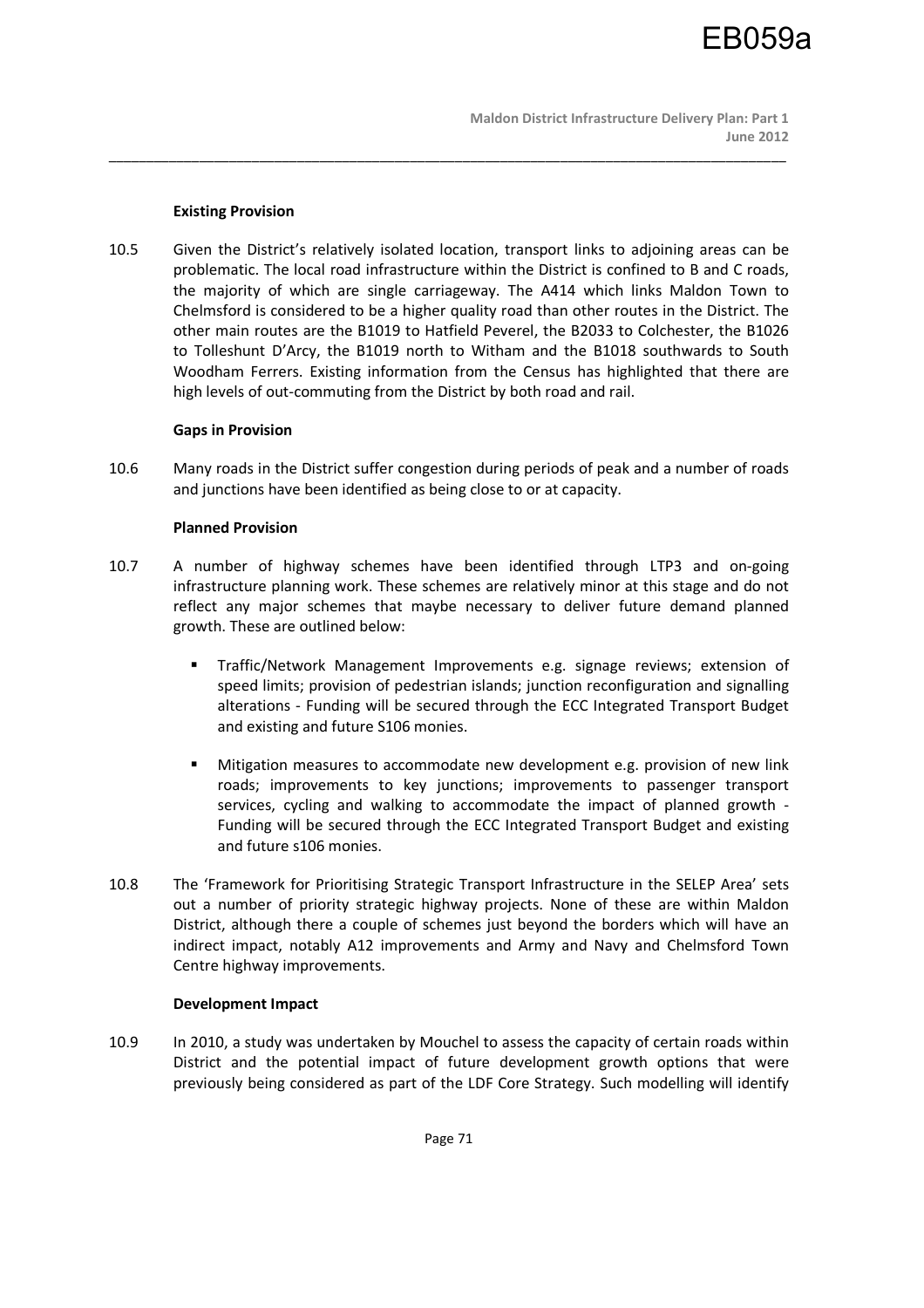areas of the road network that will become under pressure with key junctions under stress, with suggested mitigation measures and costs identified.

10.10 The Mouchel Study identified a number of key junctions which would be affected by the significant additional traffic movements arising from new developments. The following junctions were considered constrained and would require significant mitigation measures in order to mitigate against the future development's impact on the highway network.:

\_\_\_\_\_\_\_\_\_\_\_\_\_\_\_\_\_\_\_\_\_\_\_\_\_\_\_\_\_\_\_\_\_\_\_\_\_\_\_\_\_\_\_\_\_\_\_\_\_\_\_\_\_\_\_\_\_\_\_\_\_\_\_\_\_\_\_\_\_\_\_\_\_\_\_\_\_\_\_\_\_\_\_\_\_\_\_\_\_\_

- A414/Heybridge Street/Holloway Road roundabout
- B1022 Colchester Road/Goldhanger Road
- B1018/Heybridge Approach/A414 roundabout
- A414/Spital Road roundabout
- A414/Limebrook Way roundabout
- B1010 Maldon Road / B1021 Church Road roundabout
- 10.11 Further technical assessments will be required to assess the impact of any site specific schemes upon these junctions. The Mouchel Study should updated to reflect any strategic growth options within the LDP.

# **Funding Mechanisms**

- 10.12 Both Maldon District Council and Essex County Council are working together to identify measures to mitigate area-wide impacts of new development. The delivery potential of which is likely to be dependent on the phasing of potential strategic sites and the availability of CIL or other developer contributions
- 10.13 The Essex County Council 'Development Management Policies Consultation draft 2010' document is currently used as a mechanism in which to seek planning contributions. Policy DM17 seeks appropriate highway and/or transportation mitigation measures from each development. It is noted that the method of securing mitigation required may vary depending on the policies and procedures of the Local Planning Authorities. Policy DM18 seeks maintenance payments new specialist and/or additional infrastructure directly related to the proposed development site and its associated highway works.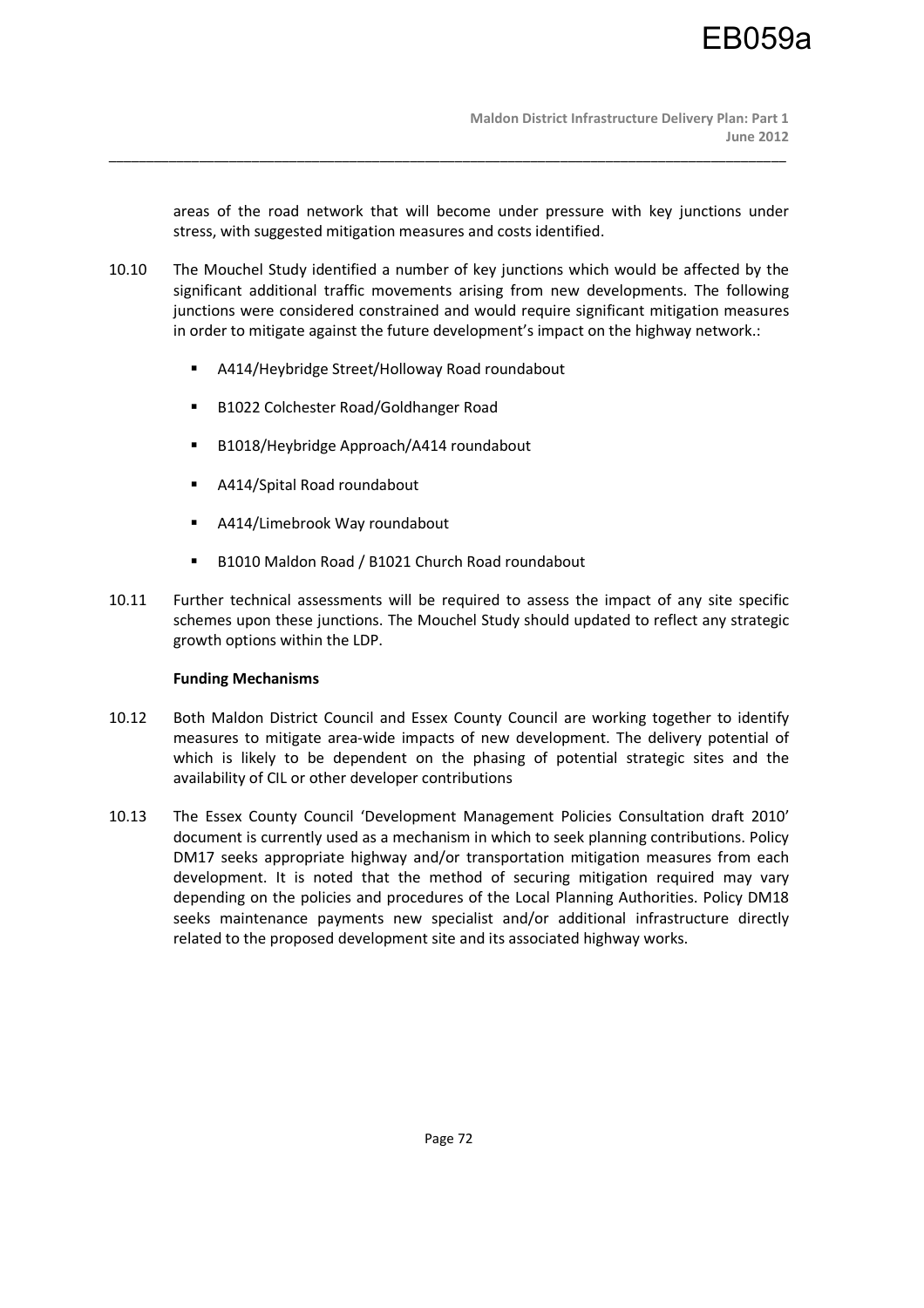# (ii) Parish Council: Infrastructure Consultation (Highways)

10.14 As a part of the infrastructure planning policy and extensive consultation process was undertaken with the Parish Councils to understand the issues affecting their areas. The following table provides a summary of the responses in respect to the highway provision.

\_\_\_\_\_\_\_\_\_\_\_\_\_\_\_\_\_\_\_\_\_\_\_\_\_\_\_\_\_\_\_\_\_\_\_\_\_\_\_\_\_\_\_\_\_\_\_\_\_\_\_\_\_\_\_\_\_\_\_\_\_\_\_\_\_\_\_\_\_\_\_\_\_\_\_\_\_\_\_\_\_\_\_\_\_\_\_\_\_\_

| <b>Parishes</b> | <b>Perceived Deficiency &amp; Action</b>                                |
|-----------------|-------------------------------------------------------------------------|
|                 | B1018 is too narrow for HGV vehicles to pass from the railway bridge to |
| Langford        | Witham Road.                                                            |
| and Utling      |                                                                         |
|                 | Relief road required from Mitchells Roundabout to A12 at Witham.        |
| .               | . .<br>$\sim$ $\sim$ $\sim$                                             |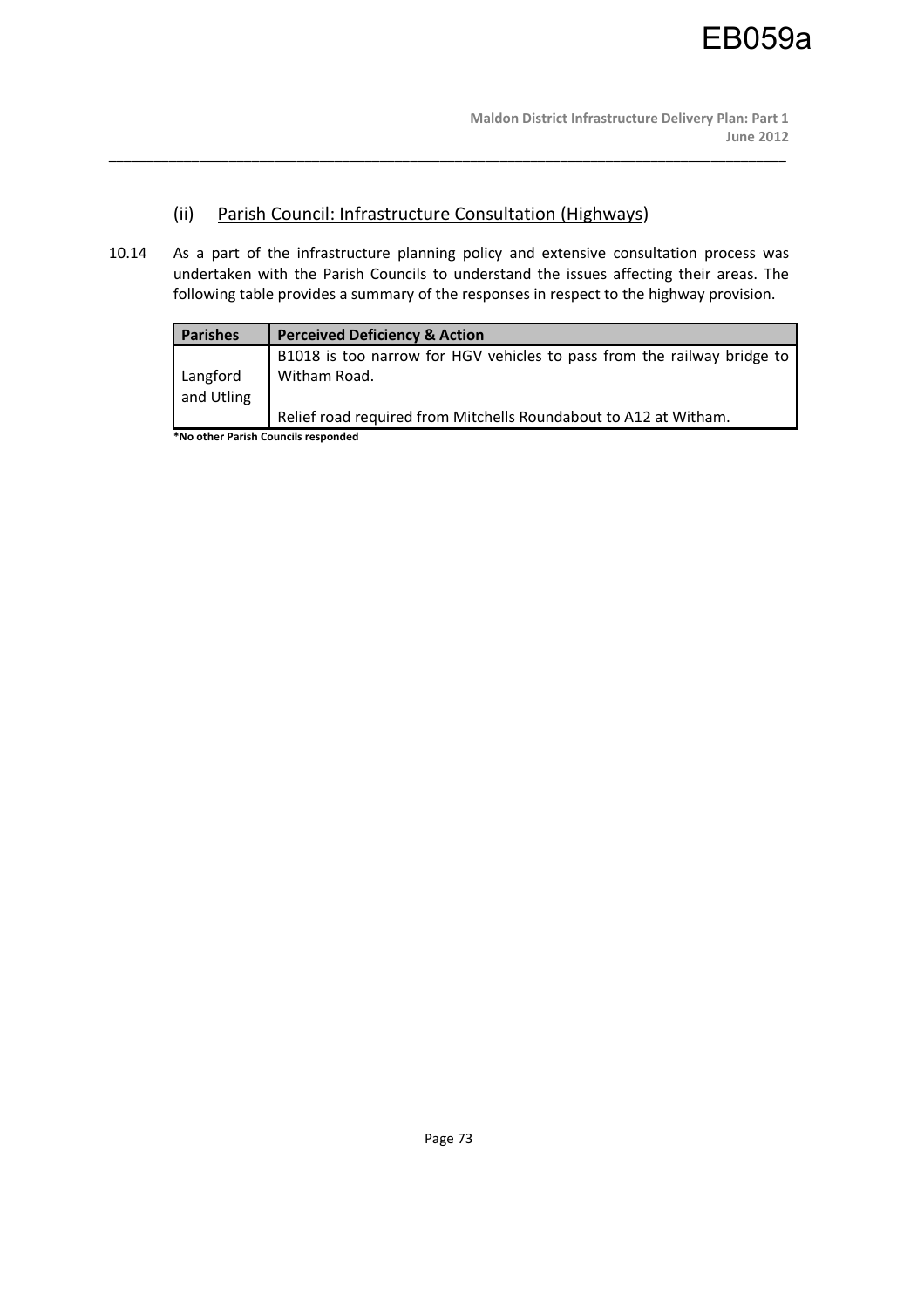**Maldon District Infrastructure Delivery Plan: Part 1 June 2012** 

# (iii) Rail Network

#### **Lead Agency**

- **Network Rail**
- Abellio Greater Anglia Limited

### **Evidence Base**

Route Utilisation Strategies (Network Rail, 2007 & 2011)

#### **Strategic Issues**

10.15 Network Rail has the responsibility to operate, maintain, renew and enhance the rail network at this location. Within Maldon District, Network Rail has a number of built assets that includes all railway infrastructure, track, signals, telecoms, overhead line equipment, level crossings, most bridges and stations at North Fambridge, Althorne, Burnham-on-Crouch and Southminster including associated forecourts, car parks etc.

\_\_\_\_\_\_\_\_\_\_\_\_\_\_\_\_\_\_\_\_\_\_\_\_\_\_\_\_\_\_\_\_\_\_\_\_\_\_\_\_\_\_\_\_\_\_\_\_\_\_\_\_\_\_\_\_\_\_\_\_\_\_\_\_\_\_\_\_\_\_\_\_\_\_\_\_\_\_\_\_\_\_\_\_\_\_\_\_\_\_

- 10.16 Under its current license for operating, maintaining, renewing and enhancing the rail network, Network Rail is required to produce a series of Route Utilisation Strategies (RUS), each one covering a specific area or aspect of the railway network. There are two specific RUS that include the railway line to Southminster, these are Greater Anglia RUS published in December 2007 and London & South East RUS published in July 2011. The RUS are railway industry documents and strategies to accommodate anticipated future growth. They do this by considering existing capacity, infrastructure capability and train operations, followed by forecasting future demand and providing recommendations as to how this should best be accommodated.
- 10.17 Passenger services are currently operated by Abellio Greater Anglia Limited. They replaced the previous operator, National Express East Anglia on 5 February 2012. First Great Eastern had previously operated the line until 1 April 2004, when all the operators in East Anglia were merged into one new franchise.

### **Existing Provision**

10.18 There are four railway stations in Maldon District, all of which are along the Southminster Branch Line. The 16½ mile branch line diverges from the Shenfield-Southend Victoria line at Wickford. It is single track throughout, with a passing loop at North Fambridge station (the mid-point of the line) to allow trains travelling in opposite directions to pass. The line is 25 kV overhead electrified throughout its length and has a line speed of 40–75 mph. Signalling control is from Liverpool Street Integrated Electronic Control Centre. Three of the District's four stations on the branch line have a single platform with the exception being North Fambridge.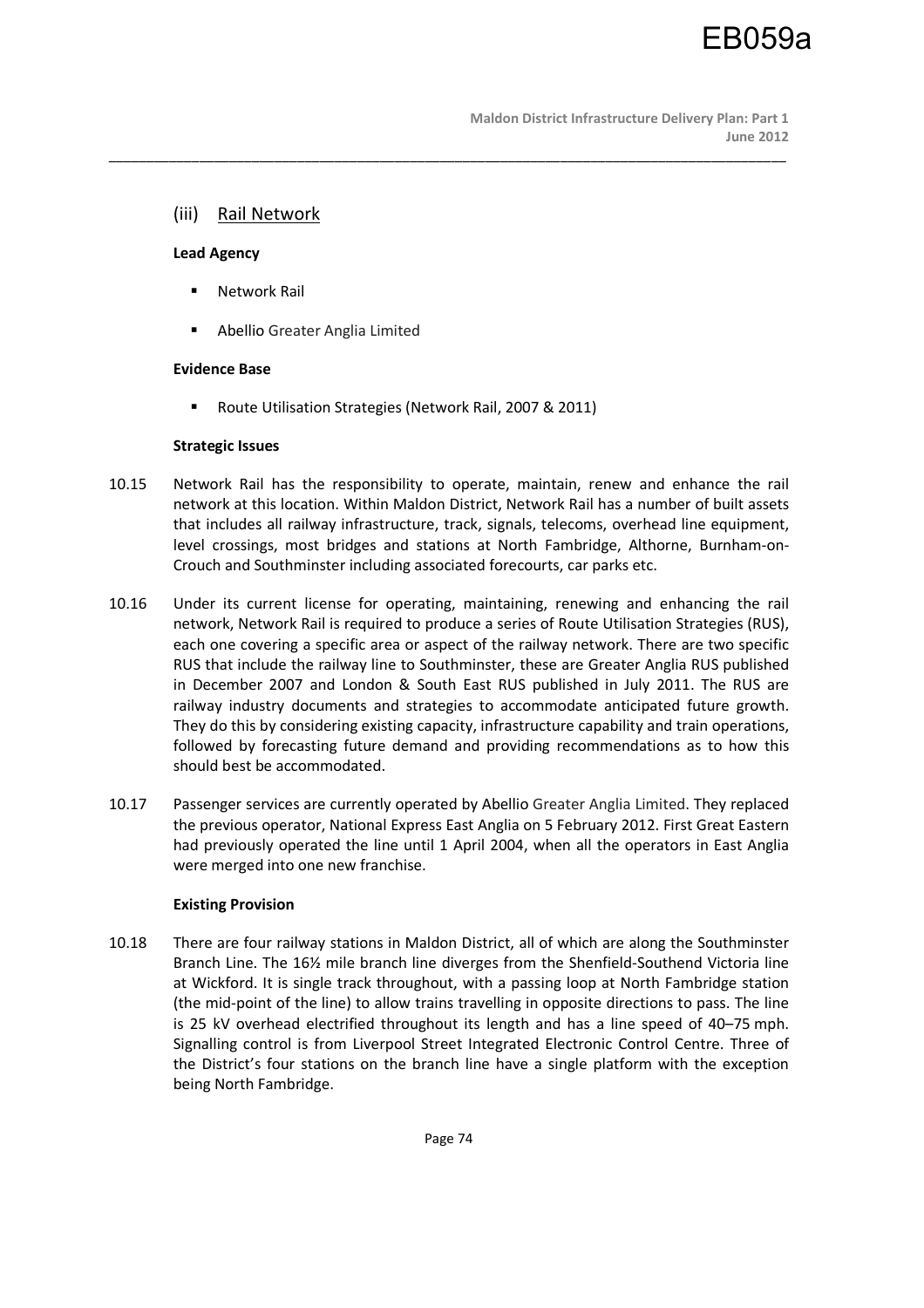10.19 The Greater Anglia 2007 RUS seeks the extension of the Fambridge Loop on the Southminster branch to allow the operation of additional 12-car trains from Southminster. This would give the operator the flexibility to allocate rolling stock efficiently to meet demand and ensure that full length trains can run on this route. The operation of the extra trains will require power supply upgrades and an extension of the passing loop at Fambridge.

\_\_\_\_\_\_\_\_\_\_\_\_\_\_\_\_\_\_\_\_\_\_\_\_\_\_\_\_\_\_\_\_\_\_\_\_\_\_\_\_\_\_\_\_\_\_\_\_\_\_\_\_\_\_\_\_\_\_\_\_\_\_\_\_\_\_\_\_\_\_\_\_\_\_\_\_\_\_\_\_\_\_\_\_\_\_\_\_\_\_

10.20 At Southminster Station, the terminus, is the secured siding and crane, which was used for the transfer of the nuclear flask, from Bradwell Nuclear Power Station, from road to rail freight service when it was still in operation.

### **Gaps in Provision**

10.21 The number of trains on the Southminster Branch Line is normally restricted to two trains per hour (one train in each direction), with additional trains during the rush-hour. This is due to the limited capacity available after the line was reduced to single track in the 1960s.

### **Planned Provision**

10.22 No gaps in rail provision have been identified nor have any potential gaps as a result of any future development been identified. Locally there is concern that the Southminster Branch Line is operating at capacity, however Network Rail has not expressed this concern.

### **Development Impact**

10.23 Future housing growth is unlikely to have an adverse impact upon the rail network.

### **Funding Mechanisms**

- 10.24 Network Rail is funded by the Government in five year control periods (CP). The current one, CP4 2009-2014 is due to finish on 31 March 2014. Network Rail is currently going through the latest Periodic Review process of funding, which will conclude in October 2013 (PR13). This will set the funding for all Network Rail's forthcoming renewals and maintenance activities in CP5 2014-2019.
- 10.25 Any future investment in the rail network within Maldon District would be undertaken by Network Rail and/or Abellio Greater Anglia Limited.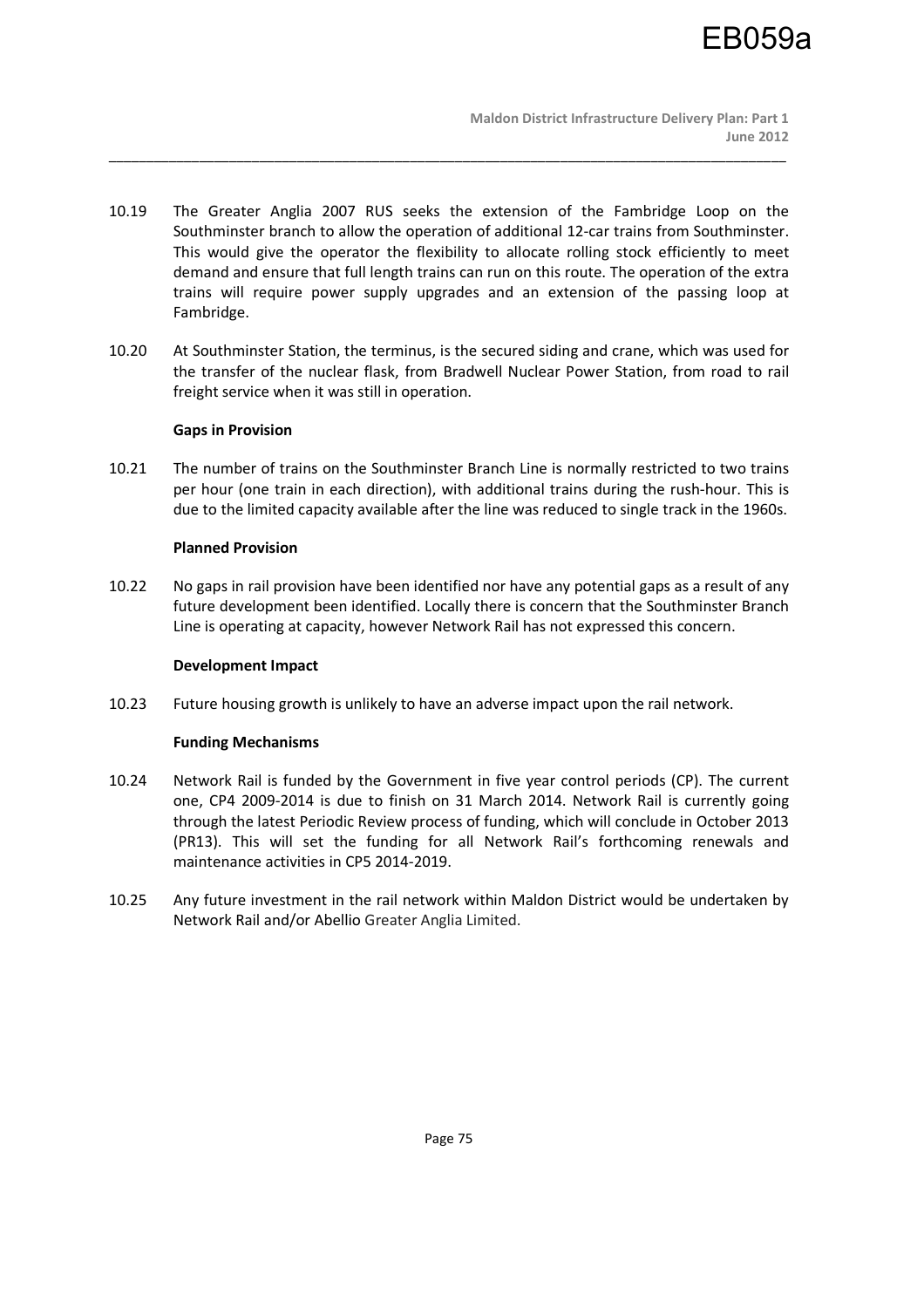# (iv) Parish Council: Infrastructure Consultation (Rail)

10.26 As a part of the infrastructure planning policy and extensive consultation process was undertaken with the Parish Councils to understand the issues affecting their areas. The following table provides a summary of the responses in respect to the rail provision.

\_\_\_\_\_\_\_\_\_\_\_\_\_\_\_\_\_\_\_\_\_\_\_\_\_\_\_\_\_\_\_\_\_\_\_\_\_\_\_\_\_\_\_\_\_\_\_\_\_\_\_\_\_\_\_\_\_\_\_\_\_\_\_\_\_\_\_\_\_\_\_\_\_\_\_\_\_\_\_\_\_\_\_\_\_\_\_\_\_\_

| <b>Parishes</b> | <b>Perceived Deficiency &amp; Action</b> |  |
|-----------------|------------------------------------------|--|
| Althorne        | Train and bus timetables are not aligned |  |
| North           |                                          |  |
| Fambridge       | Require a train service to Maldon        |  |
| Southminster    | No late night rail service from London   |  |
| Tillingham      | No rail service                          |  |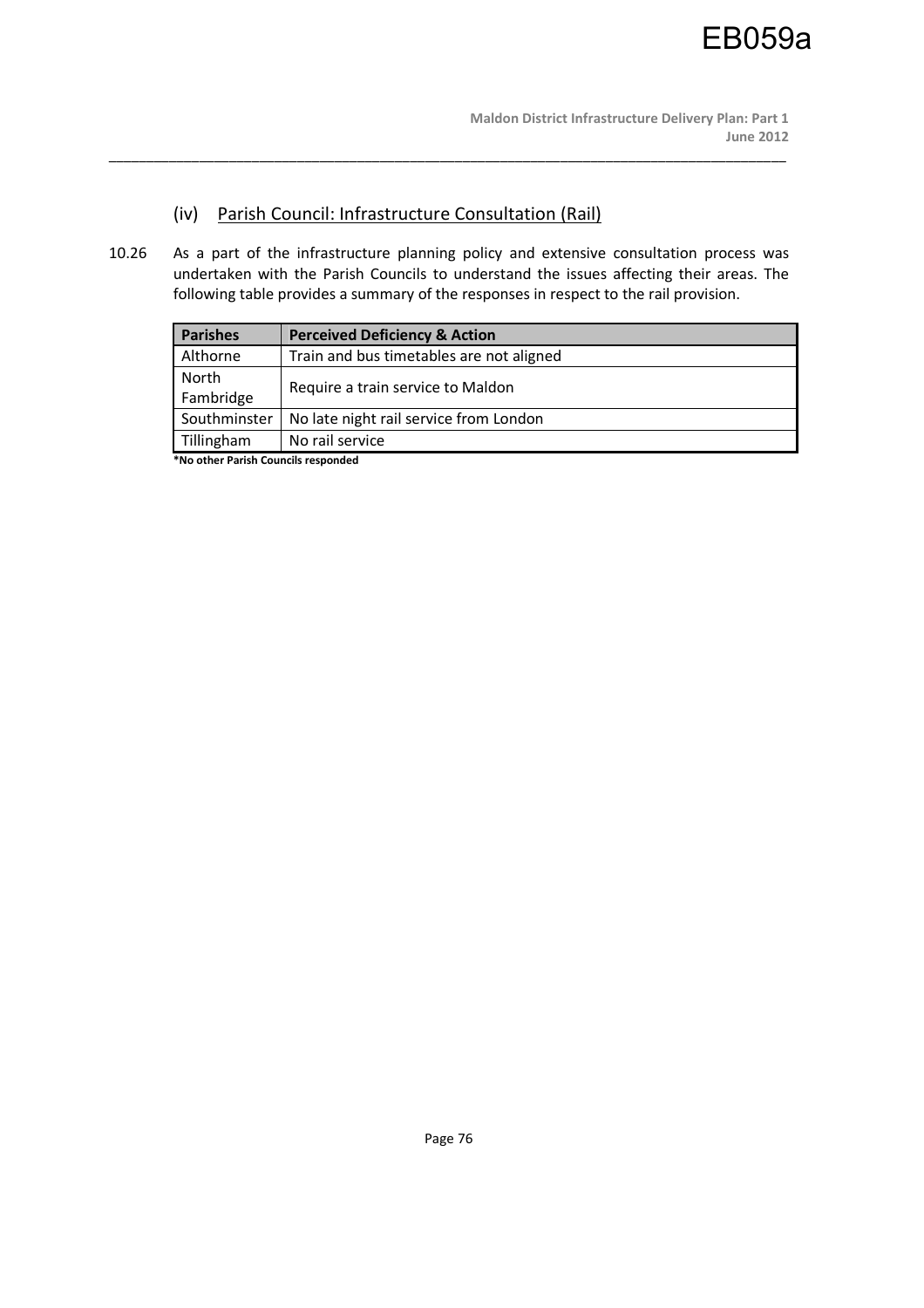# (v) Bus Network

### **Lead Agency**

- **Essex County Council**
- Various Bus Operators
- **Arrow Taxis of Maldon**

## **Evidence Base**

- Local Transport Plan (LTP3) (ECC, 2011)
- Essex Bus Information Strategy 2006 2011 (ECC, 2006)

### **Strategic Issues**

10.27 Commercial bus transport is limited across the District which may be associated with the lack of demand for services and is also reflective of the rural characteristics of the District.

\_\_\_\_\_\_\_\_\_\_\_\_\_\_\_\_\_\_\_\_\_\_\_\_\_\_\_\_\_\_\_\_\_\_\_\_\_\_\_\_\_\_\_\_\_\_\_\_\_\_\_\_\_\_\_\_\_\_\_\_\_\_\_\_\_\_\_\_\_\_\_\_\_\_\_\_\_\_\_\_\_\_\_\_\_\_\_\_\_\_

## **Existing Provision**

- 10.28 The majority of the bus routes are commercially operated with approximately 15% of bus routes being subsidised by Essex County Council.
- 10.29 The 'Dengie Dart' Service is a specialised rural transport service that has been operational since its launch in May 2011. The 'Demand Responsive Transport Scheme' provides a bus service linking parts of Dengie with the Broomfield and St Peters Hospitals. The service is run by Arrow Taxis of Maldon.
- 10.30 The scheme was initiated as part of the 'Access to Services Access to Healthcare' theme of the Local Area Agreement work that RCCE undertook with Essex County Council and forms part of LTP3. The 'Dart' runs to a fixed schedule between Broomfield Hospital and Maldon Town Centre and passengers can join from the roadside. As with regular buses, concessionary passes also accepted. For other villages along the route, pick-up points are flexible; with passengers required to book in at least 30 minutes in advance of the service's scheduled arrival time.

# **Gaps in Provision**

10.31 Bus connectivity within the District is generally poor. Bus services in these areas have been reduced in recent years due to lack of viability and lack of patronage, although responses from the local communities suggest there is a demand for such services.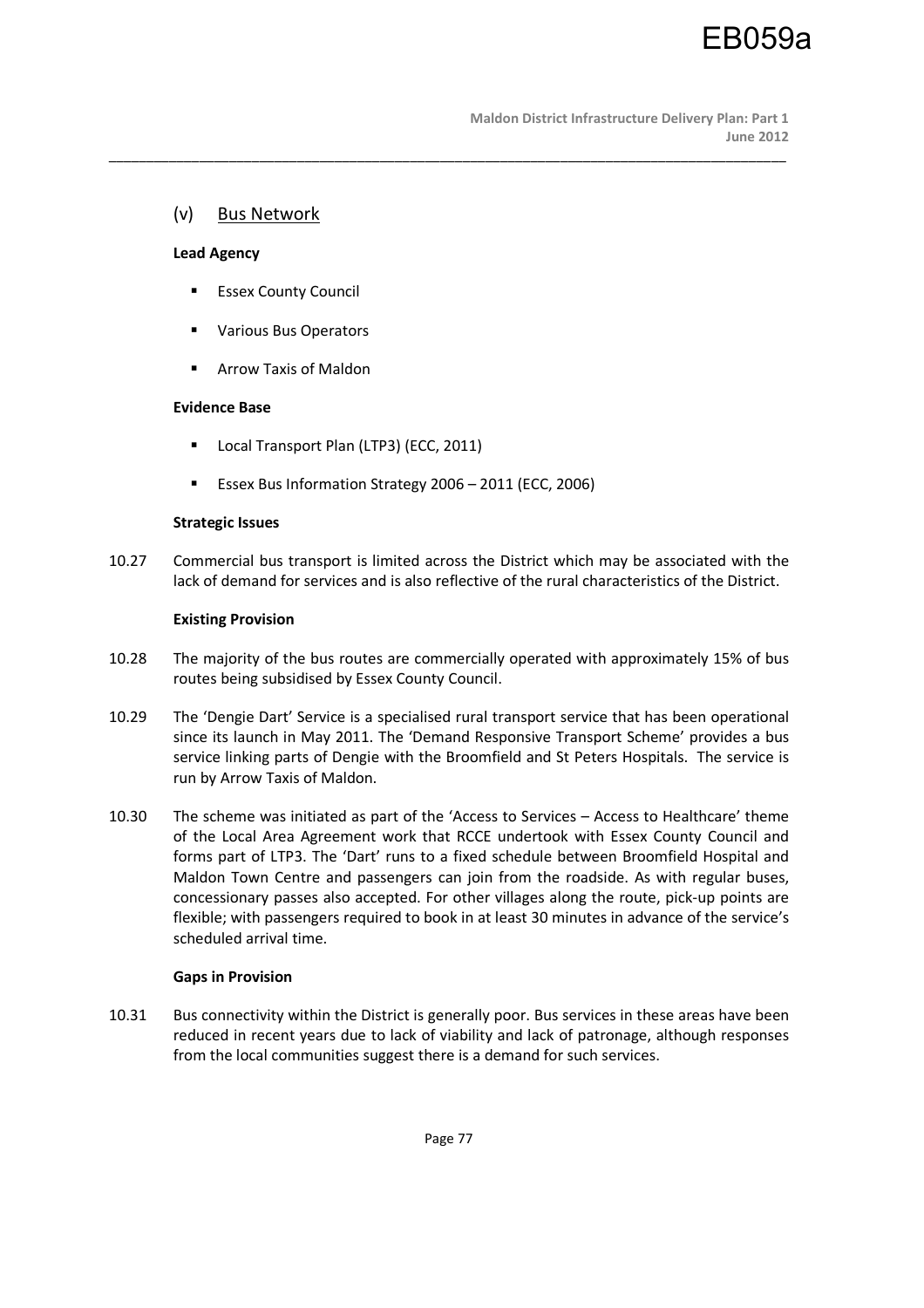### **Planned Provision**

**10.32** There are plans to extend the Dengie Dart access to other parishes in the area, subject to funding, and several parishes have committed their support to such a development.

\_\_\_\_\_\_\_\_\_\_\_\_\_\_\_\_\_\_\_\_\_\_\_\_\_\_\_\_\_\_\_\_\_\_\_\_\_\_\_\_\_\_\_\_\_\_\_\_\_\_\_\_\_\_\_\_\_\_\_\_\_\_\_\_\_\_\_\_\_\_\_\_\_\_\_\_\_\_\_\_\_\_\_\_\_\_\_\_\_\_

## **Development Impact**

10.33 Bus services provide the most accessible public transport option in Maldon District. Increased housing and employment provision will potentially increase bus patronage. The strategic growth allocations should be planned in a strategic manner to take in account the need to ensure that public transport routes e.g. bus routes are delivered early in the development process.

## **Funding Mechanisms**

- 10.34 Many bus services are provided on a commercial basis with some funding to subsidise other off-peak services. Improvements and connections to the local bus service will be also expected as part of major developments. Major developments will be expected to contribute towards improving the 'Dengie Dart' service where appropriate. .
	- (vi) Parish Council: Infrastructure Consultation (Bus)
- 10.35 As a part of the infrastructure planning policy and extensive consultation process was undertaken with the Parish Councils to understand the issues affecting their areas. The following table provides a summary of the responses in respect to the bus provision.

| <b>Parishes</b>     | <b>Perceived Deficiency &amp; Action</b>     |
|---------------------|----------------------------------------------|
| Althorne            | Train and bus timetables are not aligned     |
|                     | Infrequent bus service                       |
| Heybridge           | West Heybridge needs an expanded bus service |
| Langford and Utling | Infrequent bus service                       |
| North Fambridge     | No available bus to or from the village      |
| Tillingham          | Need a direct bus service to Maldon          |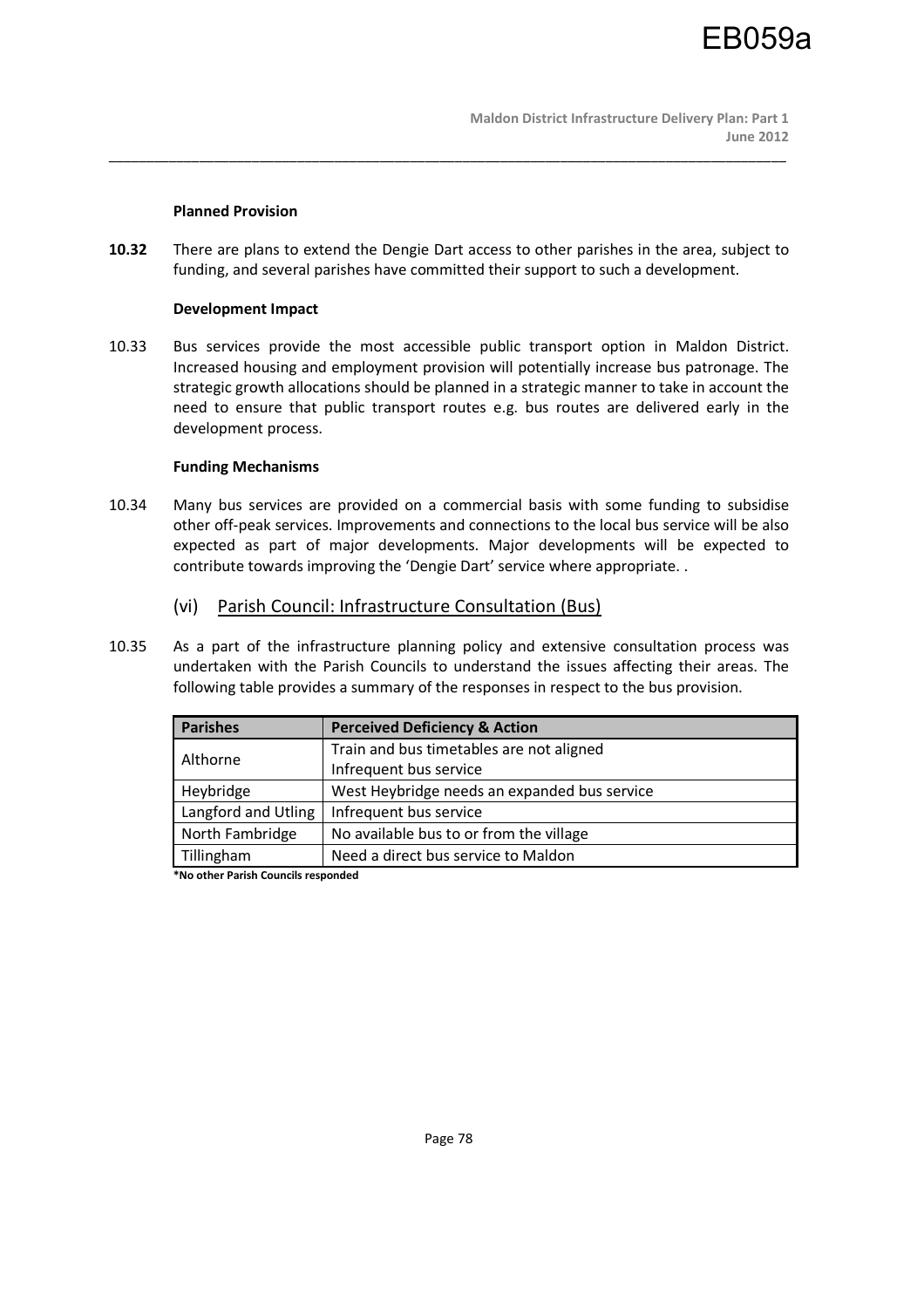# (vii) Footpaths, Cycle Routes and Bridleways

## **Lead Agency**

- **Essex County Council**
- **SUSTRANS**

## **Evidence Base**

**Local Transport Plan (LTP3) (ECC, 2011)** 

## **Strategic Issues**

10.36 Policy 14 of LTP3 sets out ECC's approach to cycling within the county and follows ECC's Cycle Strategy 2001. The policy includes a number of measures such as:

\_\_\_\_\_\_\_\_\_\_\_\_\_\_\_\_\_\_\_\_\_\_\_\_\_\_\_\_\_\_\_\_\_\_\_\_\_\_\_\_\_\_\_\_\_\_\_\_\_\_\_\_\_\_\_\_\_\_\_\_\_\_\_\_\_\_\_\_\_\_\_\_\_\_\_\_\_\_\_\_\_\_\_\_\_\_\_\_\_\_

- Completing missing links in existing cycle networks, providing better signing and improving cyclist facilities (for instance crossings and cycle priority measures) to provide continuous and safe routes, linking urban and surrounding areas;
- **IMPROVING CYCLE facilities (for instance secure cycle parking) at key cyclist** destinations, including town centres, workplaces, schools, railway/bus stations and hospitals;
- **Providing people with information on cycle routes in Essex, together with detail on** where they can securely park their bike and how long a journey is likely to take (via the 'Transport Direct' cycle planner service);
- Ensuring cycle access is provided to new developments, with links to the surrounding community and existing cycle networks;
- **Promoting cycling, for instance through publicity material, educational programmes** and cycling events; and
- Providing cycle training opportunities for school children and adults to provide people with the confidence to travel safely by bike.
- 10.37 ECC's approach towards walking provision is emphasised in policy 15 of LTP3, which seeks to promote walking and the use of public rights of way by:
	- Promoting the benefits of walking and facilitating a safe and pleasant walking environment that is accessible to all; and
	- **IMP** Improving the signage of walking routes and ensuring that the public rights of way network is well maintained and easy to use by walkers, cyclists and equestrians.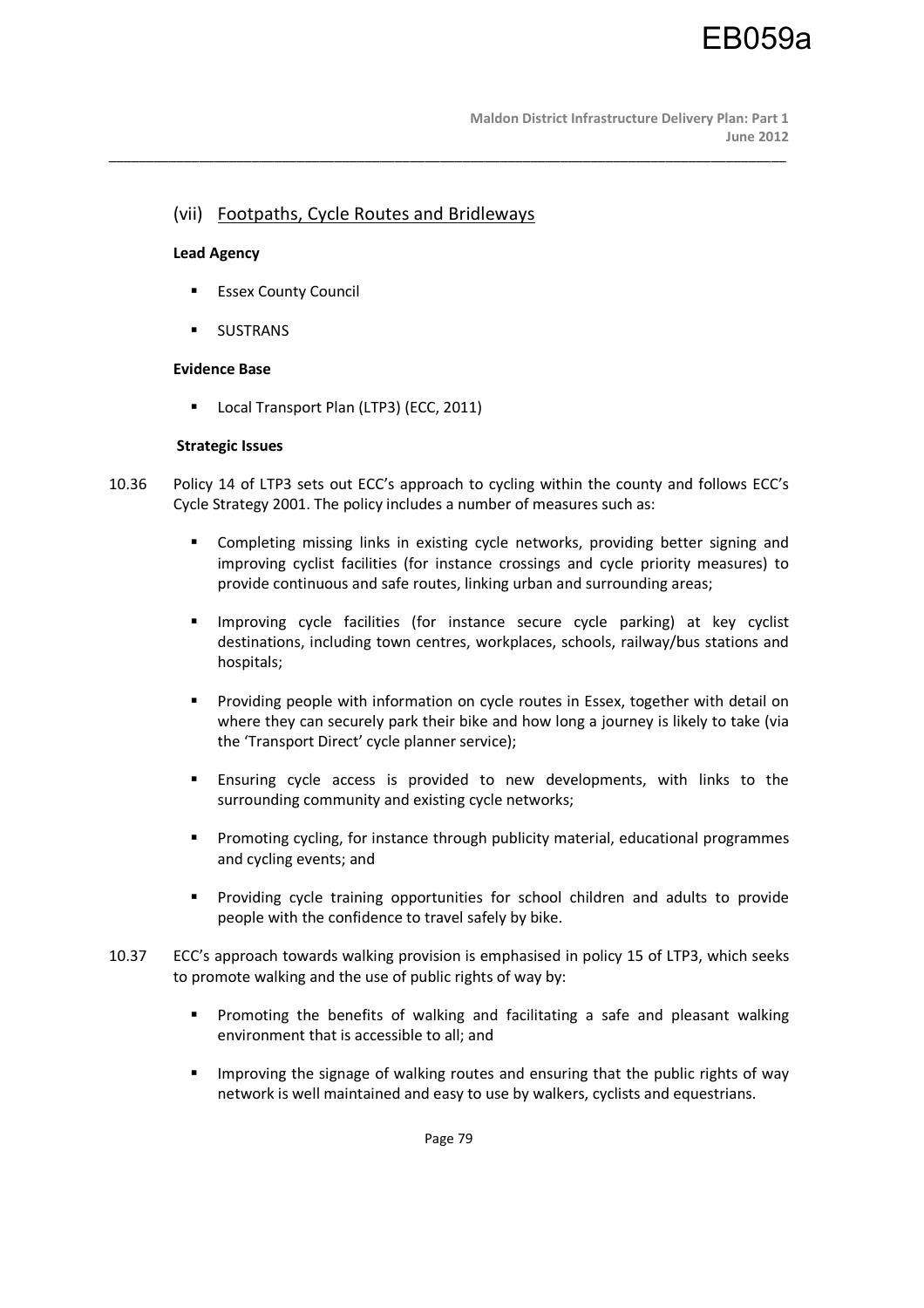### **Existing Provision**

10.38 There are no specific Maldon District cycling measures set out in LTP3, however, the ECC Cycle Strategy 2001 and SUSTRANS indicate the national cycle routes that go through the District.

\_\_\_\_\_\_\_\_\_\_\_\_\_\_\_\_\_\_\_\_\_\_\_\_\_\_\_\_\_\_\_\_\_\_\_\_\_\_\_\_\_\_\_\_\_\_\_\_\_\_\_\_\_\_\_\_\_\_\_\_\_\_\_\_\_\_\_\_\_\_\_\_\_\_\_\_\_\_\_\_\_\_\_\_\_\_\_\_\_\_

### **Gaps in Provision**

10.39 At present, Maldon District does not have a high level continuous cycle network.

## **Planned Provision**

10.40 None known at present. The LSP Place Shaping Group has been tasked to identify opportunity for extending the cycle network. This work is on-going.

## **Development Impact**

- 10.41 New development will be expected to improve cycle and footpath linkages both through the site and with the adjoining areas. This will be particularly important where the development is near or adjoins the countryside or a major open space.
- 10.42 There is also potential for increased cycling networks and provision of cycle racks/sheds and showering facilities as part of planning obligations and/or Green Travel Plans.

### **Funding Mechanisms**

- 10.43 On-site provision or developer contributions could deliver and link cycle and footpath networks.
- 10.44 Walking and Cycling Improvements e.g. the provision of new footpaths and cycleways; improved signage and information could be funded through the Governments' Local Sustainable Transport Fund. LTP3 indicates that walking improvements could be secured through the ECC Integrated Transport Budget and existing and future S106 monies.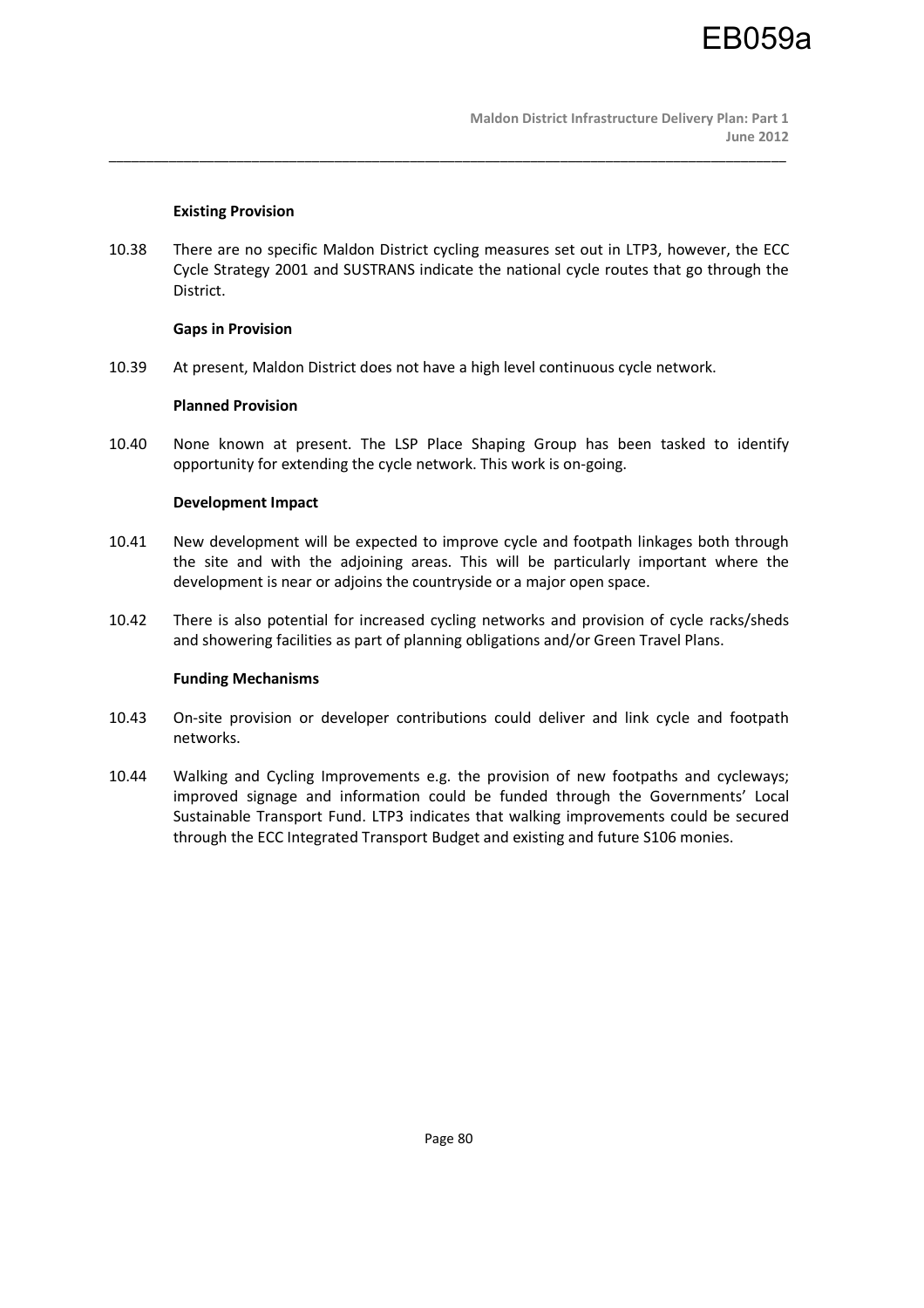(viii) Parish Council: Infrastructure Consultation (Footpaths, Cycle Routes and Bridleways)

10.45 As a part of the infrastructure planning policy and extensive consultation process was undertaken with the Parish Councils to understand the issues affecting their areas. The following table provides a summary of the responses in respect to the footpaths, cycles routes and bridleways.

\_\_\_\_\_\_\_\_\_\_\_\_\_\_\_\_\_\_\_\_\_\_\_\_\_\_\_\_\_\_\_\_\_\_\_\_\_\_\_\_\_\_\_\_\_\_\_\_\_\_\_\_\_\_\_\_\_\_\_\_\_\_\_\_\_\_\_\_\_\_\_\_\_\_\_\_\_\_\_\_\_\_\_\_\_\_\_\_\_\_

| <b>Parishes</b>     | <b>Perceived Deficiency &amp; Action</b>              |
|---------------------|-------------------------------------------------------|
| Althorne            | Train and bus timetables are not aligned              |
|                     | Infrequent bus service                                |
| Heybridge           | Need to maintain the river path                       |
| Langford and Utling | Infrequent bus service                                |
| North Fambridge     | The bridleway network should be improved for cyclists |
| Southminster        | Need for a increased pedestrian walking routes        |
|                     | Need for a cycle path from Southminster to Burnham    |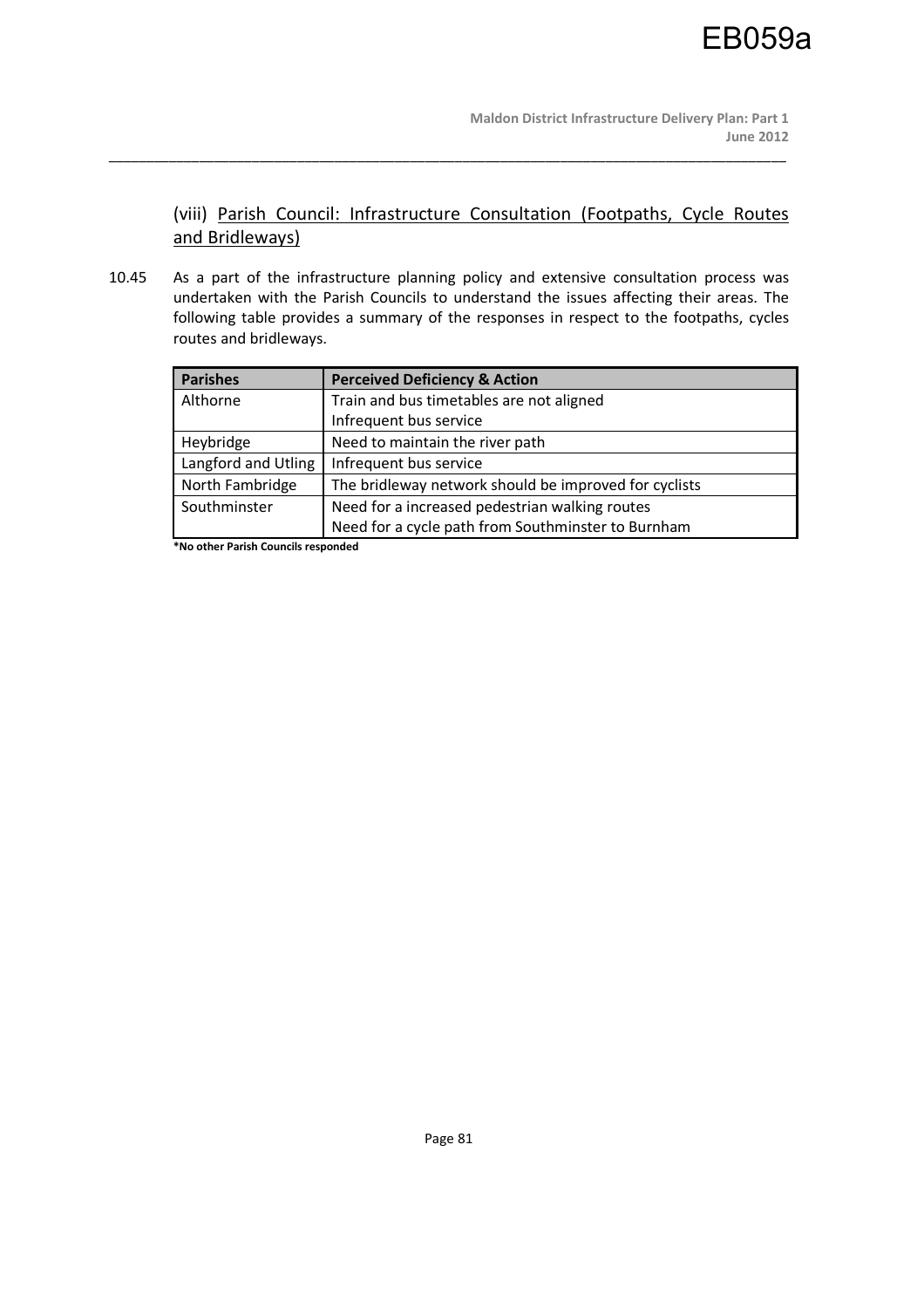**Maldon District Infrastructure Delivery Plan: Part 1 June 2012** 

# (ix) Inland Waterways

#### **Lead Agency**

- **Essex Waterways Ltd**
- **Essex County Council**

### **Evidence Base**

**ESSEX Waterways Ltd Website** 

#### **Strategic Issues**

10.46 The Chelmer and Blackwater Navigation links Chelmsford with the tidal estuary of the River Blackwater at Heybridge Basin. Since the cessation of commercial traffic in 1972, leisure use has been encouraged along the Chelmer and Blackwater Navigation. Since 2003, the Chelmer and Blackwater Navigation has been run by Essex Waterways Ltd, a subsidiary of the Inland Waterways Association. Whilst Essex Waterways Ltd manage the navigation, it is still owned by the Company of Proprietors.

\_\_\_\_\_\_\_\_\_\_\_\_\_\_\_\_\_\_\_\_\_\_\_\_\_\_\_\_\_\_\_\_\_\_\_\_\_\_\_\_\_\_\_\_\_\_\_\_\_\_\_\_\_\_\_\_\_\_\_\_\_\_\_\_\_\_\_\_\_\_\_\_\_\_\_\_\_\_\_\_\_\_\_\_\_\_\_\_\_\_

#### **Existing Provision**

10.47 The Navigation runs from Springfield Basin in Chelmsford to the sea lock at Heybridge Basin near Maldon. It has 13 locks, including a flood lock and six bridges. It drops 23 metres (75.4 feet) from the basin to the sea. The towpath has been designated as a public footpath. Narrow boats can be hired from Paper Mill lock.

### **Gaps in Provision**

10.48 None known at present.

#### **Planned Provision**

- 10.49 In 2011, repair and maintenance was carried out to the following locks along the Navigation:
	- **Barnes Lock new piling and extended landing stages above and below the lock;**
	- **Sandford Lock the bank to the upper towpath stage has been re-piled;**
	- Little Baddow Lock new timber landing stage above lock;
	- Rushes Lock new piling and extended landing stages above and below the lock;
	- **EXECT** Ricketts Lock new timber landing stage above lock and new piling below to extend landing stage; and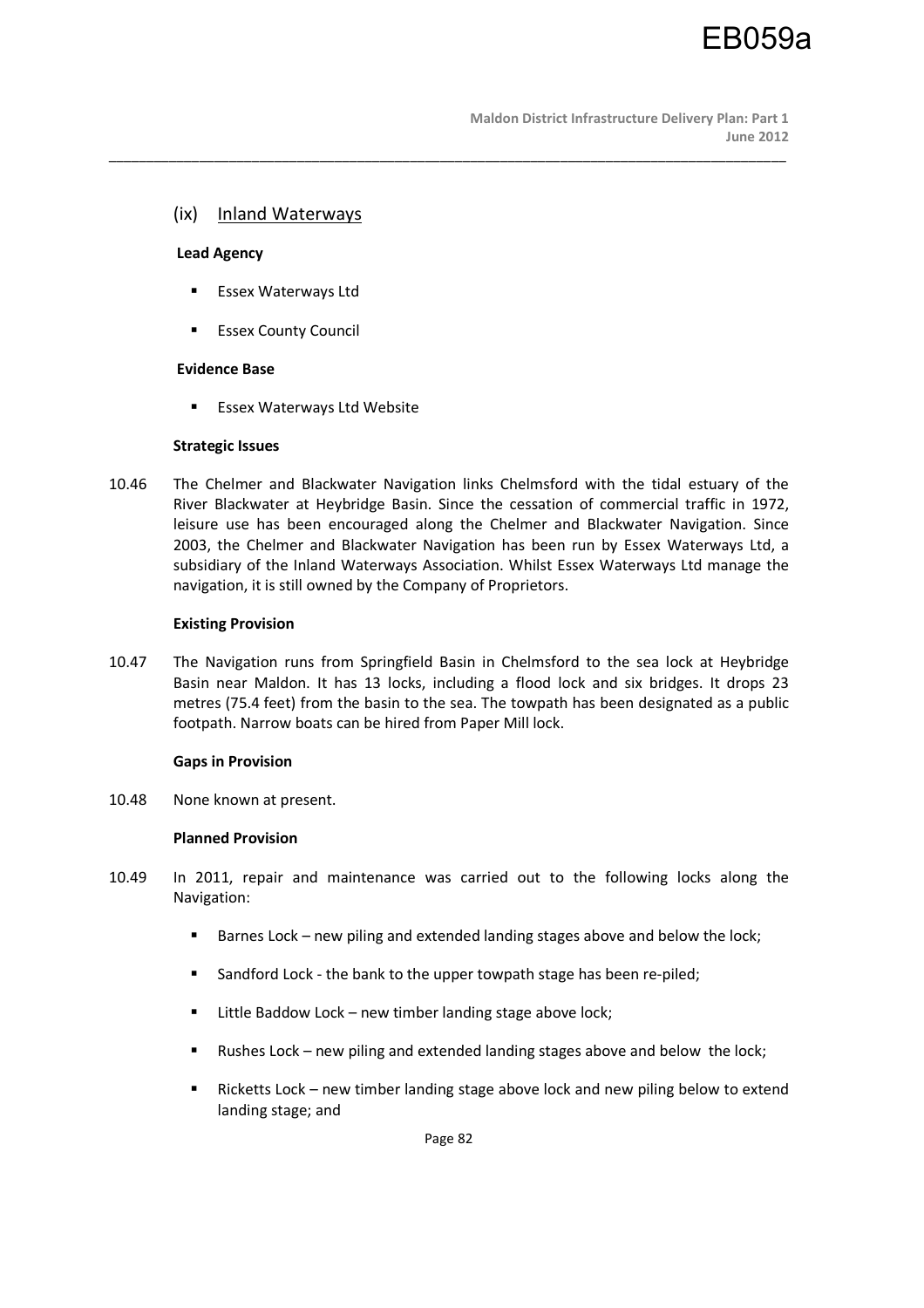**Maldon District Infrastructure Delivery Plan: Part 1 June 2012** 

- North Quay at Heybridge Basin piling.
- 10.50 In 2012, the following works have been planned:
	- **Install new electrical shore-power services and resurface the parking area;**

\_\_\_\_\_\_\_\_\_\_\_\_\_\_\_\_\_\_\_\_\_\_\_\_\_\_\_\_\_\_\_\_\_\_\_\_\_\_\_\_\_\_\_\_\_\_\_\_\_\_\_\_\_\_\_\_\_\_\_\_\_\_\_\_\_\_\_\_\_\_\_\_\_\_\_\_\_\_\_\_\_\_\_\_\_\_\_\_\_\_

- **IMPROPERENTS TO the Paper Mill slipway;**
- Work to repair cills at several locks and possibly install new gates at Hoe Mill Lock; and
- **Install additional timber stages above Barnes Lock, Little Baddow Lock and Ricketts** Lock to improve landing for the longer narrowboats.

### **Development Impact**

10.51 Strategic development in Maldon and Heybridge would increase the demand for leisure activities along the the Chelmer and Blackwater Navigation.

### **Funding Mechanisms**

- 10.52 Funding is generally secured through grant funding from Essex County Council Community Initiatives Fund. Local volunteers as well as volunteers from Waterway Recovery Group are relied upon to maintain the Navigation. Appropriate funding could be secured developer contributions.
	- (x) Parish Council: Infrastructure Consultation (Inland Waterways)
- 10.53 As a part of the infrastructure planning policy and extensive consultation process was undertaken with the Parish Councils to understand the issues affecting their areas. The following table provides a summary of the responses in respect to inland waterways.

| <b>Parishes</b> | <b>Perceived Deficiency &amp; Action</b> |  |
|-----------------|------------------------------------------|--|
| Heybridge       | Need to maintain the river path          |  |
|                 |                                          |  |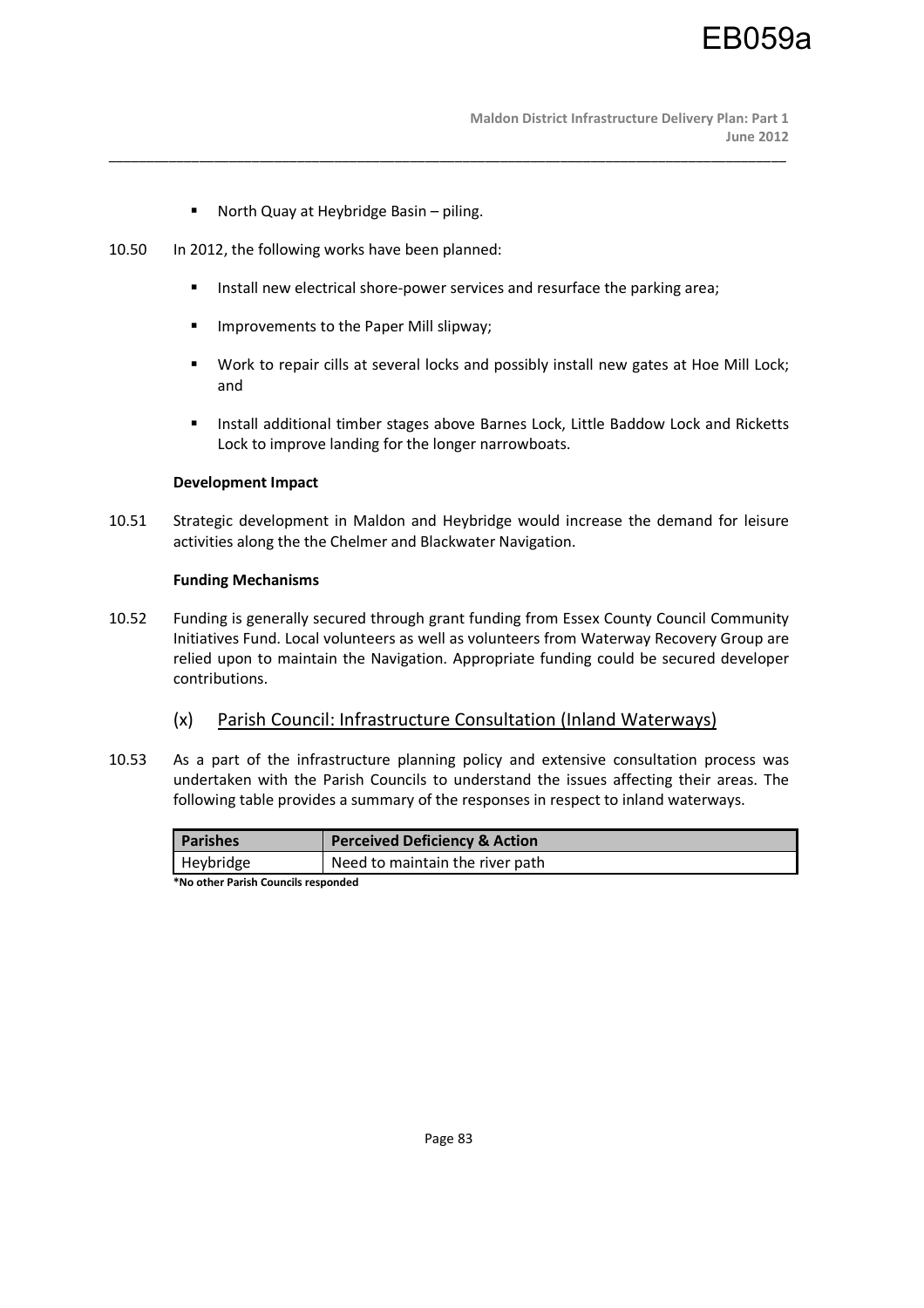# **11. Utilities**

11.1 This section considers the baseline infrastructure position in the District in respect to utilities.

\_\_\_\_\_\_\_\_\_\_\_\_\_\_\_\_\_\_\_\_\_\_\_\_\_\_\_\_\_\_\_\_\_\_\_\_\_\_\_\_\_\_\_\_\_\_\_\_\_\_\_\_\_\_\_\_\_\_\_\_\_\_\_\_\_\_\_\_\_\_\_\_\_\_\_\_\_\_\_\_\_\_\_\_\_\_\_\_\_\_

(i) Water Supply

## **Lead Agency**

- **Essex and Suffolk Water**
- The Water Services Regulation Authority (Ofwat)
- **Environment Agency**

## **Evidence Base**

- Final Water Resources Management Plan 2010-2035 (ESW, 2010)
- Asset Management Plan (ESW,2010)
- **Maldon Scoping Water Cycle Study (Entec, 2010)**

# **Strategic Issues**

- 11.2 Essex and Suffolk Water (ESW) supply potable water to Maldon District.
- 11.3 The ESW supply areas are located within some of the driest areas of the country and as such face particular challenges including general lack of new intrinsic water resources, growing demand, and uncertainty from climate change.
- 11.4 ESW fully applies the concept of the 'twin track approach' to maintaining water supplies through a combination of demand management and water supply schemes and initiatives.

### **Existing Provision**

- 11.5 The water resources within the ESW area include the Essex rivers Chelmer, Blackwater, Stour and Roman River which support pumped storage reservoirs at Hanningfield and Abberton, and treatment works at Langford, Langham, Hanningfield and Layer. The remaining water sourced from inside the Essex resource zone (approximately 3% of total water supplied in the zone) is derived from groundwater via Chalk well and adit sources in the south and south west of the zone at Linford, Stifford, Dagenham and Roding, each with on-site treatment.
- 11.6 Water transferred into the Essex supply area from outside the area comes from two main sources: the Chigwell raw water bulk supply from Thames Water Utilities; and the Ely Ouse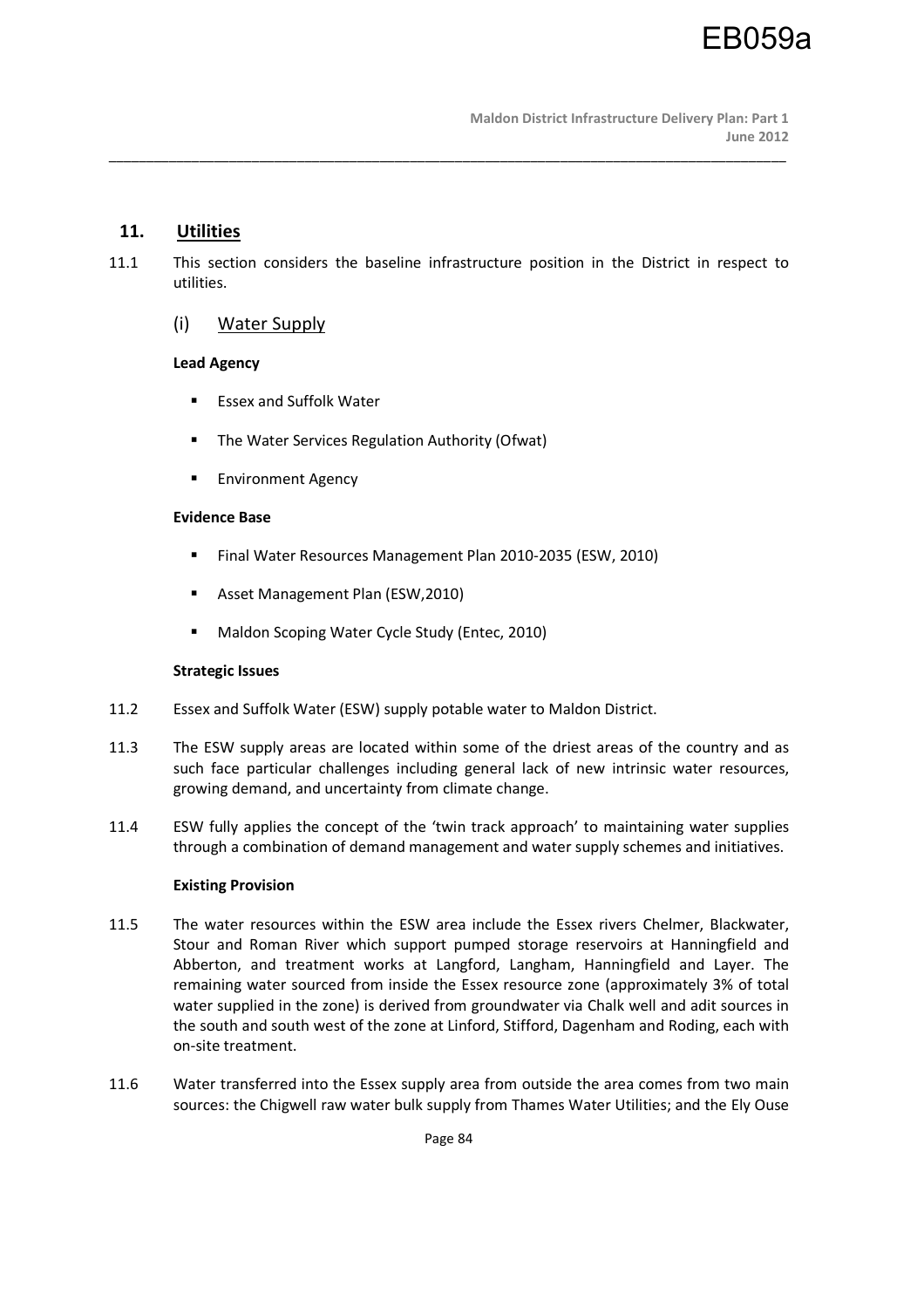to Essex Transfer Scheme (EOETS). In a dry year, up to a third of the water supplied in Essex is derived from the Ely Ouse to Essex Transfer Scheme (EOETS) which transfers water from Denver in Norfolk via pipelines and pumping stations to the headwaters of the River Stour and the River Pant/Blackwater. The EOETS is owned and operated by the Environment Agency.

11.7 Another significant water resource in Essex has been the granting of a permanent discharge consent for the Langford Recycling scheme. It has the capability to increase the water availability for Essex by 8%. This scheme involves the indirect recycling of effluent from the Chelmsford sewage treatment works for re-use as a potable resource. The Langford recycling plant has the capacity for tertiary treatment of up to 40Ml/d of effluent. The consent conditions imposed by the EA were framed to ensure that:

\_\_\_\_\_\_\_\_\_\_\_\_\_\_\_\_\_\_\_\_\_\_\_\_\_\_\_\_\_\_\_\_\_\_\_\_\_\_\_\_\_\_\_\_\_\_\_\_\_\_\_\_\_\_\_\_\_\_\_\_\_\_\_\_\_\_\_\_\_\_\_\_\_\_\_\_\_\_\_\_\_\_\_\_\_\_\_\_\_\_

- All river quality standards are met;
- **There is no deterioration in river quality;**
- In areas of uncertainty, the precautionary principle should apply.

## **Gaps in Provision**

11.8 The available evidence indicates that the whole of Essex is marginally in water supply deficit for the existing population.

### **Planned Provision**

11.9 ESW published its Final Water Resources Management Plan (FWRMP) in January 2010. The FWRMP confirmed that the forecasts of a supply demand shortfall in the Essex Resource Zone over the 25 year planning horizon. This shortfall will be met by a scheme known as the 'Abberton Scheme'. This scheme will increase water capacity by 60% and is scheduled for completion in 2013. ESW is confident that as a result of the completion of the Abberton Scheme in 2013, the supply demand balance will remain in surplus throughout the 25 year planning period.

### **Development Impact**

11.10 The water supply infrastructure should be sufficient to meet current and projected demands in Maldon District over the next 25 years.

# **Funding Mechanisms**

11.11 Existing infrastructure is sufficient to deliver current demand. ESW has not identified any further infrastructure priorities. Any new and necessary development should be funded by the developer in accordance with the requirements of the Water Industry Act.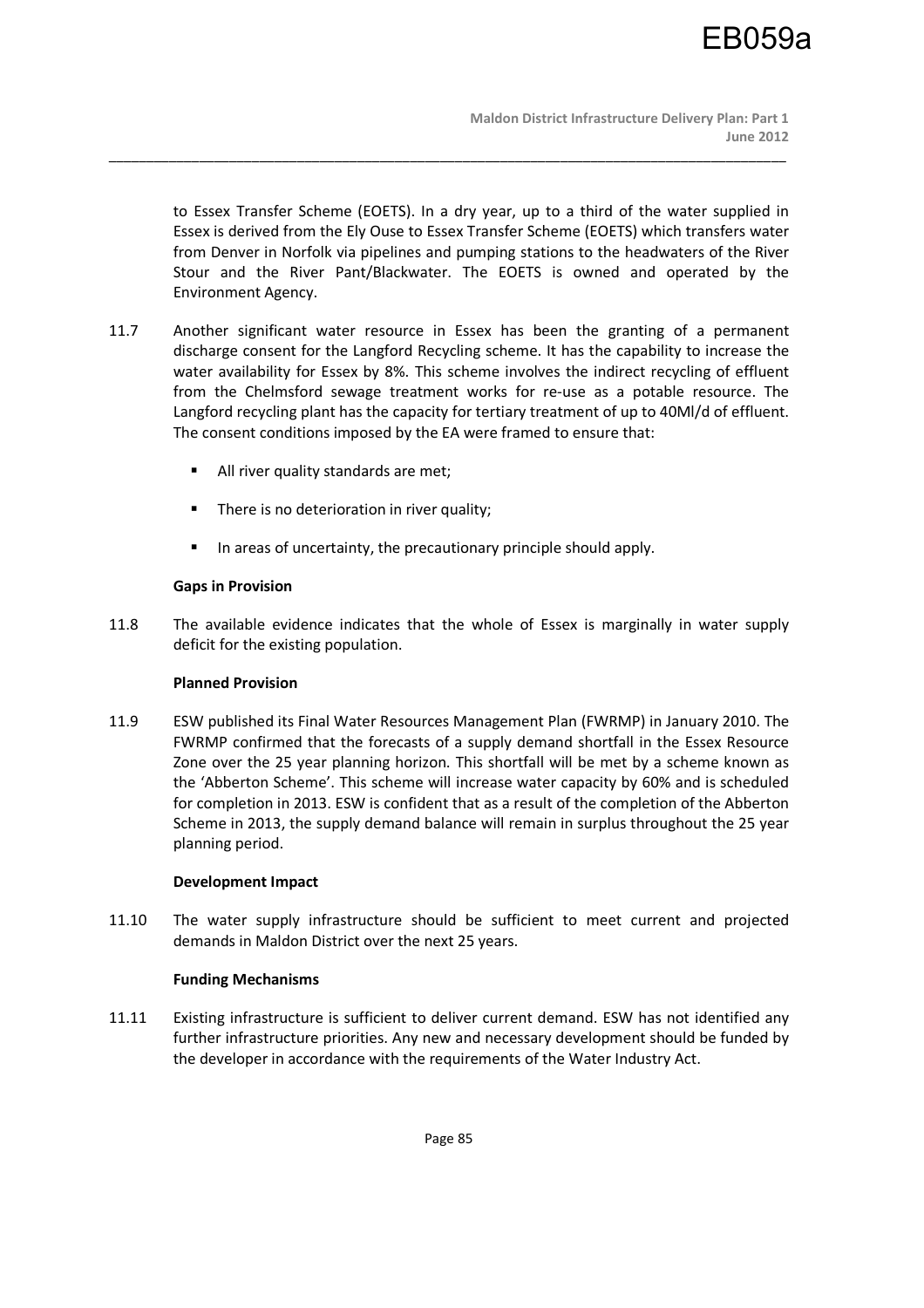# (ii) Wastewater Treatment and Sewerage

#### **Lead Agency**

- **Anglian Water Services Ltd**
- **The Water Services Regulation Authority (Ofwat)**
- **Environment Agency**

#### **Evidence Base**

- Maldon Scoping Water Cycle Study (Entec, 2010)
- **Water Resources Management Plan (AWS, 2010)**

#### **Strategic Issues**

11.12 Anglian Water Services Ltd (AWS) is the statutory sewerage undertaker for the Maldon area.

\_\_\_\_\_\_\_\_\_\_\_\_\_\_\_\_\_\_\_\_\_\_\_\_\_\_\_\_\_\_\_\_\_\_\_\_\_\_\_\_\_\_\_\_\_\_\_\_\_\_\_\_\_\_\_\_\_\_\_\_\_\_\_\_\_\_\_\_\_\_\_\_\_\_\_\_\_\_\_\_\_\_\_\_\_\_\_\_\_\_

- 11.13 The Water Services Regulation Authority (Ofwat) is the economic regulator of water and sewerage companies in England and Wales.
- 11.14 The water and sewerage companies are required to submit an asset management planning (AMP) every five years to Ofwat. The plans set out each company's view of what it needs to do to maintain its assets, improve services to customers and deal with its impact on the environment. The current AMP covers the period 2010 to 2015. Any infrastructure requirements which arise after agreement of the five year AMP will normally be considered within the following AMP period.

### **Existing Provision**

- 11.15 In total, there are 14 wastewater treatment works (WwTW) operated by Anglian Water that serve the population of Maldon District. Each works has consents on both the flow volume and the quality and is regulated by the Environment Agency.
- 11.16 The largest works in the area is the Maldon works that serves Maldon and Heybridge and discharges into a small tributary, upstream of the Blackwater Estuary. The foul sewers form a network that conveys waste flows to the wastewater treatment works. Within Maldon and Heybridge, pumping of waste flows is required to convey flows from Maldon across the River Blackwater to the treatment works, which is located north of the river.
- 11.17 The next largest wastewater treatment works is at Burnham-on-Crouch and discharges into the Crouch Estuary. The other wastewater treatment works are located at: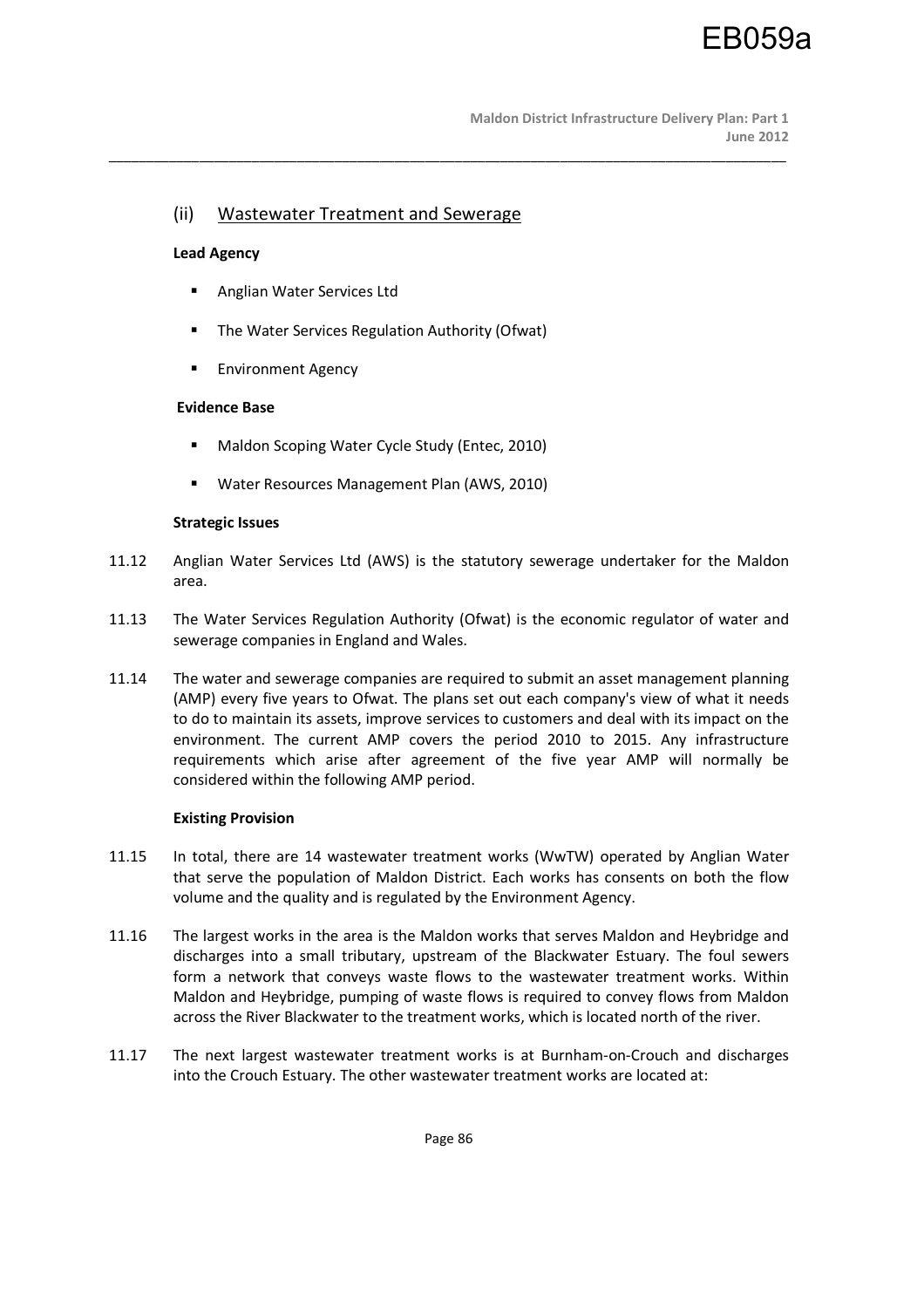- **Southminster**
- Great Totham
- Latchingdon
- **Purleigh**
- Tollesbury
- **Tillingham**
- Maylandsea
- Wodham Walter
- Bradwell
- **Tolleshunt D'arcy**
- **Little Totham**
- St Lawrence

# **Gaps in Provision**

11.18 The 'Maldon Scoping Water Cycle Study' (2010) and qualitative information provided by Anglian Water has indicated that the Maldon Works has capacity to receive additional flow volumes to meet the projected growth requirements to 2026 as set out in the former East of England Plan RSS. However it was been advised that there are existing capacity issues in the foul mains upstream of the pumping station that conveys the flow across the River Blackwater. The sewerage network upstream of this point is at capacity and can receive no further effluent. Anglian Water has not accounted for the upgrading of the sewerage capacity at this location within its 'Water Resource Management Plan', which sets out the investment programme for the period 2010 to 2015.

\_\_\_\_\_\_\_\_\_\_\_\_\_\_\_\_\_\_\_\_\_\_\_\_\_\_\_\_\_\_\_\_\_\_\_\_\_\_\_\_\_\_\_\_\_\_\_\_\_\_\_\_\_\_\_\_\_\_\_\_\_\_\_\_\_\_\_\_\_\_\_\_\_\_\_\_\_\_\_\_\_\_\_\_\_\_\_\_\_\_

- 11.19 The works at Southminster is at capacity and flow capacity at the works cannot accommodate any additional growth without further investment. In addition, the Environment Agency requires the need to make improvements to the quality of the water in Southminster in order to achieve a 'Good' status required under the Water Framework Directive.
- 11.20 The works at Stone St Lawrence is already at capacity. The Stone Works is unable to receive additional flows without additional investment.
- 11.21 There are also capacity concerns at: Bradwell, Little Totham, and Woodham Walter.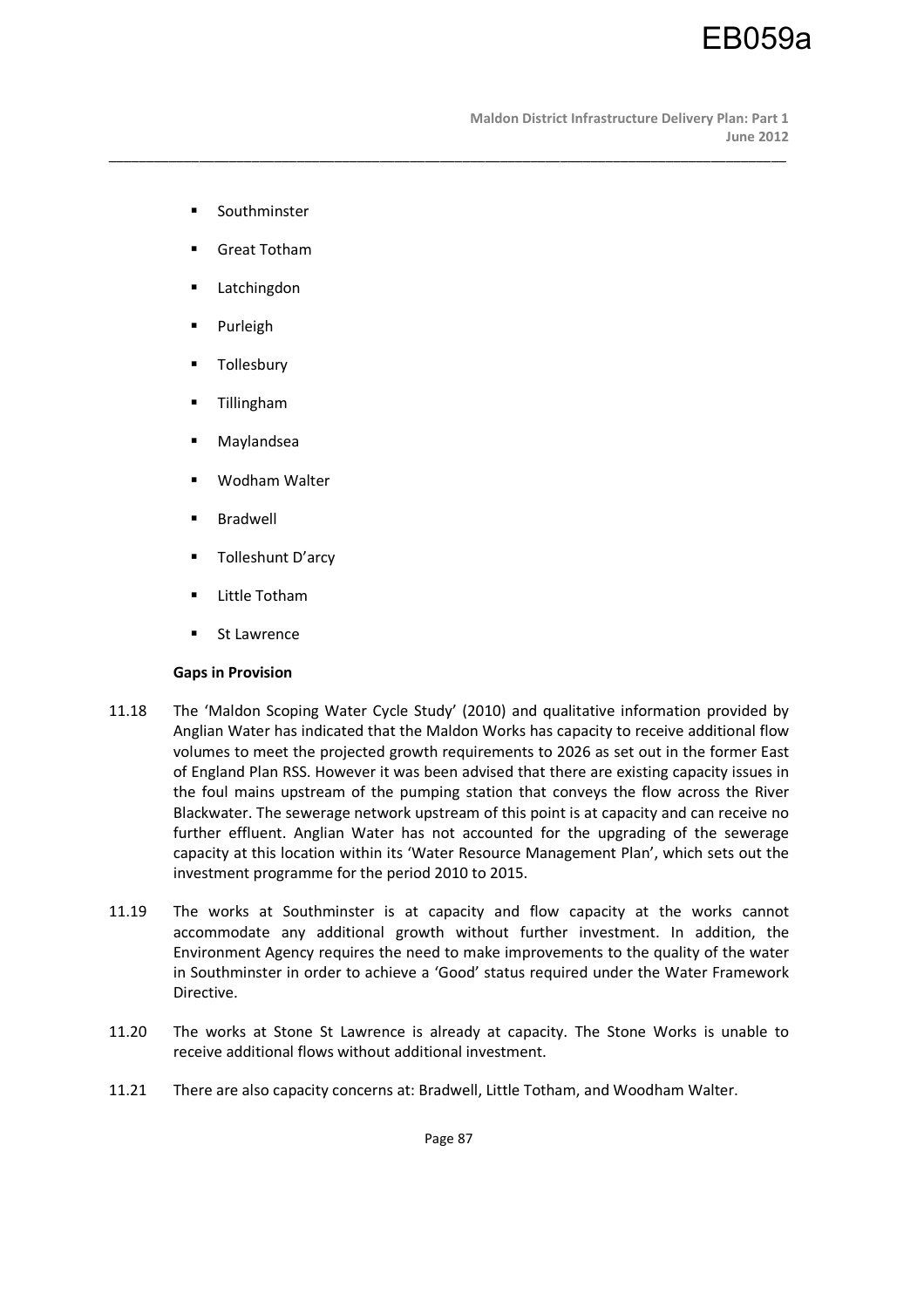### **Planned Provision**

11.22 Anglian Water set out its planned investment programme for the period 2010 to 2015 in the Water Resources Management Plan. This programme is summarised in the table below.

\_\_\_\_\_\_\_\_\_\_\_\_\_\_\_\_\_\_\_\_\_\_\_\_\_\_\_\_\_\_\_\_\_\_\_\_\_\_\_\_\_\_\_\_\_\_\_\_\_\_\_\_\_\_\_\_\_\_\_\_\_\_\_\_\_\_\_\_\_\_\_\_\_\_\_\_\_\_\_\_\_\_\_\_\_\_\_\_\_\_

| Scheme-<br><b>Specific</b><br><b>Requirements</b><br>& Where                                                                                                                                              | When                                                                                                                                                                                                                                                          | Why                                                                                                                                                                                                                                                                                                                                                               | Cost                           | <b>Potential</b><br><b>Funding</b><br><b>Sources</b> |
|-----------------------------------------------------------------------------------------------------------------------------------------------------------------------------------------------------------|---------------------------------------------------------------------------------------------------------------------------------------------------------------------------------------------------------------------------------------------------------------|-------------------------------------------------------------------------------------------------------------------------------------------------------------------------------------------------------------------------------------------------------------------------------------------------------------------------------------------------------------------|--------------------------------|------------------------------------------------------|
| Upgrade 9<br>Wastewater<br>treatment<br>works<br>Southminster<br>Stone St<br>Lawrence<br>Bradwell<br>Latchingdon<br>Little Totham<br>Purleigh<br>Tillingham<br>Tolleshunt<br>D'Arcy<br>Woodham<br>Walter. | AWS will apply to<br>the EA for a<br>revised consent<br>when<br>requirement is<br>confirmed. Before<br>a revised consent<br>is sought AWS will<br>look at potential<br>for efficiencies,<br>opportunities for<br>betterment,<br>reduction in<br>infiltration. | To increase the consented<br>dry weather flow (DWF)<br>following a flow compliance<br>review to meet existing<br>requirements from effluent<br>flow (rather than providing<br>headroom to accommodate<br>future growth). In some<br>cases there is also a<br>requirement to tighten<br>sanitary conditions of these<br>consents to ensure no<br>increase in load. | From AWS<br>Investment<br>Plan | AWS                                                  |

### **Development Impact**

- 11.23 Anglian Water has not accounted for the upgrading of the sewerage capacity at the pumping station in Maldon within its 'Water Resource Management Plan', which sets out the investment programme for the period 2010 to 2015. As such, development growth options are limited within this time period. If significant new development comes forward that impacts upon the Maldon works then a new sewer would be required to support new development north of the Blackwater, whilst in addition increased capacity and a new crossing is required south of the Blackwater.
- 11.24 In Southminster, the sewerage capacity is limited. Anglian Water has indicated that the land around Southminster would be unable to be developed without significant investment to upgrade the capacity of the sewerage mains. There is a significant viability concern in respect of development at this location.
- 11.25 Burnham-on-Crouch has capacity in sewerage and wastewater treatment works to accommodate additional flows.
- 11.26 There is a long lead-in time in terms of providing new sewerage facilities. Depending on the size of the additional facilities and their location, the expansion of an existing sewerage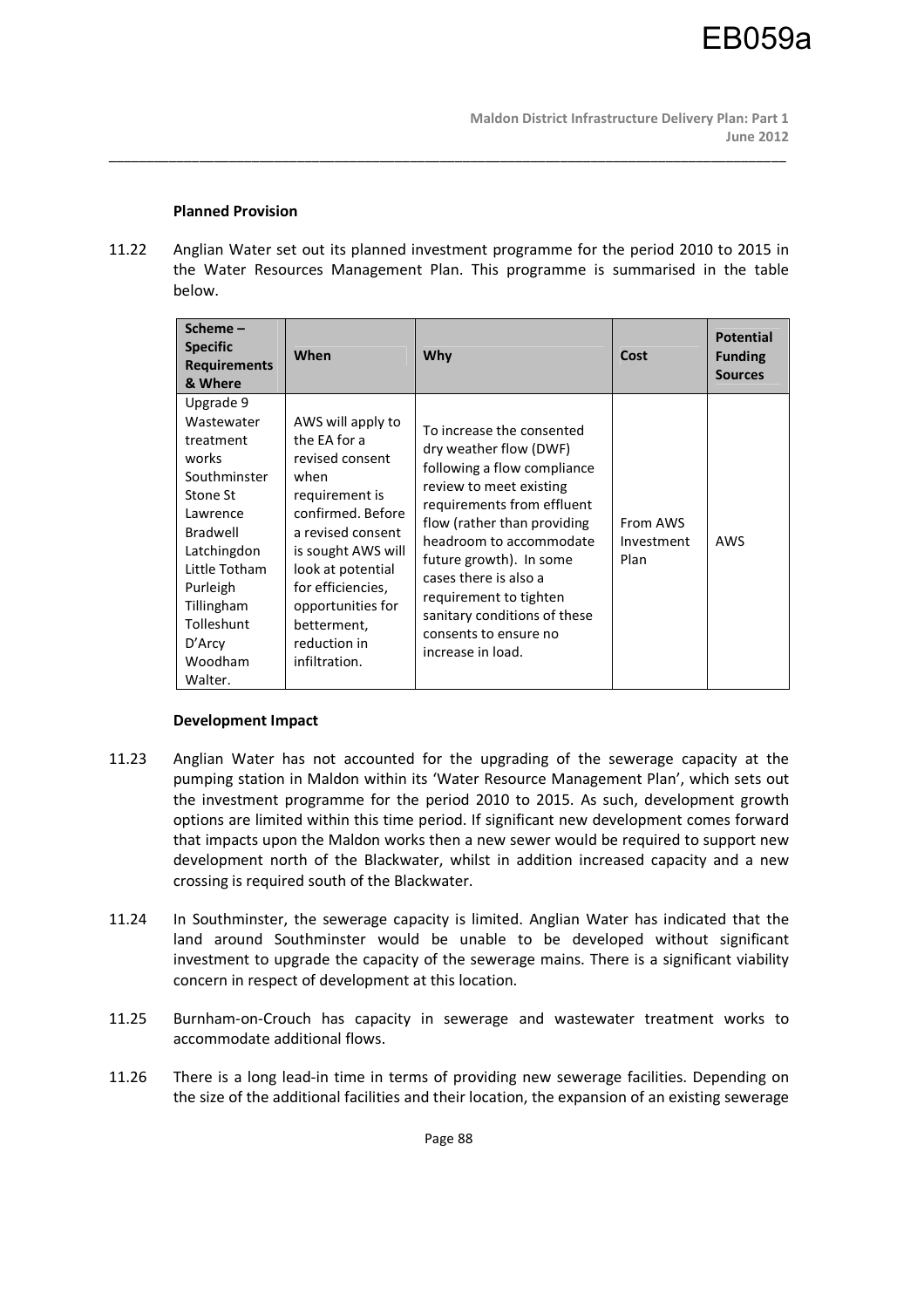treatment works would take between 2½ and 5 years. A new sewerage treatment works would take up to 8 years to provide

## **Funding Mechanisms**

11.27 Under the Flood Water Management Act, new development will no longer have the automatic right to connect surface water drainage to sewers. Developers will be required to put Sustainable Drainage Systems in place in new developments, wherever practicable. Connection will be conditional on meeting new national standards on SUDs and drainage however, these have not yet been issued for consultation by Defra.

\_\_\_\_\_\_\_\_\_\_\_\_\_\_\_\_\_\_\_\_\_\_\_\_\_\_\_\_\_\_\_\_\_\_\_\_\_\_\_\_\_\_\_\_\_\_\_\_\_\_\_\_\_\_\_\_\_\_\_\_\_\_\_\_\_\_\_\_\_\_\_\_\_\_\_\_\_\_\_\_\_\_\_\_\_\_\_\_\_\_

- 11.28 When a developer wishes to proceed with a particular site, they will requisition the appropriate water companies to provide local network infrastructure in accordance with the relevant provisions of the act (Section 98 for sewerage and Section 41 for water). The cost of this is shared between the developer and undertaker in accordance with the provisions of the legislation. For local infrastructure serving more than one development site, it is necessary to share costs equitably between developers.
- 11.29 A planning contribution can only be justified for water infrastructure where there is no legal requirement for the statutory undertaker to provide the specific infrastructure. However, if there is a development site that is precluded from coming forward for development due to a lack of water infrastructure and there are no commitments within the water company's 5-year Asset Management Plan to deliver the required infrastructure, the developer could offer to provide the required infrastructure, through a unilateral agreement with the Council, to ensure that the development can come forward. On large developments, Anglian Water would expect to see developer contributions being used to support early delivery of waste water facilities.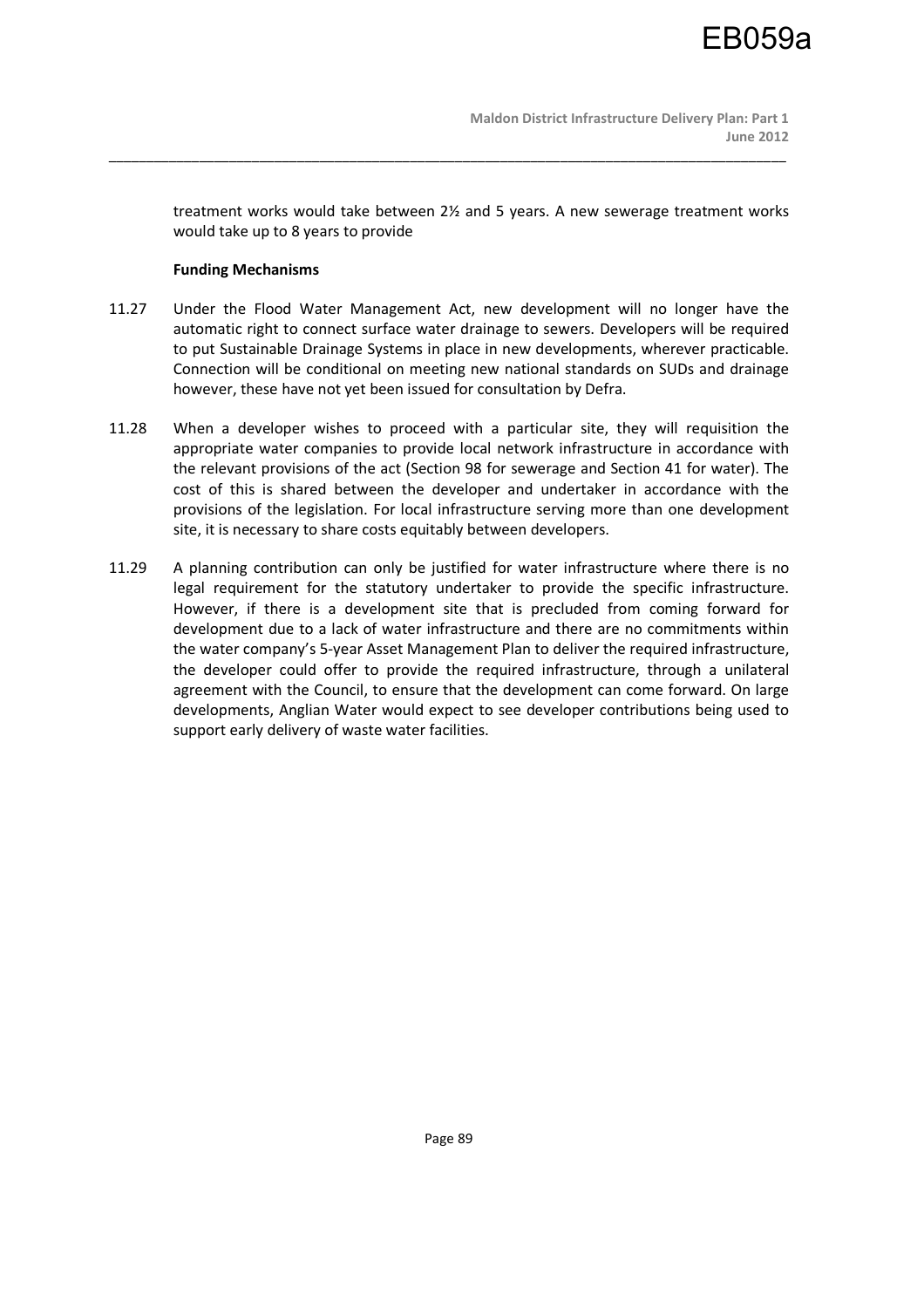# (iii) Parish Council: Infrastructure Consultation (Water Supply and Waste)

11.30 As a part of the infrastructure planning policy and extensive consultation process was undertaken with the Parish Councils to understand the issues affecting their areas. The following table provides a summary of the responses in respect to water and supply and waste.

\_\_\_\_\_\_\_\_\_\_\_\_\_\_\_\_\_\_\_\_\_\_\_\_\_\_\_\_\_\_\_\_\_\_\_\_\_\_\_\_\_\_\_\_\_\_\_\_\_\_\_\_\_\_\_\_\_\_\_\_\_\_\_\_\_\_\_\_\_\_\_\_\_\_\_\_\_\_\_\_\_\_\_\_\_\_\_\_\_\_

| <b>Parishes</b>   | <b>Perceived Deficiency &amp; Action</b>                      |  |
|-------------------|---------------------------------------------------------------|--|
| Althorne          | Sewerage and surface drainage inadequate in the Lower         |  |
|                   | Althorne area. Drains can not cope with surface water runoff. |  |
| Langford and      |                                                               |  |
| Utling            | Few dwellings are on the main drainage network                |  |
| North Fambridge   | Sewerage infrastructure is inadequate                         |  |
| Southminster      | Capacity concerns                                             |  |
|                   | Capacity issues. Surface water drainage problems cause flash  |  |
| Tillingham        | floods and blockages.                                         |  |
|                   | Not enough water pressure.                                    |  |
| Tolleshunt D'Arcy | Drains can not cope with surface water runoff.                |  |
|                   |                                                               |  |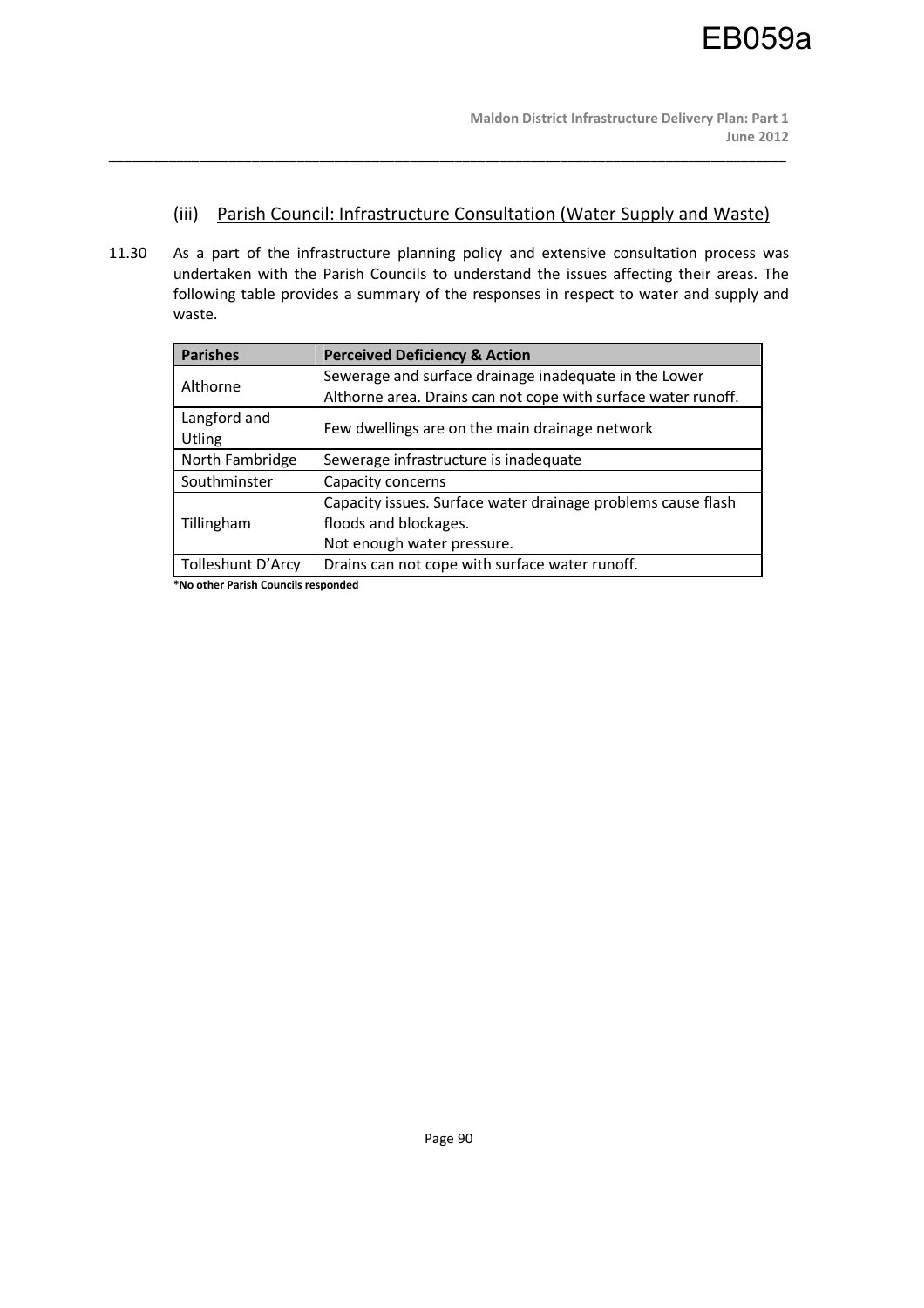# (iv) Flood Defence

### **Lead Agency**

- **Environment Agency**
- Essex County Council

## **Evidence Base**

Essex and South Suffolk Shoreline Management Plan Draft (EA, 2010)

\_\_\_\_\_\_\_\_\_\_\_\_\_\_\_\_\_\_\_\_\_\_\_\_\_\_\_\_\_\_\_\_\_\_\_\_\_\_\_\_\_\_\_\_\_\_\_\_\_\_\_\_\_\_\_\_\_\_\_\_\_\_\_\_\_\_\_\_\_\_\_\_\_\_\_\_\_\_\_\_\_\_\_\_\_\_\_\_\_\_

- Essex Flood Risk Management Strategy (consultation draft) (ECC, 2012)
- Strategic Flood Risk Assessment Maldon Supplementary Report (2008)

## **Strategic Issues**

- 11.31 Under the Flood Water Management Act (2010), County Councils are the 'Lead Local Flood Authorities'. They are responsible for local flood risk management, and for developing a Local Flood Risk Management Strategy. Local flood risk includes surface run-off, groundwater and water courses. The EA is still responsible for the designated 'main' water courses as well as critical ordinary water courses. In future, there will not be an automatic right to connect surface water drainage to the public sewer network. The drainage system will need to be approved to meet new National Standards for SuDS. However, Defra guidance on National Standards is yet to be issued.
- 11.32 The Essex and South Suffolk Shoreline Management Plan (SMP) is currently being produced by the Environment Agency. The draft plan was released for consultation in March 2010 and the final version is currently awaiting approval from the Secretary of State. The main aim of the SMP is to develop the intent of management for the shoreline that achieves the best possible and achievable balance of all the interests around the shoreline, for the next 100 years. The Shoreline Management Plan (SMP) is a high-level policy document in which the organisations that manage the shoreline set their long-term plan. The SMP aims to identify the best ways to manage flood and erosion risk to people and to the developed, historic and natural environment. It also identifies opportunities where shoreline management can work with others to make improvements. The SMP aims to deliver policies for future flood defence management along the coast and estuaries of the area, including Maldon district.

# **Existing Provision**

11.33 The main fluvial flooding sources in the District of Maldon are the rivers Blackwater and Chelmer. The estuary of the River Crouch also presents a flood risk to the southern regions of the District.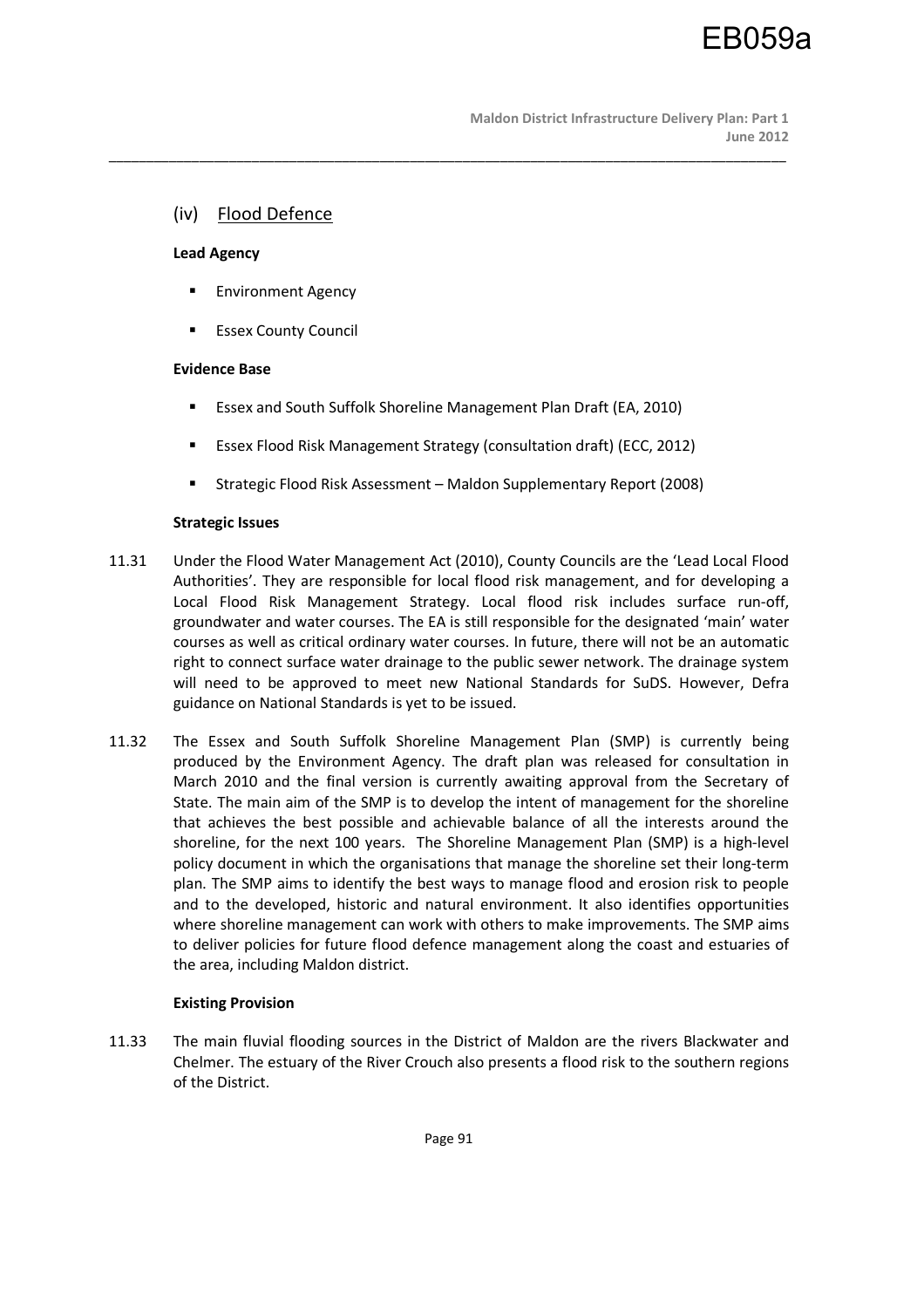11.34 Maldon has nearly 70 miles of coastline, including the Blackwater estuarine system, situated through the centre of the District. As a result, much of the coastal area of the District are characterised by tidal creeks and marshland, for example Bradwell Marshes, Dengie Marshes and Ramsey Marshes. The North Sea also presents a source of tidal flood risk to the District.

\_\_\_\_\_\_\_\_\_\_\_\_\_\_\_\_\_\_\_\_\_\_\_\_\_\_\_\_\_\_\_\_\_\_\_\_\_\_\_\_\_\_\_\_\_\_\_\_\_\_\_\_\_\_\_\_\_\_\_\_\_\_\_\_\_\_\_\_\_\_\_\_\_\_\_\_\_\_\_\_\_\_\_\_\_\_\_\_\_\_

- 11.35 Downstream of Beeleigh, the River Blackwater is influenced by tidal fluctuations. Therefore, the main risk of flooding in these areas (for example Maldon town centre and the Heybridge Basin) is from tidal flooding. Upstream of Beeleigh, the River Blackwater forms the border between Braintree and Maldon Districts. On the eastern (Maldon) banks of the river, the land use is fairly rural. Therefore, potential flooding in these locations is unlikely to cause significant structural damage. As with the River Blackwater, the River Chelmer, upstream of Beeleigh Falls, is potentially at risk from fluvial flooding. In the case of Maldon, this stretch of the Chelmer mainly passes through rural areas and as a result is not likely to cause significant structural flood damage.
- 11.36 There are a number of smaller fluvial watercourses within Maldon that have the potential to cause flooding, such as Spickett's Brook. Due to the limited sizes of these watercourses, they are likely to yield smaller volumes of water than the Chelmer or Blackwater. Therefore, flooding from these smaller watercourses is likely to be more localised but could cause damage to dwellings and infrastructure adjacent to the channels.
- 11.37 The main areas considered at risk are those adjacent to the River Crouch (such as Burnham-on-Crouch and North Fambridge) as well as areas on the River Blackwater such as Maldon (in particular the Heybridge Basin and the Causeway).

# **Gaps in Provision**

**11.38** Information within the draft SMP for Maldon District includes indications of areas where defences may be realigned and also where they may be maintained and/or upgraded.

### **Planned Provision**

- 11.39 The overall intent of management for the Blackwater Estuary, the Dengie Crouch and Roach Estuaries is to sustain and support the viability of communities, tourism and commercial activities while creating new intertidal habitats and focusing flood and erosion risk management on frontages where it is most needed. The policy to achieve this intent is to maintain flood and erosion defence to all dwellings, key infrastructure and tourism facilities at risk of flooding and erosion, whilst also allowing coastal and estuarine processes to act in a less constrained manner by realigning defences that are under pressure and / or where the value of the protected features is unlikely to justify continued maintenance.
- 11.40 The frontages where the existing flood defences will continue to be held at their current alignment include: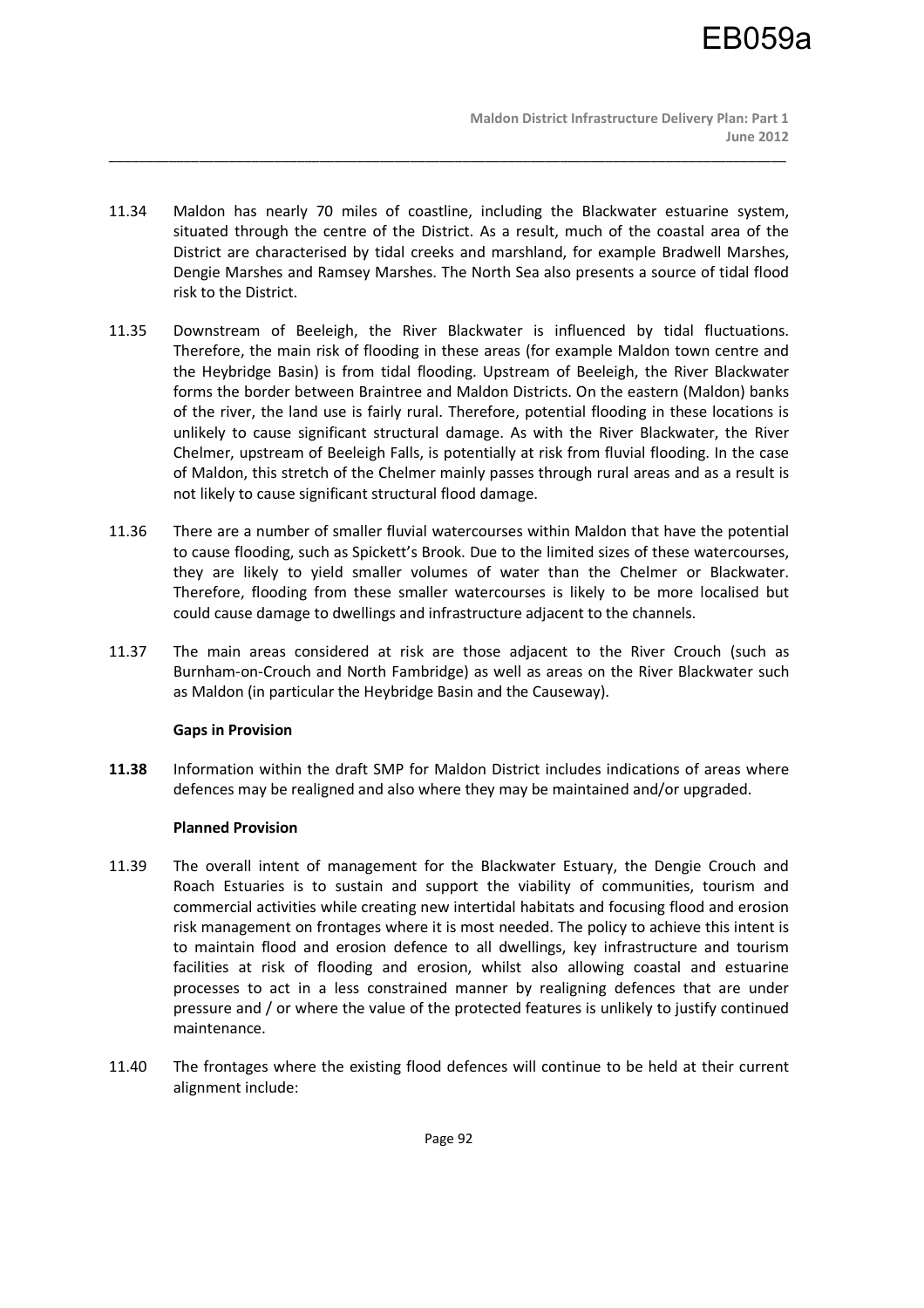EB059a

- **The Strood;**
- Salcott Creek;
- **Sections of Tollesbury;**
- **Goldhanger**;
- **Heybridge;**
- **Maldon Inner Estuary;**
- **South Maldon;**
- Northey Island;
- Sections of Mayland Creek;
- **St. Lawrence;**
- **Sections of Bradwell Creek;**
- **Burnham on Crouch; and**
- **North Fambridge**
- 11.41 However, at Salcott Channel, Steeple, St. Lawrence and Tollesbury Wick Marshes, the defences are under pressure. This will affect partly designated freshwater habitats, including Old Hall Marshes and Tollesbury Wick, but they will also create new intertidal habitats.

\_\_\_\_\_\_\_\_\_\_\_\_\_\_\_\_\_\_\_\_\_\_\_\_\_\_\_\_\_\_\_\_\_\_\_\_\_\_\_\_\_\_\_\_\_\_\_\_\_\_\_\_\_\_\_\_\_\_\_\_\_\_\_\_\_\_\_\_\_\_\_\_\_\_\_\_\_\_\_\_\_\_\_\_\_\_\_\_\_\_

- 11.42 Realignment is proposed for:
	- St. Lawrence to Bradwell-on-Sea;
	- **The south bank of the Salcott Channel to Tollesbury Fleet; and**
	- **Tollesbury Wick Marshes to Goldhanger and Steeple.**
- 11.43 There are seven frontages for which the SMP's broad scale economic analysis supports an intent to maintain or upgrade the standard of protection, including taking into account the impacts of climate change. These are:
	- Goldhanger to Heybridge;
	- **Heybridge Basin;**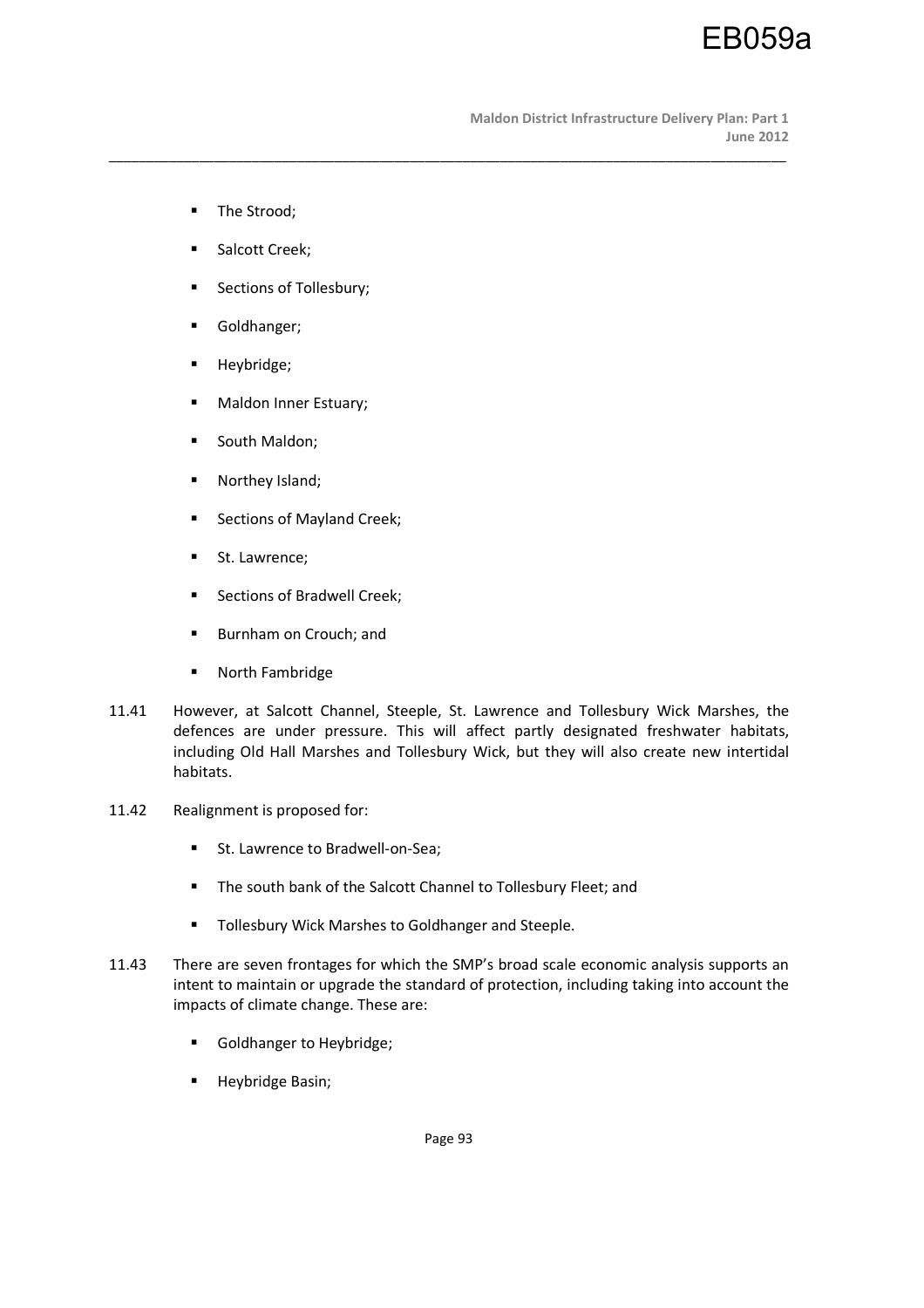**Maldon District Infrastructure Delivery Plan: Part 1 June 2012** 

- **Maldon Inner estuary;**
- South Maldon;
- Maylandsea;
- St. Lawrence; and
- St. Lawrence to Bradwell-on-Sea.
- 11.44 For Bradwell-on-Sea and Holliwell Point, the defences are under pressure. This pressure is felt throughout the defence line at Bradwell-on-sea and it is coupled by ongoing erosion of the foreshore. Beach recharge is required to maintain acceptable levels of foreshore.

\_\_\_\_\_\_\_\_\_\_\_\_\_\_\_\_\_\_\_\_\_\_\_\_\_\_\_\_\_\_\_\_\_\_\_\_\_\_\_\_\_\_\_\_\_\_\_\_\_\_\_\_\_\_\_\_\_\_\_\_\_\_\_\_\_\_\_\_\_\_\_\_\_\_\_\_\_\_\_\_\_\_\_\_\_\_\_\_\_\_

11.45 For all the other defended frontages, detailed analysis beyond the SMP is needed to determine the appropriate standard of protection.

## **Development Impact**

- 11.46 Future development will need to adopt proactive strategies to mitigate and adapt to climate change, taking full account of flood risk, coastal change and water supply and demand considerations. New development should be planned to avoid increased vulnerability to the range of impacts arising from climate change. When new development is brought forward in areas which are vulnerable, care should be taken to ensure that risks can be managed through suitable adaptation measures. Inappropriate development in areas at risk of flooding should be avoided by directing development away from areas at highest risk, but where development is necessary, making it safe without increasing flood risk elsewhere.
- 11.47 Local Plans should apply a sequential, risk-based approach to the location of development to avoid where possible flood risk to people and property and manage any residual risk, taking account of the impacts of climate change.

### **Funding Mechanisms**

- 11.48 In the UK, there is no statutory responsibility on anyone to provide or maintain flood and erosion defences. The Environment Agency and the maritime local authorities only have powers to do so, and they need to work within the limited budgets that they have available. Therefore implementing SMP policies will depend on funding being available. This may be from the national flood and coastal erosion risk management budget, but it could also come from other national sources, or from local and/or third-party funding.
- 11.49 Flood resistance or resilience measures will be expected to be funded by the developer.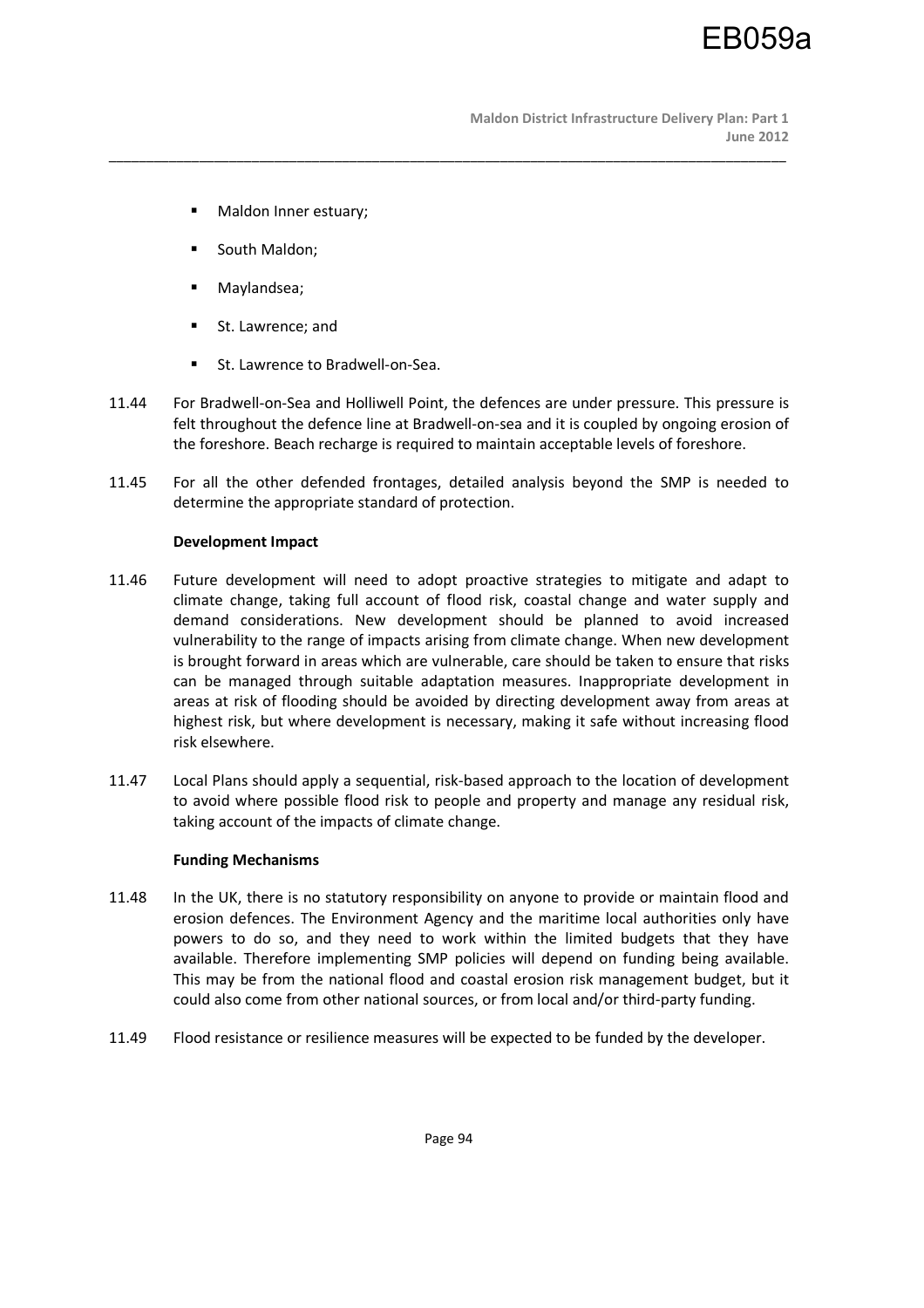# (v) Parish Council: Infrastructure Consultation (Flooding)

11.50 As a part of the infrastructure planning policy and extensive consultation process was undertaken with the Parish Councils to understand the issues affecting their areas. The following table provides a summary of the responses in respect to flooding.

\_\_\_\_\_\_\_\_\_\_\_\_\_\_\_\_\_\_\_\_\_\_\_\_\_\_\_\_\_\_\_\_\_\_\_\_\_\_\_\_\_\_\_\_\_\_\_\_\_\_\_\_\_\_\_\_\_\_\_\_\_\_\_\_\_\_\_\_\_\_\_\_\_\_\_\_\_\_\_\_\_\_\_\_\_\_\_\_\_\_

| <b>Parishes</b>     | <b>Perceived Deficiency &amp; Action</b>           |
|---------------------|----------------------------------------------------|
| Althorne            | Flooding concerns during heavy rain                |
| Heybridge           | Need to maintain the river path                    |
| Langford and Utling | Village Hall is prone to flooding                  |
| Tillingham          | Surface water flooding is common during heavy rain |
| Tolleshunt D'Arcy   | Localised surface water flooding issues            |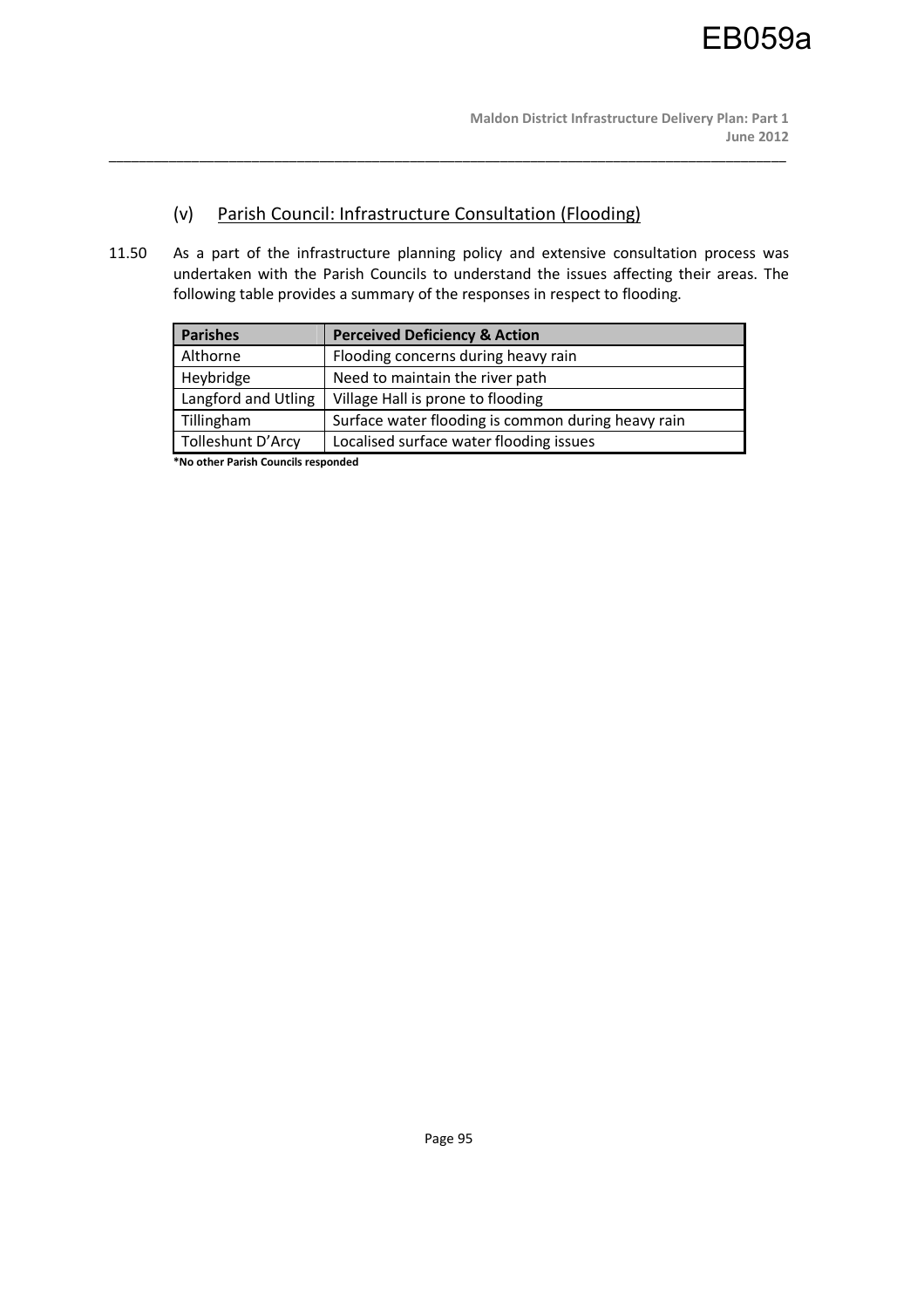# **12. Energy Supply**

12.1 This section considers the baseline infrastructure position in the District in respect to energy supply.

\_\_\_\_\_\_\_\_\_\_\_\_\_\_\_\_\_\_\_\_\_\_\_\_\_\_\_\_\_\_\_\_\_\_\_\_\_\_\_\_\_\_\_\_\_\_\_\_\_\_\_\_\_\_\_\_\_\_\_\_\_\_\_\_\_\_\_\_\_\_\_\_\_\_\_\_\_\_\_\_\_\_\_\_\_\_\_\_\_\_

# (i) National Grid – Electricity

# **Lead Agency**

National Grid

# **Evidence Base**

n/a

# **Strategic Issues**

- 12.2 National Grid, as the holder of a licence to transmit electricity under the Electricity Act 1989, has a statutory duty to develop and maintain an efficient, co-ordinated and economical transmission system of electricity and to facilitate competition in the supply and generation of electricity.
- 12.3 National Grid operates the national electricity transmission network across Great Britain and owns and maintains the network in England and Wales, providing electricity supplies from generating stations to local distribution companies. They do not distribute electricity to individual premises, but their role in the wholesale market is key to ensuring a reliable and quality supply to all.
- 12.4 To facilitate competition in the supply and generation of electricity, National Grid must offer a connection to any proposed generator, major industry or distribution network operator who wishes to generate electricity or requires a high voltage electricity supply. Often proposals for new electricity projects involve transmission reinforcements remote from the generating site, such as new overhead lines or new development at substations. If there are significant demand increases across a local distribution electricity network area then the local network distribution operator may seek reinforcements at an existing substation or a new grid supply point. In addition National Grid may undertake development works at its existing substations to meet changing patterns of generation and supply.
- 12.5 The National Grid high voltage electricity overhead transmission lines / underground cables within Maldon District that form an essential part of the electricity transmission network in England and Wales include the 'ZT line 132kV route' from Rayleigh substation in Rochford to Bradwell substation in Maldon. The 132kV Bradwell substation is the only substation within the District.
- 12.6 UK Power Networks owns and operates the local electricity distribution network in Maldon District Council's administrative area.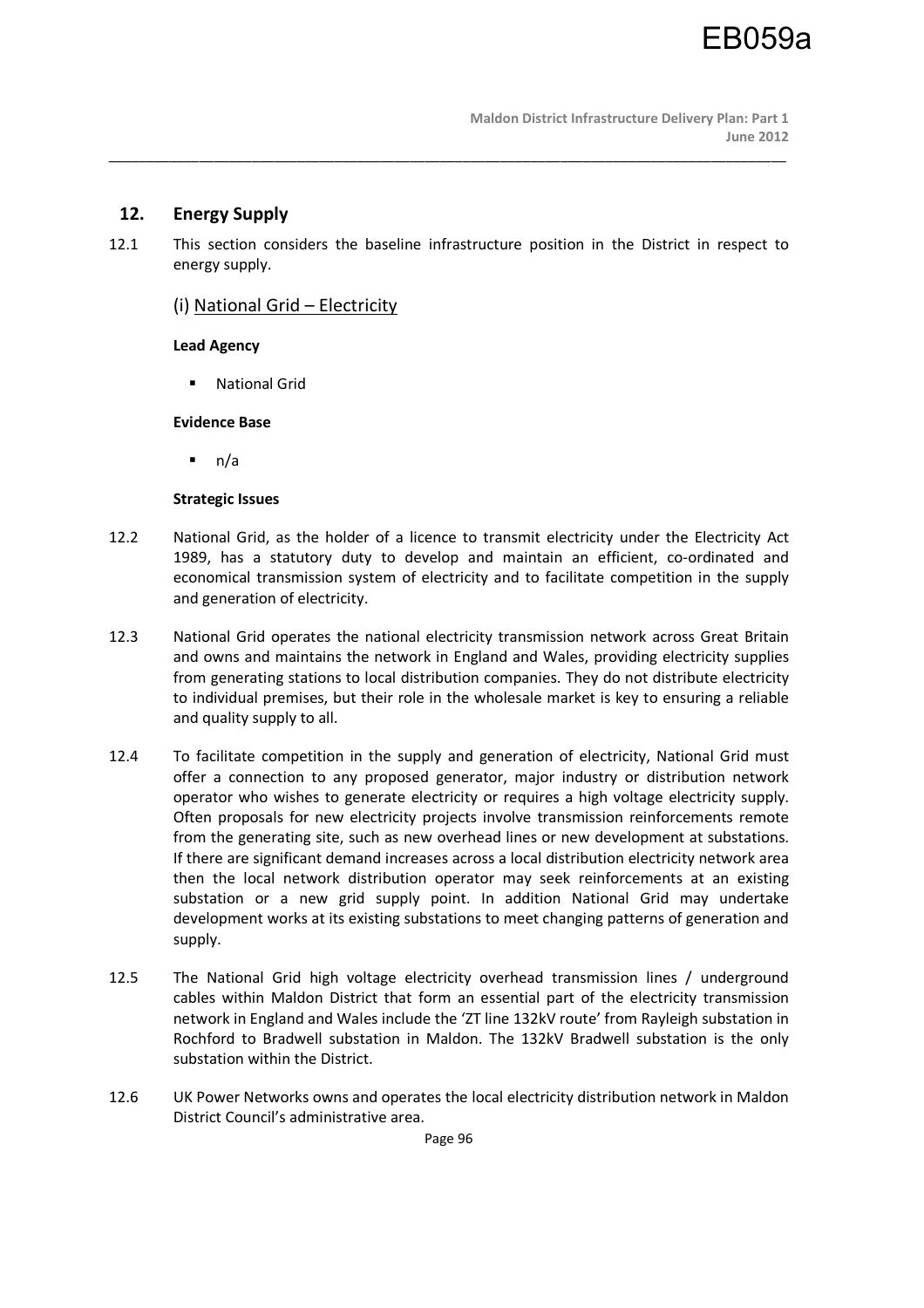# **Existing Provision**

12.7 There are generally no existing capacity issues across the District.

### **Gaps in Provision**

12.8 The Council is not aware of any gaps in provision.

### **Planned Provision**

12.9 National Grid has no work planned on the electricity transmission system within Maldon District.

\_\_\_\_\_\_\_\_\_\_\_\_\_\_\_\_\_\_\_\_\_\_\_\_\_\_\_\_\_\_\_\_\_\_\_\_\_\_\_\_\_\_\_\_\_\_\_\_\_\_\_\_\_\_\_\_\_\_\_\_\_\_\_\_\_\_\_\_\_\_\_\_\_\_\_\_\_\_\_\_\_\_\_\_\_\_\_\_\_\_

## **Development Impact**

12.10 It will be important to fully engage with National Grid Gas once specific site information is available, specifying what size loads are likely to be connected and a proposed time scale. Infrastructure budgets are heavily regulated. This means that reinforcement projects are planned on a reactive basis to when new loads connect to the network. The connections analysis process and regulatory rules force a reactive, rather than proactive, approach and any reinforcement requirements are subject to an economic test to apportion costs.

## **Funding Mechanisms**

12.11 Connection to appropriate utilities would be the responsibility of the developer.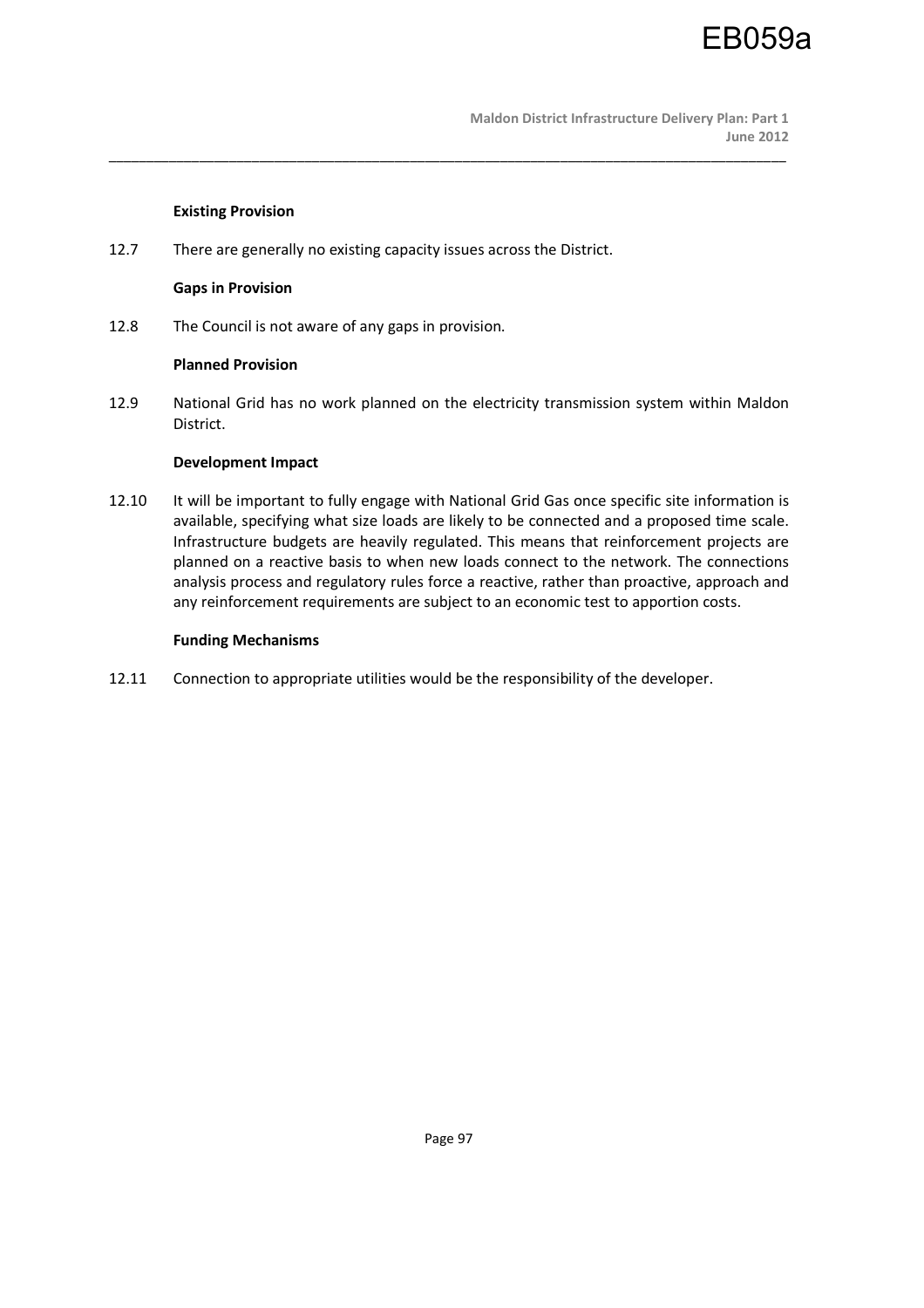# (ii) National Grid – Gas

## **Lead Agency**

- **National Grid**
- **OFGEM**

# **Evidence Base**

 $n/a$ 

## **Strategic Issues**

12.12 National Grid owns and operates the high pressure gas transmission system in England, Scotland and Wales. National Grid has a duty to develop and maintain an efficient coordinated and economical transmission system for the conveyance of gas and respond to requests for new gas supplies in certain circumstances.

\_\_\_\_\_\_\_\_\_\_\_\_\_\_\_\_\_\_\_\_\_\_\_\_\_\_\_\_\_\_\_\_\_\_\_\_\_\_\_\_\_\_\_\_\_\_\_\_\_\_\_\_\_\_\_\_\_\_\_\_\_\_\_\_\_\_\_\_\_\_\_\_\_\_\_\_\_\_\_\_\_\_\_\_\_\_\_\_\_\_

- 12.13 National Grid has no gas transmission assets located within the administrative area of Maldon District Council. National Grid Gas Distribution owns and operates the local gas distribution network in the Maldon District Council area.
- 12.14 National Grid does not supply gas, but provides the networks through which it flows. Generally, network developments to provide supplies to the local gas distribution network are as a result of an overall growth in demand across a region rather than site specific developments.

### **Existing Provision**

12.15 There are no known existing capacity issues.

### **Gaps in Provision**

12.16 The Council is not aware of any significant gaps in provision however, there are a number of rural locations that are not connected to the gas network.

### **Planned Provision**

12.17 National Grid has no work planned on the gas transmission system within Maldon District.

# **Development Impact**

12.18 It will be important to fully engage with National Grid Gas once specific site information is available, specifying what size loads are likely to be connected and a proposed time scale. Infrastructure budgets are heavily regulated and constrained by OFGEM (the gas regulator). The connections analysis process and regulatory rules force a reactive, rather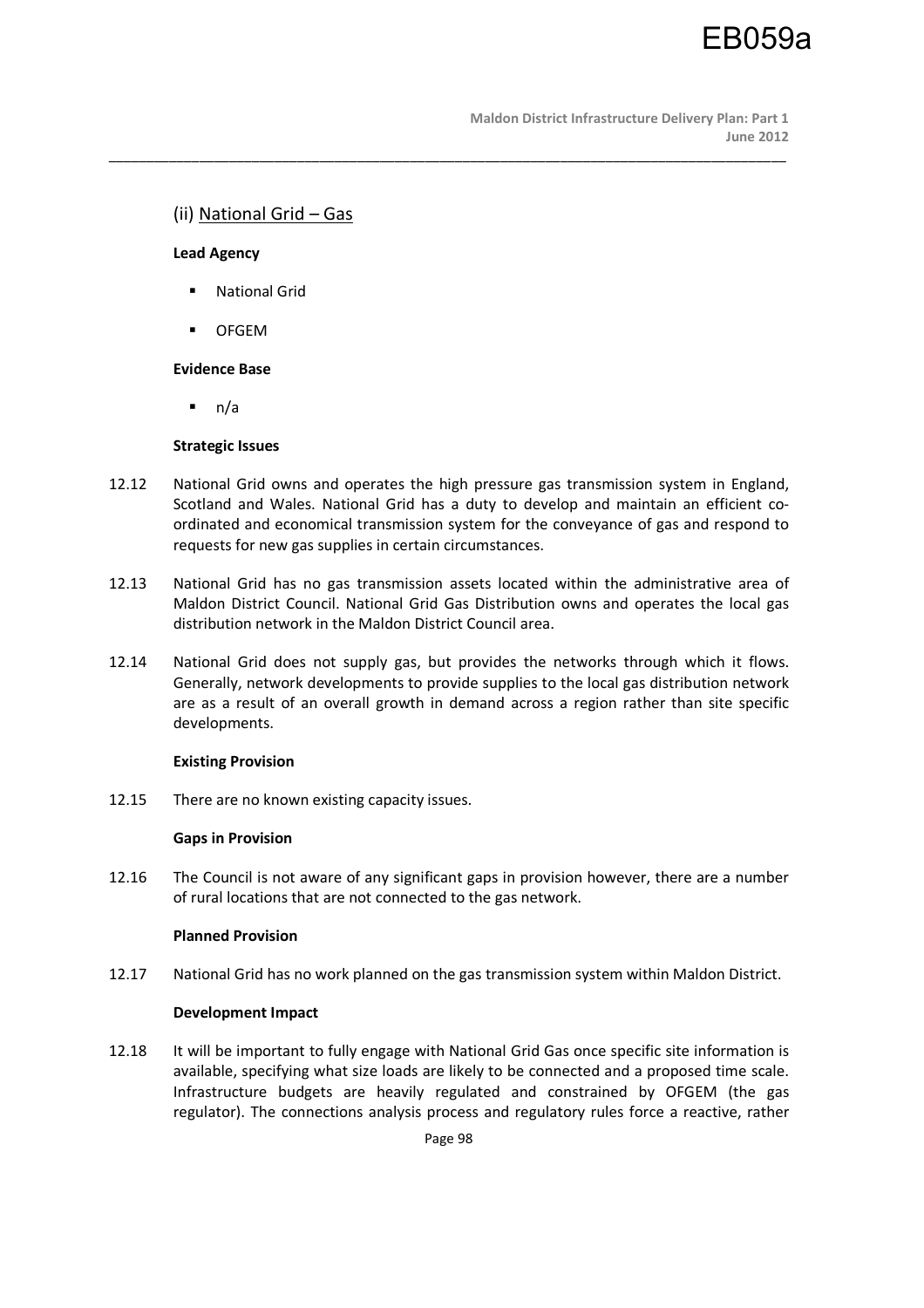than proactive, approach and any reinforcement requirements are subject to an economic test to apportion costs.

12.19 Specific development proposals within the District area are unlikely to have a significant effect upon National Grid's gas infrastructure. It is unlikely that any extra growth will create capacity issues for National Grid as existing networks should be able to cope with additional demands.

\_\_\_\_\_\_\_\_\_\_\_\_\_\_\_\_\_\_\_\_\_\_\_\_\_\_\_\_\_\_\_\_\_\_\_\_\_\_\_\_\_\_\_\_\_\_\_\_\_\_\_\_\_\_\_\_\_\_\_\_\_\_\_\_\_\_\_\_\_\_\_\_\_\_\_\_\_\_\_\_\_\_\_\_\_\_\_\_\_\_

## **Funding Mechanisms**

- 12.20 Connection to appropriate utilities would be the responsibility of the developer.
- 12.21 National Grid's infrastructure budgets are regulated by OFGEM and as focused on reinforcement projects on a very reactive basis to when new loads connect to the network.

# (iii) Parish Council: Infrastructure Consultation (Electricity and Gas)

12.22 As a part of the infrastructure planning policy and extensive consultation process was undertaken with the Parish Councils to understand the issues affecting their areas. The following table provides a summary of the responses in respect to electricity and gas.

| <b>Parishes</b>     | <b>Perceived Deficiency &amp; Action</b>                            |
|---------------------|---------------------------------------------------------------------|
| Langford and Utling | Very few properties in the Parish are connected to gas              |
| North Fambridge     | No gas connection                                                   |
| Southminster        | Poor electricity supply to the east of the village / low<br>voltage |
| Tillingham          | No gas connection                                                   |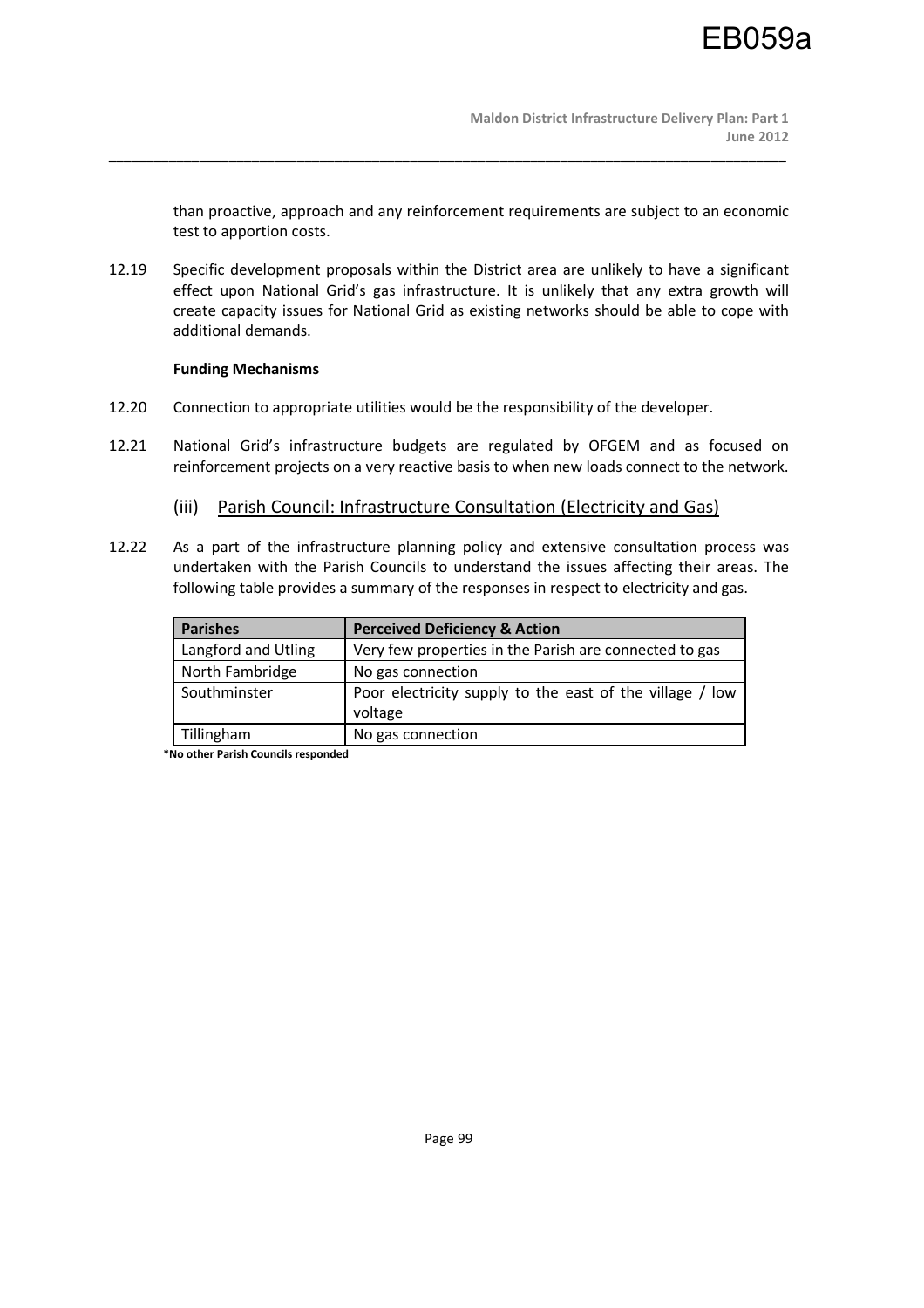# **13. Telecommunications**

13.1 This section considers the baseline infrastructure position in the District in respect to energy supply.

\_\_\_\_\_\_\_\_\_\_\_\_\_\_\_\_\_\_\_\_\_\_\_\_\_\_\_\_\_\_\_\_\_\_\_\_\_\_\_\_\_\_\_\_\_\_\_\_\_\_\_\_\_\_\_\_\_\_\_\_\_\_\_\_\_\_\_\_\_\_\_\_\_\_\_\_\_\_\_\_\_\_\_\_\_\_\_\_\_\_

- (i) Telecommunications (Landline)
- 13.2 Landline provision is provided by developers and dedicated service providers. There are no infrastructure requirements on the public sector for providing fixed-line services. BT has an obligation to provide a landline to every household in the UK, and developers will want to facilitate this to market their developments.

# (ii) Telecommunications (Broadband)

## **Lead Agency**

- **British Telecom**
- Essex County Council
- Buzzcom

# **Evidence Base**

- **EU Digital Agenda**
- **Britain's Superfast Broadband Future (DCMS, 2010)**
- **21st Century Digital Essex: A Strategy for World Class Broadband for Essex (ECC,** 2011)

### **Strategic Issues**

- 13.3 Good communication networks such as broadband have a vital function both economically and socially. Without these networks Maldon District would be at risk of being uncompetitive and socially excluded.
- 13.4 The EU Digital Agenda aims to *'deliver sustainable economic and social benefits from a digital single market based on fast and ultra fast internet and interoperable applications.'*  Member states are therefore committed to provide a common EU broadband communications network by 2020.
- 13.5 The National Broadband Strategy 2010 sets out the UK Government plan for a Universal Service Commitment to ensure virtually every household will be able to access a broadband line capable of delivering at least 2 Mbps (mega bytes per second) by 2015. The Government's ambition is to provide a minimum of 2Mbps broadband to all homes and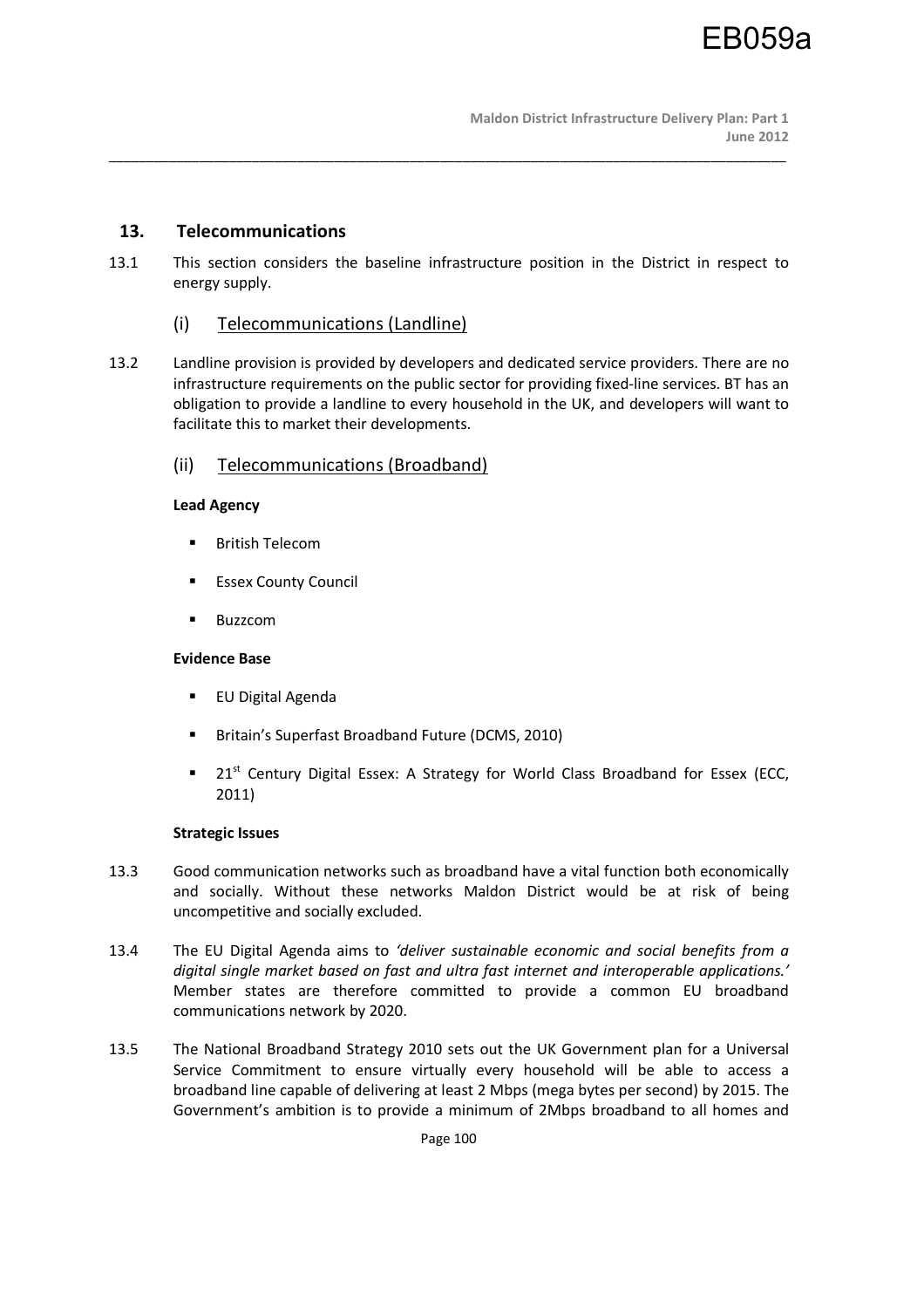superfast broadband to 90% of people by 2015. Superfast broadband has been clarified to mean at least 24Mbps. By 2020, fast broadband coverage at 30Mbps should be available to all EU citizens, with at least half European households subscribing to broadband access at 100Mbps.

# **Existing Provision**

13.6 The document '21<sup>st</sup> Century Digital Essex: A Strategy for World Class Broadband for Essex' prepared by Essex County Council provides a broadband speed map for the County. This map indicates that the higher broadband speeds are centred on the larger settlements and that large parts of rural Maldon suffer from low broadband speeds.

\_\_\_\_\_\_\_\_\_\_\_\_\_\_\_\_\_\_\_\_\_\_\_\_\_\_\_\_\_\_\_\_\_\_\_\_\_\_\_\_\_\_\_\_\_\_\_\_\_\_\_\_\_\_\_\_\_\_\_\_\_\_\_\_\_\_\_\_\_\_\_\_\_\_\_\_\_\_\_\_\_\_\_\_\_\_\_\_\_\_

- 13.7 In November 2009, ECC allocated £30,000 towards a pilot broadband project for the Maldon District area. The objective was to select a supplier to deliver broadband services to the entire area and that funding for the pilot should be used to act as a catalyst for a countywide scheme. The main objectives of the funding were to:
	- Make available a high-speed service to at least 80% of homes and businesses in the area
	- The bandwidth speed would be at least 4Mbps as both upload and download (synchronous)
	- **•** Once implemented the service would be solely supported by the supplier using the income from subscriber tariffs
	- Different bandwidth and speed options were to be available to meet user needs
	- All infrastructure and on-going maintenance support was the suppliers responsibility
	- Ideally a county based supplier should to be chosen
- 13.8 In early 2010, Buzcom's FibreWiFi solution was chosen as ECC's preferred broadband supplier. Buzcom is a communications company based in Chelmsford that supplies Super Fast and Ultra Fast broadband connections without the need for telephone lines and instead uses radio's to deliver the service to customers. Coverage across the Maldon District was launched on 1 June 2010 and over 700 residents in the district have signed up to the Fibrewifi service.

# **Gaps in Provision**

13.9 The Essex Rural Commission, in partnership with ECC identified the lack of high speed connectivity as a major limiting factor on the rural economy. ECC took the decision to make funding available to support the development of a high speed broadband solution to selected rural areas. The project is part of ECC's plan to address this issue and increase economic competitiveness.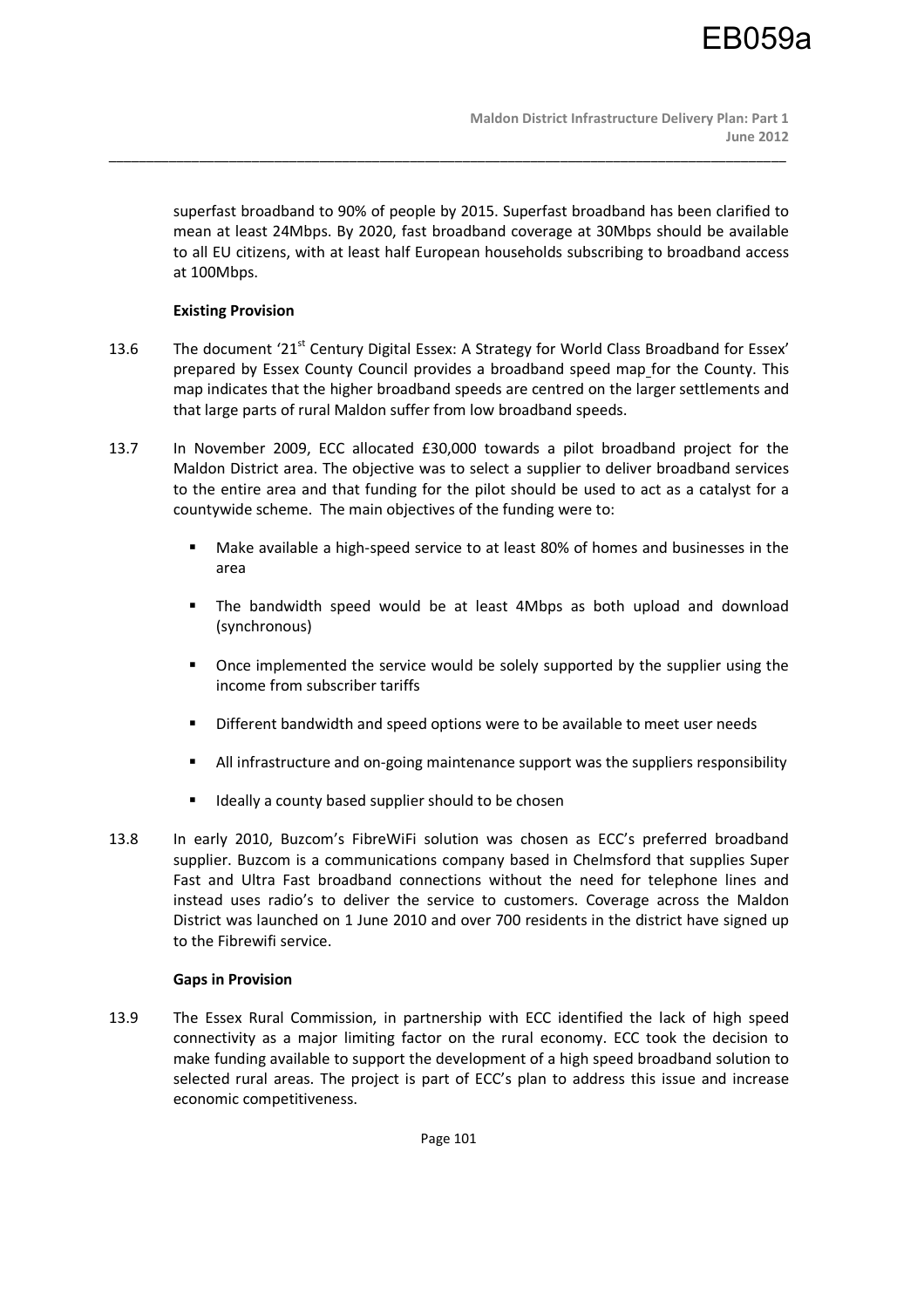

#### **Planned Provision**

13.10 As above

### **Development Impact**

13.11 Increase in households and economic sector will mean greater demand for broadband and wireless capabilities. Provision for these should be accounted for at the outset of proposals and aligned with other underground works to reduce disruption on roads.

\_\_\_\_\_\_\_\_\_\_\_\_\_\_\_\_\_\_\_\_\_\_\_\_\_\_\_\_\_\_\_\_\_\_\_\_\_\_\_\_\_\_\_\_\_\_\_\_\_\_\_\_\_\_\_\_\_\_\_\_\_\_\_\_\_\_\_\_\_\_\_\_\_\_\_\_\_\_\_\_\_\_\_\_\_\_\_\_\_\_

#### **Funding Mechanisms**

- 13.12 ECC allocated £30,000 towards a pilot broadband project for the Maldon District area. It is unclear whether there will be any future funding for broadband projects.
- 13.13 Developers own responsibility to connect to a broadband network. Developers will want to facilitate this to market their developments.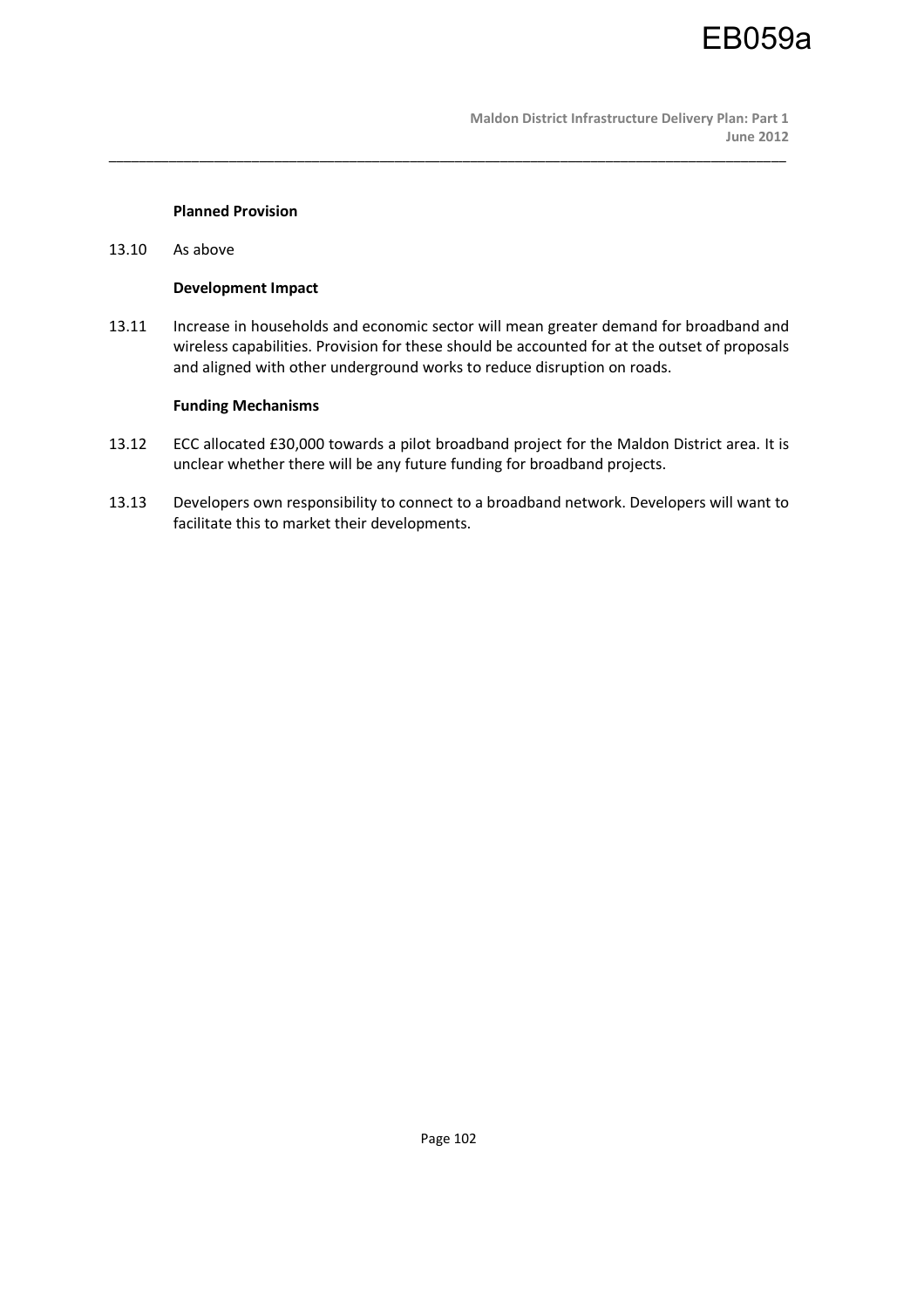**Maldon District Infrastructure Delivery Plan: Part 1 June 2012** 

# (iii) Telecommunications (Mobile)

### **Lead Agency**

**Telecommunications providers** 

## **Evidence Base**

 $n/a$ 

## **Strategic Issues**

13.14 Mobile phone provision is an important component of a modern economy and has a vital social function. Connecting to the Internet via a mobile device allows people to access a wide range of services including local government services, banking, utilities, health, education and shopping. Mobile phone provision is dealt with by dedicated service providers.

\_\_\_\_\_\_\_\_\_\_\_\_\_\_\_\_\_\_\_\_\_\_\_\_\_\_\_\_\_\_\_\_\_\_\_\_\_\_\_\_\_\_\_\_\_\_\_\_\_\_\_\_\_\_\_\_\_\_\_\_\_\_\_\_\_\_\_\_\_\_\_\_\_\_\_\_\_\_\_\_\_\_\_\_\_\_\_\_\_\_

- 13.15 Mobile is fast becoming the web access medium of choice, fuelled by the growth of smartphones, tablets, and laptop and dongle. At the end of 2010, over a quarter of adults in the UK (27 per cent) and almost half of teenagers (47 per cent) owned a smartphone and 28 per cent of people use their mobile phones for internet access. By 2015, 75% of all phones are expected to be smart phones, and by 2014, 20% of computers are expected to be tablets.
- 13.16 The infrastructure required for communication will include plant and equipment including communication masts, which can be difficult to locate sensitively. There are no infrastructure requirements on the public sector for providing mobile telecom services.
- 13.17 Mobile phones, dongles, and tablet computers cannot work without a network of base stations (masts). If the base stations are too far apart, the service can be interrupted. Base stations are usually built about 200 to 500m apart in towns and 2 to 5km apart in rural areas. Base stations can only support a maximum 120 calls at any one time.

### **Existing Provision**

13.18 The following table sets out the existing mobile phone sites within the District.

| <b>Operator</b> | <b>Site Name</b>                              |
|-----------------|-----------------------------------------------|
| O <sub>2</sub>  | Great Braxted RS BBC, BBC Transmitter Station |
| O <sub>2</sub>  | Maldon Telephone Exchange, 5 Gate Street      |
| 02              | Burnham ATE, St Marys Road                    |
| 02              | Cornerstone 3852 Voda n/a, Grapnells Farm     |
| O <sub>2</sub>  | West Station Yard, Spital Road                |
| O <sub>2</sub>  | Land at Mell Farm, Mell Farm                  |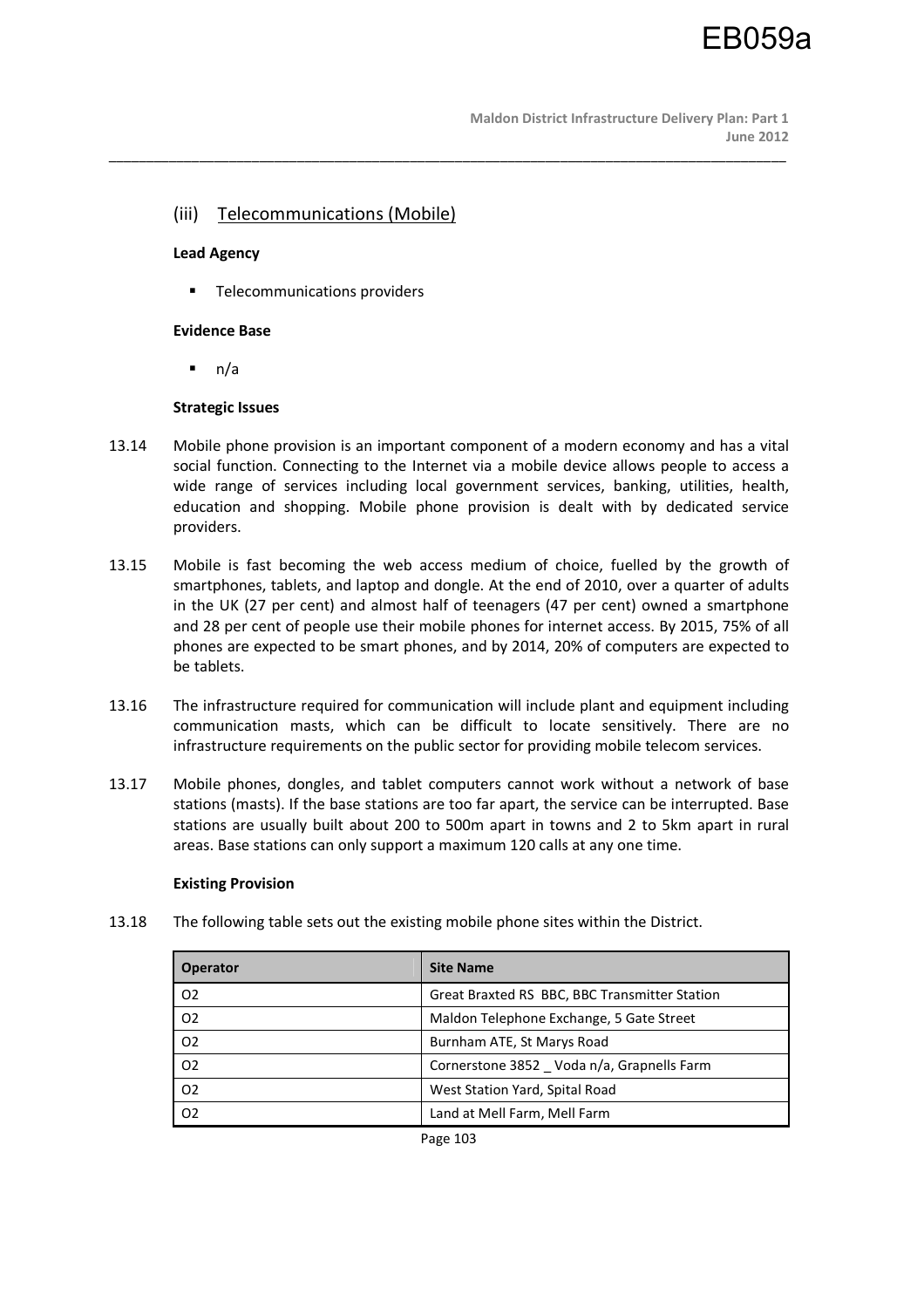**Maldon District Infrastructure Delivery Plan: Part 1 June 2012** 

| <b>Operator</b>                               | <b>Site Name</b>                                            |
|-----------------------------------------------|-------------------------------------------------------------|
| O <sub>2</sub>                                | Cornerstone 4809 Vodafone 74740 0, Plot 10                  |
| Vodafone                                      | R.L.Orth+Sons,10 Whitehorse Lane, Farmbridge Road           |
| Vodafone                                      | British Rail, Burnham on Crouch Railway Station             |
| Vodafone                                      | British Rail, Southminster Station                          |
| Vodafone                                      | Stows Farm, Southminster                                    |
|                                               | Heron Point Orange Mast, The Bentall Complex,               |
| Vodafone                                      | Colchester Road, Maldon                                     |
| Vodafone                                      | Wycke Hill Business Park, Plot 10                           |
| Vodafone                                      | BBC Great Braxted, Tiptree, Great Braxted                   |
| Everything Everywhere (ex Orange)             | <b>Cold Norton Water Tower</b>                              |
| Everything Everywhere & Three<br>Consolidated | <b>Cold Norton Water Tower</b>                              |
| Everything Everywhere & Three                 | J.D. Classics TEMP 225268                                   |
| Consolidated                                  | Wycke Hill Business Park                                    |
| Everything Everywhere & Three<br>Consolidated | St. Peters Hospital                                         |
| Everything Everywhere (ex Orange)             | St. Peters Hospital                                         |
| Everything Everywhere (ex Orange)             | 76 High Street, Maldon                                      |
| Everything Everywhere (ex Orange)             | Heron Print, The Bentall Complex, Heybridge                 |
| Everything Everywhere & Three<br>Consolidated | Bentalls Industrial Estate, Land Behind Lee Billing Joinery |
| Three                                         | Heybridge Swifts FC, Scraley Rd                             |
| Everything Everywhere (ex Orange)             | <b>Great Braxted</b>                                        |
| Everything Everywhere (ex Orange)             | Cobbs Farm, Goldhanger                                      |
| Everything Everywhere (ex Orange)             | Grange Farm, Latchingdon                                    |
| Everything Everywhere & Three<br>Consolidated | Grange Farm, Latchingdon                                    |
| Everything Everywhere (ex Orange)             | Nipsells Farm, Mayland                                      |
| Everything Everywhere & Three<br>Consolidated | <b>Mayland Treatment Works</b>                              |
| Everything Everywhere & Three<br>Consolidated | Limesbrook Farm                                             |
| Everything Everywhere & Three<br>Consolidated | Elm Farm, Burnham-on-Crouch                                 |
| Everything Everywhere (ex Orange)             | Station Industrial Estate, Burnham-on-Crouch                |
| Everything Everywhere (ex Orange)             | Garlands farm, Tollesbury                                   |
| Everything Everywhere (T-Mobile)              | Allen Brothers Hallmark Industrial Estate, Southminster     |
| Everything Everywhere & Three<br>Consolidated | Stows Farm Tillingham                                       |
| Everything Everywhere (ex Orange)             | Stows Farm Tillingham                                       |

\_\_\_\_\_\_\_\_\_\_\_\_\_\_\_\_\_\_\_\_\_\_\_\_\_\_\_\_\_\_\_\_\_\_\_\_\_\_\_\_\_\_\_\_\_\_\_\_\_\_\_\_\_\_\_\_\_\_\_\_\_\_\_\_\_\_\_\_\_\_\_\_\_\_\_\_\_\_\_\_\_\_\_\_\_\_\_\_\_\_

**Everything Everywhere (ex Orange) - a site operated by Everything Everywhere previously an Orange site Everything Everywhere (T- Mobile) - a site operated by Everything Everywhere previously a T-Mobile site** 

**Everything Everywhere & Three Consolidated - a consolidated site operated jointly by Everything Everywhere and Three**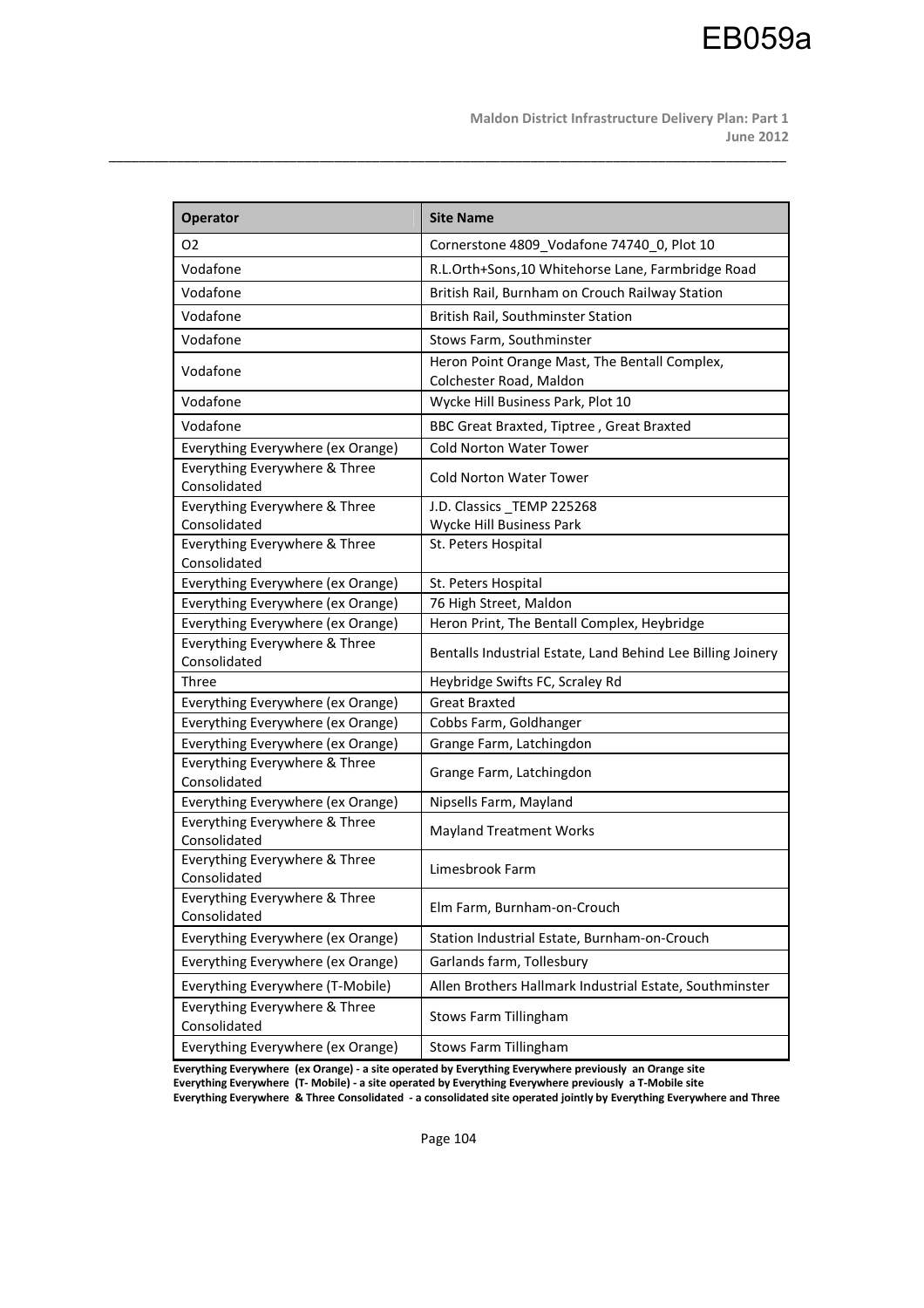### **Gaps in Provision**

13.19 No known gaps in provision.

#### **Planned Provision**

13.20 The following table sets out the planned mobile phone sites within the District.

\_\_\_\_\_\_\_\_\_\_\_\_\_\_\_\_\_\_\_\_\_\_\_\_\_\_\_\_\_\_\_\_\_\_\_\_\_\_\_\_\_\_\_\_\_\_\_\_\_\_\_\_\_\_\_\_\_\_\_\_\_\_\_\_\_\_\_\_\_\_\_\_\_\_\_\_\_\_\_\_\_\_\_\_\_\_\_\_\_\_

| Operator | <b>Site Name</b>                                 | <b>Status</b> |
|----------|--------------------------------------------------|---------------|
| l 02     | SPITAL FARM, Tolleshunt D'Arcy                   | Proposed      |
| l 02     | 054069 (003470) Burnham on Crouch, St Marys Road | Proposed      |
| l 02     | 054178 (038926) Tollesbury, Mell Farm            | Proposed      |

#### **Development Impact**

13.21 Increase in households and economic sector will mean greater demand for mobile technology. Provision for these should be accounted for at the outset of proposals and aligned with other underground works to reduce disruption on roads.

#### **Funding Mechanisms**

- 13.22 In the case of both fixed-line and mobile telecoms, new infrastructure will be funded from the capital programmes of BT, cable and mobile phone companies.
- 13.23 Telecom services should be provided as new housing and commercial development are delivered. The private sector generally bears the infrastructure cost in respect to telecommunication provision.
	- (iv) Parish Council: Infrastructure Consultation (Telecommunications)
- 13.24 As a part of the infrastructure planning policy and extensive consultation process was undertaken with the Parish Councils to understand the issues affecting their areas. The following table provides a summary of the responses in respect to telecommunications.

| <b>Parishes</b>     | <b>Perceived Deficiency &amp; Action</b>                                                                   |  |  |  |  |  |
|---------------------|------------------------------------------------------------------------------------------------------------|--|--|--|--|--|
|                     | Average broadband speeds are below 2mbps with<br>frequent loss of service. Parish Council is investigating |  |  |  |  |  |
| Althorne            |                                                                                                            |  |  |  |  |  |
|                     | how the service varies across the village.                                                                 |  |  |  |  |  |
| Langford and Utling | Very slow broadband speeds                                                                                 |  |  |  |  |  |
| North Fambridge     | Slow broadband speeds                                                                                      |  |  |  |  |  |
| Southminster        | Slow broadband speeds                                                                                      |  |  |  |  |  |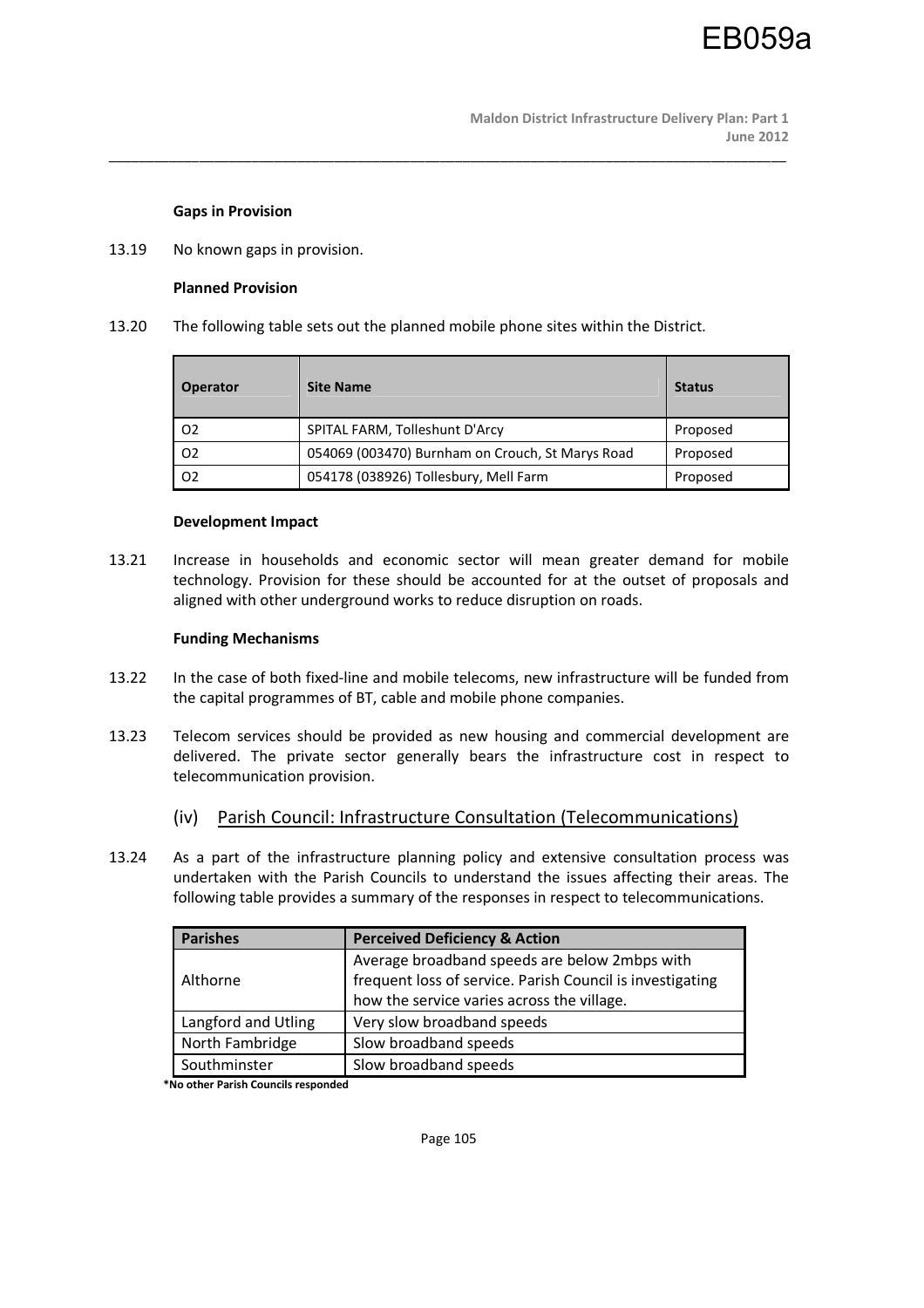# **14. Strategic Growth Options**

# (i) Introduction

14.1 Housing growth is an important component of the emerging Local Development Plan (LDP) for the District. The Local Development Plan will set the level of development that will take place over a 15-year period between 2014 and 2029. The housing and growth strategy in the Local Development Plan will have two parts. Firstly, the housing target, which will set the housing target for the District over the LDP plan period. The second component is the identification of a preferred spatial distribution of strategic growth. This section will explore the infrastructure implications of future strategic growth.

\_\_\_\_\_\_\_\_\_\_\_\_\_\_\_\_\_\_\_\_\_\_\_\_\_\_\_\_\_\_\_\_\_\_\_\_\_\_\_\_\_\_\_\_\_\_\_\_\_\_\_\_\_\_\_\_\_\_\_\_\_\_\_\_\_\_\_\_\_\_\_\_\_\_\_\_\_\_\_\_\_\_\_\_\_\_\_\_\_\_

# (ii) A Local Housing Target

- 14.2 The Heart of Essex is an informal sub-regional partnership comprising Maldon District Council, Brentwood Borough Council and Chelmsford City Council. In light of the change in national planning policy which requires local planning authorities to set their own housing targets, the Heart of Essex commissioned Roger Tym and Partners to identify a robust range of potential Housing Growth Scenarios for each of the local authorities that could be used to inform their spatial strategies (Heart of Essex Growth Scenarios, 2012). The study was informed by up-to-date demographic projections produced by Edge Analytics and commissioned by the Essex Planning Officers Association (EPOA).
- 14.3 The housing growth study was also informed by a number of the Council's existing evidence base documents, including the Strategic Housing Land Availability Assessment (SHLAA, 2012) and the Council's Strategic Housing Market Assessment (SHMA, 2009).
- 14.4 The housing growth study identified four potential scenarios for deriving a new local housing target for Maldon District. These are summarised below.

# **Scenario 1: Population Stable**

- 14.5 Given the projected demographic changes (ageing population and net in migration) and reducing household sizes, additional homes are required in the Maldon District to maintain the existing population size over the forthcoming plan period. This scenario would provide sufficient homes to maintain the existing population in the District. This scenario would require a minimum number of 146 dwellings per annum. The minimum housing target over the plan period would amount to 2,190 dwellings.
- 14.6 This housing level would result in a changed population profile with the proportion of people aged over 60/65 projected to increase from around 25% in 2012 to 40% by 2033. The proportion of children in the District would also fall by one quarter and the size of the economically active population would fall by around 3,500 people.
- 14.7 For indicative purposes only, this scenario could potentially generate £3.2m in funding through the New Homes Bonus. This is illustrated the table below.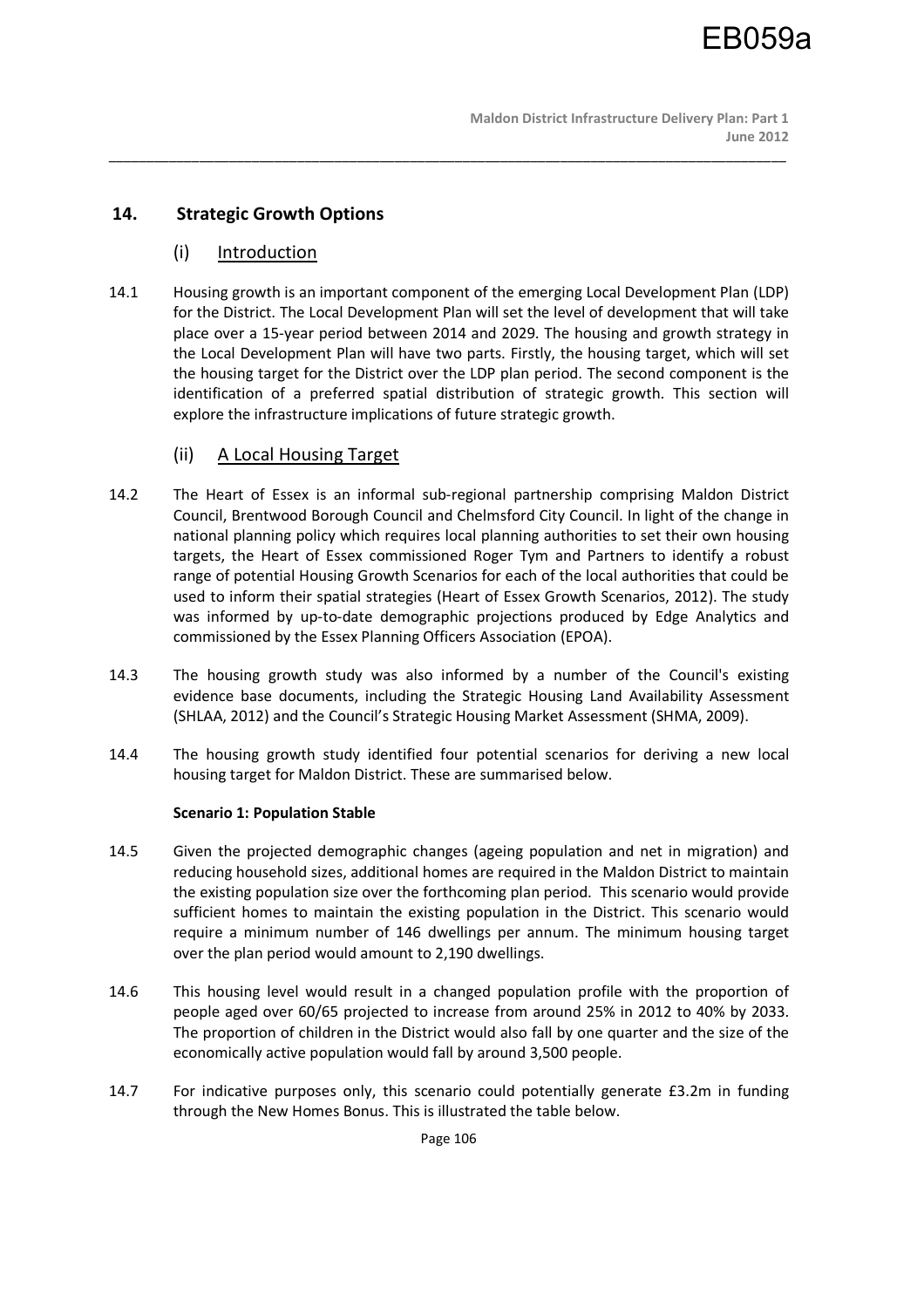**Maldon District Infrastructure Delivery Plan: Part 1 June 2012** 

| <u>NEW FIULITES DUITUS</u> |         |         |         |         |         |              |           |
|----------------------------|---------|---------|---------|---------|---------|--------------|-----------|
| Year                       | 2011/12 | 2012/13 | 2013/14 | 2014/15 | 2015/16 | 2016/17      | 2017/18   |
| Year One                   | 193,175 | 193,175 | 193,175 | 193,175 | 193,175 | 193,175      | n/a       |
| Year Two                   | n/a     | 56,933  | 56,933  | 56,933  | 56,933  | 56,933       | 56,933    |
| Year Three                 | n/a     | n/a     | 96,840  | 96,840  | 96,840  | 96,840       | 96,840    |
| Year Four                  | n/a     | n/a     | n/a     | 96,840  | 96,840  | 96,840       | 96,840    |
| Year Five                  | n/a     | n/a     | n/a     | n/a     | 96,840  | 96,840       | 96,840    |
| Year Six                   | n/a     | n/a     | n/a     | n/a     | n/a     | 200,675      | 200,675   |
| Year Seven                 | n/a     | n/a     | n/a     | n/a     | n/a     | n/a          | 200,675   |
| <b>Year Total</b>          | 193,175 | 250,108 | 346,948 | 433,788 | 540,628 | 741,303      | 748,803   |
|                            |         |         |         |         |         | <b>TOTAL</b> | 3,254,753 |

\_\_\_\_\_\_\_\_\_\_\_\_\_\_\_\_\_\_\_\_\_\_\_\_\_\_\_\_\_\_\_\_\_\_\_\_\_\_\_\_\_\_\_\_\_\_\_\_\_\_\_\_\_\_\_\_\_\_\_\_\_\_\_\_\_\_\_\_\_\_\_\_\_\_\_\_\_\_\_\_\_\_\_\_\_\_\_\_\_\_

#### **New Homes Bonus**

**\* £193,175 represents the Council's NHB allocation for year one of the initiative (2011/12) \* £56,933 represents the Council's NHB allocation for year two of the initiative (2012/13)** 

**\* £96,840 represents the assumption of 60 houses, with half affordable built per year inline with MDC Finance Departments calaculations** 

**\* 2016/17 Year likely for LDP plan delivery rates to start to take effect.** 

**\* £200,675, figure based on applying the 146 per annum to the current makeup of Council Tax band distribution in the District. Also applying 40 per cent affordable threshold and assuming no gross housing loss.** 

14.8 The Maldon District Strategic Housing Land Availability Assessment assessed in excess of 370 potential development sites. As a part of the SHLAA viability assessment it was assumed the CIL contributions would amount to £10k per dwelling. On this basis it was found that nearly all the assessed sites were viable. Whilst further work will need to carried out to determine the CIL level, for indicative purposes, using the £10k per dwelling, this dwelling scenario could generate approximately £21.9m from CIL.

### **Scenario 2: Work Force Stable**

- 14.9 This scenario provides sufficient homes to increase the size of the resident population and maintain the size of the economically active population of the District. The scenario would require a minimum of 263 additional dwellings per annum which would amount to a total of 3,945 dwellings over the plan period. This scenario would result in a significant release of greenfield sites to meet the housing requirement.
- 14.10 For indicative purposes only, this scenario could potentially generate £3.7m in funding through the New Homes Bonus. This is illustrated the table below.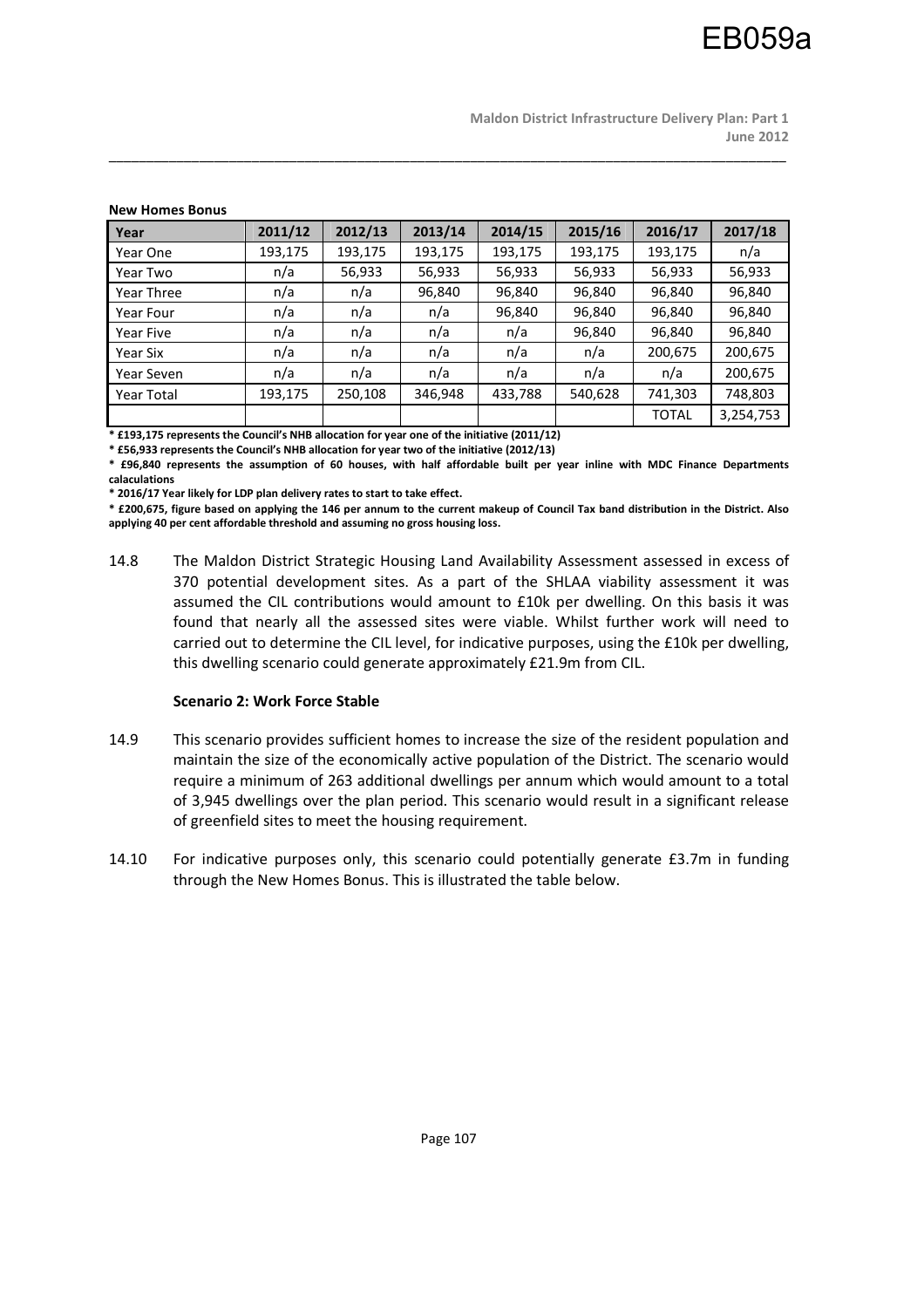| נשווטט כטווטו איטי |         |         |         |         |         |              |           |  |  |
|--------------------|---------|---------|---------|---------|---------|--------------|-----------|--|--|
| Year               | 2011/12 | 2012/13 | 2013/14 | 2014/15 | 2015/16 | 2016/17      | 2017/18   |  |  |
| Year One           | 193,175 | 193,175 | 193,175 | 193,175 | 193,175 | 193,175      | n/a       |  |  |
| Year Two           | n/a     | 56,933  | 56,933  | 56,933  | 56,933  | 56,933       | 56,933    |  |  |
| Year Three         | n/a     | n/a     | 96,840  | 96,840  | 96,840  | 96,840       | 96,840    |  |  |
| Year Four          | n/a     | n/a     | n/a     | 96,840  | 96,840  | 96,840       | 96,840    |  |  |
| <b>Year Five</b>   | n/a     | n/a     | n/a     | n/a     | 96,840  | 96,840       | 96,840    |  |  |
| Year Six           | n/a     | n/a     | n/a     | n/a     | n/a     | 357,816      | 357,816   |  |  |
| Year Seven         | n/a     | n/a     | n/a     | n/a     | n/a     | n/a          | 357,816   |  |  |
| <b>Year Total</b>  | 193,175 | 250,108 | 346.948 | 433,788 | 540,628 | 898,444      | 1,063,085 |  |  |
|                    |         |         |         |         |         | <b>TOTAL</b> | 3,726,176 |  |  |

\_\_\_\_\_\_\_\_\_\_\_\_\_\_\_\_\_\_\_\_\_\_\_\_\_\_\_\_\_\_\_\_\_\_\_\_\_\_\_\_\_\_\_\_\_\_\_\_\_\_\_\_\_\_\_\_\_\_\_\_\_\_\_\_\_\_\_\_\_\_\_\_\_\_\_\_\_\_\_\_\_\_\_\_\_\_\_\_\_\_

#### **New Homes Bonus**

**\* £193,175 represents the Council's NHB allocation for year one of the initiative (2011/12)** 

**\* £56,933 represents the Council's NHB allocation for year two of the initiative (2012/13)** 

**\* £96,840 represents the assumption of 60 houses, with half affordable built per year inline with MDC Finance Departments calaculations** 

**\* 2016/17 Year likely for LDP plan delivery rates to start to take effect.** 

**\* £357,816, figure based on applying the 263 per annum to the current makeup of Council Tax band distribution in the District. Also applying 40 per cent affordable threshold and assuming no gross housing loss.** 

14.11 The Maldon District Strategic Housing Land Availability Assessment assessed in excess of 370 potential development sites. As a part of the SHLAA viability assessment it was assumed the CIL contributions would amount to £10k per dwelling. On this basis it was found that nearly all the assessed sites were viable. Whilst further work will need to carried out to determine the CIL level, for indicative purposes, using the £10k per dwelling, this dwelling scenario could generate approximately £39.5m from CIL.

### **Scenario 3: Meeting Projected Demand**

- 14.12 This scenario would provide for the projected demand in the District for future household growth. The scenario would require a minimum of 397 additional dwellings per annum which would amount to a total of 5,955 dwellings over the plan period. This scenario would result in a significant release of greenfield sites to meet the housing requirement.
- 14.13 For indicative purposes only, this scenario could potentially generate £4.1m in funding through the New Homes Bonus. This is illustrated the table below.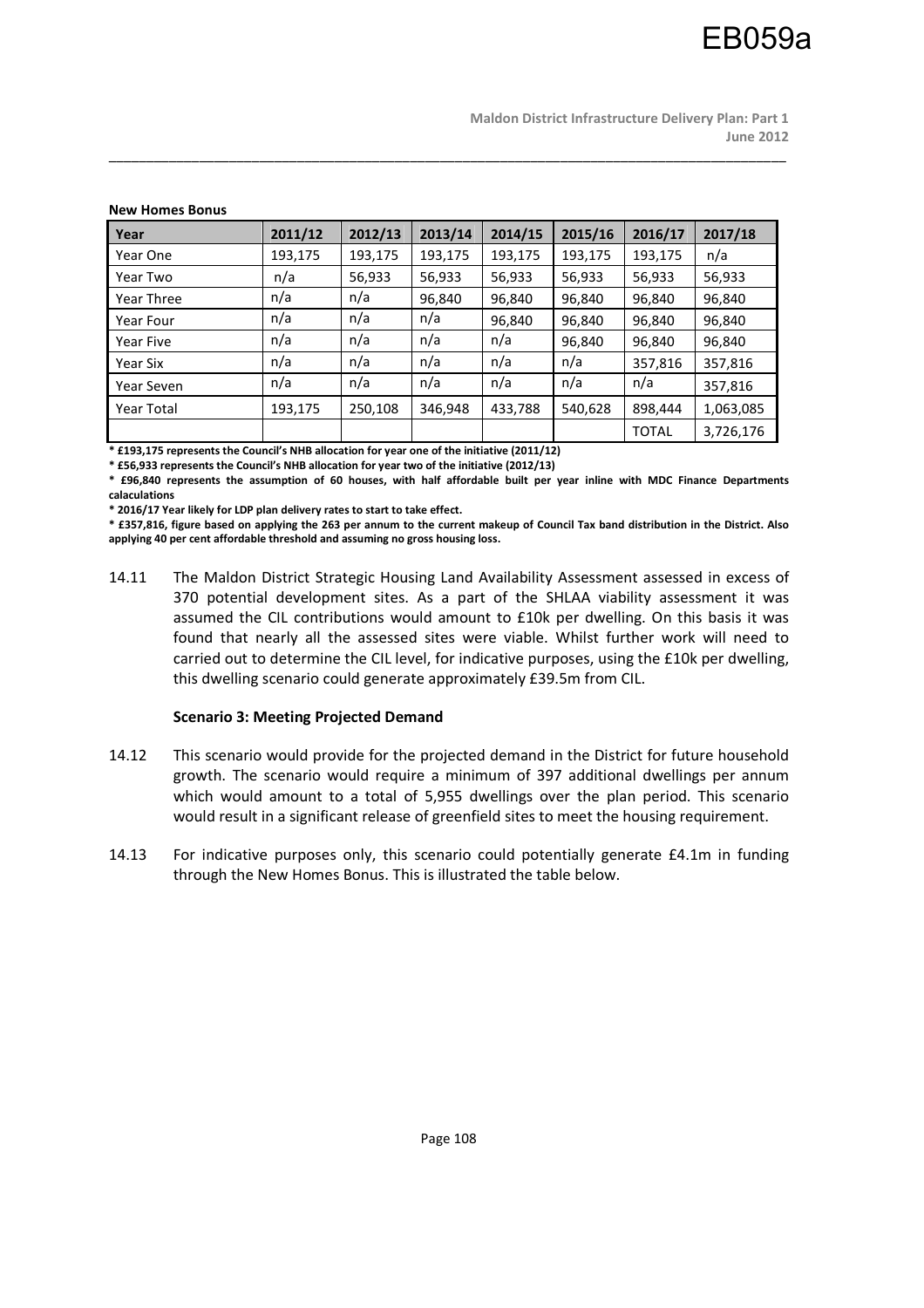| Year              | 2011/12 | 2012/13 | 2013/14 | 2014/15 | 2015/16 | 2016/17      | 2017/18   |
|-------------------|---------|---------|---------|---------|---------|--------------|-----------|
| Year One          | 193,175 | 193,175 | 193,175 | 193,175 | 193,175 | 193,175      | n/a       |
| Year Two          | n/a     | 56,933  | 56,933  | 56,933  | 56,933  | 56,933       | 56,933    |
| <b>Year Three</b> | n/a     | n/a     | 96,840  | 96,840  | 96,840  | 96,840       | 96,840    |
| Year Four         | n/a     | n/a     | n/a     | 96,840  | 96,840  | 96,840       | 96,840    |
| Year Five         | n/a     | n/a     | n/a     | n/a     | 96,840  | 96,840       | 96,840    |
| Year Six          | n/a     | n/a     | n/a     | n/a     | n/a     | 514,061      | 514,061   |
| Year Seven        | n/a     | n/a     | n/a     | n/a     | n/a     | n/a          | 514,061   |
| <b>Year Total</b> | 193,175 | 250,108 | 346,948 | 433,788 | 540,628 | 1,054,689    | 1,375,575 |
|                   |         |         |         |         |         | <b>TOTAL</b> | 4,194,911 |

\_\_\_\_\_\_\_\_\_\_\_\_\_\_\_\_\_\_\_\_\_\_\_\_\_\_\_\_\_\_\_\_\_\_\_\_\_\_\_\_\_\_\_\_\_\_\_\_\_\_\_\_\_\_\_\_\_\_\_\_\_\_\_\_\_\_\_\_\_\_\_\_\_\_\_\_\_\_\_\_\_\_\_\_\_\_\_\_\_\_

#### **New Homes Bonus**

**\* £193,175 represents the Council's NHB allocation for year one of the initiative (2011/12)** 

**\* £56,933 represents the Council's NHB allocation for year two of the initiative (2012/13)** 

**\* £96,840 represents the assumption of 60 houses, with half affordable built per year inline with MDC Finance Departments calaculations** 

**\* 2016/17 Year likely for LDP plan delivery rates to start to take effect.** 

**\* £514061, figure based on applying the 363 per annum to the current makeup of Council Tax band distribution in the District. Also applying 40 per cent affordable threshold and assuming no gross housing loss.** 

14.14 The Maldon District Strategic Housing Land Availability Assessment assessed in excess of 370 potential development sites. As a part of the SHLAA viability assessment it was assumed the CIL contributions would amount to £10k per dwelling. On this basis it was found that nearly all the assessed sites were viable. Whilst further work will need to carried out to determine the CIL level, for indicative purposes, using the £10k per dwelling, this dwelling scenario could generate approximately £59.6m from CIL.

#### **Scenario 4: Optimum**

- 14.15 This scenario was developed following consultation to reflect local aspirations and was informed by preliminary work undertaken as part of the Infrastructure Delivery Plan. This scenario would require a minimum of 200 additional dwellings per annum which would amount to a minimum of 3,000 dwellings over the plan period. This scenario would also result in a significant release of greenfield sites to meet the housing requirement.
- 14.16 For indicative purposes only, this scenario could potentially generate £3.4m in funding through the New Homes Bonus. This is illustrated the table below.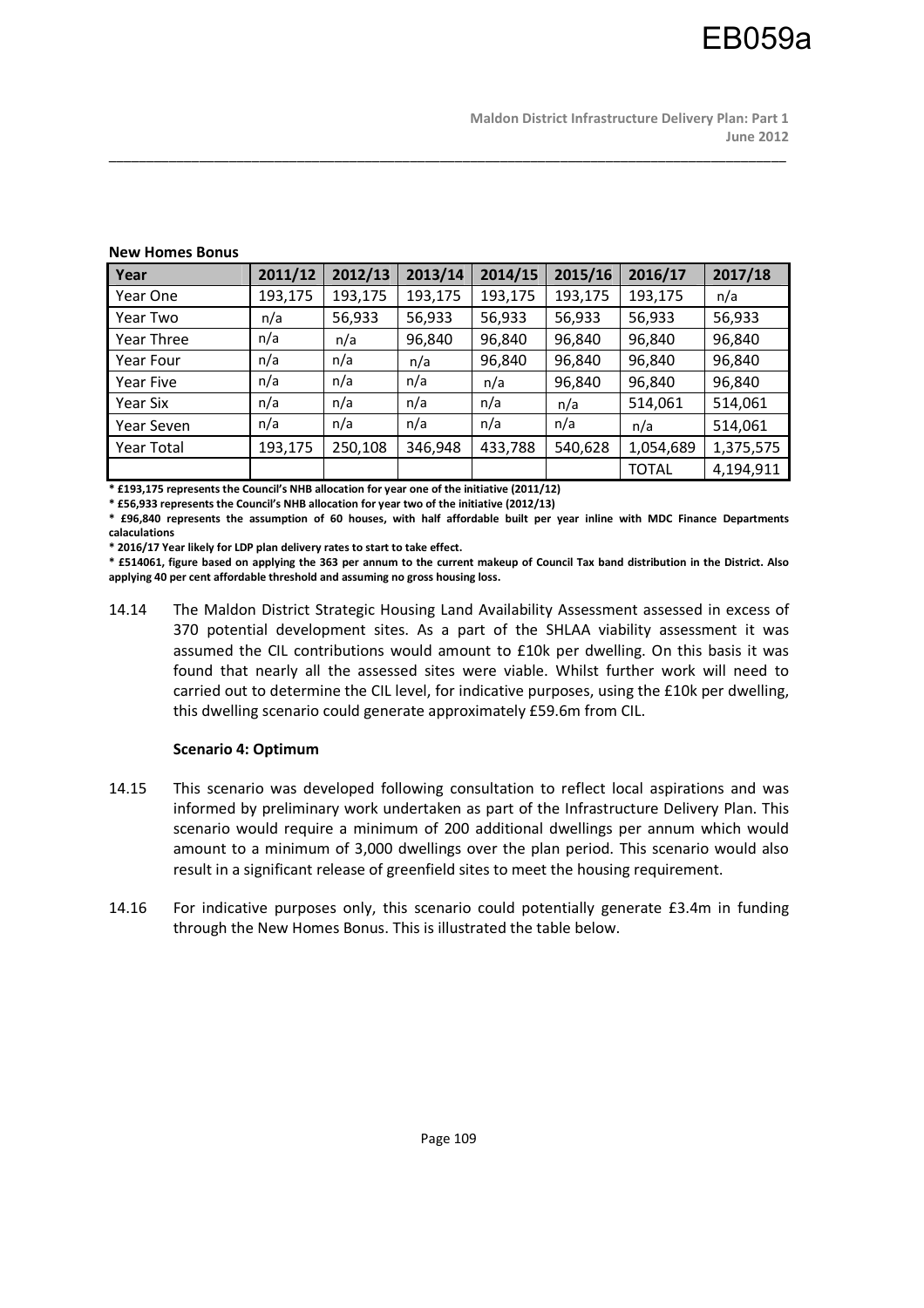| <b>IVEW TRITES DUITUS</b> |         |         |         |         |         |              |           |
|---------------------------|---------|---------|---------|---------|---------|--------------|-----------|
| Year                      | 2011/12 | 2012/13 | 2013/14 | 2014/15 | 2015/16 | 2016/17      | 2017/18   |
| Year One                  | 193,175 | 193,175 | 193,175 | 193,175 | 193,175 | 193,175      | n/a       |
| Year Two                  | n/a     | 56,933  | 56,933  | 56,933  | 56,933  | 56,933       | 56,933    |
| Year Three                | n/a     | n/a     | 96,840  | 96,840  | 96,840  | 96,840       | 96,840    |
| Year Four                 | n/a     | n/a     | n/a     | 96,840  | 96,840  | 96,840       | 96,840    |
| Year Five                 | n/a     | n/a     | n/a     | n/a     | 96,840  | 96,840       | 96,840    |
| Year Six                  | n/a     | n/a     | n/a     | n/a     | n/a     | 258,706      | 258,706   |
| Year Seven                | n/a     | n/a     | n/a     | n/a     | n/a     | n/a          | 258,706   |
| Year Total                | 193,175 | 250,108 | 346,948 | 443,788 | 540,628 | 799,334      | 864,865   |
|                           |         |         |         |         |         | <b>TOTAL</b> | 3,438,846 |

\_\_\_\_\_\_\_\_\_\_\_\_\_\_\_\_\_\_\_\_\_\_\_\_\_\_\_\_\_\_\_\_\_\_\_\_\_\_\_\_\_\_\_\_\_\_\_\_\_\_\_\_\_\_\_\_\_\_\_\_\_\_\_\_\_\_\_\_\_\_\_\_\_\_\_\_\_\_\_\_\_\_\_\_\_\_\_\_\_\_

## **New Homes Bonus**

**\* £193,175 represents the Council's NHB allocation for year one of the initiative (2011/12)** 

**\* £56,933 represents the Council's NHB allocation for year two of the initiative (2012/13)** 

**\* £96,840 represents the assumption of 60 houses, with half affordable built per year inline with Finance Departments** 

**\* 2016/17 Year likely for LDP plan delivery rates to kick in.** 

**\* £258,706, figure based on applying the 200 per annum to the current makeup of Council Tax band distribution in the District. Also applying 40 per cent affordable threshold and assuming no gross housing loss.** 

14.17 The Maldon District Strategic Housing Land Availability Assessment assessed in excess of 370 potential developments sites. As a part of the SHLAA viability assessment it was assumed the CIL contributions would amount to £10k per dwelling. On this basis it was found that nearly all the assessed sites were viable. Whilst further work will need to carried out to determine the CIL level, for indicative purposes, using the £10k per dwelling, this dwelling scenario could generate approximately £30m from CIL.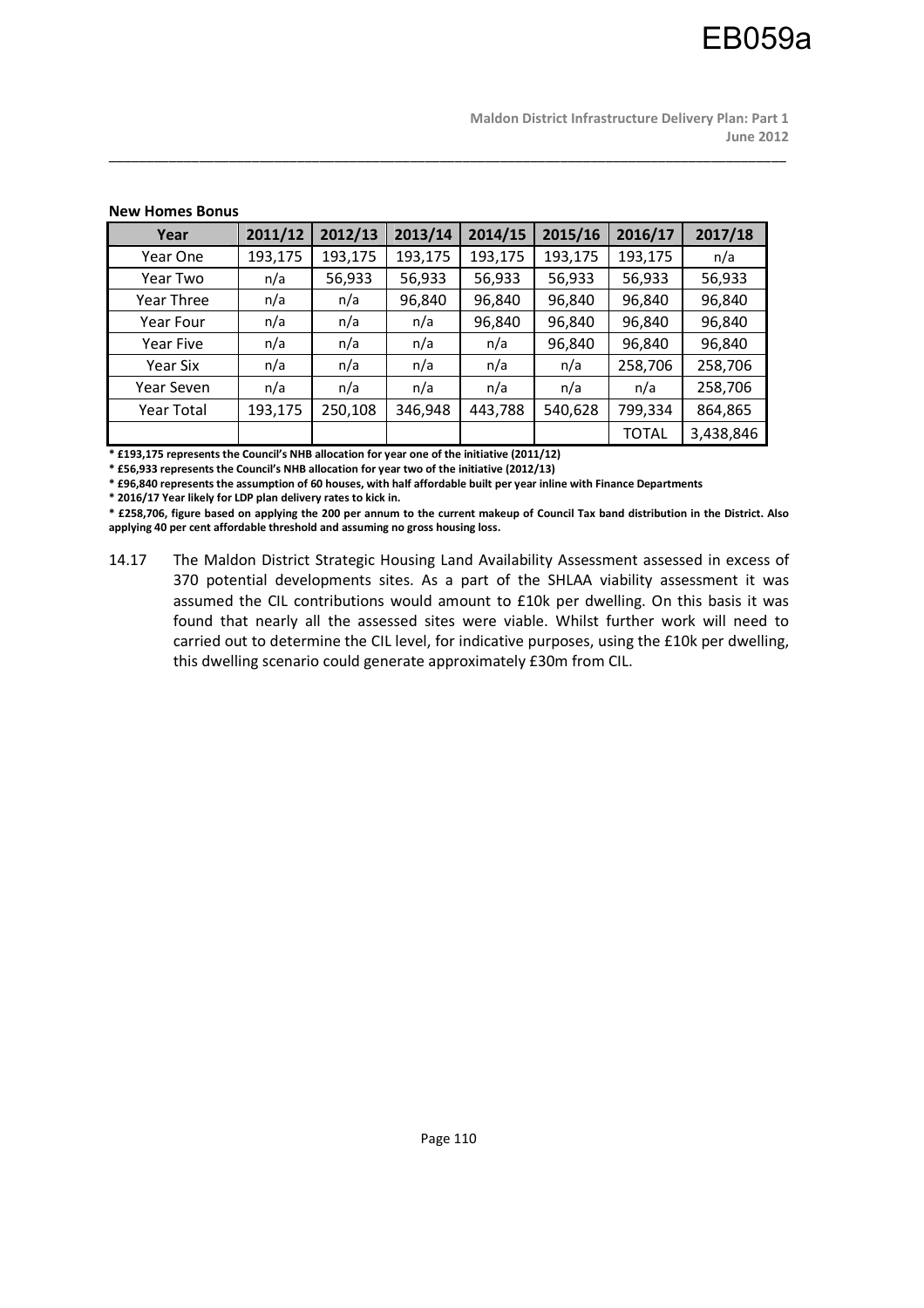# (iii) Identification of Potential Strategic Growth Areas

14.18 The selection of 'potential strategic growth areas' for assessment was informed by: existing technical studies such as the draft Strategic Housing Land Availability Assessment (SHLAA) study; engagement with District Councillors and discussions at Planning Policy Panel; and sites already being actively promoted for housing development in the District. The outcomes of this process identified the following sites and broad areas for assessment:

- Land to the north of Heybridge;
- Land to the south of Maldon;
- Land around Burnham-on-Crouch;
- Land around North Fambridge;
- Land around Southminster;
- **Land around Wickham Bishops;**
- **Land around Little Braxted;**
- Land around Great Totham; and
- Land to the west of Langford; and
- Growth to the south-west (Land around South Woodham Ferrers).
- 14.19 The key infrastructure stakeholders and partner organisations were contacted in December 2011 to establish the baseline infrastructure situation for the respective areas. As part of this process, views of the infrastructure providers and partner organisations (Appendix 2) were sought for each of the potential growth areas. In the first instance a questionnaire was sent out to all relevant stakeholders and partner organisations (a sample questionnaire is provided in Appendix 3). A criteria approach was developed by the Council and used in the assessment of the sites (Appendix 4). The criterion was approved at the Planning and Licensing Committee on 17 November 2011. In the majority of instances this was then followed up by face to face or telephone interviews. The baseline infrastructure evidence in respect to these sites is set out below.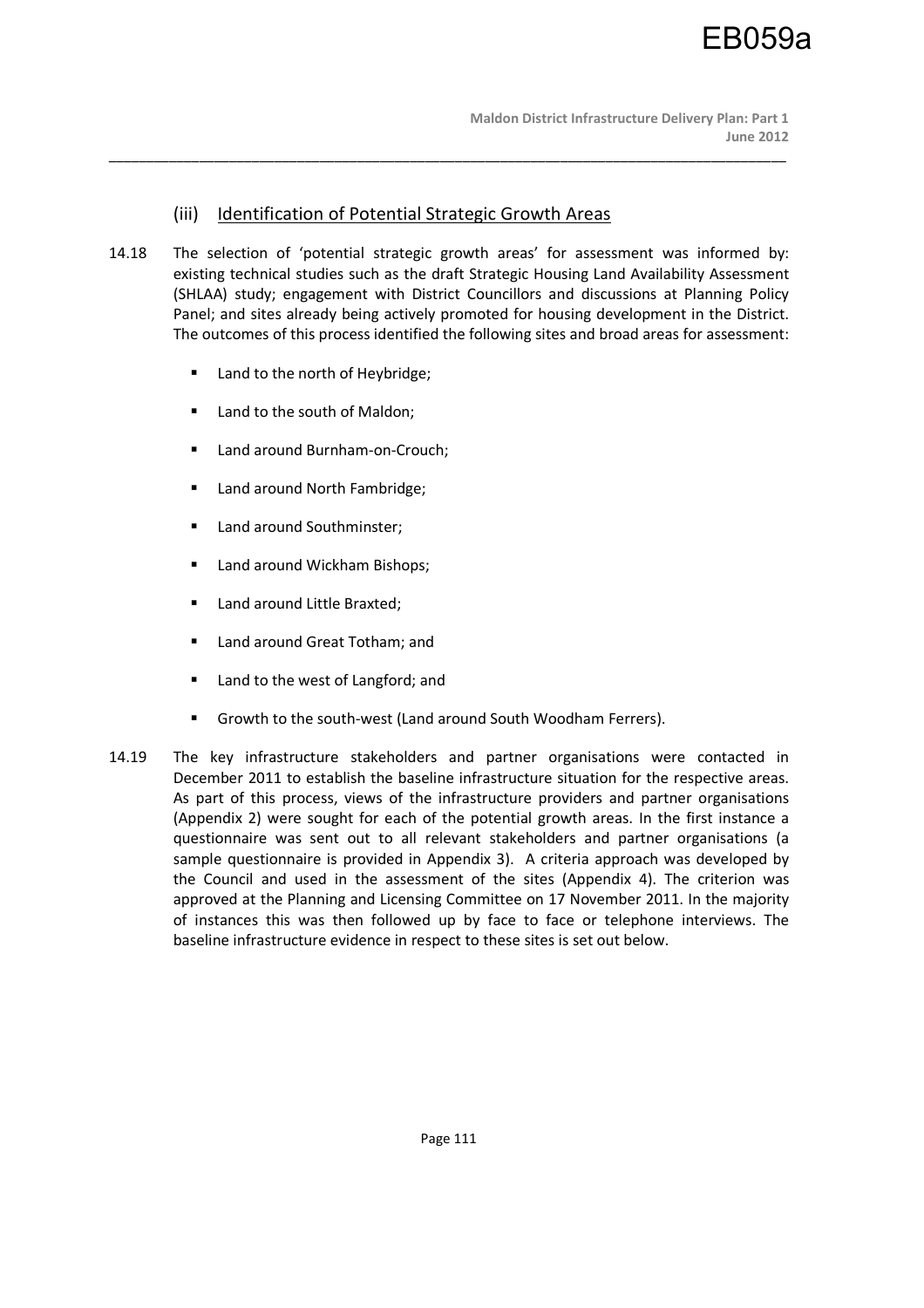## **Land to the North of Heybridge**

14.20 This broad location was assessed to consider its potential to deliver between 800 and 1,500 dwellings.

\_\_\_\_\_\_\_\_\_\_\_\_\_\_\_\_\_\_\_\_\_\_\_\_\_\_\_\_\_\_\_\_\_\_\_\_\_\_\_\_\_\_\_\_\_\_\_\_\_\_\_\_\_\_\_\_\_\_\_\_\_\_\_\_\_\_\_\_\_\_\_\_\_\_\_\_\_\_\_\_\_\_\_\_\_\_\_\_\_\_

## Highway Capacity of the Surrounding Network

- 14.21 Essex County Council provided a highways capacity response to the Infrastructure Consultation that was broadly based upon the assessment findings of the Mouchel Study (2010) which had previously assessed the potential of strategic housing growth at land north of Heybridge. The Mouchel Study assessed a range of between 800 and 1,000 dwellings.
- 14.22 One of the key infrastructure requirements that was identified in the Mouchel Study was the need to deliver the possibility of a link road between Broad Street Green Road and Langford Road.
- 14.23 The Mouchel Study identified a number of key junctions surrounding the site, which would be affected by the increase in traffic movements to and from the site and the surrounding network. The report concluded that the following junctions were too constrained for any significant improvement but their performance would not deteriorate if a new link road was to be provided, otherwise there would be capacity constraints:
	- A414/Heybridge Street/Holloway Road roundabout
	- B1022 Colchester Road/Goldhanger Road
- 14.24 The report concluded that the following junctions would experience some queuing at peak times (AM or PM), but opportunities existed at the junctions for suitable mitigation measures to provide a nil detriment situation. These junctions were:
	- B1018/Heybridge Approach/A414 roundabout
	- A414/Spital Road roundabout
	- A414/Limebrook Way roundabout
- 14.25 The following junction will still be operating within capacity given the scale of development: B1022 Colchester Road/B1022 Broad Street Green Road/Scraley Road
- 14.26 Whilst the Mouchel report modelled a capacity of between 800 and 1,000 dwellings, it was suggested that a development in excess of 1,000 dwellings would create similar issues to that identified at key junctions, but the impact would be more exaggerated.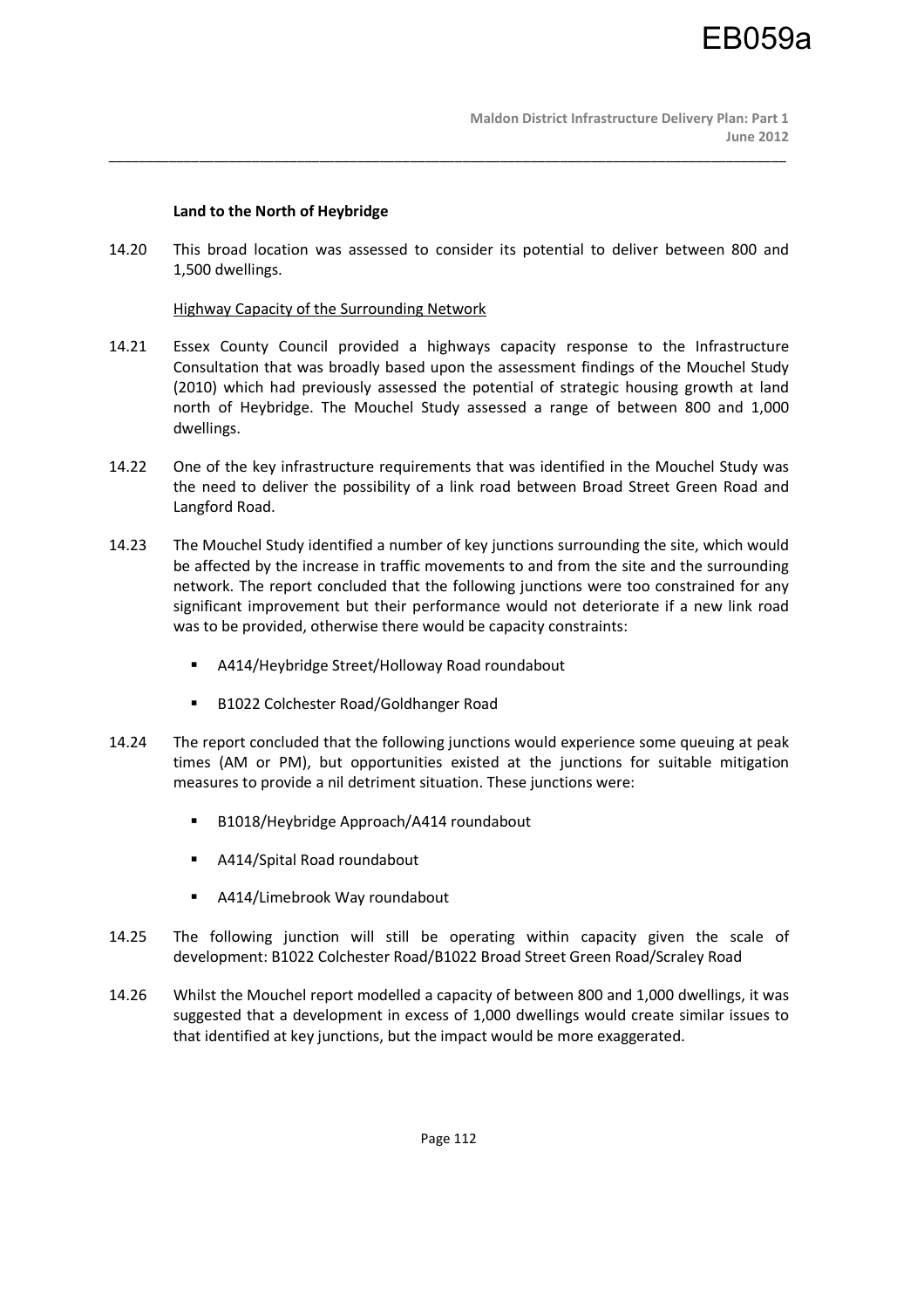## **Education**

14.27 A scheme of between 800 and 1,500 dwellings would create a demand for between 70 and 135 early school spaces.

\_\_\_\_\_\_\_\_\_\_\_\_\_\_\_\_\_\_\_\_\_\_\_\_\_\_\_\_\_\_\_\_\_\_\_\_\_\_\_\_\_\_\_\_\_\_\_\_\_\_\_\_\_\_\_\_\_\_\_\_\_\_\_\_\_\_\_\_\_\_\_\_\_\_\_\_\_\_\_\_\_\_\_\_\_\_\_\_\_\_

- 14.28 A scheme of between 800 and 1,500 dwellings would create a primary school place deficit of between 190 and 400 spaces. Essex County Council has suggested that the solutions to resolving this deficit could include the expansion of Heybridge Primary and the potential to establish a new school that could also provide a community focus.
- 14.29 A scheme of between 800 and 1,500 dwellings would result in a deficit of between 160 and 417 secondary school spaces at the Plume School. The existing school site is too constrained and as a result, any future expansion of this school would be problematic. A creative solution would be required to increase capacity at this school. Further assessment modelling would be required.

## Libraries

14.30 The community at Heybridge is already close to the current standard for library provision i.e. the Essex standard for a new stand-alone library is that it should serve a community of at least 7,000 people. A scheme of between 800 and 1,500 dwellings could trigger the need for such a facility.

## Medical Provision

14.31 There is no existing GP capacity within Heybridge with the existing surgeries currently being over-subscribed. A scheme of between 800 and 1,500 dwellings would place additional pressures upon existing GP capacity. However, such a scheme could trigger the need to develop either a new medical surgery or an additional branch surgery.

## **Sewerage**

14.32 Anglian Water has indicated that there is sufficient capacity within the treatment works to accommodate additional development but there will be a need for a significant upgrade to the foul network which is currently at capacity for the area. If development were to come forward then early engagement with Anglian Water is essential to ensure that the right infrastructure is in place at the right time.

## Water Supply

14.33 No constraints

## Electricity, Gas and Telecommunications

14.34 No Constraint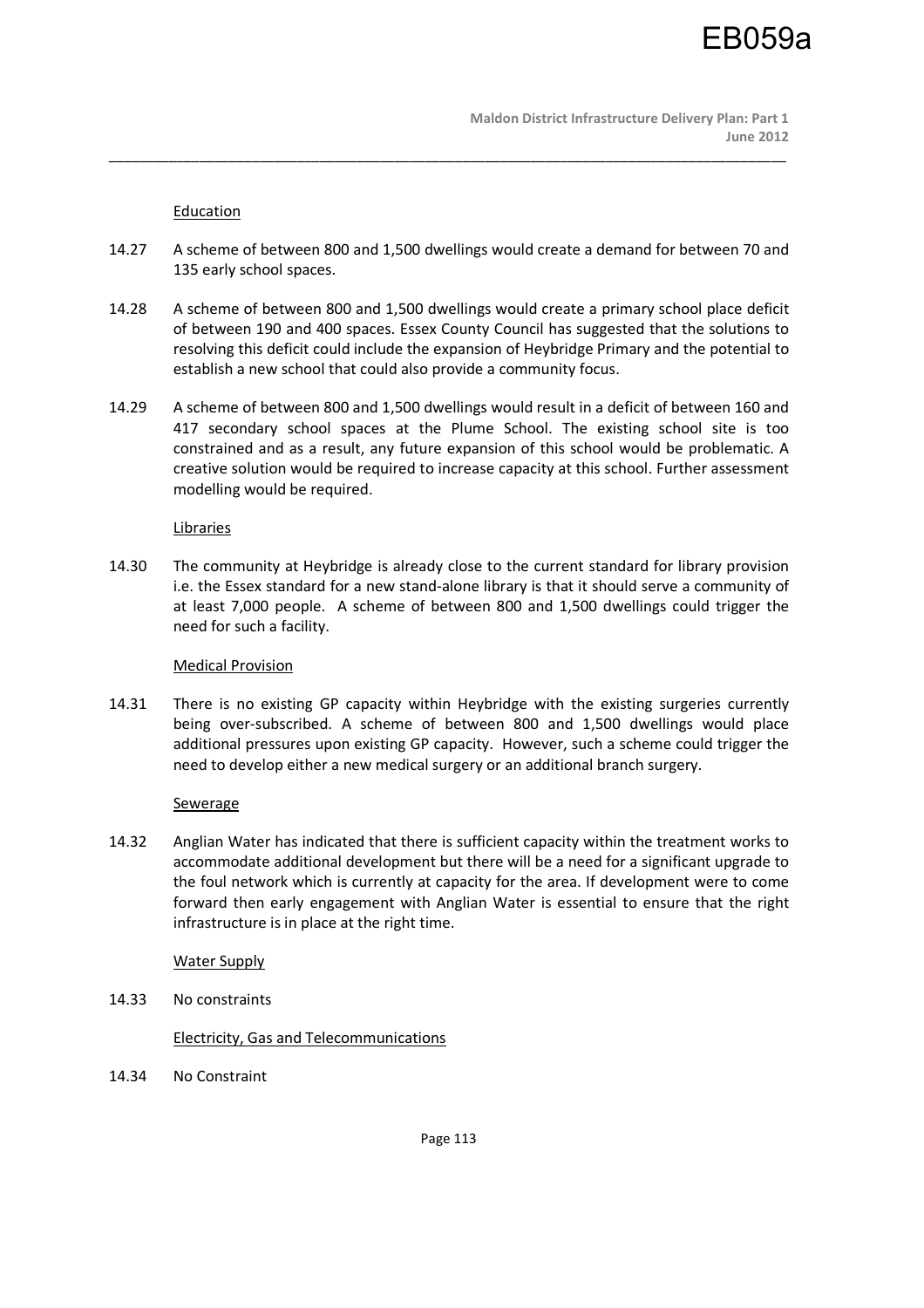## Coastal and Fluvial Flooding

14.35 A small part of the site to the west of the B1022 is located in a Flood Zone Two and Flood Zone Three area.

\_\_\_\_\_\_\_\_\_\_\_\_\_\_\_\_\_\_\_\_\_\_\_\_\_\_\_\_\_\_\_\_\_\_\_\_\_\_\_\_\_\_\_\_\_\_\_\_\_\_\_\_\_\_\_\_\_\_\_\_\_\_\_\_\_\_\_\_\_\_\_\_\_\_\_\_\_\_\_\_\_\_\_\_\_\_\_\_\_\_

## Surface Water Flooding

14.36 The site includes areas of lower and intermediate surface water flooding. A small section of high risk surface water flooding is located on the boundary, but would not affect the use of the site.

## Green Infrastructure

- 14.37 A scheme of between 800 and 1,500 dwellings would generate demand for green infrastructure. This may take various forms. The Council's Green Infrastructure Study sets out clear standards that should be applied within the planning of any strategic site. For example, all new housing developments should be within 500m of the nearest neighbourhood amenity spaces, within 1km of a local park, and 5km of a District park and that 1 ha of open space and 0.2 ha of allotment space should be provided per 1,000 population. There would also be a need for additional outdoor sports facilities.
- 14.38 The Council has identified the need for a new District Park within the north-eastern part of the District being the preferred location. This strategic site could provide an opportunity in which to delivery a District Park.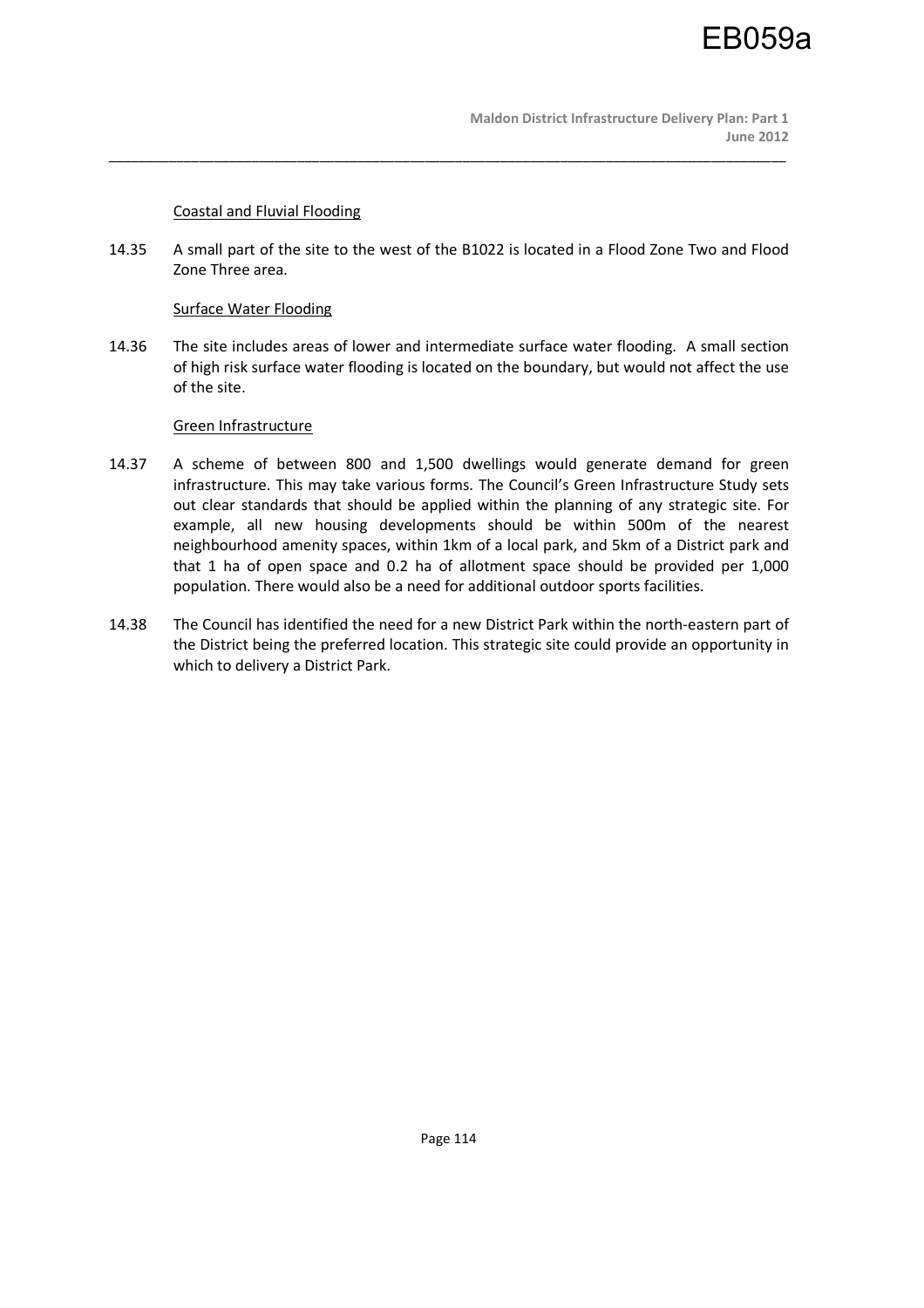## **Land to the South of Maldon**

14.39 This broad location was assessed to consider its potential to deliver between 700 and 1,250 dwellings.

\_\_\_\_\_\_\_\_\_\_\_\_\_\_\_\_\_\_\_\_\_\_\_\_\_\_\_\_\_\_\_\_\_\_\_\_\_\_\_\_\_\_\_\_\_\_\_\_\_\_\_\_\_\_\_\_\_\_\_\_\_\_\_\_\_\_\_\_\_\_\_\_\_\_\_\_\_\_\_\_\_\_\_\_\_\_\_\_\_\_

## Highway Capacity of the Surrounding Network

- 14.40 Strategic growth at this location was not considered in the Mouchel Study and as such Essex County Council provided a qualitative assessment based on 700 dwellings. Further assessment and modelling would be required to assess the highways capacity and mitigation measures that would be necessary if strategic development were to take place at this location.
- 14.41 The A414/Limebrook Way junction is likely to be constrained if any significant development is planned at this location. Further assessment work would be required to identify the impact and possible mitigation measures.
- 14.42 Essex County Council has suggested that there may be an opportunity for infrastructure to be put in place to bypass the Spital Road/Wycke Hill/Limebrook Way roundabout to the north of the existing A414.

## Education

- 14.43 A scheme of between 700 and 1,250 dwellings would create a demand for between 60 and 115 early school spaces.
- 14.44 A scheme of between 700 and 1,250 dwellings would create a primary school place deficit of between 165 and 335 spaces. Essex County Council has suggested that the solutions to resolving this deficit could include the expansion of Wentworth Primary to 3fe, although this is not the preferred ECC model for a primary school (2fe). An alternative option could be to relocate and expand Maldon Primary or build a new primary school.
- 14.45 A scheme of between 700 and 1,250 dwellings would result in a deficit of between 150 and 260 secondary school spaces at the Plume School. The existing school site is too constrained and as a result any future expansion of this school would be problematic. A creative solution would be required to increase capacity at this school. Further assessment modelling will be required.

## Medical Provision

14.46 There is no existing excess GP capacity within Maldon with the existing surgeries currently being over-subscribed. A scheme of between 700 and 1,250 dwellings would place additional pressures upon existing GP capacity. However, such a scheme could trigger the need to develop an additional branch surgery or expansion of an existing facility.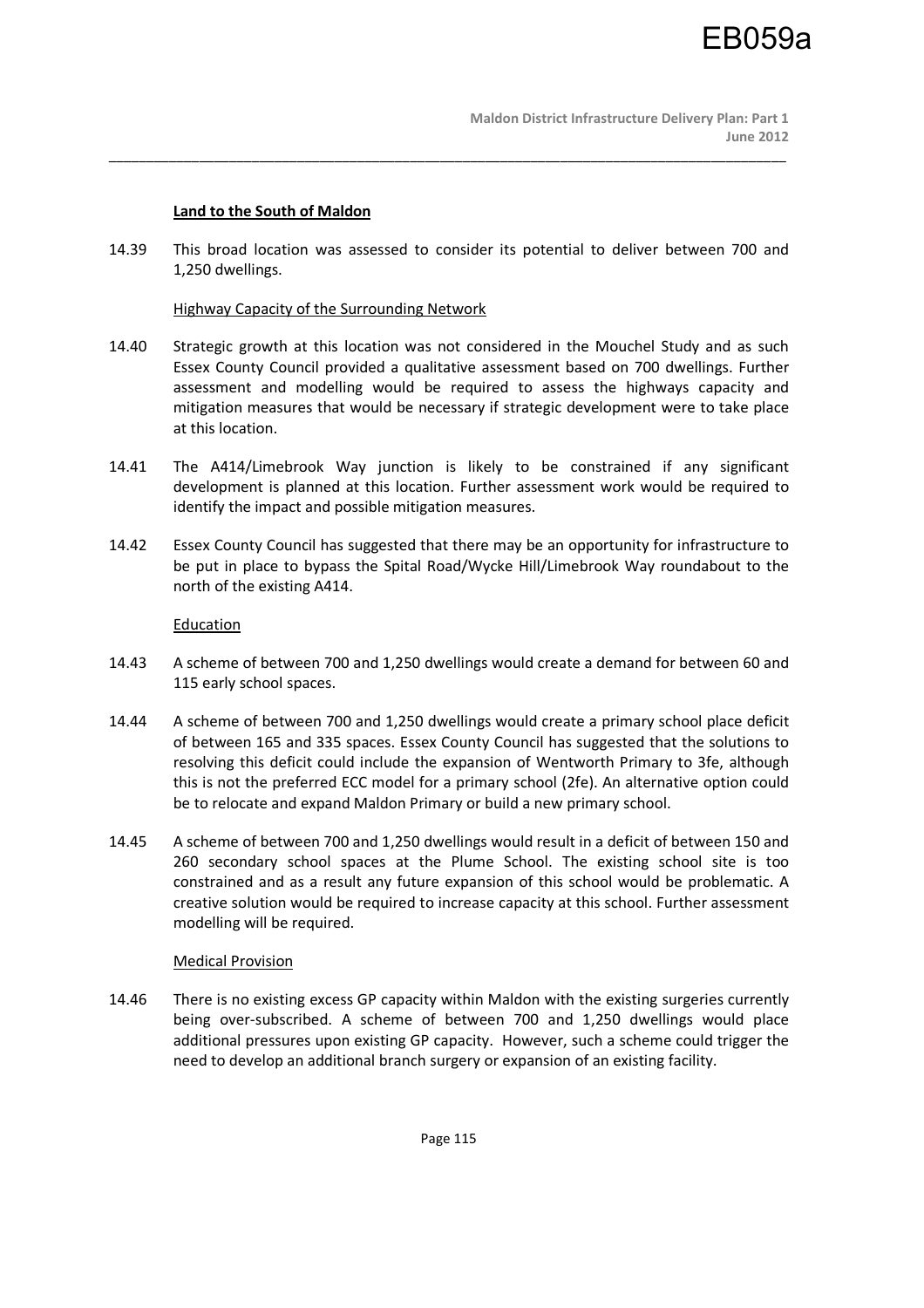

#### **Sewerage**

14.47 Anglian Water has indicated that there is sufficient capacity within the treatment works for this level of development but there will be a need for a significant upgrade to the foul network which is currently at capacity for the area. The main constraint is the need for a second foul sewerage network crossing of the River Chelmer. Anglian Water has suggested that this location would need to be brought forward in collaboration with the Heybridge site so that a foul sewerage network could be developed using economies of scale. If development were to come forward then early engagement with Anglian Water is essential to ensure that the right infrastructure is in place at the right time.

\_\_\_\_\_\_\_\_\_\_\_\_\_\_\_\_\_\_\_\_\_\_\_\_\_\_\_\_\_\_\_\_\_\_\_\_\_\_\_\_\_\_\_\_\_\_\_\_\_\_\_\_\_\_\_\_\_\_\_\_\_\_\_\_\_\_\_\_\_\_\_\_\_\_\_\_\_\_\_\_\_\_\_\_\_\_\_\_\_\_

Water Supply

14.48 No constraints

Electricity, Gas and Telecommunications

14.49 No Constraint

Coastal and Fluvial Flooding

14.50 Minor constraint – Part of the site is within Flood Zone Two and Three.

#### Surface Water Flooding

14.51 Minor constraint - The site includes some small areas of lower and intermediate surface water flooding.

#### Green Infrastructure

14.52 A scheme of between 700 and 1,250 dwellings will generate demand for green infrastructure. This may take various forms. The Council's Green Infrastructure Study sets out clear standards that should be applied within the planning of any strategic site. For example, all new housing developments should be within 500m of the nearest neighbourhood amenity spaces, within 1km of a local park, and 5km of a District park and that 1 ha of open space and 0.2 ha of allotment space should be provided per 1,000 population. There will also be a need for additional outdoor sports facilities.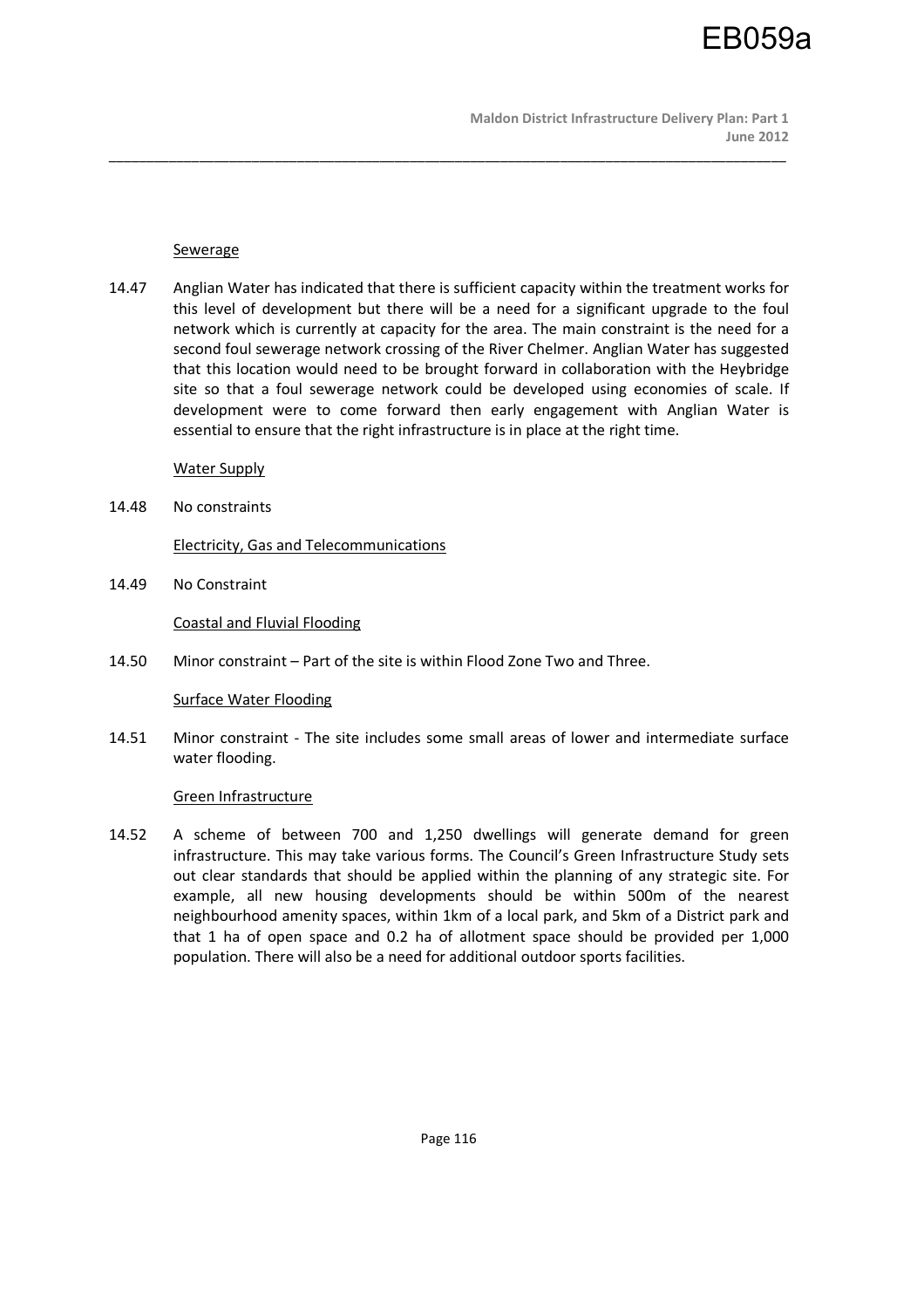## **Land around Burnham-on-Crouch**

14.53 A total of four broad locations around Burnham-on-Crouch were assessed to consider their potential to deliver up to 800 dwellings.

\_\_\_\_\_\_\_\_\_\_\_\_\_\_\_\_\_\_\_\_\_\_\_\_\_\_\_\_\_\_\_\_\_\_\_\_\_\_\_\_\_\_\_\_\_\_\_\_\_\_\_\_\_\_\_\_\_\_\_\_\_\_\_\_\_\_\_\_\_\_\_\_\_\_\_\_\_\_\_\_\_\_\_\_\_\_\_\_\_\_

## Highway Capacity of the Surrounding Network

- 14.54 Essex County Council provided a highways capacity response to the Infrastructure Consultation that was broadly based upon the assessment findings of the Mouchel Study (2010) which assessed the potential for strategic housing growth at the broad locations around Burnham-on-Crouch. The Mouchel Study assessed a range of between 800 and 1,000 dwellings.
- 14.55 The Mouchel Study modelled a cumulative impact of additional dwellings at two sites to the south of the B1010 Maldon Road in Burnham-on-Crouch of between 350 and 600 dwellings. The following junctions were considered to be operating within capacity at the above levels of development.
	- B1021 / Southminster Road / Church Road / Marsh Road Junction
	- B1021 Station Road / Alexandra Road Junction
	- B1021 Station Road / Foundry Lane / Devonshire Road Junction
	- B1010 Maldon Road / Creeksea Lane
- 14.56 However, the report did identify that, at the suggested level of growth, the B1010 Maldon Road / B1021 Church Road roundabout would require some mitigation measures. Essex County Council suggested that further assessment work may be necessary to clarify if the maximum dwelling range would require any further mitigation measures.
- 14.57 The Mouchel Study assessed between 250 and 500 dwellings on land east of Burnham-on-Crouch. The Study only identified the junction of the B1010 Maldon Road/B1021 Church Road as requiring mitigation. However this location has a major constraint in respect to access. There is no access that would be considered appropriate from Marsh Road due to levels issues and safety concerns, including the restricted visibility in a 60mph speed limit, as well as no footway provision. There are also visibility issues at the junction of Alexandra Road and Church Road B1021. The existing estate roads would not be suitable to serve the additional level of housing suggested.
- 14.58 The Mouchel Study assessed between 350 and 450 dwellings on land north of Burnhamon-Crouch. There are no major constraints in respect to highways capacity, however, the more western of the two sites has a major issue in terms of access. No vehicular access would be considered appropriate from Green Lane. Access from Southminster Road B1021 would have restricted visibility due to the existing road alignment, and give rise to safety concerns. The eastern of the two sites only has a minor constraint in terms of access.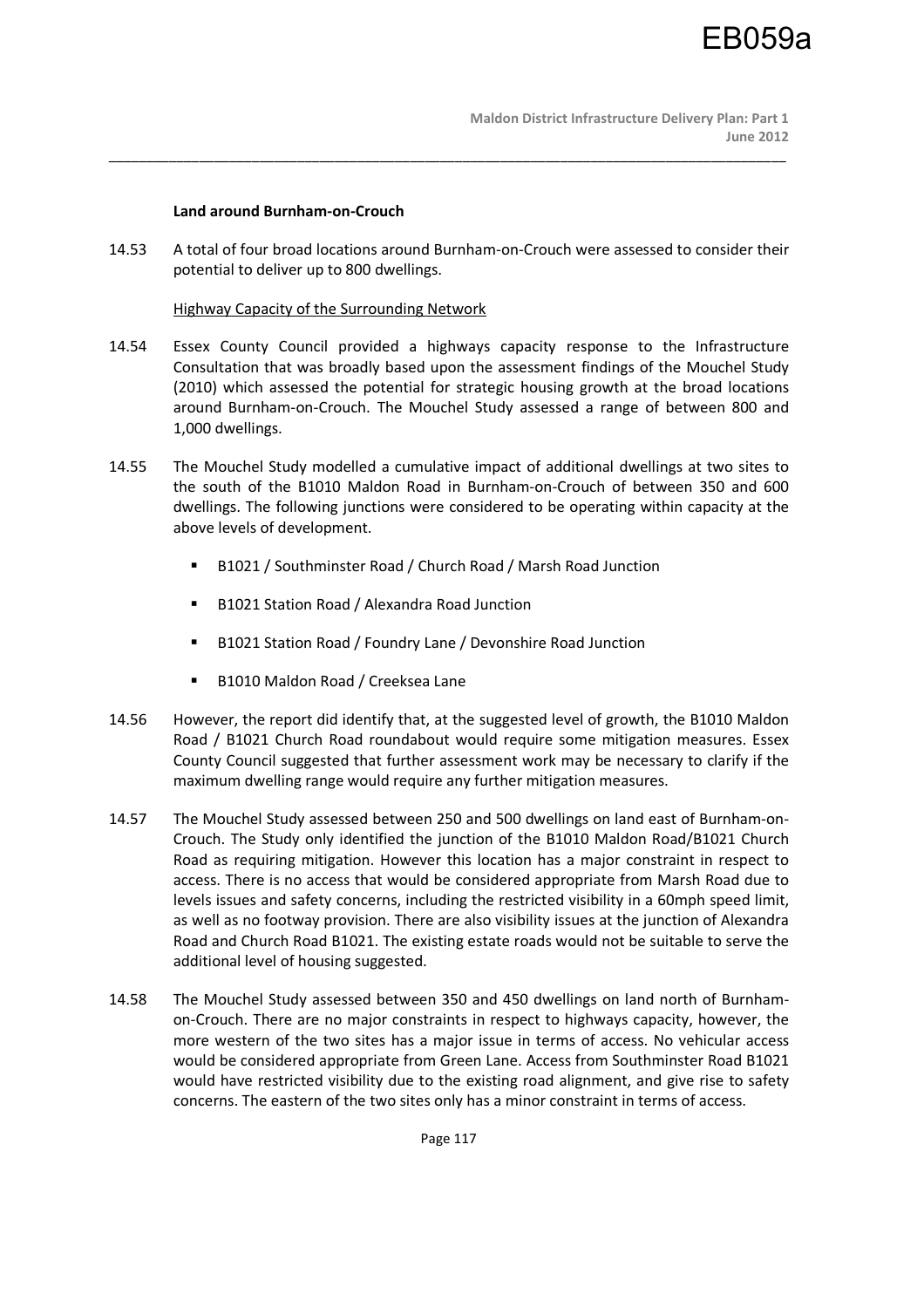## **Education**

14.59 The delivery of up to 800 dwellings in Burnham-on-Crouch would create a demand for approximately 70 early school spaces.

\_\_\_\_\_\_\_\_\_\_\_\_\_\_\_\_\_\_\_\_\_\_\_\_\_\_\_\_\_\_\_\_\_\_\_\_\_\_\_\_\_\_\_\_\_\_\_\_\_\_\_\_\_\_\_\_\_\_\_\_\_\_\_\_\_\_\_\_\_\_\_\_\_\_\_\_\_\_\_\_\_\_\_\_\_\_\_\_\_\_

- 14.60 The delivery of up to 800 dwellings in Burnham-on-Crouch would create a primary school place deficit of about 260 spaces. Essex County Council has indicated that up to 300 dwellings could be accommodated within the potential capacity of the existing primary school through extensions, but a dwelling figure in excess of this would cause a major education constraint.
- 14.61 The demand for secondary spaces that will result from the delivery of up to 800 dwellings in Burnham-on-Crouch could be accommodated within the existing capacity of The Ormiston Rivers Academy.

## Medical Provision

14.62 There is no existing excess GP capacity within Burnham-on-Crouch with the existing surgery being significantly over-subscribed. The delivery of up to 800 dwellings would place significant pressures upon existing GP capacity. However, such a scheme could trigger the need to develop an additional branch surgery or expansion of an existing facility.

## **Sewerage**

14.63 Anglian Water has indicated that there is sufficient capacity within the treatment works for this level of development although some upgrades may be required. There will be a need for some upgrades to the foul sewerage network to accommodate development. If development were to come forward then early engagement with Anglian Water is essential to ensure that the right infrastructure is in place at the right time.

## Water Supply

14.64 No constraint

Electricity, Gas and Telecommunications

14.65 No constraint

Coastal and Fluvial Flooding

14.66 No constraint

Surface Water Flooding

14.67 Minor constraint - The site includes some small areas of lower and intermediate surface water flooding.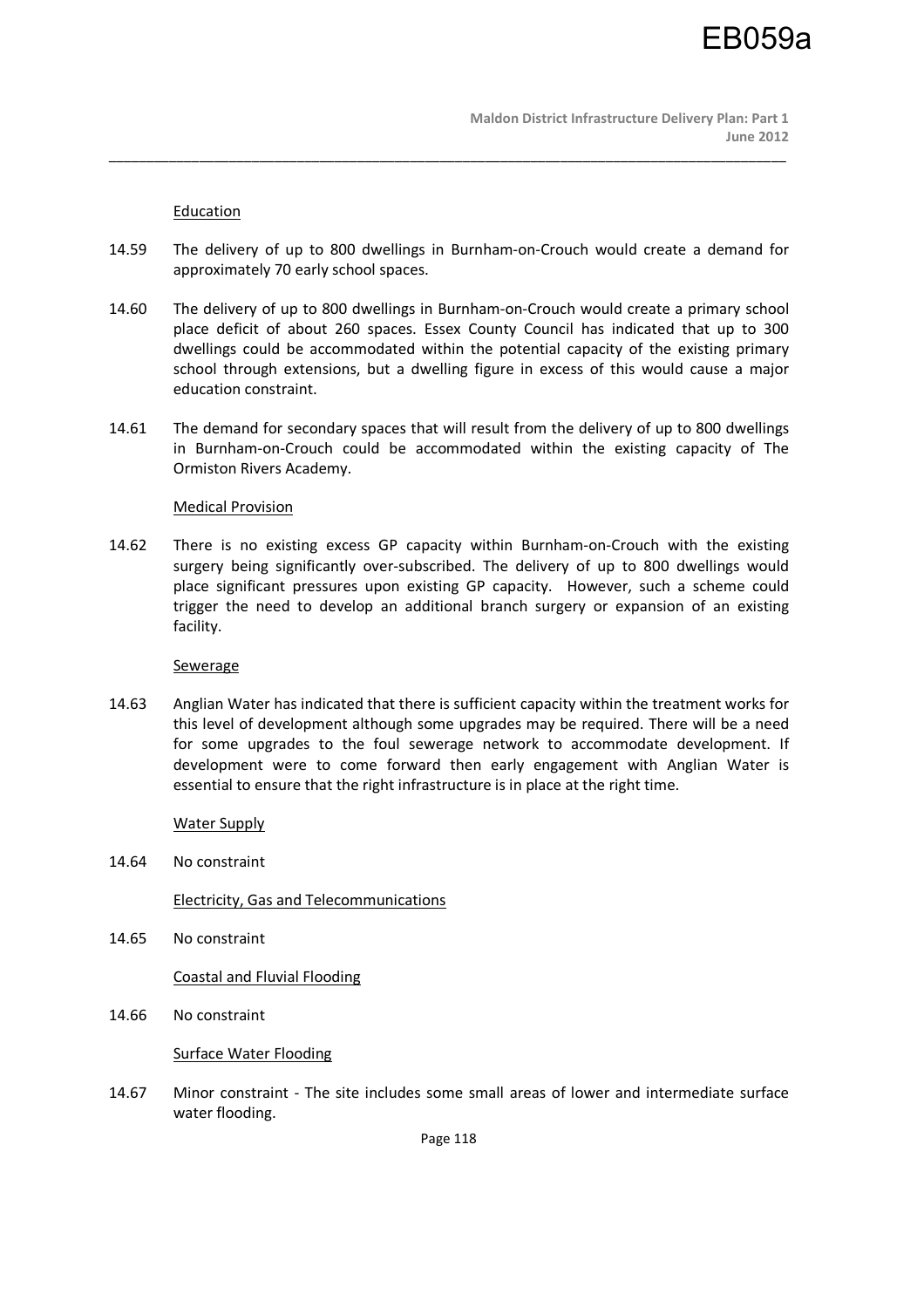## Green Infrastructure

14.68 The delivery of up to 800 dwellings in Burnham-on-Crouch will generate demand for green infrastructure. This may take various forms. The Council's Green Infrastructure Study sets out clear standards that should be applied within the planning of any strategic site. For example, all new housing developments should be within 500m of the nearest neighbourhood amenity spaces, within 1km of a local park, and 5km of a District park and that 1 ha of open space and 0.2 ha of allotment space should be provided per 1,000 population. There will also be a need for additional outdoor sports facilities.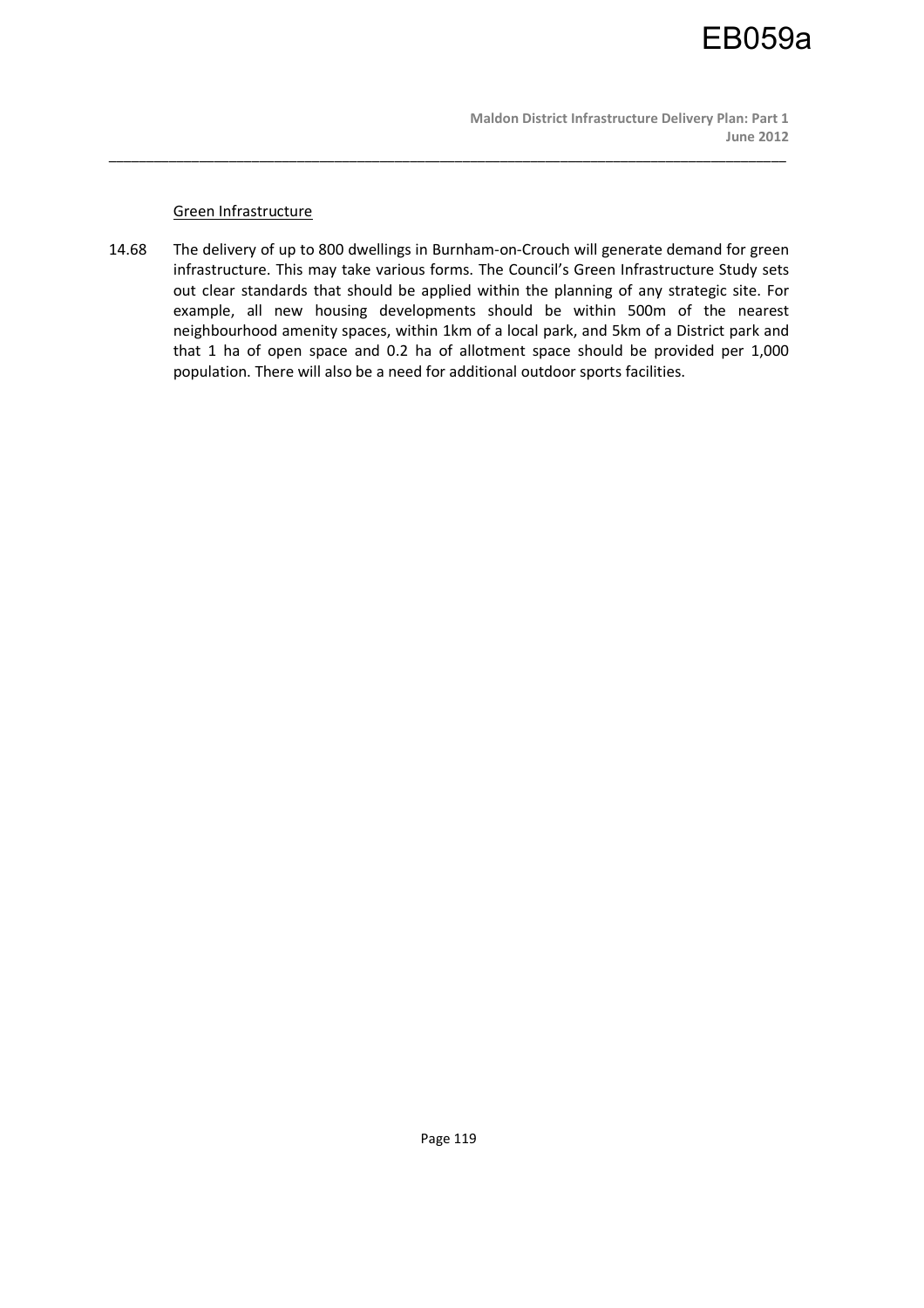## **Land around North Fambridge**

14.69 A broad location around North Fambridge, based on an 800-metre walking distance from the train station, was assessed to consider its potential to deliver up to 125 dwellings.

\_\_\_\_\_\_\_\_\_\_\_\_\_\_\_\_\_\_\_\_\_\_\_\_\_\_\_\_\_\_\_\_\_\_\_\_\_\_\_\_\_\_\_\_\_\_\_\_\_\_\_\_\_\_\_\_\_\_\_\_\_\_\_\_\_\_\_\_\_\_\_\_\_\_\_\_\_\_\_\_\_\_\_\_\_\_\_\_\_\_

## Highway Capacity of the Surrounding Network

14.70 Essex County Council indicated that there are no constraints envisaged in terms of capacity but recommended that further assessment work is carried out to clarify this. Further assessment will also be required in respect to access however any new access will be required to meet the necessary visibility splays appropriate for the speed of the road.

## **Education**

- 14.71 The delivery of up to 125 dwellings in North Fambridge would create a demand for 11 early school spaces.
- 14.72 The delivery of up to 125 dwellings in North Fambridge would create a primary school place deficit of 11 primary school spaces. This would need to be accommodated beyond the 2 miles safe walking route standard.
- 14.73 The demand for secondary spaces that will result from the delivery of up to 125 dwellings in North Fambridge could be accommodated within the existing capacity of The Ormiston Rivers Academy.

## Medical Provision

14.74 There appears to be existing capacity to accommodate the demand for medical provision from this scale of development. This will need to be assessed in consultation with the NHS.

## **Sewerage**

14.75 New development would not be able to be accommodated within the existing Environment Agency flow consents, therefore a new flow consent would be required. Upgrading the network would be problematic due to the distance of Latchingdon treatment works. Anglian Water has indicated that there may be scope for a dedicated village-level treatment works but considers that a significantly greater level of housing is likely to be required to make this viable. Any sewerage mitigation measures will need to be viably tested in collaboration with Anglian Water.

## Water Supply

14.76 No constraint

## Electricity, Gas and Telecommunications

14.77 No constraint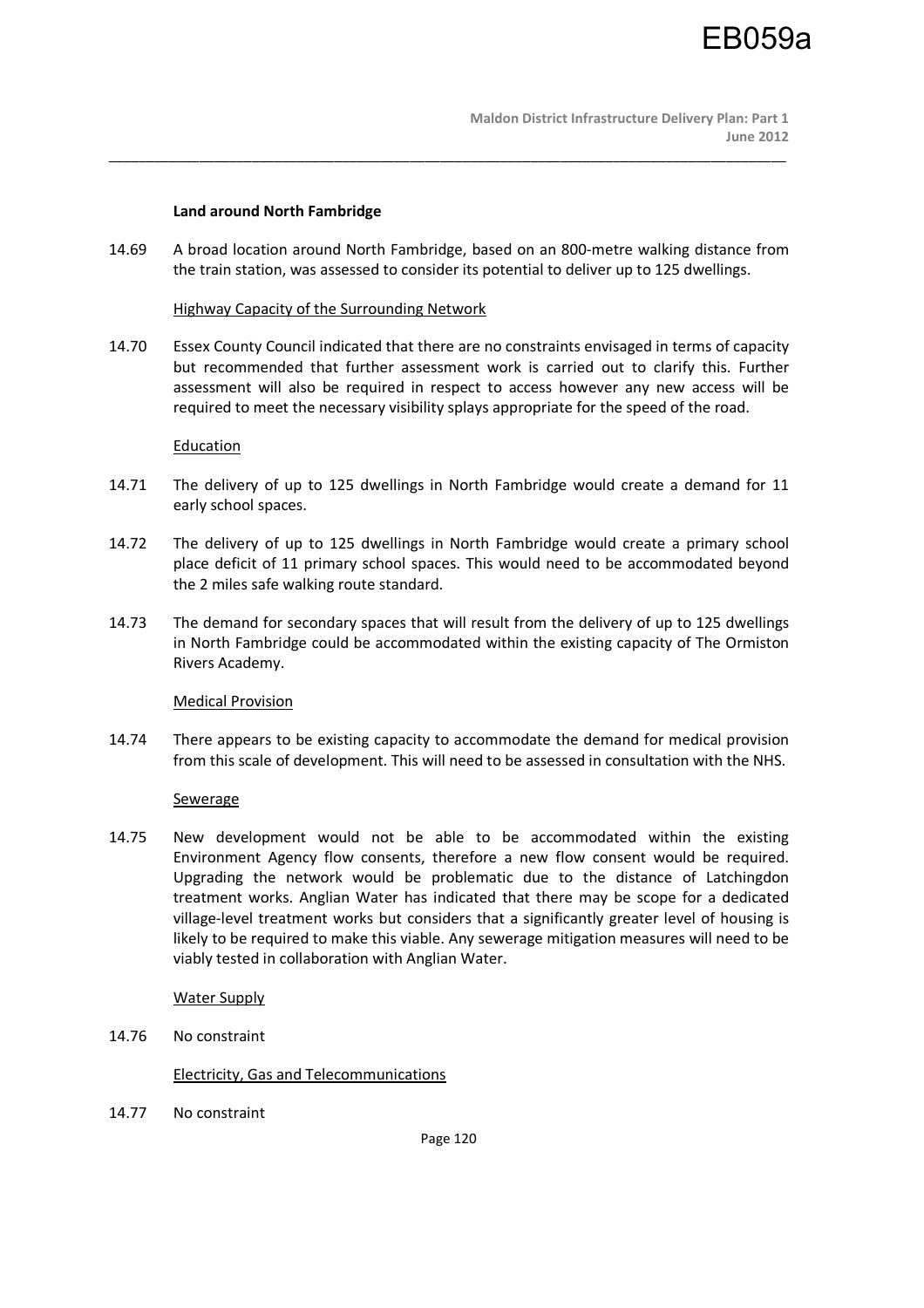## Coastal and Fluvial Flooding

14.78 Minor constraint - The area includes some land classified as Flood Zone Two and Flood Zone Three.

\_\_\_\_\_\_\_\_\_\_\_\_\_\_\_\_\_\_\_\_\_\_\_\_\_\_\_\_\_\_\_\_\_\_\_\_\_\_\_\_\_\_\_\_\_\_\_\_\_\_\_\_\_\_\_\_\_\_\_\_\_\_\_\_\_\_\_\_\_\_\_\_\_\_\_\_\_\_\_\_\_\_\_\_\_\_\_\_\_\_

## Surface Water Flooding

14.79 Minor constraint - The area includes some lower and intermediate surface water flooding areas.

## Green Infrastructure

14.80 The delivery of up to 125 dwellings in North Fambridge will generate demand for green infrastructure. This may take various forms. The Council's Green Infrastructure Study sets out clear standards that should be applied within the planning of any strategic site. For example, all new housing developments should be within 500m of the nearest neighbourhood amenity spaces, within 1km of a local park, and 5km of a District park and that 1 ha of open space and 0.2 ha of allotment space should be provided per 1,000 population. There will also be a need for additional outdoor sports facilities.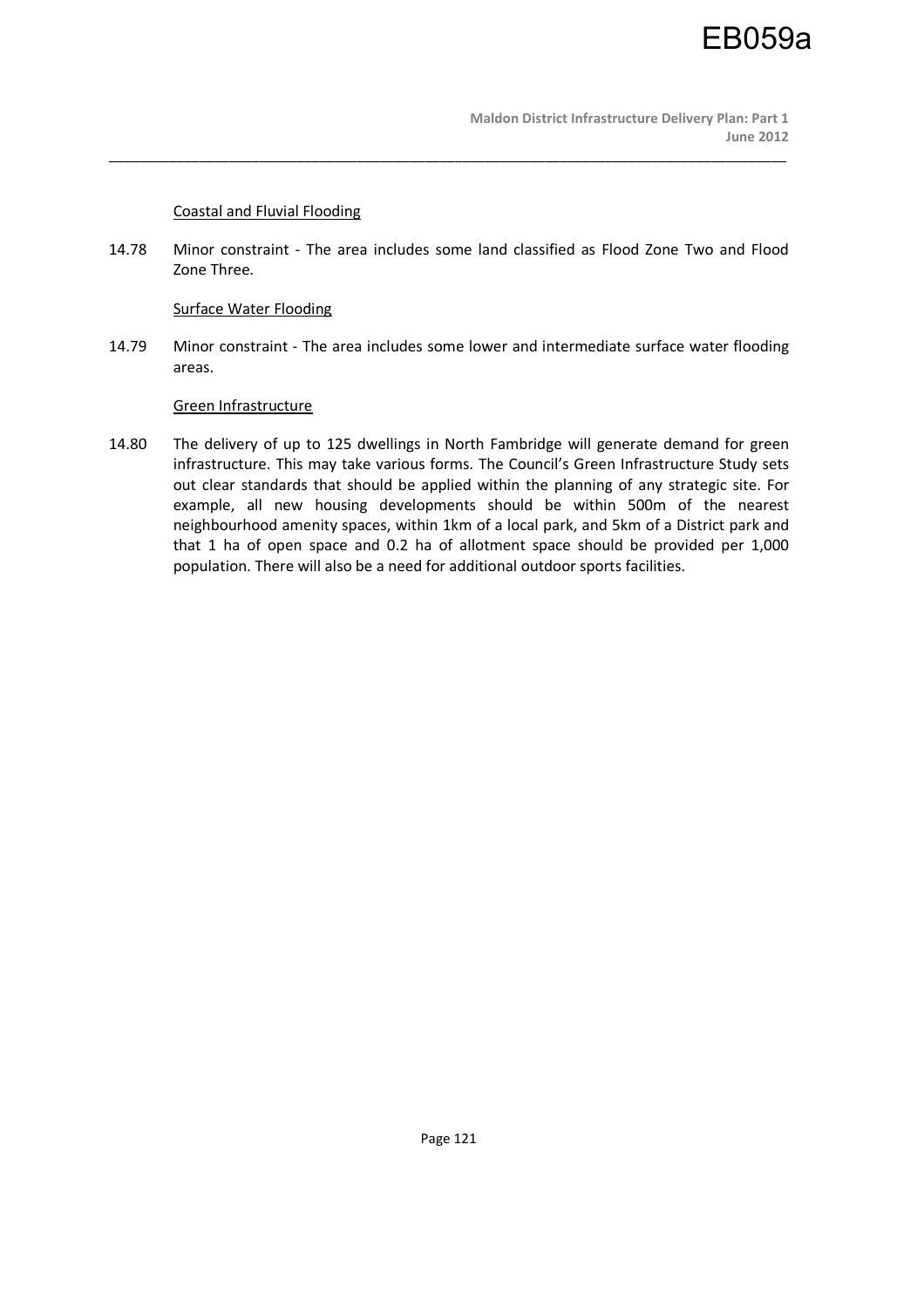## **Land around Southminster**

14.81 A number of potential housing sites around Southminster have been identified and assessed that would collectively amount to 500 dwellings.

\_\_\_\_\_\_\_\_\_\_\_\_\_\_\_\_\_\_\_\_\_\_\_\_\_\_\_\_\_\_\_\_\_\_\_\_\_\_\_\_\_\_\_\_\_\_\_\_\_\_\_\_\_\_\_\_\_\_\_\_\_\_\_\_\_\_\_\_\_\_\_\_\_\_\_\_\_\_\_\_\_\_\_\_\_\_\_\_\_\_

## Highway Capacity of the Surrounding Network

14.82 There are no envisaged constraints in terms of highway capacity but Essex County Council recommended that further assessment work be carried out to clarify this. In general there are no constraints in terms of access to these sites with the exception of one site where there are potential visibility issues from Queenborough Road, which would require further investigation. In addition land south of New Moor Farm, Southminster was subject to an outline planning application (MAL/01042/10) for residential development, which was refused by Maldon District Council. Essex County Council submitted objections to the application on the grounds of safety and pedestrian accessibility in relation to the proposed bellmouth access.

## Education

- 14.83 The delivery of up to 500 dwellings in Southminster would create a demand for 45 early school spaces.
- 14.84 The delivery of up to 500 dwellings in Southminster would create a primary school place deficit of between 28 primary school spaces. These could be accommodated by minor expansions to existing buildings.
- 14.85 The demand for secondary spaces that will result from the delivery of up to 500 dwellings in Southminster could be accommodated within the existing capacity of The Ormiston Rivers Academy.

## Medical Provision

14.86 There is no existing excess GP capacity within Southminster with the existing surgery being significantly over-subscribed. The delivery of up to 500 dwellings would place significant pressures upon existing GP capacity. However, such a scheme could trigger the need to develop an additional branch surgery or expansion of an existing facility.

## Sewerage

14.87 Sewerage capacity represents a major constraint to development. The treatment works is operating at capacity. Anglian Water has indicated that there is limited scope for increasing capacity at the treatment works. Any new development would require a new Environment Agency flow consent, and may require approval from OFWAT. Local water quality is currently at a moderate level under the Waste Water Directive, and will be required to achieve a good status by 2027. As such an 'Urban Pollution Management Study' would need to be produced.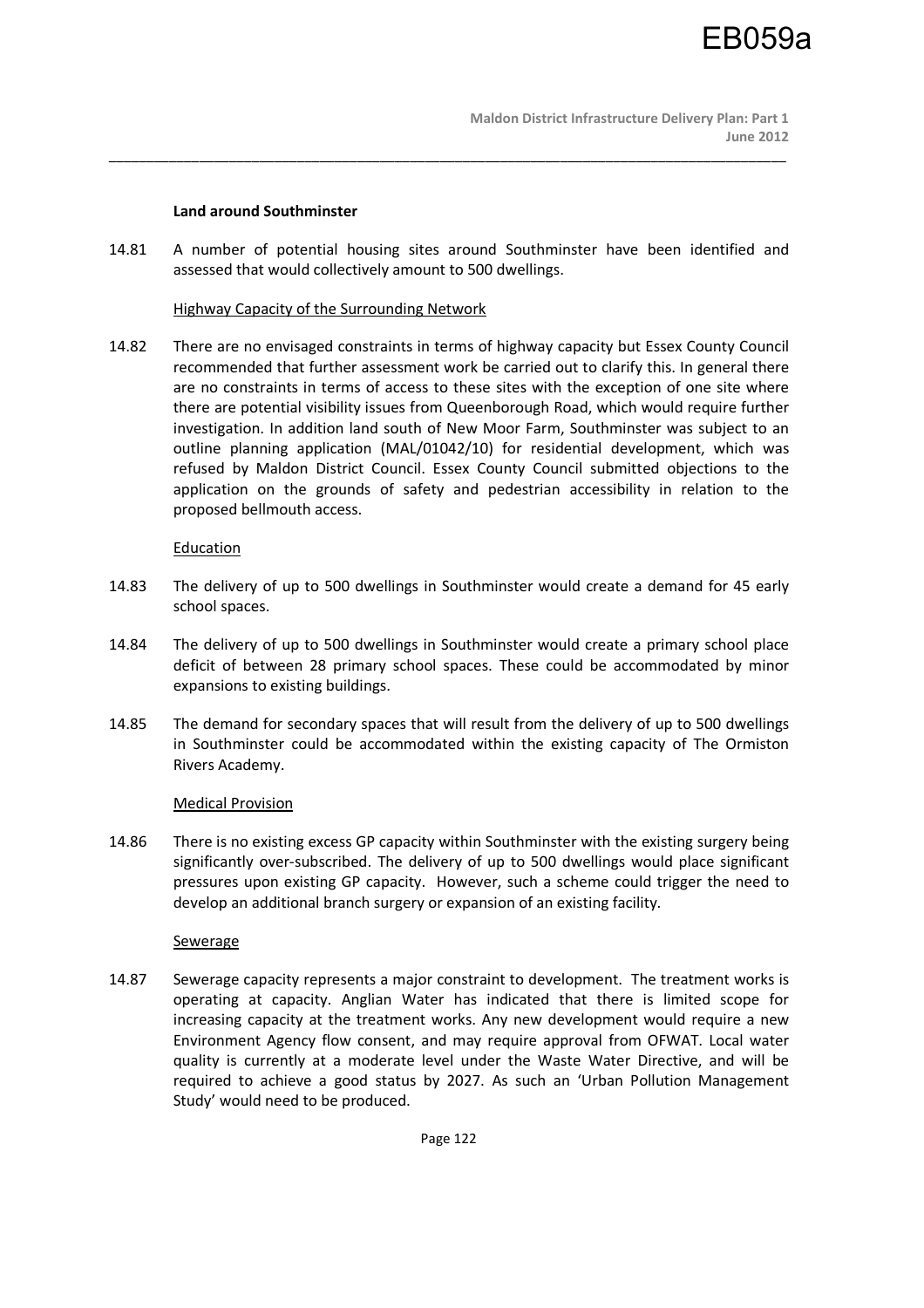Water Supply

14.88 No constraint

Electricity, Gas and Telecommunications

14.89 No constraint

#### Coastal and Fluvial Flooding

14.90 Minor constraint - Parts of the site is located within a Flood Zone Two and Flood Zone Three area.

\_\_\_\_\_\_\_\_\_\_\_\_\_\_\_\_\_\_\_\_\_\_\_\_\_\_\_\_\_\_\_\_\_\_\_\_\_\_\_\_\_\_\_\_\_\_\_\_\_\_\_\_\_\_\_\_\_\_\_\_\_\_\_\_\_\_\_\_\_\_\_\_\_\_\_\_\_\_\_\_\_\_\_\_\_\_\_\_\_\_

#### Surface Water Flooding

14.91 Minor constraint - Some low and intermediate surface water flooding areas run to the north of the site

#### Green Infrastructure

14.92 The delivery of up to 500 dwellings in Southminster would generate demand for green infrastructure. This may take various forms. The Council's Green Infrastructure Study sets out clear standards that should be applied within the planning of any strategic site. For example, all new housing developments should be within 500m of the nearest neighbourhood amenity spaces, within 1km of a local park, and 5km of a District park and that 1 ha of open space and 0.2 ha of allotment space should be provided per 1,000 population. There will also be a need for additional outdoor sports facilities.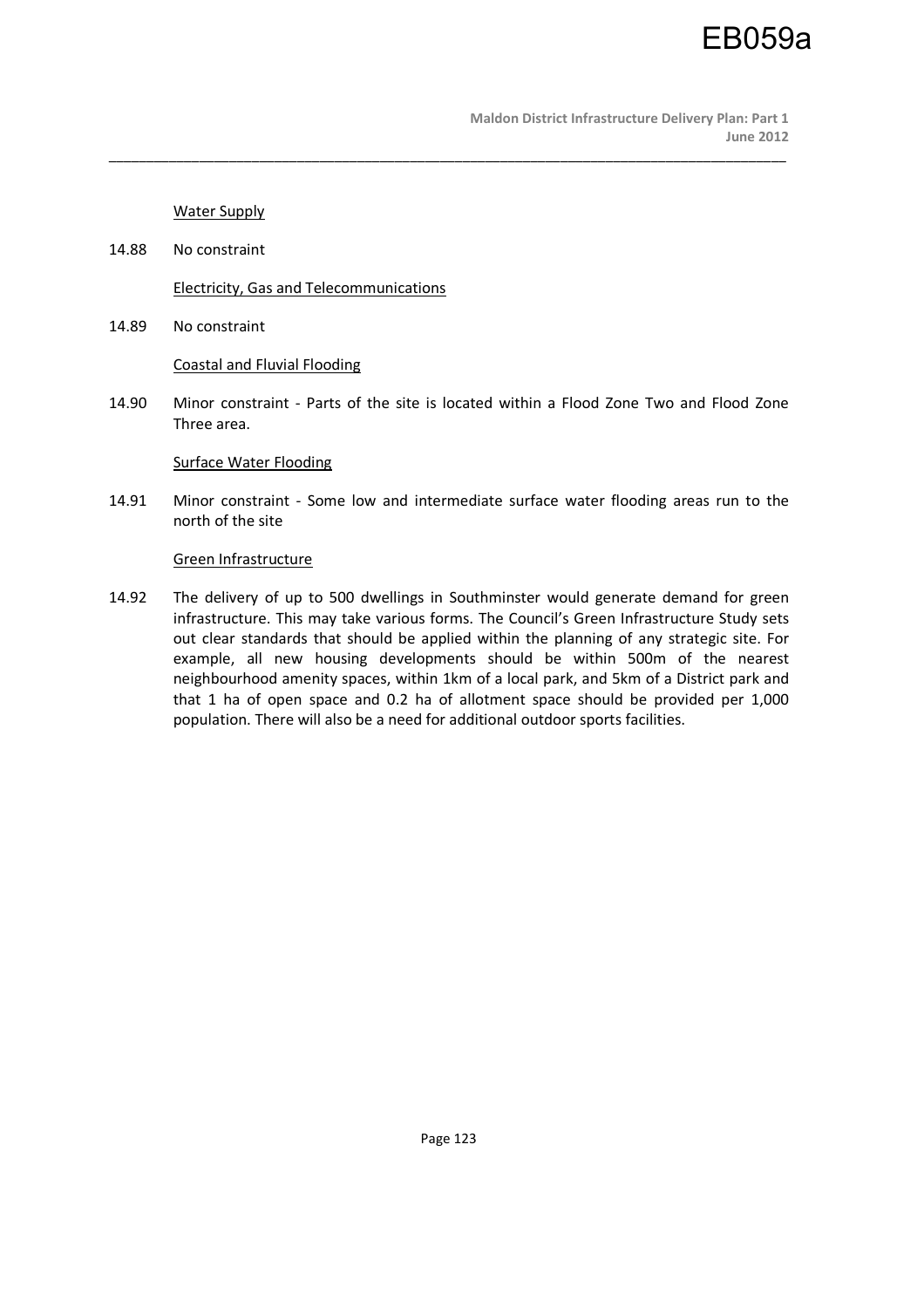## **Land around Wickham Bishops**

14.93 A broad location around Wickham Bishops was assessed to consider its potential to deliver up to 125 dwellings.

\_\_\_\_\_\_\_\_\_\_\_\_\_\_\_\_\_\_\_\_\_\_\_\_\_\_\_\_\_\_\_\_\_\_\_\_\_\_\_\_\_\_\_\_\_\_\_\_\_\_\_\_\_\_\_\_\_\_\_\_\_\_\_\_\_\_\_\_\_\_\_\_\_\_\_\_\_\_\_\_\_\_\_\_\_\_\_\_\_\_

Highway Capacity of the Surrounding Network

14.94 There are no envisaged constraints in terms of highway capacity but Essex County Council recommended that further assessment work is carried out to clarify this and to assess potential access.

## Education

- 14.95 The delivery of up to 125 dwellings in Wickham Bishops would create a demand for 10 early school spaces.
- 14.96 The delivery of up to 125 dwellings in Wickham Bishops would generate approximately 38 additional pupils, and cause the school to be over capacity by approximately 50 pupils. The school is already overcapacity and has no available land to expand.
- 14.97 The nearest secondary school is the Plume in Maldon, which is at capacity with limited room for expansion. Creative mitigation measures would be required required.

#### Medical Provision

14.98 There appears to be existing capacity to accommodate the demand for medical provision from this scale of development. This will need to be assessed in consultation with the NHS.

## Sewerage

14.99 There is capacity at the treatment works, and the potential flows could be accommodated within Environment Agency consent parameters. The network would require minor upgrades to connect to the treatment works, which may be problematic.

## Water Supply

14.100 No constraint

Electricity, Gas and Telecommunications

14.101 No constraint

## Coastal and Fluvial Flooding

14.102 No constraint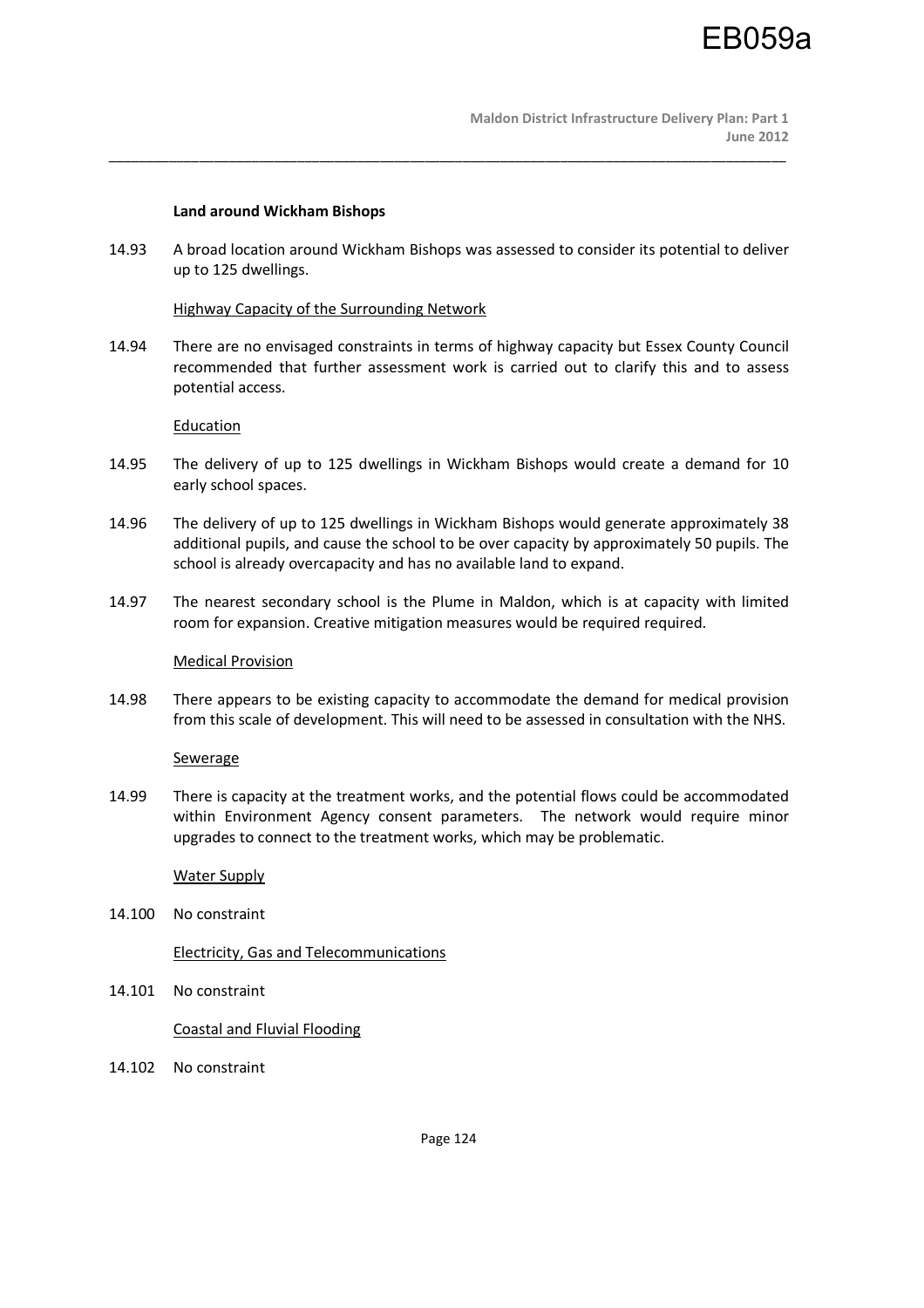## Surface Water Flooding

14.103 Major constraint - The area includes some lower, intermediate, and high surface water flooding areas.

\_\_\_\_\_\_\_\_\_\_\_\_\_\_\_\_\_\_\_\_\_\_\_\_\_\_\_\_\_\_\_\_\_\_\_\_\_\_\_\_\_\_\_\_\_\_\_\_\_\_\_\_\_\_\_\_\_\_\_\_\_\_\_\_\_\_\_\_\_\_\_\_\_\_\_\_\_\_\_\_\_\_\_\_\_\_\_\_\_\_

## Green Infrastructure

14.104 The delivery of up to 125 dwellings in Wickham Bishops would generate demand for green infrastructure. This may take various forms. The Council's Green Infrastructure Study sets out clear standards that should be applied within the planning of any strategic site. For example, all new housing developments should be within 500m of the nearest neighbourhood amenity spaces, within 1km of a local park, and 5km of a District park and that 1 ha of open space and 0.2 ha of allotment space should be provided per 1,000 population. There will also be a need for additional outdoor sports facilities.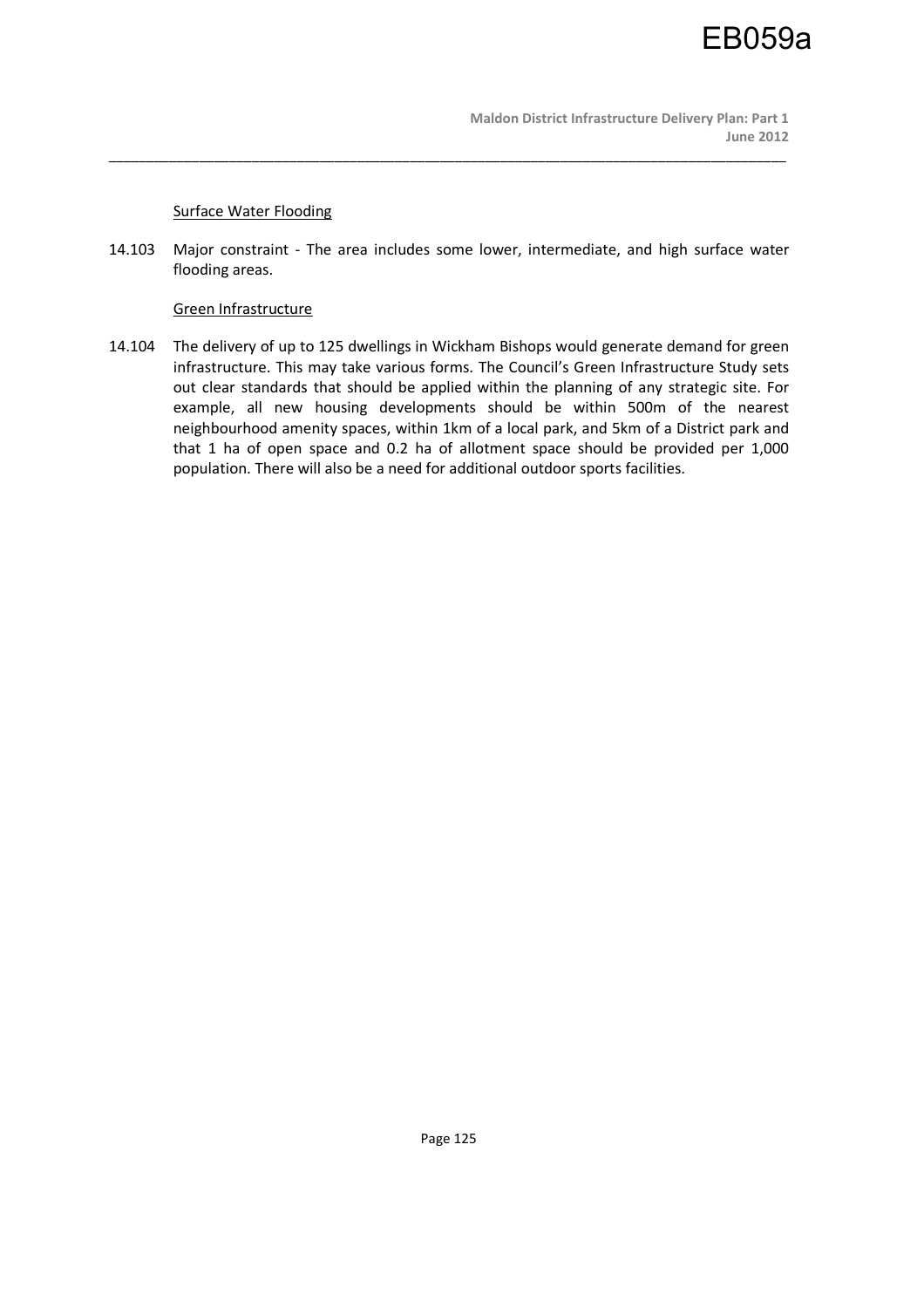## **Land around Little Braxted**

14.105 A broad location around Little Braxted was assessed to consider its potential to deliver up to 125 dwellings.

\_\_\_\_\_\_\_\_\_\_\_\_\_\_\_\_\_\_\_\_\_\_\_\_\_\_\_\_\_\_\_\_\_\_\_\_\_\_\_\_\_\_\_\_\_\_\_\_\_\_\_\_\_\_\_\_\_\_\_\_\_\_\_\_\_\_\_\_\_\_\_\_\_\_\_\_\_\_\_\_\_\_\_\_\_\_\_\_\_\_

## Highway Capacity of the Surrounding Network

14.106 There are no envisaged constraints in terms of highway capacity but Essex County Council recommended that further assessment work is carried out to clarify this and to assess potential access.

## Education

- 14.107 The delivery of up to 125 dwellings in Little Braxted would create a demand for 10 early school spaces.
- 14.108 The delivery of up to 125 dwellings in Little Braxted would generate approximately 38 additional pupils, and cause the local school to be over capacity by approximately 50 pupils. The school is already overcapacity and has no available land to expand.
- 14.109 The nearest secondary school is the Plume in Maldon, which is at capacity with limited room for expansion. Creative mitigation measures would be required.

## Medical Provision

14.110 There appears to be existing capacity to accommodate the demand for medical provision from this scale of development. This will need to be assessed in consultation with the NHS.

## **Sewerage**

14.111 Sewerage would represent a potential constraint to development. The EA flow consents would need to be reviewed and foul network upgrades may be required.

## Water Supply

14.112 No constraint

## Electricity, Gas and Telecommunications

14.113 No constraint

## Coastal and Fluvial Flooding

14.114 Constraint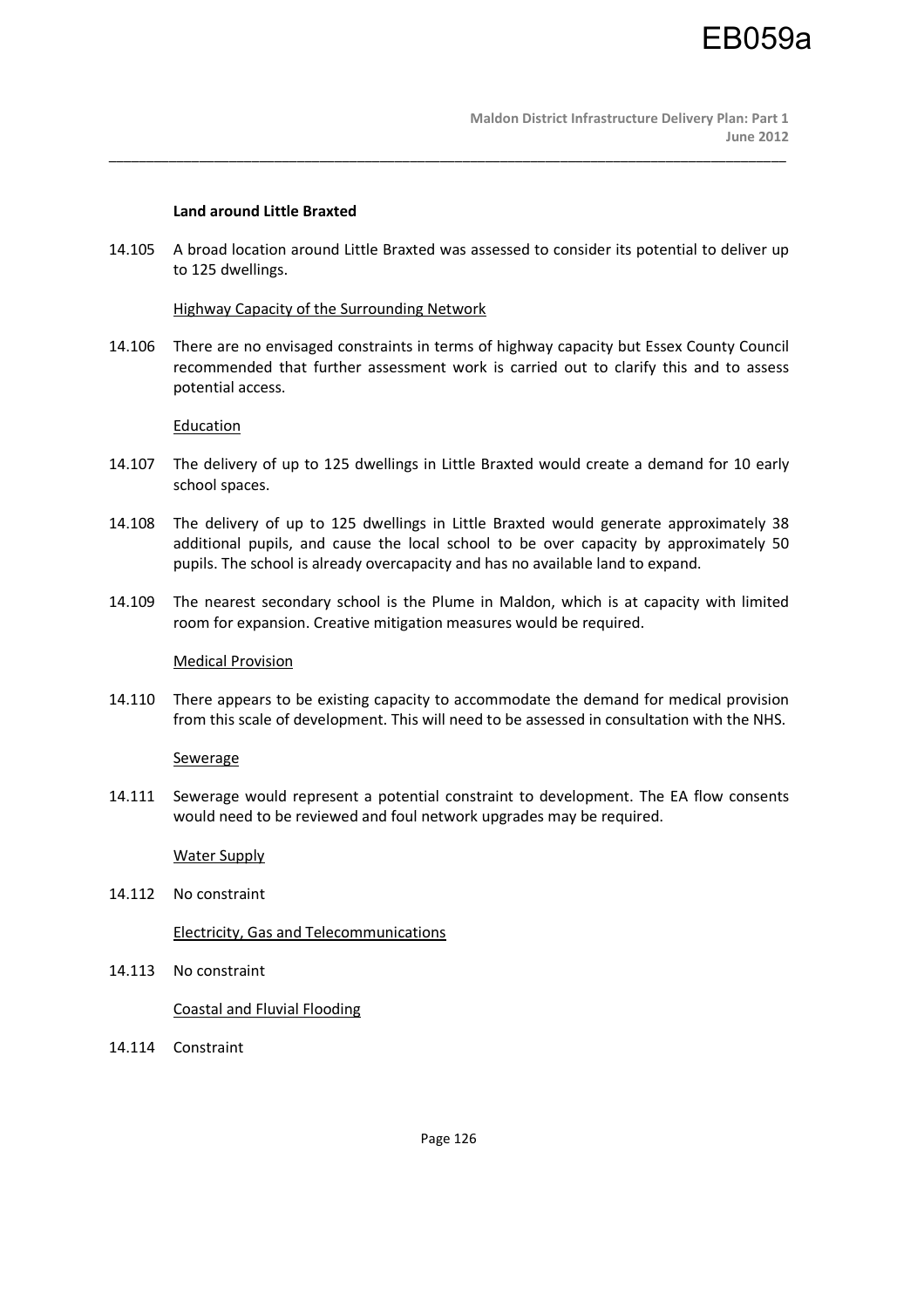## Surface Water Flooding

14.115 Major constraint - The area includes some lower, intermediate, and high surface water flooding areas.

\_\_\_\_\_\_\_\_\_\_\_\_\_\_\_\_\_\_\_\_\_\_\_\_\_\_\_\_\_\_\_\_\_\_\_\_\_\_\_\_\_\_\_\_\_\_\_\_\_\_\_\_\_\_\_\_\_\_\_\_\_\_\_\_\_\_\_\_\_\_\_\_\_\_\_\_\_\_\_\_\_\_\_\_\_\_\_\_\_\_

## Green Infrastructure

14.116 The delivery of up to 125 dwellings in Little Braxted would generate demand for green infrastructure. This may take various forms. The Council's Green Infrastructure Study sets out clear standards that should be applied within the planning of any strategic site. For example, all new housing developments should be within 500m of the nearest neighbourhood amenity spaces, within 1km of a local park, and 5km of a District park and that 1 ha of open space and 0.2 ha of allotment space should be provided per 1,000 population. There will also be a need for additional outdoor sports facilities.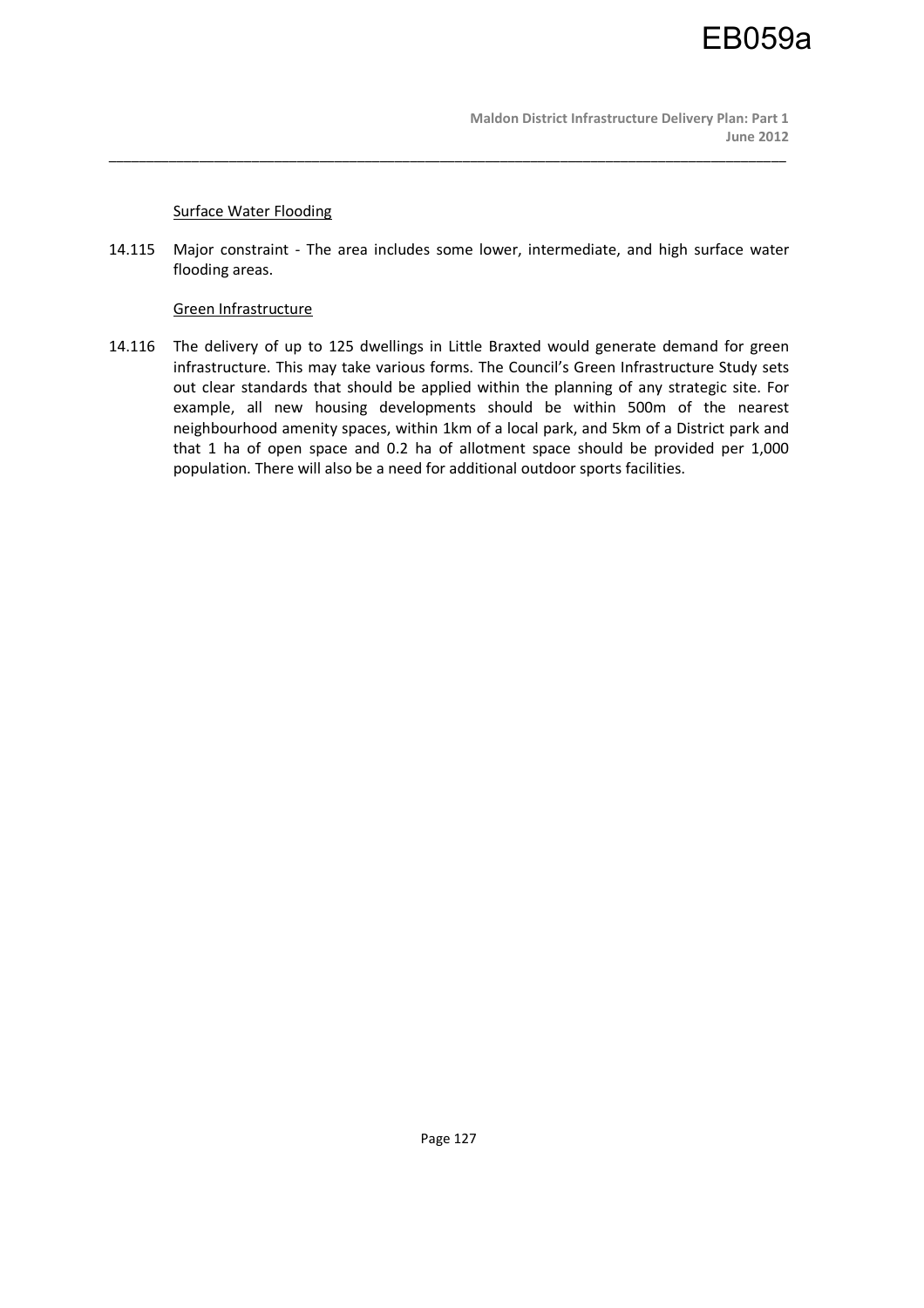## **Land around Great Totham**

14.117 A broad location around Great Totham was assessed to consider its potential to deliver up to 125 dwellings.

\_\_\_\_\_\_\_\_\_\_\_\_\_\_\_\_\_\_\_\_\_\_\_\_\_\_\_\_\_\_\_\_\_\_\_\_\_\_\_\_\_\_\_\_\_\_\_\_\_\_\_\_\_\_\_\_\_\_\_\_\_\_\_\_\_\_\_\_\_\_\_\_\_\_\_\_\_\_\_\_\_\_\_\_\_\_\_\_\_\_

## Highway Capacity of the Surrounding Network

14.118 There are no envisaged constraints in terms of highway capacity but Essex County Council recommended that further assessment work is carried out to clarify this. Access represents a constraint. Access from Hall Road raises visibility and safety issues and there is a lack of footways and narrow carriageway. Further investigation is required.

## **Education**

- 14.119 The delivery of up to 130 dwellings in Great Totham would create a demand for 12 early school spaces.
- 14.120 The delivery of up to 130 dwellings in Great Totham would generate approximately 39 additional pupils, and cause the local school to be over capacity by approximately 51 pupils. The school is already overcapacity and has no available land to expand.
- 14.121 The nearest secondary school is the Plume in Maldon, which is at capacity with limited room for expansion. Creative mitigation measures would be required.

## Medical Provision

14.122 There is no existing excess GP capacity within Great Totham with the existing surgery being significantly over-subscribed. The delivery of up to 130 dwellings would place significant pressures upon existing GP capacity. However, such a scheme could trigger the need to develop an additional branch surgery or expansion of an existing facility.

## Sewerage

14.123 There is capacity at the treatment works, and the potential flows could be accommodated within Environment Agency consent parameters. The network would require minor upgrades to connect to the treatment works, which may be problematic.

## Water Supply

14.124 No constraint

Electricity, Gas and Telecommunications

14.125 No constraint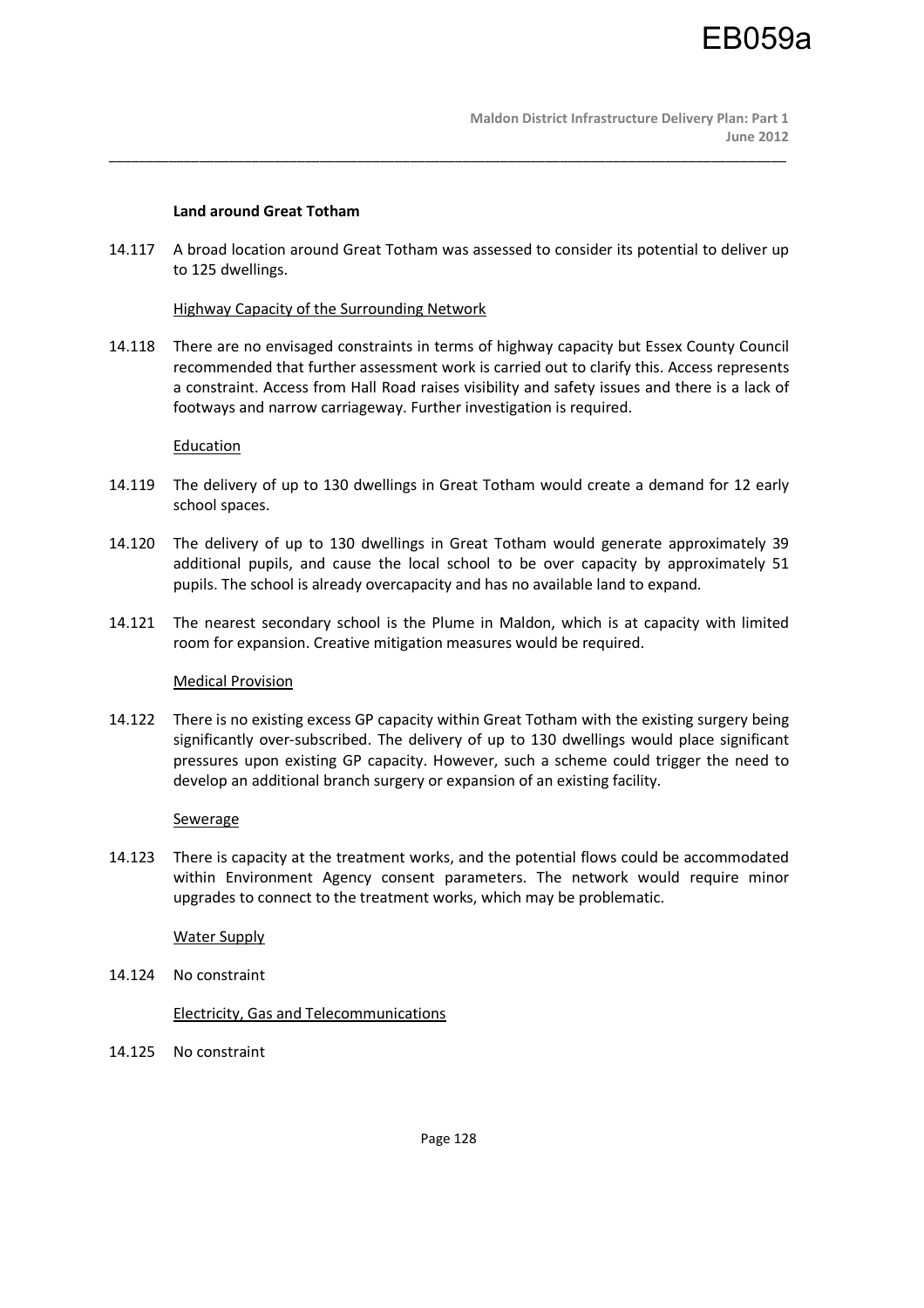## Coastal and Fluvial Flooding

14.126 No constraint

## Surface Water Flooding

14.127 Minor constraint - Some lower and intermediate surface water flooding areas are located on the site.

\_\_\_\_\_\_\_\_\_\_\_\_\_\_\_\_\_\_\_\_\_\_\_\_\_\_\_\_\_\_\_\_\_\_\_\_\_\_\_\_\_\_\_\_\_\_\_\_\_\_\_\_\_\_\_\_\_\_\_\_\_\_\_\_\_\_\_\_\_\_\_\_\_\_\_\_\_\_\_\_\_\_\_\_\_\_\_\_\_\_

## Green Infrastructure

14.128 The delivery of up to 130 dwellings in Great Totham would generate demand for green infrastructure. This may take various forms. The Council's Green Infrastructure Study sets out clear standards that should be applied within the planning of any strategic site. For example, all new housing developments should be within 500m of the nearest neighbourhood amenity spaces, within 1km of a local park, and 5km of a District park and that 1 ha of open space and 0.2 ha of allotment space should be provided per 1,000 population. There will also be a need for additional outdoor sports facilities.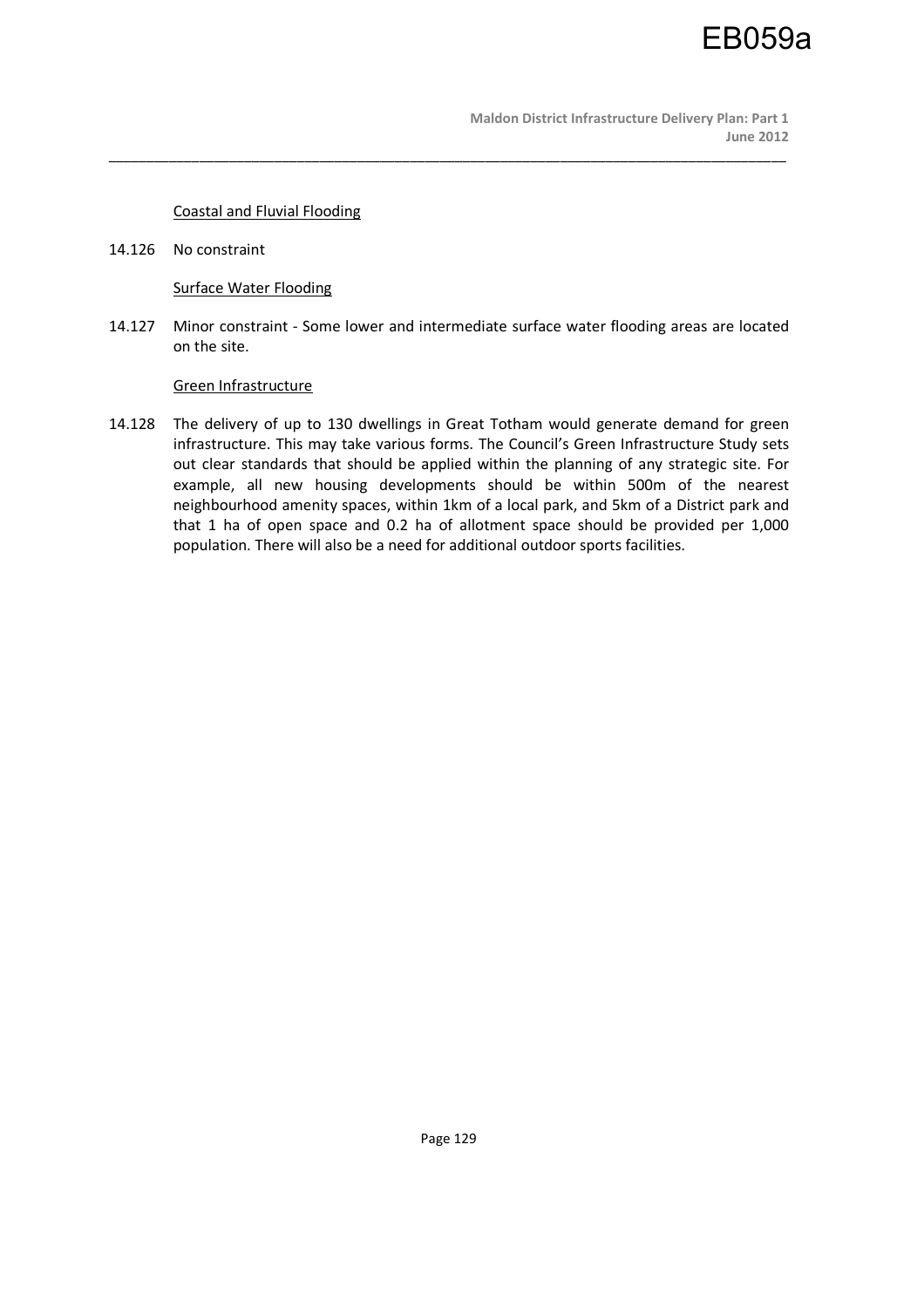## **Land to the West of Langford**

14.129 A broad location to the west of Langford was assessed to consider its potential to deliver up to 60 dwellings.

\_\_\_\_\_\_\_\_\_\_\_\_\_\_\_\_\_\_\_\_\_\_\_\_\_\_\_\_\_\_\_\_\_\_\_\_\_\_\_\_\_\_\_\_\_\_\_\_\_\_\_\_\_\_\_\_\_\_\_\_\_\_\_\_\_\_\_\_\_\_\_\_\_\_\_\_\_\_\_\_\_\_\_\_\_\_\_\_\_\_

## Highway Capacity of the Surrounding Network

- 14.130 Essex County Council indicated that whilst there is highway capacity on the B1018 and B1019, any traffic heading towards Maldon may experience queuing at the B1018/Langford Road roundabout, but mitigation measures could be implemented.
- 14.131 The site would however constitute a constraint in terms of access. It would generate potential issues regarding accessibility to local services and facilities by modes of travel other than the private car.

## Education

- 14.132 The potential site lies within the catchment of Heybridge Primary. The proposed development of 60 dwellings would generate approximately 18 additional pupils, which could be accommodated at Heybridge Primary. However the distance to this primary school would represent a significant constraint as there is no safe walking route to school (i.e B1018/B1019 Maldon Road), and other public services.
- 14.133 The nearest secondary school is the Plume in Maldon, which is at capacity with limited room for expansion. Creative mitigation measures would be required.

## Medical Provision

14.134 There is no existing GP capacity within Langford with the existing local surgeries being significantly over-subscribed. There are no surgeries within the NHS standard of 2km walk or 5 minute drive time. The delivery of up to 60 dwellings would place significant pressures upon existing GP capacity.

## Sewerage

- 14.135 Sewerage represents a major constraint. The treatments works do have capacity, but there are no sewers in the immediate area. Cost could be significant and may require an upgrade of the pumping station. Viability could be an issue.
- 14.136 Water Supply
- 14.137 No constraint

## Electricity, Gas and Telecommunications

14.138 No constraint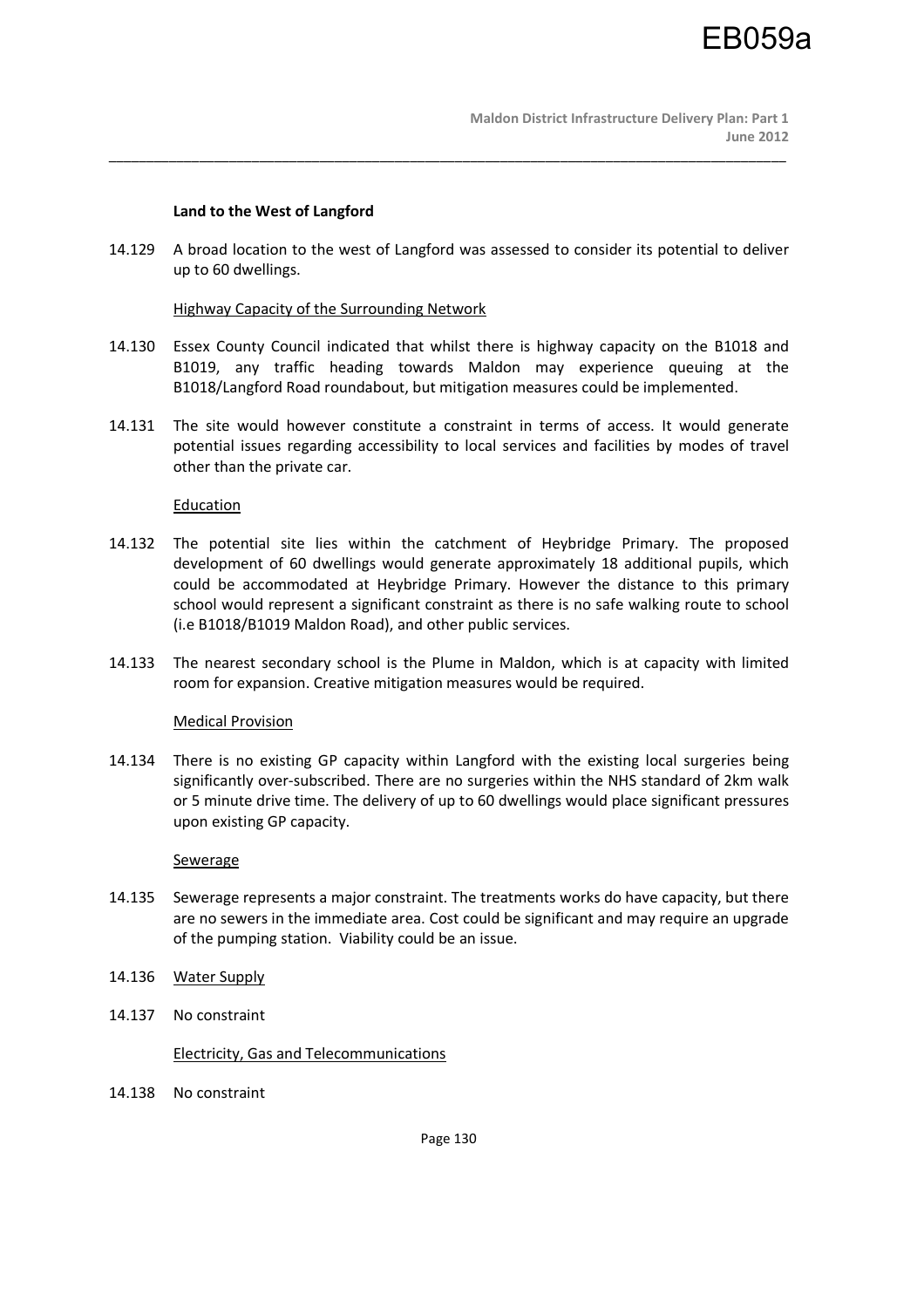## Coastal and Fluvial Flooding

14.139 No constraint

## Surface Water Flooding

14.140 Minor constraint - The site includes some areas of lower and intermediate surface water flooding.

\_\_\_\_\_\_\_\_\_\_\_\_\_\_\_\_\_\_\_\_\_\_\_\_\_\_\_\_\_\_\_\_\_\_\_\_\_\_\_\_\_\_\_\_\_\_\_\_\_\_\_\_\_\_\_\_\_\_\_\_\_\_\_\_\_\_\_\_\_\_\_\_\_\_\_\_\_\_\_\_\_\_\_\_\_\_\_\_\_\_

## Green Infrastructure

14.141 The delivery of up to 60 dwellings in Langford would generate demand for green infrastructure. This may take various forms. The Council's Green Infrastructure Study sets out clear standards that should be applied within the planning of any strategic site. For example, all new housing developments should be within 500m of the nearest neighbourhood amenity spaces, within 1km of a local park, and 5km of a District park and that 1 ha of open space and 0.2 ha of allotment space should be provided per 1,000 population. There will also be a need for additional outdoor sports facilities.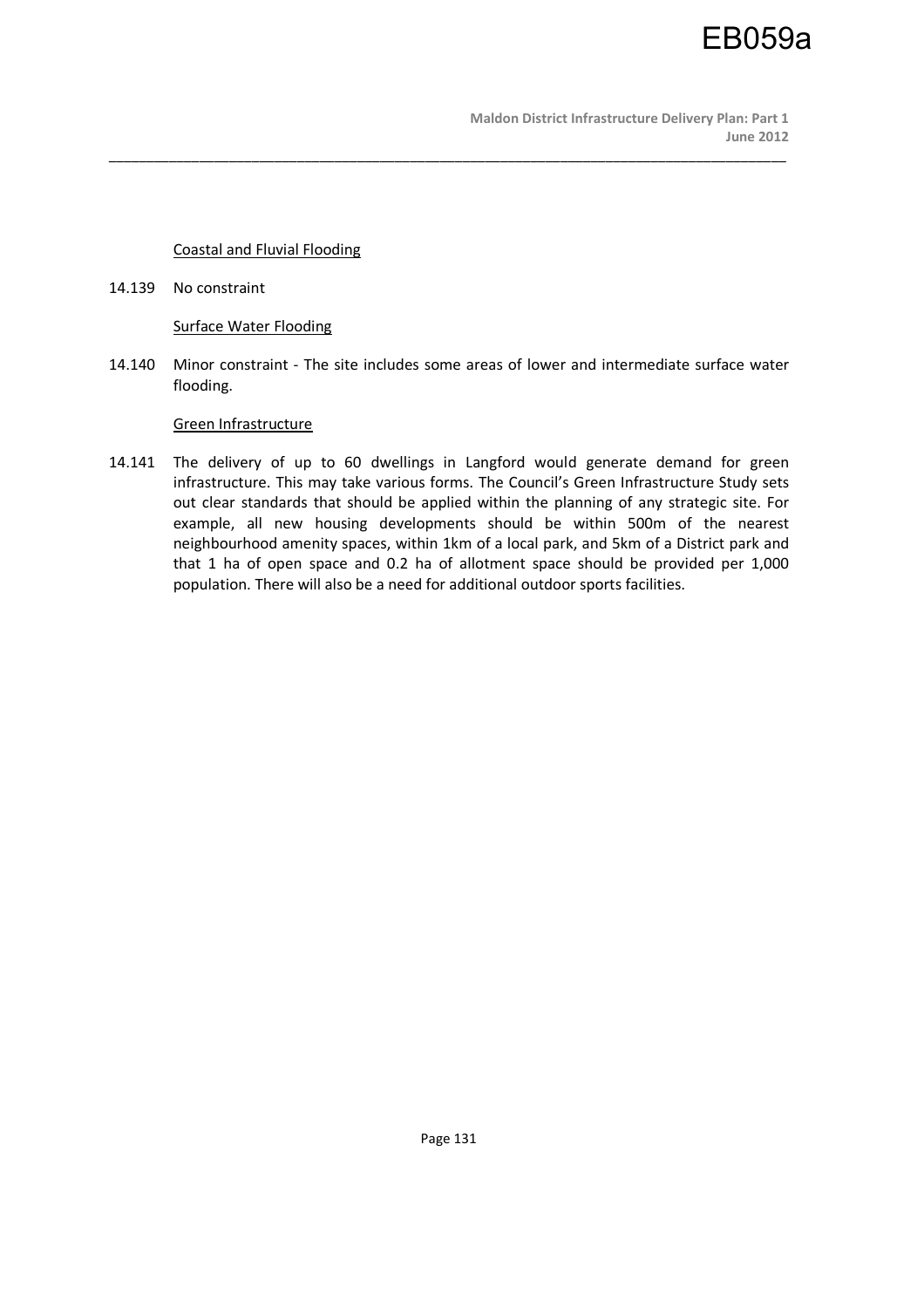

## **Growth to the South-West of the District (Land around South Woodham Ferrers)**

\_\_\_\_\_\_\_\_\_\_\_\_\_\_\_\_\_\_\_\_\_\_\_\_\_\_\_\_\_\_\_\_\_\_\_\_\_\_\_\_\_\_\_\_\_\_\_\_\_\_\_\_\_\_\_\_\_\_\_\_\_\_\_\_\_\_\_\_\_\_\_\_\_\_\_\_\_\_\_\_\_\_\_\_\_\_\_\_\_\_

14.142 A broad location to the east of South Woodham Ferrers was considered with the prospect of delivering up to 1,000 dwellings. There are no reasonably available sites or settlements in close proximity in which to use as a basis to make a qualified assessment of the infrastructure need and requirements. The development of a new settlement in this location would require significant further work and assessment.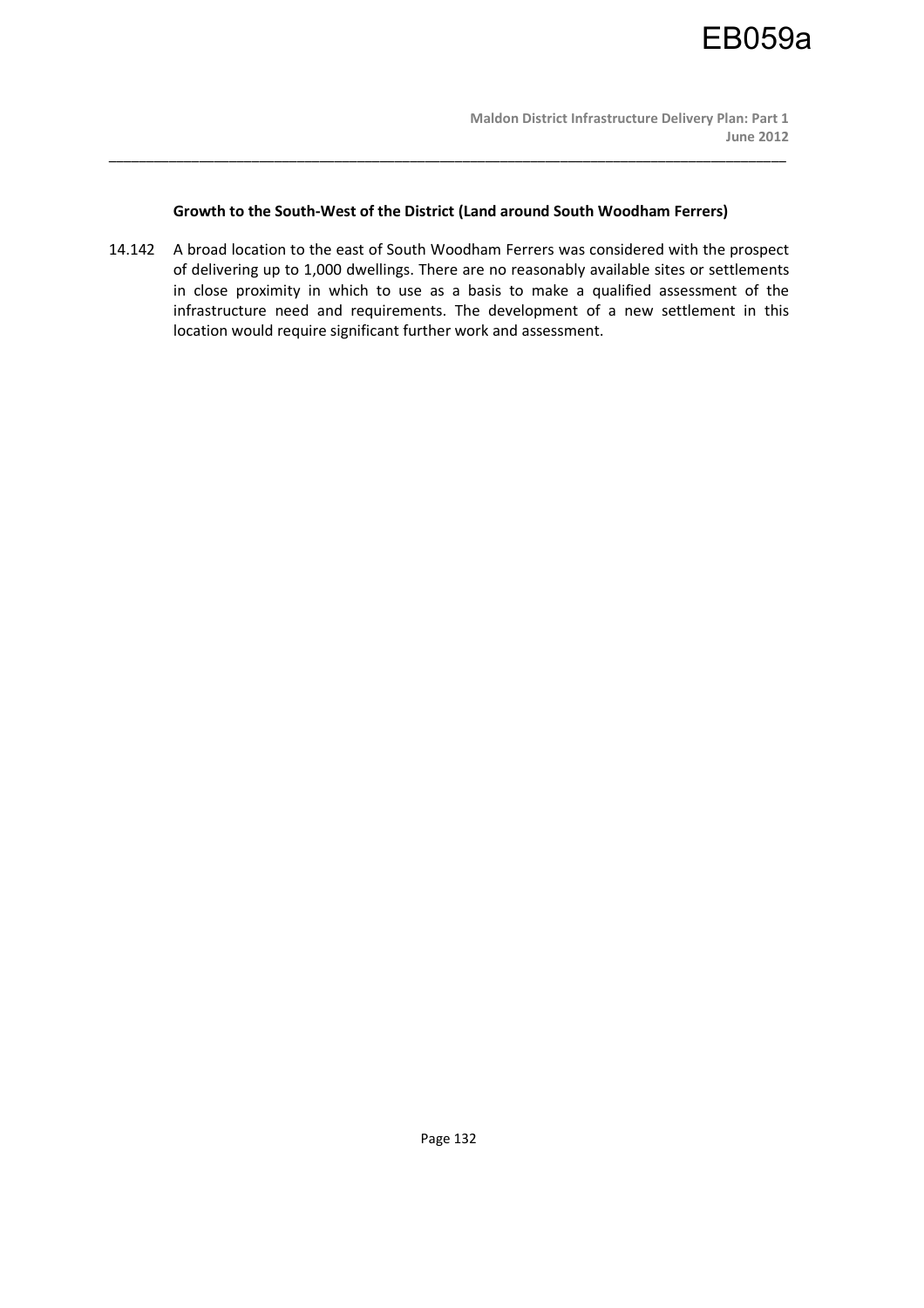# **Appendix 1: Infrastructure Schedule**

| Topic                   | Project                          | <b>Area Covered</b>   | Description                                                                                                                                                                | <b>Funding Source</b>                                            | Cost  | Lead<br>Organisation              | Partners          | Any other<br>Considerations | $0-5$ yr | $6-10$ yr | $11 - 15$<br>vr |
|-------------------------|----------------------------------|-----------------------|----------------------------------------------------------------------------------------------------------------------------------------------------------------------------|------------------------------------------------------------------|-------|-----------------------------------|-------------------|-----------------------------|----------|-----------|-----------------|
| Green<br>Infrastructure | Maldon<br>Promenade<br>Park      | Maldon                | Central redevelopment<br>Lighting picnic area<br>Water conservation<br><b>Events Equipment</b><br>Replacement Pay & Display<br>Equipment<br><b>Entrance Refurbishments</b> | <b>MDC</b> approved Capital<br>Programme & Funding<br>(5 year)   | £613k | <b>Maldon District</b><br>Council |                   |                             | Y        |           |                 |
| Green<br>Infrastructure | Burnham<br>Riverside Park        | Burnham-on-<br>Crouch | Low level Bollard Lighting                                                                                                                                                 | <b>MDC</b> approved Capital<br>Programme & Funding<br>(5 year)   | £15k  | <b>Maldon District</b><br>Council |                   |                             | Y        |           |                 |
| Green<br>Infrastructure | Elms Farm<br>Park                | Heybridge             | Footpath upgrades                                                                                                                                                          | <b>MDC</b> approved Capital<br>Programme & Funding<br>$(5$ year) | £70k  | <b>Maldon District</b><br>Council |                   |                             | Y        |           |                 |
| Green<br>Infrastructure | <b>Brickhouse</b><br>Farm        | Maldon                | Play site                                                                                                                                                                  | <b>MDC</b> approved Capital<br>Programme & Funding<br>$(5$ year) | £40k  | <b>Maldon District</b><br>Council |                   |                             | Y        |           |                 |
| Green<br>Infrastructure | Chapel at<br>Burnham<br>Cemetery | Burnham-on-<br>Crouch | Refurbishment is in state of disrepair                                                                                                                                     | <b>MDC</b> approved Capital<br>Programme & Funding<br>(5 year)   | £23k  | <b>Maldon District</b><br>Council |                   |                             | Y        |           |                 |
| Green<br>Infrastructure | Maldon<br>Cemetery               | Maldon                | Infrastructure Upgrade is in state of<br>disrepair                                                                                                                         | <b>MDC</b> approved Capital<br>Programme & Funding<br>$(5$ year) | £25k  | <b>Maldon District</b><br>Council |                   |                             | Y        |           |                 |
| Green<br>Infrastructure | Riverside<br>Access              | Maldon                | Wherever possible ensure public<br>access along the river is delivered.                                                                                                    | tbc                                                              | tbc   | <b>Maldon District</b><br>Council |                   |                             | Y        | Y         | Y               |
| Green<br>Infrastructure | Leisure<br>Quarter 1             | Maldon                | Increased leisure uses with<br>associated retail use.                                                                                                                      | tbc                                                              | tbc   | <b>Maldon District</b><br>Council |                   |                             | Y        | Y         | Y               |
| Green<br>Infrastructure | Allotments                       | District-wide         | Increase the provision of allotments<br>across the District in line with<br>identified need                                                                                | S106                                                             | tbc   | <b>Maldon District</b><br>Council | Developers        |                             | Y        | Y         | Y               |
| Green<br>Infrastructure | Parks                            | Maldon                | Increase the provision of parks across<br>the District in line with identified<br>need                                                                                     | S106                                                             | tbc   | <b>Maldon District</b><br>Council | Developers        |                             | Υ        | Y         | Y               |
| Green<br>Infrastructure | Sports<br>facilities             | Maldon                | Increase the provision of sports<br>facilities across the District in line<br>with identified need                                                                         | S106                                                             | tbc   | <b>Maldon District</b><br>Council | <b>Developers</b> |                             | Y        | Y         | Y               |
| Green<br>Infrastructure | <b>District Park</b>             | Maldon                | Make provision for a district park.                                                                                                                                        | S106                                                             | tbc   | <b>Maldon District</b><br>Council | Developers        |                             | Y        | Y         | Y               |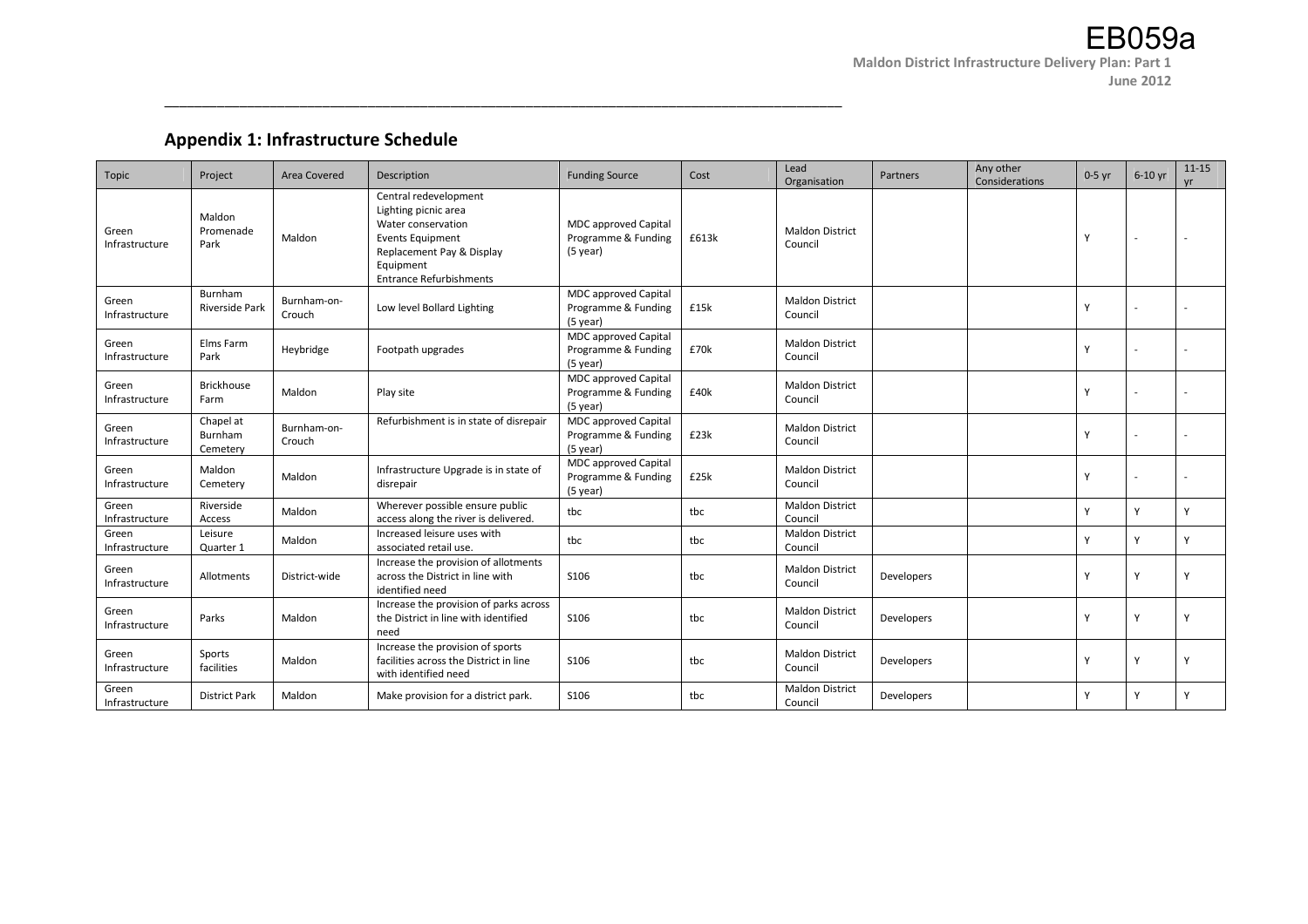| Topic                   | Project                                             | Area Covered         | Description                                                                                                                                                                                                                                         | <b>Funding Source</b>                                                           | Cost  | Lead<br>Organisation              | Partners                                       | Any other<br>Considerations                                                                                                                                                                                                                                    | $0-5$ yr | $6-10$ yr | $11 - 15$<br><b>vr</b> |
|-------------------------|-----------------------------------------------------|----------------------|-----------------------------------------------------------------------------------------------------------------------------------------------------------------------------------------------------------------------------------------------------|---------------------------------------------------------------------------------|-------|-----------------------------------|------------------------------------------------|----------------------------------------------------------------------------------------------------------------------------------------------------------------------------------------------------------------------------------------------------------------|----------|-----------|------------------------|
| Green<br>Infrastructure | Green<br>Infrastructure<br>Investment<br>grants     | District-wide        | There is a need to address the deficit<br>of sports and leisure facilities<br>particularly in the smaller villages<br>across the district.                                                                                                          | Lottery<br>Sport England<br><b>Football Foundation</b><br>MDC & Parish Councils | £200k | <b>Maldon District</b><br>Council | Parish & Town<br>Councils                      | The Council could<br>administer match<br>funding grants to<br>local Parish & Town<br>Councils to improve<br>the sport and<br>leisure facilities<br>which address<br>identified deficits.                                                                       | Y        |           |                        |
| Green<br>Infrastructure | Biodiversity<br>Fund                                | District-wide        | Establish a new fund to support<br>conservation management of small<br>sites.                                                                                                                                                                       |                                                                                 | tbc   | <b>Maldon District</b><br>Council | Farming &<br>Wildlife Group                    | Initiative to be<br>supported by this<br>new fund include<br>tree & hedgerow<br>planting; work on<br>protecting species<br>and plant habitats.                                                                                                                 | Y        |           |                        |
| Green<br>Infrastructure | <b>Coastal Trail</b>                                | District-wide        | Development of a 75 mile coastal<br>footpath around the district as a<br>tourist asset. There are opportunities<br>to develop themed walks associated<br>with such an asset. Capital<br>improvement to provide a quality<br>experience is required. | <b>DEFRA</b>                                                                    | tbc   | <b>Maldon District</b><br>Council | <b>DEFRA</b><br><b>Essex County</b><br>Council |                                                                                                                                                                                                                                                                | Y        |           |                        |
| Green<br>Infrastructure | Burnham on<br>Crouch<br>Gateway                     | Burnham on<br>Crouch | Develop activities and infrastructure<br>which supports the visitor experience<br>to the town and access to Wallasea<br>Wildlife Park by river via the<br>connection at the Southminster<br>railway line.                                           | <b>DEFRA Rural Economy</b><br>Grant                                             | tbc   | <b>Maldon District</b><br>Council |                                                | Attract visitors who<br>will stay and invest<br>in the area.<br>The toilet block at<br>Burnham requires<br>upgrading. There is<br>also an opportunity<br>to combine a small<br>visitor centre with<br>offices for the<br>crouch Harbour<br>Authority and RSPB. | Y        |           |                        |
| Green<br>Infrastructure | <b>Visitor Centre</b><br>Promenade<br>Park - Maldon | Maldon               | Gateway facility too many other<br>tourist, leisure and natural<br>environment opportunities.                                                                                                                                                       | tbc                                                                             | tbc   | <b>Maldon District</b><br>Council |                                                |                                                                                                                                                                                                                                                                | Y        |           |                        |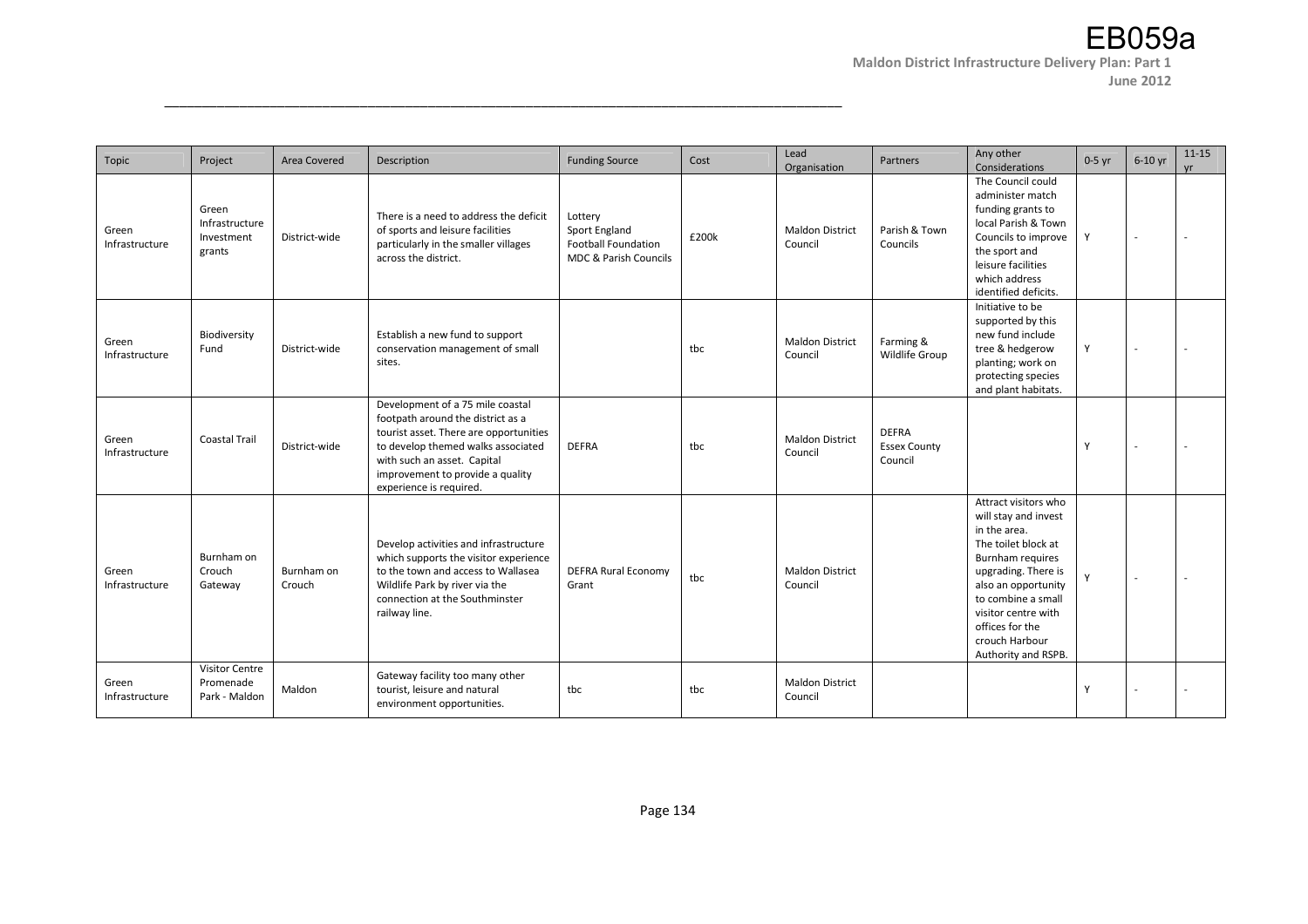| Topic                      | Project                                       | Area Covered                                                                                                                                                     | Description                                                                                                                                                                                                                                                                                                                                                                                                                                                                                                                                                                                       | <b>Funding Source</b>                         | Cost                                                     | Lead<br>Organisation                                                              | Partners | Any other<br>Considerations                                          | $0-5$ yr | $6-10$ yr | $11 - 15$<br><b>vr</b> |
|----------------------------|-----------------------------------------------|------------------------------------------------------------------------------------------------------------------------------------------------------------------|---------------------------------------------------------------------------------------------------------------------------------------------------------------------------------------------------------------------------------------------------------------------------------------------------------------------------------------------------------------------------------------------------------------------------------------------------------------------------------------------------------------------------------------------------------------------------------------------------|-----------------------------------------------|----------------------------------------------------------|-----------------------------------------------------------------------------------|----------|----------------------------------------------------------------------|----------|-----------|------------------------|
| Green<br>Infrastructure    | Eco Tourism                                   | District-wide                                                                                                                                                    | There is scope for small scale<br>businesses taking advantage of the<br>landscape and wildlife. Walking,<br>cycling bird watching, canoeing<br>photography course, wildlife trips i.e.<br>to see the seals, bat roosts etc.                                                                                                                                                                                                                                                                                                                                                                       | tbc                                           | tbc                                                      | <b>Maldon District</b><br>Council                                                 |          | This requires more<br>work to coordinate<br>the eco-tourism<br>offer | Y        | Y         | Y                      |
| Physical<br>Infrastructure | Upgrade 9<br>Wastewater<br>treatment<br>works | Southminster;<br>Stone St<br>Lawrence;<br>Bradwell;<br>Latchingdon;<br>Little Totham;<br>Purleigh;<br>Tillingham;<br>Tolleshunt<br>D'Arcy;<br>Woodham<br>Walter. | AWS will apply to the EA for a revised<br>consent when requirement is<br>confirmed. Before a revised consent<br>is sought AWS will look at potential<br>for efficiencies, opportunities for<br>betterment, reduction in infiltration.<br>To increase the consented dry<br>weather flow (DWF) following a flow<br>compliance review to meet existing<br>requirements from effluent flow<br>(rather than providing headroom to<br>accommodate future growth). In<br>some cases there is also a<br>requirement to tighten sanitary<br>conditions of these consents to<br>ensure no increase in load. | Anglian Water Services                        | From Anglian<br><b>Water Services</b><br>Investment Plan | Anglian Water<br>Services                                                         |          | Sustainability.<br>Future legislation.<br>Environmental cost         | Y        | Υ         | Y                      |
| Physical<br>Infrastructure | Upgrade<br>capacity of<br>foul sewers         | Maldon                                                                                                                                                           | Upgrade capacity of foul sewers in<br>Maldon catchment area.                                                                                                                                                                                                                                                                                                                                                                                                                                                                                                                                      | S106 / Anglian Water<br>Services              | tbc                                                      | Anglian Water<br>Services                                                         |          |                                                                      | Y        | Υ         |                        |
| Physical<br>Infrastructure | Upgrade<br>capacity of<br>foul sewers         | Southminster                                                                                                                                                     | Upgrade capacity of foul sewers in<br>Southminster catchment                                                                                                                                                                                                                                                                                                                                                                                                                                                                                                                                      | S106 / Anglian Water<br>Services              | tbc                                                      | Anglian Water<br>Services                                                         |          |                                                                      | Y        | v         | Y                      |
| Physical<br>Infrastructure | <b>SuDS</b>                                   | District-wide                                                                                                                                                    | Maintenance and adoption of<br>Sustainable Drainage Systems (SuDS)<br>or alternative approaches approved<br>by EA in preference to traditional<br>piped drainage systems                                                                                                                                                                                                                                                                                                                                                                                                                          | Scheme specific<br>development<br>requirement | Scheme specific                                          | Environment<br>Agency;<br><b>Essex County</b><br>Council (SAB)*;<br>Anglian Water |          |                                                                      | Y        |           |                        |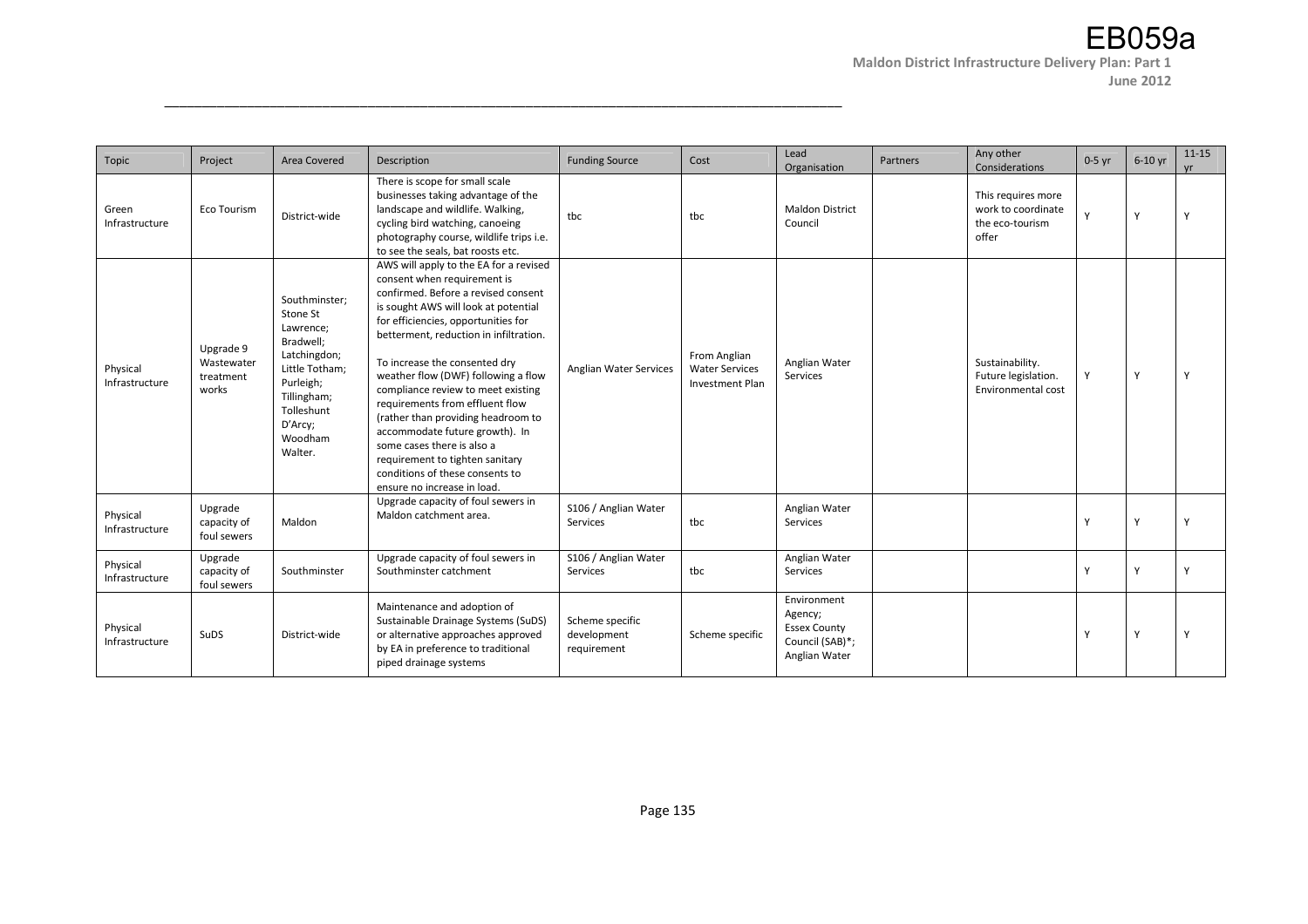| Topic                      | Project                                                                 | Area Covered          | <b>Description</b>                                                                                                                                                                                                                                                                                                                                                                                 | <b>Funding Source</b>                                                        | Cost                                                                                                                   | Lead<br>Organisation                                                            | Partners                                 | Any other<br>Considerations                                                                                                                                    | $0-5$ yr | 6-10 yr  | $11 - 15$<br><b>vr</b> |
|----------------------------|-------------------------------------------------------------------------|-----------------------|----------------------------------------------------------------------------------------------------------------------------------------------------------------------------------------------------------------------------------------------------------------------------------------------------------------------------------------------------------------------------------------------------|------------------------------------------------------------------------------|------------------------------------------------------------------------------------------------------------------------|---------------------------------------------------------------------------------|------------------------------------------|----------------------------------------------------------------------------------------------------------------------------------------------------------------|----------|----------|------------------------|
| Physical<br>Infrastructure | Abberton<br>Scheme                                                      | District-wide         | Abberton Reservoir Enhancement -<br>increase storage capacity by<br>enlargement of existing reservoir<br>Increase abstraction and water<br>transfer by variation of abstraction<br>licences held by EA<br>transfer enhancement                                                                                                                                                                     | <b>Essex and Suffolk</b><br><b>Water Asset</b><br>Management Plan 4<br>and 5 | £150m from<br><b>ESW Investment</b><br>Plan                                                                            | Essex and<br>Suffolk Water<br>(ESW)                                             |                                          | Reservoir expected<br>to be fully<br>operational by<br>2012                                                                                                    | Y        |          |                        |
| Physical<br>Infrastructure | Deployment<br>of new<br>Nuclear<br><b>Power Station</b><br>at Bradwell. | Bradwell              | Informed by a Strategic Siting<br>Assessment process, the revised<br>National Policy Statement for Nuclear<br>Power Generation (EN-6) identifies 8<br>sites judged potentially suitable -<br>including Bradwell.<br>Central Govt. expects new nuclear<br>power generation to make a<br>significant contribution to meeting<br>the national need for 25GW of new<br>non-renewable capacity by 2025. | <b>EDF Energy</b><br>Department of Energy<br>and Climate Change              | tbc                                                                                                                    | <b>EDF</b> Energy<br>Department of<br>Energy and<br>Climate Change              |                                          | <b>National Policy</b><br>Statement for<br><b>Nuclear Power</b><br>Generation (EN-6)<br>Need to link<br>development to<br>local skills and local<br>businesses | Y        | <b>Y</b> | Y                      |
| Physical<br>Infrastructure | <b>High Speed</b><br>Broadband<br>connectivity<br>rural project.        | <b>Rural District</b> | Lack of high speed connectivity (at<br>least 4 Mgb/s symmetric) limiting<br>rural economic development.<br>Pilot Project (Dengie Peninsula &<br>Tolleshunt D'Arcy, Tolleshunt Knights<br>& the Tothams area) is designed to<br>test the appetite for higher speed<br>broadband & assess longevity of<br>contracts and quality of delivery.                                                         | <b>Essex County Council</b><br>Rural Fund;<br><b>BDUK</b>                    | £30k<br>Pilot funding<br>from ECC Rural<br>Trans-formation<br>Commission<br>Post Pilot to be<br>funded<br>commercially | <b>Essex Rural</b><br>Commission &<br>ECC (Pilot)                               | Buzcom /<br>FibreWiFi<br>solution / BDUK | Over 1,000<br>customers achieved<br>during the pilot<br>project<br><b>BT Business Plan</b>                                                                     | Y        |          |                        |
| Physical<br>Infrastructure | Waste<br>Collection                                                     | District-wide         | <b>Waste Collection</b><br>new bins, banks and kerbside<br>recycling boxes<br>replacement refuse vehicle fleet<br>waste collection depot & transfer<br>station<br>replacement garden waste vehicles<br>Minimising waste and maximising<br>recycling and collection provision.<br>Annual programme (£25k p.a.) of<br>replacement and new provision.                                                 | <b>Maldon District</b><br>Council                                            | Contract<br>arrangement                                                                                                | <b>Maldon District</b><br>Council<br>Environment<br>Services; and<br>Enterprise |                                          | 'Enterprise's'<br>contract runs for 8-<br>years. They<br>currently operate<br>from Witham but<br>will be relocating to<br>a site at Promenade<br>Park in 2012. | Y        | Y        |                        |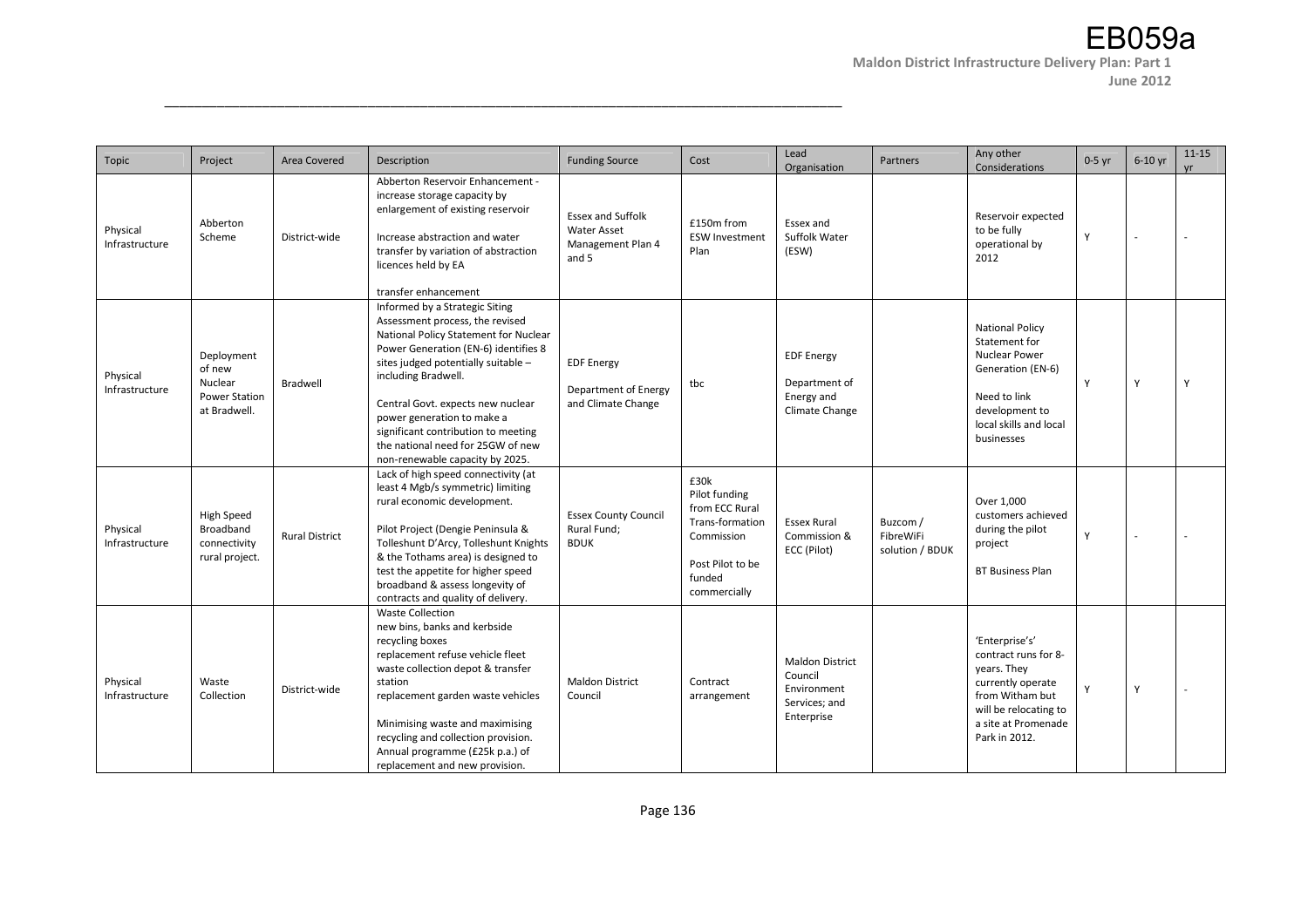**June 2012** 

| Topic                      | Project                                                                        | Area Covered                            | Description                                                                                                                    | <b>Funding Source</b>                            | Cost                                               | Lead<br>Organisation                                                                    | Partners                                                             | Any other<br>Considerations                                                                                                                                    | $0-5$ yr | 6-10 yr | $11 - 15$<br><b>vr</b> |
|----------------------------|--------------------------------------------------------------------------------|-----------------------------------------|--------------------------------------------------------------------------------------------------------------------------------|--------------------------------------------------|----------------------------------------------------|-----------------------------------------------------------------------------------------|----------------------------------------------------------------------|----------------------------------------------------------------------------------------------------------------------------------------------------------------|----------|---------|------------------------|
| Physical<br>Infrastructure | Waste<br>Collection<br>Depot                                                   | District-wide                           | Refurbishment of Promenade Park<br>Depot                                                                                       | <b>Maldon District</b><br>Council                | £200k                                              | <b>Maldon District</b><br>Council<br>Environment<br>Services; and<br>Enterprise         |                                                                      | 'Enterprise's'<br>contract runs for 8-<br>years. They<br>currently operate<br>from Witham but<br>will be relocating to<br>a site at Promenade<br>Park in 2012. | Y        |         |                        |
| Physical<br>Infrastructure | Maldon<br>Recycling<br>Centre                                                  | Maldon and<br>surrounding<br>area       | Maintenance and minor upgrades of<br>existing facility and ensure efficient<br>operation and management of user<br>throughput. | <b>Essex County Council</b><br>Capital Programme | Low level<br>investment                            | <b>Essex County</b><br>Council                                                          |                                                                      |                                                                                                                                                                | Y        |         |                        |
| Physical<br>Infrastructure | Burnham-on-<br>Crouch<br>Recycling<br>Centre                                   | Burnham-on-<br>Crouch and the<br>Dengie | Maintenance and minor upgrades of<br>existing facility and ensure efficient<br>operation and management of user<br>throughput. | <b>Essex County Council</b><br>Capital Programme | Low level<br>investment                            | <b>Essex County</b><br>Council                                                          |                                                                      |                                                                                                                                                                | Y        |         |                        |
| Physical<br>Infrastructure | Vocational<br>training and<br>skills                                           | Maldon                                  | Increased and improved educational<br>/ training provision                                                                     | tbc                                              | <b>Estimated £10m</b>                              | <b>Maldon District</b><br>Council                                                       | <b>Essex County</b><br>Council                                       |                                                                                                                                                                | Y        | Y       | Y                      |
| Physical<br>Infrastructure | <b>Empty homes</b>                                                             | District-wide                           | Restoring empty homes for use for<br>temporary workers.                                                                        | S106 / CIL                                       | Up to £1.6M                                        | <b>Maldon District</b><br>Council                                                       | <b>Registered Social</b><br>Landlord & MDC<br>(including<br>funding) | To confirmed as<br>strategic allocations<br>are brought<br>forward                                                                                             | Y        | Y       | Y                      |
| Physical<br>Infrastructure | Redundant<br><b>Buildings</b><br>Diversificatio<br>n &<br>Employment<br>Scheme | District-wide                           | Grants & loans provided to farmers<br>to convert redundant rural buildings<br>into employment use.                             | DEFRA (small grants)                             | £300k                                              | <b>Maldon District</b><br>Council to<br>administer the<br>scheme over 3<br>year period. |                                                                      |                                                                                                                                                                | Y        |         |                        |
| Social<br>Infrastructure   | Maldon<br>Community<br>Hospital                                                | District-wide                           | - Build a new facility on the existing<br>site at St. Peter's; or<br>- Build a new facility on a new site                      | Primary Care Trust<br>(PCT) internal funds       | Estimated<br>Capital costs:<br>circa £5m -<br>£13m | <b>NHS</b>                                                                              | n/a                                                                  | <b>Strategic Health</b><br>Authority (SHA)<br>internal funds                                                                                                   | Y        |         |                        |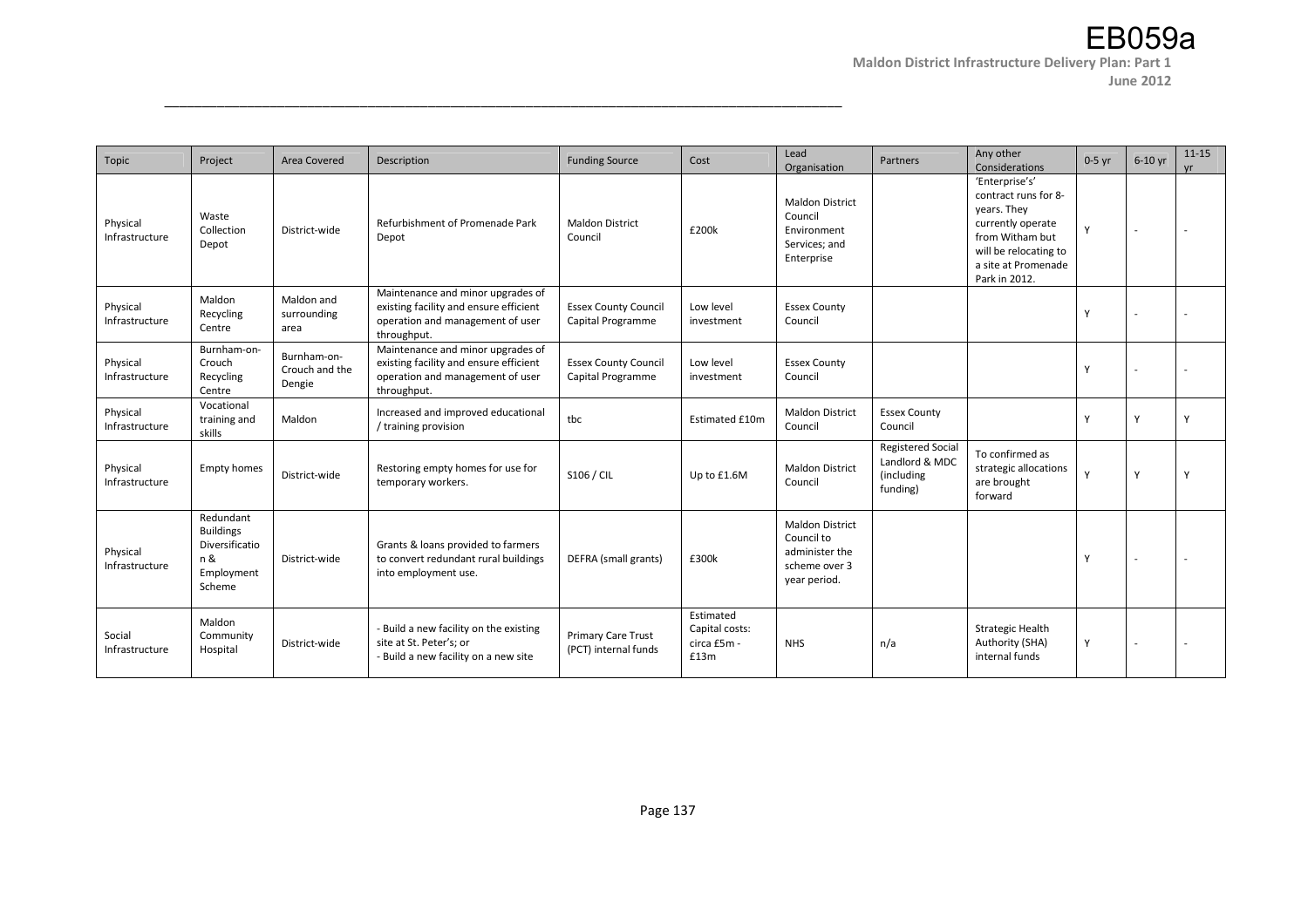**June 2012** 

| Topic                    | Project                           | Area Covered                            | Description                                                                                                                                                                                                                                                              | <b>Funding Source</b>                                                                                                                                                                  | Cost                                                                                            | Lead<br>Organisation                              | Partners                                                         | Any other<br>Considerations                                                                                                                                                                                   | $0-5$ yr         | 6-10 yr | $11 - 15$<br>vr |
|--------------------------|-----------------------------------|-----------------------------------------|--------------------------------------------------------------------------------------------------------------------------------------------------------------------------------------------------------------------------------------------------------------------------|----------------------------------------------------------------------------------------------------------------------------------------------------------------------------------------|-------------------------------------------------------------------------------------------------|---------------------------------------------------|------------------------------------------------------------------|---------------------------------------------------------------------------------------------------------------------------------------------------------------------------------------------------------------|------------------|---------|-----------------|
| Social<br>Infrastructure | Medical<br>Provision              | District-wide                           | Enhanced access to GP provision                                                                                                                                                                                                                                          | S106 / CIL / NHS funds                                                                                                                                                                 | tbc                                                                                             | <b>NHS</b>                                        | n/a                                                              | Specific medical<br>provision will be<br>determined at a<br>site specific level.<br>Feasibility of<br>expanding<br>surgeries, provision<br>of additional<br>branch surgeries<br>and building new<br>surgeries | Y                | Y       | Y               |
| Social<br>Infrastructure | Education<br>Provision            | District-wide                           | <b>Education for Maldon District</b><br>Early Years & Childcare (new<br>provision required through land<br>allocation to cater for strategic<br>growth)<br><b>Primary School Places</b><br><b>Secondary School Places</b><br>Post 16 Provision<br><b>Adult Education</b> | S106 / CIL                                                                                                                                                                             | In accordance<br>with ECC<br>Developers'<br>Guide to<br>Infrastructure<br>Contributions<br>2010 | <b>Essex County</b><br>Council Schools<br>Service | <b>Maldon District</b><br>Council;<br>Developers /<br>Landowners | Specific education<br>provision will be<br>determined at a<br>site specific level.<br>Feasibility of<br>expanding existing<br>schools or building<br>new schools                                              | Y                | Y       | Y               |
| Social<br>Infrastructure | Supported<br>Housing<br>Provision | Maldon /<br>Heybridge                   | Supported housing provision to meet<br>low to moderate mental health<br>needs. Location close to existing<br>amenities:<br>8-10 units in Maldon / Heybridge.                                                                                                             | Homes &<br>Communities Agency;<br>Housing Association;<br><b>Maldon District</b><br>Council;<br><b>Essex County Council</b><br>Revenue - Housing<br>related support from<br><b>ECC</b> | Capital costs for<br>8-10 units:<br>$£1.5m-E2.5m$                                               | <b>Maldon District</b><br>Council                 | Housing<br>Associations                                          | Viability - land<br>must be available<br>at nil or sub market<br>value at least.<br>Change of use of<br>existing properties<br>is option an option.                                                           | Y (post<br>2012) |         |                 |
| Social<br>Infrastructure | Supported<br>Housing<br>Provision | Burnham-on-<br>Crouch /<br>Southminster | Supported housing provision to meet<br>low to moderate mental health<br>needs. Location close to existing<br>amenities:<br>4-6 units in Burnham-on-Crouch /<br>Southminster.                                                                                             | Homes &<br>Communities Agency;<br>Housing Association;<br><b>Maldon District</b><br>Council;<br><b>Essex County Council</b><br>Revenue - Housing<br>related support from<br>ECC        | Capital costs for<br>4-6 units:<br>$f1m-f1.5m$                                                  | <b>Maldon District</b><br>Council                 | Housing<br>Associations                                          | Viability - land<br>must be available<br>at nil or sub market<br>value at least.<br>Change of use of<br>existing properties<br>an option.                                                                     | Y (post<br>2012) |         |                 |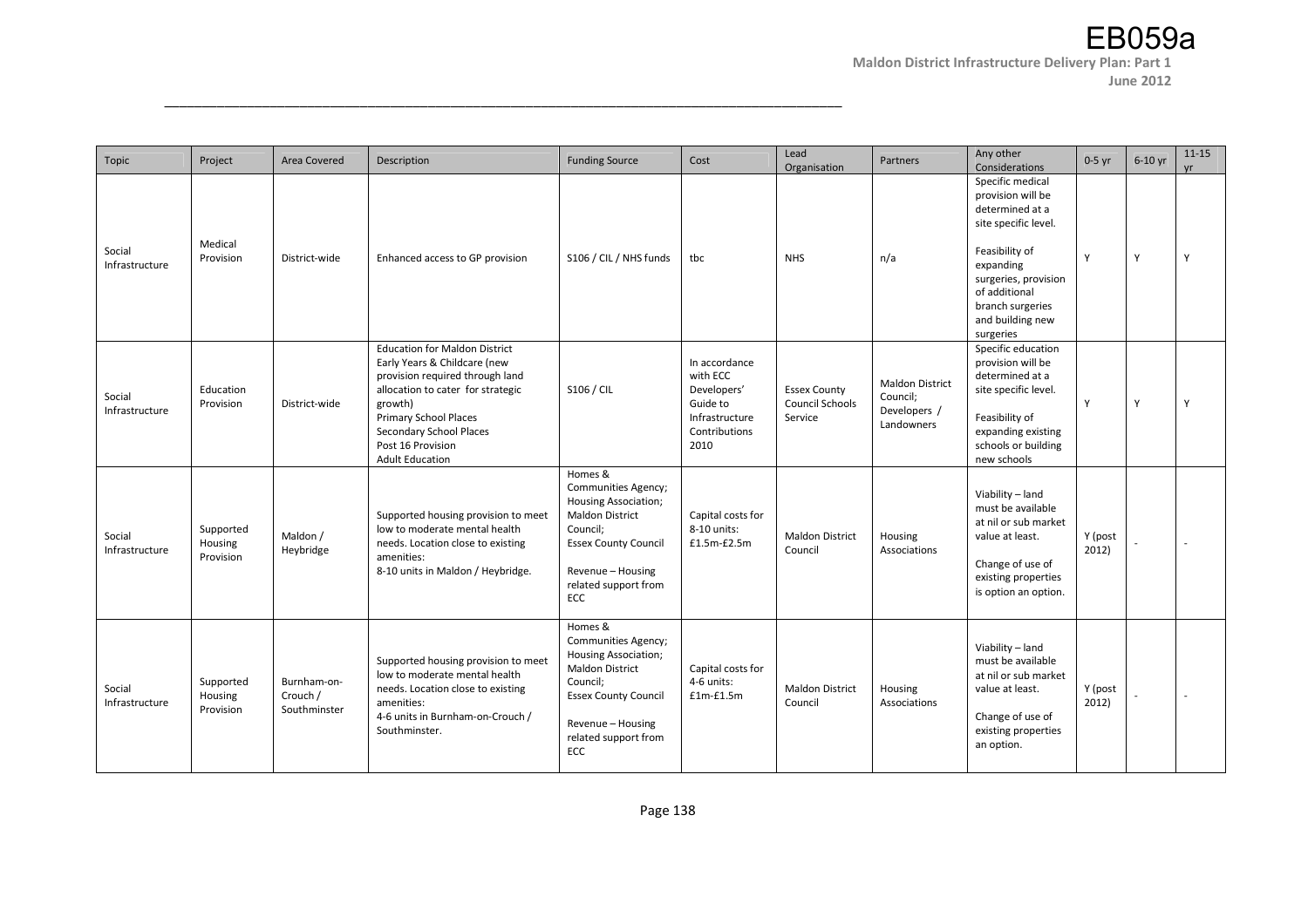| Topic                    | Project                                                                    | Area Covered          | Description                                                                                                                                                                                                                 | <b>Funding Source</b>                                                                                                                                                      | Cost                                                                                           | Lead<br>Organisation                                           | Partners                          | Any other<br>Considerations                                                                                                | $0-5$ yr         | $6-10$ yr | $11 - 15$<br><b>vr</b> |
|--------------------------|----------------------------------------------------------------------------|-----------------------|-----------------------------------------------------------------------------------------------------------------------------------------------------------------------------------------------------------------------------|----------------------------------------------------------------------------------------------------------------------------------------------------------------------------|------------------------------------------------------------------------------------------------|----------------------------------------------------------------|-----------------------------------|----------------------------------------------------------------------------------------------------------------------------|------------------|-----------|------------------------|
| Social<br>Infrastructure | Extra Care<br><b>Housing Units</b>                                         | Maldon                | Extra care housing units in Maldon<br>Town area - minimum of 60 units.                                                                                                                                                      | Homes &<br>Communities Agency;<br><b>Housing Association;</b><br><b>Maldon District</b><br>Council;<br>Primary Care Trust (or<br>equivalent successor);<br>Private Finance | Build cost:<br>£5m                                                                             | <b>Maldon District</b><br>Council                              | Housing<br>Associations           | Viability - land<br>must be available<br>at nil or sub market<br>value at least.<br>Identification of<br>large urban site. | Y (post<br>2012) |           |                        |
| Social<br>Infrastructure | Gypsy and<br>Traveller and<br><b>Travelling</b><br>Showpeople<br>Provision | District-wide         | Provision of specialist residential<br>accommodation for gypsy and<br>travellers and travelling showpeople.                                                                                                                 | Homes &<br>Communities Agency;<br>Housing Association;<br>Private finance                                                                                                  | tbc                                                                                            | <b>Maldon District</b><br>Council                              | <b>Essex County</b><br>Council    | Subject to planning<br>permissions and<br>policies within the<br>emerging Local<br>Development Plan.                       | Y                | Υ         | Y                      |
| Social<br>Infrastructure | Public<br>Convenience<br>Refurbishmen                                      | Burnham-on-<br>Crouch | Refurbish / replace Public<br>Conveniences at Doctors Lane,<br>Burnham-on-Crouch                                                                                                                                            | <b>Maldon District</b><br>Council 5-Year Capital<br>Programme                                                                                                              | £175k                                                                                          | <b>Maldon District</b><br>Council<br>Environmental<br>Services |                                   | Currently being<br>refurbished                                                                                             | Y                |           |                        |
| Social<br>Infrastructure | Public<br>Convenience<br><b>Action Plan</b>                                | District-wide         | To review the condition of the<br>existing public convenience facilities<br>across the District.                                                                                                                            | <b>Maldon District</b><br>Council 5-Year Capital<br>Programme                                                                                                              | tbc                                                                                            | <b>Maldon District</b><br>Council<br>Environmental<br>Services |                                   | Subject to<br>resources and<br>outcome of review.                                                                          | Y                |           |                        |
| Social<br>Infrastructure | Library<br>Provision                                                       | District-wide         | District-wide Library Services<br>Provision including provision in<br>Heybridge area                                                                                                                                        | S106 / CIL                                                                                                                                                                 | tbc in<br>accordance ECC<br>Developers'<br>Guide to<br>Infrastructure<br>Contributions<br>2010 | <b>Essex County</b><br>Council                                 | <b>Maldon District</b><br>Council | Subject to the<br>policies and spatial<br>strategy within the<br>emerging Local<br>Development Plan.                       | Y                | Y         | Y                      |
| Social<br>Infrastructure | Museum                                                                     | Maldon                | Improved and increased museum<br>provision                                                                                                                                                                                  | tbc                                                                                                                                                                        | tbc                                                                                            | <b>Maldon District</b><br>Council                              | tbc                               |                                                                                                                            | Y                | v         | Y                      |
| Social<br>Infrastructure | Promenade<br>Park Visitor<br>Centre                                        | Maldon                | Provision of a multi-use hub in the<br>park to include: exhibition and<br>conference space; café/restaurant<br>facility; park rangers office space;<br>associated retail use; evening use;<br>and other community functions | tbc                                                                                                                                                                        | tbc                                                                                            | <b>Maldon District</b><br>Council                              | tbc                               |                                                                                                                            | Y                | Υ         | Y                      |
| Social<br>Infrastructure | <b>Town Market</b>                                                         | Maldon                | Provision for a permanent quality<br>town centre market                                                                                                                                                                     | tbc                                                                                                                                                                        | tbc                                                                                            | <b>Maldon District</b><br>Council                              | tbc                               |                                                                                                                            | Y                | Υ         | Y                      |
| Social<br>Infrastructure | <b>Business</b><br>Enterprise<br>Grants                                    | District-wide         | Work in partnership with DEFRA to<br>fund business enterprise grants.                                                                                                                                                       | <b>DEFRA - Rural</b><br><b>Economy Grant</b>                                                                                                                               | £360k                                                                                          | <b>Maldon District</b><br>Council                              | <b>DEFRA</b>                      |                                                                                                                            | Y                |           |                        |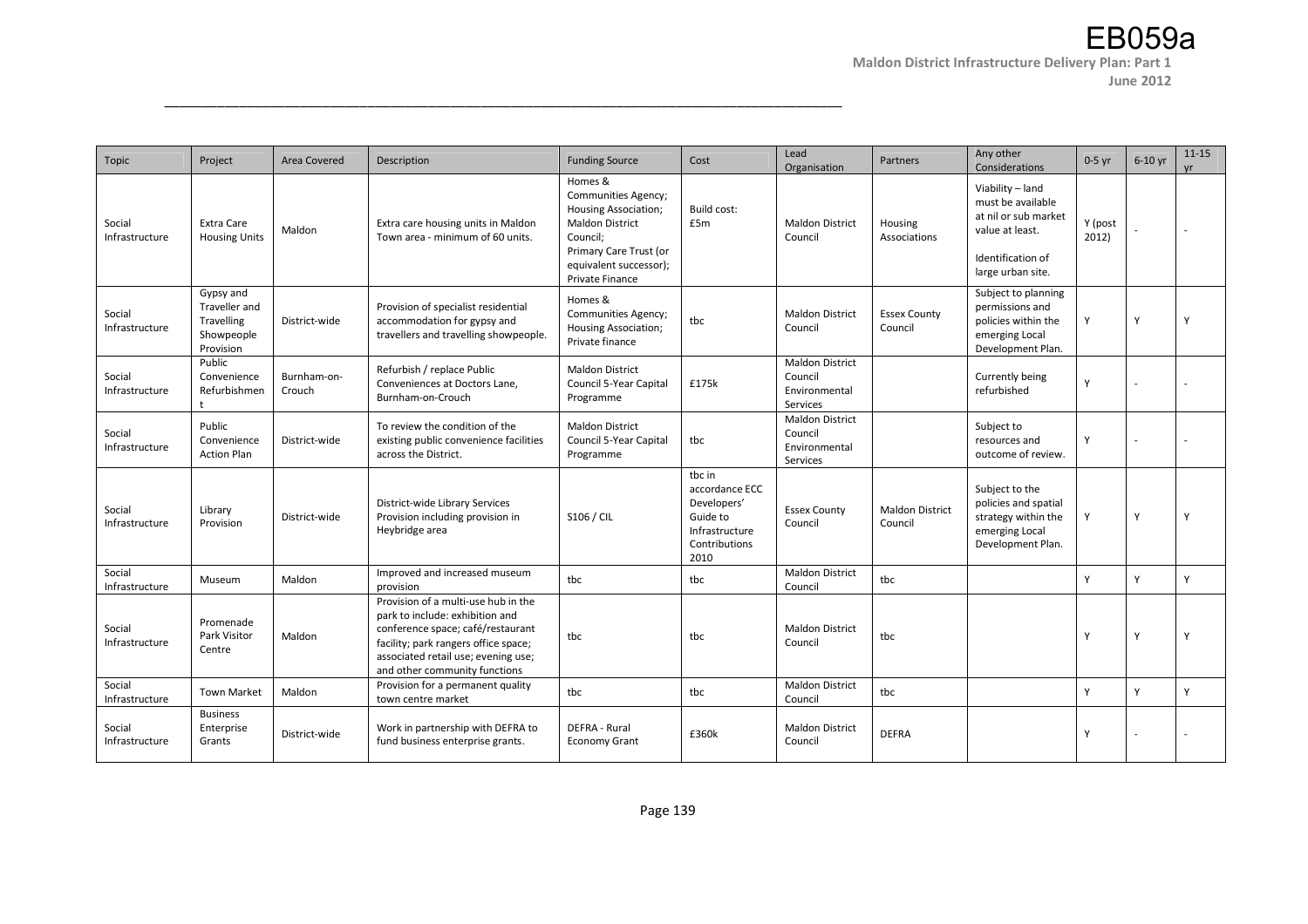| Topic                       | Project                                                                    | Area Covered  | Description                                                                                                                                                                                                                                                    | <b>Funding Source</b>                                                                                                                                                                                                                                                                        | Cost  | Lead<br>Organisation              | Partners                          | Any other<br>Considerations | $0-5$ yr | 6-10 yr | $11 - 15$<br><b>vr</b> |
|-----------------------------|----------------------------------------------------------------------------|---------------|----------------------------------------------------------------------------------------------------------------------------------------------------------------------------------------------------------------------------------------------------------------|----------------------------------------------------------------------------------------------------------------------------------------------------------------------------------------------------------------------------------------------------------------------------------------------|-------|-----------------------------------|-----------------------------------|-----------------------------|----------|---------|------------------------|
| Social<br>Infrastructure    | Village Shop<br>Scheme<br>(Rural<br>Retailers)                             | Dengie        | Up to 20 village/rural shops to be<br>supported within the Dengie<br>peninsula. Encouraging local retailers<br>to promote their businesses and<br>services on-line.                                                                                            | DEFRA - Rural<br>Economy Grant -<br>Grant assistance up to<br>£5,000 provided to<br>village shops to<br>improve their<br>frontage, invest in new<br>ICT equipment, and<br>electrical equipment &<br>broadband to improve<br>the offer and range of<br>facilities they are able<br>to supply. | £50k  | <b>Maldon District</b><br>Council | <b>DEFRA</b>                      |                             | Y        |         |                        |
| Social<br>Infrastructure    | Employment<br>Grant                                                        | District-wide | Employment grant of around £10,000<br>per year to be paid to an employer to<br>take on a young person or redundant<br>employee.                                                                                                                                | Job Centre Plus<br>Match funding.                                                                                                                                                                                                                                                            | £300k | <b>Maldon District</b><br>Council |                                   |                             | Y        |         |                        |
| Social<br>Infrastructure    | Wheels to<br>Work                                                          | District-wide | Provision of leased/loan young<br>person mopeds to provide access to<br>work within the rural environment.                                                                                                                                                     | <b>Essex County Council</b>                                                                                                                                                                                                                                                                  | £100k | <b>Essex County</b><br>Council    | <b>Maldon District</b><br>Council |                             | Y        |         |                        |
| Social<br>Infrastructure    | Research &<br>Development<br>Grants                                        | District-wide | Business research and development<br>programme grants £5,000 per<br>company.                                                                                                                                                                                   | <b>Invest Essex</b>                                                                                                                                                                                                                                                                          | £50k  | <b>Maldon District</b><br>Council |                                   |                             | Υ        |         |                        |
| Social<br>Infrastructure    | Rural<br>Enterprise<br>Hub                                                 | District-wide | Work club to offer support training<br>and job search. Encourage new<br>creative businesses.                                                                                                                                                                   | <b>DEFRA</b>                                                                                                                                                                                                                                                                                 | £5m   | <b>Maldon District</b><br>Council | DEFRA;<br><b>Writtle College</b>  |                             | Y        |         |                        |
| Social<br>Infrastructure    | Community<br>Use of the<br>existing<br><b>Visitor Centre</b>               |               | The building could be taken on as a<br>community asset and used for<br>sport/leisure use. In addition to<br>taking on the asset it would be<br>necessary to take a commuted sum<br>for any remediation works and cover<br>the running costs for several years. |                                                                                                                                                                                                                                                                                              | £300k | <b>Maldon District</b><br>Council | Parish & Town<br>Councils         |                             | Y        |         |                        |
| Transport<br>Infrastructure | Connectivity<br>between<br>Promenade<br>Park and the<br><b>Town Centre</b> | Maldon        | Improve the links between the Town<br>Centre and surrounding areas<br>through a programme of public realm<br>enhancement.                                                                                                                                      | tbc                                                                                                                                                                                                                                                                                          | tbc   | <b>Maldon District</b><br>Council |                                   |                             | Υ        | Υ       | Y                      |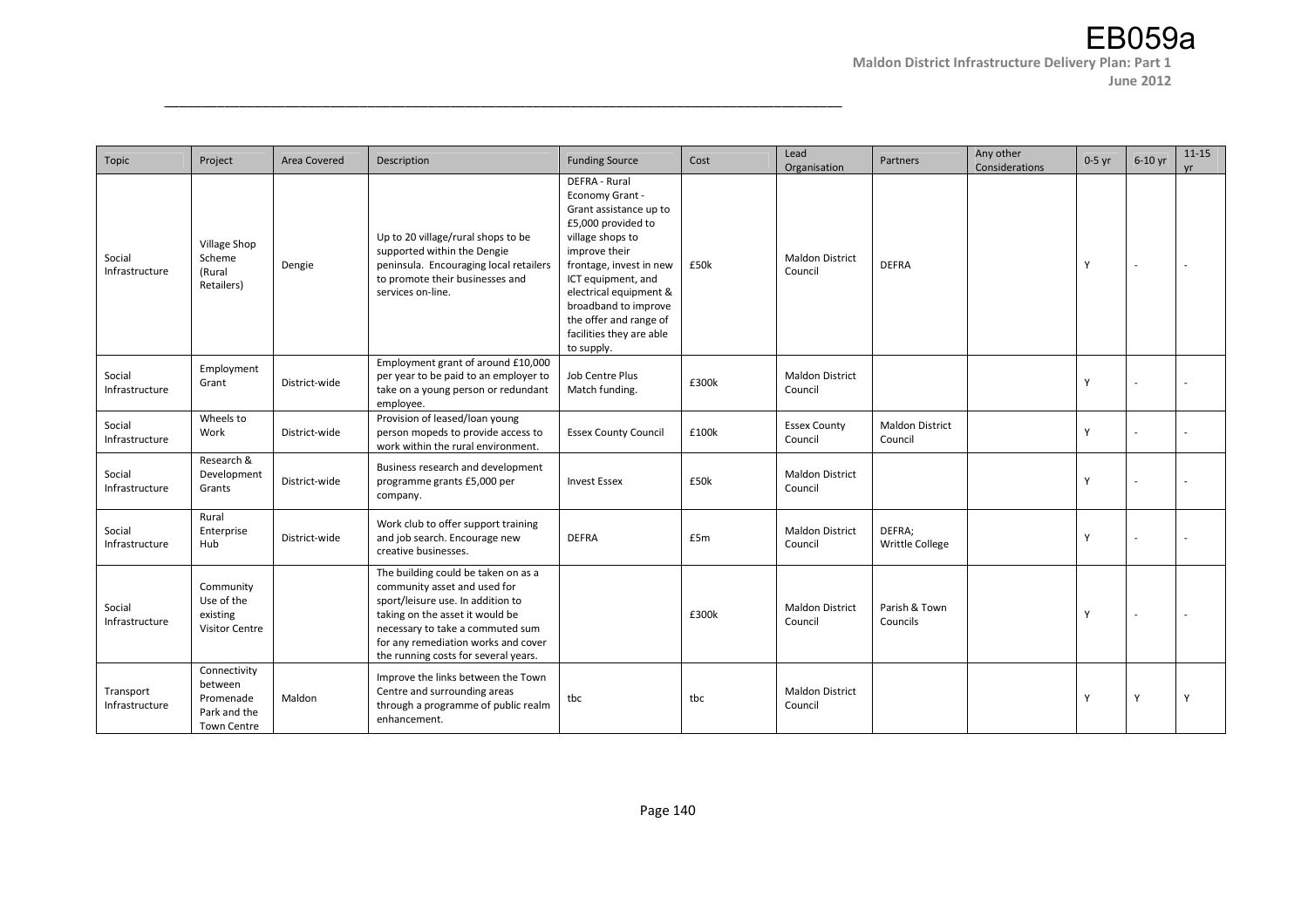**June 2012** 

| Topic                       | Project                                           | Area Covered  | Description                                                                                                                                                        | <b>Funding Source</b>                                                                                                                                                                                                                                                                                                                                                                                                                                                                                | Cost                                                                                                                                          | Lead<br>Organisation                       | Partners                                                         | Any other<br>Considerations                                                                                                                                                                                                                                                                                                  | $0-5$ yr | 6-10 yr      | $11 - 15$<br><b>vr</b> |
|-----------------------------|---------------------------------------------------|---------------|--------------------------------------------------------------------------------------------------------------------------------------------------------------------|------------------------------------------------------------------------------------------------------------------------------------------------------------------------------------------------------------------------------------------------------------------------------------------------------------------------------------------------------------------------------------------------------------------------------------------------------------------------------------------------------|-----------------------------------------------------------------------------------------------------------------------------------------------|--------------------------------------------|------------------------------------------------------------------|------------------------------------------------------------------------------------------------------------------------------------------------------------------------------------------------------------------------------------------------------------------------------------------------------------------------------|----------|--------------|------------------------|
| Transport<br>Infrastructure | Highway<br>Provision                              | District-wide | <b>Strategic Allocations - Junction</b><br>upgrades, new roads and Site specific<br>mitigation measures                                                            | S106 / CIL                                                                                                                                                                                                                                                                                                                                                                                                                                                                                           | tbc                                                                                                                                           | <b>Essex County</b><br>Council<br>Highways | <b>Maldon District</b><br>Council;<br>Developers /<br>Landowners | To confirmed as<br>strategic allocations<br>are brought<br>forward                                                                                                                                                                                                                                                           | Y        | $\checkmark$ | Y                      |
| Transport<br>Infrastructure | Traffic /<br>Network<br>Management<br>Improvement | District-wide | To be confirmed - e.g signage<br>reviews; extension of speed limits;<br>provision of pedestrian islands;<br>junction reconfiguration and<br>signalling alterations | <b>ECC Integrated</b><br><b>Transport Budget and</b><br>existing and future<br>s106 monies<br>Some minor schemes<br>already have funding<br>secured, but others<br>will be identified<br>following modelling<br>and consideration of<br>planning applications,<br>planned growth and<br>S106 agreements.<br><b>Central Government</b><br>Funding is presently<br>limited and new<br>funding mechanisms<br>will need to be<br>identified and<br>implemented as part<br>of a new flexible<br>approach. | To be identified<br>in the<br>consideration of<br>planning<br>applications and<br>the impact of<br>planned growth<br>on route<br>networks etc | <b>Essex County</b><br>Council<br>Highways | <b>Maldon District</b><br>Council;<br>Developers /<br>Landowners | Area<br>Implementation<br>Plans (AIPs) are<br>being prepared,<br>including Heart of<br>Essex, to set out<br>specific local<br>priorities for<br>achieving the<br>identified Strategy<br>outcomes. The AIPs<br>will identify key<br>issues and the<br>strategy tools to be<br>used to address<br>them at a district<br>level. | Y        |              | $\mathbf v$            |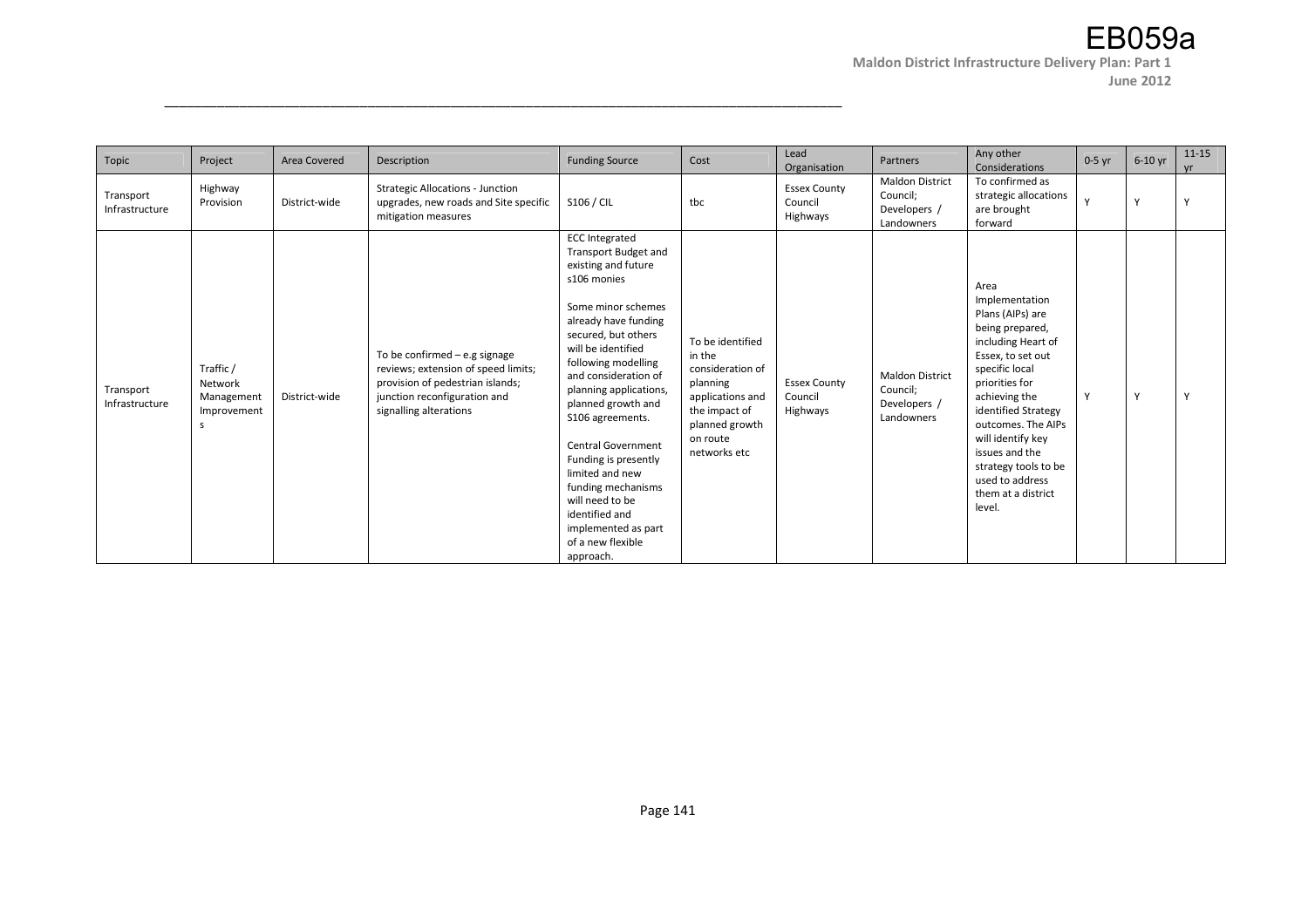#### **June 2012**

| Topic                       | Project                               | Area Covered  | Description                                                                                                                                                             | <b>Funding Source</b>                                                                                                                                                                                                                                                                                                                                                                                                                                                                                | Cost                                                                                                                                          | Lead<br>Organisation                       | Partners                                                         | Any other<br>Considerations                                                                                                                                                                                                                                                                                                  | $0-5$ yr | 6-10 yr      | $11 - 15$<br><b>vr</b> |
|-----------------------------|---------------------------------------|---------------|-------------------------------------------------------------------------------------------------------------------------------------------------------------------------|------------------------------------------------------------------------------------------------------------------------------------------------------------------------------------------------------------------------------------------------------------------------------------------------------------------------------------------------------------------------------------------------------------------------------------------------------------------------------------------------------|-----------------------------------------------------------------------------------------------------------------------------------------------|--------------------------------------------|------------------------------------------------------------------|------------------------------------------------------------------------------------------------------------------------------------------------------------------------------------------------------------------------------------------------------------------------------------------------------------------------------|----------|--------------|------------------------|
| Transport<br>Infrastructure | Passenger<br>Transport<br>Improvement | District-wide | Detail to be confirmed $-$ e.g<br>remodelling and relocation of bus<br>stops and passenger transport<br>information; enhanced public<br>transport provision at villages | <b>ECC Integrated</b><br><b>Transport Budget and</b><br>existing and future<br>s106 monies<br>Some minor schemes<br>already have funding<br>secured, but others<br>will be identified<br>following modelling<br>and consideration of<br>planning applications,<br>planned growth and<br>S106 agreements.<br><b>Central Government</b><br>Funding is presently<br>limited and new<br>funding mechanisms<br>will need to be<br>identified and<br>implemented as part<br>of a new flexible<br>approach. | To be identified<br>in the<br>consideration of<br>planning<br>applications and<br>the impact of<br>planned growth<br>on route<br>networks etc | <b>Essex County</b><br>Council<br>Highways | <b>Maldon District</b><br>Council;<br>Developers /<br>Landowners | Area<br>Implementation<br>Plans (AIPs) are<br>being prepared,<br>including Heart of<br>Essex, to set out<br>specific local<br>priorities for<br>achieving the<br>identified Strategy<br>outcomes. The AIPs<br>will identify key<br>issues and the<br>strategy tools to be<br>used to address<br>them at a district<br>level. | Y        | $\mathbf{v}$ | Y                      |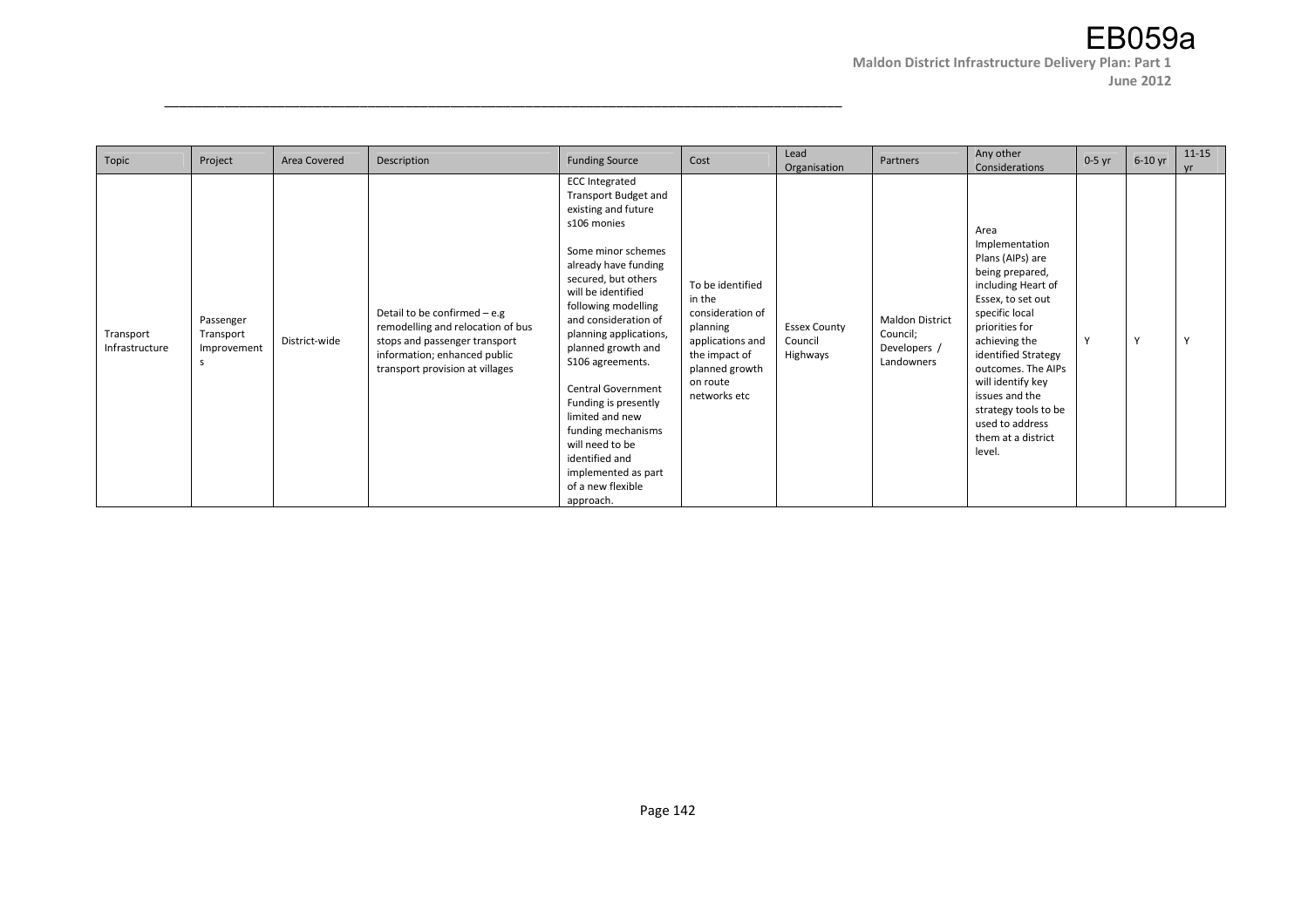#### **June 2012**

| Topic                       | Project                                     | Area Covered  | Description                                                                                                             | <b>Funding Source</b>                                                                                                                                                                                                                                                                                                                                                                                                                                                                                | Cost                                                                                                                                          | Lead<br>Organisation                       | Partners                                                         | Any other<br>Considerations                                                                                                                                                                                                                                                                                                  | $0-5$ yr | 6-10 yr | $11 - 15$<br><b>vr</b> |
|-----------------------------|---------------------------------------------|---------------|-------------------------------------------------------------------------------------------------------------------------|------------------------------------------------------------------------------------------------------------------------------------------------------------------------------------------------------------------------------------------------------------------------------------------------------------------------------------------------------------------------------------------------------------------------------------------------------------------------------------------------------|-----------------------------------------------------------------------------------------------------------------------------------------------|--------------------------------------------|------------------------------------------------------------------|------------------------------------------------------------------------------------------------------------------------------------------------------------------------------------------------------------------------------------------------------------------------------------------------------------------------------|----------|---------|------------------------|
| Transport<br>Infrastructure | Walking and<br>Cycling<br>Improvement<br>S. | District-wide | Details to be confirmed $-$ e.g the<br>provision of new footpaths and<br>cycleways; improved signage and<br>information | <b>ECC Integrated</b><br><b>Transport Budget and</b><br>existing and future<br>s106 monies<br>Some minor schemes<br>already have funding<br>secured, but others<br>will be identified<br>following modelling<br>and consideration of<br>planning applications,<br>planned growth and<br>S106 agreements.<br><b>Central Government</b><br>Funding is presently<br>limited and new<br>funding mechanisms<br>will need to be<br>identified and<br>implemented as part<br>of a new flexible<br>approach. | To be identified<br>in the<br>consideration of<br>planning<br>applications and<br>the impact of<br>planned growth<br>on route<br>networks etc | <b>Essex County</b><br>Council<br>Highways | <b>Maldon District</b><br>Council;<br>Developers /<br>Landowners | Area<br>Implementation<br>Plans (AIPs) are<br>being prepared,<br>including Heart of<br>Essex, to set out<br>specific local<br>priorities for<br>achieving the<br>identified Strategy<br>outcomes. The AIPs<br>will identify key<br>issues and the<br>strategy tools to be<br>used to address<br>them at a district<br>level. | Y        | Y       | Y                      |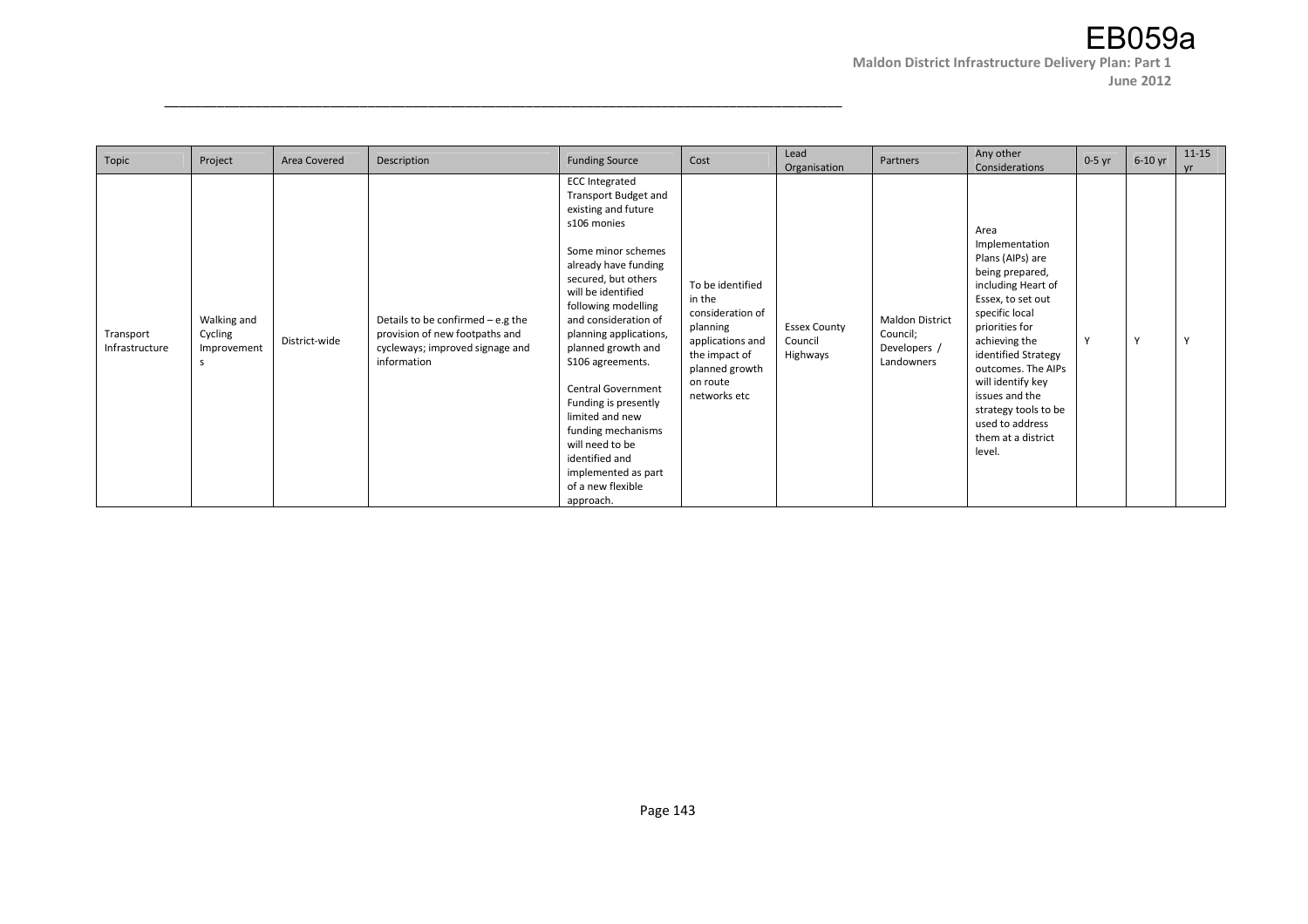| Topic                       | Project                                                  | Area Covered       | Description                                                                                                                                       | <b>Funding Source</b>                                                                                                                                                                                                                                                                                                                                                                                                                                                                                | Cost                                                                                                                                          | Lead<br>Organisation                       | Partners                                                         | Any other<br>Considerations                                                                                                                                                                                                                                                                                                  | $0-5$ yr | $6-10$ yr | $11 - 15$<br>vr |
|-----------------------------|----------------------------------------------------------|--------------------|---------------------------------------------------------------------------------------------------------------------------------------------------|------------------------------------------------------------------------------------------------------------------------------------------------------------------------------------------------------------------------------------------------------------------------------------------------------------------------------------------------------------------------------------------------------------------------------------------------------------------------------------------------------|-----------------------------------------------------------------------------------------------------------------------------------------------|--------------------------------------------|------------------------------------------------------------------|------------------------------------------------------------------------------------------------------------------------------------------------------------------------------------------------------------------------------------------------------------------------------------------------------------------------------|----------|-----------|-----------------|
| Transport<br>Infrastructure | Road Safety<br>Improvement<br>s at required<br>locations | District-wide      | Detail to be confirmed - e.g provision<br>of signage and new lines                                                                                | <b>ECC Integrated</b><br><b>Transport Budget and</b><br>existing and future<br>s106 monies<br>Some minor schemes<br>already have funding<br>secured, but others<br>will be identified<br>following modelling<br>and consideration of<br>planning applications,<br>planned growth and<br>S106 agreements.<br><b>Central Government</b><br>Funding is presently<br>limited and new<br>funding mechanisms<br>will need to be<br>identified and<br>implemented as part<br>of a new flexible<br>approach. | To be identified<br>in the<br>consideration of<br>planning<br>applications and<br>the impact of<br>planned growth<br>on route<br>networks etc | <b>Essex County</b><br>Council<br>Highways | <b>Maldon District</b><br>Council;<br>Developers /<br>Landowners | Area<br>Implementation<br>Plans (AIPs) are<br>being prepared,<br>including Heart of<br>Essex, to set out<br>specific local<br>priorities for<br>achieving the<br>identified Strategy<br>outcomes. The AIPs<br>will identify key<br>issues and the<br>strategy tools to be<br>used to address<br>them at a district<br>level. | Y        | Υ         | Y               |
| Transport<br>Infrastructure | 'Dengie Dart'<br>Service                                 | Dengie &<br>Maldon | Demand Responsive Transport<br>scheme provides a bus service linking<br>parts of Dengie with Broomfield and<br>St Peters Hospitals                | <b>Essex County Council</b><br>& Arrow Taxis of<br>Maldon                                                                                                                                                                                                                                                                                                                                                                                                                                            | Committed<br>under LTP3                                                                                                                       | Arrow Taxis of<br>Maldon                   | <b>Essex County</b><br>Council                                   | Demand for the<br>service                                                                                                                                                                                                                                                                                                    | Y        | v         | Y               |
| Transport<br>Infrastructure | Rail<br>Passenger<br>Capacity<br>Improvement             | North Fambridge    | Extension of the passing loop at<br>North Fambridge                                                                                               | <b>Network Rail</b>                                                                                                                                                                                                                                                                                                                                                                                                                                                                                  | Complete                                                                                                                                      |                                            |                                                                  |                                                                                                                                                                                                                                                                                                                              |          |           |                 |
| Transport<br>Infrastructure | Leisure<br>Quarter 2                                     | Maldon             | Investigate feasibility of a park and<br>ride facility to improve public<br>transport connectivity between the<br>Town Centre and Leisure Quarter | tbc                                                                                                                                                                                                                                                                                                                                                                                                                                                                                                  | tbc                                                                                                                                           | <b>Maldon District</b><br>Council          | n/a                                                              |                                                                                                                                                                                                                                                                                                                              |          |           |                 |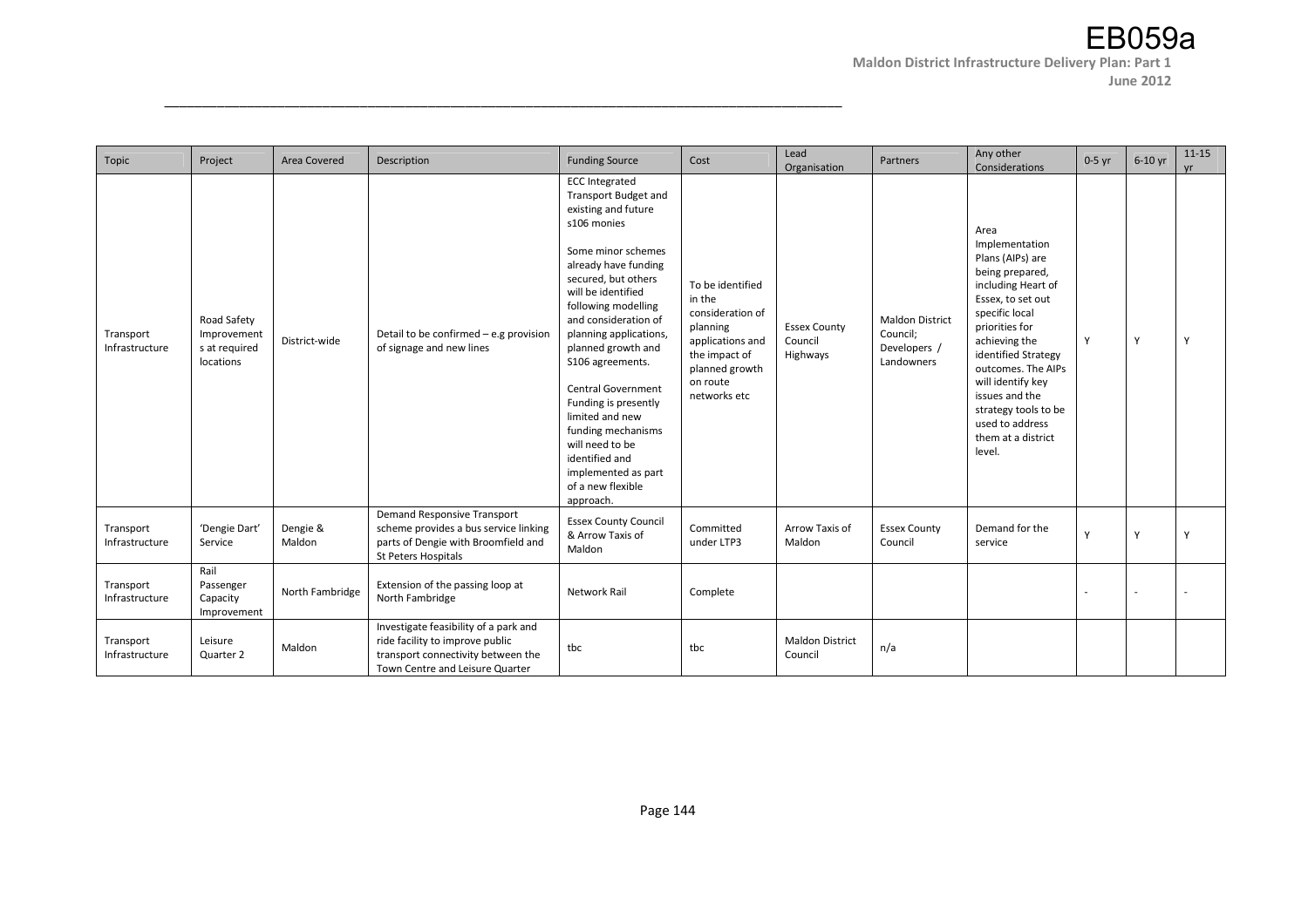

## **Appendix 2: Infrastructure Stakeholders**

| <b>Stakeholder</b>                  |
|-------------------------------------|
| Ambulance Service                   |
| Anglian Water                       |
| <b>BT</b>                           |
| <b>ECC Assets (landholdings)</b>    |
| <b>ECC Education</b>                |
| <b>ECC Education</b>                |
| <b>ECC Health</b>                   |
| <b>ECC Highways</b>                 |
| <b>ECC Libraries</b>                |
| <b>ECC Social Care</b>              |
| <b>ECC Waste</b>                    |
| <b>EDF Energy</b>                   |
| <b>Environment Agency</b>           |
| <b>Essex and Suffolk Water</b>      |
| <b>Essex Fire Service</b>           |
| <b>Essex Police Services</b>        |
| <b>Essex Waterways</b>              |
| <b>First Buses</b>                  |
| Abellio Greater Anglia Limited      |
| <b>Hedingham Buses</b>              |
| <b>MDC Assets</b>                   |
| <b>MDC Economic Development</b>     |
| <b>MDC Housing</b>                  |
| <b>MDC Parks and Leisure</b>        |
| <b>MDC Waste</b>                    |
| <b>Mobile Operators Association</b> |
| <b>National Grid</b>                |
| <b>Network Rail</b>                 |
| <b>Stephenson Buses</b>             |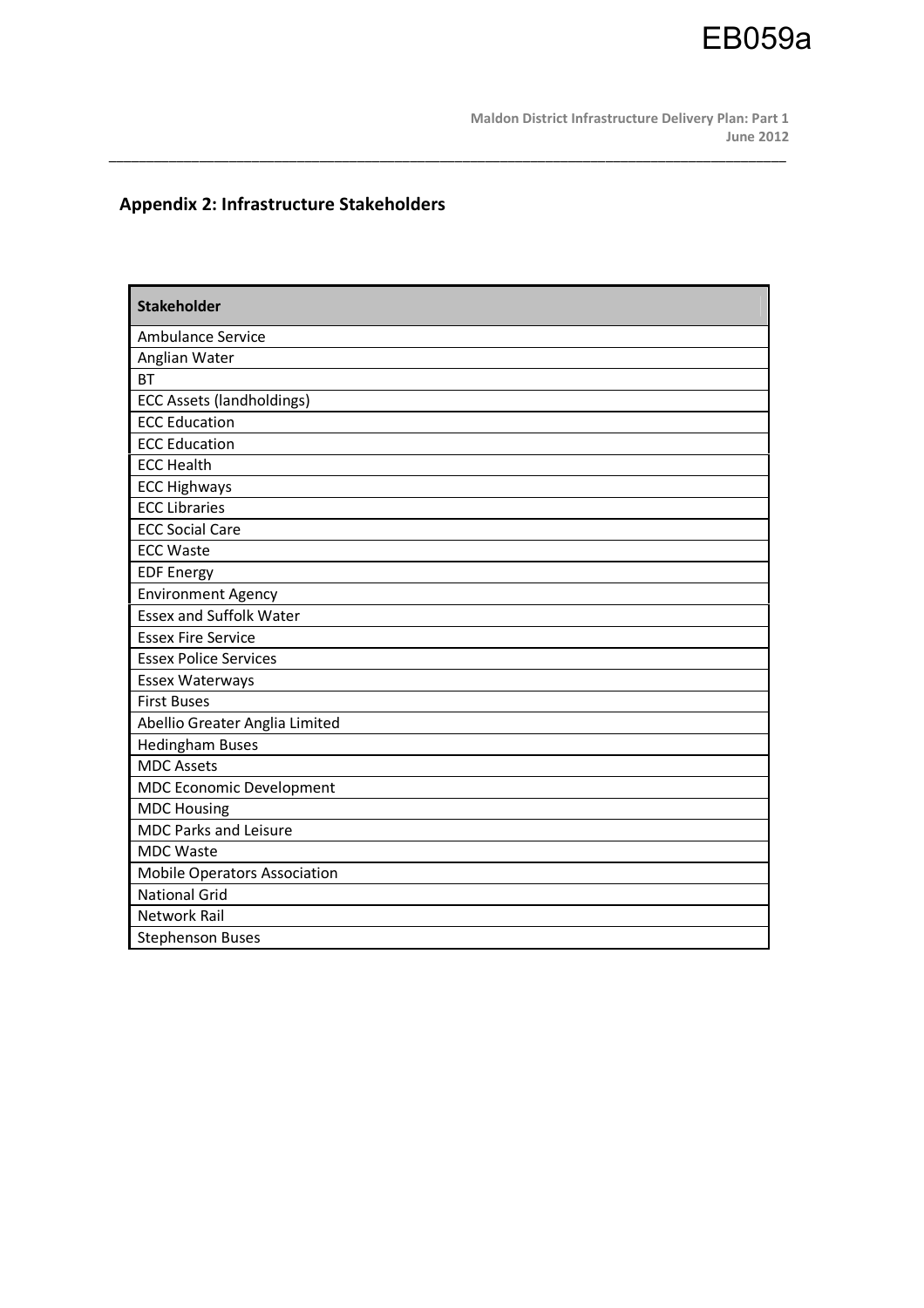

## **Appendix 3 : Infrastructure Questionnaire - Sample**

\_\_\_\_\_\_\_\_\_\_\_\_\_\_\_\_\_\_\_\_\_\_\_\_\_\_\_\_\_\_\_\_\_\_\_\_\_\_\_\_\_\_\_\_\_\_\_\_\_\_\_\_\_\_\_\_\_\_\_\_\_\_\_\_\_\_\_\_\_\_\_\_\_\_\_\_\_\_\_\_\_\_\_\_\_\_\_\_\_\_

Section 1: Service Details

| 1. Contact / Organisation / Role:               |
|-------------------------------------------------|
|                                                 |
|                                                 |
|                                                 |
|                                                 |
| 2. Contact Details:                             |
|                                                 |
|                                                 |
|                                                 |
|                                                 |
| 3. Other key contacts within your organisation: |
|                                                 |
|                                                 |
|                                                 |
|                                                 |
| 4. Services provided:                           |
|                                                 |
|                                                 |
|                                                 |
|                                                 |
| 5. Geographical Area Covered:                   |
|                                                 |
|                                                 |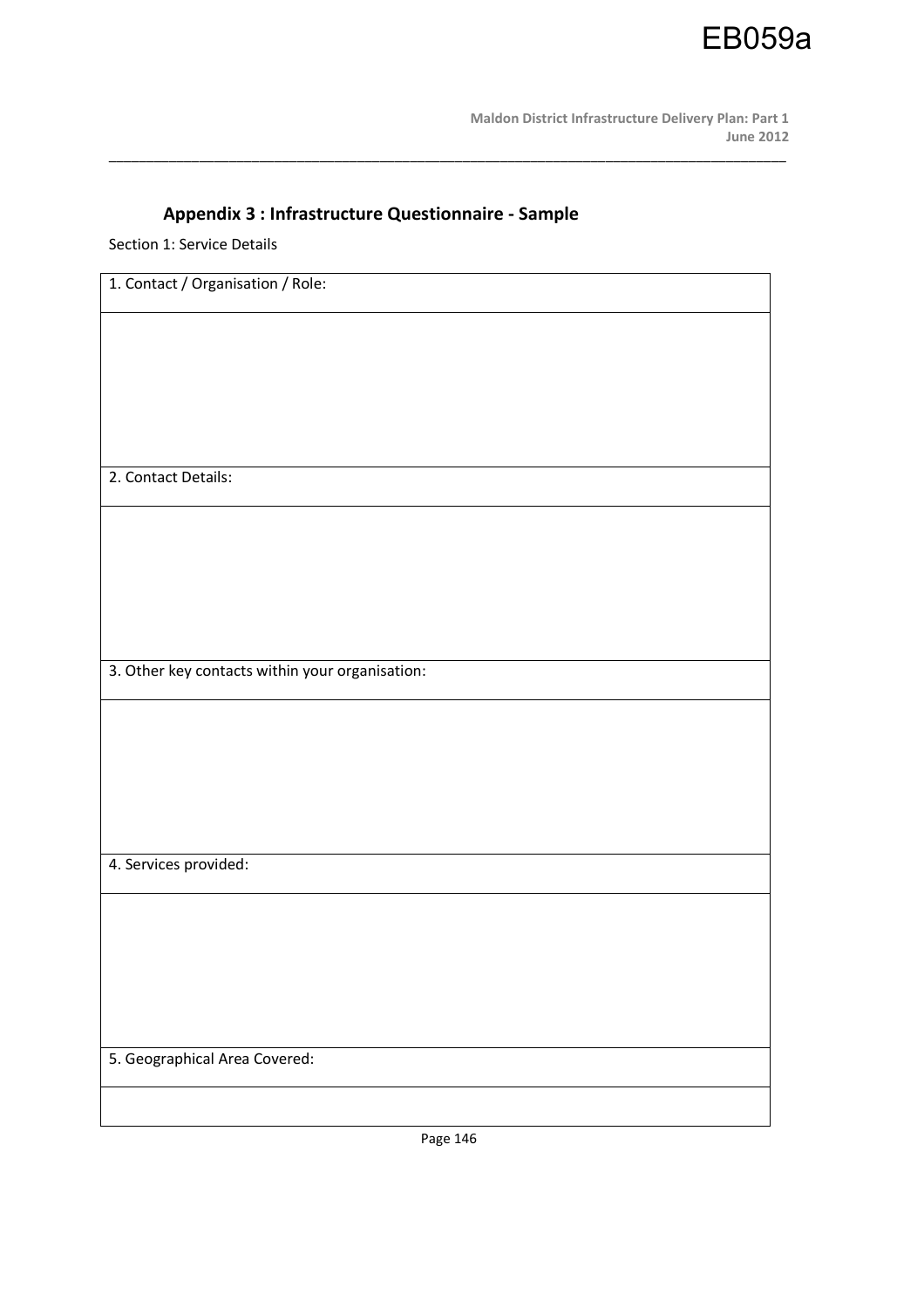EB059a

Section 2: Current Infrastructure Provision in Maldon District

| 6. Could you indicate the location of your built assets in Maldon District?                      |
|--------------------------------------------------------------------------------------------------|
|                                                                                                  |
|                                                                                                  |
|                                                                                                  |
|                                                                                                  |
|                                                                                                  |
|                                                                                                  |
|                                                                                                  |
|                                                                                                  |
| 7. What measures or standards do you use to determine the level of service provided in Maldon    |
| District? Are these set by your organisation or are they statutory?                              |
|                                                                                                  |
|                                                                                                  |
|                                                                                                  |
|                                                                                                  |
|                                                                                                  |
|                                                                                                  |
|                                                                                                  |
|                                                                                                  |
|                                                                                                  |
|                                                                                                  |
|                                                                                                  |
| 8. Are the measures / standards likely to be revised in the future? If so when, and what are the |
| likely implications of these changes?                                                            |
|                                                                                                  |
|                                                                                                  |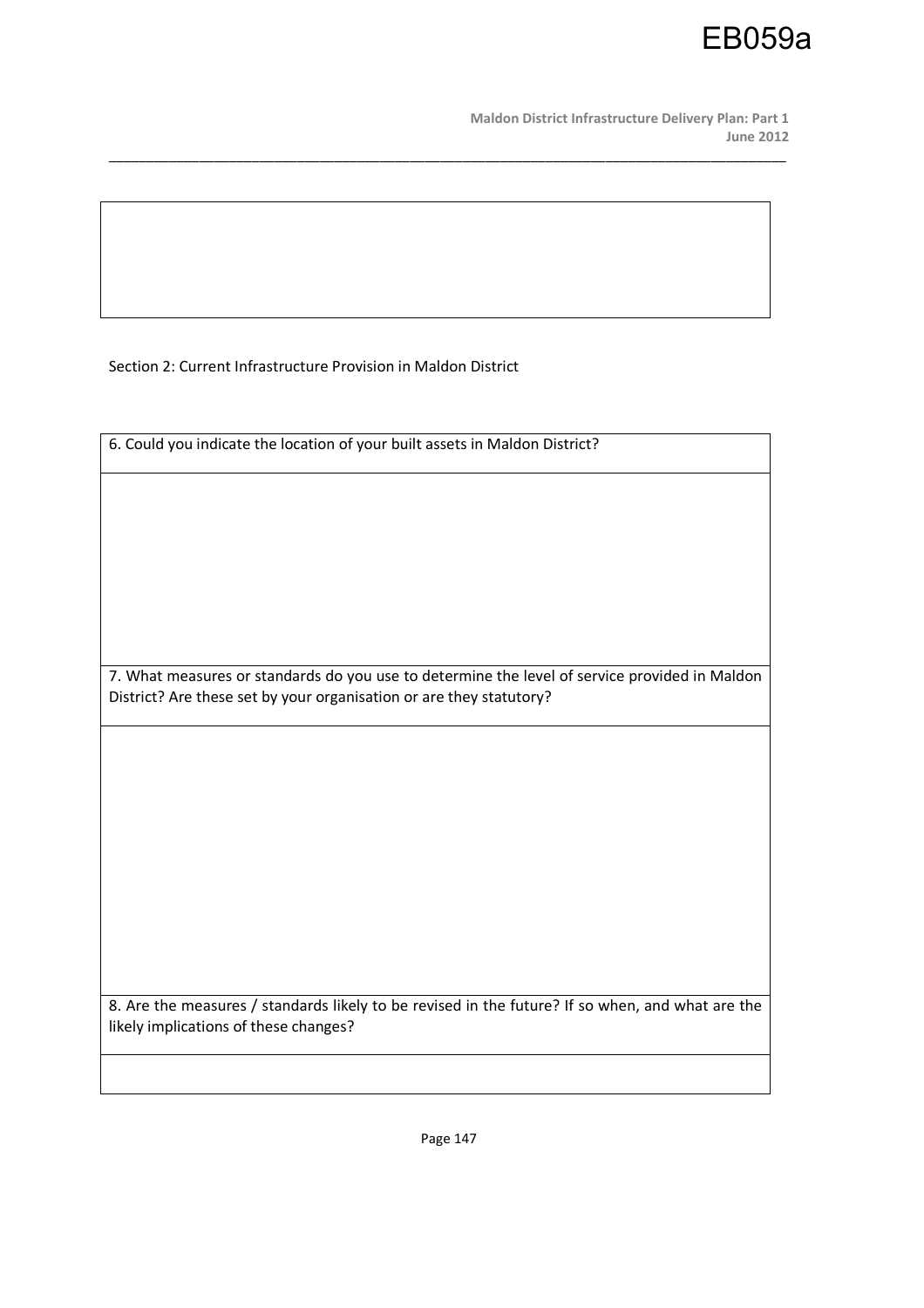**Maldon District Infrastructure Delivery Plan: Part 1 June 2012** 

9. Could you identify any deficiencies in the existing service you provide in Maldon District when assessed against your standards in the table below? Do have any evidence to demonstrate this?

\_\_\_\_\_\_\_\_\_\_\_\_\_\_\_\_\_\_\_\_\_\_\_\_\_\_\_\_\_\_\_\_\_\_\_\_\_\_\_\_\_\_\_\_\_\_\_\_\_\_\_\_\_\_\_\_\_\_\_\_\_\_\_\_\_\_\_\_\_\_\_\_\_\_\_\_\_\_\_\_\_\_\_\_\_\_\_\_\_\_

| Existing<br>Deficiency<br>(please describe and<br>quantify) | Areas Affected<br>(e.g.<br>settlement,<br>ward,<br>whole district) | Evidence<br>Available<br>(e.g. studies, data or<br>publications) | Service<br>response<br>Action to Deficiency |
|-------------------------------------------------------------|--------------------------------------------------------------------|------------------------------------------------------------------|---------------------------------------------|
|                                                             |                                                                    |                                                                  |                                             |
|                                                             |                                                                    |                                                                  |                                             |
|                                                             |                                                                    |                                                                  |                                             |
|                                                             |                                                                    |                                                                  |                                             |

Section 3: Planned Infrastructure Programme

10. If applicable, could you outline your Maldon District capital programme in the box below?

| Time<br>Period | Planned New<br>Improved<br>or<br>Infrastructure | Area<br>Affected | Specification<br>Summary | <b>Status</b> | Cost | Funding<br>Secured?<br>[Y/N] | Funding<br>Source |
|----------------|-------------------------------------------------|------------------|--------------------------|---------------|------|------------------------------|-------------------|
| 0 to 5yrs      |                                                 |                  |                          |               |      |                              |                   |
| 5<br>to        |                                                 |                  |                          |               |      |                              |                   |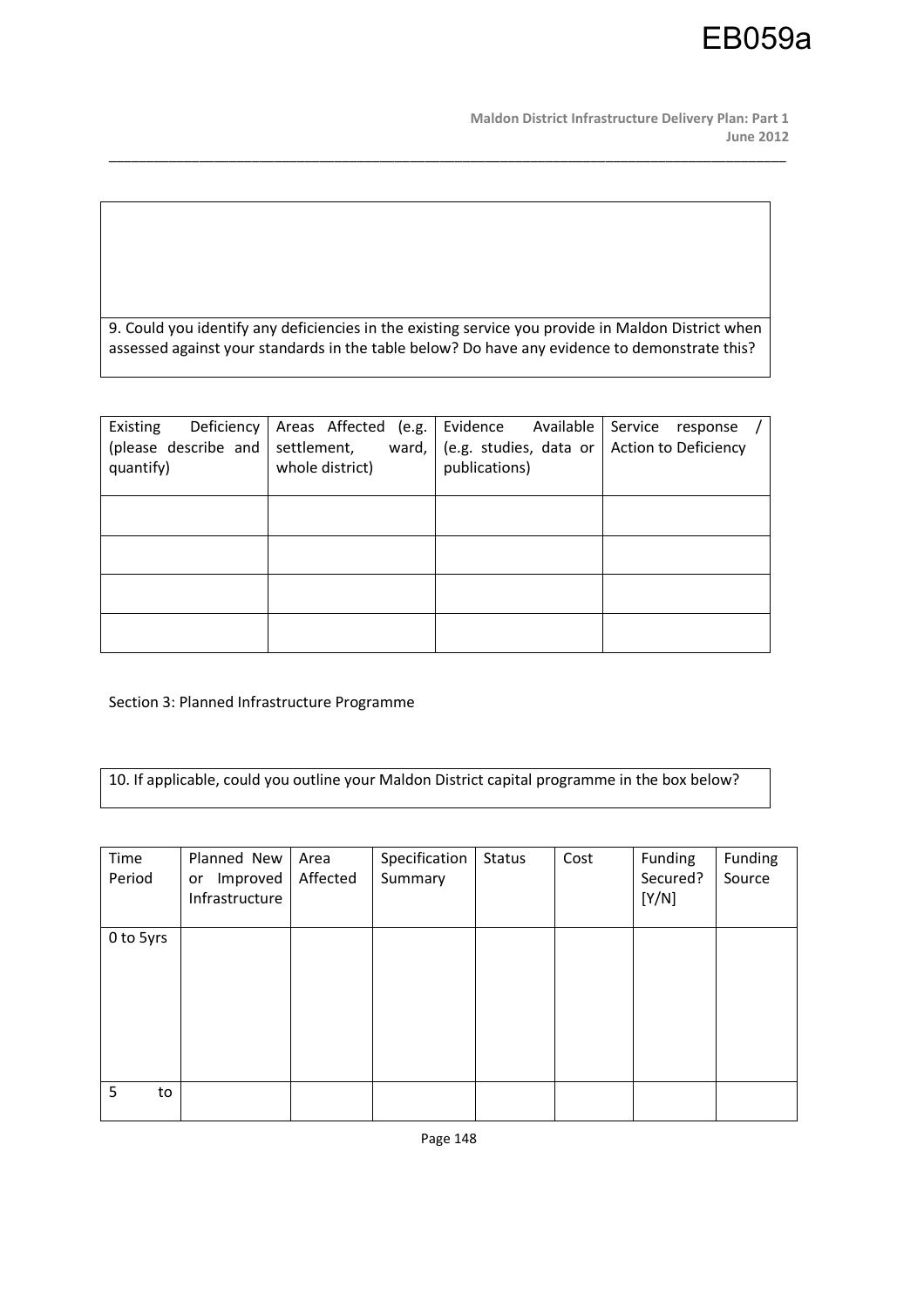

| 10yrs                            |  |  |  |  |
|----------------------------------|--|--|--|--|
|                                  |  |  |  |  |
|                                  |  |  |  |  |
|                                  |  |  |  |  |
|                                  |  |  |  |  |
|                                  |  |  |  |  |
|                                  |  |  |  |  |
|                                  |  |  |  |  |
|                                  |  |  |  |  |
|                                  |  |  |  |  |
|                                  |  |  |  |  |
| $\frac{10}{15 \text{yrs}}$<br>to |  |  |  |  |
|                                  |  |  |  |  |
|                                  |  |  |  |  |
|                                  |  |  |  |  |
|                                  |  |  |  |  |
|                                  |  |  |  |  |
|                                  |  |  |  |  |
|                                  |  |  |  |  |
|                                  |  |  |  |  |
|                                  |  |  |  |  |
|                                  |  |  |  |  |
|                                  |  |  |  |  |
|                                  |  |  |  |  |
|                                  |  |  |  |  |
| $15+$ yrs                        |  |  |  |  |
|                                  |  |  |  |  |
|                                  |  |  |  |  |
|                                  |  |  |  |  |
|                                  |  |  |  |  |
|                                  |  |  |  |  |
|                                  |  |  |  |  |
|                                  |  |  |  |  |
|                                  |  |  |  |  |
|                                  |  |  |  |  |
|                                  |  |  |  |  |
|                                  |  |  |  |  |
|                                  |  |  |  |  |
|                                  |  |  |  |  |

\_\_\_\_\_\_\_\_\_\_\_\_\_\_\_\_\_\_\_\_\_\_\_\_\_\_\_\_\_\_\_\_\_\_\_\_\_\_\_\_\_\_\_\_\_\_\_\_\_\_\_\_\_\_\_\_\_\_\_\_\_\_\_\_\_\_\_\_\_\_\_\_\_\_\_\_\_\_\_\_\_\_\_\_\_\_\_\_\_\_

Section 4: Infrastructure Requirements to Support Development

| 11. Will the standards referred to in Q7 and Q8 be applied to areas of population intensification |
|---------------------------------------------------------------------------------------------------|
| and growth? If not, what standards will be applied?                                               |

12. Are there any key drivers that are not referred to above that will have an impact on future provision? (e.g. demographic change, site specific developments or national policy)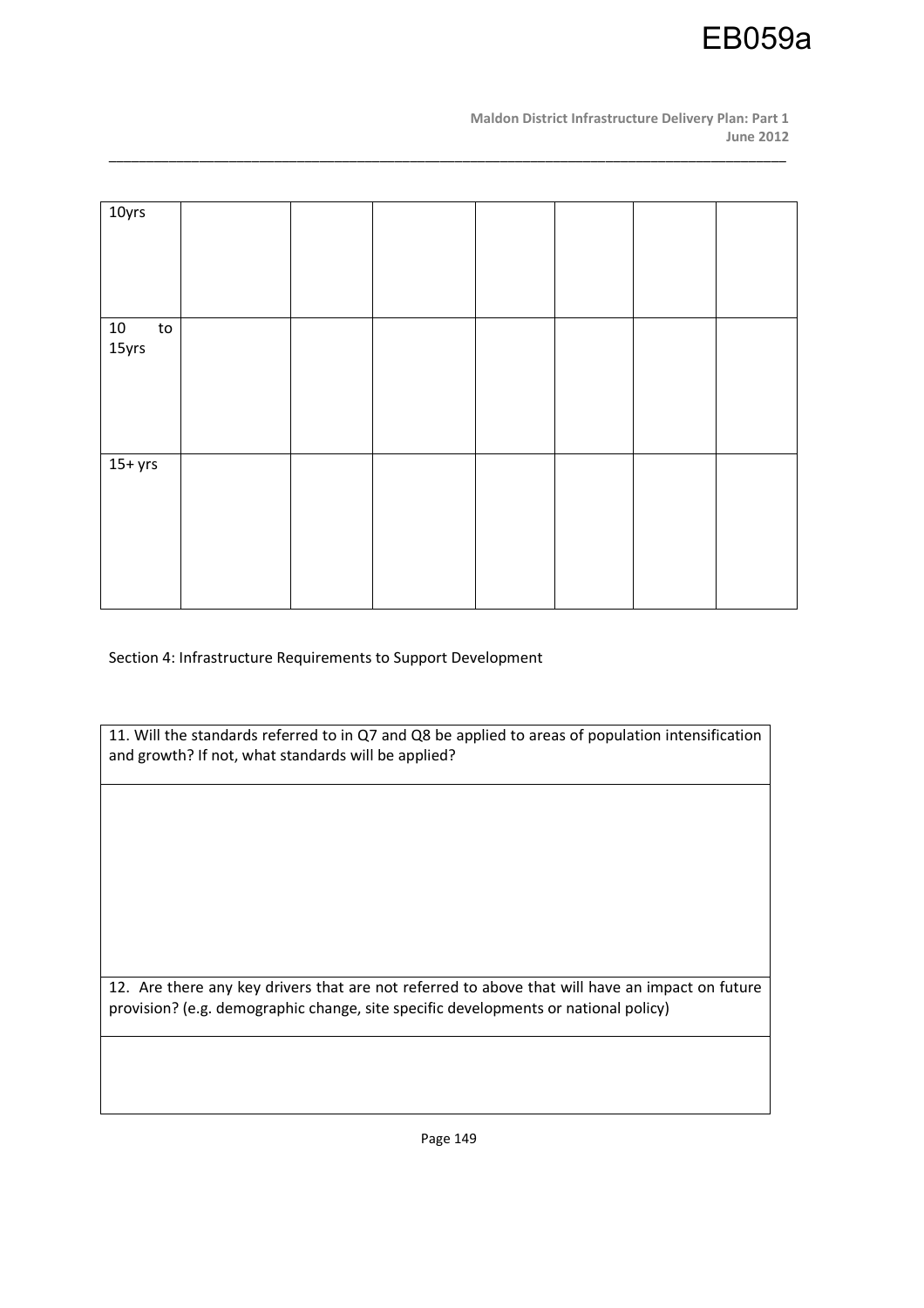**Maldon District Infrastructure Delivery Plan: Part 1 June 2012** 

13. Will your service require improved or additional infrastructure in Maldon District to support any future levels of growth? Please indicate the thresholds which will trigger the need for infrastructure in the table below

\_\_\_\_\_\_\_\_\_\_\_\_\_\_\_\_\_\_\_\_\_\_\_\_\_\_\_\_\_\_\_\_\_\_\_\_\_\_\_\_\_\_\_\_\_\_\_\_\_\_\_\_\_\_\_\_\_\_\_\_\_\_\_\_\_\_\_\_\_\_\_\_\_\_\_\_\_\_\_\_\_\_\_\_\_\_\_\_\_\_

| Level<br>Development | of | Location | Improved<br>or<br>additional<br>infrastructure<br>required? | of<br>Description<br>infrastructure<br>needed<br>to<br>the<br>support<br>development? | When<br>do<br>you<br>think<br>this<br>infrastructure<br>will be required?<br>(i.e.<br>commencement<br>of development:<br>0 to 5yrs; 6 to<br>10yrs;<br>11<br>to<br>15yrs; and $15+$<br>yrs) |
|----------------------|----|----------|-------------------------------------------------------------|---------------------------------------------------------------------------------------|--------------------------------------------------------------------------------------------------------------------------------------------------------------------------------------------|
|                      |    |          |                                                             |                                                                                       |                                                                                                                                                                                            |
|                      |    |          |                                                             |                                                                                       |                                                                                                                                                                                            |
|                      |    |          |                                                             |                                                                                       |                                                                                                                                                                                            |
|                      |    |          |                                                             |                                                                                       |                                                                                                                                                                                            |

14. Are there any other comments on infrastructure provision that you would like to make?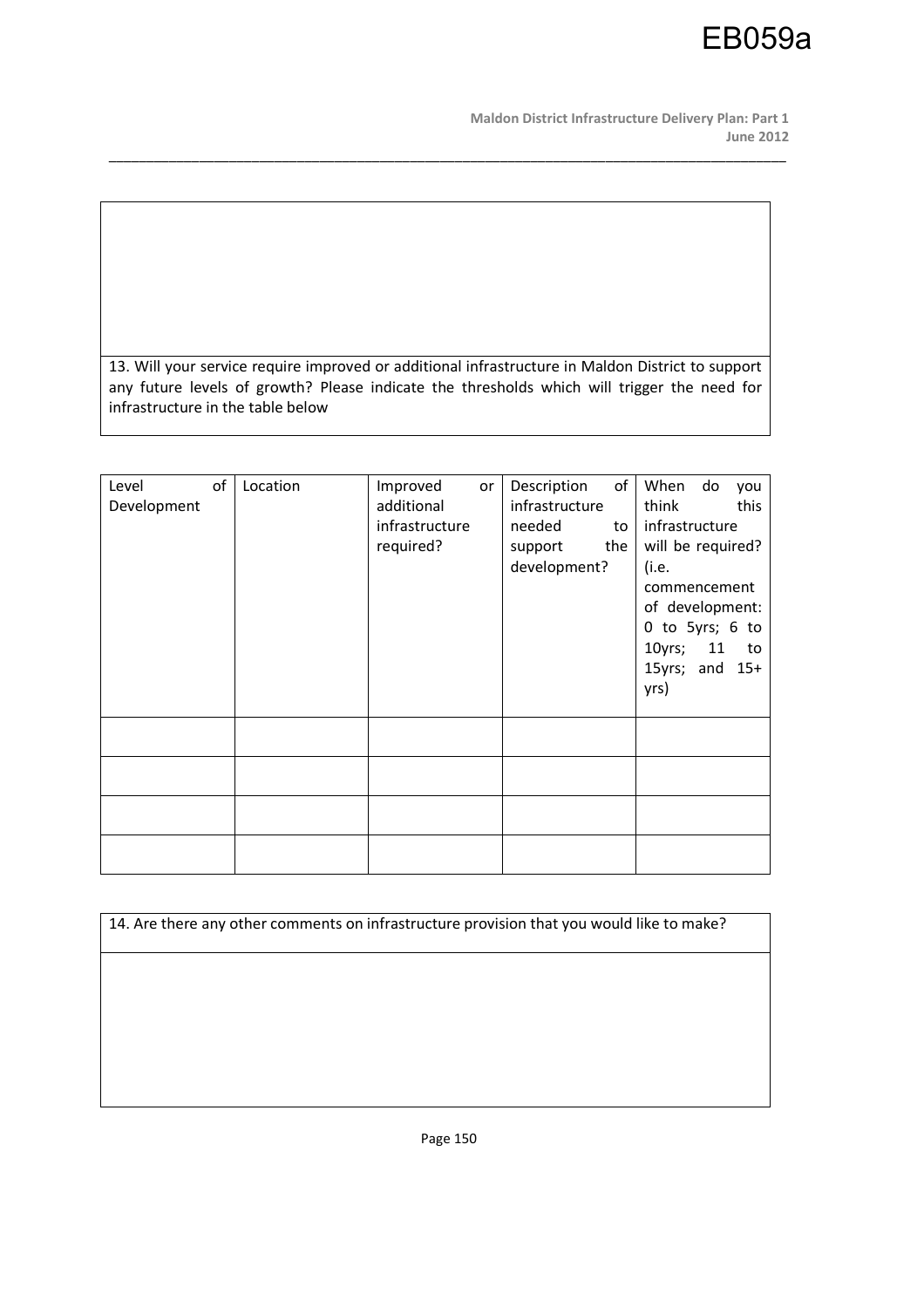### **Appendix 4 Criteria - Strategic Housing Assessment (Planning and Licensing Committee 17 November 2011)**

\_\_\_\_\_\_\_\_\_\_\_\_\_\_\_\_\_\_\_\_\_\_\_\_\_\_\_\_\_\_\_\_\_\_\_\_\_\_\_\_\_\_\_\_\_\_\_\_\_\_\_\_\_\_\_\_\_\_\_\_\_\_\_\_\_\_\_\_\_\_\_\_\_\_\_\_\_\_\_\_\_\_\_\_\_\_\_\_\_\_

Critical constraint means constraint that is highly unlikely to prevent any housing development on site in the plan period

Major constraint means constraint that would require significant mitigation measures to be implemented

Minor constraint means constraint that could be addressed/tolerated

No constraint means no constraint identified

#### Suitability

Physical and land use issues

| Local Plan Designations |                                                                             |  |  |  |
|-------------------------|-----------------------------------------------------------------------------|--|--|--|
|                         |                                                                             |  |  |  |
| Critical constraint     | $N/A$ – unlikely to be a 'critical constraint' when considered in isolation |  |  |  |
| Major constraint        | Site outside of existing development boundary                               |  |  |  |
| Minor constraint        | Site outside but adjacent to existing development boundary                  |  |  |  |
| No constraint           | Site mostly / entirely within existing development boundary                 |  |  |  |

| Existing land use   |                                                                                                                                                                                      |
|---------------------|--------------------------------------------------------------------------------------------------------------------------------------------------------------------------------------|
| Critical constraint | Hazardous land use on site which is impossible to mitigate within reasonable<br>timescale                                                                                            |
| Major constraint    | Incompatible land use on site which is difficult to mitigate. Existing employment,<br>business, community or visitor use which outweighs potential community benefit<br>for housing. |
| Minor constraint    | Unsuitable land use which can be mitigated. Loss of existing land use which can be<br>sufficiently compensated.                                                                      |
| No constraint       | Land not in use, or compatible land use                                                                                                                                              |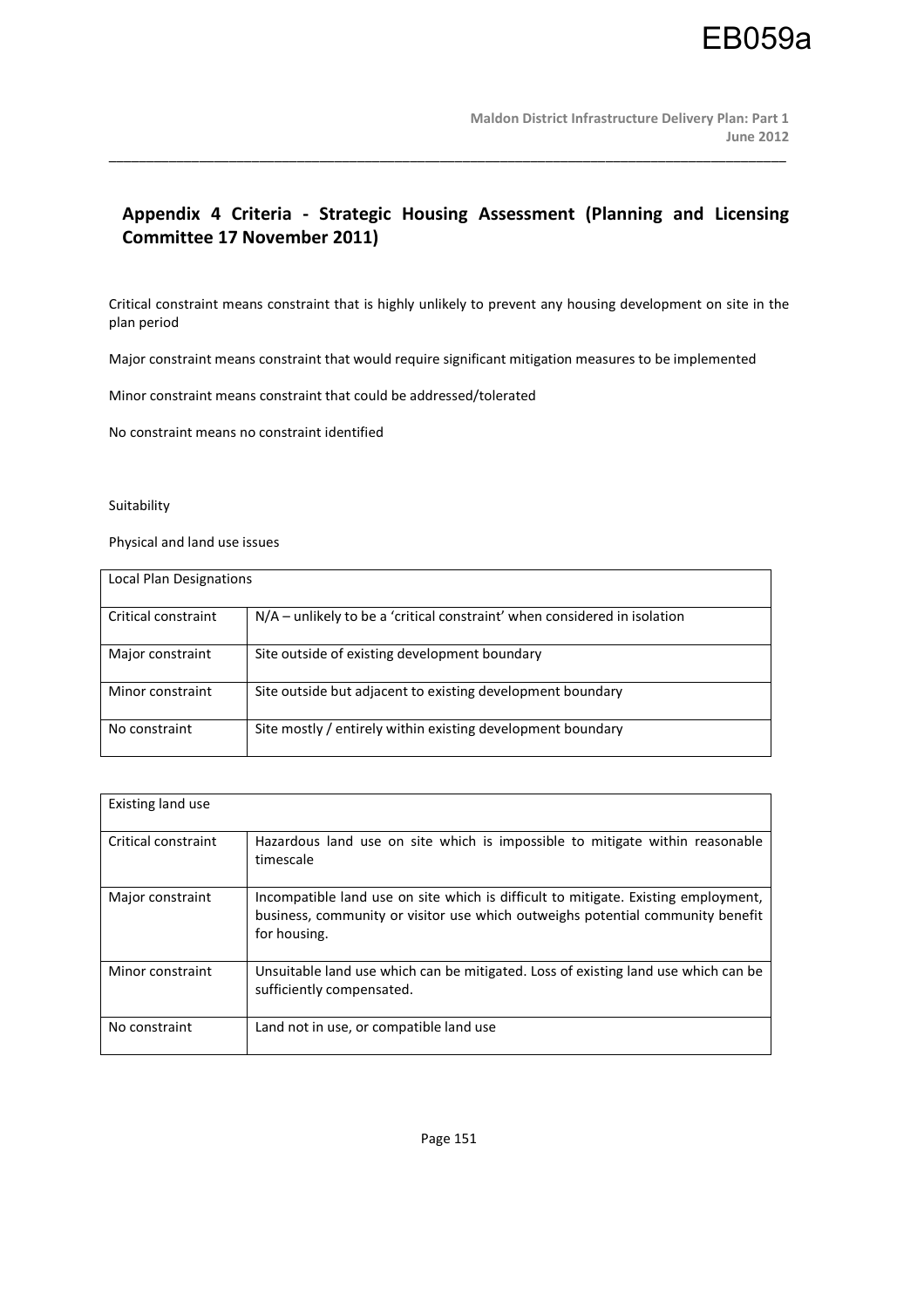**Maldon District Infrastructure Delivery Plan: Part 1 June 2012** 

| Preference for development on Previously Developed Land |                                                                             |  |  |  |
|---------------------------------------------------------|-----------------------------------------------------------------------------|--|--|--|
| Critical constraint                                     | $N/A$ – unlikely to be a 'critical constraint' when considered in isolation |  |  |  |
| Major constraint                                        | $N/A$ – unlikely to be a 'critical constraint' when considered in isolation |  |  |  |
| Minor constraint                                        | Site not previously developed                                               |  |  |  |
| No constraint                                           | Site previously developed                                                   |  |  |  |

| <b>Agricultural Land Classification</b> |                                    |  |  |  |
|-----------------------------------------|------------------------------------|--|--|--|
| Critical constraint                     | N/A                                |  |  |  |
| Major constraint                        | N/A                                |  |  |  |
| Minor constraint                        | Grade 1,2 or 3a agricultural land  |  |  |  |
| No constraint                           | Grade 3b, 4 or 5 agricultural land |  |  |  |

| Neighbouring land use (directly adjacent or in close proximity to site) |                                                                                                                                                                                |  |
|-------------------------------------------------------------------------|--------------------------------------------------------------------------------------------------------------------------------------------------------------------------------|--|
| Critical constraint                                                     | Hazardous neighbouring use (e.g. hazardous chemical storage, Control of Major<br>Accident Hazard Areas (COMHA)) which is impossible to mitigate within<br>reasonable timescale |  |
| Major constraint                                                        | Incompatible neighbouring use (e.g. heavy industries) which cannot easily be<br>mitigated against                                                                              |  |
| Minor constraint                                                        | Unsuitable neighbouring use on site which can be mitigated                                                                                                                     |  |
| No constraint                                                           | Compatible land use                                                                                                                                                            |  |

| Coastal and fluvial flooding |                                                                                                                                               |
|------------------------------|-----------------------------------------------------------------------------------------------------------------------------------------------|
| Critical constraint          | Entire site (or all access to site) is located within EA FZ2/3 and High Hazard Area<br>identified in the SFRA.                                |
| Major constraint             | Majority of the site is located within EA FZ2/3 or identified in the Shoreline<br>Management Plan as potential sites for coastal realignment. |
| Minor constraint             | Small part of the site (less than 50%) is located within EA FZ2/3                                                                             |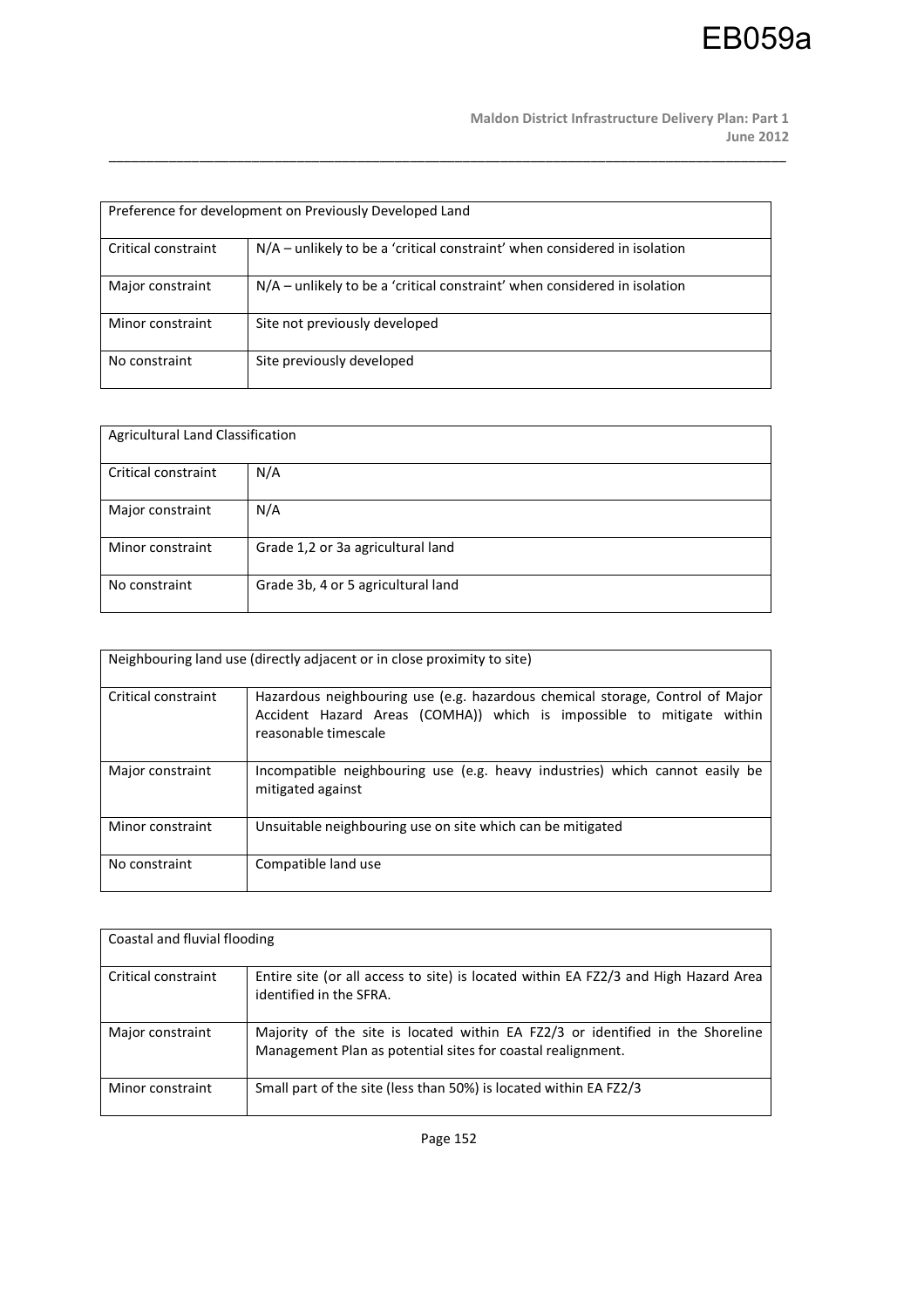**Maldon District Infrastructure Delivery Plan: Part 1 June 2012** 

| No constraint | The entire site is located within EA FZ1 |
|---------------|------------------------------------------|
|               |                                          |

\_\_\_\_\_\_\_\_\_\_\_\_\_\_\_\_\_\_\_\_\_\_\_\_\_\_\_\_\_\_\_\_\_\_\_\_\_\_\_\_\_\_\_\_\_\_\_\_\_\_\_\_\_\_\_\_\_\_\_\_\_\_\_\_\_\_\_\_\_\_\_\_\_\_\_\_\_\_\_\_\_\_\_\_\_\_\_\_\_\_

| Surface water flooding |                                                                                                                        |
|------------------------|------------------------------------------------------------------------------------------------------------------------|
| Critical constraint    | $N/A$ – unlikely to be a 'critical constraint' when considered in isolation                                            |
| Major constraint       | Site includes area which is identified as of higher risk of surface water flooding by<br>the EA flood map.             |
| Minor constraint       | Site includes area which is identified as of intermediate/lower risk of surface water<br>flooding by the EA flood map. |
| No constraint          | No risk identified by EA flood map                                                                                     |

### Landscape, heritage issues

| <b>Conservation Area</b> |                                                                                                                                     |
|--------------------------|-------------------------------------------------------------------------------------------------------------------------------------|
| Critical constraint      | $N/A$ – unlikely to be a 'critical constraint' when considered in isolation                                                         |
| Major constraint         | Large part of the site is located within or adjoining Conservation Area                                                             |
| Minor constraint         | Site is in the proximity of Conservation Area of which development on site could<br>have an adverse impact on the Conservation Area |
| No constraint            | Site located away from Conservation Area and is unlikely to adversely impact on<br>the Conservation Area                            |

| Listed Buildings, Registered Park and Gardens, Registered Battlefields and Scheduled Monuments |                                                                                                                                                  |  |
|------------------------------------------------------------------------------------------------|--------------------------------------------------------------------------------------------------------------------------------------------------|--|
| Critical constraint                                                                            | Potential development will cost material harm to the listed/registered historic<br>asset and its setting which can not be mitigated              |  |
| Major constraint                                                                               | Potential development will cost material harm to the listed/registered historic<br>asset and its setting which is very difficult to be mitigated |  |
| Minor constraint                                                                               | Potential development could cost material harm to the listed/registered historic<br>asset and its setting but can be mitigated                   |  |
| No constraint                                                                                  | Potential development will not cost material harm to the listed/registered historic<br>asset and its setting                                     |  |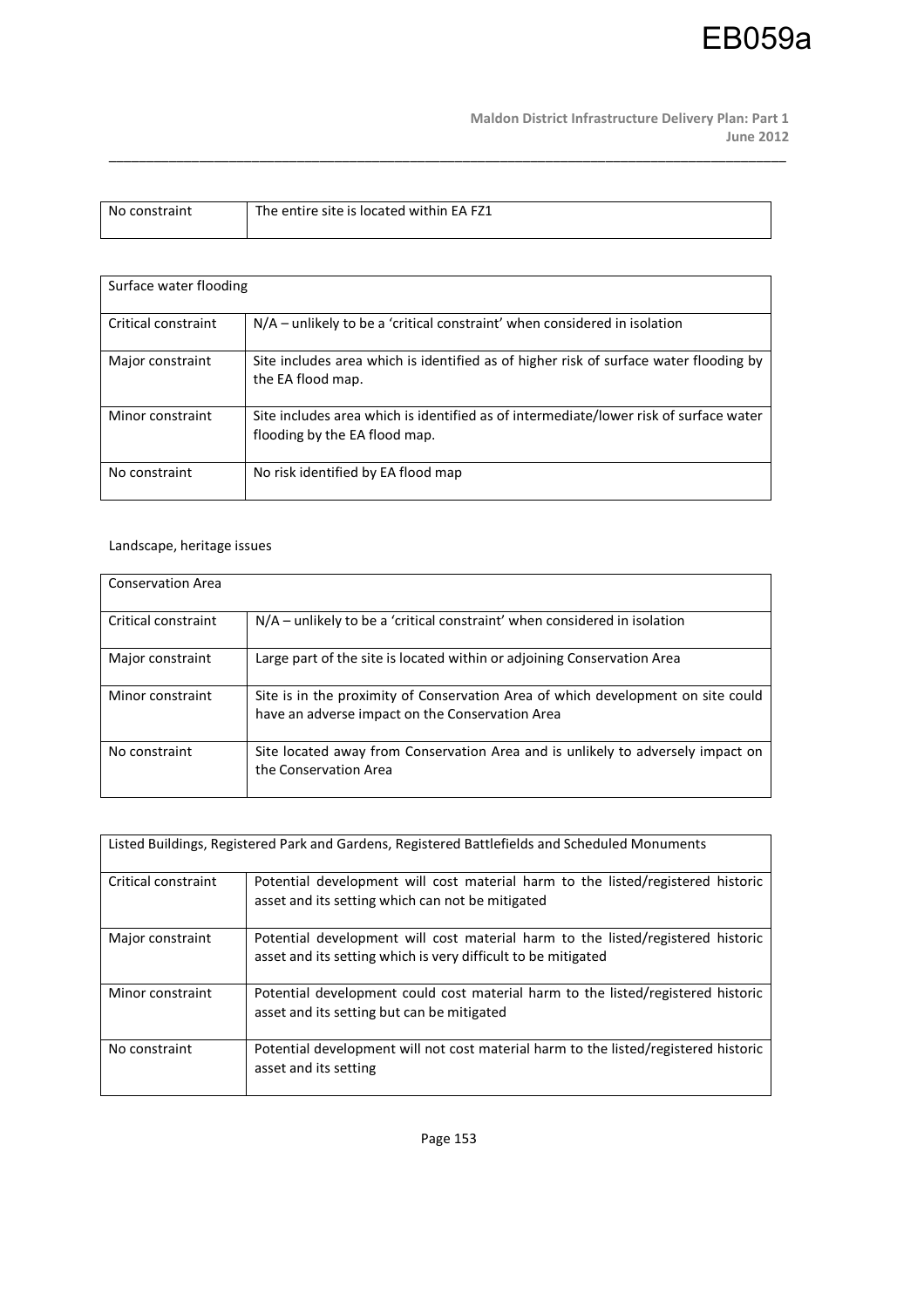| Special Landscape Areas* |                                                                                                         |
|--------------------------|---------------------------------------------------------------------------------------------------------|
| Critical constraint      | $N/A$ – unlikely to be a 'critical constraint' when considered in isolation                             |
| Major constraint         | $N/A$ – unlikely to be a 'major constraint' when considered in isolation                                |
| Minor constraint         | All or most of the site is within a designated Special Landscape Area in the<br>Replacement Local Plan  |
| No constraint            | All or most of the site is outside a designated Special Landscape Area in the<br>Replacement Local Plan |

\_\_\_\_\_\_\_\_\_\_\_\_\_\_\_\_\_\_\_\_\_\_\_\_\_\_\_\_\_\_\_\_\_\_\_\_\_\_\_\_\_\_\_\_\_\_\_\_\_\_\_\_\_\_\_\_\_\_\_\_\_\_\_\_\_\_\_\_\_\_\_\_\_\_\_\_\_\_\_\_\_\_\_\_\_\_\_\_\_\_

\*Suggested Planning and Management Guidelines in the Landscape Character Assessment (2006) should also be followed.

| Landscape and Visual Impact |                                                                          |  |
|-----------------------------|--------------------------------------------------------------------------|--|
| Critical constraint         | Site within national landscape designation e.g. national park, AONB etc. |  |
| Major constraint            | Visual impact which would be difficult to mitigate.                      |  |
| Minor constraint            | Visual impact which could be partially mitigated.                        |  |
| No constraint               | Visual impact which could be satisfactorily mitigated through planting   |  |

### Physical infrastructure issues

| Access to A road    |                                                                             |
|---------------------|-----------------------------------------------------------------------------|
| Critical constraint | $N/A$ – unlikely to be a 'critical constraint' when considered in isolation |
| Major constraint    | $N/A$ – unlikely to be a 'major constraint' when considered in isolation    |
| Minor constraint    | All or most of the site is within 5km of an A road                          |
| No constraint       | All or most of the site is within 1km of an A road                          |

| Highway capacity of surrounding network |                                    |
|-----------------------------------------|------------------------------------|
| Critical constraint                     | TBC – ECC highways to be consulted |
| Major constraint                        | TBC – ECC highways to be consulted |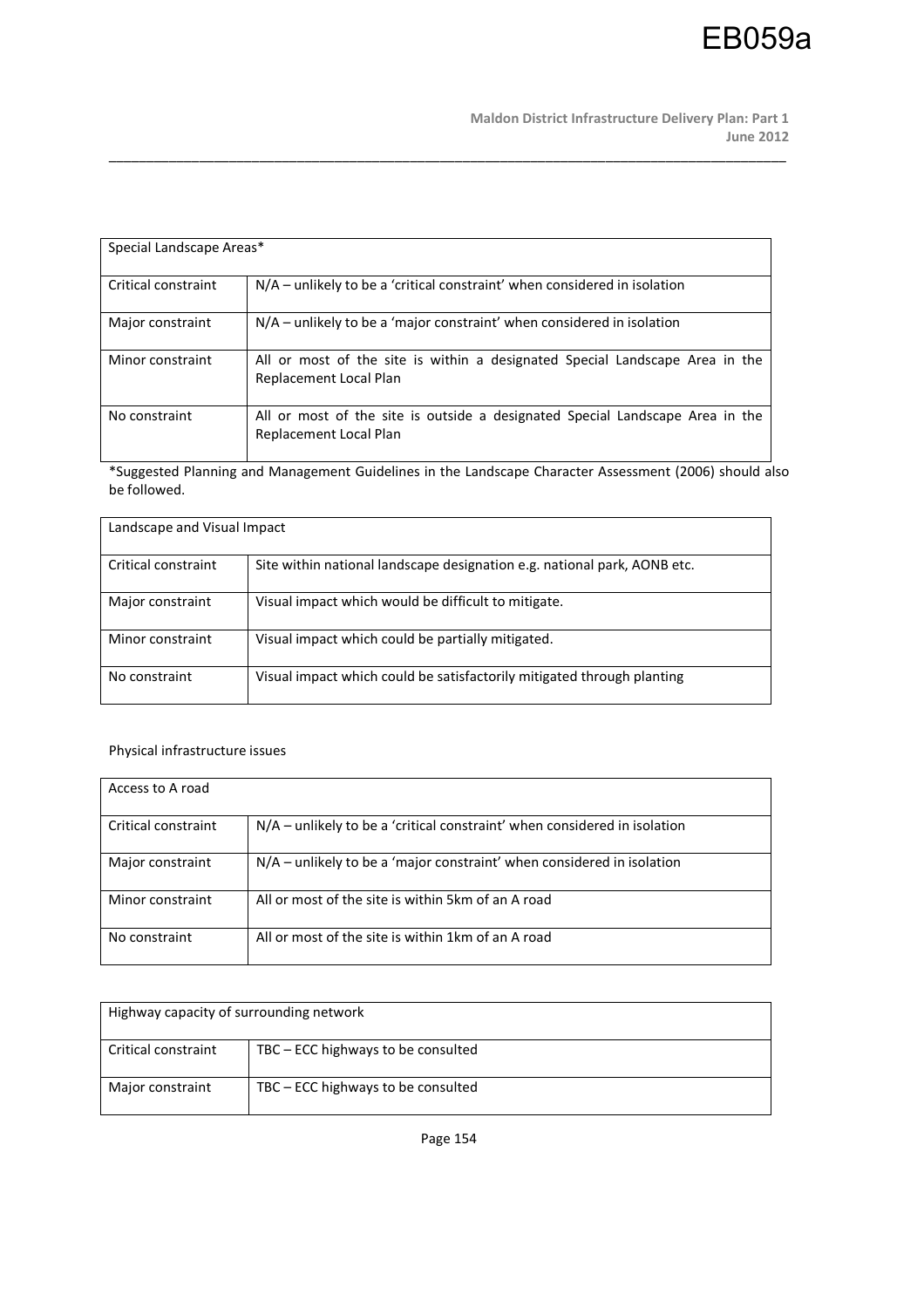**Maldon District Infrastructure Delivery Plan: Part 1 June 2012** 

| Minor constraint | TBC – ECC highways to be consulted |
|------------------|------------------------------------|
| No constraint    | TBC – ECC highways to be consulted |

| Access to bus and train |                                                                                                                                                           |
|-------------------------|-----------------------------------------------------------------------------------------------------------------------------------------------------------|
| Critical constraint     | $N/A$ – unlikely to be a 'critical constraint' when considered in isolation                                                                               |
| Major constraint        | $N/A$ – unlikely to be a 'major constraint' when considered in isolation                                                                                  |
| Minor constraint        | All or most of the site is beyond 0.5km of an existing or proposed bus stop with<br>hour reasonable frequency services (i.e. hourly) or a railway station |
| No constraint           | All or most of the site is within 0.5km of an existing or proposed bus stop with<br>hour reasonable frequency services (i.e. hourly) or a railway station |

| <b>Walking and Cycling</b> |                                                                                                                                                        |
|----------------------------|--------------------------------------------------------------------------------------------------------------------------------------------------------|
| Critical constraint        | $N/A$ – unlikely to be a 'critical constraint' when considered in isolation                                                                            |
| Major constraint           | $N/A$ – unlikely to be a 'major constraint' when considered in isolation                                                                               |
| Minor constraint           | Site is not connected to existing walking/cycling network and future development<br>on site is not going to provide such connections.                  |
| No constraint              | Site is well connected to existing walking/cycling network, or development<br>proposal includes plan to introduce/enhance walking/cycling connections. |

| Sewerage            |                                                                                                |
|---------------------|------------------------------------------------------------------------------------------------|
| Critical constraint | Identified critical sewer and treatment capacity issue both locally and by service<br>provider |
| Major constraint    | Identified major sewer and treatment capacity issue both locally and by service<br>provider    |
| Minor constraint    | Identified sewer and treatment capacity issue both locally and by service provider             |
| No constraint       | No identified sewer and treatment capacity issue both locally and by service<br>provider       |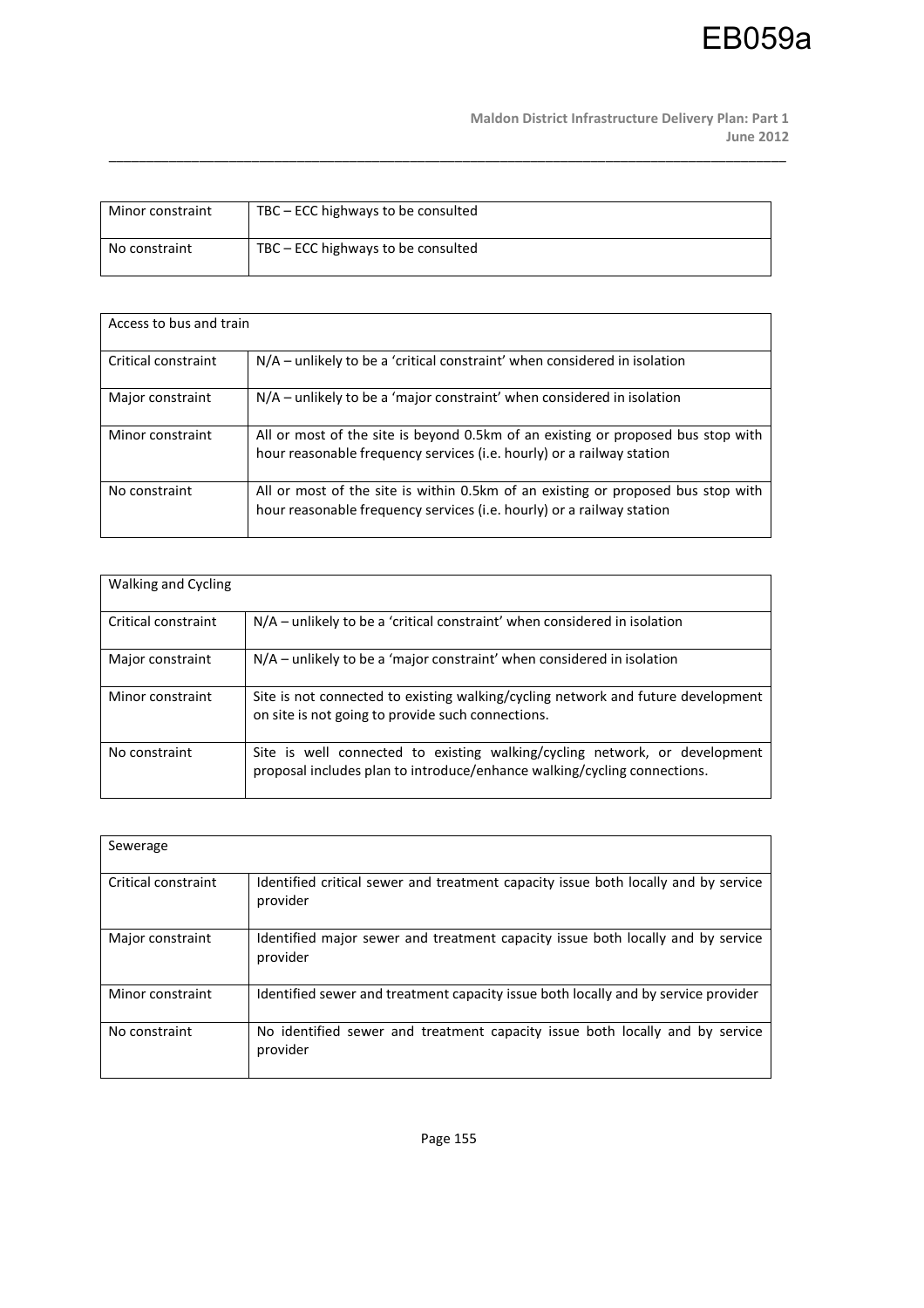**Maldon District Infrastructure Delivery Plan: Part 1 June 2012** 

| Water, gas and electricity |                                                                       |  |
|----------------------------|-----------------------------------------------------------------------|--|
| Critical constraint        | Identified critical supply issue both locally and by service provider |  |
| Major constraint           | Identified major supply issue both locally and by service provider    |  |
| Minor constraint           | Identified supply issue both locally and by service provider          |  |
| No constraint              | No identified supply issue both locally and by service provider       |  |

\_\_\_\_\_\_\_\_\_\_\_\_\_\_\_\_\_\_\_\_\_\_\_\_\_\_\_\_\_\_\_\_\_\_\_\_\_\_\_\_\_\_\_\_\_\_\_\_\_\_\_\_\_\_\_\_\_\_\_\_\_\_\_\_\_\_\_\_\_\_\_\_\_\_\_\_\_\_\_\_\_\_\_\_\_\_\_\_\_\_

| Telecommunication (including TV, telephone and broadband) |                                                                           |  |
|-----------------------------------------------------------|---------------------------------------------------------------------------|--|
| Critical constraint                                       | Identified critical connection issue both locally and by service provider |  |
| Major constraint                                          | Identified major connection issue both locally and by service provider    |  |
| Minor constraint                                          | Identified connection issue both locally and by service provider          |  |
| No constraint                                             | No identified connection issue both locally and by service provider       |  |

#### Social infrastructure issues

| Access to post office* |                                                                                             |
|------------------------|---------------------------------------------------------------------------------------------|
| Critical constraint    | $N/A$ – unlikely to be a 'critical constraint' when considered in isolation                 |
| Major constraint       | $N/A$ – unlikely to be a 'major constraint' when considered in isolation                    |
| Minor constraint       | No post office within 1 miles of the site                                                   |
| No constraint          | Site within 1 mile of a post office                                                         |
| *Criteria<br>currently | <b>Skills</b><br>Business,<br>applied<br>Innovation<br>Department<br>and<br>the<br>οf<br>bv |

http://www.bis.gov.uk/policies/business-sectors/postal-services/post-office-network/access-criteria

| Access to a primary school* |                                                                           |  |
|-----------------------------|---------------------------------------------------------------------------|--|
| Critical constraint         | N/A - unlikely to be a 'critical constraint' when considered in isolation |  |
| Major constraint            | $N/A$ – unlikely to be a 'major constraint' when considered in isolation  |  |
| Minor constraint            | No primary school with 2 miles of the site                                |  |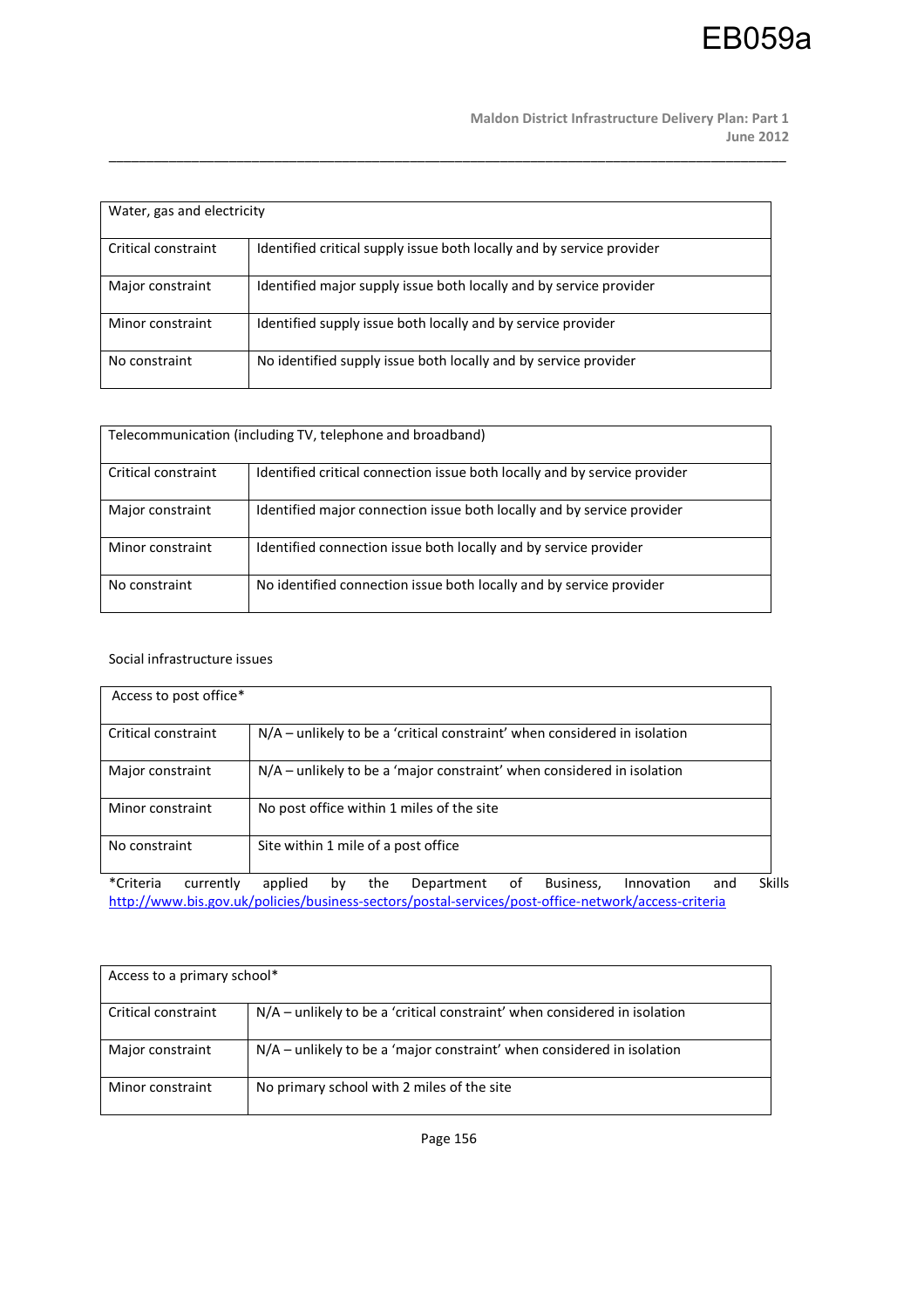**Maldon District Infrastructure Delivery Plan: Part 1 June 2012** 

| No constraint | Site within 2 mile of a primary school |
|---------------|----------------------------------------|
|               |                                        |

\_\_\_\_\_\_\_\_\_\_\_\_\_\_\_\_\_\_\_\_\_\_\_\_\_\_\_\_\_\_\_\_\_\_\_\_\_\_\_\_\_\_\_\_\_\_\_\_\_\_\_\_\_\_\_\_\_\_\_\_\_\_\_\_\_\_\_\_\_\_\_\_\_\_\_\_\_\_\_\_\_\_\_\_\_\_\_\_\_\_

\* All potential sites would require an education assessment by Essex County Council.

| Primary school places* |                                                                           |  |
|------------------------|---------------------------------------------------------------------------|--|
| Critical constraint    | N/A - unlikely to be a 'critical constraint' when considered in isolation |  |
| Major constraint       | N/A – unlikely to be a 'major constraint' when considered in isolation    |  |
| Minor constraint       | Insufficient places in the nearest primary school                         |  |
| No constraint          | Sufficient places in the nearest primary school                           |  |

\*ECC Accessibility Criteria for Schools

| Access to a GP with extra capacity |                                                                             |  |
|------------------------------------|-----------------------------------------------------------------------------|--|
| Critical constraint                | $N/A$ – unlikely to be a 'critical constraint' when considered in isolation |  |
| Major constraint                   | $N/A$ – unlikely to be a 'major constraint' when considered in isolation    |  |
| Minor constraint                   | All or most of the site is beyond 5km of a GP                               |  |
| No constraint                      | All or most of the site is within 1km of a GP                               |  |

| GP capacity (subject to consultation with the PCT) |                                                                             |  |
|----------------------------------------------------|-----------------------------------------------------------------------------|--|
| Critical constraint                                | $N/A$ – unlikely to be a 'critical constraint' when considered in isolation |  |
| Major constraint                                   | $N/A$ – unlikely to be a 'major constraint' when considered in isolation    |  |
| Minor constraint                                   | Insufficient capacity in the nearest GP                                     |  |
| No constraint                                      | Sufficient capacity places in the nearest GP                                |  |

| Access to employment area (existing active employment allocations, main towns and local service centres) |                                                                           |
|----------------------------------------------------------------------------------------------------------|---------------------------------------------------------------------------|
| Critical constraint                                                                                      | N/A - unlikely to be a 'critical constraint' when considered in isolation |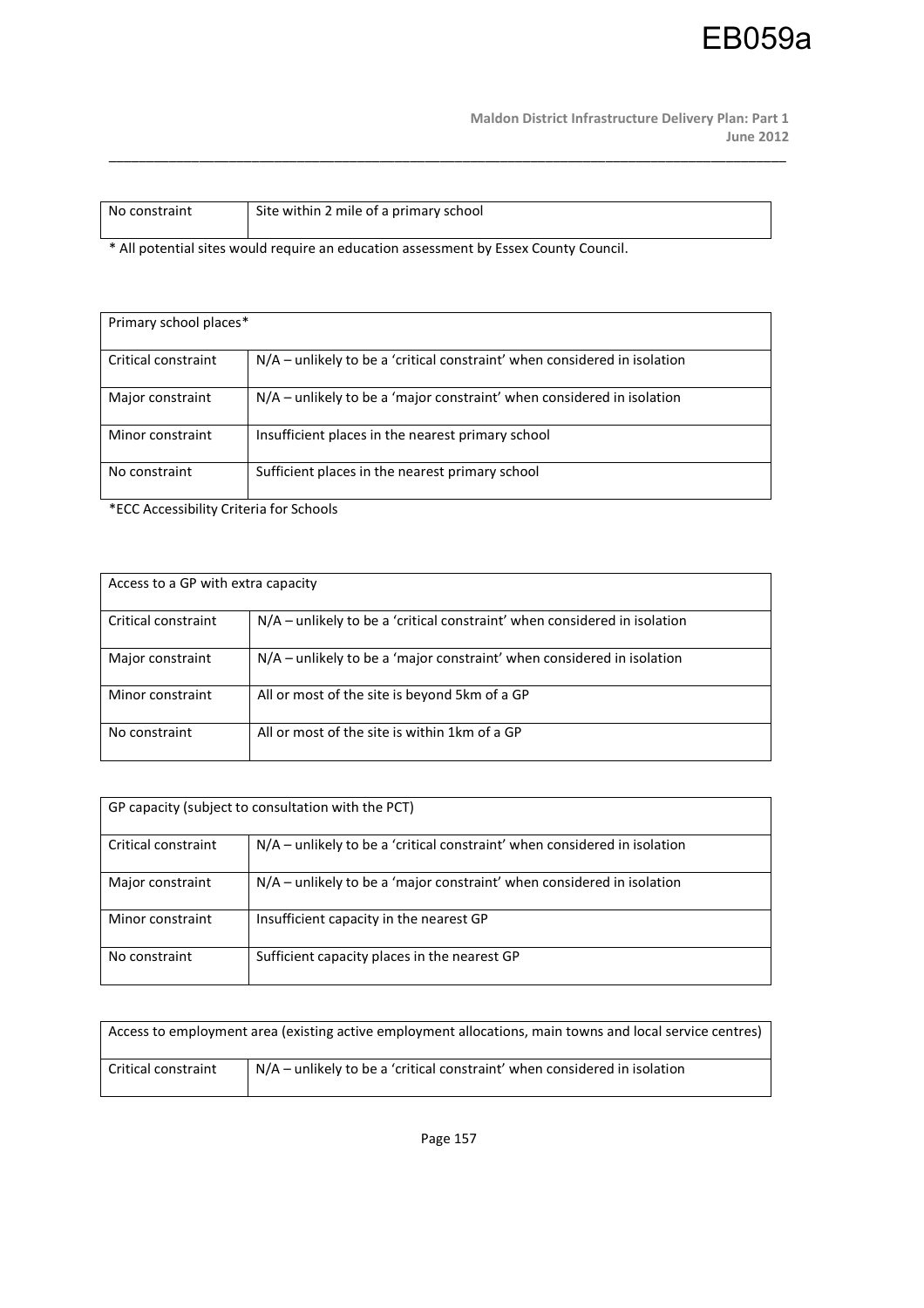| Major constraint | $N/A$ – unlikely to be a 'major constraint' when considered in isolation |
|------------------|--------------------------------------------------------------------------|
| Minor constraint | All or most of the site is beyond 5km of employment area                 |
| No constraint    | All or most of the site is within 1km of employment area                 |

\_\_\_\_\_\_\_\_\_\_\_\_\_\_\_\_\_\_\_\_\_\_\_\_\_\_\_\_\_\_\_\_\_\_\_\_\_\_\_\_\_\_\_\_\_\_\_\_\_\_\_\_\_\_\_\_\_\_\_\_\_\_\_\_\_\_\_\_\_\_\_\_\_\_\_\_\_\_\_\_\_\_\_\_\_\_\_\_\_\_

| Access to main retail area (SH1 area as designated in the RLP) |                                                                             |  |
|----------------------------------------------------------------|-----------------------------------------------------------------------------|--|
| Critical constraint                                            | $N/A$ – unlikely to be a 'critical constraint' when considered in isolation |  |
| Major constraint                                               | $N/A$ – unlikely to be a 'major constraint' when considered in isolation    |  |
| Minor constraint                                               | All or most of the site is beyond 5km of SH1 area                           |  |
| No constraint                                                  | All or most of the site is within 1km of SH1 area                           |  |

| Access to local and district parks* |                                                                                  |  |
|-------------------------------------|----------------------------------------------------------------------------------|--|
| Critical constraint                 | $N/A$ – unlikely to be a 'critical constraint' when considered in isolation      |  |
| Major constraint                    | $N/A$ – unlikely to be a 'major constraint' when considered in isolation         |  |
| Minor constraint                    | All or most of the site is beyond 5km of a district park                         |  |
| No constraint                       | All or most of the site is within 1km of a local park and 5km of a district park |  |

\*as defined in the Green Infrastructure Study

| Access to grass pitches* |                                                                             |  |
|--------------------------|-----------------------------------------------------------------------------|--|
| Critical constraint      | $N/A$ – unlikely to be a 'critical constraint' when considered in isolation |  |
| Major constraint         | $N/A$ – unlikely to be a 'major constraint' when considered in isolation    |  |
| Minor constraint         | All or most of the site is beyond 5km of a grass pitch                      |  |
| No constraint            | All or most of the site is within 1 km of grass pitch                       |  |

\*as defined in the Green Infrastructure Study

Natural environment issues

International /National designations (including Ancient Woodland; Site of Special Scientific Interest (SSSI); Ramsar Sites; Special Protection Area (SPA); National Nature Reserve (NNR); Local Nature Reserve (LNR);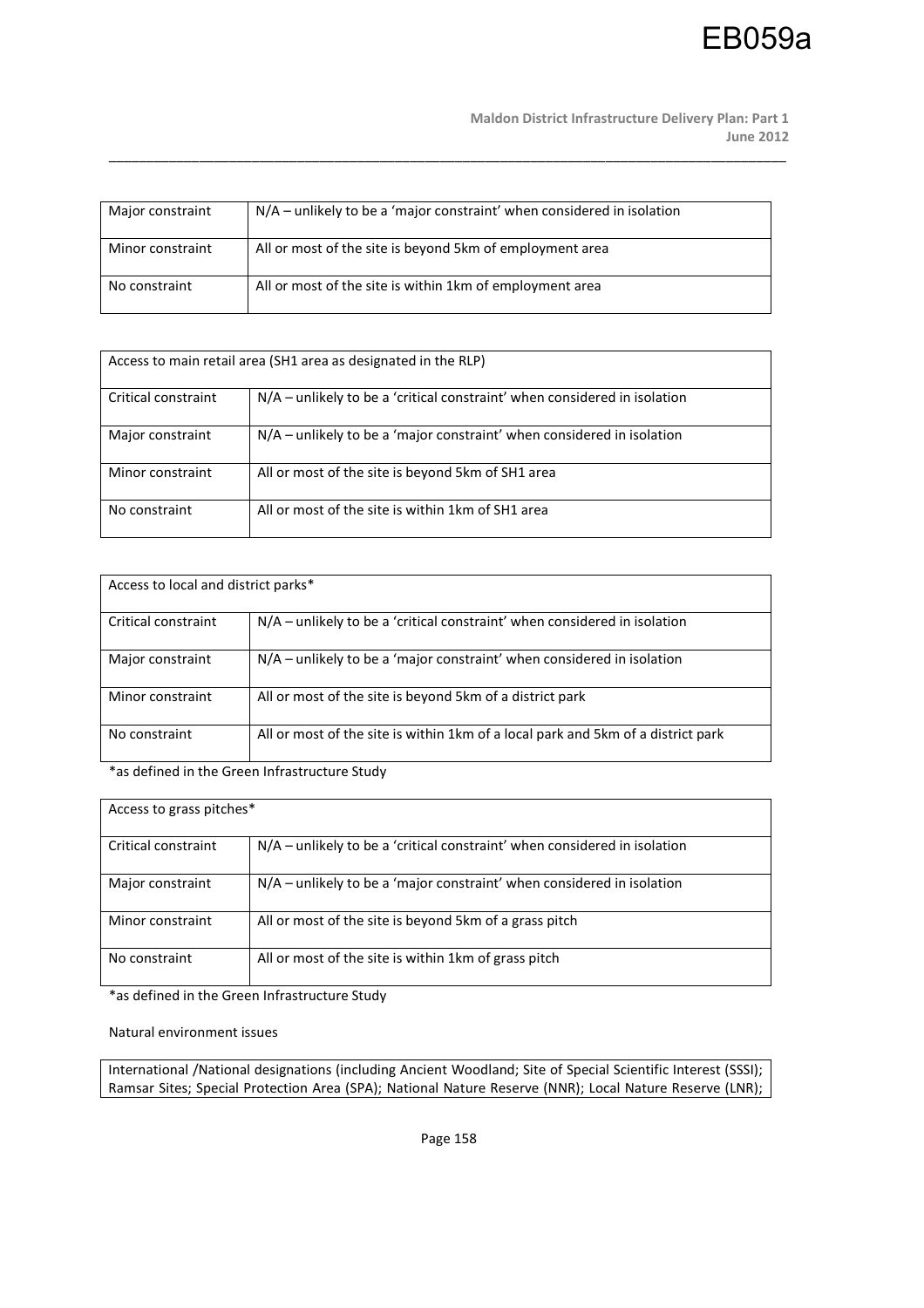|                     | County Wildlife Sites (CWS), and; Special Area of Conservation (SAC))                                                                        |
|---------------------|----------------------------------------------------------------------------------------------------------------------------------------------|
| Critical constraint | Potential development will cause material harm to the designations and its setting<br>which can not be mitigated or compensated              |
| Major constraint    | Potential development will cause material harm to the designations and its setting<br>which is very difficult to be mitigated or compensated |
| Minor constraint    | Potential development could cost material harm to the designations and its<br>setting but can be mitigated                                   |
| No constraint       | Potential development will not cost material harm to the designations                                                                        |

\_\_\_\_\_\_\_\_\_\_\_\_\_\_\_\_\_\_\_\_\_\_\_\_\_\_\_\_\_\_\_\_\_\_\_\_\_\_\_\_\_\_\_\_\_\_\_\_\_\_\_\_\_\_\_\_\_\_\_\_\_\_\_\_\_\_\_\_\_\_\_\_\_\_\_\_\_\_\_\_\_\_\_\_\_\_\_\_\_\_

| Renewable, low carbon and decentralised energy |                                                                                                                            |  |
|------------------------------------------------|----------------------------------------------------------------------------------------------------------------------------|--|
| Critical constraint                            | $N/A$ – unlikely to be a 'critical constraint' when considered in isolation                                                |  |
| Major constraint                               | $N/A$ – unlikely to be a 'major constraint' when considered in isolation                                                   |  |
| Minor constraint                               | Potential development proposal does not offer opportunities to encourage<br>renewable, low carbon and decentralised energy |  |
| No constraint                                  | Potential development proposal offers opportunities to encourage renewable, low<br>carbon and decentralised energy         |  |

### Availability

| a)  | Mineral and Waste sites * |     |                                                                                                                                                                                                                                |
|-----|---------------------------|-----|--------------------------------------------------------------------------------------------------------------------------------------------------------------------------------------------------------------------------------|
| 1.1 | Critical<br>constrain     | 1.2 | Operating M/W site                                                                                                                                                                                                             |
| 1.3 | Major<br>constrain        | 1.4 | Site identified by the emerging Essex Mineral and Waste DPD<br>(including Preferred Mineral Extraction Sites, Safeguarded<br>Mineral Transhipment Sites; Strategic Aggregate Recycling Sites,<br>and; Mineral Safeguard Areas) |

\*Details can be referred to the emerging Essex Mineral and Waste DPD

| Willingness of landowners and/or developers |                                                      |
|---------------------------------------------|------------------------------------------------------|
| Critical constraint                         | Interest of landowner is against housing development |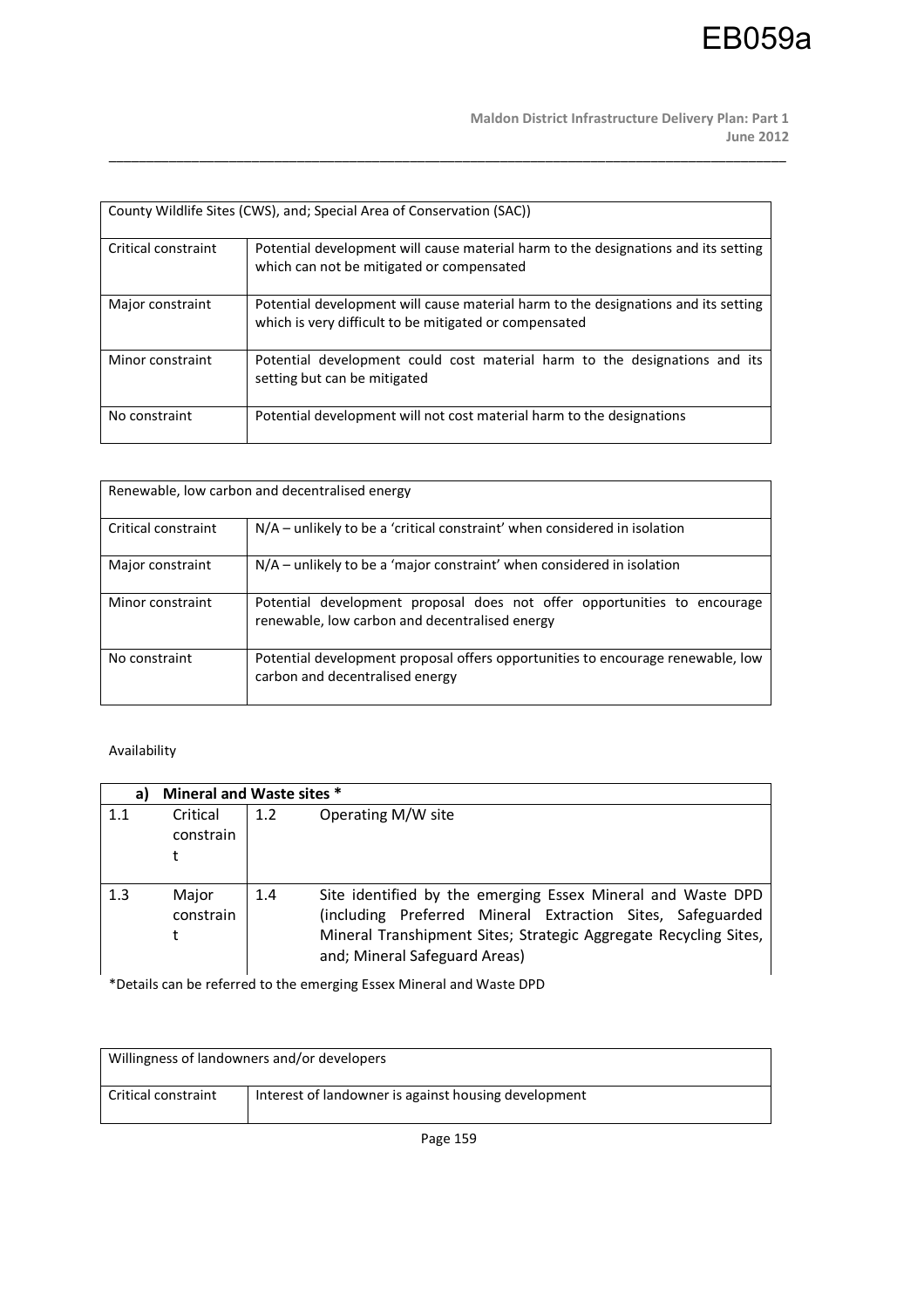**Maldon District Infrastructure Delivery Plan: Part 1 June 2012** 

| Major constraint | No interest identified                                               |
|------------------|----------------------------------------------------------------------|
| Minor constraint | Interest identified but not actively pursued                         |
| No constraint    | Ongoing discussion with landowner and developers on potential scheme |

\_\_\_\_\_\_\_\_\_\_\_\_\_\_\_\_\_\_\_\_\_\_\_\_\_\_\_\_\_\_\_\_\_\_\_\_\_\_\_\_\_\_\_\_\_\_\_\_\_\_\_\_\_\_\_\_\_\_\_\_\_\_\_\_\_\_\_\_\_\_\_\_\_\_\_\_\_\_\_\_\_\_\_\_\_\_\_\_\_\_

| Site ownership and legal issues |                                                                                                                                                                                         |
|---------------------------------|-----------------------------------------------------------------------------------------------------------------------------------------------------------------------------------------|
|                                 |                                                                                                                                                                                         |
| Critical constraint             | Legal issues which discourage housing development e.g. easement, covenant,<br>charges, lease, history of planning applications, appeal decisions and Local Plan<br>Inquiry findings etc |
| Major constraint                | Mixed ownership with no prospect of joint-working                                                                                                                                       |
| Minor constraint                | Mixed ownership with reasonable prospect of joint working                                                                                                                               |
| No constraint                   | No ownership or legal issues                                                                                                                                                            |

#### Achievability

Issues of achievability are considered mainly during later stages in the planning process. An initial assessment may be made with regard to potential viability and how this maybe affected by developer contributions, and the previous responses to various public consultations.

| Viability and Developer contribution |                                                                        |  |
|--------------------------------------|------------------------------------------------------------------------|--|
| Critical constraint                  | Essential contribution required which will render development unviable |  |
| Major constraint                     | Preferable contribution which will render development unviable         |  |
| Minor constraint                     | Mixed ownership with reasonable prospect of joint working              |  |
| No constraint                        | No viability issue                                                     |  |

| Consultation / public views |                                                                                                                                     |
|-----------------------------|-------------------------------------------------------------------------------------------------------------------------------------|
| Critical constraint         | $N/A$ – unlikely to be a 'critical constraint' when considered in isolation                                                         |
| Major constraint            | Previous representation made through public consultation (CSIO1, CSIO2 and CS<br>Reg25) with significant level of public objection. |
| Minor constraint            | Previous representation made through public consultation (CSIO1, CSIO2 and CS                                                       |